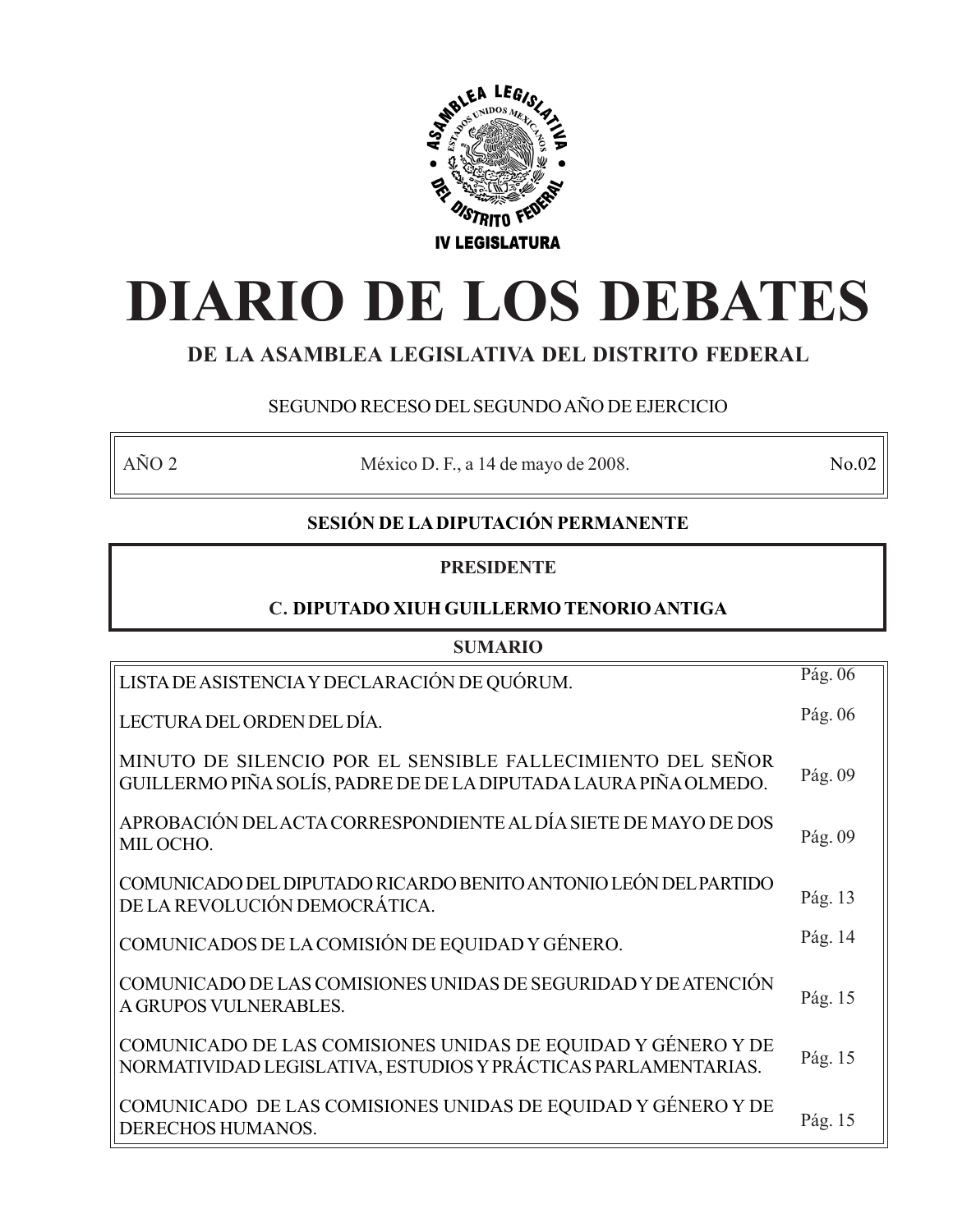| COMUNICADO DE LAS COMISIONES UNIDAS DE ADMINISTRACIÓN Y<br>PROCURACIÓN DE JUSTICIA Y DE EQUIDAD Y GÉNERO.                                                                                                                                                                                                                                                                                                                                                                                                                                                                | Pág. 16 |
|--------------------------------------------------------------------------------------------------------------------------------------------------------------------------------------------------------------------------------------------------------------------------------------------------------------------------------------------------------------------------------------------------------------------------------------------------------------------------------------------------------------------------------------------------------------------------|---------|
| COMUNICADO DE LA COMISIÓN DE PROTECCIÓN CIVIL.                                                                                                                                                                                                                                                                                                                                                                                                                                                                                                                           | Pág. 16 |
| COMUNICADOS DE LA COMISIÓN DE SALUD Y ASISTENCIA SOCIAL.                                                                                                                                                                                                                                                                                                                                                                                                                                                                                                                 | Pág. 16 |
| COMUNICADO DE LAS COMISIONES UNIDAS DE SALUDY ASISTENCIA SOCIAL<br>Y DE EQUIDAD Y GÉNERO.                                                                                                                                                                                                                                                                                                                                                                                                                                                                                | Pág. 18 |
| COMUNICADO DE LAS COMISIONES UNIDAS DE SALUD Y DE PRESERVACIÓN<br>DEL MEDIO AMBIENTE Y PROTECCIÓN ECOLÓGICA.                                                                                                                                                                                                                                                                                                                                                                                                                                                             | Pág. 18 |
| COMUNICADOS DEL LICENCIADO LUIS ÁNGEL PEREDA LARA ASESOR DEL<br>SECRETARIO DE GOBIERNO DEL DISTRITO FEDERAL.                                                                                                                                                                                                                                                                                                                                                                                                                                                             | Pág. 19 |
| COMUNICADOS DE LA SUBSECRETARÍA DE ENLACE LEGISLATIVO DE LA<br>SECRETARÍA DE GOBERNACIÓN.                                                                                                                                                                                                                                                                                                                                                                                                                                                                                | Pág. 59 |
| COMUNICADO DE LA DEMARCACIÓN TERRITORIAL IZTACALCO.                                                                                                                                                                                                                                                                                                                                                                                                                                                                                                                      | Pág. 65 |
| COMUNICADO DEL TRIBUNAL SUPERIOR DE JUSTICIA DEL DISTRITO FEDERAL.                                                                                                                                                                                                                                                                                                                                                                                                                                                                                                       | Pág. 66 |
| PROPOSICIÓN CON PUNTO DE ACUERDO MEDIANTE EL CUAL SE EXHORTA<br>AL C. REMEDIOS LEDESMA GARCÍA, JEFE DELEGACIONAL EN CUAJIMALPA<br>DE MORELOS, A EFECTO DE QUE A LA BREVEDAD SE REÚNA CON PERSONAL<br>DEL SISTEMA DE AGUAS DE LA CIUDAD DE MÉXICO Y CON UN GRUPO DE<br>VECINOS DE LAS COLONIAS LAS LAJAS Y LA PILA DE DICHA DEMARCACIÓN,<br>PARA ANALIZAR Y RESOLVER LA PROBLEMÁTICA DE DESABASTO DE AGUA<br>POTABLE ASÍ COMO DE LOS PROBLEMAS DE DRENAJE QUE SE PRESENTAN,<br>QUE PRESENTA EL DIPUTADO DANIEL SALAZAR NÚÑEZ DEL PARTIDO DE LA<br>REVOLUCIÓN DEMOCRÁTICA. | Pág. 67 |
| PROPOSICIÓN CON PUNTO DE ACUERDO RELATIVO A GARANTIZAR LA<br>SEGURIDAD E INTEGRIDAD DE LUCÍA ANDREA MORETT ÁLVAREZ Y DE SU<br>FAMILIA, CONFORME A LAS GARANTÍAS Y DERECHOS CONSAGRADOS EN LA<br>CONSTITUCIÓN MEXICANA, QUE PRESENTA EL DIPUTADO SALVADOR<br>MARTÍNEZ DELLA ROCCA DEL PARTIDO DE LA REVOLUCIÓN DEMOCRÁTICA.                                                                                                                                                                                                                                               | Pág. 69 |
| <b>PROPOSICIÓN</b><br>CON PUNTO DE ACUERDO PARA EXHORTAR<br>RESPETUOSAMENTE, AL JEFE DE GOBIERNO DEL DISTRITO FEDERAL,<br>LICENCIADO MARCELO LUIS EBRARD CASAUBÓN, A QUE EN USO DE SU<br>FACULTAD REGLAMENTARIA EXPIDA EL REGLAMENTO CORRESPONDIENTE<br>DE LA LEY DE EDUCACIÓN FÍSICA Y DEPORTE DEL DISTRITO FEDERAL, QUE<br>PRESENTA EL DIPUTADA ARTURO SANTANA ALFARO DEL PARTIDO DE LA<br>REVOLUCIÓN DEMOCRÁTICA.                                                                                                                                                     | Pág. 71 |
| PROPOSICIÓN CON PUNTO DE ACUERDO POR EL QUE SE EXHORTA AL JEFE<br>DE GOBIERNO MARCELO LUIS EBRARD CASAUBÓN A ENVIAR A ESTA                                                                                                                                                                                                                                                                                                                                                                                                                                               |         |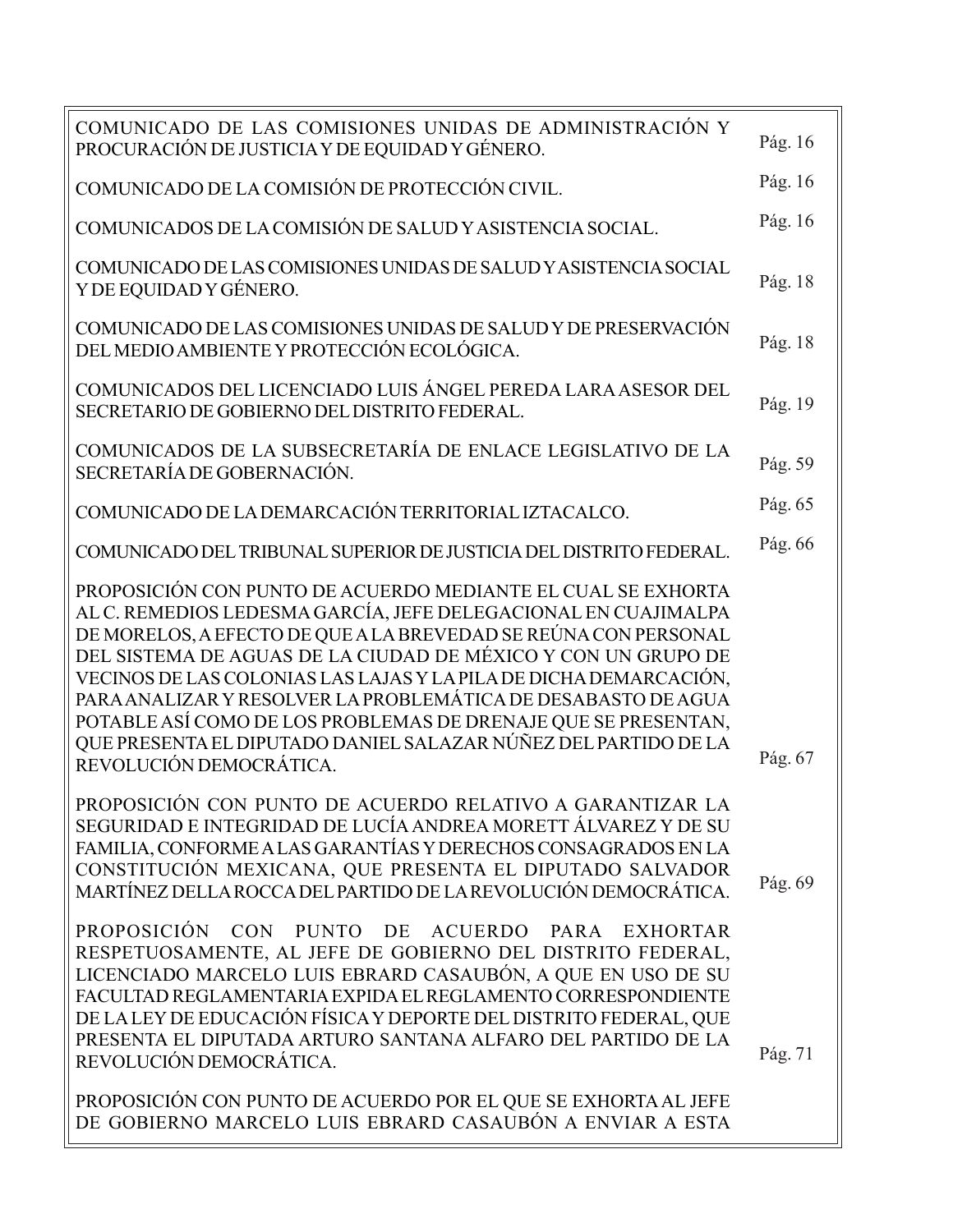| SOBERANÍA, INFORMACIÓN ESTADÍSTICA EN MATERIA DE SEGURIDAD<br>PÚBLICA DESAGREGADA POR GÉNERO, QUE PRESENTA EL DIPUTADO<br>ANTONIO LIMA BARRIOS DEL PARTIDO DE LA REVOLUCIÓN DEMOCRÁTICA.                                                                                                                                                                                                                                                                                                                                                                                                              | Pág. 72 |
|-------------------------------------------------------------------------------------------------------------------------------------------------------------------------------------------------------------------------------------------------------------------------------------------------------------------------------------------------------------------------------------------------------------------------------------------------------------------------------------------------------------------------------------------------------------------------------------------------------|---------|
| PROPOSICIÓN CON PUNTO DE ACUERDO POR EL QUE SE SOLICITA AL JEFE<br>DELEGACIONAL EN XOCHIMILCO, BIOL. URIEL GONZÁLEZ MONZÓN, EL<br>DIAGNÓSTICO DE INFRAESTRUCTURA DE LOS MERCADOS PÚBLICOS<br>UBICADOS EN LA DELEGACIÓN XOCHIMILCO, QUE PRESENTA EL DIPUTADO<br>ANTONIO LIMA BARRIOS DEL PARTIDO DE LA REVOLUCIÓN DEMOCRÁTICA.                                                                                                                                                                                                                                                                         | Pág. 74 |
| PROPOSICIÓN CON PUNTO DE ACUERDO RELATIVO A LA CONFORMACIÓN<br>DE UN COMITÉ DE ARTISTAS, INTELECTUALES Y LUCHADORES SOCIALES<br>PARA LA CONMEMORACIÓN DEL 40 ANIVERSARIO DEL MOVIMIENTO<br>ESTUDIANTIL DE 1968, QUE PRESENTA EL DIPUTADO SALVADOR MARTÍNEZ<br>DELLA ROCCA DEL PARTIDO DE LA REVOLUCIÓN DEMOCRÁTICA.                                                                                                                                                                                                                                                                                   | Pág. 76 |
| PROPOSICIÓN CON PUNTO DE ACUERDO MEDIANTE EL CUAL SE EXHORTA<br>AL JEFE DE GOBIERNO DEL DISTRITO FEDERAL Y AL DIRECTOR GENERAL DEL<br>SISTEMA DE AGUAS DE LA CIUDAD DE MÉXICO, PARA QUE REVISEN LOS<br>CRITERIOS QUE SE ESTÁN TOMANDO PARA EL COBRO DE APARATOS<br>MEDIDORES DE AGUA, COMO RESULTADO DEL ROBO DENUNCIADO POR LOS<br>USUARIOS DEL SERVICIO DE AGUA POTABLE ANTE LAS AGENCIAS DEL<br>MINISTERIO PÚBLICO, YA QUE REPERCUTE EN DETRIMENTO DE LA ECONOMÍA<br>DE SUS FAMILIAS, EN RAZÓN DE QUE TIENE QUE PAGAR DE NUEVO DICHO<br>MEDIDOR, QUE PRESENTA EL DIPUTADO DANIEL SALAZAR NÚÑEZ DEL | Pág. 78 |
| PARTIDO DE LA REVOLUCIÓN DEMOCRÁTICA.<br>PROPOSICIÓN CON PUNTO DE ACUERDO POR EL QUE SE EXHORTA AL JEFE<br>DE GOBIERNO DEL DISTRITO FEDERAL, PARA QUE IMPLEMENTE OPERATIVOS<br>A EFECTO DE REVISAR QUE LAS AMBULANCIAS PRIVADAS CUMPLAN CON LAS<br>CONDICIONES DE SEGURIDAD DE ACUERDO A LA NORMATIVIDAD APLICABLE<br>Y SE ELABORE UN PADRÓN SOBRE LAS MISMAS, QUE PRESENTA EL DIPUTADO                                                                                                                                                                                                               | Pág. 80 |
| AGUSTÍN CARLOS CASTILLA MARROQUÍN DEL PARTIDO ACCIÓN NACIONAL.<br>PROPOSICIÓN CON PUNTO DE ACUERDO POR EL QUE SE EXHORTA<br>RESPETUOSAMENTE AL JEFE DELEGACIONAL EN COYOACÁN, ARQ. HEBERTO<br>CASTILLO JUÁREZ Y AL SECRETARIO DE SEGURIDAD PÚBLICA EN EL DISTRITO<br>FEDERAL, LIC. JOEL ORTEGA CUEVAS A QUE IMPLEMENTEN LAS ACCIONES<br>NECESARIAS CON EL FIN DE COMBATIR EL INCREMENTO DE LA DELINCUENCIA<br>EN LA DELEGACIÓN COYOACÁN, QUE PRESENTA EL DIPUTADO DANIEL SALAZAR<br>NÚÑEZ DEL PARTIDO DE LA REVOLUCIÓN DEMOCRÁTICA.                                                                   | Pág. 84 |
| PROPOSICIÓN CON PUNTO DE ACUERDO POR EL QUE SE EXHORTA<br>RESPETUOSAMENTE AL JEFE DE GOBIERNO DEL DISTRITO FEDERAL, LIC.<br>MARCELO LUIS EBRARD CASAUBÓN, AL SECRETARIO DE TRANSPORTE Y<br>VIALIDAD DEL DISTRITO FEDERAL, LIC. RAÚL ARMANDO QUINTERO<br>MARTÍNEZ Y AL DIRECTOR GENERAL DEL SISTEMA DEL TRANSPORTE<br>COLECTIVO METRO, ING. FRANCISCO BOJÓRQUEZ HERNÁNDEZ, A QUE                                                                                                                                                                                                                       |         |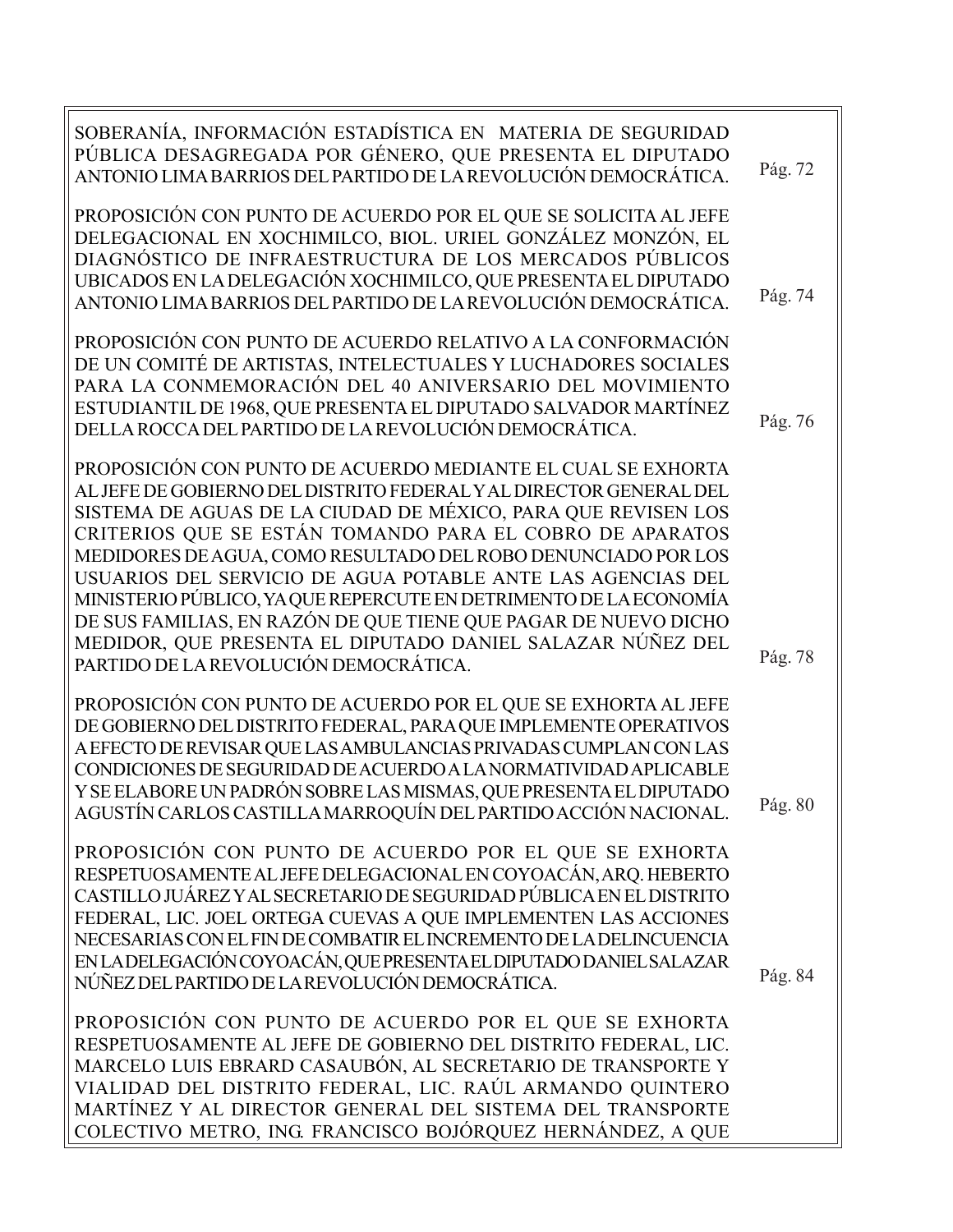| RECONSIDEREN, DEL PROYECTO ORIGINAL DE LA LÍNEA 12 DEL METRO, LA<br>UBICACIÓN DE LA ESTACIÓN DE VÍA LÁCTEA, QUE PRESENTA EL DIPUTADO<br>DANIEL SALAZAR NÚÑEZ DEL PARTIDO DE LA REVOLUCIÓN DEMOCRÁTICA.                                                                                                                                                                                                                                                                                                                                                                                                                                                                                                                                                                                                                                          | Pág. 86  |
|-------------------------------------------------------------------------------------------------------------------------------------------------------------------------------------------------------------------------------------------------------------------------------------------------------------------------------------------------------------------------------------------------------------------------------------------------------------------------------------------------------------------------------------------------------------------------------------------------------------------------------------------------------------------------------------------------------------------------------------------------------------------------------------------------------------------------------------------------|----------|
| PROPOSICIÓN CON PUNTO DE ACUERDO POR LA QUE SE EXHORTA AL<br>GOBIERNO FEDERAL Y AL GOBIERNO DEL DISTRITO FEDERAL, PARA QUE<br>COLABOREN Y SE COORDINEN DE MANERA EFICAZ EN ACCIONES Y<br>PROGRAMAS DE VITAL IMPORTANCIA PARA LOS HABITANTES DE LA CAPITAL,<br>QUE PRESENTA EL DIPUTADO AGUSTÍN CARLOS CASTILLA MARROQUÍN DEL<br>PARTIDO ACCIÓN NACIONAL.                                                                                                                                                                                                                                                                                                                                                                                                                                                                                        | Pág. 91  |
| PROPOSICIÓN CON PUNTO DE ACUERDO PARA EXHORTAR A LAS DIPUTADAS<br>Y DIPUTADOS DE LA ASAMBLEA LEGISLATIVA DEL DISTRITO FEDERAL IV<br>LEGISLATURA, PARA QUE EN EL MARCO DE LA CONMEMORACIÓN DEL DÍA<br>INTERNACIONAL CONTRA LA HOMOFOBIA, ESTA SOBERANÍA IMPLEMENTE<br>ACCIONES EN FAVOR DEL RESPETO, LA TOLERANCIA Y LA INCLUSIÓN DE LAS<br>PERSONAS CON PREFERENCIA SEXUAL DISTINTA A LA HETEROSEXUAL Y<br>CONTRA LA DISCRIMINACIÓN, LA VIOLACIÓN DE SUS DERECHOS HUMANOS<br>Y LOS CRÍMENES DE ODIO POR HOMOFOBIA, LESBOFOBIA Y TRANSFOBIA,<br>QUE PRESENTA EL DIPUTADO HUMBERTO MORGAN COLÓN DEL PARTIDO DE<br>LA REVOLUCIÓN DEMOCRÁTICA.                                                                                                                                                                                                      | Pág. 95  |
| PROPOSICIÓN CON PUNTO DE ACUERDO POR LA CUAL SE SOLICITA AL<br>TITULAR DE LA CONTADURÍA MAYOR DE HACIENDA DE LA ASAMBLEA<br>LEGISLATIVA DEL DISTRITO FEDERAL, PROPORCIONE UN INFORME<br>DETALLADO DE LOS MOVIMIENTOS DEL PERSONAL DE LOS MANDOS MEDIOS<br>Y SUPERIORES DEL ÓRGANO A SU CARGO, QUE PRESENTA EL DIPUTADO<br>DANIEL RAMÍREZ DEL VALLE DEL PARTIDO ACCIÓN NACIONAL.                                                                                                                                                                                                                                                                                                                                                                                                                                                                 | Pág. 98  |
| PROPOSICIÓN CON PUNTO DE ACUERDO PARA SOLICITAR AL TITULAR DEL<br>ÓRGANO POLÍTICO ADMINISTRATIVO ADSCRITO EN LA DEMARCACIÓN DE<br>COYOACÁN, ARQUITECTO ANTONIO HEBERTO CASTILLO JUÁREZ, SE SIRVA<br>BRINDAR LA INFORMACIÓN, QUE TENGA RELATIVA A LAS VISITAS DE<br>VERIFICACIÓN REALIZADA A LA OBRA EN LA QUE SE PRETENDE EDIFICAR UN<br>DESARROLLO INMOBILIARIO, EN LA CALLE DE CALLEJÓN DEL ESFUERZO,<br>NÚMERO 302, COLONIA PUEBLO DE SANTA ÚRSULA COAPA, DELEGACIÓN<br>COYOACÁN ASÍ COMO TODA LA DOCUMENTACIÓN QUE OBRE EN SU PODER,<br>EN RELACIÓN A LA OBRA EN COMENTO Y SE SIRVA INICIAR LA INDAGATORIA<br>CORRESPONDIENTE, YA QUE AÚN SUSPENDIDA DICHA OBRA, SE TRABAJA EN<br>ELLA, QUE PRESENTA EL DIPUTADO JACOBO MANFREDO BONILLA CEDILLO<br>A NOMBRE PROPIO Y DE LA DIPUTADA CELINA SAAVEDRA ORTEGA DEL<br>PARTIDO ACCIÓN NACIONAL. | Pág. 100 |
| PROPOSICIÓN CON PUNTO DE ACUERDO PARA SOLICITAR DE LA MANERA<br>MÁS ATENTA AL LIC. MARCELO EBRARD CASAUBÓN, JEFE DE GOBIERNO DEL<br>DISTRITO FEDERAL, A QUE DE ACUERDO A SUS FACULTADES, GIRE<br>INSTRUCCIONES A DIVERSAS DEPENDENCIAS PARA INVESTIGAR Y                                                                                                                                                                                                                                                                                                                                                                                                                                                                                                                                                                                        |          |

ERRADICAR AL LLAMADO PORRISMO DE LOS PLANTELES EDUCATIVOS DE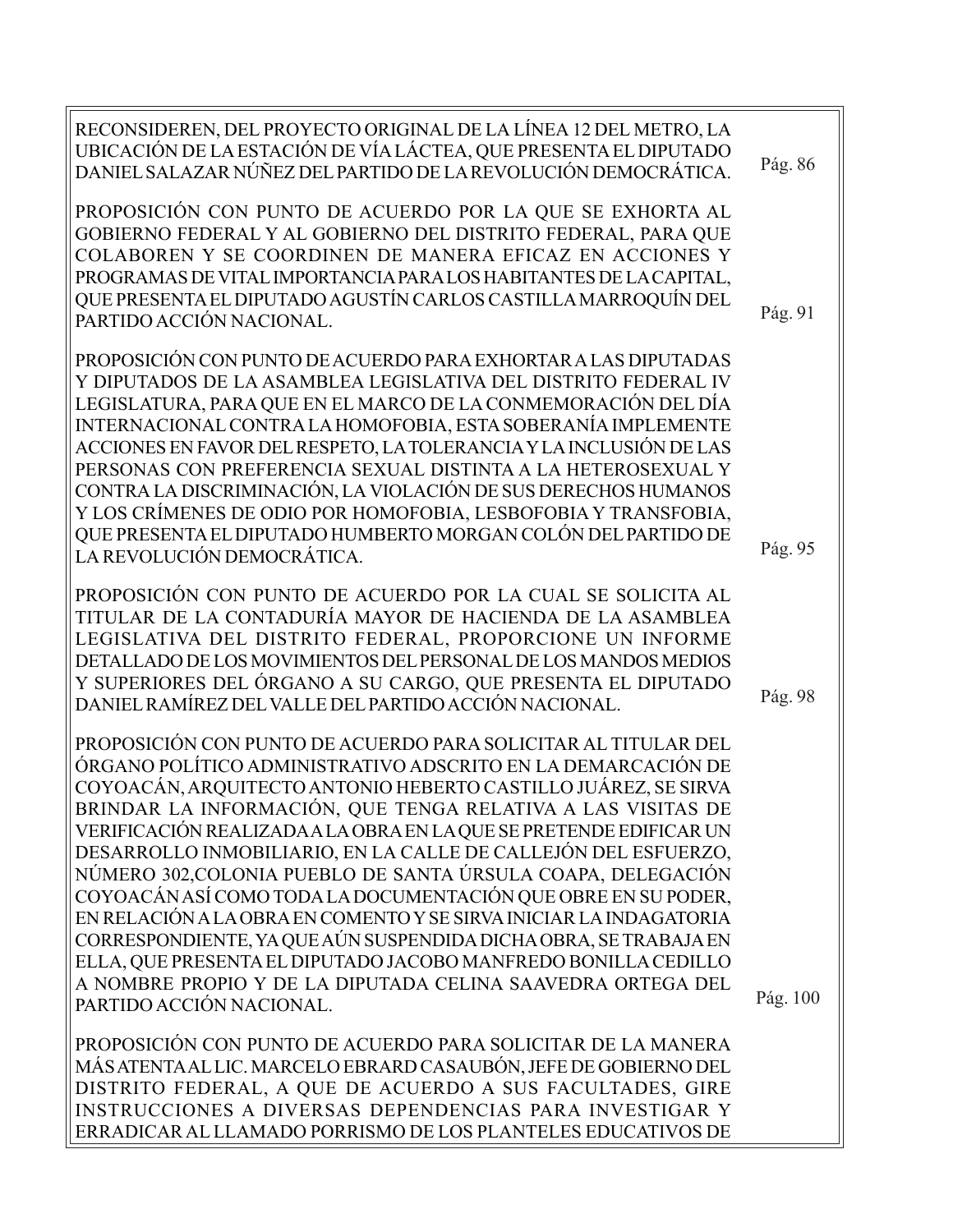| NIVEL MEDIO Y SUPERIOR UBICADOS EN EL DISTRITO FEDERAL Y ASÍ<br>PROPICIAR LAS CONDICIONES DE SEGURIDAD PARA LOS ESTUDIANTES,<br>MAESTROS Y AUTORIDADES, QUE PRESENTA EL DIPUTADO MIGUEL SOSA TAN<br>DEL PARTIDO DE LA REVOLUCIÓN DEMOCRÁTICA.                                                                                                                                                                                                                                                                                                                                                                                                                                        | Pág. 102 |
|--------------------------------------------------------------------------------------------------------------------------------------------------------------------------------------------------------------------------------------------------------------------------------------------------------------------------------------------------------------------------------------------------------------------------------------------------------------------------------------------------------------------------------------------------------------------------------------------------------------------------------------------------------------------------------------|----------|
| PROPOSICIÓN CON PUNTO DE ACUERDO PARA INVITAR AL DR. HÉCTOR<br>HERNÁNDEZ LLAMAS SUBSECRETARIO DE COORDINACIÓN METROPOLITANA<br>Y ENLACE GUBERNAMENTAL Y AL SUBSECRETARIO DE PLANEACIÓN LIC. LUIS<br>ROSENDO GUTIÉRREZ ROMANO A UNA MESA DE TRABAJO CON LAS<br>COMISIONES DE PRESUPUESTO Y CUENTA PÚBLICA, DE HACIENDA Y DE<br>DESARROLLO METROPOLITANO DE ESTA ASAMBLEA LEGISLATIVA DEL<br>DISTRITO FEDERAL PARA QUE EXPLIQUE LOS ALCANCES DE LAS REGLAS DE<br>OPERACIÓN DEL FONDO METROPOLITANO PUBLICADAS EL PASADO 28 DE<br>MARZO POR LA SECRETARÍA DE HACIENDA Y CRÉDITO PÚBLICO, QUE<br>PRESENTA EL DIPUTADO HUMBERTO MORGAN COLÓN DEL PARTIDO DE LA<br>REVOLUCIÓN DEMOCRÁTICA. | Pág. 105 |
| PROPOSICIÓN CON PUNTO DE ACUERDO POR EL QUE SE EXHORTA AL TITULAR<br>DEL ÓRGANO POLÍTICO ADMINISTRATIVO ADSCRITO A LA DEMARCACIÓN<br>TERRITORIAL DE COYOACÁN, ARQ. ANTÓNIO HEBERTO CASTILLO JUÁREZ,<br>PARA QUE RECONSIDERE EL DESTINO DE UNA DE LAS ÁREAS DEL PARQUE<br>ECOLÓGICO HUAYAMILPAS, QUE PRESENTA EL DIPUTADO MIGUEL SOSA TAN<br>DEL PARTIDO DE LA REVOLUCIÓN DEMOCRÁTICA.                                                                                                                                                                                                                                                                                                | Pág. 108 |
| PROPOSICIÓN CON PUNTO DE ACUERDO POR EL QUE SE SOLICITA AL<br>SECRETARIO DE EDUCACIÓN DEL DISTRITO FEDERAL, DR. AXEL DIDRIKSSON,<br>REMITA A ESTA SOBERANÍA UN INFORME DETALLADO EN TORNO AL ESTADO<br>ACTUAL DE LOS PROGRAMAS EDUCATIVOS "PREPA SI" Y DE BACHILLERATO<br>A DISTANCIA, QUE PRESENTA EL DIPUTADO XIUH GUILLERMO TENORIO<br>ANTIGA DEL PARTIDO NUEVA ALIANZA.                                                                                                                                                                                                                                                                                                          | Pág. 109 |
| PROPOSICIÓN CON PUNTO DE ACUERDO PARA QUE LA ASAMBLEA<br>LEGISLATIVA DEL DISTRITO FEDERAL EXHORTE AL GOBIERNO DEL DISTRITO<br>FEDERAL Y A LA SECRETARÍA DE TRANSPORTE Y VIALIDAD DEL DISTRITO<br>FEDERAL, A ACELERAR LOS PROCESOS DE CONCERTACIÓN CON<br>CONCESIONARIOS DE MICROBUSES A FIN DE QUE ASUMAN LOS CONVENIOS<br>QUE IMPULSA SETRAVI DE RENOVACIÓN DE UNIDADES DE MICROBÚS O, EN<br>SU CASO RESTITUCIÓN; DE RESPETO A PARADAS FIJAS Y RESPETO A LOS<br>DERECHOS LABORALES DE LOS OPERADORES, ENTRE OTROS, EN UN TÉRMINO<br>DE 90 DÍAS, DE NO ASUMIR LOS CONVENIOS, QUE PRESENTA EL DIPUTADO<br>HUMBERTO MORGAN COLÓN DEL PARTIDO DE LA REVOLUCIÓN<br>DEMOCRÁTICA.          | Pág. 111 |
| EFEMÉRIDE CON MOTIVO DEL NATALICIO DEL ILUSTRE DON MIGUEL HIDALGO<br>Y COSTILLA, QUE PRESENTA EL DIPUTADO XIUH GUILLERMO TENORIO<br>ANTIGA, A NOMBRE DE LA DIPUTADA GLORIA ISABEL CAÑIZO CUEVAS, DEL<br>PARTIDO NUEVA ALIANZA.                                                                                                                                                                                                                                                                                                                                                                                                                                                       | Pág. 114 |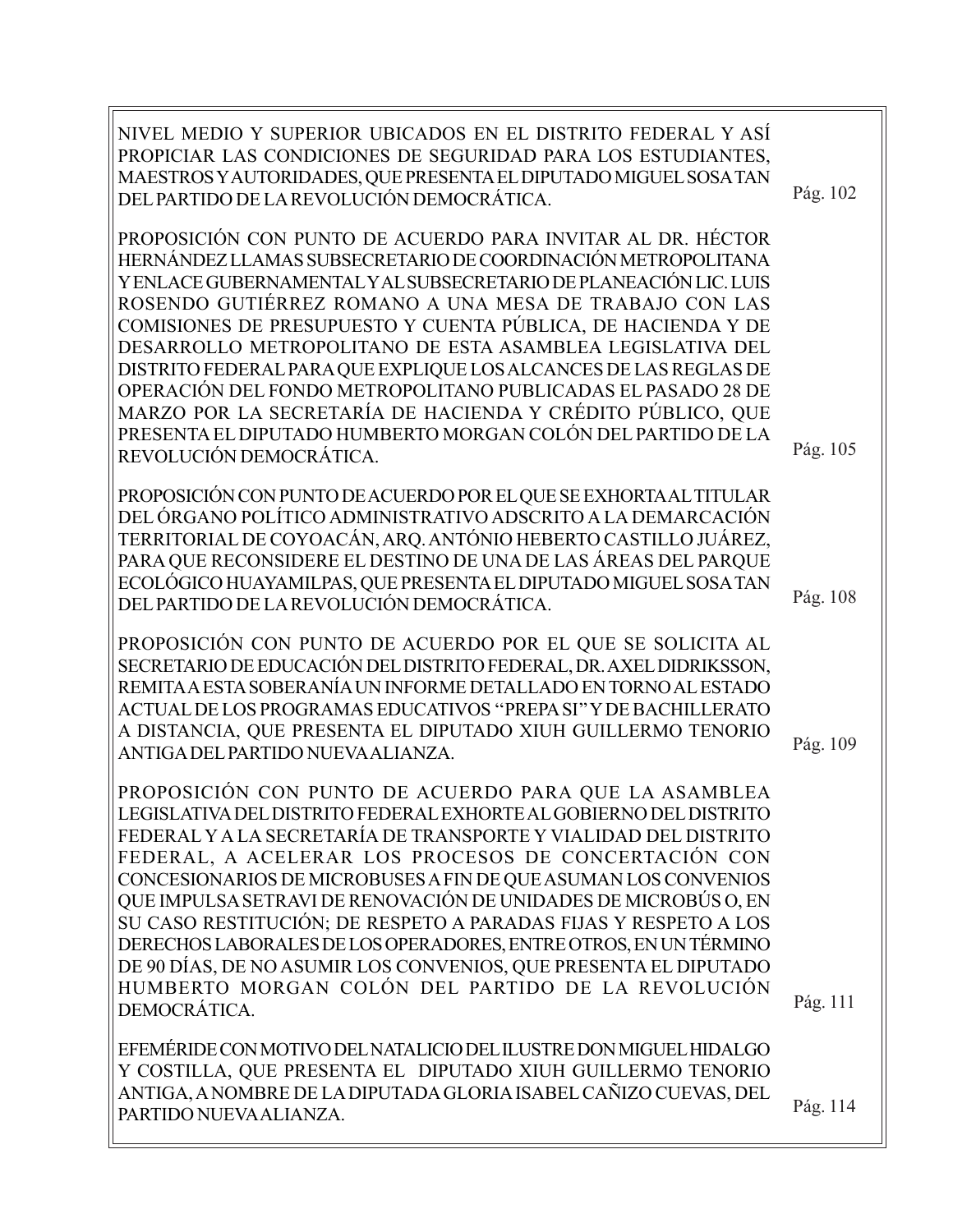#### **A las 11:00 horas**

#### **EL C. PRESIDENTE DIPUTADO XIUH GUILLERMO TENORIO ANTIGA.-** Proceda la Secretaría a pasar lista de asistencia a las diputadas y diputados.

**EL C. SECRETARIO DIPUTADO FRANCISCO XAVIER ALVARADO VILLAZÓN.-** Por instrucciones de la Presidencia, se va a proceder a pasar la lista de asistencia.

#### **(Lista de asistencia)**

Diputado Presidente, hay una asistencia de 8 diputados. Hay quórum.

#### **EL C. PRESIDENTE.-** Se abre la sesión.

Proceda la Secretaría a preguntar a la Diputación Permanente, en votación económica, si es de dispensarse el orden del día.

**EL C. SECRETARIO DIPUTADO FRANCISCO XAVIER ALVARADO VILLAZÓN.-** Por instrucciones de la Presidencia, se pregunta a la Diputación Permanente si es de dispensarse la lectura del orden del día.

Los que estén por la afirmativa, sírvanse manifestarlo levantando su mano.

Los que estén por la negativa, sírvanse manifestarlo levantando su mano.

Dispensada la lectura, diputado Presidente.

#### **ORDEN DEL DÍA**

Diputación permanente 14 de mayo de 2008.

1. Lista de asistencia.

2. Lectura del orden del día.

3. Lectura y en su caso aprobación del acta de la sesión anterior.

#### Comunicados

4. Uno del diputado Ricardo Benito Antonio León, del grupo parlamentario del Partido de la Revolución Democrática, por el que se solicita realizar una excitativa a la Comisión de Asuntos Indígenas a efecto de que dictamine un asunto.

5. Dos de la Comisión de Equidad y Género, mediante el cual solicitan prórroga para analizar y dictaminar diversos asuntos.

6. Uno de las Comisiones Unidas de Seguridad Pública y de Atención a Grupos Vulnerables, mediante el cual solicitan prórroga para analizar y dictaminar un asunto.

7. Uno de las Comisiones Unidas de Equidad y Género y de Normatividad Legislativa, Estudios y Prácticas Parlamentarias, mediante el cual solicitan prórroga para analizar y dictaminar un asunto.

8. Uno de las Comisiones Unidas de Equidad y Género y de Derechos Humanos, mediante el cual solicitan prórroga para analizar y dictaminar un asunto.

9. Uno de las Comisiones Unidas de Administración y Procuración de Justicia y de Equidad y Género, mediante el cual solicitan prórroga para analizar y dictaminar un asunto.

10. Uno de la Comisión de Protección Civil, mediante el cual solicita prórroga para analizar y dictaminar un asunto.

11. Cuatro de la Comisión de Salud y Asistencia Social, mediante el cual solicita prórroga para analizar y dictaminar diversos asuntos.

12. Uno de las Comisiones Unidas de Salud y Asistencia Social y de Equidad y Género, mediante el cual solicitan prórroga para analizar y dictaminar un asunto.

13. Uno de las Comisiones Unidas de Salud y Asistencia Social y de Preservación del Medio Ambiente y Protección Ecológica, mediante el cual solicitan prórroga para analizar y dictaminar un asunto.

14. Treinta y cuatro de la Secretaría de Gobierno del Distrito Federal, mediante los cuales da respuesta a diversos asuntos.

15. Cuatro de la Subsecretaría de Enlace Legislativo, de la Secretaría de Gobernación, mediante el cual da respuesta a un asunto.

16. Uno de la Delegación Iztacalco, mediante el cual da respuesta a un asunto.

17. Uno del Tribunal Superior de Justicia del Distrito Federal, mediante el cual da respuesta a un asunto.

#### Proposiciones

18. Con punto de acuerdo relativo a garantizar la seguridad e integridad de Lucía Andrea Morett Álvarez y de su familia, conforme a las garantías y derechos consagrados en la Constitución Mexicana, que presenta el diputado Salvador Pablo Martínez Della Rocca, del grupo parlamentario del Partido de la Revolución Democrática.

19. Con punto de acuerdo mediante el cual se exhorta al ciudadano Remedios Ledesma García, Jefe Delegacional en Cuajimalpa de Morelos, a efecto de que a la brevedad se reúna con personal del Sistema de Aguas de la Ciudad de México y con un grupo de vecinos de las colonias las lajas y la pila de dicha demarcación, para analizar y resolver la problemática de desabasto de agua potable, así como de los problemas de drenaje que se presentan, que presenta el diputado Daniel Salazar Núñez, del grupo parlamentario del Partido de la Revolución Democrática.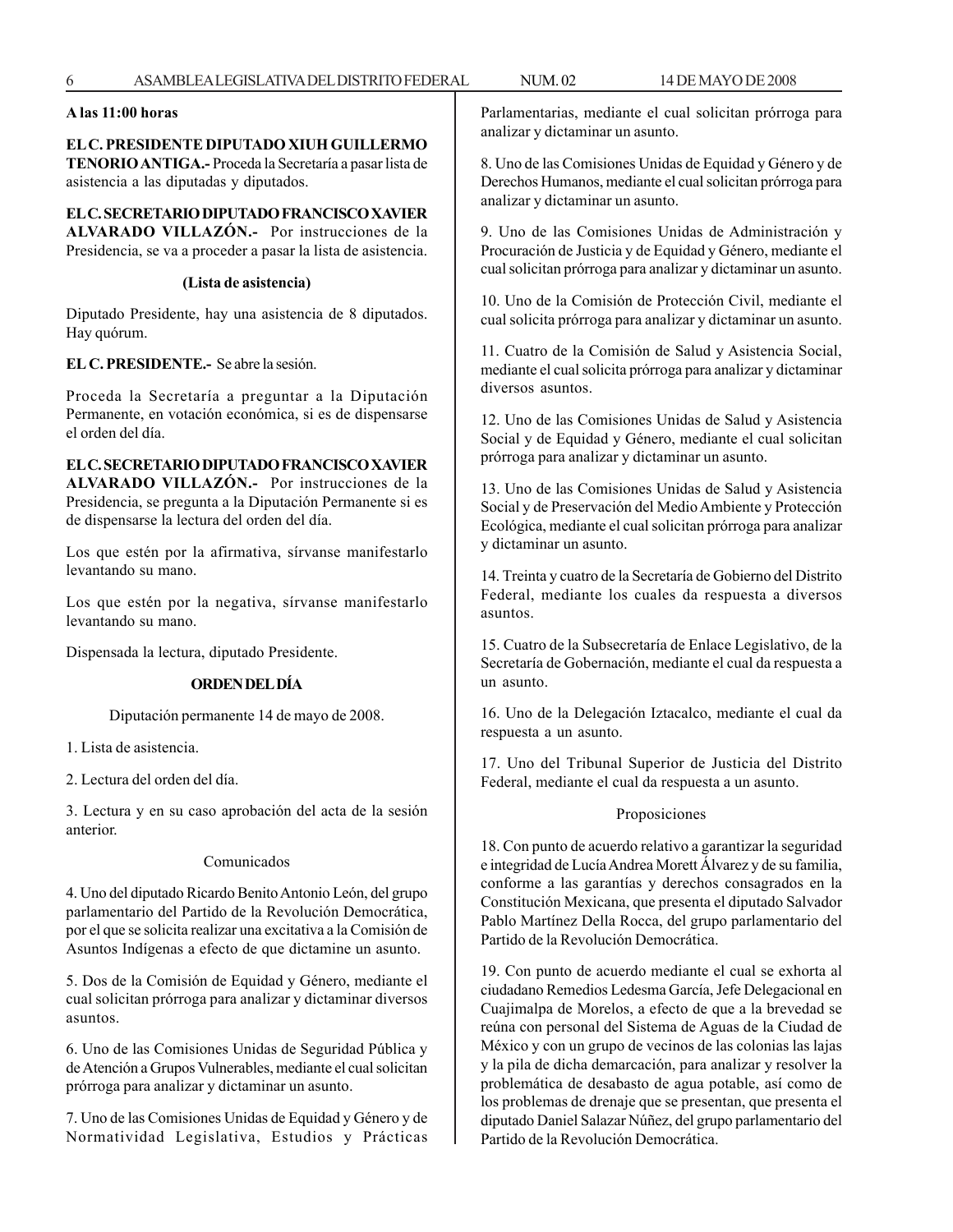20. Con punto de acuerdo para exhortar respetuosamente al Jefe de Gobierno del Distrito Federal, Licenciado Marcelo Ebrard Casaubón, que en uso de su facultad reglamentaria expida el reglamento correspondiente de la Ley de Educación Física y Deporte del Distrito Federal, que presenta el diputado Arturo Santana Alfaro, a nombre propio y del diputado José Cristóbal Ramírez Pino, del grupo parlamentario del Partido de la Revolución Democrática.

21. Con punto de acuerdo por el que se exhorta al Jefe de Gobierno, Marcelo Ebrard Casaubón a enviar a esta Soberanía, información estadística en materia de Seguridad Pública desagregada por género, que presenta el diputado Antonio Lima Barrios, a nombre propio y de la diputada Nancy Cárdenas Sánchez, del grupo parlamentario del Partido de la Revolución Democrática.

22. Con punto de acuerdo por el que se solicita al Jefe Delegacional en Xochimilco, Biólogo Uriel González Monzón, el diagnóstico de infraestructura de los mercados públicos ubicados en la delegación Xochimilco, que presenta el diputado Antonio Lima Barrios, a nombre propio y de la diputada Nancy Cárdenas Sánchez, del grupo parlamentario del Partido de la Revolución Democrática.

23. Con punto de acuerdo relativo a la conformación de un comité de artistas, intelectuales y luchadores sociales, para la conmemoración del 40 aniversario del movimiento estudiantil de 1968, que presenta el diputado Salvador Pablo Martínez Della Rocca, del grupo parlamentario del Partido de la Revolución Democrática.

24. Con punto de acuerdo mediante el cual se exhorta al Jefe de Gobierno del Distrito Federal y al Director General del Sistema de Aguas de la Ciudad de México, para que revisen los criterios que se están tomando para el cobro de aparatos medidores de agua, como resultado del robo denunciado por los usuarios del servicio de agua potable ante las agencias del Ministerio Público, ya que repercute en detrimento de la economía de sus familias, en razón de que tiene que pagar de nuevo dicho medidor, que presenta el diputado Daniel Salazar Núñez, del grupo parlamentario del Partido de la Revolución Democrática.

25. Con punto de acuerdo para que esta Asamblea Legislativa del Distrito Federal exhorte al Secretario de Transportes del Gobierno del Distrito Federal, Licenciado Armando Quintero Martínez, a iniciar el proceso de renovación de concesiones a todo aquel concesionario de microbús que no suscriba los convenios que ofrece el Gobierno de la Ciudad para el aumento de tarifas acordado, que presenta el diputado Humberto Morgan Colón, a nombre propio y del diputado Tomás Pliego Calvo, del grupo parlamentario del Partido de la Revolución Democrática.

26. Con punto de acuerdo para exhortar respetuosamente a la Procuraduría General de la República, a la Secretaría de la

Función Pública, así como a los integrantes de la ''Comisión de investigación para conocer la legalidad de los contratos de PEMEX-Refinación de 1997 a la fecha'' de la Honorable Cámara de Diputados, para que investiguen a fondo la probable responsabilidad del actual Secretario de Gobernación en la comisión del delito de tráfico de influencias y conflicto de intereses en los contratos firmados por este funcionario en su calidad ''apoderado general'' de la empresa transportes especializados IVANCAR, cuando se desempeñó como Diputado Federal y Presidente de la Comisión de Energéticos en la Cámara Baja, que presenta el diputado Humberto Morgan Colón, a nombre propio y del diputado Balfre Vargas Cortez, del grupo parlamentario del Partido de la Revolución Democrática.

27. Con punto de acuerdo por el que se solicita al Ingeniero Guillermo Calderón Aguilera, Titular del Sistema de Transporte Público de Pasajeros Metrobús, comparezca ante esta Honorable Asamblea Legislativa a efecto de rendir un informe sobre el aumento de la tarifa en el referido Sistema de Transporte, que presenta el diputado Jacobo Manfredo Bonilla Cedillo, del grupo parlamentario del Partido Acción Nacional.

28. Con punto de acuerdo por el que se exhorta al Jefe de Gobierno del Distrito Federal para que implemente operativos a efecto de revisar que las ambulancias privadas cumplan con las condiciones de seguridad de acuerdo a la normatividad aplicable y se elabore un padrón sobre las mismas, que presenta el diputado Agustín Carlos Castilla Marroquín, del grupo parlamentario del Partido Acción Nacional.

29. Con punto de acuerdo por el que se exhorta respetuosamente al Jefe Delegacional en Coyoacán, Arquitecto Heberto Castillo Juárez y al Secretario de Seguridad Pública en el Distrito Federal, ingeniero Joel Ortega Cuevas, para que se implementen las acciones necésarias con el fin de combatir el incremento de la delincuencia en la delegación Coyoacán, que presenta el diputado Daniel Ramírez del Valle, a nombre propio y del diputado Ezequiel Rétiz Gutiérrez, del grupo parlamentario del Partido Acción Nacional.

30. Con punto de acuerdo por el que se exhorta respetuosamente al Jefe de Gobierno del Distrito Federal y al Director General del Sistema del Transporte Colectivo Metro, Ingeniero Francisco Bojórquez Hernández, a que consideren del proyecto original de la línea 12 del Metro, la ubicación de la estación de Vía Láctea, que presenta el diputado Daniel Ramírez del Valle, a nombre propio y del diputado Ezequiel Rétiz Gutiérrez, del grupo parlamentario del Partido Acción Nacional.

31. Con punto de acuerdo por el que se exhorta respetuosamente al Jefe de Gobierno del Distrito Federal,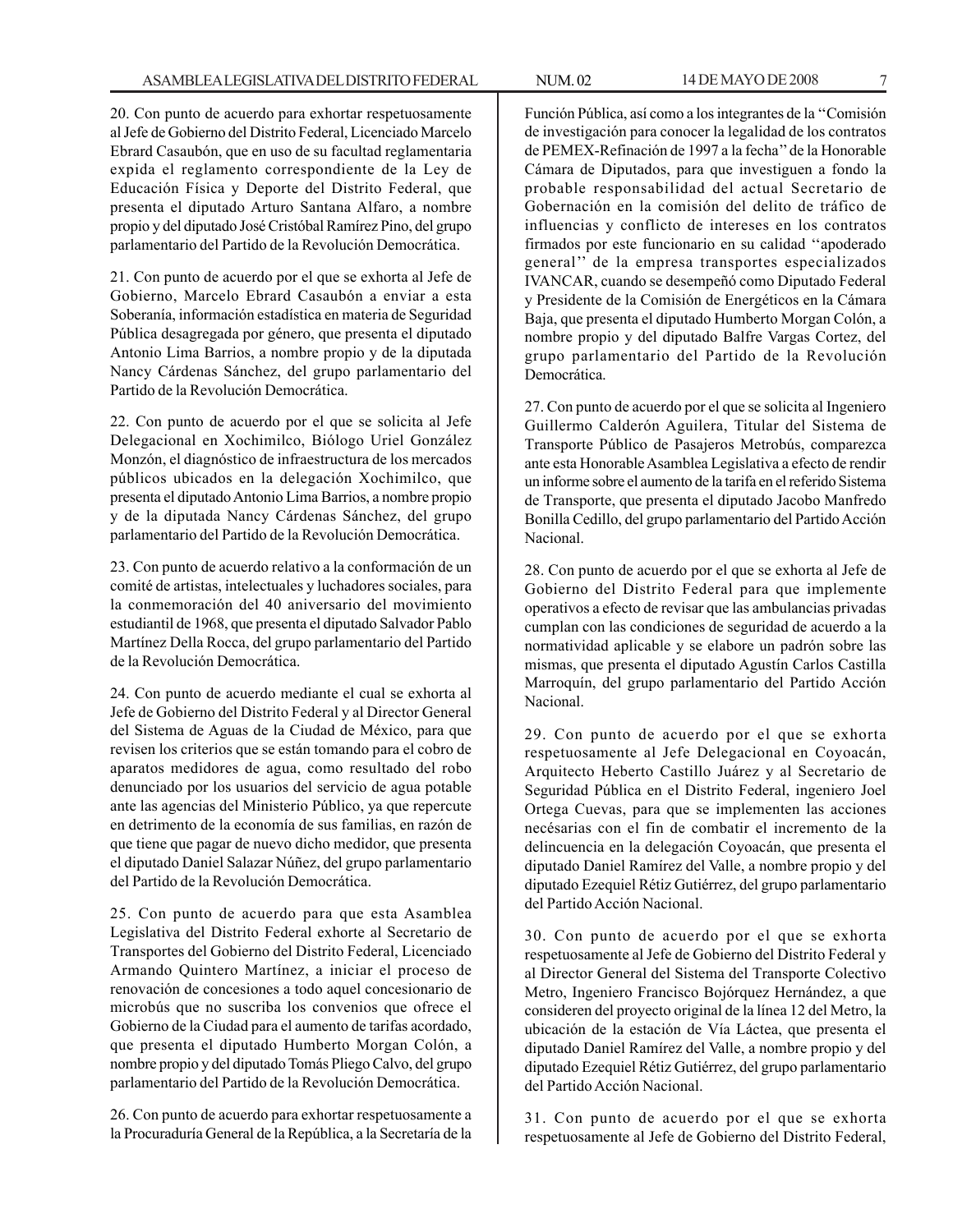para que colabore y se coordine de manera eficaz con el Gobierno Federal en acciones y programas de vital importancia para los habitantes de la capital, que presenta el diputado Agustín Carlos Castilla Marroquín, del grupo parlamentario del Partido Acción Nacional.

32. Con punto de acuerdo para exhortar a las diputadas y diputados de la Asamblea Legislativa del Distrito Federal IV Legislatura, para que en el marco de la conmemoración del día internacional contra la Homofobia, esta Soberanía implemente acciones en favor del respeto, la tolerancia y la inclusión de las personas con preferencia sexual distinta a la heterosexual y contra la discriminación, la violación de sus Derechos Humanos y los crímenes de odio por homofobia, lesbofobia y transfobia, que presenta el diputado Humberto Morgan Colón, a nombre propio y de los diputados Leticia Quezada Contreras y Agustín Guerrero Castillo, del grupo parlamentario del Partido de la Revolución Democrática.

33. Con punto de acuerdo por el que se solicita al Titular de la Contaduría Mayor de Hacienda de la Asamblea Legislativa del Distrito Federal un informe detallado de los movimientos del personal encargado a los mandos medios y superiores del órgano a su cargo, que presenta el diputado Daniel Ramírez del Valle, del grupo parlamentario del Partido Acción Nacional.

34. Con punto de acuerdo para solicitar al Titular del órgano político administrativo adscrito en la demarcación de Coyoacán, Arquitecto Antonio Heberto Castillo Juárez, se sirva brindar la información que tenga relativa a las visitas de verificación realizada a la obra en la que se pretende edificar un desarrollo inmobiliario en la calle de Callejón del Esfuerzo no 302, colonia Pueblo de Santa Úrsula Coapa, delegación Coyoacán, así como toda la documentación que obre en su poder en relación a la obra en comento y se sirva a iniciar la indagatoria correspondiente, ya que aún suspendida dicha obra, se trabaja en ella, que presenta el diputado Jacobo Manfredo Bonilla Cedillo, a nombre propio y de la diputada Celina Saavedra Ortega, del grupo parlamentario del Partido Acción Nacional.

35. Con punto de acuerdo para solicitar de la manera más atenta al Licenciado Marcelo Ebrard Casaubón, Jefe de Gobierno del Distrito Federal, a que de acuerdo a sus facultades, gire instrucciones a diversas dependencias para investigar y erradicar al llamado porrismo de los planteles educativos de nivel medio superior ubicados en el Distrito Federal y así propiciar las condiciones de seguridad para los estudiantes, maestros y autoridades, que presenta el grupo parlamentario del Partido de la Revolución Democrática.

36. Con punto de acuerdo para invitar al Director Héctor Hernández Llamas, Subsecretario de Coordinación Metropolitana y Enlace Gubernamental y al Subsecretario, Licenciado Luis Rosendo Gutiérrez Romano a una mesa de trabajo con las Comisiones de Presupuesto y Cuenta Pública, de Hacienda y de Desarrollo Metropolitano de esta Asamblea Legislativa del Distrito Federal para que expliquen los alcances de las reglas de operación del Fondo Metropolitano, publicadas el pasado 28 de marzo por la Secretaría de Hacienda y Crédito Público, que presenta el grupo parlamentario del Partido de la Revolución Democrática.

37. Con punto de acuerdo mediante el cual se exhorta al Jefe de Gobierno del Distrito Federal, Licenciado Marcelo Ebrard Casaubón, al Secretario de Salud del Distrito Federal, Doctor Manuel Mondragón y Kalb, al Secretario de Educación del Distrito Federal, Doctor Axel Didriksson Takayanagui, y a la Titular de la Consejería Jurídica y de Servicios Legales del Distrito Federal, Doctora Leticia Bonifaz Alfonso, a efecto de que se emita el reglamento correspondiente para la exacta observancia y cumplimiento de las leyes de Educación y Salud, ambas del Distrito Federal, en relación a sus reformas publicadas en la gaceta oficial del Distrito Federal, el día 4 de enero de 2008, en las que se establece la práctica del examen médico integral anual a los educandos del sistema educativo del Distrito Federal, que presenta el diputado Xiuh Guillermo Tenorio Antiga, a nombre de la diputada Gloria Isabel Cañizo Cuevas, del grupo parlamentario del Partido Nueva Alianza.

38. Con punto de acuerdo para solicitar a los Titulares de la Secretaría de Transportes y Vialidad, Secretaría de Obras, Secretaría de Desarrollo Urbano y Vivienda, del Sistema de Aguas y Saneamiento, así como al Director de la empresa de participación estatal mayoritaria Capital en Crecimiento, para comparecer ante las Comisiones Unidas de Administración Pública Local y Desarrollo e Infraestructura Urbana, que presenta el diputado Jacobo Manfredo Bonilla Cedillo, a nombre propio y del diputado José Antonio Zepeda Segura, del grupo parlamentario del Partido Acción Nacional.

39. Con punto de acuerdo por el que se exhorta al Titular del órgano político administrativo adscrito a la demarcación territorial de Coyoacán, Arquitecto Antonio Heberto Castillo Juárez, a efecto de no construir una cancha de béisbol en el Parque de Huayamilpas, que presenta el diputado Miguel Sosa Tan, del grupo parlamentario del Partido de la Revolución Democrática.

40. Con punto de acuerdo por el que se solicita al Secretario de Educación del Distrito Federal, Doctor Axel Didriksson Takayanagui, remita a esta Soberanía un informe detallado en torno al estado actual de los programas educativos ''prepa sí'' y de bachillerato a distancia, que presenta el diputado Xiuh Guillermo Tenorio Antiga, del grupo parlamentario del Partido Nueva Alianza.

41. Con punto de acuerdo mediante el cual se exhorta a la Cámara de Diputados, a fin de que solicite a la Secretaría de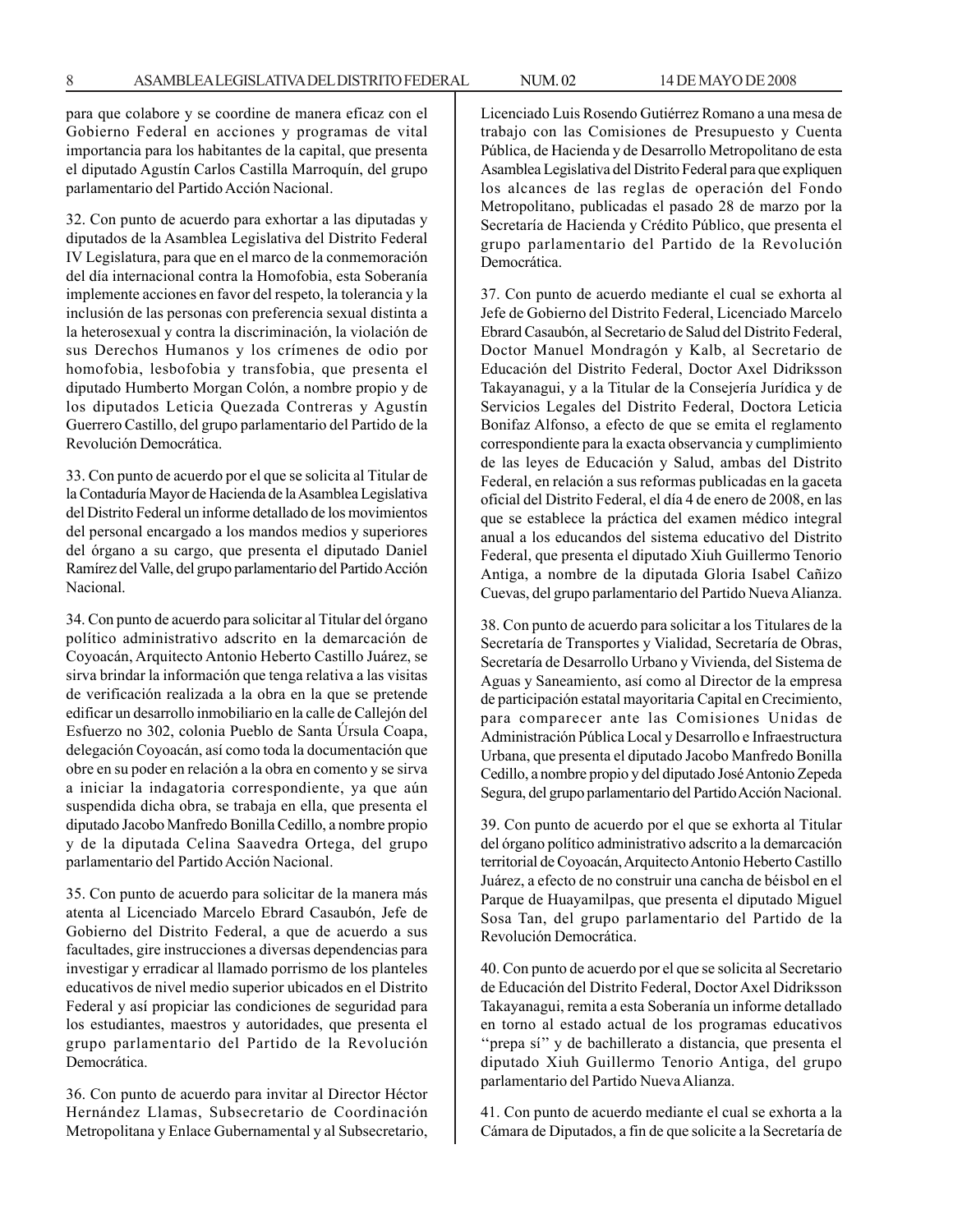Agricultura, Ganadería, Desarrollo Social, Pesca y Alimentación, un informe pormenorizado, sobre la situación que guardan las reservas de alimentos, que presenta el diputado Arturo Santana Alfaro, a nombre propio y del diputado Ramón Jiménez López, del grupo parlamentario del Partido de la Revolución Democrática.

#### Efemérides

42. Con motivo del natalicio del ilustre Don Miguel Hidalgo y Costilla, que presenta el diputado Xiuh Guillermo Tenorio Antiga, a nombre de la diputada Gloria Isabel Cañizo Cuevas, del grupo parlamentario del Partido Nueva Alianza.

**EL C. PRESIDENTE.-** Esta Presidencia deja constancia de que el orden del día de hoy está integrado por 42 puntos.

Esta Presidencia manifiesta su más sentido pésame por el sensible fallecimiento del señor Guillermo Piña Solís, padre de nuestra compañera diputada Laura Piña Olmedo. Por tal motivo, se solicita a los presentes ponerse de pie para guardar un minuto de silencio.

#### **(Minuto de silencio)**

**EL C. PRESIDENTE.-** Gracias, compañeros diputados. Se solicita a la Secretaría dar cuenta a la Diputación Permanente con el acta de la sesión anterior.

**EL C. SECRETARIO.-** Diputado Presidente, esta Secretaría le informa que ha sido distribuida el acta de la sesión anterior a los integrantes de la Mesa Directiva, por lo que se solicita su autorización para preguntar a la Diputación Permanente si es de aprobarse.

**EL C. PRESIDENTE.-** Adelante, diputado Secretario.

**EL C. SECRETARIO.-** Está consideración el acta.

No habiendo quién haga uso de la palabra, en votación económica se pregunta a la Diputación Permanente si es de aprobarse el acta de referencia.

Los que estén por la afirmativa, sírvanse manifestarlo levantando su mano.

Los que estén por la negativa, sírvanse manifestarlo levantando su mano.

Aprobada el acta, diputado Presidente.

#### *SEGUNDO RECESO DEL SEGUNDO AÑO DE EJERCICIO*

#### *ACTA DE LA SESIÓN DE LA DIPUTACIÓN PERMANENTE SIETE DE MAYO DE DOS MIL OCHO*

#### *PRESIDENCIA DEL DIPUTADO XIUH GUILLERMO TENORIO ANTIGA*

*En la Ciudad de México Distrito Federal, siendo las once horas con quince minutos del día miércoles siete de mayo* *del año dos mil ocho, con una asistencia de 9 diputados, la Presidencia declaró abierta la Sesión; en votación económica se dispensó la lectura del orden del día, asimismo se aprobó el acta de la Sesión anterior y dejó constancia que el orden del día estuvo compuesto por 30 puntos. Acto seguido, el Presidente de la Mesa Directiva dio un discurso.*

*Enseguida, la Presidencia hizo del conocimiento de la Diputación Permanente que se recibieron dos comunicados: uno de la Comisión de Administración y Procuración de Justicia y uno de las Comisiones Unidas de Seguridad Pública y de Administración Pública Local por medio de los cuales solicitaron prórroga para analizar y dictaminar diversos asuntos; en votación económica se aprobaron y se solicitó hacerlo del conocimiento de las presidencias de las comisiones solicitantes.*

*Asimismo, hizo del conocimiento de la Asamblea que recibió dos comunicados: uno de la Presidencia de la Comisión de Administración Pública Local y un segundo de la Comisión de Desarrollo Rural mediante los cuales solicitaron, respectivamente, la ampliación de turno de la iniciativa con proyecto de decreto por el que se crea la Ley Forestal para el Distrito Federal, presentada por el Diputado Leonardo Álvarez Romo en la Sesión del 10 de abril de 2008; en atención a lo expresado por la Presidenta de la Comisión de Administración Pública Local y en virtud a que dicha iniciativa contenía disposiciones que se referían y afectaban a la materia de la que conoce la comisión, con fundamento en los artículos 50 fracciones IV y V y 58 fracción XVI de la Ley Orgánica de la Asamblea Legislativa del Distrito Federal, se autorizó la ampliación del turno a la comisión solicitante; asimismo se informó que respecto a la solicitud de la Presidencia de la Comisión de Desarrollo Rural, de conformidad con el acuerdo tomado en la Sesión de la Comisión de Gobierno de este Órgano de Gobierno el 22 de abril del presente año y en consideración a los artículos 35 de la Ley Orgánica y 29 del Reglamento para el Gobierno Interior, ambos de esta Asamblea Legislativa del Distrito Federal, en cuanto a preservar la efectividad del trabajo legislativo y turnar preferentemente a un máximo de 2 comisiones un asunto, no fue posible atender su petición; no obstante lo anterior, se solicitó a la Comisión de Desarrollo Rural emitiera una opinión al respecto con la finalidad de aportar elementos que contribuyeran en el estudio de la iniciativa en cuestión. Se instruyó a la Coordinación de Servicios Parlamentarios para que se elaboraran las comunicaciones correspondientes.*

*De igual forma, la Presidencia hizo del conocimiento de la Diputación Permanente que recibió los siguientes comunicados: treinta y seis de la Secretaría de Gobierno del Distrito Federal, tres de la Subsecretaría de Enlace*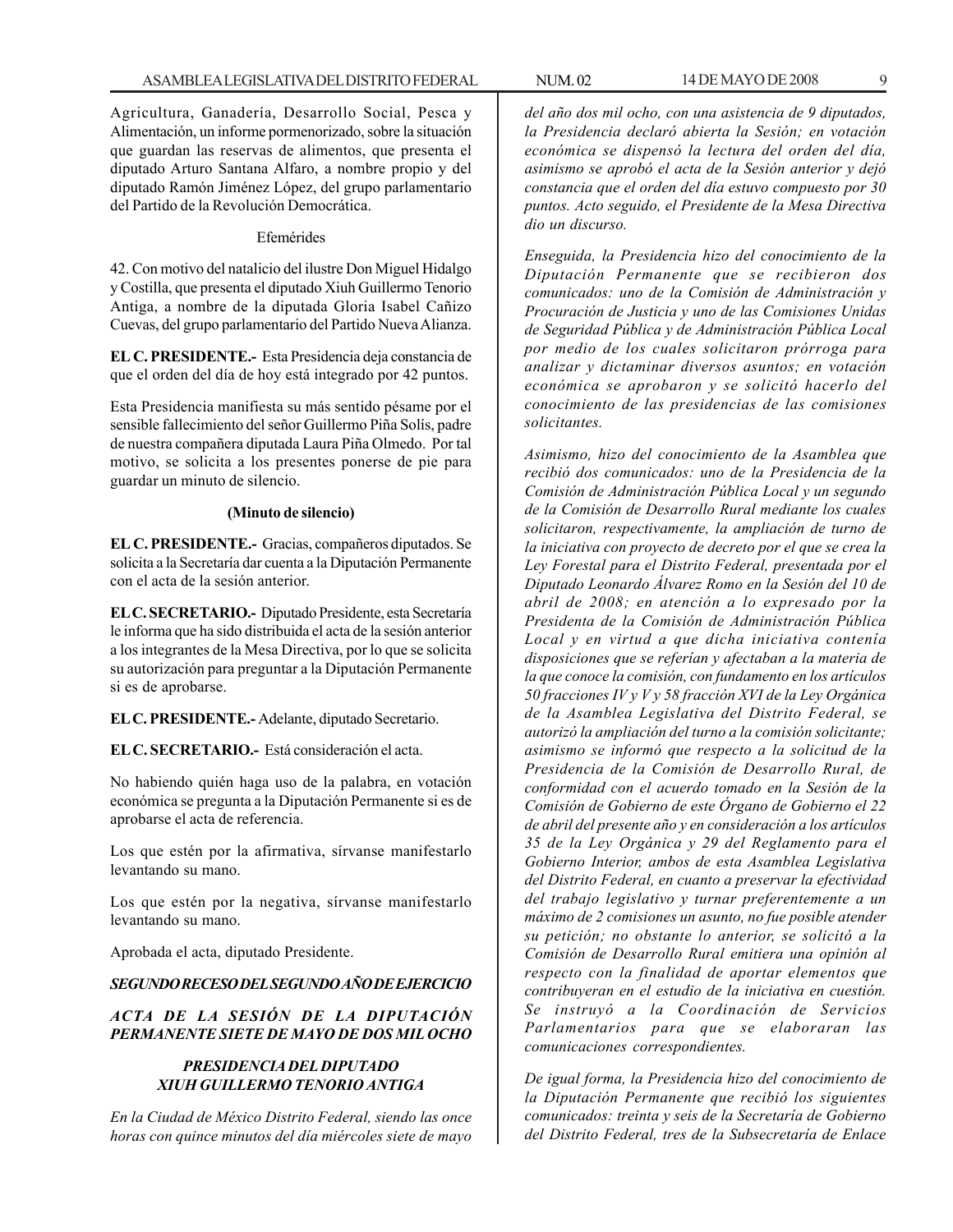*Legislativo de la Secretaría de Gobernación y uno del Tribunal de lo Contencioso Administrativo del Distrito Federal; toda vez que los comunicados a los que se había hecho referencia contenían respuestas relativas a asuntos aprobados por este Órgano Legislativo, por economía procesal parlamentaria se tomó la determinación de hacerlo del conocimiento de los diputados promoventes.*

*Posteriormente, informó que recibió las siguientes propuestas con punto de acuerdo: por el que se solicita al Pleno de la Asamblea Legislativa del Distrito Federal apruebe de inmediato el aumento de sueldo de los trabajadores de estructura y honorarios que laboran en este Órgano Legislativo, del Diputado Daniel Ramírez del Valle, del Grupo Parlamentario del Partido Acción Nacional, la cual se turnó para su análisis y dictamen a la Comisión de Asuntos Laborales y Previsión Social con opinión del Comité de Administración; para exhortar a la Secretarías de Transporte y Vialidad y de Seguridad Pública del Gobierno del Distrito Federal a realizar un estudio vial en la Ciudad en materia de semaforización, de la Diputada Paula Adriana Soto Maldonado, del Grupo Parlamentario del Partido Acción Nacional, que se turnó para su análisis y dictamen a las Comisiones Unidas de Transporte y Vialidad y de Seguridad Pública; por el que se exhorta al Instituto de Ciencia y Tecnología del Distrito Federal a realizar una campaña inmediata y permanente que permita a los habitantes de la Ciudad de México conocer de manera veraz y oportuna los beneficios que proporciona el desarrollo y la aplicación de la ciencia y la tecnología, del Diputado Jacobo Manfredo Bonilla Cedillo, del Grupo Parlamentario del Partido Acción Nacional, misma que se turnó para su análisis y dictamen a la Comisión de Ciencia y Tecnología; por el cual se exhorta al Jefe de Gobierno y al Instituto de Ciencia y Tecnología, ambos del Distrito Federal, a celebrar convenios de colaboración con la Universidad Nacional Autónoma de México y con el Instituto Politécnico Nacional, cuyo objetivo sea la aplicación de avances científicos y tecnológicos encaminados a mejorar la calidad de vida de los habitantes del Distrito Federal, del Diputado Jacobo Manfredo Bonilla Cedillo, la cual se turnó para su análisis y dictamen a la Comisión de Ciencia y Tecnología; por el que se exhorta al Jefe Delegacional y al Director de Obras y Servicios, ambos funcionarios de la Delegación Venustiano Carranza, a emprender las obras necésarias para la renovación de banquetas y asfalto en la Colonia Moctezuma, 2ª Sección, del Diputado Daniel Ramírez del Valle, del Grupo Parlamentario del Partido Acción Nacional, se turnó para su análisis y dictamen a la Comisión de Desarrollo e Infraestructura Urbana; otro punto de acuerdo por el que se exhorta al Jefe de Gobierno del Distrito Federal, para que establezca Faros del Saber en cada una de las Delegaciones del Distrito Federal, del Diputado Miguel Ángel Errasti Arango, del Grupo Parlamentario del* *Partido Acción Nacional, misma que se turnó para su análisis y dictamen a las Comisiones Unidas de Educación y Ciencia y Tecnología; asimismo recibió otro punto de acuerdo para exhortar a los 16 Jefes Delegacionales informen a esta IV Legislatura de la Asamblea Legislativa del Distrito Federal sobre las acciones que están realizando para el fomento de la práctica del deporte y en consecuencia el mejoramiento y mantenimiento de las instalaciones deportivas que se ubican dentro del territorio de cada una de las 16 demarcaciones políticas para mejorar la calidad de vida y la salud de todos los habitantes del Distrito Federal, remitida por la Diputada María del Carmen Peralta Vaqueiro, de la Coalición Parlamentaria Socialdemócrata, la cual se turnó para su análisis y dictamen a la Comisión de Deporte; punto de acuerdo por el que se exhorta a las autoridades a que inicien trabajos para la búsqueda de talentos para la elaboración de cine nacional, remitida por el Diputado Leonardo Álvarez Romo, de la Coalición Parlamentaria Socialdemócrata; se turnó para su análisis y dictamen a la Comisión de Cultura; del mismo modo se recibió un punto de acuerdo para exhortar al Secretario de Obras y Servicios del Distrito Federal para que a la brevedad renueve el parque vehicular destinado a la recolección de residuos sólidos por los altos índices de contaminación que emiten, asimismo para que informe de manera pormenorizada sobre las herramientas y programas en materia de salubridad que se otorgan a los trabajadores de limpia para el desempeño de sus labores sin poner en riesgo su salud y vida, remitida por el Diputado Leonardo Álvarez Romo, de la Colación Parlamentaria Socialdemócrata, misma que se turnó para su análisis y dictamen a las Comisiones Unidas de Preservación de Medio Ambiente y Protección Ecológica y de Salud y Asistencia Social; asimismo, con fundamento en lo dispuesto por el artículo 146 del Reglamento para el Gobierno Interior de la Asamblea Legislativa del Distrito Federal, se instruyó la inserción íntegra de las propuestas con punto de acuerdo en el Diario de los Debates.*

*Después, para presentar una proposición con punto de acuerdo para que esta Asamblea Legislativa del Distrito Federal exhorte al Instituto de las Mujeres del Distrito Federal, a que con fundamento en lo dispuesto por el artículo 8 de la Ley de Acceso de las Mujeres a una Vida Libre de Violencia en el Distrito Federal, solicite a la Secretaría de Gobierno del Distrito Federal, emita la declaratoria de alerta por violencia contra las mujeres menores de edad en la zona de la Merced, lo cual se ubica en parte de los territorios que componen las Delegaciones Cuauhtémoc y Venustiano Carranza, con la finalidad de combatir frontal y perfectamente el alto número de delitos cometidos en agravios de las mujeres y de las y los menores de edad, quienes padecen de manera continua y flagrante la violación de sus derechos humanos, se concedió el uso de la tribuna, al Diputado Humberto Morgan Colón, a*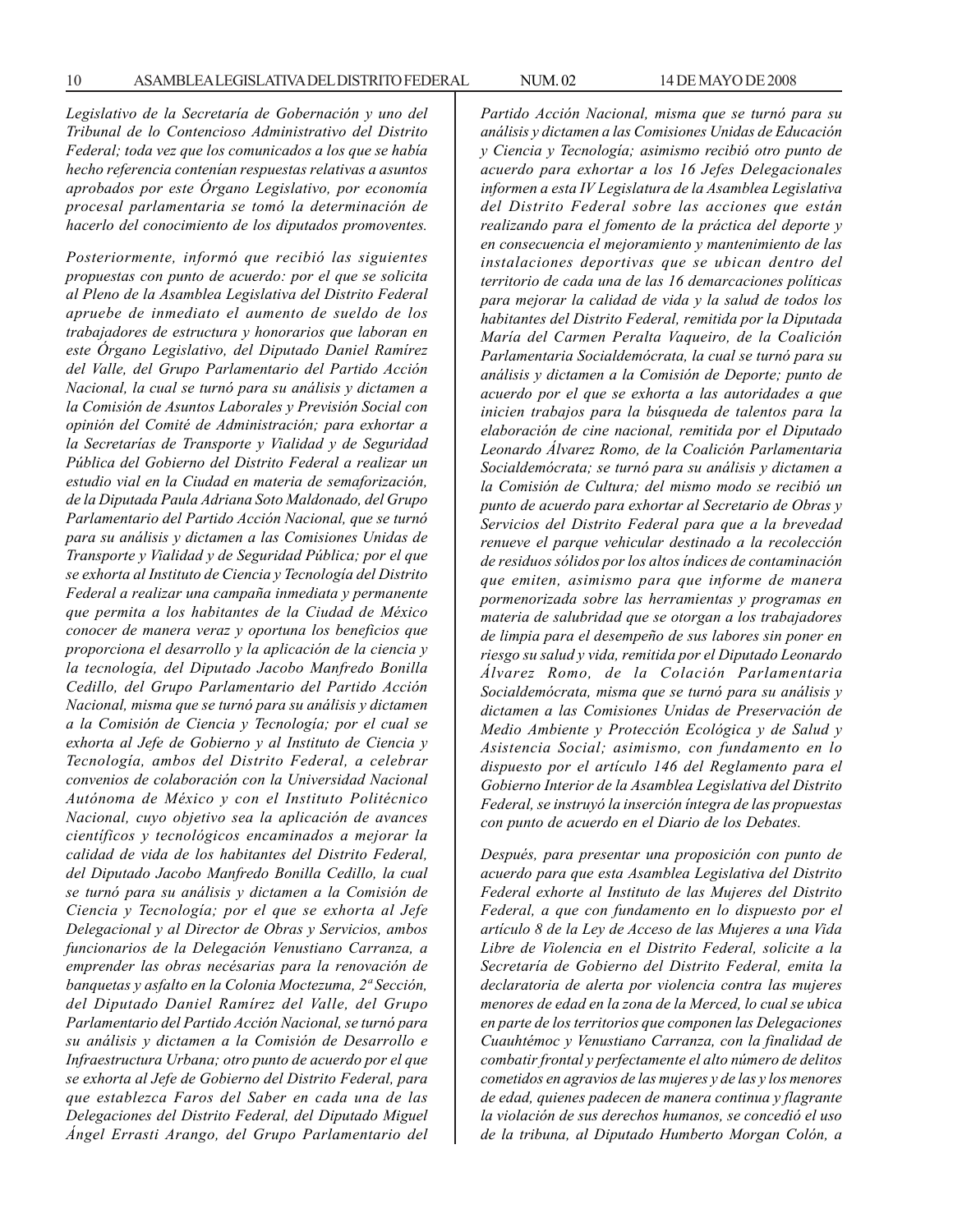*nombre propio y del Diputado Tomás Pliego Calvo, del Grupo Parlamentario del Partido de la Revolución Democrática; en votación económica se consideró de urgente y obvia resolución, asimismo se aprobó y se ordenó remitirla a las autoridades correspondientes para los efectos legales a que hubiere lugar.*

*Acto seguido, para presentar una proposición con punto de acuerdo para exhortar al Secretario de Gobierno del Distrito Federal y al Jefe Delegacional en La Magdalena Contreras, a efecto de que instalen a la brevedad una mesa de trabajo interinstitucional con autoridades y vecinos representantes de la zona denominada El Ocotal de dicha Demarcación Territorial, para que se revise el cumplimiento que se ha dado al Programa Delegacional de Desarrollo Urbano en La Magdalena Contreras al Programa de Regularización de la Tierra y el proyecto de urbanización y obra pública en esta zona, se concedió el uso de la tribuna al Diputado Humberto Morgan Colón, a nombre propio y de la Diputada Leticia Quezada Contreras, del Grupo Parlamentario del Partido de la Revolución Democrática; en votación económica se consideró de urgente y obvia resolución, asimismo se aprobó y se ordenó remitirla a las autoridades correspondientes para los efectos legales a que hubiere lugar.*

*Ulteriormente, para presentar una proposición con punto de acuerdo por medio del cual se solicita al Director General de la Central de Abasto del Distrito Federal, Ingeniero Raymundo Collins Flores, para que entregue un informe pormenorizado de la organización de la Conferencia Anual de la Unión Mundial de Mercados Mayoristas, que se realizó en la Ciudad de México, se concedió el uso de la tribuna al Diputado Jacobo Manfredo Bonilla Cedillo, a nombre propio y de la Diputada Elvira Murillo Mendoza, del Grupo Parlamentario del Partido Acción Nacional; en votación económica se consideró de urgente y obvia resolución, asimismo se aprobó y se ordenó remitirla a las autoridades correspondientes para los efectos legales a que hubiere lugar.*

*Como siguiente punto del orden del día, para presentar una proposición con punto de acuerdo por el que la Asamblea Legislativa del Distrito Federal solicita a la Delegación Coyoacán y a la Secretaría del Medio Ambiente del Distrito Federal informen a esta Soberanía sobre la tala de árboles en la Delegación Coyoacán para la instalación de una pista de hielo, se concedió el uso de la tribuna al Diputado Jacobo Manfredo Bonilla Cedillo, a nombre propio y de la Diputada María de la Paz Quiñones Cornejo, del Grupo Parlamentario del Partido Acción Nacional; se turnó para su análisis y dictamen a la Comisión de Preservación del Medio Ambiente y Protección Ecológica.*

*Después, para presentar una proposición con punto de acuerdo; por la que se exhorta a las Secretarías de Cultura y de Turismo, ambas del Distrito Federal, para que lleven a cabo las políticas públicas necésarias conducentes para fomentar y en su caso incrementar el interés y la actividad turística, particularmente en lo que se refiere al Centro Histórico de la Ciudad de México y de esta forma den a conocer de manera más eficaz los inmuebles de invaluable carga histórica y cultural ubicados en éste, particularmente aquellas edificaciones que fueron erigidas hacia el final de la época Prehispánica y a partir del nacimiento de la Nueva España, independientemente para el propósito que en su momento hayan sido construidas, ya sea para tareas gubernamentales, de culto o habitacional, se concedió el uso de la tribuna al Diputado Jacobo Manfredo Bonilla Cedillo, a nombre propio y de la Diputada María de la Paz Quiñones Cornejo, del Grupo Parlamentario del Partido Acción Nacional; se turnó la propuesta presentada por el Diputado Jacobo Manfredo Bonilla Cedillo, para su análisis y dictamen a las Comisiones Unidas de Cultura y de Turismo.*

*Asimismo, para presentar una proposición con punto de acuerdo por el que la Asamblea Legislativa del Distrito Federal solicita a la Secretaría del Medio Ambiente a través de su titular, Martha Delgado Peralta, informe la cantidad de especies en peligro de extinción que se encuentran en los zoológicos del Distrito Federal y sobre las acciones que se lleven a cabo para la conservación de la flora y fauna del Distrito Federal, se concedió el uso de la tribuna al Diputado Jacobo Manfredo Bonilla Cedillo, a nombre propio y de la Diputada María de la Paz Quiñones Cornejo, del Grupo Parlamentario del Partido Acción Nacional; se turnó para su análisis y dictamen a la Comisión de Preservación del Medio Ambiente y Protección Ecológica.*

*De igual forma, se concedió el uso de la tribuna al Diputado Daniel Ramírez del Valle, a nombre propio y de la Diputada Margarita María Martínez Fisher, del Grupo Parlamentario del Partido Acción Nacional; para presentar una proposición con punto de acuerdo para solicitar al Jefe de Gobierno del Distrito Federal, que a través de la Secretaría de Salud realice las acciones de inspección y vigilancia de los establecimientos que expenden alimentos en la vía pública, con el fin de proteger la salud de los habitantes del Distrito Federal; en votación económica se consideró de urgente y obvia resolución, asimismo se aprobó y se ordenó remitirla a las autoridades correspondientes para los efectos legales a que hubiere lugar.*

*Acto seguido, para presentar una proposición con punto de acuerdo por el que se exhorta al titular del Instituto del Deporte del Distrito Federal, Licenciado Pablo de*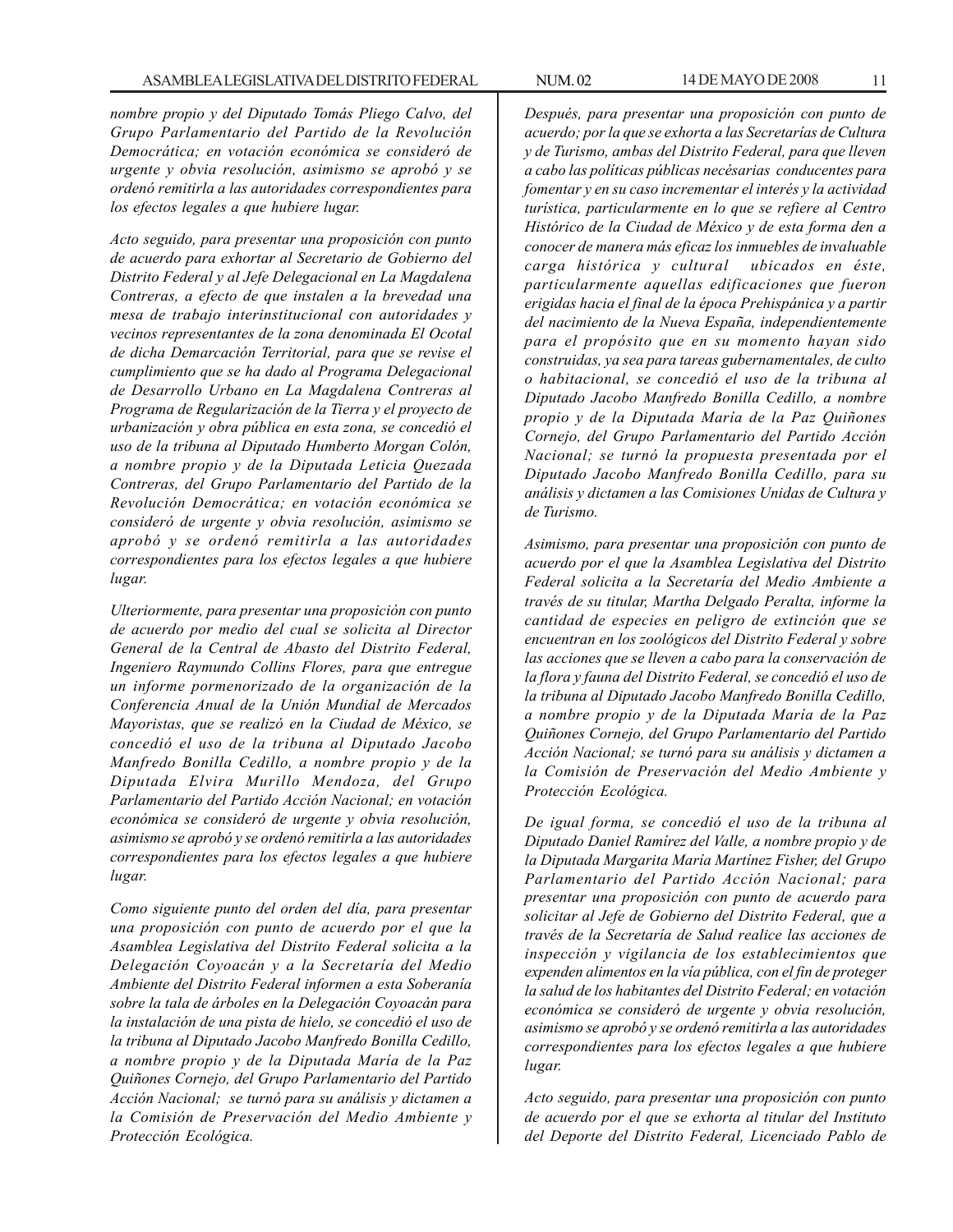*Antuñano Padilla, para que sean contemplados en la entrega de la Medalla al Mérito Deportivo las personas con capacidades diferentes, se concedió el uso de la tribuna al Diputado Daniel Ramírez del Valle a nombre propio y de la Diputada María de la Paz Quiñones Cornejo, del Grupo Parlamentario del Partido Acción Nacional; se turnó para su análisis y dictamen a la Comisión del Deporte.*

*Después, para presentar una proposición con punto de acuerdo mediante el cual se solicita respetuosamente al Jefe de Gobierno del Distrito Federal a que informe sobre la situación que guarda el Programa ''Talento Joven para Nuestra Ciudad'', se concedió el uso de la tribuna al Diputado Jacobo Manfredo Bonilla Cedillo, a nombre propio y del Diputado Jorge Romero Herrera, del Grupo Parlamentario del Partido Acción Nacional; se turnó para su análisis y dictamen a la Comisión de Juventud.*

*Enseguida, para presentar una proposición con punto de acuerdo por la que se exhorta al Jefe de Gobierno del Distrito Federal para que envíe a esta Asamblea Legislativa del Distrito Federal el proyecto de Programa Delegacional de Desarrollo Urbano de Coyoacán, se concedió el uso de la tribuna al Diputado Daniel Ramírez del Valle, a nombre propio y del Diputado Ezequiel Rétiz Gutiérrez, del Grupo Parlamentario del Partido Acción Nacional; en votación económica se consideró de urgente y obvia resolución, asimismo se aprobó y se ordenó remitirla a las autoridades correspondientes para los efectos legales a que hubiere lugar.*

*Acto continuo, para presentar una proposición con punto de acuerdo por el que se exhorta al Jefe de Gobierno del Distrito Federal considere diversas observaciones al Programa de Desarrollo Urbano de la demarcación territorial de Coyoacán, se concedió el uso de la tribuna al Diputado Miguel Sosa Tan, del Grupo Parlamentario del Partido de la Revolución Democrática; en votación económica se consideró de urgente y obvia resolución, asimismo se aprobó y se ordenó remitirla a las autoridades correspondientes para los efectos legales a que hubiere lugar.*

*De igual manera, para presentar una proposición con punto de acuerdo para solicitar al Titular del Órgano Político Administrativo adscrito en la demarcación de Coyoacán, Arquitecto Antonio Heberto Castillo Juárez, se sirva brindar copia certificada del expediente administrativo que contenga lo referente a la visita de verificación realizada a la obra en la que se pretende construir un edificio de más de 4 pisos y casi a 40 departamentos en los predios marcados con los números 404 y 406 de la calle de Cerro San Andrés y el ubicado en Avenida Taxqueña, marcado con el número 1470 en la colonia Campestre Churubusco, así como toda la documentación que obre en su poder en relación a la*

*obra en comento y se sirva iniciar la indagatoria correspondiente, ya que aún clausurada dicha obra se trabaja en ella por las noches, se concedió el uso de la tribuna al Diputado Agustín Carlos Castilla Marroquín, a nombre propio y de la Diputada Celina Saavedra Ortega, del Grupo Parlamentario del Partido Acción Nacional; en votación económica se consideró de urgente y obvia resolución, asimismo se aprobó y se ordenó remitirla a las autoridades correspondientes para los efectos legales a que hubiere lugar.*

*Ulteriormente, se concedió el uso de la tribuna al Diputado Jacobo Manfredo Bonilla Cedillo a nombre propio y del Diputado Jorge Romero Herrera, del Grupo Parlamentario del Partido Acción Nacional, a fin de presentar una proposición con punto de acuerdo mediante el cual se exhorta respetuosamente al Jefe de Gobierno y a la Secretaría del Medio Ambiente, ambos del Distrito Federal, para que realicen las medidas necésarias para la implementación de más biciestacionamientos en todos los Centros de Transferencia Modal, a fin de proporcionar los medios idóneos para fomentar el uso de la bicicleta como medio real de transporte no contaminante; se turnó para su análisis y dictamen a las Comisiones Unidas de Preservación del Medio Ambiente y Protección Ecológica y de Transporte y Vialidad.*

*Asimismo, para presentar una proposición con punto de acuerdo por el que esta Honorable Asamblea Legislativa del Distrito Federal solicita a la Secretaría de Cultura declare a la Unidad Habitacional Independencia ubicada en la Delegación La Magdalena Contreras como Patrimonio Urbanístico, Arquitectónico del Distrito Federal, se concedió el uso de la tribuna al Diputado Daniel Ramírez del Valle, a nombre propio y de la Diputada María de la Paz Quiñones Cornejo, del Grupo Parlamentario del Partido Acción Nacional; se turnó para su análisis y dictamen a la Comisión de Cultura.*

*Acto continuo, para presentar una proposición con punto de acuerdo por medio del cual se solicita un informe pormenorizado al Jefe de Gobierno del Distrito Federal, Marcelo Ebrard Casaubón, y al Secretario de Protección Civil del Distrito Federal, Doctor Elías Miguel Moreno Brizuela, sobre el programa ''Calor y Estiaje 2008'', se concedió el uso de la tribuna al Diputado Daniel Ramírez del Valle, a nombre propio y de la Diputada Elvira Murillo Mendoza, del Grupo Parlamentario del Partido Acción Nacional; en votación económica se consideró de urgente y obvia resolución, asimismo se aprobó y se ordenó remitirla a las autoridades correspondientes para los efectos legales a que hubiere lugar.*

*Posteriormente, para presentar una proposición con punto de acuerdo por el que se exhorta al Titular de la Secretaría de Salud del Distrito Federal, Doctor Manuel Mondragón*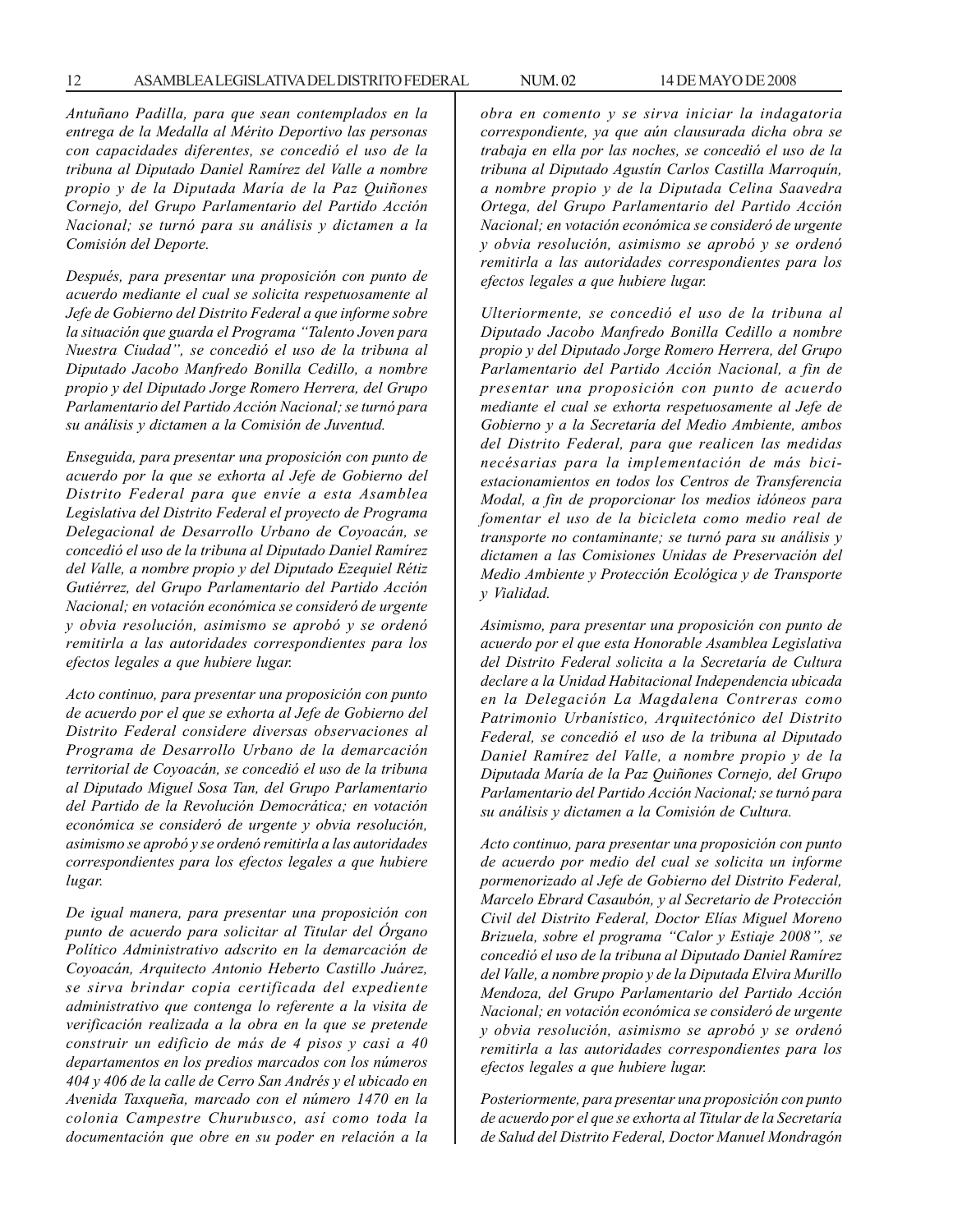*y Kalb, para que informe a esta Soberanía sobre las acciones, planes y programas implementados en la Torre Médica del Centro de Reclusión de Tepepan, toda vez que es uno de los hospitales de segundo nivel con el que cuentan los internos del Distrito Federal, se concedió el uso de la tribuna al Diputado Daniel Ramírez del Valle, a nombre propio y de la Diputada María de la Paz Quiñones Cornejo, del Grupo Parlamentario del Partido Acción Nacional; se turnó para su análisis y dictamen a la Comisión de Salud y Asistencia Social.*

*Después, para presentar una proposición con punto de acuerdo por la que se exhorta al Titular de la Secretaría de Obras y Servicios del Gobierno del Distrito Federal, se toman las medidas pertinentes a fin de reciclar el pavimento que se está retirando del circuito interior, se concedió el uso de la tribuna al Diputado Agustín Carlos Castilla Marroquín, del Grupo Parlamentario del Partido Acción Nacional; en votación económica se consideró de urgente y obvia resolución, asimismo se aprobó y se ordenó remitirla a las autoridades correspondientes para los efectos legales a que hubiere lugar.*

*De igual forma, para presentar una proposición con punto de acuerdo mediante el cual se exhorta respetuosamente al Gobierno del Distrito Federal y a esta Asamblea Legislativa del Distrito Federal para que publiquen en medios auditivos lenguaje braille y lenguaje signal las leyes relativas a personas con discapacidad, se concedió el uso de la tribuna al Diputado Francisco Xavier Alvarado Villazón, a nombre propio y del Diputado Juan Ricardo García Hernández, de la Coalición Parlamentaria Socialdemócrata; se turnó para su análisis y dictamen a la Comisión de Atención a Grupos Vulnerables.*

*Acto seguido, para presentar una proposición con punto de acuerdo para exhortar al Jefe de Gobierno del Distrito Federal en su calidad de Presidente del Consejo Promotor de los Derechos de las y los Niños en el Distrito Federal, en relación a los menores con VIH/SIDA, se concedió el uso de la tribuna al Diputado Francisco Xavier Alvarado Villazón, de la Coalición Parlamentaria Socialdemócrata, a nombre propio y del Diputado Juan Ricardo García Hernández, de la Coalición Parlamentaria Socialdemócrata; se turnó para su análisis y dictamen a las Comisiones Unidas de Atención a Grupos Vulnerables y de Salud y Asistencia Social.*

#### *PRESIDENCIA DEL DIPUTADO DANIEL RAMÍREZ DEL VALLE*

*Finalmente, para presentar una proposición con punto de acuerdo por el que se exhorta atentamente al Gobierno del Distrito Federal para que a través de la Secretaría del Medio Ambiente realice y difunda por unidades y coordinaciones territoriales en escuelas públicas de nivel preescolar, primaria y secundaria jornadas de promoción, prevención, educación y comunicación respecto el tema de la basura, tomando en cuenta la concientización, la*

*cultura cívica y el mejoramiento de la imagen urbana de la ciudad; asimismo para que la Secretaría de Seguridad Pública del Distrito Federal implemente acciones tendientes a vigilar los espacios públicos de la Ciudad las 24 horas del día, para que en su caso se sancione de conformidad con la Ley de Cultura Cívica, sin permuta o distinción alguna, a aquellas personas que tiren, arrojen o abandonen residuos sólidos o contaminantes en la vía pública; por último, también se exhorta a los 16 Jefes Delegacionales de las demarcaciones territoriales del Distrito Federal para que mantengan limpios y libres de basura los espacios públicos de sus demarcaciones territoriales y mejoren la imagen urbana de los mismos, se concedió el uso de la tribuna al Diputado Xiuh Guillermo Tenorio Antiga, a nombre de la Diputada Rebeca Parada Ortega, del Grupo Parlamentario del Partido Nueva Alianza; en votación económica se consideró de urgente y obvia resolución, asimismo se aprobó y se ordenó remitirla a las autoridades correspondientes para los efectos legales a que hubiere lugar.*

#### *PRESIDENCIA DEL DIPUTADO XIUH GUILLERMO TENORIO ANTIGA*

*El Diputado Salvador Pablo Martínez Della Rocca, del Grupo Parlamentario del Partido de la Revolución Democrática, solicitó hacer uso de la palabra, para hacer un planteamiento e incluir un tema en el orden del día, sin embargo, por no estar previamente acordado y programado y en virtud de haberse desahogado el orden correspondiente, fue negada la petición.*

*Habiéndose agotado los asuntos en cartera y siendo las trece horas con cuarenta minutos, se levantó la Sesión y se citó para la que tendría lugar el miércoles 14 de mayo de 2008, a las 11:00 horas rogando a todos su puntual asistencia.*

**EL C. PRESIDENTE.-** Gracias, diputado Secretario. Esta Presidencia informa que se recibió un comunicado del diputado Ricardo Antonio Benito León, del grupo parlamentario del Partido de la Revolución Democrática. Proceda la Secretaría a dar lectura al comunicado.

#### **EL C. SECRETARIO.-**

*OFICIO: ALDF/GPPRDR/BAL/185/2008*

*México, D. F., a 12 de mayo de 2008.*

*DIP. VÍCTOR HUGO CÍRIGO. PRESIDENTE DE LA COMISIÓN DE GOBIERNO DE LA ASAMBLEA LEGISLATIVA DEL DISTRITO FEDERAL*

#### *PRESENTE.*

*Por este medio y con fundamento en lo dispuesto en el artículo 32 del Reglamento para el Gobierno Interior de*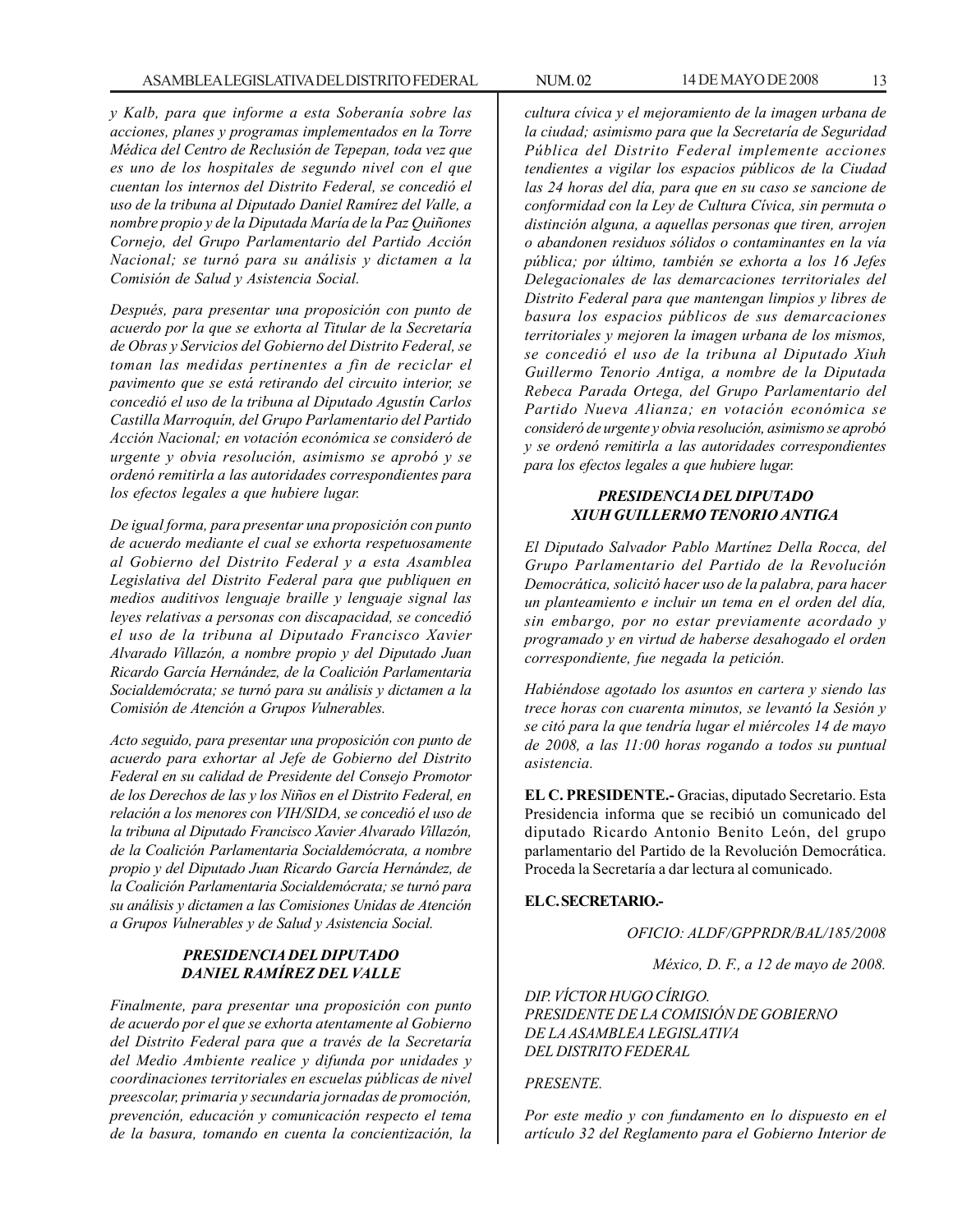#### 14 ASAMBLEA LEGISLATIVA DEL DISTRITO FEDERAL NUM. 02 14 DE MAYO DE 2008

*la Asamblea Legislativa del Distrito Federal; me permito solicitar se dé el trámite correspondiente a la excitativa que se presenta, para la dictaminación de la INICIATIVA DE LEY DE LOS DERECHOS DE LOS PUEBLOS ORIGINARIOS Y COMUNIDADES DE ORIGEN ÉTNICO EN EL DISTRITO FEDERAL.*

*Lo anterior, en virtud de que a la fecha no se ha emitido el dictamen correspondiente, no obstante que el término legal concedido para dicho efecto se ha rebasado en demasía, según los argumentos vertidos en el documento anexo,*

*Sin otro particular, reciba un cordial saludo.*

*ATENTAMENTE*

*DIP. RICARDO BENITO ANTONIO LEÓN.*

Cumplida su instrucción, diputado Presidente.

**EL C. PRESIDENTE.-** Gracias, diputado Secretario. En términos del artículo 88 del Reglamento para el Gobierno Interior de la Asamblea Legislativa del Distrito Federal, se realiza una excitativa a la Comisión de Asuntos Indígenas para que emita el dictamen correspondiente a más tardar en 5 días hábiles contados a partir de la remisión de la presente comunicación.

Esta Presidencia hace del conocimiento de la Diputación Permanente que se recibieron 13 comunicados: 2 de la Comisión de Equidad y Género, 1 de las Comisiones Unidas de Seguridad y de Atención a Grupos Vulnerables; 1 de las Comisiones Unidas de Equidad y Género y de Normatividad Legislativa, Estudios y Prácticas Parlamentarias; 1 de las Comisiones Unidas de Equidad y Género y de Derechos Humanos; 1 de las Comisiones Unidas de Administración y Procuración de Justicia y de Equidad y Género; 1 de la Comisión de Protección Civil; 4 de la Comisión de Salud y Asistencia Social; 1 de las Comisiones Unidas de Salud y Asistencia Social y de Equidad y Género; 1 de las Comisiones Unidas de Salud y de Preservación del Medio Ambiente y Protección Ecológica, por medio de los cuales solicitan prórroga para analizar y dictaminar diversos asuntos.

Primer Comunicado.

*COMISIÓN DE EQUIDAD Y GÉNERO*

*México, D.F. a 8 de mayo de 2008*

*DIP. XIUH GUILLERMO TENORIO ANTIGA PRESIDENTE DE LA MESA DIRECTIVA DE LA DIPUTACIÓN PERMANENTE EN EL PRIMER RECESO DEL SEGUNDO AÑO LEGISLATIVO DE LA ASAMBLEA LEGISLATIVA DEL DISTRITO FEDERAL, IV LEGISLATURA*

*PRESENTE*

*Con fundamento en lo dispuesto por los artículos 59, 60 fracción II, 62 fracción IIII 63 y 64 de la Ley Orgánica de la Asamblea Legislativa del Distrito Federal, así como los artículos 28, 29, 32 y 87 del Reglamento para el Gobierno Interior de la Asamblea Legislativa del Distrito Federal, le solicito atentamente, someta a consideración del Pleno de la Asamblea Legislativa del Distrito Federal, para que se conceda la ampliación del plaza para analizar y elaborar el dictamen de la INICIATIVA CON PROYECTO DE DECRETO POR MEDIO DEL CUAL SE MODIFICA LA FRACCIÓN IX Y SE ADICIONA LA FRACCIÓN X DEL ARTÍCULO 9 DE LA LEY DE IGUALDAD SUSTANTIVA ENTRE HOMBRES Y MUJERES EN EL DISTRITO FEDERAL, presentada par la Dip. Elvira Murillo Mendoza, integrante del Grupo Parlamentario del Partido Acción Nacional.*

*Lo anterior, en virtud de que la referida Comisión considera necésario un análisis exhaustivo y trabajo de investigación respecto del tema.*

*Sin otro particular par el momento, le envió un cordial saludo.*

*ATENTAMENTE*

*DIP. LETICIA QUEZADA CONTRERAS PRESIDENTA*

Segundo Comunicado.

*COMISIÓN DE EQUIDAD Y GÉNERO*

*México, D.F. a 8 de mayo de 2008*

*DIP. XIUH GUILLERMO TENORIO ANTIGA PRESIDENTE DE LA MESA DIRECTIVA DE LA DIPUTACIÓN PERMANENTE EN EL PRIMER RECESO DEL SEGUNDO AÑO LEGISLATIVO DE LA ASAMBLEA LEGISLATIVA DEL DISTRITO FEDERAL, IV LEGISLATURA*

#### *PRESENTE*

*Con fundamento en lo dispuesto por los artículos 59, 60 fracción II, 62 fracción IIII 63 y 64 de la Ley Orgánica de la Asamblea Legislativa del Distrito Federal, así como los artículos 28, 29, 32 y 87 del Reglamento para el Gobierno Interior de la Asamblea Legislativa del Distrito Federal, le solicito atentamente, someta a consideración del Pleno de la Asamblea Legislativa del Distrito Federal, para que se conceda la ampliación del plaza para analizar y elaborar el dictamen de la INICIATIVA CON PROYECTO DE DECRETO POR ELQUE SE CREA LA LEY DE APOYO A MUJERES VÍCTIMAS DE VIOLENCIA EN EL ÁMBITO FAMILIAR DEL DISTRITO FEDERAL, presentada por la Dip. Leticia Quezada Contreras, integrante del Grupo Parlamentario del Partido de la Revolución Democrática.*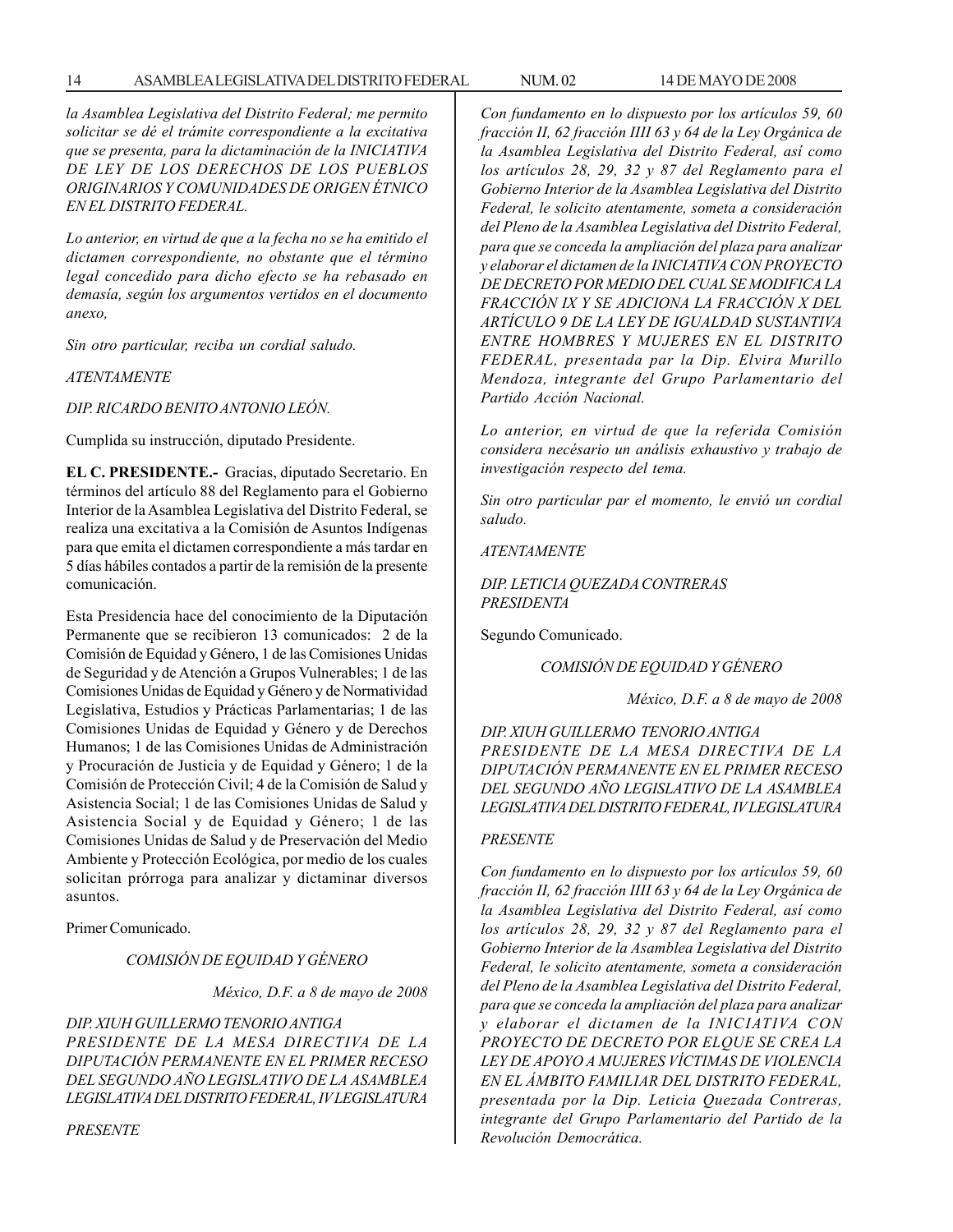*La anterior, en virtud de que la referida Comisión considera necésario un análisis exhaustivo y trabajo de investigación respecto del tema.*

*Sin otro particular par el momento, le envió un cordial saludo.*

*ATENTAMENTE*

*DIP. LETICIA QUEZADA CONTRERAS. PRESIDENTA*

Tercer Comunicado.

#### *COMISIONES UNIDAS DE SEGURIDAD PÚBLICA Y ATENCIÓN A GRUPOS VULNERABLES*

*DIP. XIUH GUILLERMO TENORIO ANTIGA PRESIDENTE DE LA MESA DIRECTIVA DE LA DIPUTACIÓN PERMANENTE DE LA ASAMBLEA LEGISLATIVA DEL DISTRITO FEDERAL, IV LEGISLATURA*

#### *PRESENTE.*

*Con fundamento en lo dispuesto por los artículos 32, segundo párrafo y 87, primer párrafo del Reglamento para el Gobierno Interior de la Asamblea Legislativa del Distrito Federal, nos permitimos solicitarle someta a consideración del Plena de la Diputación Permanente de esta H. Asamblea Legislativa, la solicitud de prórroga para dictaminar el comunicado DGPL60-Il-5-1553 de la Mesa Directiva de la Cámara de Diputados del Honorable Congreso de la Unión, mediante el cual da a conocer una proposición con punto de acuerdo aprobado por el Pleno de ese Órgano Colegiado, por el que solicita a la Asamblea Legislativa del Distrito Federal, realice acciones encaminadas a investigar, combatir y sancionar los delitos cometidos contra mujeres y niños*

*Sin otro particular, le reiteramos nuestras más atentas y distinguidas consideraciones.*

#### *Atentamente.*

*Dip. María del Carmen Peralta Vaqueiro, presidenta de la Comisión de Seguridad Pública; Dip. Juan Ricardo García Hernández, Presidente de la Comisión de Atención a Grupos Vulnerables.*

Cuarto Comunicado.

#### *COMISIONES UNIDAS DE EQUIDAD Y GÉNERO Y NORMATIVIDAD LEGISLATIVA ESTUDIOS Y PRÁCTICAS PARLAMENTARIAS*

*DIP. XIUH GUILLERMO TENORIO ANTIGA. PRESIDENTE DE LA MESA DIRECTIVA DE LA DIPUTACIÓN PERMANENTE DE LA ASAMBLEA LEGISLATIVA DEL DISTRITO FEDERAL, IV LEGISLATURA* *PRESENTE.*

*México, D.F. a 8 de mayo de 2008*

*Con fundamento en lo dispuesto por los artículos 59, 60 fracción II, 62 fracción III, 63 Y 64 de la Ley Orgánica de la Asamblea Legislativa del Distrito Federal, así como los artículos 28, 29, 32 Y 87 del Reglamento par el Gobierno Interior de la Asamblea Legislativa del Distrito Federal, le solicito atentamente, someta a consideración del Pleno de la Asamblea Legislativa del Distrito Federa, para que se conceda la ampliación del plazo para analizar y elaborar el dictamen de la INICIATIVA DE DECRETO POR EL QUE SE REFORMAN Y ADICIONAN DIVERSAS DISPOSICIONES DE LA LEY ORGÁNICA Y DEL REGLAMENTO PARA EL GOBIERNO INTERIOR, AMBAS DISPOSICIONES DE LA ASAMBLEA LEGISLATIVA DEL DISTRITO FEDERAL, PARA QUE LOS DIPUTADOS INTEGRANTES DE ESTA LEGISLATURA INSTITUYAN LA MEDALLA AL MÉRITO FEMENIL COMUNITARIO ''JOSEFA ORTIZ DE DOMÍNGUEZ'' presentada por el Dip. Avelino Méndez Rangel, integrante del Grupo Parlamentario del Partido de la Revolución Democrática.*

*Lo anterior, en virtud de que ambas Comisiones consideran necésario un análisis exhaustivo y trabajo de investigación respecto al tema.*

*Sin otro particular por el momento, le envío un cordial saludo.*

*Atentamente.*

*Dip. Ezequiel Rétiz Gutiérrez, Presidente de la Comisión de Normatividad Legislativa, Estudios y Practicas Parlamentarias; Dip. Leticia Quezada Contreras, Presidenta de la Comisión de Equidad y Género.*

Quinto Comunicado.

#### *COMISIONES UNIDAS DE EQUIDAD Y GÉNERO Y DERECHOS HUMANOS*

*DIP. XIUH GUILLERMO TENORIO ANTIGA. PRESIDENTE DE LA MESA DIRECTIVA DE LA DIPUTACIÓN PERMANENTE DE LA ASAMBLEA LEGISLATIVA DEL DISTRITO FEDERAL, IV LEGISLATURA*

*PRESENTE.*

*México, D.F. a 8 de mayo de 2008*

*Con fundamento en lo dispuesto por los artículos 59, 60 fracción II, 62 fracción III, 63 Y 64 de la Ley Orgánica de la Asamblea Legislativa del Distrito Federal, así como los artículos 28, 29, 32 Y 87 del Reglamento por el Gobierno Interior de la Asamblea Legislativa del Distrito Federal, le solicito atentamente, someta a consideración del Pleno de la Asamblea legislativa del Distrito Federal,*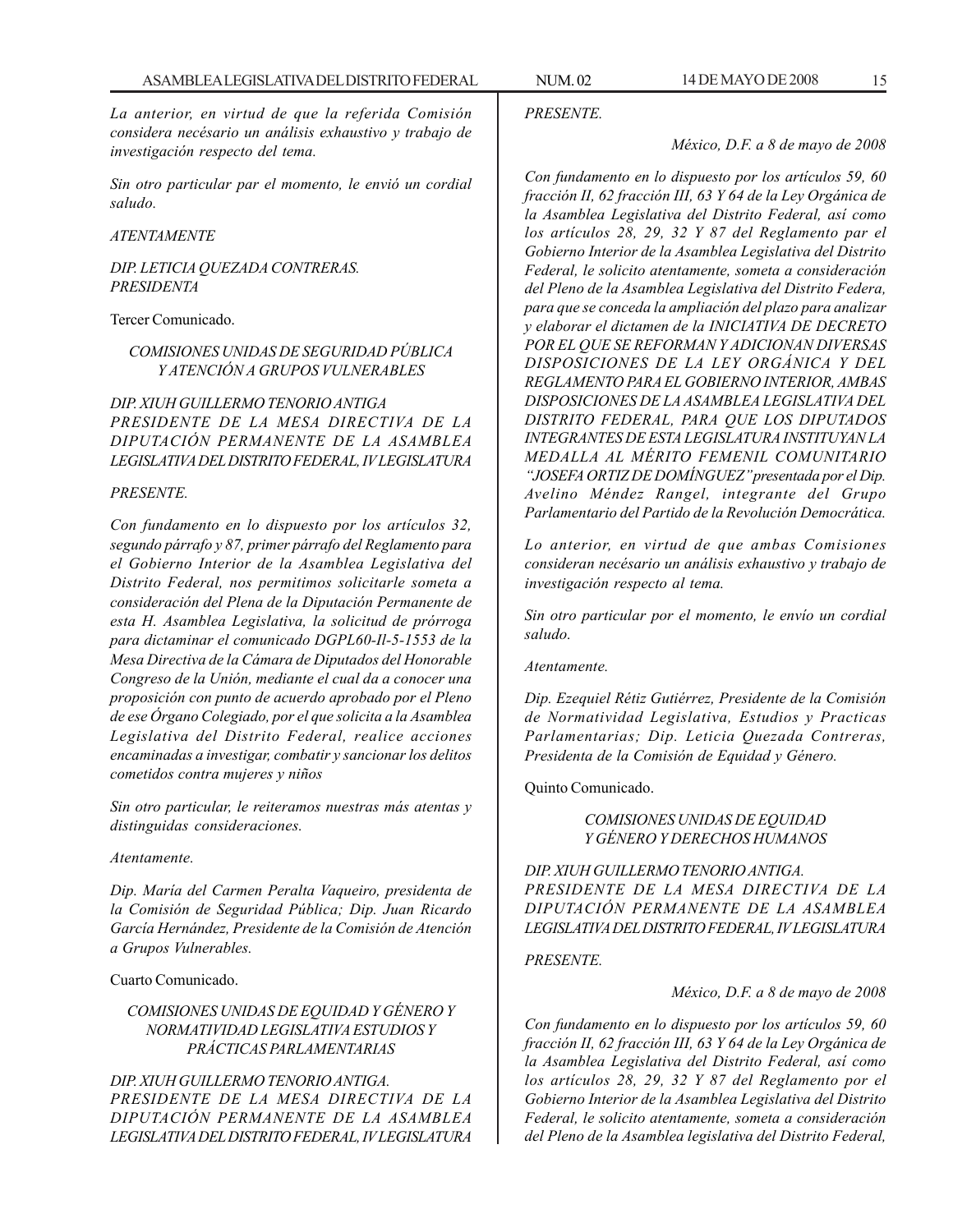*para que se conceda la ampliación del plaza para analizar y elaborar el dictamen del PUNTO DE ACUERDO POR EL QUE LA ASAMBLEA Legislativa DEL DISTRITO FEDERAL EXHORTA A LA AGENCIA DE COMUNICACIÓN E INFORMACIÓN PARA LA MUJER A.C. (CIMACNOTICIAS) PARA QUE ACTUE EN CONSECUENCIA CON SUS POSTULADOS EN LA DEFENSA DE LOS DERECHOS CIVILES, LABORALES Y POLÍTICOS DE LAS MUJERES TRABAJADORAS Y EX TRABAJADORAS DE DICHA AGENCIA, presentada par el Dip. Jorge Carlos Díaz Cuervo, integrante de la Coalición Parlamentaria Socialdemócrata,*

*Lo anterior, en virtud de que ambas Comisiones consideran necésario un análisis exhaustivo y trabajo de investigación respecto al tema.*

*Sin otro particular por el momento, le envío un cordial saludo.*

*Dip. Leticia Quezada Contreras, Presidenta de la Comisión de Equidad y Género; Dip. Juan Bustos Pascual, Presidente de la Comisión de Derechos Humanos.*

Sexto Comunicado.

#### *COMISIONES UNIDAS DE ADMINISTRACIÓN Y PROCURACIÓN DE JUSTICIA Y EQUIDAD Y GÉNERO*

*México, D.F. a 8 de mayo de 2008*

*Con fundamento en lo dispuesto por los artículos 59, 60 fracción II, 62 fracción III, 63 Y 64 de la Ley Orgánica de la Asamblea Legislativa del Distrito Federal, así como los artículos 28, 29, 32 Y 87 del Reglamento par el Gobierno Interior de la Asamblea Legislativa del Distrito Federal, le solicito atentamente, someta a consideración del Pleno de la Asamblea Legislativa del Distrito Federal, para que se conceda la ampliación del plazo para analizar y elaborar el dictamen de la INICIATIVA CON PROYECTO DE DECRETO POR EL QUE SE REFORMAN DIVERSAS DISPOSICIONES DE LA LEY DE ASISTENCIA Y PREVENCION DE LA VIOLENCIA FAMILIAR Y DEL CÓDIGO CIVIL PARA EL DISTRITO FEDERAL, presentada por la Dip. María del Carmen Peralta Vaqueiro, integrante de la Coalición Parlamentaria Socialdemócrata.*

*Lo anterior, en virtud de que ambas Comisiones consideran necésario un análisis exhaustivo y trabajo de investigación respecto al tema.*

*Sin otro particular por el momento, le envío un cordial saludo.*

*Dip. Daniel Ordóñez Hernández, Presidente de la Comisión de Administración y Procuración de Justicia; Dip. Leticia Quezada Contreras, Presidenta de la Comisión de Equidad y Género.*

#### Séptimo Comunicado

#### *COMISIÓN DE PROTECCIÓN CIVIL*

*México, Distrito Federal a 07 de mayo de 2008. ACM/CPC/038/O8*

*DIP. XIUH GUILLERMO TENORIO ANTIGA PRESIDENTE DE LA MESA DIRECTIVA DE LA DIPUTACIÓN PERMANENTE DE LA ASAMBLEA LEGISLATIVA DEL DISTRITO FEDERAL.*

#### *PRESENTE*

*El suscrito Diputado, Presidente de la Comisión al rubro citado, con fundamento en lo dispuesto por el artículo 32 del Reglamento para el Gobierno Interior de la Asamblea Legislativa del Distrito Federal, me permito solicitar la ampliación del plazo otorgado para dictaminar la Iniciativa de Decreto por el que se reforma el artículo 26 de la Ley del Heroico Cuerpo de Bomberos del Distrito Federal, presentada por el suscrito, turnada mediante oficio numero MDSPSA/CSP/382/2008.*

*Lo anterior, en virtud de que a la fecha se realizan los trabajos correspondientes para la integración del dictamen.*

*Sin otro particular, le envió un cordial saludo.*

*Atentamente.*

*Dip. Agustín Castilla Marroquín.*

Octavo Comunicado.

*COMISIÓN DE SALUD Y ASISTENCIA SOCIAL*

*México, DF, a 06 de Mayo de 2008. No. de oficio: CSAS/403/08.*

*Dip. Xiuh Guillermo Tenorio Antiga Presidente de la Mesa Directiva de la Diputación Permanente Asamblea Legislativa del Distrito Federal IV Legislatura*

#### *Presente.*

*Con fundamento en lo dispuesto en el artículo 32 del Reglamento para el Gobierno Interior de la Asamblea Legislativa del Distrito Federal, le solicito respetuosamente, someta a consideración del Pleno de la Diputación Permanente de la Asamblea Legislativa del Distrito Federal IV Legislatura, se conceda la ampliación del plazo para que esta Comisión de Salud y Asistencia Social, elabore el dictamen que recae sobre la iniciativa con proyecto de decreto por el que se reforma y adicionan los artículos 16 Bis 8 primer párrafo y 16 Bis 8 ultimo párrafo de la Ley de Salud para el Distrito Federal.''*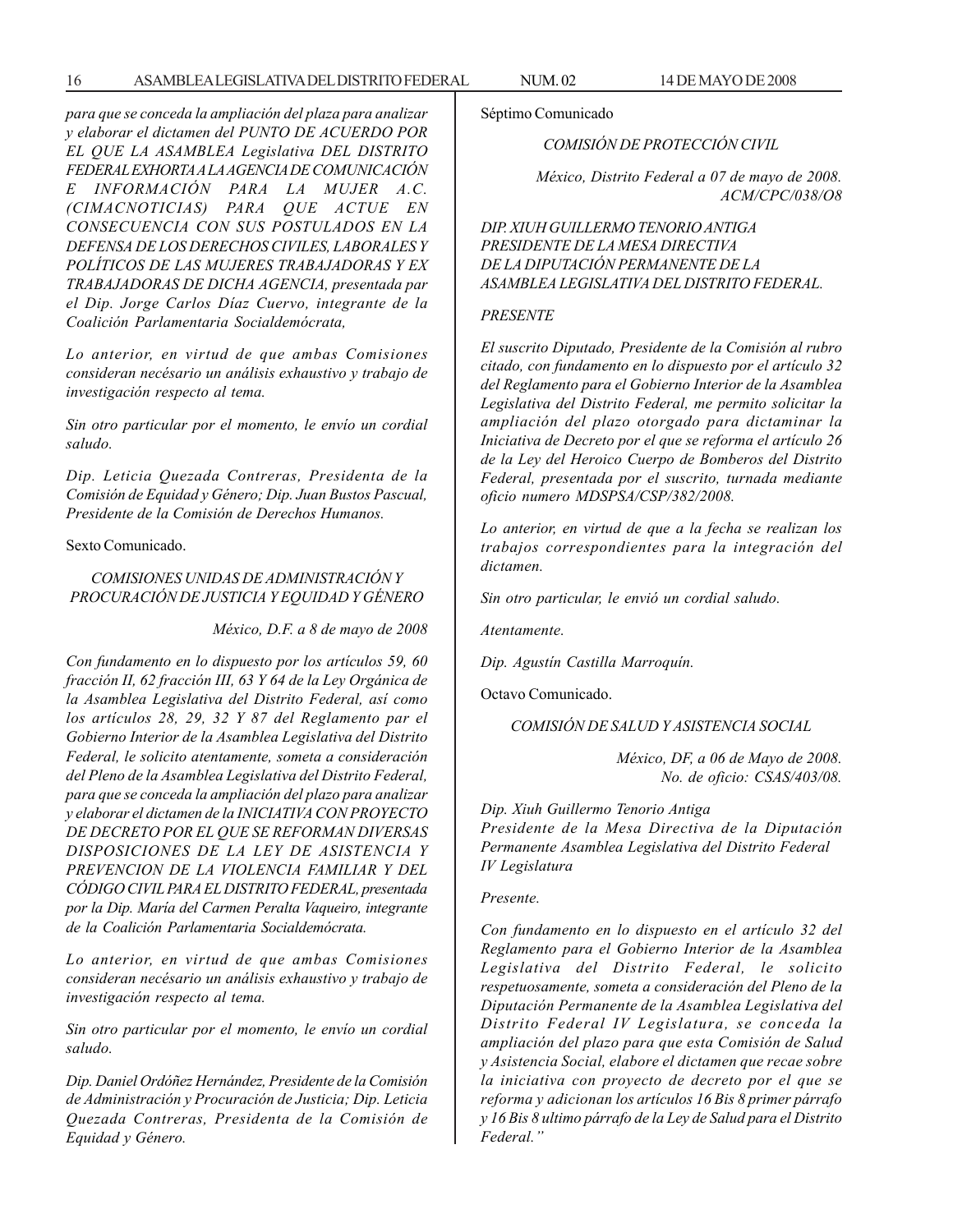*Lo anterior en consideración de que el tema sustantivo de la mencionada proposición tiene diversas implicaciones que han generado algunas controversias, que requieren un esfuerzo adicional de análisis, consulta y acuerdo, para su dictaminación.*

*Sin otro particular le envió un cordial saludo*

*Atentamente.*

*Dip. Marco Antonio García Ayala.*

Noveno Comunicado.

*COMISIÓN DE SALUD Y ASISTENCIA SOCIAL*

*México, DF, a 06 de Mayo de 2008. No. de oficio: CSAS/402/08.*

*Dip. Xiuh Guillermo Tenorio Antiga Presidente de la Mesa Directiva de la Diputación Permanente Asamblea Legislativa del Distrito Federal IV Legislatura*

*Presente.*

*Con fundamento en lo dispuesto en el artículo 32del Reglamento para el Gobierno Interior de la Asamblea Legislativa del Distrito Federal, le solicito respetuosamente, someta a consideración del Pleno de la Diputación Permanente de la Asamblea Legislativa del Distrito Federal IV Legislatura, se conceda la ampliación del plazo para que esta Comisión de Salud y Asistencia Social, elabore el dictamen que recae sobre la Iniciativa con proyecto de decreto por el que se reforma la fracción XIV del artículo 17 y se recorre su numeración; se reforma el artículo 67 de la Ley de la Comisión de los Derechos Humanos del Distrito Federal; se reforma la fracción II del artículo 16 Bis y se recorre su numeración; se reforma la fracción II del artículo 16 Bis 1 y se recorre su numeración de la Ley de Salud del Distrito Federal.*

*Lo anterior en consideración de que el tema sustantivo de la mencionada proposición tiene diversas implicaciones que han generado algunas controversias, que requieren un esfuerzo adicional de análisis, consulta y acuerdo, para su dictaminación.*

*Sin otro particular le envió un cordial saludo*

*Atentamente.*

*Dip. Marco Antonio García Ayala.*

Décimo Comunicado.

*COMISIÓN DE SALUD Y ASISTENCIA SOCIAL*

*México, DF, a 06 de Mayo de 2008. No. de oficio: CSAS/401/08.* *Dip. Xiuh Guillermo Tenorio Antiga Presidente de la Mesa Directiva de la Diputación Permanente Asamblea Legislativa del Distrito Federal IV Legislatura*

#### *Presente.*

*Con fundamento en lo dispuesto en el artículo 32 del Reglamento para el Gobierno Interior de la Asamblea Legislativa del Distrito Federal, le solicito respetuosamente, someta a consideración del Pleno de la Diputación Permanente de la Asamblea Legislativa del Distrito Federal IV Legislatura, se conceda la ampliación del plazo para que esta Comisión de Salud y Asistencia Social, elabore el dictamen que recae sobre la Proposición con punto de acuerdo para exhortar a los Secretarios de Salud y Educación del Distrito Federal a realizar campañas inmediatas para la prevención del VIH/SIDA en todo el Distrito Federal''*

*Lo anterior en consideración de que el tema sustantivo de la mencionada proposición tiene diversas implicaciones que han generado algunas controversias, que requieren un esfuerzo adicional de análisis, consulta y acuerdo, para su dictaminación.*

*Sin otro particular le envió un cordial saludo*

*Atentamente.*

*Dip. Marco Antonio García Ayala.*

Décimo Primer Comunicado.

*COMISIÓN DE SALUD Y ASISTENCIA SOCIAL*

*México, DF, a 06 de Mayo de 2008. No. de oficio: CSAS/400/08.*

*Dip. Xiuh Guillermo Tenorio Antiga Presidente de la Mesa Directiva de la Diputación Permanente Asamblea Legislativa del Distrito Federal IV Legislatura*

#### *Presente.*

*Con fundamento en lo dispuesto en el artículo 32 del Reglamento para el Gobierno Interior de la Asamblea Legislativa del Distrito Federal, le solicito respetuosamente, someta a consideración del Pleno de la Diputación Permanente de la Asamblea Legislativa del Distrito Federal IV Legislatura, se conceda la ampliación del plazo para que esta Comisión de Salud y Asistencia Social, elabore el dictamen que recae sobre ''Proposición con punto de acuerdo por el que esta Honorable Asamblea emite un comunicado a la Honorable Cámara de Diputados del Congreso de la Unión para que en el ejercicio de su facultad Legislativa exhorte al Instituto Mexicano del Seguro Social para que proporcione el*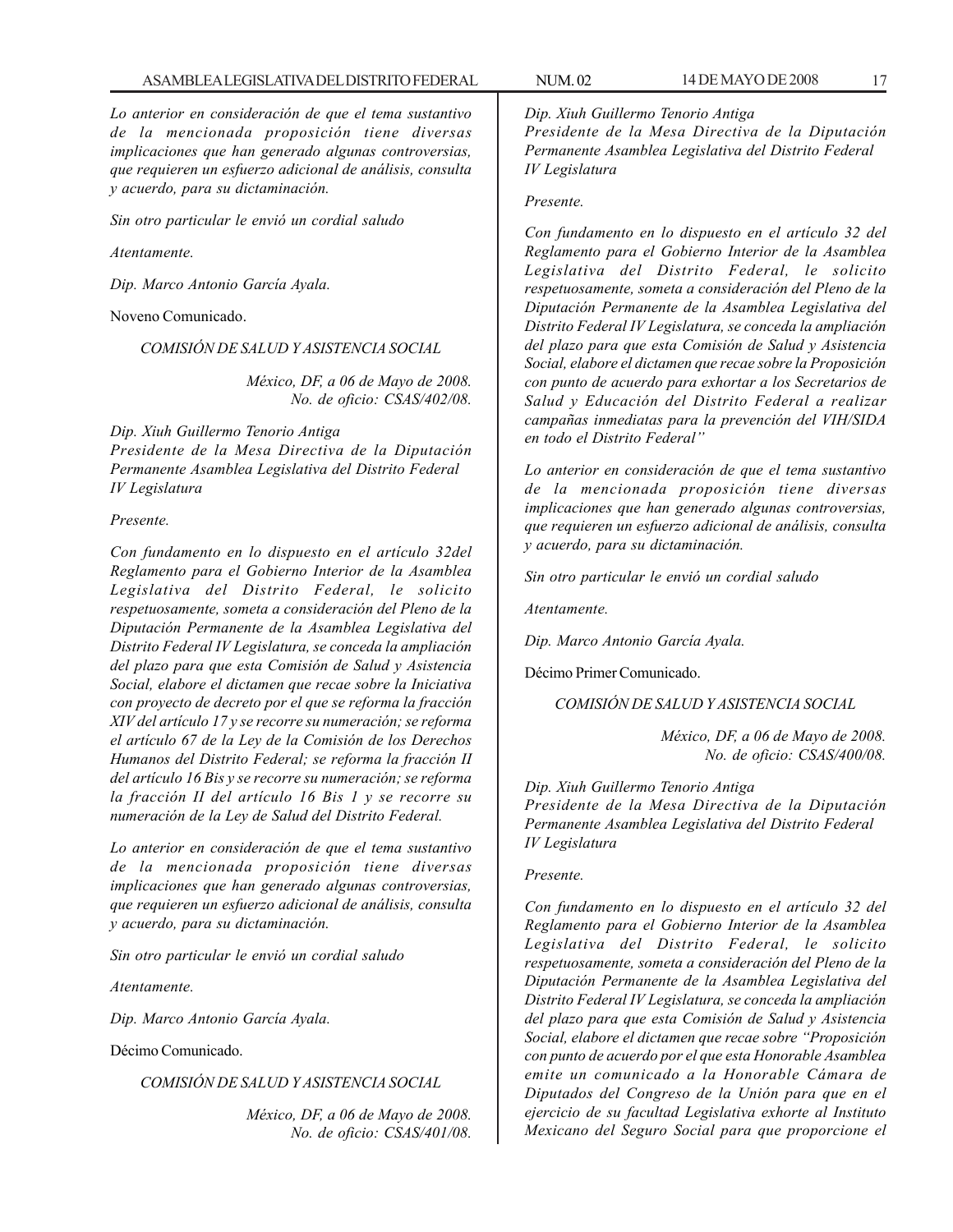*servicio adecuado a los enfermos renales mediante un análisis de las licitaciones que se conceden a empresas privadas de servicios médicos''*

*Lo anterior en consideración de que el tema sustantivo de la mencionada proposición tiene diversas implicaciones que han generado algunas controversias, que requieren un esfuerzo adicional de análisis, consulta y acuerdo, para su dictaminación.*

*Sin otro particular le envió un cordial saludo*

*Atentamente.*

*Dip. Marco Antonio García Ayala.*

Décimo Segundo Comunicado.

*COMISIÓN DE SALUD Y ASISTENCIA SOCIAL Y DE EQUIDAD Y GÉNERO*

> *México, DF, a 06 de Mayo de 2008. No. de oficio: CSAS/405/08.*

*Dip. Xiuh Guillermo Tenorio Antiga*

*Presidente de la Mesa Directiva de la Diputación Permanente Asamblea Legislativa del Distrito Federal IV Legislatura*

*Presente.*

*Con fundamento en lo dispuesto en el artículo 32 del Reglamento para el Gobierno Interior de la Asamblea Legislativa del Distrito Federal, le solicito respetuosamente, someta a consideración del Pleno de la Diputación Permanente de la Asamblea Legislativa del Distrito Federal IV legislatura, se conceda la ampliación del plazo para que estas Comisiones Unidas de Salud y Asistencia Social y de Equidad y Genero, elaboren el dictamen que recae sobre la Iniciativa con proyecto de decreto par el que se crea la Ley de Prevención y Atención de las Enfermedades de Género en el Distrito Federal''.*

*Lo anterior en consideración de que el tema sustantivo de la mencionada proposición tiene diversas implicaciones que han generado algunas controversias, que requieren un esfuerzo adicional de análisis, consulta y acuerdo, para su dictaminación.*

*Sin otro particular le envió un cordial saludo.*

*Atentamente.*

*Dip. Marco Antonio García Ayala; Presidente de la Comisión de Salud y Asistencia Social. Dip. Leticia Quezada Contreras, Presidenta de la Comisión de Equidad y Género.*

Décimo Tercer Comunicado.

#### *COMISIONES UNIDAS DE SALUD Y ASISTENCIA SOCIAL Y DE PRESERVACIÓN DEL MEDIO AMBIENTE Y PROTECCIÓN ECOLÓGICA*

*México, DF, a 06 de Mayo de 2008. No. de oficio: CSAS/404/08.*

*Dip. Xiuh Guillermo Tenorio Antiga*

*Presidente de la Mesa Directiva de la Diputación Permanente Asamblea Legislativa del Distrito Federal IV Legislatura*

*Presente.*

*Con fundamento en lo dispuesto en el artículo 32 del Reglamento para el Gobierno Interior de la Asamblea legislativa del Distrito Federal, le solicito respetuosamente, someta a consideración del Pleno de la Diputación Permanente de la Asamblea Legislativa del Distrito Federal IV Legislatura, se conceda la ampliación del plazo para que estas Comisiones Unidas de Salud y Asistencia Social y de Preservación del Medio Ambiente y Protección Ecológica, elaboren el dictamen que recae sobre la ''iniciativa que crea la Ley de Ruido Urbano para el Distrito Federal''*

*Lo anterior en consideración de que el tema sustantivo de la mencionada proposición tiene diversas implicaciones que han generado algunas controversias, que requieren un esfuerza adicional de análisis, consulta y acuerdo, para su dictaminación.*

*Sin otro particular le envió un cordial saludo.*

*Atentamente.*

*Dip. Marco Antonio García Ayala; Presidente de la Comisión de Salud y Asistencia Social; Dip. Leonardo Álvarez Romo, Presidente de la Comisión de Preservación del Medio Ambiente y Protección Ecológica.*

Esta Presidencia, después de revisar las solicitudes recibidas considera que se actualiza la hipótesis establecida en los párrafos segundo y tercero del artículo 32 del Reglamento para el Gobierno Interior de la Asamblea Legislativa del Distrito Federal. En tal virtud, proceda la Secretaría a consultar a la Diputación Permanente en votación económica si son de autorizarse las solicitudes presentadas por las comisiones señaladas.

**EL C. SECRETARIO.-** Por instrucciones de la Presidencia y en votación económica, se pregunta a la Diputación Permanente si son de autorizarse las solicitudes de prórroga de las comisiones de referencia.

Los que estén por la afirmativa, sírvanse manifestarlo levantando la mano.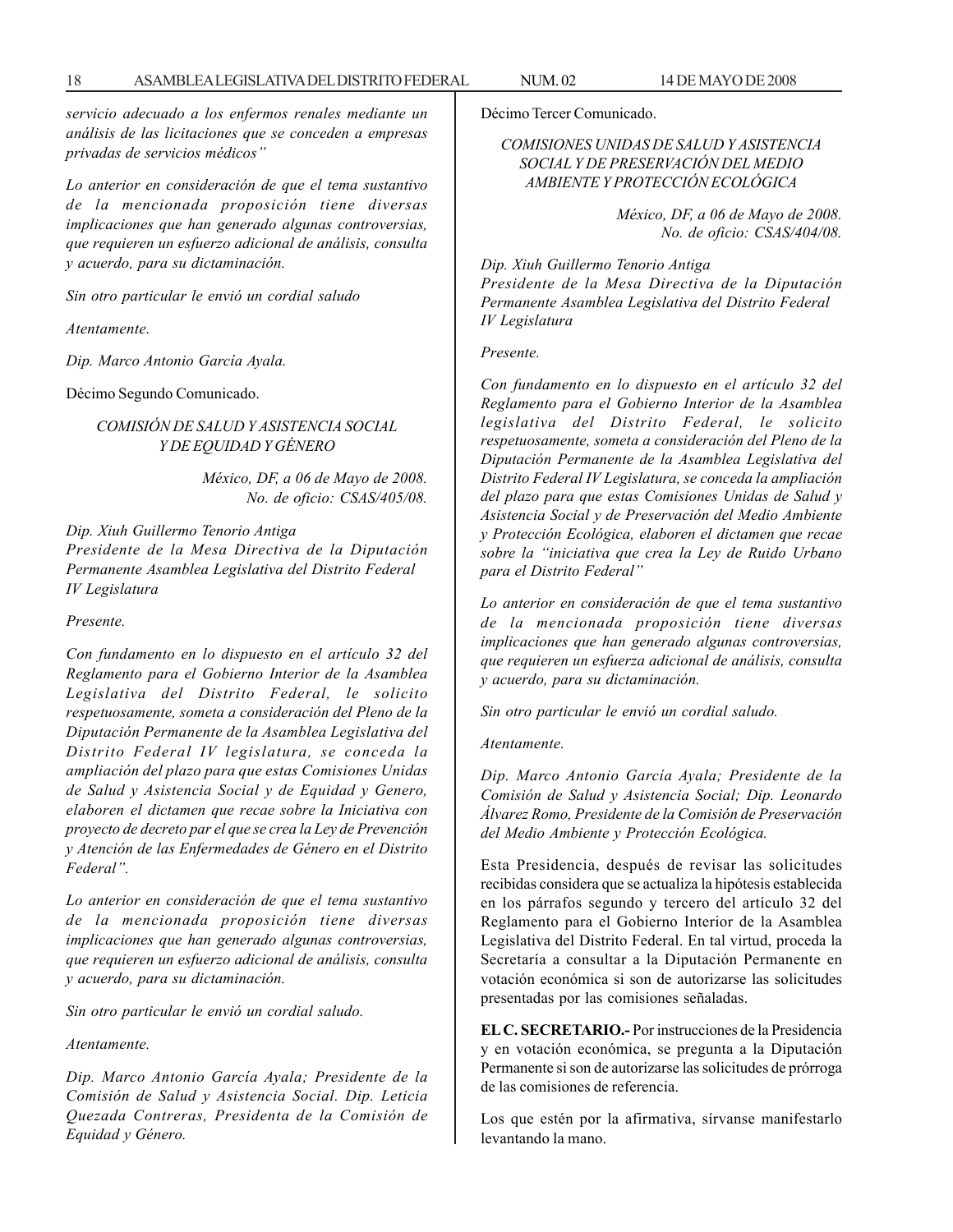Los que estén por la negativa, sírvanse manifestarlo levantando mano.

Se autorizan, diputado Presidente.

**EL C. PRESIDENTE.-** Gracias, diputado Secretario. Hágase del conocimiento de las presidencias de las comisiones solicitantes.

Esta Presidencia hace del conocimiento de la Diputación Permanente que se recibieron los siguientes comunicados: 34 de la Secretaría de Gobierno del Distrito Federal, 4 de la Subsecretaría de Enlace Legislativo de la Secretaría de Gobernación y uno de la delegación Iztacalco, y uno también del Tribunal Superior de Justicia del Distrito Federal. Asimismo, se informa a esta Diputación Permanente que toda vez que los comunicados a los que se ha hecho referencia contienen respuestas relativas a asuntos aprobados por este órgano Legislativo, por economía procesal parlamentaria se toma la siguiente determinación: Hágase del conocimiento de los diputados promoventes y tome nota la Secretaría.

Primer Comunicado

*Ciudad de México Capital en Movimiento*

*SECRETARÍA DE GOBIERNO*

*SG/LAPL/380/2008 México, Distrito Federal, 29 de Abril de 2008.*

*DIP. VÍCTOR HUGO CÍRIGO VÁSQUEZ PRESIDENTE DE LA COMISIÓN DE GOBIERNO DE LA ASAMBLEA LEGISLATIVA DEL DISTRITO FEDERAL.*

*P R E S E N T E.*

*Por instrucciones del Secretario de Gobierno, Lic. José Ángel Ávila Pérez, adjunto oficio CG/145/2008 mediante el cual el Contralor General del Gobierno del Distrito Federal, informa aspectos relacionados a la realización de una auditoría al ejercicio presupuestal del periodo 2007 a la fecha del Órgano Político Administrativo en Magdalena Contreras.*

*Lo anterior, en relación con el oficio MDSPSA/CSP/342/ 2008, en donde se comunico por parte del Presidente de la Mesa Directiva de ese órgano legislativo, la aprobación de un dictamen relacionado con el asunto antes citado.*

*Aprovecho la oportunidad para enviarle un cordial saludo.*

#### *ATENTAMENTE.*

*''SUFRAGIO EFECTIVO. NO REELECCIÓN'' LUIS ÁNGEL PEREDA LARA ASESOR DEL SECRETARIO DE GOBIERNO*

 $\lq o''$ 

*Ciudad de México Capital en Movimiento*

*''2008-2010*

*Bicentenario de la Independencia y Centenario de la Revolución, en la Ciudad de México''.*

> *México, D.F., a 10 de Abril del 2008. CG/145/2008.*

*Lic José Ángel Ávila Pérez Secretario de Gobierno del Distrito Federal*

#### *Presente.*

*Me refiero al oficio SG/LAPL/31512008, recepcionado en esta Contraloría General el 10 de abril del presente, mediante el cual el Lic. Luis Ángel Pereda Lara, Asesor de la Secretaría a su cargo informa a esta Dependencia que la Comisión de Presupuesto y Cuenta Pública de la Asamblea Legislativa del Distrito Federal aprobó un Dictamen, por el que se exhorta a realizar una auditoria al ejercicio presupuestal del periodo 2007 a la fecha, del Órgano Político Administrativo en Magdalena Contreras.*

*Sobre el particular, le comento lo siguiente:*

*Toda vez que a la fecha la fuerza de trabajo de la Dirección General de Auditoria se encuentra concentrada en el cumplimiento del Programa Anual y en la atención de solicitudes previamente presentadas; con el afán de atender con celeridad el requerimiento formulado por el Legislativo local,-se ha instruido a la Controlaría Interna en la Demarcación de referencia, para que conforme a sus facultades inicie las investigaciones conducentes y proceda conforme a derecho.*

*Si de los resultados obtenidos por el Órgano de Control Interno se desprende la necesidad de realizar una auditoría, la Dirección General de Auditoría procederá a la programación de la misma.*

*En virtud de lo anterior, solicitó su amable intervención para que por su conducto se informen las acciones determinadas al cuerpo colegiado solicitante.*

*Sin más por el momento, quedo de usted.*

*Atentamente*

*El Contralor General Lic. Ricardo García Sainz Lavista*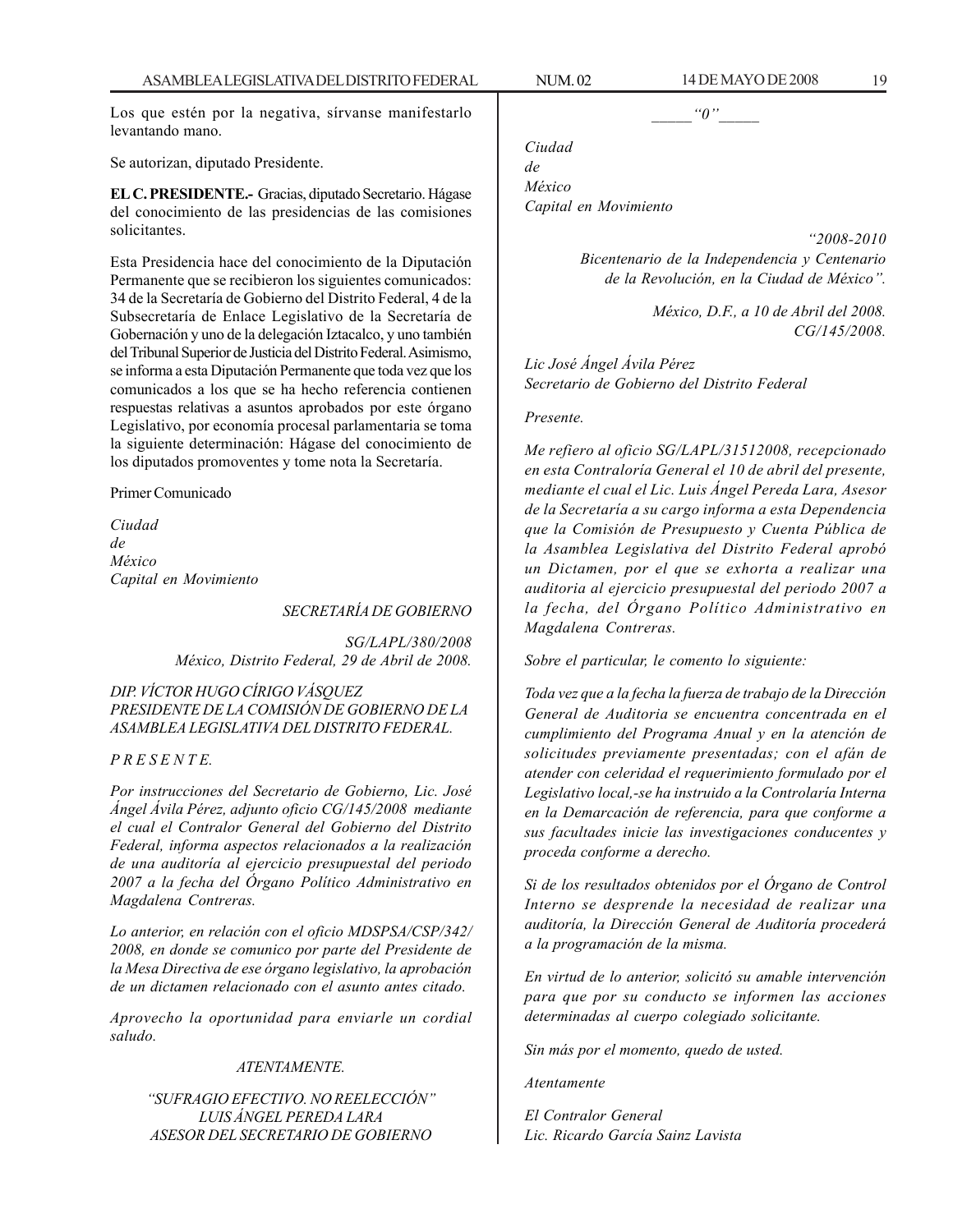#### Segundo Comunicado

*Ciudad de México Capital en Movimiento*

#### *SECRETARÍA DE GOBIERNO*

*SG/LAPL/3378/2008 México, Distrito Federal, 28 de Abril de 2008.*

#### *DIP. DIP. EDY ORTIZ PIÑA*

*PRESIDENTE DE LA MESA DIRECTIVA SEGUNDO PERIODO ORDINARIO DEL SEGUNDO AÑO DE EJERCICIO DE LA ASAMBLEA LEGISLATIVA DEL DISTRITO FEDERAL.*

#### *P R E S E N T E.*

*Me refiero al Oficio No MDPPASA/CSP/512/2007 de fecha 18 de octubre de 2007, relativo al Dictamen en el que se exhorta a los 16 Órganos político Administrativos a implementar un programa de vigilancia para evitar que se ocupen indebidamente los espacios de estacionamiento o se obstruyan las rampas y/o accesos para las personas con discapacidad en las inmediaciones de hospitales, centros de salud y centros comunitarios del gobierno del Distrito Federal.*

*Sobre el particular y con fundamento en lo dispuesto por el artículo 23, fracción III, de la Ley Orgánica de la Administración Pública del Distrito Federal, envió a usted la respuesta de la Delegación Azcapotzalco, misma que ha sido remitida a esta Secretaria el pasado 23 de abril a través del oficio AZCA-DEL/DGJG/DG/248/SMVP/ JUDVP/08 de fecha 15 de abril de 2008, signado por el Prof. Antonio Cadena Basurto, Director de Gobierno de esa demarcación.*

*Sin otro particular, reciba un cordial saludo.*

*ATENTAMENTE*

*EL SECRETARIO DE GOBIERNO LIC. JOSÉ ÁNGEL ÁVILA PÉREZ*

 $"0"$ 

*ASAMBLEA LEGISLATIVA DEL DISTRITO FEDERAL IV LEGISLATURA*

*PRIMER PERIODO ORDINARIO DE SESIONES DEL SEGUNDO AÑO DE EJERCICIO*

> *Recinto Legislativo 18 de octubre de 2007. MDPPSA/CSP/512/2007*

*LIC. JOSÉ ÁNGEL ÁVILA PÉREZ SECRETARIO DE GOBIERNO DEL DISTRITO FEDERAL*

#### *PRESENTE*

*Por este conducto y con fundamento en lo dispuesto por los artículos 42 fracción XXV del Estatuto de Gobierno del Distrito Federal; 10 fracción XXI, 36 fracciones V y XX de la Ley Orgánica de la Asamblea Legislativa del Distrito Federal, me permito hacer de su conocimientoque el Pleno de la Asamblea Legislativa del Distrito Federal, en Sesión celebrada en la fecha citada al rubro, resolvió aprobar el siguiente:*

#### *DICTAMEN*

*PRIMERO, La Asamblea Legislativa del Distrito Federal, exhorta al Jefe de Gobierno, Licenciado Marcelo Ebrard Casaubón, a los dieciséis Jefes Delegacionales, y la Dirección General de Programas Delegacionales y Reordenamiento de la Vía Pública, a que se ejecuten las medidas necésarias correspondientes, con base en lo dispuesto por el artículo 3 fracción VI y artículo 96 fracción III de la Ley de Desarrollo Urbano del Distrito Federal, para evitar que vendedores en vía pública, obstruyan las rampas de acceso a las inmediaciones de los Hospitales y Centros de Salud del Distrito Federal.*

*SEGUNDO.- Se solicita la participación de la Secretaría de Protección Civil, por tener competencia para coordinar los programas de protección civil en el Distrito Federal, y para verificar el cumplimiento de la Ley, Reglamentos y demás normas aplicables a quienes obstruyan las rampas de acceso a las inmediaciones de los Hospitales y Centros de Salud en el Distrito Federal.*

*TERCERO.- Se solicita al Jefe de Gobierno del Distrito Federal, Licenciado Marcelo Ebrard Casaubón, promover la difusión y la defensa de los derechos de las personas con discapacidad, así como las disposiciones legales que los contemplan, a fin de garantizar su efectiva aplicación en cumplimiento del artículo 5 fracción IV, de la Ley para Personas con Discapacidad del Distrito Federal.*

*CUARTO.- Se solicita a la Secretaría de Seguridad Pública y los dieciséis Órganos Político Administrativos de las Delegaciones en que se divide el Distrito Federal implementar un programa de vigilancia, a fin de evitar que se ocupen indebidamente los espacios de estacionamiento preferencial, o bien obstruyan las rampas o accesos para personas con discapacidad en las inmediaciones de los Hospitales, Centros de Salud y Centros Comunitarios del Gobierno del Distrito Federal, y en su caso aplicar las medidas administrativas correspondientes de conformidad con lo establecido en e! artículo 30, fracción I de la Ley para Personas con Discapacidad del Distrito Federal; 73 y 74 del Reglamento de Ley para Personas con Discapacidad, ambos para el Distrito Federal.*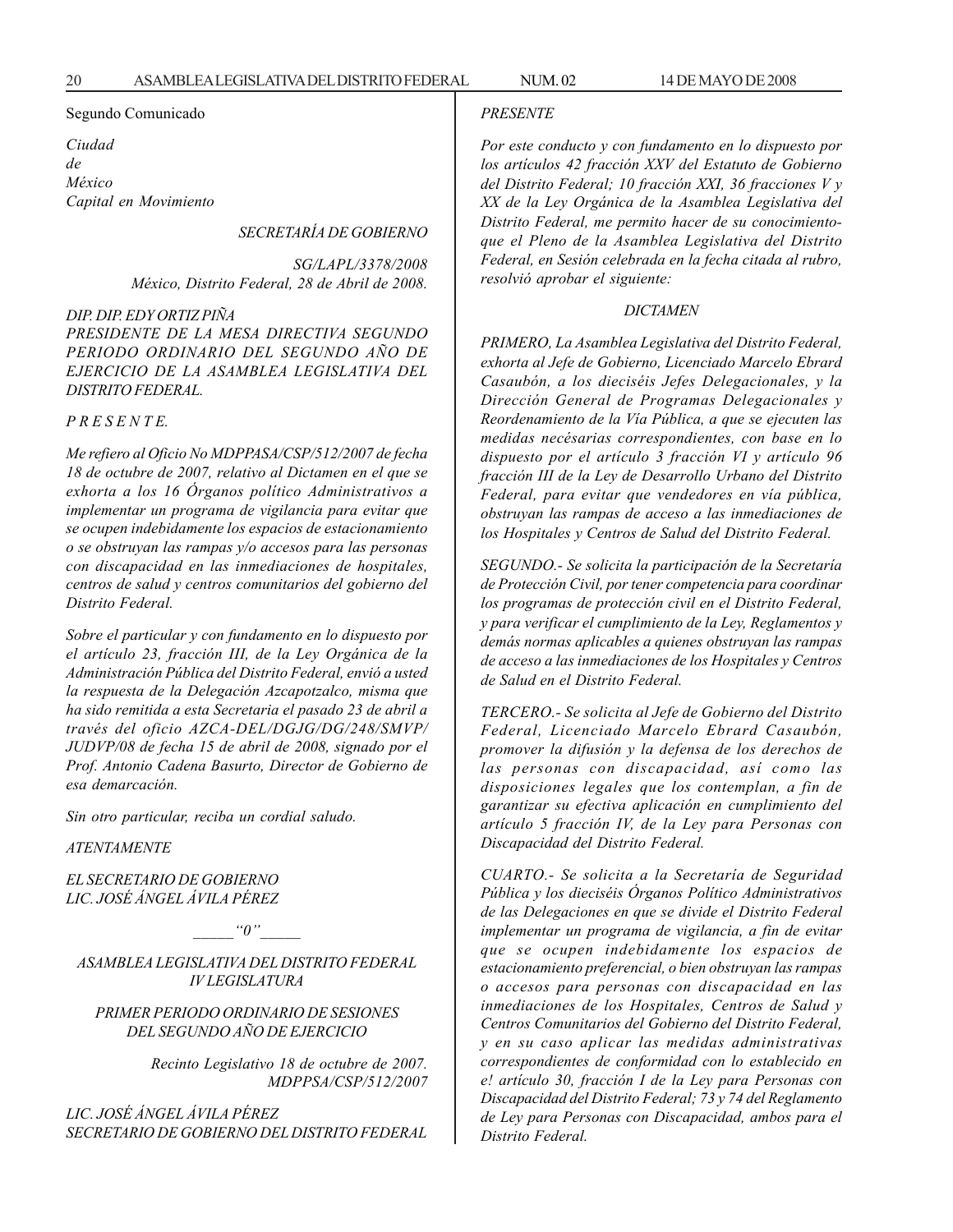*QUINTO.- Se solicita a todas las autoridades del Gobierno del Distrito Federal, tos dieciséis Órganos Político Administrativos de las Delegaciones y a la Asamblea Legislativa del Distrito Federal; fomentar la preservación del orden público promoviendo una cultura cívica sustentada en los principios de corresponsabilidad, solidaridad, honestidad, equidad, tolerancia e identidad, para fomentar la participación activa de los habitantes por medio del reconocimiento de las leyes y el derecho que todo habitante tiene a ser un sujeto activo en el mejoramiento de su entorno social, que establece el artículo 14 fracción I y II de la Ley de Cultura Cívica del Distrito Federal.*

*SEXTO.- Se solicita atentamente a las autoridades exhortadas, que informen a esta Honorable Asamblea Legislativa del Distrito Federal, sobre las medidas adoptadas en función del presente dictamen.*

*SÉPTIMA- Se solicita a todas las autoridades del Gobierno del Distrito Federal y a los dieciséis Órganos Político Administrativos a que tomen las precauciones pertinentes en el caso de los ambulantes que están obstruyendo el paso de las rampas de acceso a las inmediaciones de los Hospitales y Centros de Salud en el Distrito Federal sean personas con alguna discapacidad, a fin de que sean reubicados a un lugar cercano.*

*En tal virtud, me permito solicitarle su intervención y apoyo, a efecto de que se haga del conocimiento del Lic. Alejandro Carbajal González, Jefe Delegacional en Azcapotzalco, para los efectos correspondientes. Anexo al presente sírvase encontrar copia del dictamen en comento.*

*Sin otro particular, reitero a usted mi consideración distinguida.*

#### *ATENTAMENTE*

*DIP FERNANDO ESPINO ARÉVALO*

 $"0"$ 

*DELEGACIÓN AZCAPOTZALCO DIRECCIÓN GENERAL JURÍDICA Y DE GOBIERNO DIRECCIÓN DE GOBIERNO SUBDIRECCIÓN DE MERCADOS Y VÍA PÚBLICA UNIDAD DEPARTAMENTAL DE VÍA PÚBLICA*

*Oficio: AZCA-DEL/DGJG/DG/248/SMVP/JUDVP/08 FECHA: Azcapotzalco, D. F., a 15 de abril de 2008 ASUNTO: En atención al Oficio SG/CED/09241/007 VOLANTE No.10934*

*LIC. SERGIO AMPUDIA MELLO COORDINADOR DE ENLACE DELEGACIONAL PLAZA DE LA CONSTITUCIÓN No. 1-1er PISO COL. CENTRO, DELEG. CUAUHTÉMOC*

#### *PRESENTE*

*En atención al oficio al rubro indicado, mediante el cual envía el Oficio MDPPSNCSP1512/2007, suscrito por el Dio. Fernando Espino Arévalo, Presidente la Mesa Directiva del Primer Periodo Ordinario del 2° año de ejercicio de la A.L.D.F. IV Legislatura, por lo que comunica el dictamen aprobado y por el cual entre otras señala: que se Ejecuten medidas para evitar que los vendedores ambulantes no obstruyan las rampas de acceso a las inmediaciones de los Hospitales y Centros de Salud e implementar un programa de vigilancia a fin de evitar que se ocupen indebidamente los espacios de estacionamiento preferencial o bien obstruyan las rampas o accesos para personas con discapacidad, en la inmediaciones de los Hospitales, Centros de Salud y Centros Comunitarios.*

*Al respecto le informo que se llevan a cabo constantes recorridos y supervisiones continuas en los Centros Comunitarios, Centros de Salud en el Distrito Federal y en las inmediaciones de los Hospitales del IMSS y el ISSSTE que se encuentran en la demarcación, con la finalidad de no obstruir los accesos y las rampas de los discapacitados.*

*Así mismo se realiza el retiro de obstáculos, huacales, gallardetes, anuncios metálicos, para dar cumplimiento al ''Programa de Vialidades Sin obstáculos'' que se lleva a cabo en la demarcación.*

*En ese sentido se mantiene guardias cantantes en las áreas mencionadas y los oferentes que no respeten los: lineamientos del Programa de Reordenamiento de la Vía Pública, se les levanta infracción y los reincidentes son remitidos al Juzgado Cívico en Coordinación de Seguridad Pública.*

*Cabe hacer mención que se les exhorta constantemente mediante folletos, trípticos, apercibimientos verbales y por escrito, dialogando con los vendedores ambulantes y con los representantes de lo mismos, a fin de que participen en la preservación del orden público, también a los franeleros se les inspecciona en sus lugares de trabajo para que respeten los espacios que son exclusivos para los discapacitados.*

*Sin otro particular le envió un cordial saludo.*

*ATENTAMENTE*

*SUGRAGIO EFECTIVO. NO REELECCIÓN EL DIRECTOR DE GOBIERNO PROF. ANTONIO CADENA BASURTO*

Tercer Comunicado

*Ciudad de México Capital en Movimiento*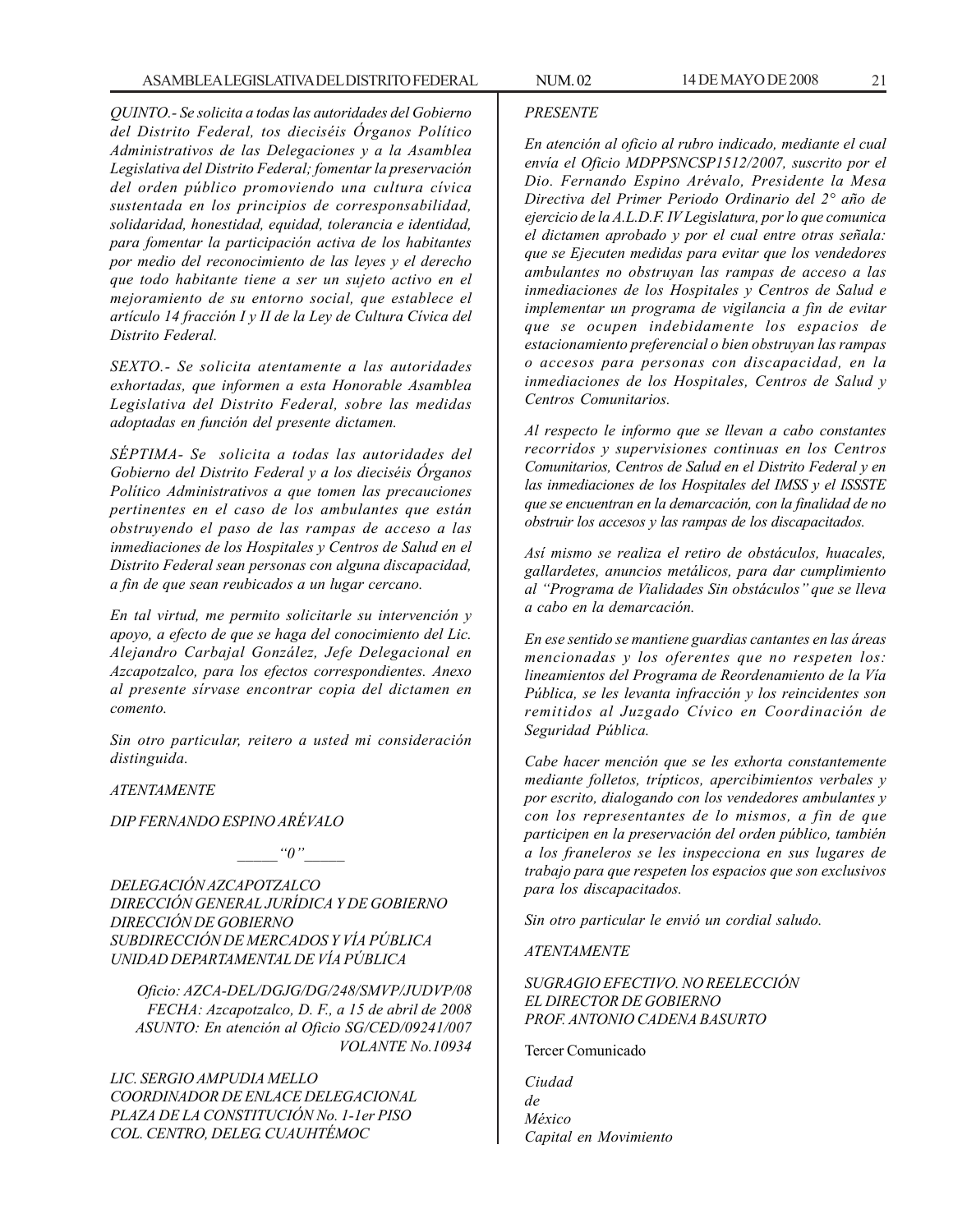*SECRETARÍA DE GOBIERNO SG/LAPL/3379/2008*

*México, Distrito Federal, 28 de Abril de 2008.*

*DIP. DIP. EDY ORTIZ PIÑA PRESIDENTE DE LA MESA DIRECTIVA SEGUNDO PERIODO ORDINARIO DEL SEGUNDO AÑO DE EJERCICIO DE LA ASAMBLEA LEGISLATIVA DEL DISTRITO FEDERAL*

#### *P R E S E N T E.*

*Me refiero al Oficio No MDPPASA/CSP/0431/2008 de fecha 30 de enero de 2008, relativo al Punto de Acuerdo en el que se solicita a los 16 Órganos Políticos Administrativos, rindan a ese órgano legislativo un ''…informe respecto al numero de calles cerradas a la movilidad peatonal libre, la movilidad vehicular, de acceso restringido o con solicitud de identificación por parte de particulares, empresas o instituciones, en su demarcación''.*

*Sobre el particular y con fundamento en o dispuesto por el artículo 23, fracción III, de la Ley Orgánica de la Administración Pública del Distrito Federal, envió a usted la respuesta de la Delegación Milpa Alta, misma que ha sido remitida a esta Secretaria a través del oficio CA/ 020/08 de fecha 22 de abril de 2008, signado por el C. Gabriel Mejía Delgado, Coordinador de Asesores del Jefe Delegacional.*

*Sin otro particular, reciba un cordial saludo.*

*ATENTAMENTE*

*EL SECRETARIO DE GOBIERNO LIC. JOSÉ ÁNGEL ÁVILA PÉREZ*

 $\lq q''$ 

*ASAMBLEA LEGISLATIVA DEL DISTRITO FEDERAL IV LEGISLATURA*

#### *PRIMER PERIODO ORDINARIO DE SESIONES DEL SEGUNDO AÑO DE EJERCICIO*

*Recinto Legislativo 30 de Enero de 2008. MDPPSA/CSP/0431/2008*

*LIC. JOSÉ ÁNGEL ÁVILA PÉREZ SECRETARIO DE GOBIERNO DEL DISTRITO FEDERAL*

#### *PRESENTE*

*Por este conducto y con fundamento en lo dispuesto por los artículos 42 fracción XXV del Estatuto de Gobierno del Distrito Federal; 10 fracción XXI, 36 fracciones V y XX de la Ley Orgánica de la Asamblea Legislativa del* *Distrito Federal, me permito hacer de su conocimientoque el Pleno de la Asamblea Legislativa del Distrito Federal, en Sesión celebrada en la fecha citada al rubro, resolvió aprobar el siguiente:*

#### *PUNTO DE ACUERDO*

*ÚNICO.- La Asamblea Legislativa del Distrito Federal solicita que los 16 órganos Político - Administrativos (Delegaciones) rindan Informe respecto al número de calles cerradas a la movilidad peatonal libre, la movilidad-vehicular, de acceso restringido o con solicitud de identificación por parte de particulares, empresas o instituciones, en su demarcación.*

*En tal virtud, me permito solicitarle su intervención y apoyo, a efecto de que se haga del conocimiento del Lic. José Luis Cabrera Padilla, Jefe Delegacional en Milpa Alta. Sírvase encontrar anexo al presente, copia del punto de acuerdo en comento para los efectos correspondientes.*

*Sin otro particular, reitero a usted mi consideración distinguida.*

*ATENTAMENTE*

*DIP. JORGE FEDERICO SCHIAFFINO ISUNZA PRESIDENTE*

 $"0"$ 

*2008-2010. Bicentenario de la Independencia y Centenario de la Revolución, en la Ciudad de México.*

> *Abril 22, de 2008 Oficio: CA/020/08*

*LIC. SERGIO AMPUDIA MELLO Coord. de Enlace Delegacional Secretaría de Gobierno del D.F.*

#### *PRESENTE.*

*Por instrucciones del Jefe Delegacional, en respuesta a su oficio SG/CED/0108/2008, referente a un Punto de Acuerdo aprobado por el Pleno de la Asamblea Legislativa del Distrito Federal, para que se informe ''respecto al número de calles cerradas a la movilidad peatonal libre, la movilidad vehicular, de acceso restringido o con solicitud de identificación por parte de particulares, empresas o instituciones, en su demarcación''; al respecto le informo que dentro de la Delegación Milpa Alta, no existe ninguna calle que se encuentre en las condiciones antes descritas.*

*Sin más por el momento, aprovecho la ocasión para enviarle un cordial saludo.*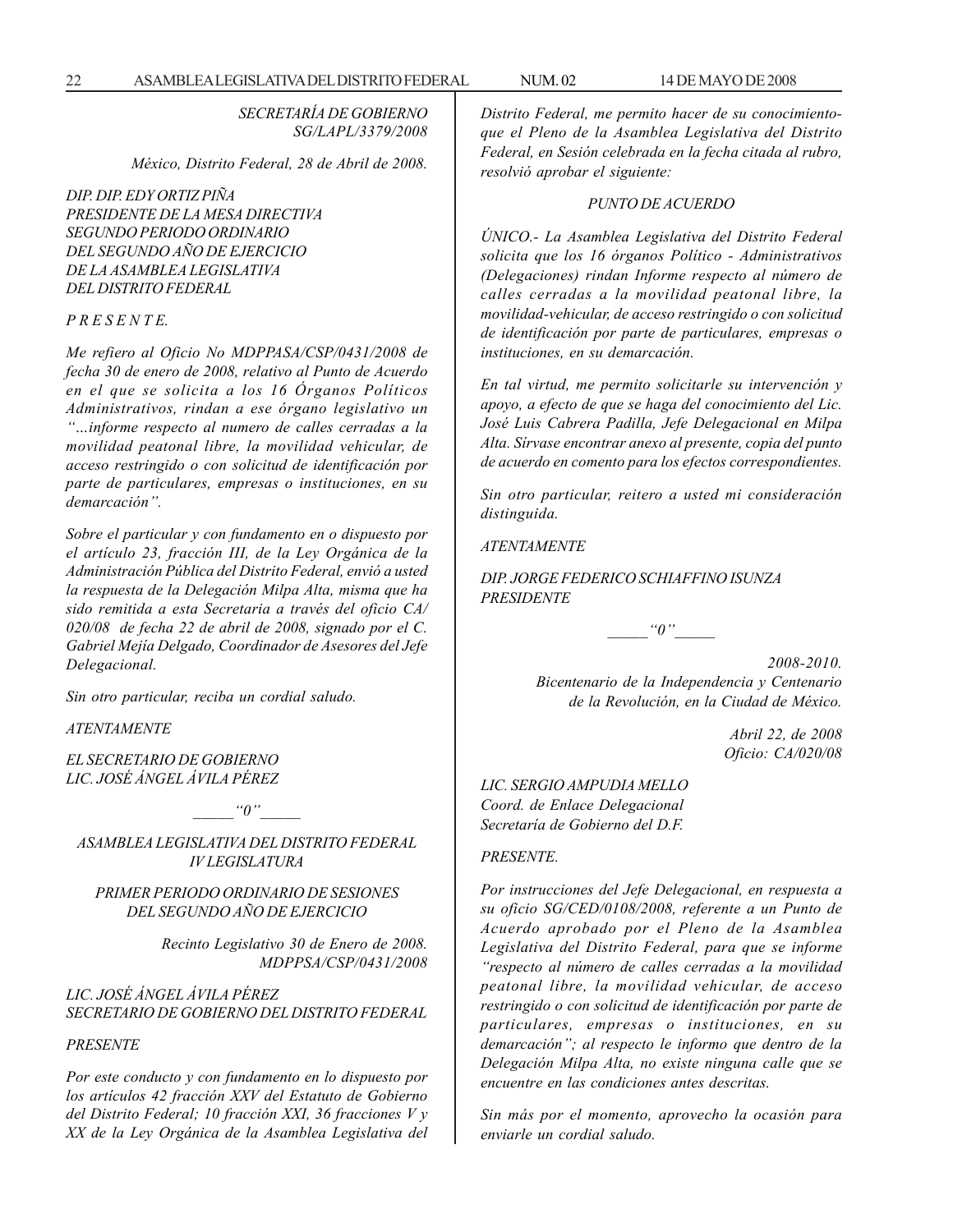#### *ATENTAMENTE*

*J. GABRIEL MEJÍA DELGADO COORDINADOR DE ASESORES DEL JEFE DELEGACIONAL*

Cuarto Comunicado

*Ciudad de México Capital en Movimiento*

*SECRETARÍA DE GOBIERNO*

*SG/LAPL/3380/2008 México, Distrito Federal, 28 de Abril de 2008.*

*DIP. EDY ORTIZ PIÑA PRESIDENTE DE LA MESA DIRECTIVA SEGUNDO PERIODO ORDINARIO DEL SEGUNDO AÑO DE EJERCICIO DE LA ASAMBLEA LEGISLATIVA DEL DISTRITO FEDERAL*

#### *P R E S E N T E.*

*Me refiero al Oficio No MDPPASA/CSP/0632/2008 de fecha 20 de febrero de 2008, relativo al Punto de Acuerdo en el que se exhorta al Jefe de Gobierno del Distrito Federal, a la Secretaría de Desarrollo social y a los 16 Jefes Delegacionales a que se destinen los recursos necésarios para crear en cada una de las 16 Delegaciones Políticas al menos un refugio y una casa de emergencia, a la brevedad posible, con las características necésarias para atender de manera educada a las mujeres que lleguen a ellos buscando ayuda.*

*Sobre el particular y con fundamento en lo dispuesto por el artículo 23, fracción III, de la Ley Orgánica de la Administración Pública del Distrito Federal, envió a usted la respuesta de la Delegación Venustiano carranza, misma que ha sido remitido a esta Secretaria a través del Oficio DGDS/343/08 de fecha 21 de abril de 2008, signado por la C. Verónica Ayala Soto, Directora General de Desarrollo social de esa demarcación.*

*Sin otro particular, reciba un cordial saludo.*

#### *ATENTAMENTE*

*EL SECRETARIO DE GOBIERNO LIC. JOSÉ ÁNGEL ÁVILA PÉREZ*

 $"0"$ 

*ASAMBLEA LEGISLATIVA DEL DISTRITO FEDERAL IV LEGISLATURA*

*PRIMER PERIODO ORDINARIO DE SESIONES DEL SEGUNDO AÑO DE EJERCICIO*

*Recinto Legislativo 20 de Febrero de 2008. MDPPSA/CSP/0632/2008*

#### *LIC. JOSÉ ÁNGEL ÁVILA PÉREZ SECRETARIO DE GOBIERNO DEL DISTRITO FEDERAL*

#### *PRESENTE*

*Por este conducto y con fundamento en lo dispuesto por los artículos 42 fracción XXV del Estatuto de Gobierno del Distrito Federal; 10 fracción XXI, 36 fracciones V y XX de la Ley Orgánica de la Asamblea Legislativa del Distrito Federal, me permito hacer de su conocimientoque el Pleno de la Asamblea Legislativa del Distrito Federal, en Sesión celebrada en la fecha citada al rubro, resolvió aprobar el siguiente:*

#### *PUNTO DE ACUERDO*

*PRIMERO.- Se exhorta respetuosamente al Jefe de gobierno del Distrito Federal, a la Secretaría de Desarrollo social y a los 16 Jefes Delegacionales a que se destinen los recursos necésarios para crear en cada una de las 16 delegacionales Políticas al menos un refugio y una casa de emergencia, a la brevedad posible, con las características necésarias para atender de manera educada a las mujeres que lleguen a ellos buscando ayuda.*

*SEGUNDO,- Se exhorta a las autoridades correspondientes para que el albergue que opera actualmente sea transformado en refugio de conformidad con la Ley de Acceso a las Mujeres a una vida Libre de Violencia del Distrito Federal.*

*TERCERO,-Se solicita respetuosamente al Jefe de gobierno, para que a la brevedad posible, informe a esta Honorable Asamblea de los recursos, tiempo estimado y proyección de los nuevos refugios y casas de emergencia que deberán instalarse en cada demarcación política del Distrito Federal.*

*En tal virtud, me permito solicitarle su intervención y apoyo, a efecto de que se haga del conocimiento del Lic. Julio César Moreno Rivera, Jefe Delegacional en Venustiano Carranza. Sírvase encontrar anexo al presente, copia del punto de acuerdo en comento para los efectos correspondientes.*

*Sin otro particular, reitero a usted mi consideración distinguida.*

#### *ATENTAMENTE*

*DIP. JORGE FEDERICO SCHIAFFINO ISUNZA PRESIDENTE*

$$
``\theta"
$$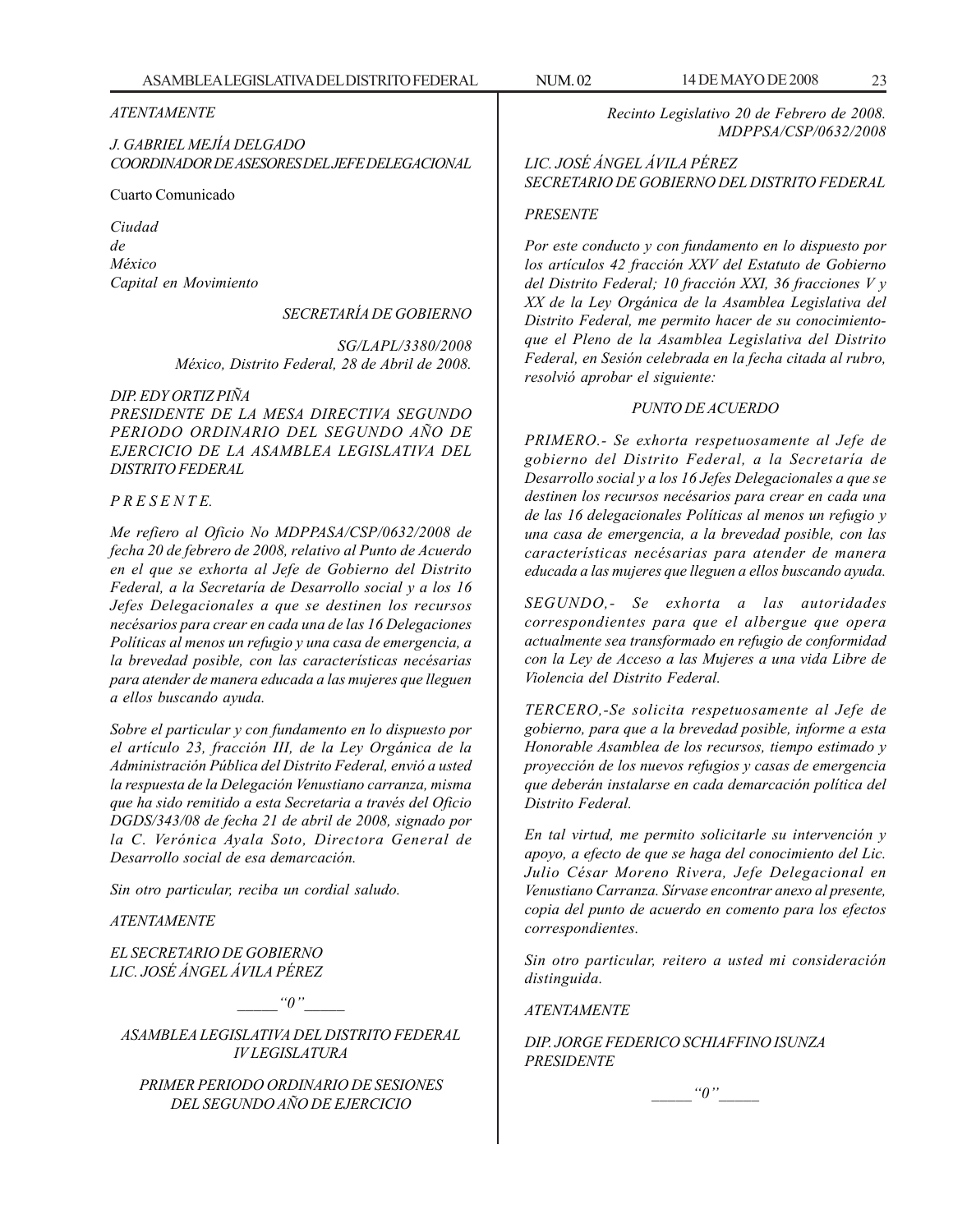Quinto Comunicado.

*Ciudad de México Capital en Movimiento*

*SECRETARÍA DE GOBIERNO*

*SG/LAPL/3381/2008 México, Distrito Federal, 28 de Abril de 2008.*

#### *DIP. EDY ORTIZ PIÑA PRESIDENTE DE LA MESA DIRECTIVA SEGUNDO PERIODO ORDINARIO DEL SEGUNDO AÑO DE EJERCICIO DE LA ASAMBLEA LEGISLATIVA DEL DISTRITO FEDERAL.*

*P R E S E N T E.*

*Me refiero al Oficio No MDPPASA/CSP/0801/2008 de fecha 12 de marzo del actual, relativo al Dictamen en el que se exhorta a los Jefes Delegacionales y a los habitantes de la Ciudad de México, ''…a implementar acciones tendientes al rescate, conservación y reactivación de los parques, jardines, alamedas, prados, camellones y espacios ambientales de nuestra ciudad.*

*Sobre el particular y con fundamento en lo dispuesto por el artículo 23, fracción III, de la Ley Orgánica de la Administración Pública del Distrito Federal, envió a usted la respuesta de la Delegación Magdalena Contreras, misma que ha sido remitida a esta Secretaria a través del Oficio BD10-1.8/861/2008 de fecha 21 de abril de 2008, signados por el C. Benjamín Pedro García Hernández Director General de Medio Ambiente y Ecología de esa Demarcación.*

*Sin otro particular, reciba un cordial saludo.*

*ATENTAMENTE*

*EL SECRETARIO DE GOBIERNO LIC. JOSÉ ÁNGEL ÁVILA PÉREZ*

 $\lq o$ ''

*ASAMBLEA LEGISLATIVA DEL DISTRITO FEDERAL IV LEGISLATURA*

#### *PRIMER PERIODO ORDINARIO DE SESIONES DEL SEGUNDO AÑO DE EJERCICIO*

*Recinto Legislativo 12 de marzo de 2008. MDPPSA/CSP/0801/2008*

*LIC. JOSÉ ÁNGEL ÁVILA PÉREZ SECRETARIO DE GOBIERNO DEL DISTRITO FEDERAL*

#### *PRESENTE*

*Por este conducto y con fundamento en lo dispuesto por los artículos 42 fracción XXV del Estatuto de Gobierno del Distrito Federal; 10 fracción XXI, 36 fracciones V y XX de la Ley Orgánica de la Asamblea Legislativa del Distrito Federal, me permito hacer de su conocimiento que el Pleno de la Asamblea Legislativa del Distrito Federal, en Sesión celebrada en la fecha citada al rubro, resolvió aprobar el siguiente:*

#### *PUNTO DE ACUERDO*

*ÚNICO.- La Asamblea Legislativa del Distrito Federal exhorta atentamente a la Secretaría del Medio Ambiente, a la Procuraduría Ambiental y del Ordenamiento Territorial, ambas del Distrito Federal, a los 16 Jefes Delegacionales y a los habitantes de la Capital de la República, a implementar acciones tendientes al rescate, conservación y reactivación de los parques, jardines, alamedas, prados, camellones y espacios ambientales de nuestra ciudad.*

*En tal virtud, me permito solicitarle su intervención y apoyo, a efecto de que se haga del conocimiento del Lic. Héctor Guijosa Mora, Jefe Delegacional en la Magdalena Contreras. Sírvase encontrar, copia del punto de acuerdo en comento para los efectos correspondientes.*

*Sin otro particular, reitero a usted mi consideración distinguida.*

#### *ATENTAMENTE*

*DIP. JORGE FEDERICO SCHIAFFINO ISUNZA PRESIDENTE*

 $"0"$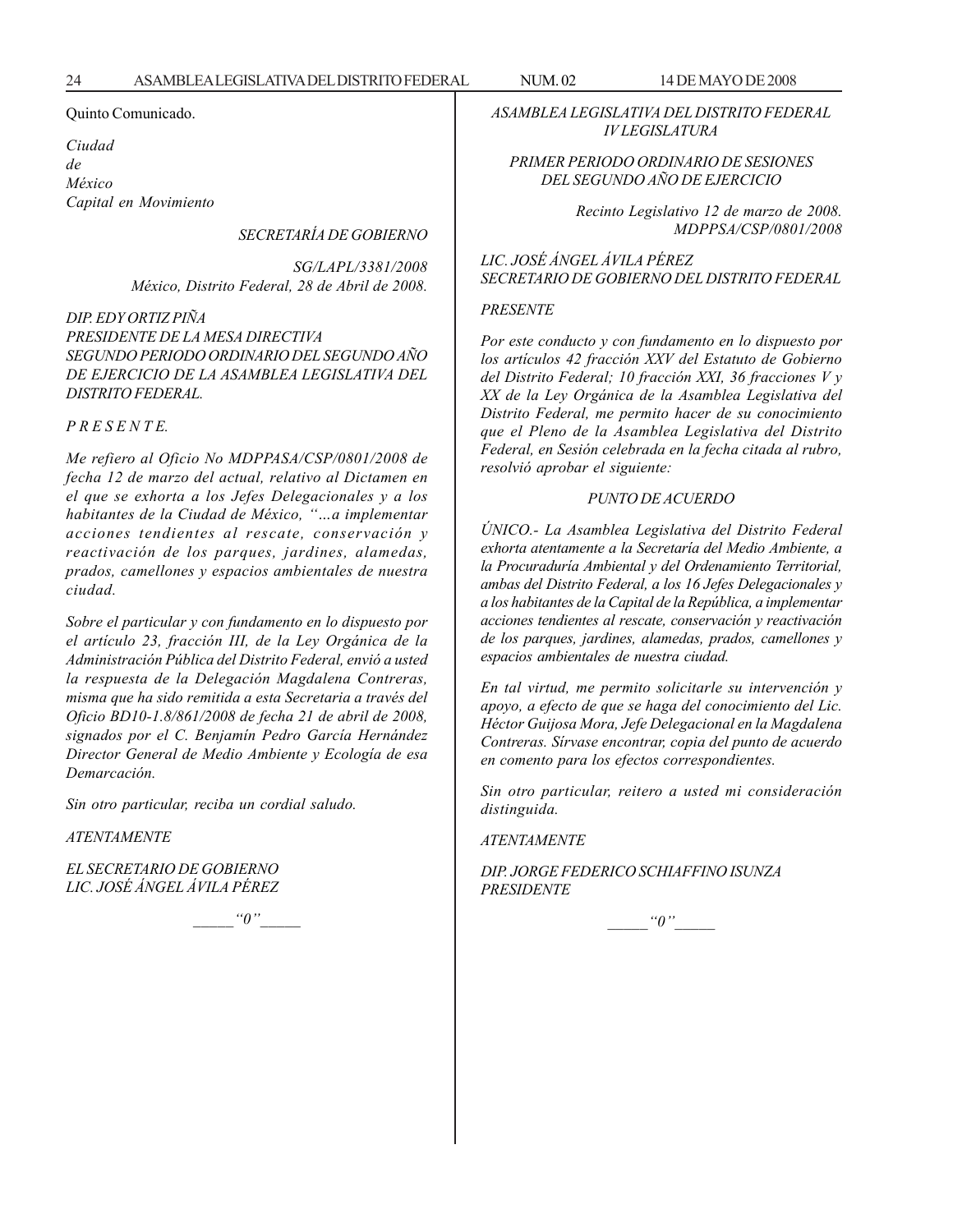Sexto Comunicado

*Ciudad de México Capital en Movimiento*

#### *SECRETARÍA DE GOBIERNO*

*SG/LAPL/3382/2008 México, Distrito Federal, 28 de Abril de 2008.*

*DIP. EDY ORTIZ PIÑA PRESIDENTE DE LA MESA DIRECTIVA SEGUNDO PERIODO ORDINARIO DEL SEGUNDO AÑO DE EJERCICIO DE LA ASAMBLEA LEGISLATIVA DEL DISTRITO FEDERAL*

#### *P R E S E N T E.*

*Me refiero al Oficio No MDPPASA/CSP/0803/2008 de fecha 12 de marzo del actual, relativo al Dictamen en el que se exhorta a los Jefes Delegacionales y a los habitantes de la Ciudad de México, ''…a implementar acciones tendientes al rescate, conservación y reactivación de los parques, jardines, alamedas, prados, camellones y espacios ambientales de nuestra ciudad.*

*Sobre el particular y con fundamento en lo dispuesto por el artículo 23, fracción III, de la Ley Orgánica de la Administración Pública del Distrito Federal, envió a usted la respuesta de la Delegación Milpa Alta, misma que ha sido remitida a esta Secretaria a través del oficio CA/ 018/08 de fecha 22 de abril de 2008, signado por el C. Gabriel Mejía Delgado, Coordinador de Asesores del Jefe Delegacional.*

*Sin otro particular, reciba un cordial saludo.*

*ATENTAMENTE*

*EL SECRETARIO DE GOBIERNO LIC. JOSÉ ÁNGEL ÁVILA PÉREZ*

 $"0"$ 

*ASAMBLEA LEGISLATIVA DEL DISTRITO FEDERAL IV LEGISLATURA*

#### *PRIMER PERIODO ORDINARIO DE SESIONES DEL SEGUNDO AÑO DE EJERCICIO*

*Recinto Legislativo 12 de marzo de 2008. MDPPSA/CSP/0803/2008*

*LIC. JOSÉ ÁNGEL ÁVILA PÉREZ SECRETARIO DE GOBIERNO DEL DISTRITO FEDERAL*

#### *PRESENTE*

*Por este conducto y con fundamento en lo dispuesto por los artículos 42 fracción XXV del Estatuto de Gobierno* *del Distrito Federal; 10 fracción XXI, 36 fracciones V y XX de la Ley Orgánica de la Asamblea Legislativa del Distrito Federal, me permito hacer de su conocimientoque el Pleno de la Asamblea Legislativa del Distrito Federal, en Sesión celebrada en la fecha citada al rubro, resolvió aprobar el siguiente:*

#### *PUNTO DE ACUERDO*

*ÚNICO.- La Asamblea Legislativa del Distrito Federal exhorta atentamente a la Secretaría del Medio Ambiente, ala Procuraduría Ambiental y del Ordenamiento Territorial, ambas del Distrito Federal, a los 16 Jefes Delegacionales y a los habitantes de la Capital de la República, a implementar acciones tendientes al rescate, conservación y reactivación de los parques, jardines, alamedas, prados, camellones y espacios ambientales de nuestra ciudad.*

*En tal virtud, me permito solicitarle su intervención y apoyo, a efecto de que se haga del conocimiento del Lic. José Luis Cabrera Padilla Jefe Delegacional en Milpa Alta. Sírvase encontrar, copia del punto de acuerdo en comento para los efectos correspondientes.*

*Sin otro particular, reitero a usted mi consideración distinguida.*

*ATENTAMENTE*

*DIP. JORGE FEDERICO SCHIAFFINO ISUNZA PRESIDENTE*

 $\lq$ <sup>"0</sup>

*2008-2010. Bicentenario de la Independencia y Centenario de la Revolución, en la Ciudad de México.*

> *Abril 22, de 2008 Oficio: CA/018/08*

*LIC. SERGIO AMPUDIA MELLO Coord. de Enlace Delegacional Secretaría de Gobierno del D.F.*

#### *PRESENTE.*

*Por instrucciones del Jefe Delegacional, en respuesta a su oficio SG/CED/0340/2008, referente a un Punto de Acuerdo aprobado por el Pleno de la Asamblea Legislativa del Distrito Federal, en el que se exhorta ''a implementar acciones tendientes al rescate, conservación y reactivación de los parques, jardines, alamedas, prados, camellones y espacios ambientales de nuestra ciudad'' me permito informarle lo siguiente:*

*El gobierno Delegacional de Milpa Alta, a través de la Dirección General de Servicios Urbanos, tiene un programa permanente por el mantenimiento de las áreas*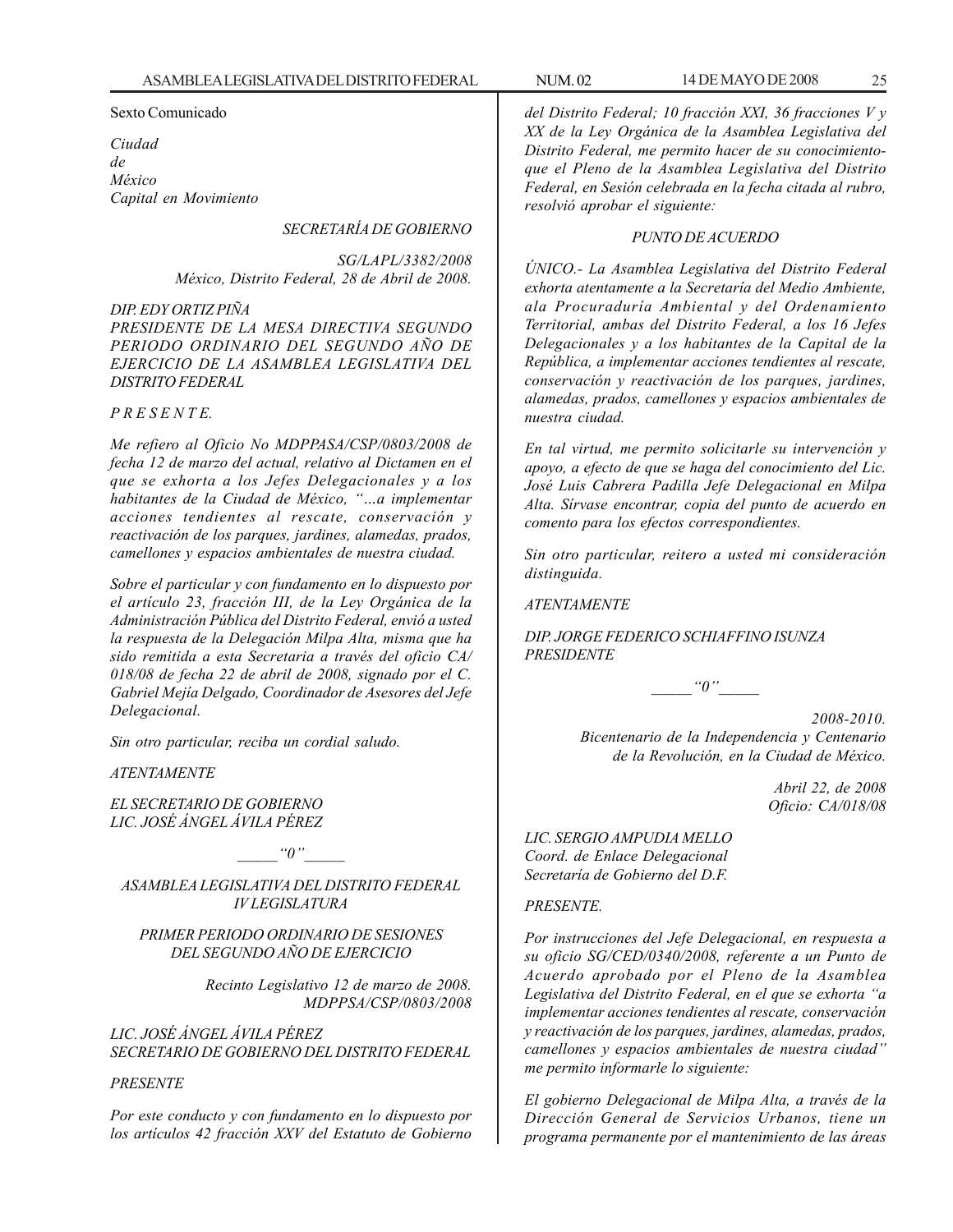*verdes en plazas y jardines además en concordancia con el programa General de Desarrollo del Distrito Federal 2007-2012, en los se refiere al rescate de espacios públicos, este año realizara el mantenimiento de jardinería e iluminación del boulevard de Milpa Alta, cuyos recursos están etiquetados en el Decreto de Presupuesto de Egresos del distrito Federal para el ejercicio fiscal 2008.*

*Sin más por el momento, aprovecho la ocasión para enviarle un cordial saludo.*

#### *ATENTAMENTE*

*J. GABRIEL MEJÍA DELGADO COORDINADOR DE ASESORES DEL JEFE DELEGACIONAL*

Séptimo Comunicado

*Ciudad de México Capital en Movimiento*

*SECRETARÍA DE GOBIERNO*

*SG/LAPL/3691/2008 México, Distrito Federal, 09 de mayo de 2008.*

#### *DIP. XIUH GUILLERMO TENORIO ANTIGA PRESIDENTE DE LA MESA DIRECTIVA SEGUNDO RECESO ORDINARIO DEL SEGUNDO AÑO DE EJERCICIO DE LA ASAMBLEA LEGISLATIVA DEL DISTRITO FEDERAL*

#### *P R E S E N T E.*

*Me refiero al Oficio No MDPPASA/CSP/0806/2008 de fecha 12 de marzo del actual, relativo al Dictamen en el que se exhorta a los Jefes Delegacionales y a los habitantes de la Ciudad de México, ''…a implementar acciones tendientes al rescate, conservación y reactivación de los parques, jardines, alamedas, prados, camellones y espacios ambientales de nuestra ciudad.*

*Sobre el particular y con fundamento en lo dispuesto por el artículo 23, fracción III, de la Ley Orgánica de la Administración Pública del Distrito Federal, envió a usted la respuesta de la Delegación Venustiano Carranza, misma que ha sido remitida a esta Secretaria a través del oficio DGSU/EA/291/08 de fecha 6 de mayo de 2008, signado por el C. Marco Antonio Carlos Hernández, Enlace Administrativo de la Dirección General de Servicios Urbanos de esa Demarcación.*

*Sin otro particular, reciba un cordial saludo.*

*ATENTAMENTE*

*EL SECRETARIO DE GOBIERNO LIC. JOSÉ ÁNGEL ÁVILA PÉREZ*

 $"0"$ 

*ASAMBLEA LEGISLATIVA DEL DISTRITO FEDERAL IV LEGISLATURA*

#### *PRIMER PERIODO ORDINARIO DE SESIONES DEL SEGUNDO AÑO DE EJERCICIO*

*Recinto Legislativo 12 de marzo de 2008. MDPPSA/CSP/0806/2008*

*LIC. JOSÉ ÁNGEL ÁVILA PÉREZ SECRETARIO DE GOBIERNO DEL DISTRITO FEDERAL*

#### *PRESENTE*

*Por este conducto y con fundamento en lo dispuesto por los artículos 42 fracción XXV del Estatuto de Gobierno del Distrito Federal; 10 fracción XXI, 36 fracciones V y XX de la Ley Orgánica de la Asamblea Legislativa del Distrito Federal, me permito hacer de su conocimientoque el Pleno de la Asamblea Legislativa del Distrito Federal, en Sesión celebrada en la fecha citada al rubro, resolvió aprobar el siguiente:*

#### *PUNTO DE ACUERDO*

*ÚNICO.- La Asamblea Legislativa del Distrito Federal exhorta atentamente a la Secretaría del Medio Ambiente, a la Procuraduría Ambiental y del Ordenamiento Territorial, ambas del Distrito Federal, a los 16 Jefes Delegacionales y a los habitantes de la Capital de la República, a implementar acciones tendientes al rescate, conservación y reactivación de los parques, jardines, alamedas, prados, camellones y espacios ambientales de nuestra ciudad.*

*En tal virtud, me permito solicitarle su intervención y apoyo, a efecto de que se haga del conocimiento del Lic. Julio César Moreno Rivera Jefe Delegacional en Venustiano Carranza. Sírvase encontrar, copia del punto de acuerdo en comento para los efectos correspondientes.*

*Sin otro particular, reitero a usted mi consideración distinguida.*

*ATENTAMENTE*

*DIP. JORGE FEDERICO SCHIAFFINO ISUNZA PRESIDENTE*

 $"0"$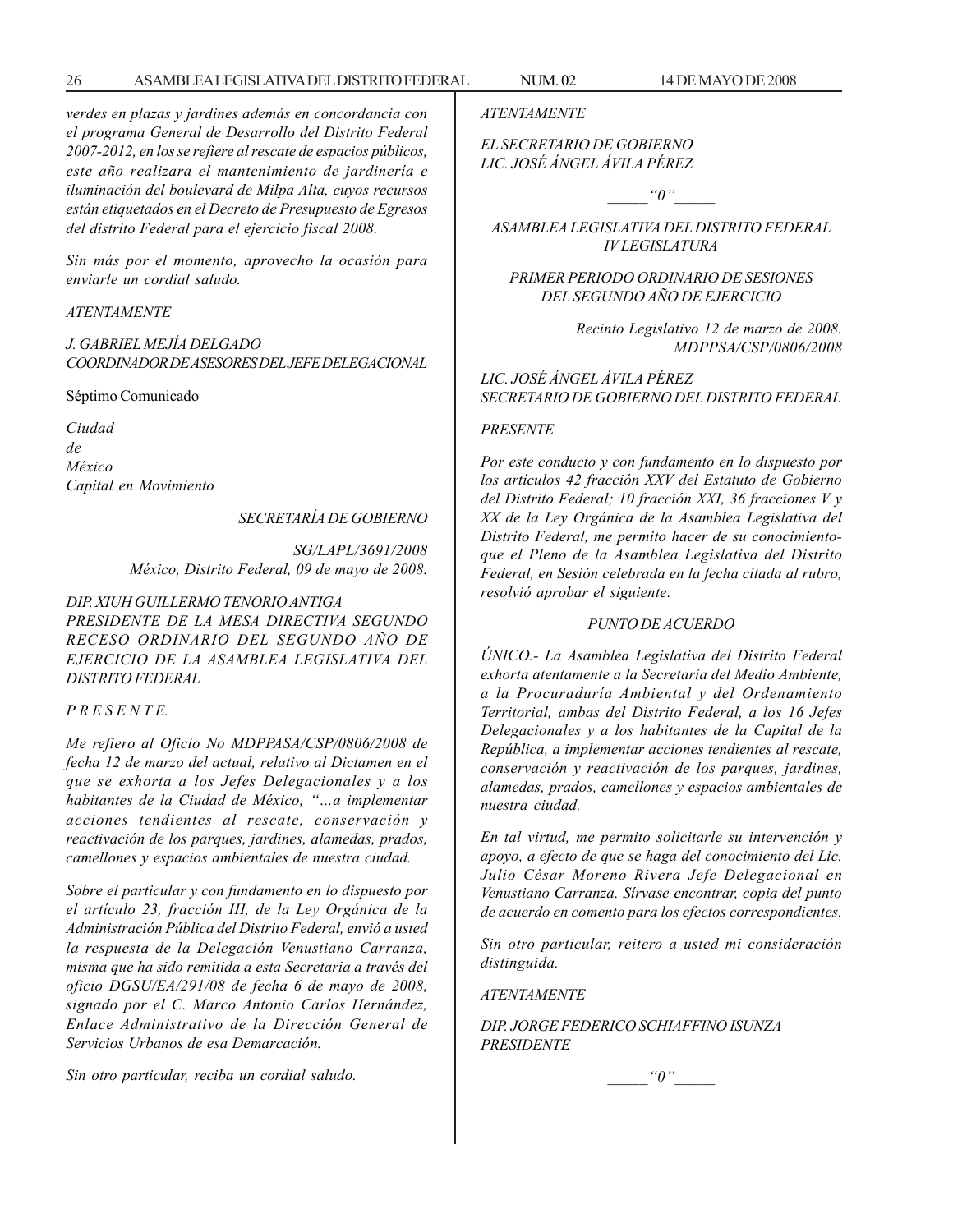#### Octavo Comunicado

*Ciudad de México Capital en Movimiento*

#### *SECRETARÍA DE GOBIERNO*

*SG/LAPL/3383/2008 México, Distrito Federal, 28 de abril de 2008.*

#### *DIP. EDY ORTIZ PIÑA PRESIDENTE DE LA MESA DIRECTIVA SEGUNDO PERIODO ORDINARIO DEL SEGUNDO AÑO DE EJERCICIO DE LA ASAMBLEA LEGISLATIVA DEL DISTRITO FEDERAL*

#### *P R E S E N T E.*

*Me refiero al Oficio No MDPPASA/CSP/133/2008 de fecha 01 de abril del actual, relativo al Dictamen en el que se exhorta a los Jefes Delegacionales para que remitan a la Asamblea Legislativa, en un plazo no mayor a diez días naturales un informe de los Centros de Desarrollo Infantil que se encuentran bajo su responsabilidad*

*Sobre el particular y con fundamento en lo dispuesto por el artículo 23, fracción III, de la Ley Orgánica de la Administración Pública del Distrito Federal, envió a usted la respuesta de la Delegación Magdalena Contreras, misma que ha sido remitida a esta Secretaria el pasado 23 de abril a través del oficio BD10.1.5.2.1/118/2008 de fecha 10 de abril de 2008, signado por el Lic. Héctor Guijosa Mora Jefe Delegacional.*

*Sin otro particular, reciba un cordial saludo.*

*ATENTAMENTE*

*EL SECRETARIO DE GOBIERNO LIC. JOSÉ ÁNGEL ÁVILA PÉREZ*

 $\lq\lq o''$ 

*ASAMBLEA LEGISLATIVA DEL DISTRITO FEDERAL IV LEGISLATURA*

#### *PRIMER PERIODO ORDINARIO DE SESIONES DEL SEGUNDO AÑO DE EJERCICIO*

*Recinto Legislativo 01 de abril de 2008.*

### *LIC. JOSÉ ÁNGEL ÁVILA PÉREZ SECRETARIO DE GOBIERNO DEL DISTRITO FEDERAL*

#### *PRESENTE*

*Por este conducto y con fundamento en lo dispuesto por los artículos 42 fracción XXV del Estatuto de Gobierno del Distrito Federal; 10 fracción XXI, 36 fracciones V y XX de la Ley Orgánica de la Asamblea Legislativa del Distrito Federal, me permito hacer de su conocimientoque el Pleno de la Asamblea Legislativa del Distrito Federal, en Sesión celebrada en la fecha citada al rubro, resolvió aprobar el siguiente:*

#### *DICTAMEN*

*ÚNICO.- Se exhorta a los Jefes Delegacionales del Distrito Federal, para que remitan a esta Soberanía en un plazo no mayor a diez naturales un informe en el que se indique la manera en la que operan y administran los Centros de Desarrollo Infantil que se encuentran bajo su responsabilidad, el área administrativa responsable de su operación y mantenimiento, el numero de infantes atendidos, las cuotas que cobra así como el fundamento, la base y la autorización de las mismas, los servicios que prestan, la población atendida, la plantilla de personal y su forma de contratación, el nivel académico con el que cuentan las directoras de cada uno de los centros de desarrollo Infantil, así como de las maestras o asistentes educativas de cada uno de los planteles así como el registro de validez emitido para cada uno de los Centros de Desarrollo Infantil por la Secretaría de Educación Pública.*

*En tal virtud, me permito solicitarle su intervención y apoyo, a efecto de que se haga del conocimiento del Lic. Héctor Guijosa Mora Jefe Delegacional en Magdalena Contreras. Sírvase encontrar, copia del punto de acuerdo en comento para los efectos correspondientes.*

*Sin otro particular, reitero a usted mi consideración distinguida.*

#### *ATENTAMENTE*

*DIP. JORGE FEDERICO SCHIAFFINO ISUNZA PRESIDENTE*

 $"0"$ 

*MDPPSA/CSP/133/2008*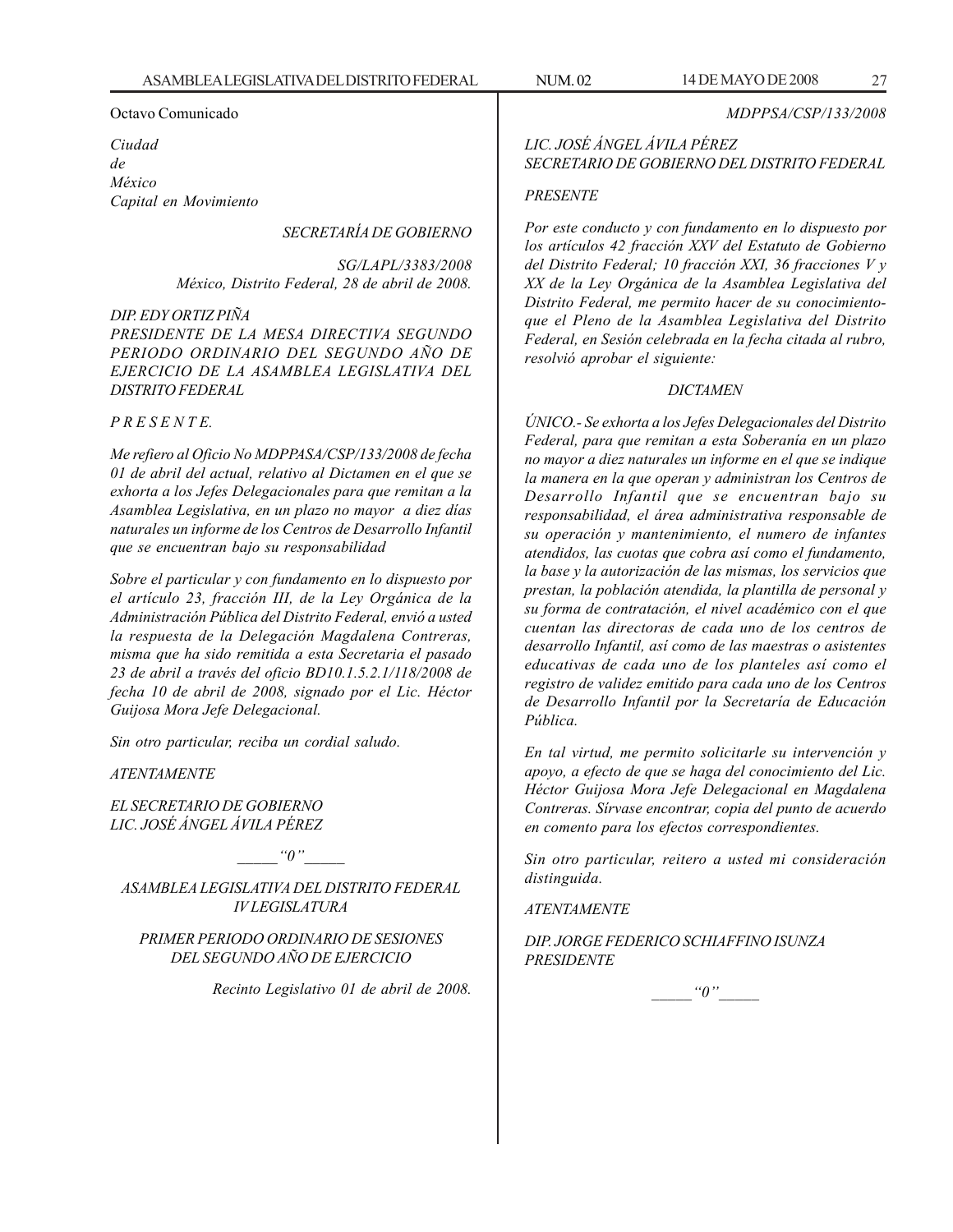*MDPPSA/CSP/138/2008*

#### Noveno comunicado

*Ciudad de México Capital en Movimiento*

*SECRETARÍA DE GOBIERNO*

*SG/LAPL/3384/2008 México, Distrito Federal, 28 de abril de 2008.*

#### *DIP. EDY ORTIZ PIÑA*

*PRESIDENTE DE LA MESA DIRECTIVA SEGUNDO PERIODO ORDINARIO DEL SEGUNDO AÑO DE EJERCICIO DE LA ASAMBLEA LEGISLATIVA DEL DISTRITO FEDERAL*

*P R E S E N T E.*

*Me refiero al Oficio No MDPPASA/CSP/138/2008 de fecha 01 de abril del actual, relativo al Dictamen en el que se exhorta a los Jefes Delegacionales para que remitan a la Asamblea Legislativa, en un plazo no mayor a diez días naturales un informe de los Centros de Desarrollo Infantil que se encuentran bajo su responsabilidad*

*Sobre el particular y con fundamento en lo dispuesto por el artículo 23, fracción III, de la Ley Orgánica de la Administración Pública del Distrito Federal, envió a usted la respuesta de la Delegación Venustiano Carranza, misma que ha sido remitida a esta Secretaria a través del oficio DGDS/342/08 de fecha 22 de abril de 2008, signado por la Verónica Ayala Soto, Directora General de Desarrollo Social de esa demarcación.*

*Sin otro particular, reciba un cordial saludo.*

*ATENTAMENTE*

*EL SECRETARIO DE GOBIERNO LIC. JOSÉ ÁNGEL ÁVILA PÉREZ*

 $"0"$ 

*ASAMBLEA LEGISLATIVA DEL DISTRITO FEDERAL IV LEGISLATURA*

#### *PRIMER PERIODO ORDINARIO DE SESIONES DEL SEGUNDO AÑO DE EJERCICIO*

*Recinto Legislativo 01 de abril de 2008.*

## *LIC. JOSÉ ÁNGEL ÁVILA PÉREZ SECRETARIO DE GOBIERNO DEL DISTRITO FEDERAL*

#### *PRESENTE*

*Por este conducto y con fundamento en lo dispuesto por los artículos 42 fracción XXV del Estatuto de Gobierno del Distrito Federal; 10 fracción XXI, 36 fracciones V y XX de la Ley Orgánica de la Asamblea Legislativa del Distrito Federal, me permito hacer de su conocimientoque el Pleno de la Asamblea Legislativa del Distrito Federal, en Sesión celebrada en la fecha citada al rubro, resolvió aprobar el siguiente:*

#### *DICTAMEN*

*ÚNICO.- Se exhorta a los Jefes Delegacionales del Distrito Federal, para que remitan a esta Soberanía en un plazo no mayor a diez naturales un informe en el que se indique la manera en la que operan y administran los Centros de Desarrollo Infantil que se encuentran bajo su responsabilidad, el área administrativa responsable de su operación y mantenimiento, el numero de infantes atendidos, las cuotas que cobra así como el fundamento, la base y la autorización de las mismas, los servicios que prestan, la población atendida, la plantilla de personal y su forma de contratación, el nivel académico con el que cuentan las directoras de cada uno de los centros de desarrollo Infantil, así como de las maestras o asistentes educativas de cada uno de los planteles así como el registro de validez emitido para cada uno de los Centros de Desarrollo Infantil por la Secretaría de Educación Pública.*

*En tal virtud, me permito solicitarle su intervención y apoyo, a efecto de que se haga del conocimiento del Lic. Julio César Moreno Rivera Jefe Delegacional en Venustiano Carranza. Sírvase encontrar, copia del punto de acuerdo en comento para los efectos correspondientes.*

*Sin otro particular, reitero a usted mi consideración distinguida.*

*ATENTAMENTE*

*DIP. EDY ORTIZ PIÑA PRESIDENTE*

 $\lq\lq0$ ''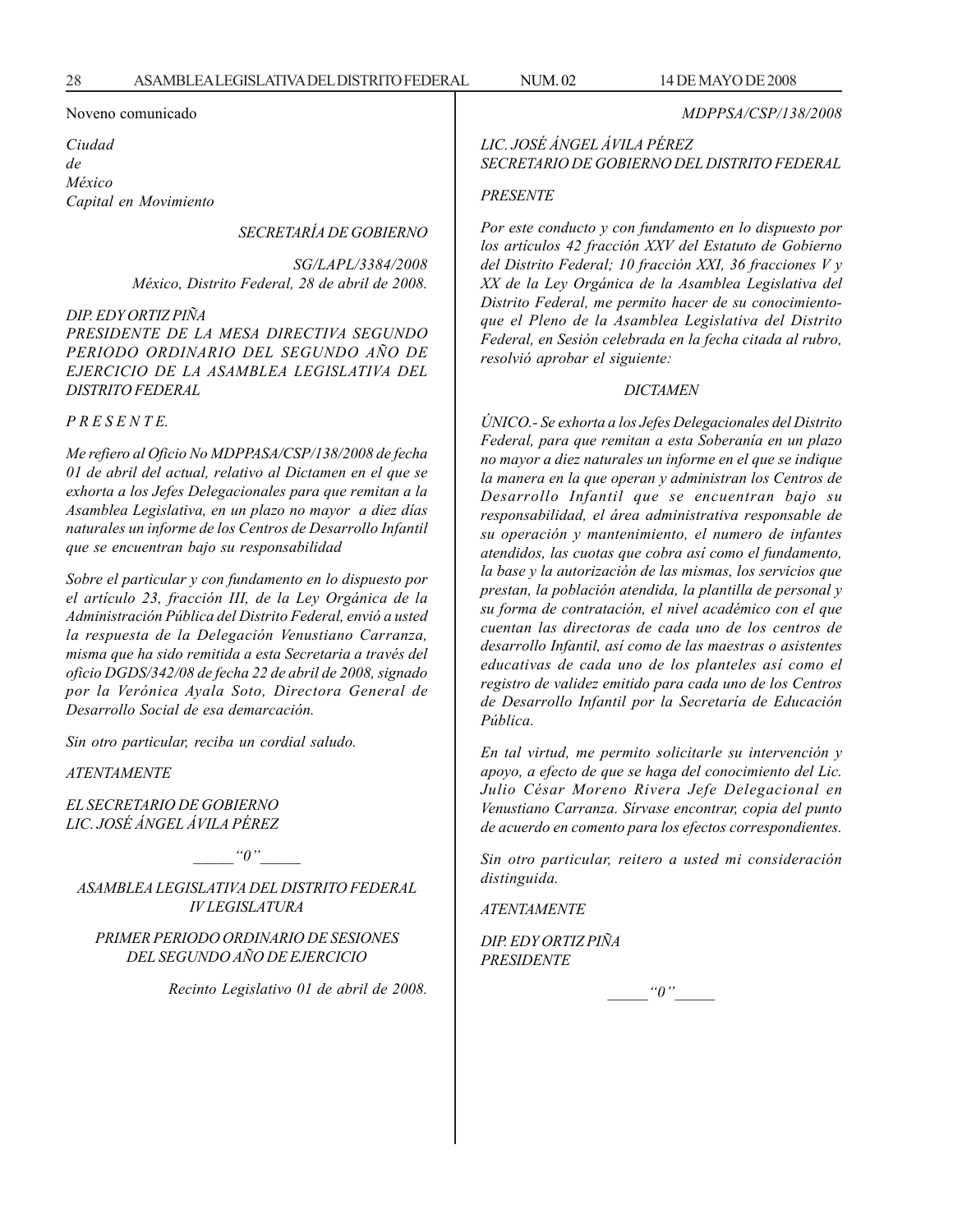Décimo comunicado

*Ciudad de México Capital en Movimiento*

#### *SECRETARÍA DE GOBIERNO*

*SG/LAPL/3385/2008 México, Distrito Federal, 28 de abril de 2008.*

#### *DIP. EDY ORTIZ PIÑA PRESIDENTE DE LA MESA DIRECTIVA SEGUNDO PERIODO ORDINARIO DEL SEGUNDO AÑO DE EJERCICIO DE LA ASAMBLEA LEGISLATIVA DEL DISTRITO FEDERAL*

#### *P R E S E N T E.*

*Me refiero al Oficio No MDPPASA/CSP/268/2008 de fecha 3 de abril del actual, relativo al Dictamen en el que se exhorta a los Jefes Delegacionales para que envíen a ese órgano legislativo el padrón de voluntarios que participan en el proceso de recolección de basura y desechos sólidos e informen sobre el numero y características de los vehículos así como las prevenciones que se tengan contempladas para la renovación de este parque vehicular en el corto, mediano y largo plazo.*

*Sobre el particular y con fundamento en lo dispuesto por el artículo 23, fracción III, de la Ley Orgánica de la Administración Pública del Distrito Federal, envió a usted la respuesta de la Delegación Benito Juárez, misma que ha sido remitida a esta Secretaria el pasado 23 de abril a través del oficio DBJ/311/2008 de fecha 15 de abril de 2008, signado por el MVZ Germán de la Garza Estrada, Jefe Delegacional.*

*Sin otro particular, reciba un cordial saludo.*

*ATENTAMENTE*

*EL SECRETARIO DE GOBIERNO LIC. JOSÉ ÁNGEL ÁVILA PÉREZ*

 $"0"$ 

*ASAMBLEA LEGISLATIVA DEL DISTRITO FEDERAL IV LEGISLATURA*

*PRIMER PERIODO ORDINARIO DE SESIONES DEL SEGUNDO AÑO DE EJERCICIO*

*Recinto Legislativo 03 de abril de 2008. MDPPSA/CSP/268/2008*

#### *LIC. JOSÉ ÁNGEL ÁVILA PÉREZ SECRETARIO DE GOBIERNO DEL DISTRITO FEDERAL*

#### *PRESENTE*

*Por este conducto y con fundamento en lo dispuesto por los artículos 42 fracción XXV del Estatuto de Gobierno del Distrito Federal; 10 fracción XXI, 36 fracciones V y XX de la Ley Orgánica de la Asamblea Legislativa del Distrito Federal, me permito hacer de su conocimientoque el Pleno de la Asamblea Legislativa del Distrito Federal, en Sesión celebrada en la fecha citada al rubro, resolvió aprobar el siguiente:*

#### *DICTAMEN*

*PRIMERO,-Se solicita respetuosamente al titular de la Secretaría de Obras y Servicios del Distrito Federal, así como a los titulares de los 16 órganos Políticos Administrativos hagan llegar a esta Honorable Asamblea Legislativa el padrón de voluntarios que participan en el proceso de recolección de basura y desechos sólidos en el ámbito de su respectiva competencia.*

*SEGUNDO.-Se solicita respetuosamente el titular de la Secretaría de Obras y Servicios del Distrito Federal, así como a los titulares de los 16 Órganos Políticos Administrativos, que informen a esta Honorable Asamblea Legislativa, sobre el numero y características de los vehículos con que cuentan para llevar a cabo la recolección y traslado de residuos sólidos en el ámbito de su competencia, así como las prevenciones que se tengan contempladas para la renovación de este parque vehicular en el corto, mediano y largo plazo.*

*En tal virtud, me permito solicitarle su intervención y apoyo, a efecto de que se haga del conocimiento del MVZ. Germán de la Garza Estrada, Jefe Delegacional en Benito Juárez, Sírvase encontrar, copia del punto de acuerdo en comento para los efectos correspondientes.*

*Sin otro particular, reitero a usted mi consideración distinguida.*

*ATENTAMENTE*

*DIP. EDY ORTIZ PIÑA PRESIDENTE*

 $"0"$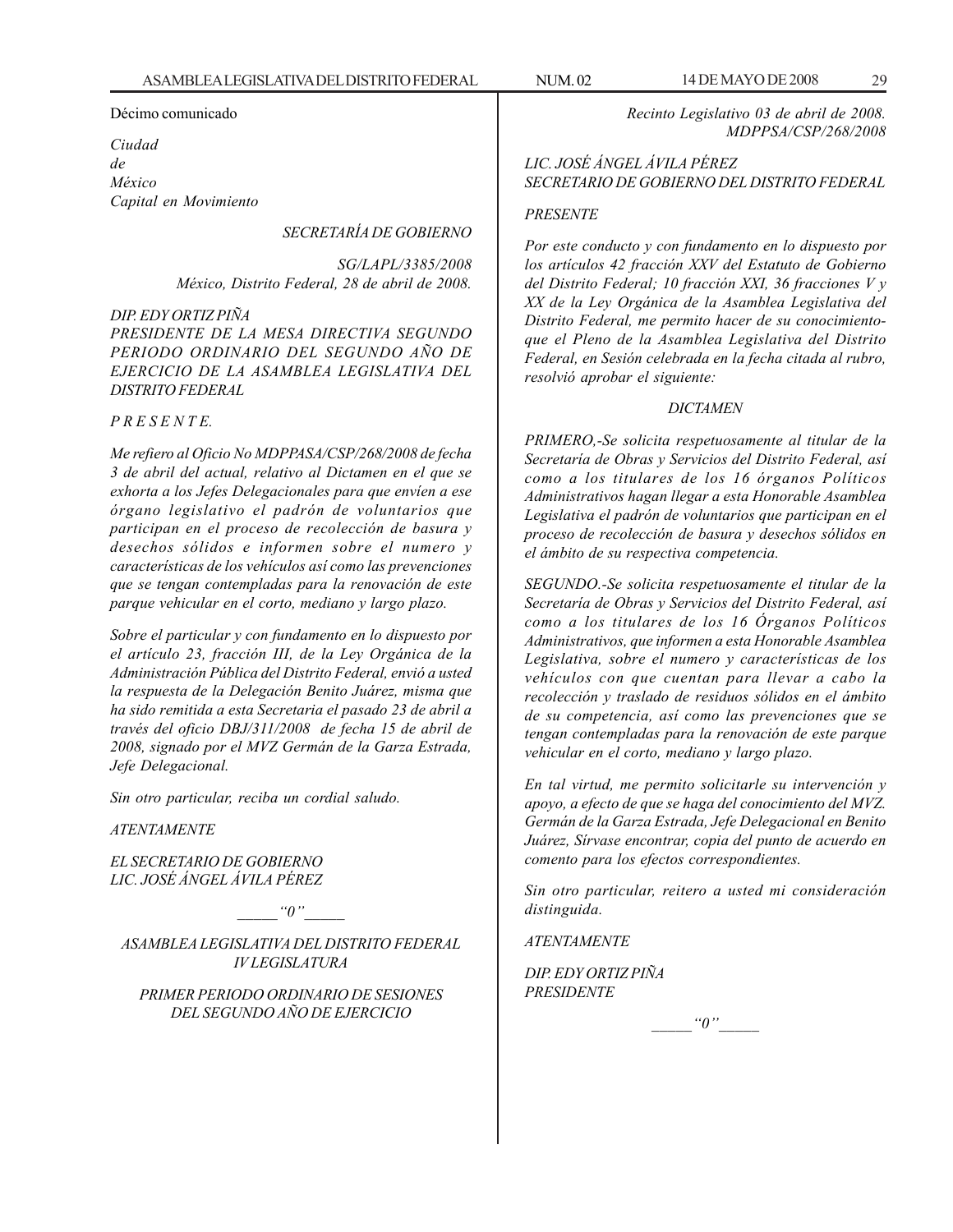#### Décimo Primer Comunicado

*Ciudad de México Capital en Movimiento*

*SECRETARÍA DE GOBIERNO*

*SG/LAPL/3386/2008 México, Distrito Federal, 28 de abril de 2008.*

#### *DIP. EDY ORTIZ PIÑA*

*PRESIDENTE DE LA MESA DIRECTIVA SEGUNDO PERIODO ORDINARIO DEL SEGUNDO AÑO DE EJERCICIO DE LA ASAMBLEA LEGISLATIVA DEL DISTRITO FEDERAL*

#### *P R E S E N T E.*

*Me refiero al Oficio No MDPPASA/CSP/275/2008 de fecha 3 de abril del actual, relativo al Dictamen en el que se exhorta a los Jefes Delegacionales para que envíen a ese órgano legislativo el padrón de voluntarios que participan en el proceso de recolección de basura y desechos sólidos e informen sobre el numero y características de los vehículos así como las prevenciones que se tengan contempladas para la renovación de este parque vehicular en el corto, mediano y largo plazo.*

*Sobre el particular y con fundamento en o dispuesto por el artículo 23, fracción III, de la Ley Orgánica de la Administración Pública del Distrito Federal, envió a usted la respuesta de la Delegación Magdalena Contreras, misma que ha sido remitida a esta Secretaria el pasado 23 de abril a través del oficio BD10-1.8/994/2008 de fecha 21 de abril de 2008, signado por el C. Benjamín Pedro García Hernández, Director General de Medio Ambiente y Ecológica de esa demarcación.*

*Sin otro particular, reciba un cordial saludo.*

*ATENTAMENTE*

*EL SECRETARIO DE GOBIERNO LIC. JOSÉ ÁNGEL ÁVILA PÉREZ*

 $"0"$ 

*ASAMBLEA LEGISLATIVA DEL DISTRITO FEDERAL IV LEGISLATURA*

*PRIMER PERIODO ORDINARIO DE SESIONES DEL SEGUNDO AÑO DE EJERCICIO*

*Recinto Legislativo 03 de abril de 2008. MDPPSA/CSP/275/2008*

*LIC. JOSÉ ÁNGEL ÁVILA PÉREZ SECRETARIO DE GOBIERNO DEL DISTRITO FEDERAL*

#### *PRESENTE*

*Por este conducto y con fundamento en lo dispuesto por los artículos 42 fracción XXV del Estatuto de Gobierno del Distrito Federal; 10 fracción XXI, 36 fracciones V y XX de la Ley Orgánica de la Asamblea Legislativa del Distrito Federal, me permito hacer de su conocimientoque el Pleno de la Asamblea Legislativa del Distrito Federal, en Sesión celebrada en la fecha citada al rubro, resolvió aprobar el siguiente:*

#### *DICTAMEN*

*PRIMERO,-Se solicita respetuosamente al titular de la Secretaría de Obras y Servicios del Distrito Federal, así como a los titulares de los 16 órganos Políticos Administrativos hagan llegar a esta Honorable Asamblea Legislativa el padrón de voluntarios que participan en el proceso de recolección de basura y desechos sólidos en el ámbito de su respectiva competencia.*

*SEGUNDO.-Se solicita respetuosamente el titular de la Secretaría de Obras y Servicios del Distrito Federal, así como a los titulares de los 16 Órganos Políticos Administrativos, que informen a esta Honorable Asamblea Legislativa, sobre el numero y características de los vehículos con que cuentan para llevar a cabo la recolección y traslado de residuos sólidos en el ámbito de su competencia, así como las prevenciones que se tengan contempladas para la renovación de este parque vehicular en el corto, mediano y largo plazo.*

*En tal virtud, me permito solicitarle su intervención y apoyo, a efecto de que se haga del conocimiento del Lic. Héctor Guijosa Mora, Jefe Delegacional en la Magdalena Contreras, Sírvase encontrar, copia del punto de acuerdo en comento para los efectos correspondientes.*

*Sin otro particular, reitero a usted mi consideración distinguida.*

*ATENTAMENTE*

*DIP. EDY ORTIZ PIÑA PRESIDENTE*

 $\lq\lq o''$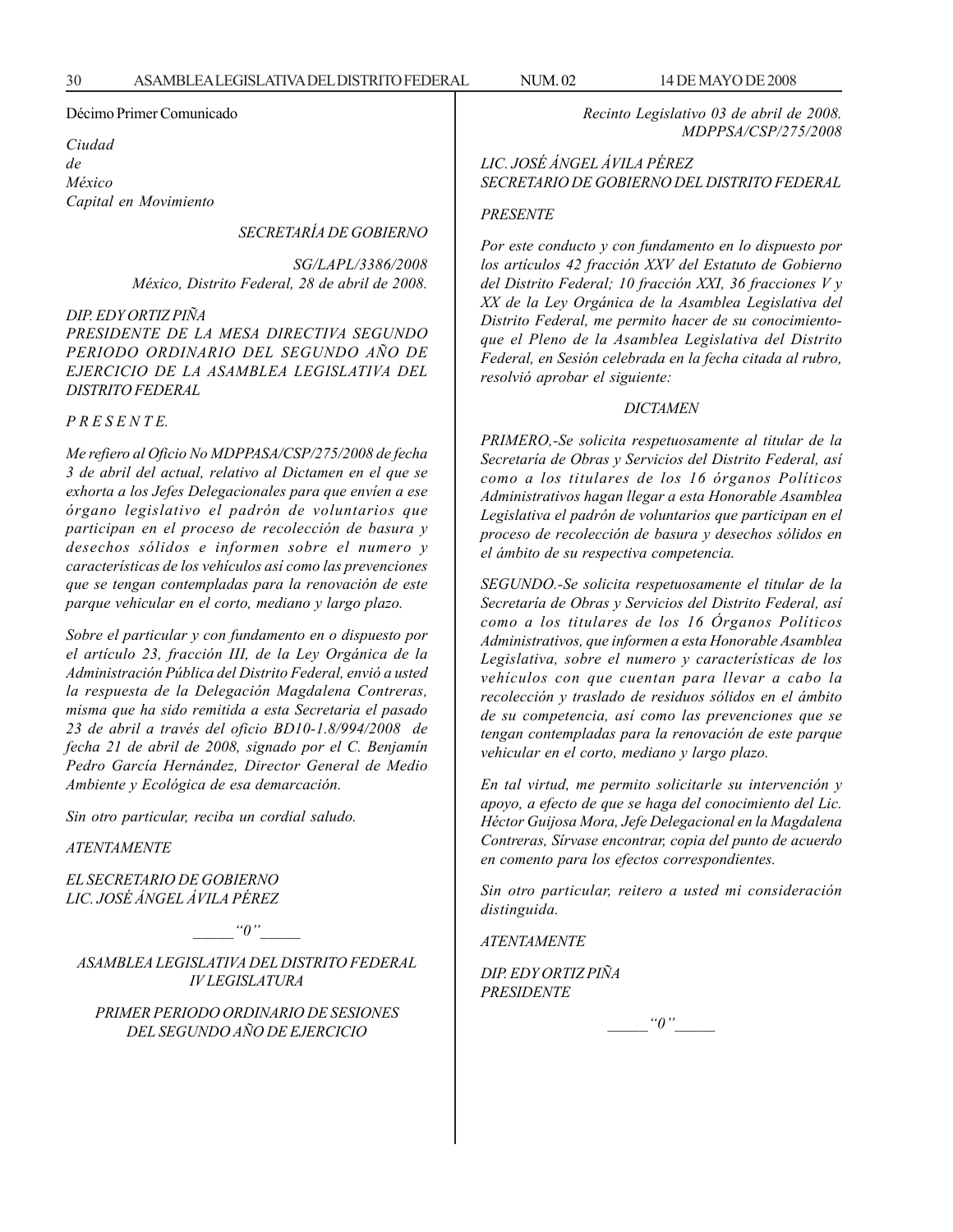*Ciudad de México Capital en Movimiento*

#### *SECRETARÍA DE GOBIERNO*

*SG/LAPL/3463/2008 México, Distrito Federal, 30 de abril de 2008.*

#### *DIP. XIUH GUILLERMO TENORIO ANTIGA PRESIDENTE DE LA MESA DIRECTIVA SEGUNDO RECESO DEL SEGUNDO AÑO DE EJERCICIO DE LA ASAMBLEA LEGISLATIVA DEL DISTRITO FEDERAL*

#### *P R E S E N T E.*

*Me refiero al Oficio No MDPPASA/CSP/275/2008 de fecha 3 de abril del actual, relativo al Dictamen en el que se exhorta a los Jefes Delegacionales para que envíen a ese órgano legislativo el padrón de voluntarios que participan en el proceso de recolección de basura y desechos sólidos e informen sobre el numero y características de los vehículos así como las prevenciones que se tengan contempladas para la renovación de este parque vehicular en el corto, mediano y largo plazo.*

*Sobre el particular y con fundamento en lo dispuesto por el artículo 23, fracción III, de la Ley Orgánica de la Administración Pública del Distrito Federal, envió a usted la respuesta de la Delegación Xochimilco, misma que ha sido remitida a esta Secretaria el pasado 24 de abril a través del oficio DGSU/DSU/373/2008 de fecha 24 de abril de 2008, signado por el Ing. Manuel González González Director General de Servicios Urbanos de esa Demarcación.*

*Sin otro particular, reciba un cordial saludo.*

#### *ATENTAMENTE*

#### *EL SECRETARIO DE GOBIERNO LIC. JOSÉ ÁNGEL ÁVILA PÉREZ*

 $"0"$ 

*ASAMBLEA LEGISLATIVA DEL DISTRITO FEDERAL IV LEGISLATURA*

*PRIMER PERIODO ORDINARIO DE SESIONES DEL SEGUNDO AÑO DE EJERCICIO*

*Recinto Legislativo 03 de abril de 2008. MDPPSA/CSP/281/2008*

#### *LIC. JOSÉ ÁNGEL ÁVILA PÉREZ SECRETARIO DE GOBIERNO DEL DISTRITO FEDERAL*

#### *PRESENTE*

*Por este conducto y con fundamento en lo dispuesto por los artículos 42 fracción XXV del Estatuto de Gobierno del Distrito Federal; 10 fracción XXI, 36 fracciones V y XX de la Ley Orgánica de la Asamblea Legislativa del Distrito Federal, me permito hacer de su conocimientoque el Pleno de la Asamblea Legislativa del Distrito Federal, en Sesión celebrada en la fecha citada al rubro, resolvió aprobar el siguiente:*

#### *DICTAMEN*

*PRIMERO,-Se solicita respetuosamente al titular de la Secretaría de Obras y Servicios del Distrito Federal, así como a los titulares de los 16 órganos Políticos Administrativos hagan llegar a esta Honorable Asamblea Legislativa el padrón de voluntarios que participan en el proceso de recolección de basura y desechos sólidos en el ámbito de su respectiva competencia.*

*SEGUNDO.-Se solicita respetuosamente el titular de la Secretaría de Obras y Servicios del Distrito Federal, así como a los titulares de los 16 Órganos Políticos Administrativos, que informen a esta Honorable Asamblea Legislativa, sobre el numero y características de los vehículos con que cuentan para llevar a cabo la recolección y traslado de residuos sólidos en el ámbito de su competencia, así como las prevenciones que se tengan contempladas para la renovación de este parque vehicular en el corto, mediano y largo plazo.*

*En tal virtud, me permito solicitarle su intervención y apoyo, a efecto de que se haga del conocimiento del Dr. Uriel González Monzón, Jefe Delegacional en Xochimilco. Sírvase encontrar, copia del punto de acuerdo en comento para los efectos correspondientes.*

*Sin otro particular, reitero a usted mi consideración distinguida.*

*ATENTAMENTE*

*DIP. EDY ORTIZ PIÑA PRESIDENTE*

 $"0"$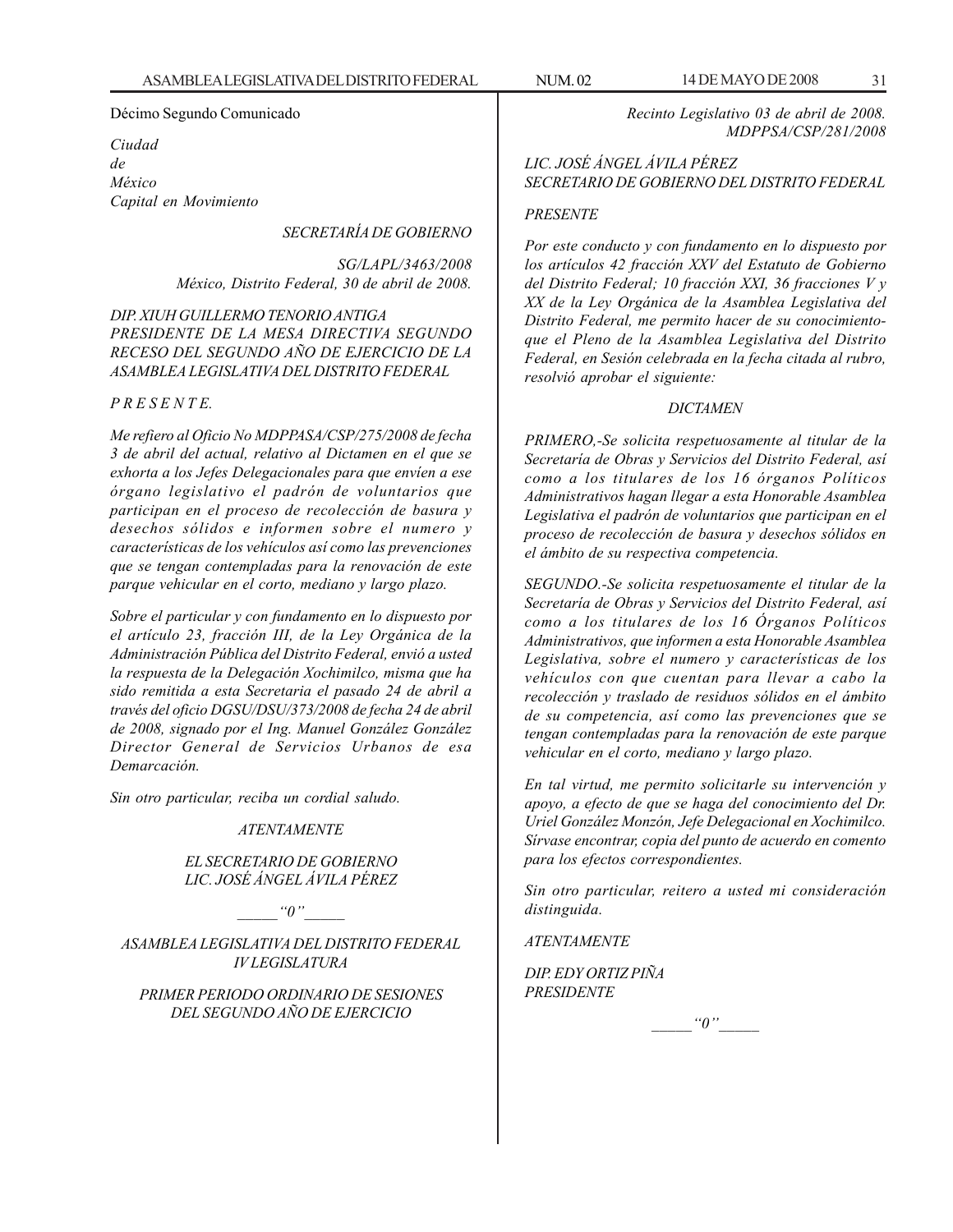#### Décimo Tercer Comunicado

*Ciudad de México Capital en Movimiento*

# *SECRETARÍA DE GOBIERNO*

*SG/LAPL/3387/2008 México, Distrito Federal, 28 de abril de 2008.*

*DIP. EDY ORTIZ PIÑA PRESIDENTE DE LA MESA DIRECTIVA SEGUNDO PERIODO ORDINARIO DEL SEGUNDO AÑO DE EJERCICIO DE LA ASAMBLEA LEGISLATIVA DEL DISTRITO FEDERAL*

#### *P R E S E N T E.*

*Me refiero al Oficio No MDPPASA/CSP/246/2008 de fecha 3 de abril del actual, relativo al Dictamen en el que se exhorta a los Jefes Delegacionales para que informen a ese órgano legislativo sobre ''las acciones previas y posteriores a la efectiva aplicación de la Ley de Acceso de las Mujeres a una Vida Libre de violencia…''*

*Sobre el particular y con fundamento en lo dispuesto por el artículo 23, fracción III, de la Ley Orgánica de la Administración Pública del Distrito Federal, envió a usted la respuesta de la Delegación Tlalpan, misma que ha sido remitida a esta Secretaria a través del oficio DGDS/757/ 2008 de fecha 21 de abril de 2008, signado por el C. Adolfo Llubere Sevilla Director General de Desarrollo Social de esa Demarcación.*

*Sin otro particular, reciba un cordial saludo.*

*ATENTAMENTE*

*EL SECRETARIO DE GOBIERNO LIC. JOSÉ ÁNGEL ÁVILA PÉREZ*

 $"0"$ 

*ASAMBLEA LEGISLATIVA DEL DISTRITO FEDERAL IV LEGISLATURA*

*PRIMER PERIODO ORDINARIO DE SESIONES DEL SEGUNDO AÑO DE EJERCICIO*

> *Recinto Legislativo 03 de abril de 2008. MDPPSA/CSP/246/2008*

*LIC. JOSÉ ÁNGEL ÁVILA PÉREZ SECRETARIO DE GOBIERNO DEL DISTRITO FEDERAL* *Por este conducto y con fundamento en lo dispuesto por los artículos 42 fracción XXV del Estatuto de Gobierno del Distrito Federal; 10 fracción XXI, 36 fracciones V y XX de la Ley Orgánica de la Asamblea Legislativa del Distrito Federal, me permito hacer de su conocimiento que el Pleno de la Asamblea Legislativa del Distrito Federal, en Sesión celebrada en la fecha citada al rubro, resolvió aprobar el siguiente:*

#### *DICTAMEN*

*PRIMERO.- Se exhorta al titular del Ejecutivo Local, Lic. Marcelo Ebrard Casaubón, para que en el ámbito de sus atribuciones para que haga del conocimiento a esta Soberanía las acciones conducentes para la efectiva aplicación de la Ley de Acceso de las Mujeres a una Vida Libre de Violencia, misma que se entienden previas y posteriores a la entrada en vigor de la Ley entre otras, las que describen los numerales V y VI de los considerandos del presente punto de acuerdo.*

*SEGUNDO.- Se exhorta al titular del Órgano Judicial Local, Magistrado Presidente Edgar Elías Azar, para que en el ámbito de sus atribuciones para que haga del conocimiento a esta Soberanía las acciones o lineamientos emitidos para la efectiva aplicación de la Ley de Acceso de las Mujeres a una Vida Libre de Violencia, misma que se entienden previas y posteriores a la entrada en vigor de la Ley, destacando la creación de turnos de 24 horas para la emisión de las ordenes de protección a las mujeres víctimas de violencia.*

*TERCERO.- Se exhorta a los titulares de los 16 Órganos Político Administrativos para que informen a esta Soberanía cuales han sido las acciones previas y posteriores a la efectiva aplicación de la Ley de Acceso de las Mujeres a una Vida Libre de Violencia, que señala el numeral V de los considerandos del presente punto de acuerdo.*

*CUARTO.- Se exhorta a los titulares de las Secretarías de Gobierno, Desarrollo Social, Finanzas, Seguridad Pública, Trabajo y Fomento al Empleo, Salud, Educación, Cultura, Desarrollo Urbano y Vivienda, Procuraduría General de Justicia, Consejería Jurídica y de Servicios Legales, INMUJERESDF, Procuraduría Social, Sistema de Transporte Público a través del titular de la Secretaría de Transportes y Vialidad, Sistema para el Desarrollo Integral de la Familia del Distrito Federal a través de su titular, las acciones conducentes para la efectiva aplicación de la Ley de Acceso de las Mujeres a una Vida Libre de Violencia, misma que se entienden previas y posteriores a la entrada en vigor de la Ley entre otras, las que describen los numerales V y VI de los considerandos del presente punto de acuerdo.*

*PRESENTE*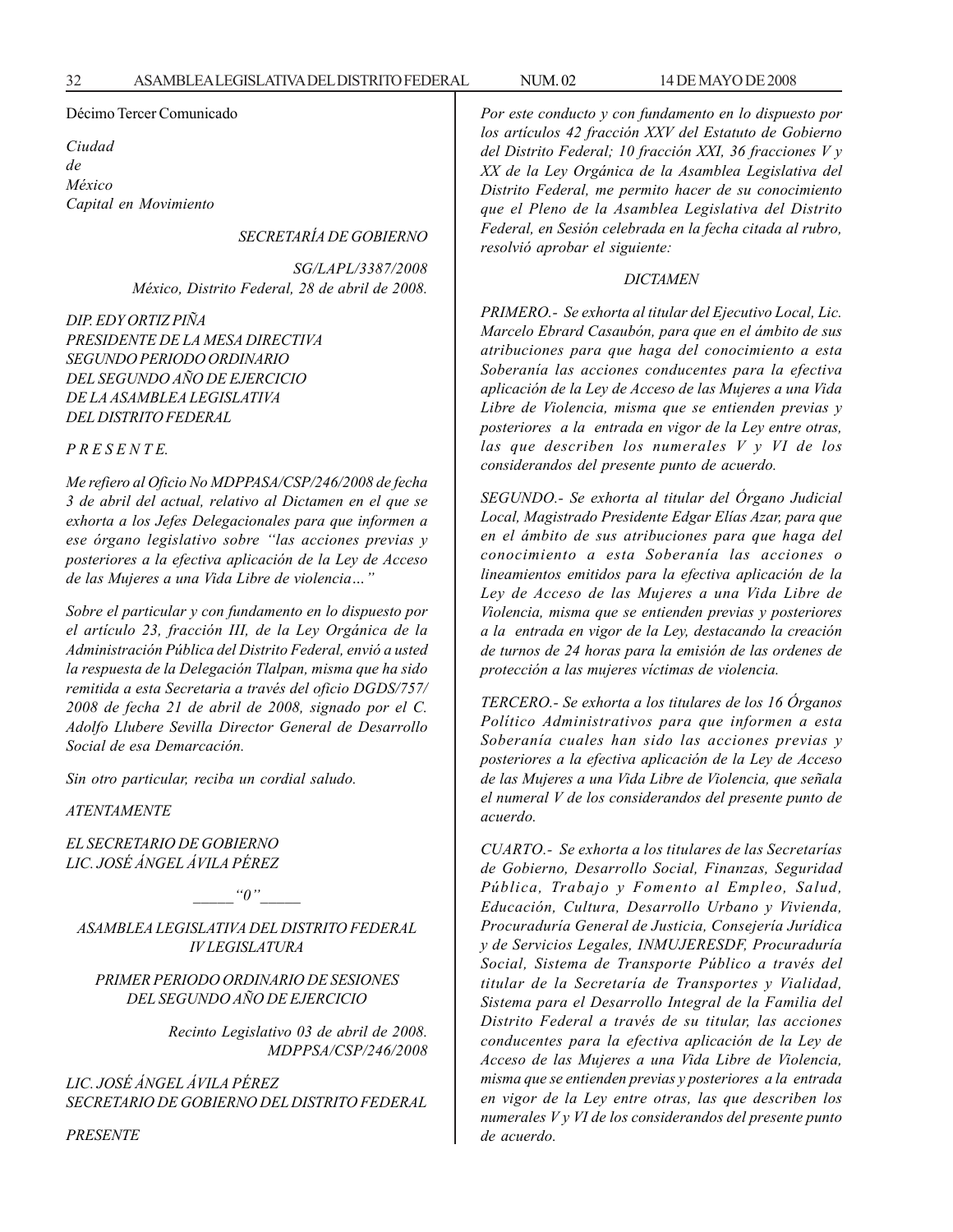*En tal virtud, me permito solicitarle su intervención y apoyo, a efecto de que se haga del conocimiento del C.P. Guillermo Sánchez Torres Jefe Delegacional en Tlalpan, Sírvase encontrar, copia del punto de acuerdo en comento para los efectos correspondientes.*

*Sin otro particular, reitero a usted mi consideración distinguida.*

*ATENTAMENTE*

*DIP. EDY ORTIZ PIÑA PRESIDENTE*

*\_\_\_\_\_''0''\_\_\_\_\_*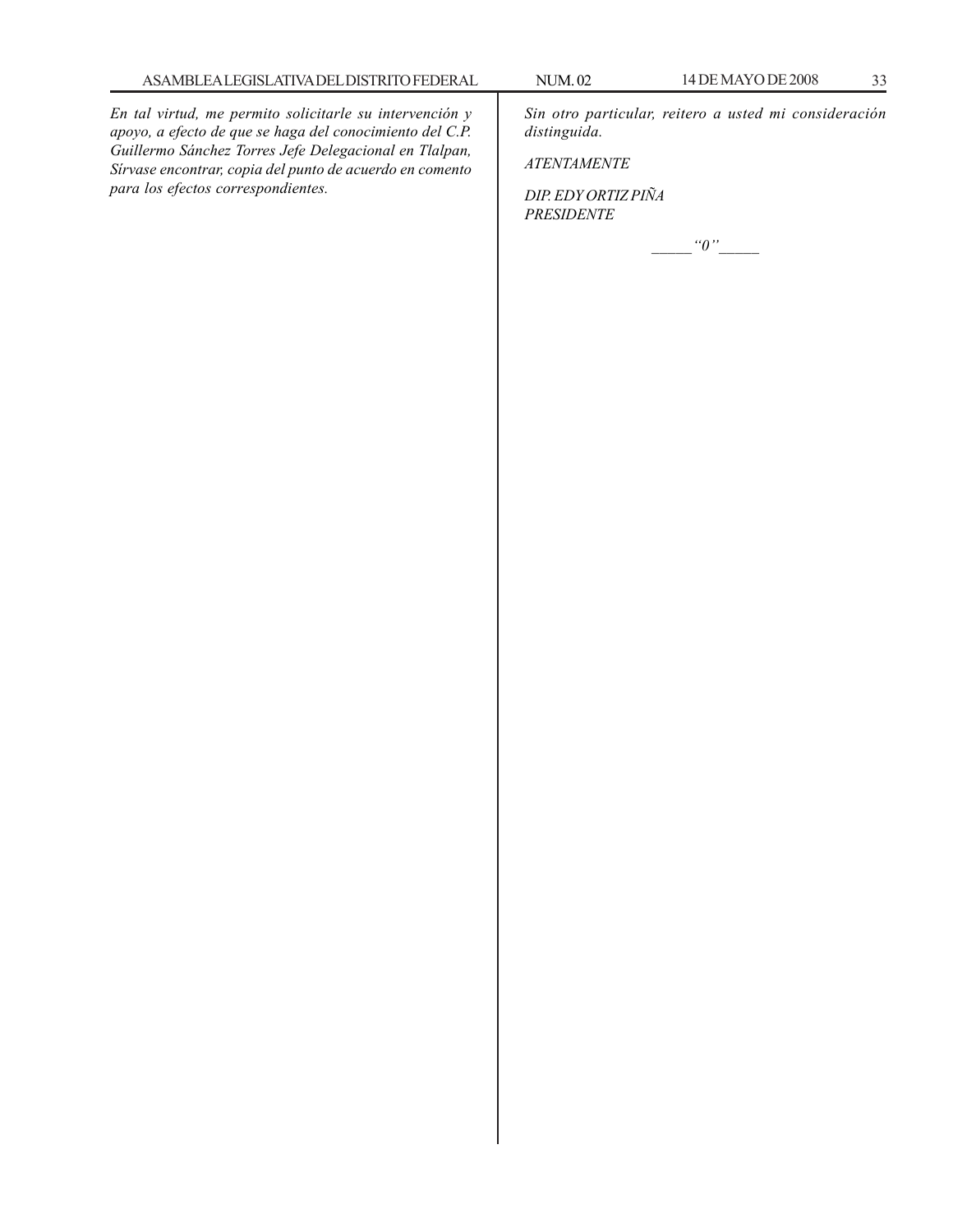#### Décimo Cuarto Comunicado

*Ciudad de México Capital en Movimiento*

*SECRETARÍA DE GOBIERNO*

*SG/LAPL/3388/2008 México, Distrito Federal, 28 de abril de 2008.*

#### *DIP. EDY ORTIZ PIÑA.*

*PRESIDENTE DE LA MESA DIRECTIVA SEGUNDO PERIODO ORDINARIO DEL SEGUNDO AÑO DE EJERCICIO DE LA ASAMBLEA LEGISLATIVA DEL DISTRITO FEDERAL*

#### *P R E S E N T E.*

*Me refiero al Oficio No MDPPASA/CSP/246/2008 de fecha 3 de abril del actual, relativo al Dictamen en el que se exhorta a los Jefes Delegacionales para que informen a ese órgano legislativo sobre ''las acciones previas y posteriores a la efectiva aplicación de la Ley de Acceso de las Mujeres a una Vida Libre de violencia…''*

*Sobre el particular y con fundamento en lo dispuesto por el artículo 23, fracción III, de la Ley Orgánica de la Administración Pública del Distrito Federal, envió a usted la respuesta de la Delegación Venustiano Carranza, misma que ha sido remitida a esta Secretaria a través del oficio DGDS/3432008 de fecha 21 de abril de 2008, signado por la C. Verónica Ayala Soto Directora General de Desarrollo Social de esa Demarcación.*

*Sin otro particular, reciba un cordial saludo.*

*ATENTAMENTE*

*EL SECRETARIO DE GOBIERNO LIC. JOSÉ ÁNGEL ÁVILA PÉREZ*

 $"0"$ 

*ASAMBLEA LEGISLATIVA DEL DISTRITO FEDERAL IV LEGISLATURA*

*PRIMER PERIODO ORDINARIO DE SESIONES DEL SEGUNDO AÑO DE EJERCICIO*

> *Recinto Legislativo 03 de abril de 2008. MDPPSA/CSP/275/2008*

*LIC. JOSÉ ÁNGEL ÁVILA PÉREZ SECRETARIO DE GOBIERNO DEL DISTRITO FEDERAL*

*PRESENTE*

*Por este conducto y con fundamento en lo dispuesto por los artículos 42 fracción XXV del Estatuto de Gobierno del Distrito Federal; 10 fracción XXI, 36 fracciones V y XX de la Ley Orgánica de la Asamblea Legislativa del Distrito Federal, me permito hacer de su conocimientoque el Pleno de la Asamblea Legislativa del Distrito Federal, en Sesión celebrada en la fecha citada al rubro, resolvió aprobar el siguiente:*

#### *DICTAMEN*

*PRIMERO.- Se exhorta al titular del Ejecutivo Local, Lic. Marcelo Ebrard Casaubón, para que en el ámbito de sus atribuciones para que haga del conocimiento a esta Soberanía las acciones conducentes para la efectiva aplicación de la Ley de Acceso de las Mujeres a una Vida Libre de Violencia, misma que se entienden previas y posteriores a la entrada en vigor de la Ley entre otras, las que describen los numerales V y VI de los considerandos del presente punto de acuerdo.*

*SEGUNDO.- Se exhorta al titular del Órgano Judicial Local, Magistrado Presidente Edgar Elías Azar, para que en el ámbito de sus atribuciones para que haga del conocimiento a esta Soberanía las acciones o lineamientos emitidos para la efectiva aplicación de la Ley de Acceso de las Mujeres a una Vida Libre de Violencia, misma que se entienden previas y posteriores a la entrada en vigor de la Ley, destacando la creación de turnos de 24 horas para la emisión de las ordenes de protección a las mujeres víctimas de violencia.*

*TERCERO.- Se exhorta a los titulares de los 16 Órganos Político Administrativos para que informen a esta Soberanía cuales han sido las acciones previas y posteriores a la efectiva aplicación de la Ley de Acceso de las Mujeres a una Vida Libre de Violencia, que señala el numeral V de los considerandos del presente punto de acuerdo.*

*CUARTO.- Se exhorta a los titulares de las Secretarías de Gobierno, Desarrollo Social, Finanzas, Seguridad Pública, Trabajo y Fomento al Empleo, Salud, Educación, Cultura, Desarrollo Urbano y Vivienda, Procuraduría General de Justicia, Consejería Jurídica y de Servicios Legales, INMUJERES DF, Procuraduría Social, Sistema de Transporte Público a través del titular de la Secretaría de Transportes y Vialidad, Sistema para el Desarrollo Integral de la Familia del Distrito Federal a través de su titular, las acciones conducentes para la efectiva aplicación de la Ley de Acceso de las Mujeres a una Vida Libre de Violencia, misma que se entienden previas y posteriores a la entrada en vigor de la Ley entre otras, las que describen los numerales V y VI de los considerandos del presente punto de acuerdo.*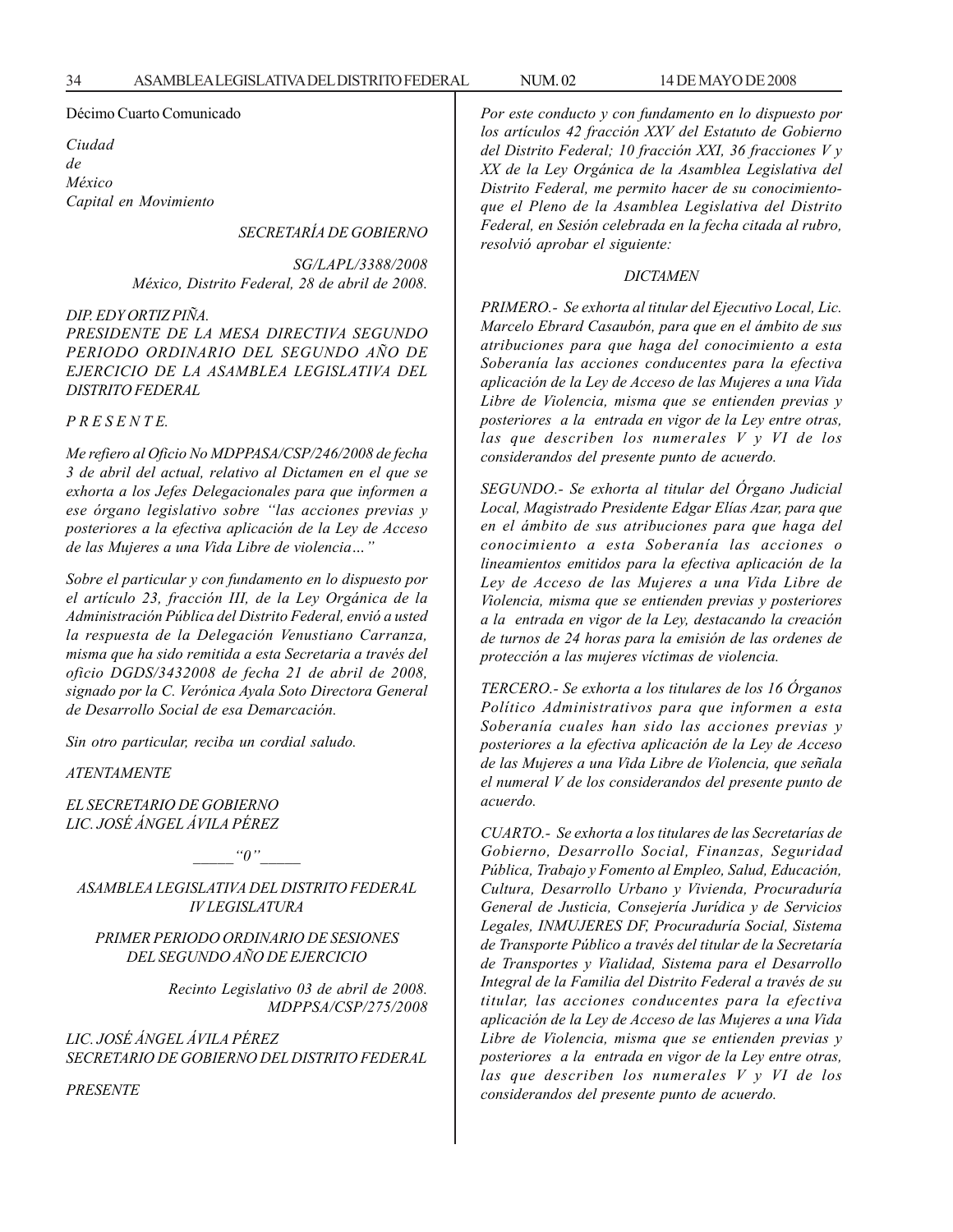*En tal virtud, me permito solicitarle su intervención y apoyo, a efecto de que se haga del conocimiento del Lic. Julio César Moreno Rivera, Jefe Delegacional en Venustiano Carranza. Sírvase encontrar, copia del punto*

*Sin otro particular, reitero a usted mi consideración distinguida.*

*de acuerdo en comento para los efectos correspondientes.*

*ATENTAMENTE*

*DIP. EDY ORTIZ PIÑA PRESIDENTE*

*\_\_\_\_\_''0''\_\_\_\_\_*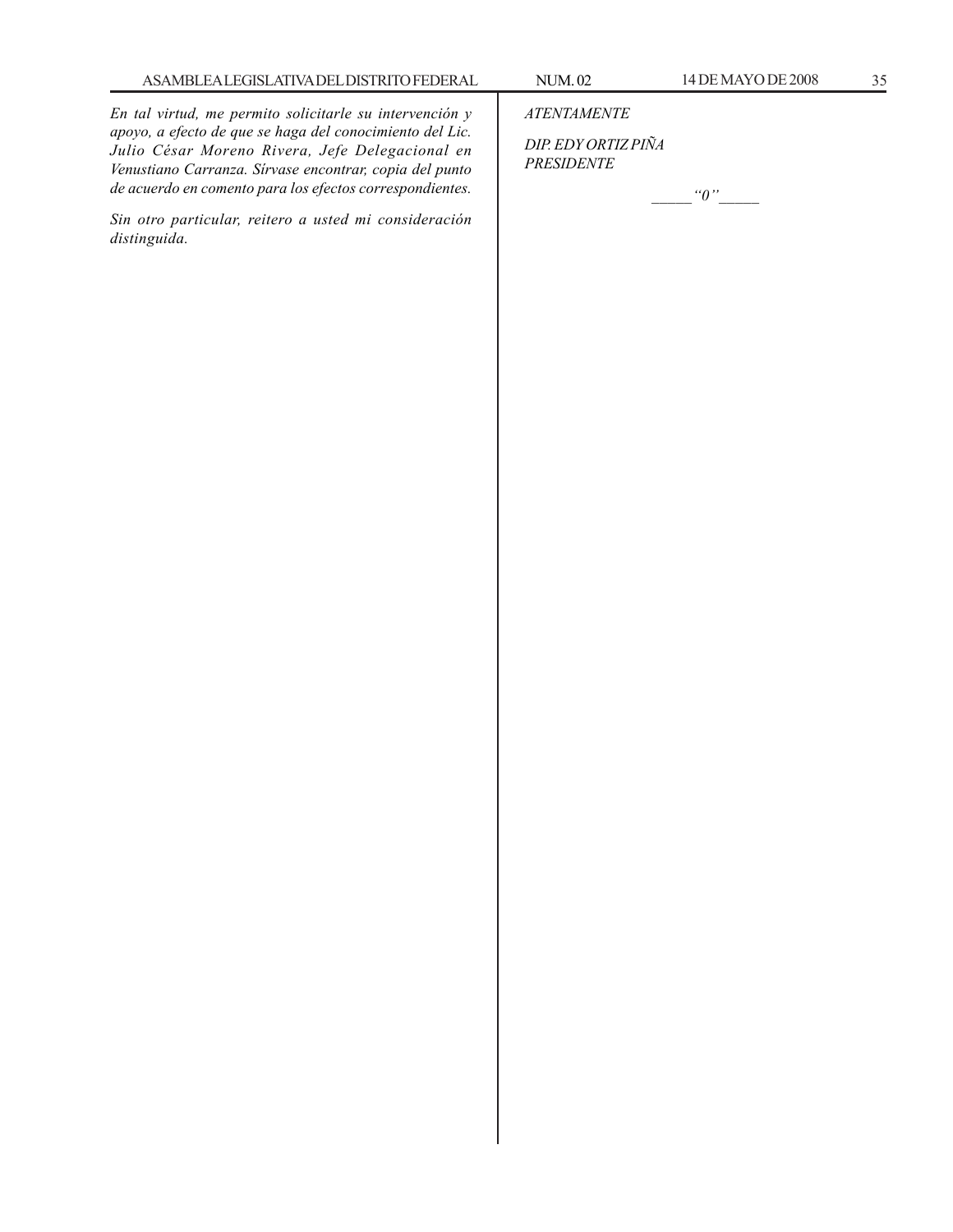Décimo Quinto Comunicado

*Ciudad de México Capital en Movimiento*

*SECRETARÍA DE GOBIERNO*

*SG/LAPL/3389/2008 México, Distrito Federal, 28 de abril de 2008.*

*DIP. EDY ORTIZ PIÑA.*

*PRESIDENTE DE LA MESA DIRECTIVA SEGUNDO PERIODO ORDINARIO DEL SEGUNDO AÑO DE EJERCICIO DE LA ASAMBLEA LEGISLATIVA DEL DISTRITO FEDERAL.*

*P R E S E N T E.*

*Me refiero al Oficio No MDPPASA/CSP/230/2008 de fecha 3 de abril del actual, relativo al Dictamen en el que se exhorta a los Jefes Delegacionales para que informen a ese órgano legislativo sobre ''las acciones previas y posteriores a la efectiva aplicación de la Ley de Acceso de las Mujeres a una Vida Libre de violencia…''*

*Sobre el particular y con fundamento en lo dispuesto por el artículo 23, fracción III, de la Ley Orgánica de la Administración Pública del Distrito Federal, envió a usted la respuesta de la Delegación Venustiano Carranza, misma que ha sido remitida a esta Secretaria a través del oficio DGDS/343/2008 de fecha 21 de abril de 2008, signado por la C. Verónica Ayala Soto Directora General de Desarrollo Social de esa Demarcación.*

*Sin otro particular, reciba un cordial saludo.*

*ATENTAMENTE*

*EL SECRETARIO DE GOBIERNO LIC. JOSÉ ÁNGEL ÁVILA PÉREZ*

 $^{\prime\prime}0$  ''

*ASAMBLEA LEGISLATIVA DEL DISTRITO FEDERAL IV LEGISLATURA*

#### *PRIMER PERIODO ORDINARIO DE SESIONES DEL SEGUNDO AÑO DE EJERCICIO*

*Recinto Legislativo 03 de abril de 2008. MDPPSA/CSP/230/2008*

*LIC. JOSÉ ÁNGEL ÁVILA PÉREZ SECRETARIO DE GOBIERNO DEL DISTRITO FEDERAL*

#### *PRESENTE*

*Por este conducto y con fundamento en lo dispuesto por los artículos 42 fracción XXV del Estatuto de Gobierno del Distrito Federal; 10 fracción XXI, 36 fracciones V y XX de la Ley Orgánica de la Asamblea Legislativa del Distrito Federal, me permito hacer de su conocimientoque el Pleno de la Asamblea Legislativa del Distrito Federal, en Sesión celebrada en la fecha citada al rubro, resolvió aprobar el siguiente:*

#### *DICTAMEN*

*ÚNICO.- Se solicita a los 16 Jefes Delegacionales , creen dentro de la Estructura Orgánica de cada Órgano Político Administrativo, un área encargada específicamente de la atención a las mujeres, en cada demarcación territorial.*

*En tal virtud, me permito solicitarle su intervención y apoyo, a efecto de que se haga del conocimiento del Lic. Julio César Moreno Rivera, Jefe Delegacional en Venustiano Carranza, Sírvase encontrar, copia del punto de acuerdo en comento para los efectos correspondientes.*

*Sin otro particular, reitero a usted mi consideración distinguida.*

*ATENTAMENTE*

*DIP. JACOBO MANFREDO BONILLA CEDILLO VICEPRESIDENTE*

 $\lq q''$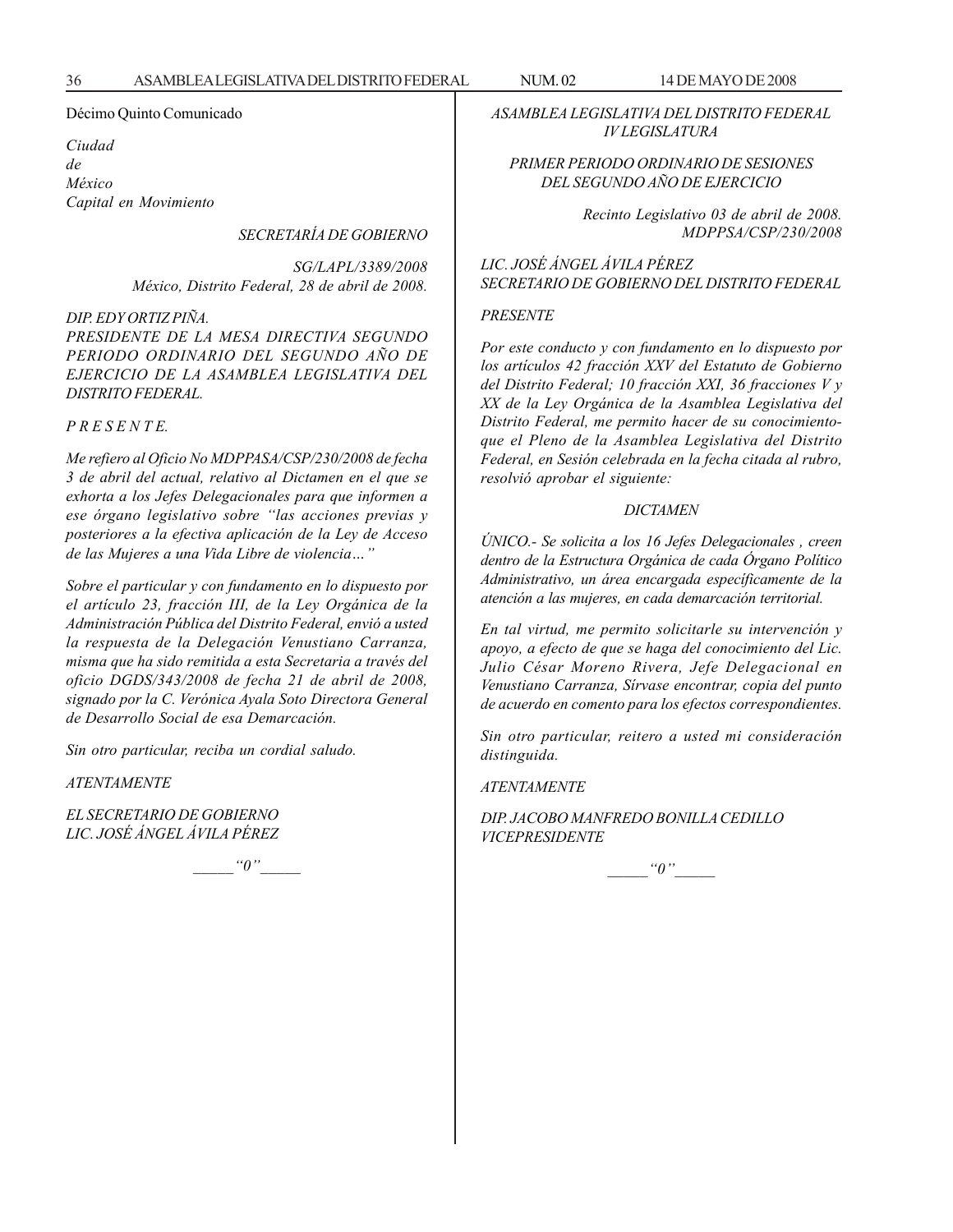Décimo Sexto Comunicado

*Ciudad de México Capital en Movimiento*

## *SECRETARÍA DE GOBIERNO*

*SG/LAPL/3365/2008 México, Distrito Federal, 07 de mayo de 2008.*

*DIP. XIUH GUILLERMO TENORIO ANTIGA PRESIDENTE DE LA MESA DIRECTIVA SEGUNDO RECESO DEL SEGUNDO AÑO DE EJERCICIO DE LA ASAMBLEA LEGISLATIVA DEL DISTRITO FEDERAL.*

### *P R E S E N T E.*

*Me refiero al Oficio No MDPPASA/CSP/218/2008 de fecha 3 de abril del actual, relativo al Dictamen en el que se exhorta a los Jefes Delegacionales para que informen a ese órgano legislativo sobre ''las acciones previas y posteriores a la efectiva aplicación de la Ley de Acceso de las Mujeres a una Vida Libre de violencia…''*

*Sobre el particular y con fundamento en o dispuesto por el artículo 23, fracción III, de la Ley Orgánica de la Administración Pública del Distrito Federal, envió a usted la respuesta de la Delegación Benito Juárez, misma que ha sido remitida a esta Secretaria el pasado 6 de mayo a través del oficio DBJ/315/08 de fecha 21 de abril de 2008, signado por el MVZ Germán de la Garza Estrada, Jefe Delegacional.*

*Sin otro particular, reciba un cordial saludo.*

*ATENTAMENTE*

*EL SECRETARIO DE GOBIERNO LIC. JOSÉ ÁNGEL ÁVILA PÉREZ*

 $^{\alpha}0$ <sup>"'</sup>

*ASAMBLEA LEGISLATIVA DEL DISTRITO FEDERAL IV LEGISLATURA*

### *PRIMER PERIODO ORDINARIO DE SESIONES DEL SEGUNDO AÑO DE EJERCICIO*

*Recinto Legislativo 03 de abril de 2008. MDPPSA/CSP/218/2008*

*LIC. JOSÉ ÁNGEL ÁVILA PÉREZ SECRETARIO DE GOBIERNO DEL DISTRITO FEDERAL*

#### *PRESENTE*

*Por este conducto y con fundamento en lo dispuesto por los artículos 42 fracción XXV del Estatuto de Gobierno del Distrito Federal; 10 fracción XXI, 36 fracciones V y* *XX de la Ley Orgánica de la Asamblea Legislativa del Distrito Federal, me permito hacer de su conocimientoque el Pleno de la Asamblea Legislativa del Distrito Federal, en Sesión celebrada en la fecha citada al rubro, resolvió aprobar el siguiente:*

#### *DICTAMEN*

*ÚNICO.- Se solicita a los 16 Jefes Delegacionales , creen dentro de la Estructura Orgánica de cada Órgano Político Administrativo, un área encargada específicamente de la atención a las mujeres, en cada demarcación territorial.*

*En tal virtud, me permito solicitarle su intervención y apoyo, a efecto de que se haga del conocimiento del MVZ Germán de la Garza Estrada, jefe Delegacional en Benito Juárez, para los efectos correspondientes. Anexo al presente sírvanse encontrar copia del dictamen en comento.*

*Sin otro particular, reitero a usted mi consideración distinguida.*

#### *ATENTAMENTE*

*DIP. JACOBO MANFREDO BONILLA CEDILLO VICEPRESIDENTE*

 $"0"$ 

#### *JEFATURA DELEGACIONAL*

*Oficio No DBJ/315/08. Asunto: Se atiende comunicado México D.F., a 21 de abril de 2008.*

*Lic. Sergio Ampudia Mello Coordinador de Enlace Delegacional de la Secretaría de Gobierno del D.F.*

### *Presente.*

*Me refiero a su oficio No SG/CED/0471/2008 de fecha 10 de abril de 2008, a través del cual comunica que el Pleno de la Asamblea Legislativa del Distrito Federal aprobó un Dictamen por el que dispone:*

*ÚNICO.- Se solicita a los 16 Jefes Delegacionales, creen dentro de la Estructura Orgánica de cada Órgano Político administrativo, un área encargada específicamente de la atención a las mujeres, en cada demarcación territorial.*

*Y por el que se solicita información para atender dicho planteamiento.*

*Al respecto, le informo que la Dirección General de Desarrollo Social y Participación Ciudadana, cuenta con dos Unidades Departamentales que dan atención a las mujeres: la Unidad Departamental de Servicios Sociales*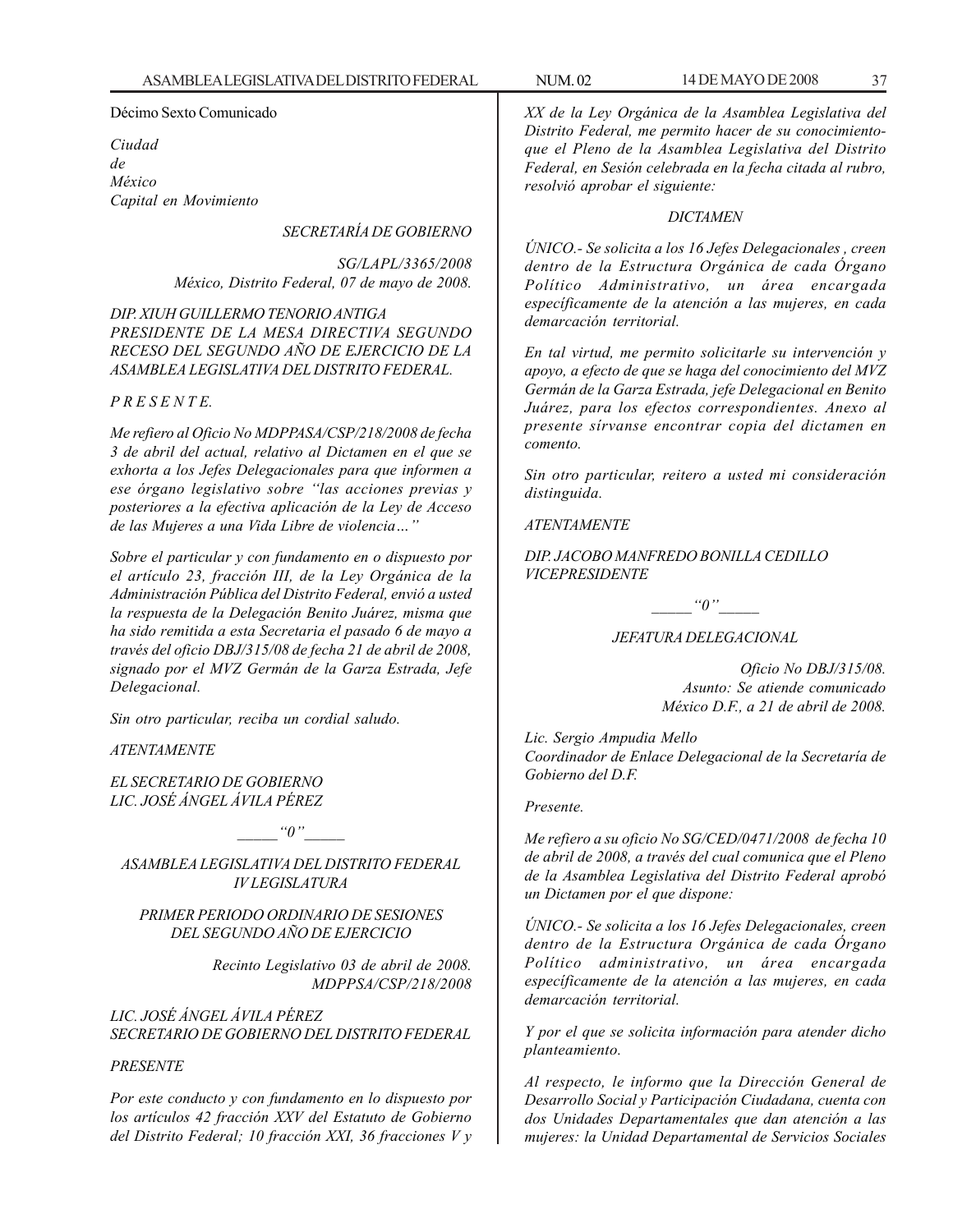*a través del Programa Red Mujer y la Unidad Departamental de de Programas Sociales que atienden el tema de equidad y genero.*

*Sin otro particular por el momento, aprovecho la ocasión para enviarle un cordial saludo.*

*Atentamente.*

*M.V.Z Germán de la Garza Estrada.*

Décimo Séptimo Comunicado

*Ciudad de México Capital en Movimiento*

*SECRETARÍA DE GOBIERNO*

*SG/LAPL/3692/2008 México, Distrito Federal, 9 de mayo de 2008.*

*DIP. XIUH GUILLERMO TENORIO ANTIGA PRESIDENTE DE LA MESA DIRECTIVA SEGUNDO RECESO DEL SEGUNDO AÑO DE EJERCICIO DE LA ASAMBLEA LEGISLATIVA DEL DISTRITO FEDERAL.*

*P R E S E N T E.*

*Me refiero al Oficio No MDPPASA/CSP/221/2008 de fecha 3 de abril del actual, relativo al Dictamen en el que se exhorta a los Jefes Delegacionales para que informen a ese órgano legislativo sobre ''las acciones previas y posteriores a la efectiva aplicación de la Ley de Acceso de las Mujeres a una Vida Libre de violencia…''*

*Sobre el particular y con fundamento en lo dispuesto por el artículo 23, fracción III, de la Ley Orgánica de la Administración Pública del Distrito Federal, envió a usted la respuesta de la Delegación Cuauhtémoc, misma que ha sido remitida a esta Secretaria el pasado 8 de mayo a través del oficio DCJ/353/08 de fecha 22 de abril de 2008, signado por el Ing. José Luis Muñoz Soria, Jefe Delegacional.*

*Sin otro particular, reciba un cordial saludo.*

### *ATENTAMENTE*

*EL SECRETARIO DE GOBIERNO LIC. JOSÉ ÁNGEL ÁVILA PÉREZ*  $"0"$ 

*ASAMBLEA LEGISLATIVA DEL DISTRITO FEDERAL IV LEGISLATURA*

*PRIMER PERIODO ORDINARIO DE SESIONES DEL SEGUNDO AÑO DE EJERCICIO*

> *Recinto Legislativo 03 de abril de 2008. MDPPSA/CSP/221/2008*

*LIC. JOSÉ ÁNGEL ÁVILA PÉREZ SECRETARIO DE GOBIERNO DEL DISTRITO FEDERAL*

#### *PRESENTE*

*Por este conducto y con fundamento en lo dispuesto por los artículos 42 fracción XXV del Estatuto de Gobierno del Distrito Federal; 10 fracción XXI, 36 fracciones V y XX de la Ley Orgánica de la Asamblea Legislativa del Distrito Federal, me permito hacer de su conocimiento que el Pleno de la Asamblea Legislativa del Distrito Federal, en Sesión celebrada en la fecha citada al rubro, resolvió aprobar el siguiente:*

## *DICTAMEN*

*ÚNICO.- Se solicita a los 16 Jefes Delegacionales , creen dentro de la Estructura Orgánica de cada Órgano Político Administrativo, un área encargada específicamente de la atención a las mujeres, en cada demarcación territorial.*

*En tal virtud, me permito solicitarle su intervención y apoyo, a efecto de que se haga del conocimiento del Ing. José Luis Muñoz Soria, Jefe Delegacional, en Cuauhtémoc, para los efectos correspondientes. Anexo al presente sírvanse encontrar copia del dictamen en comento.*

*Sin otro particular, reitero a usted mi consideración distinguida.*

*ATENTAMENTE*

*DIP. JACOBO MANFREDO BONILLA CEDILLO VICEPRESIDENTE*

 $"0"$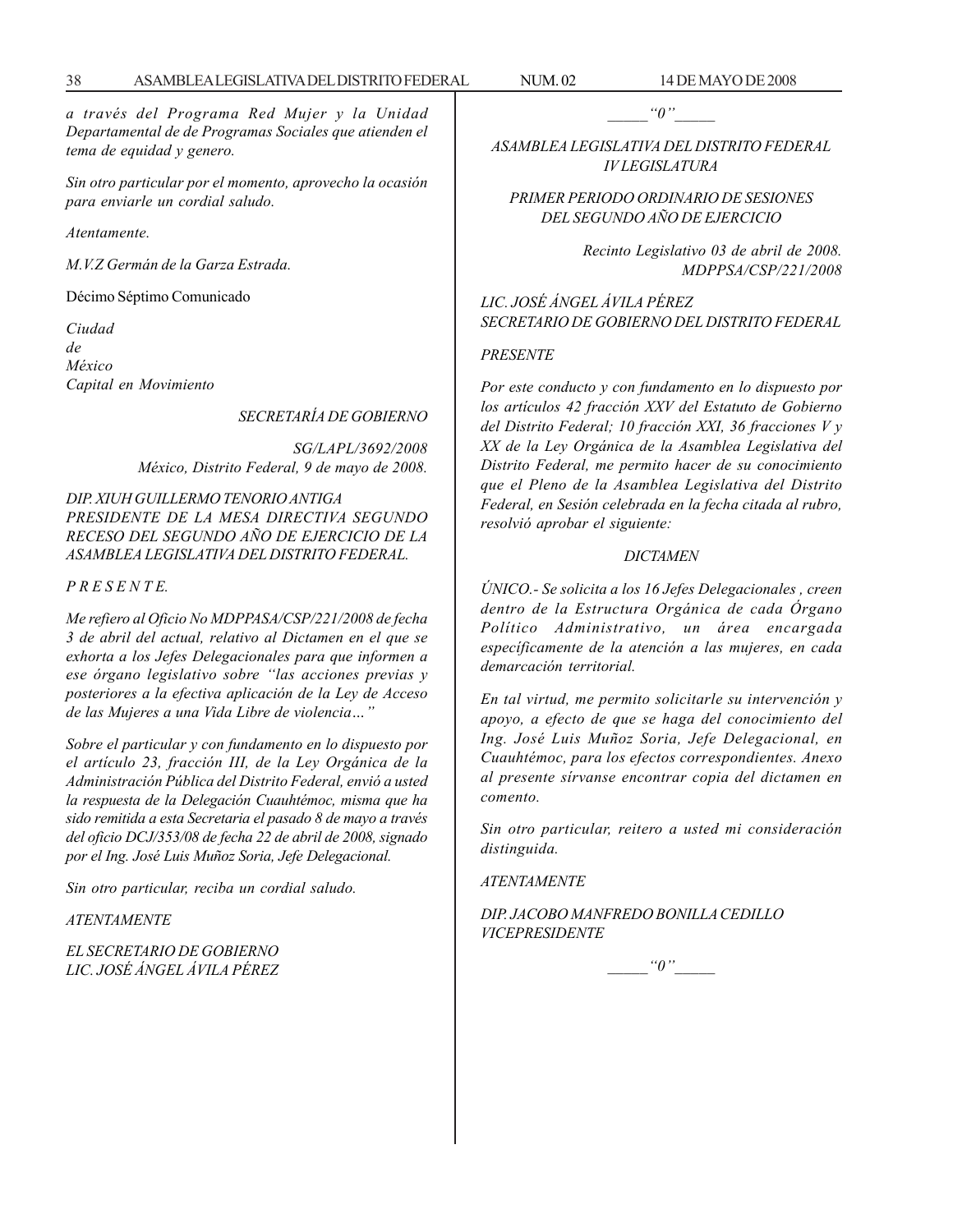### Décimo Octavo Comunicado

*Ciudad de México Capital en Movimiento*

## *SECRETARÍA DE GOBIERNO*

*SG/LAPL/389/2008 México, Distrito Federal, 8 de mayo de 2008.*

*DIP. VÍCTOR HUGO CÍRIGO VÁSQUEZ PRESIDENTE DE LA COMISIÓN DE GOBIERNO DE LA ASAMBLEA LEGISLATIVA DEL DISTRITO FEDERAL.*

## *P R E S E N T E.*

*Por instrucciones del Secretario de Gobierno, Lic. José Ángel Ávila Pérez, adjunto oficio 00465 y anexos del mismo, mediante el cual la Directora General de Igualdad* *y Diversidad Social de la Secretaría de Desarrollo Social, informa acciones relacionadas con la aplicación de la Ley de Acceso de las Mujeres a una Vida Libre de Violencia.*

*Lo anterior, en relación con el oficio MDSPSA/CSP/250/ 2008, en donde se comunico por parte del Presidente de la Mesa Directiva de ese órgano legislativo, la aprobación de un dictamen relacionado con el asunto antes citado.*

*Aprovecho la oportunidad para enviarle un cordial saludo.*

## *ATENTAMENTE.*

*''SUFRAGIO EFECTIVO. NO REELECCIÓN'' LUIS ANGEL PEREDA LARA ASESOR DEL SECRETARIO DE GOBIERNO*

 $"0"$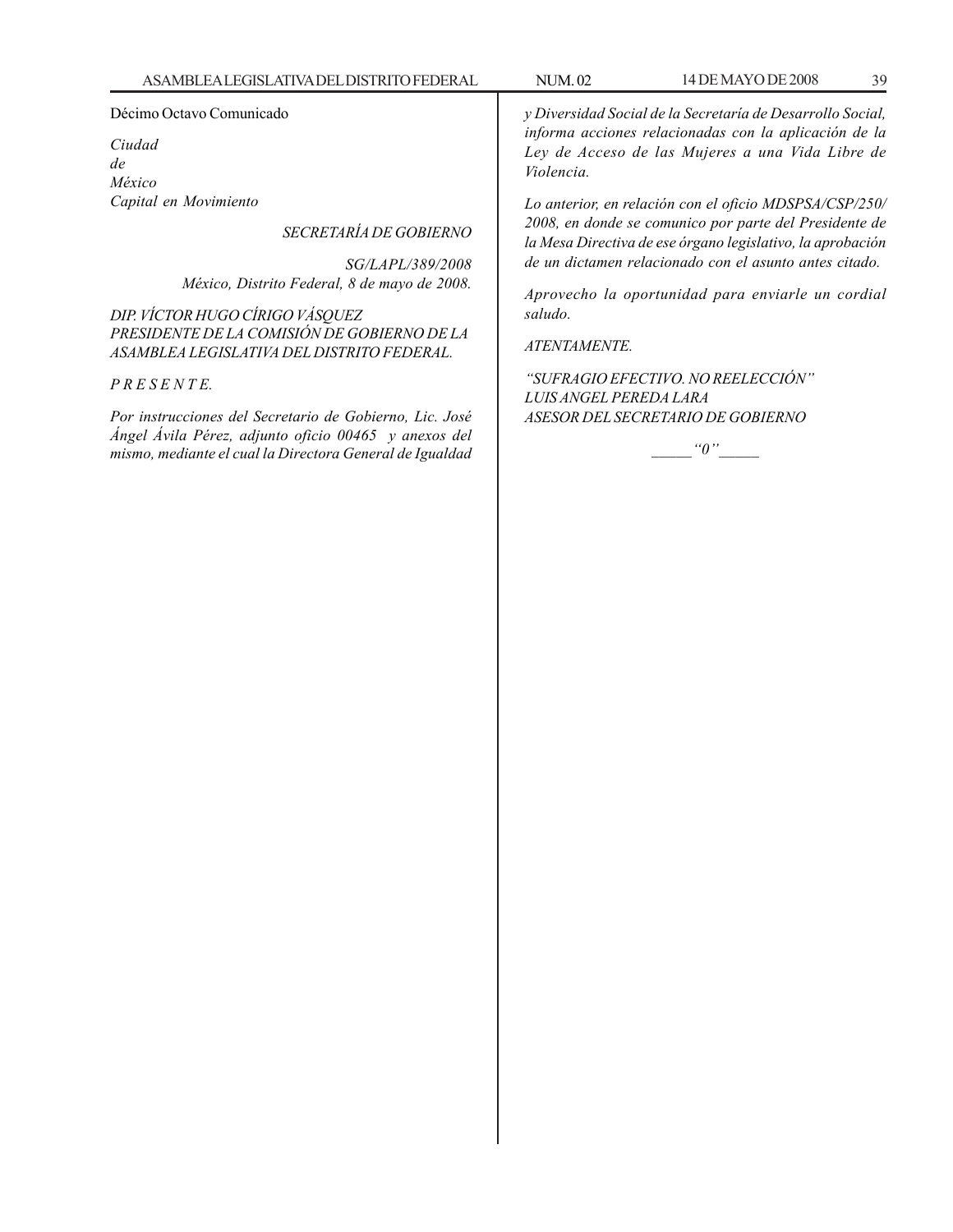### Décimo Noveno Comunicado

*Ciudad de México Capital en Movimiento*

*SECRETARÍA DE GOBIERNO*

*SG/LAPL/3667/2008 México, Distrito Federal, 7 de mayo de 2008.*

*DIP. XIUH GUILLERMO TENORIO ANTIGA PRESIDENTE DE LA MESA DIRECTIVA SEGUNDO RECESO DEL SEGUNDO AÑO DE EJERCICIO DE LA ASAMBLEA LEGISLATIVA DEL DISTRITO FEDERAL.*

*P R E S E N T E.*

*Me refiero al Oficio No MDPPASA/CSP/248/2008 de fecha 3 de abril del actual, relativo al Dictamen en el que se exhorta a los Jefes Delegacionales para que informen a ese órgano legislativo sobre ''las acciones previas y posteriores a la efectiva aplicación de la Ley de Acceso de las Mujeres a una Vida Libre de violencia…''*

*Sobre el particular y con fundamento en lo dispuesto por el artículo 23, fracción III, de la Ley Orgánica de la Administración Pública del Distrito Federal, envió a usted la respuesta de la Delegación Benito Juárez, misma que ha sido remitida a esta Secretaria el pasado 6 de mayo a través del oficio DBJ/316/08 de fecha 21 de abril de 2008, signado por el MVZ Germán de la Garza Estrada, Jefe Delegacional.*

*Sin otro particular, reciba un cordial saludo.*

### *ATENTAMENTE*

*EL SECRETARIO DE GOBIERNO LIC. JOSÉ ÁNGEL ÁVILA PÉREZ*

 $^{\prime\prime}0$  ''

*ASAMBLEA LEGISLATIVA DEL DISTRITO FEDERAL IV LEGISLATURA*

## *PRIMER PERIODO ORDINARIO DE SESIONES DEL SEGUNDO AÑO DE EJERCICIO*

*Recinto Legislativo 03 de abril de 2008. MDPPSA/CSP/236/2008*

*LIC. JOSÉ ÁNGEL ÁVILA PÉREZ SECRETARIO DE GOBIERNO DEL DISTRITO FEDERAL*

#### *PRESENTE*

*Por este conducto y con fundamento en lo dispuesto por los artículos 42 fracción XXV del Estatuto de Gobierno del Distrito Federal; 10 fracción XXI, 36 fracciones V y* *XX de la Ley Orgánica de la Asamblea Legislativa del Distrito Federal, me permito hacer de su conocimiento que el Pleno de la Asamblea Legislativa del Distrito Federal, en Sesión celebrada en la fecha citada al rubro, resolvió aprobar el siguiente:*

#### *DICTAMEN*

*PRIMERO Se exhorta al titular del Ejecutivo Local, Lic. Marcelo Ebrard Casaubón, para que en el ámbito de sus atribuciones para que haga del conocimiento a esta Soberanía las acciones conducentes para la efectiva aplicación de la Ley de Acceso de las Mujeres a una Vida Libre de Violencia, misma que se entienden previas y posteriores a la entrada en vigor de la Ley entre otras, las que describen los numerales V y VI de los considerandos del presente punto de acuerdo.*

*SEGUNDO.- Se exhorta al titular del Órgano Judicial Local, Magistrado Presidente Edgar Elías Azar, para que en el ámbito de sus atribuciones para que haga del conocimiento a esta Soberanía las acciones o lineamientos emitidos para la efectiva aplicación de la Ley de Acceso de las Mujeres a una Vida Libre de Violencia, misma que se entienden previas y posteriores a la entrada en vigor de la Ley, destacando la creación de turnos de 24 horas para la emisión de las ordenes de protección a las mujeres víctimas de violencia.*

*TERCERO.- Se exhorta a los titulares de los 16 Órganos Político Administrativos para que informen a esta Soberanía cuales han sido las acciones previas y posteriores a la efectiva aplicación de la Ley de Acceso de las Mujeres a una Vida Libre de Violencia, que señala el numeral V de los considerandos del presente punto de acuerdo.*

*CUARTO.- Se exhorta a los titulares de las Secretarías de Gobierno, Desarrollo Social, Finanzas, Seguridad Pública, Trabajo y Fomento al Empleo, Salud, Educación, Cultura, Desarrollo Urbano y Vivienda, Procuraduría General de Justicia, Consejería Jurídica y de Servicios Legales, INMUJERESDF, Procuraduría Social, Sistema de Transporte Público a través del titular de la Secretaría de Transportes y Vialidad, Sistema para el Desarrollo Integral de la Familia del Distrito Federal a través de su titular, las acciones conducentes para la efectiva aplicación de la Ley de Acceso de las Mujeres a una Vida Libre de Violencia, misma que se entienden previas y posteriores a la entrada en vigor de la Ley entre otras, las que describen los numerales V y VI de los considerandos del presente punto de acuerdo.*

*En tal virtud, me permito solicitarle su intervención y apoyo, a efecto de que se haga del conocimiento del MVZ Germán de la Garza Estrada Jefe Delegacional en Benito Juárez. Sírvase encontrar, copia del punto de acuerdo en comento para los efectos correspondientes.*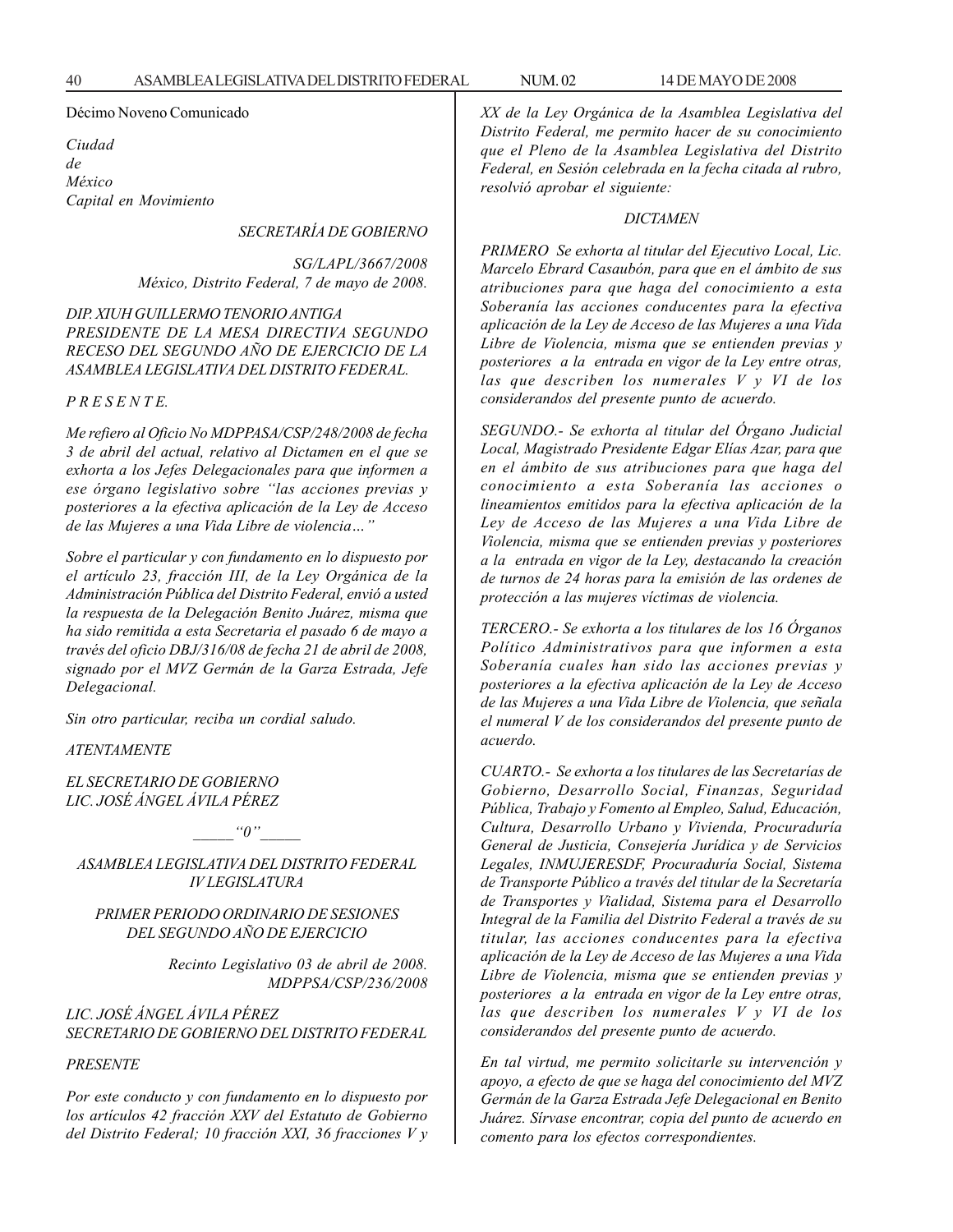*Sin otro particular, reitero a usted mi consideración distinguida.*

*ATENTAMENTE*

*DIP. EDY ORTIZ PIÑA PRESIDENTE*

 $"0"$ 

## *JEFATURA DELEGACIONAL*

*Oficio No DBJ/316/08. Asunto: Se atiende comunicado México D.F., a 21 de abril de 2008.*

*Lic. Sergio Ampudia Mello*

*Coordinador de Enlace Delegacional de la Secretaría de Gobierno del D.F.*

### *Presente.*

*Me refiero a su oficio No SG/CED/0453/2008 de fecha 9 de abril de 2008, a través del cual comunica que el Pleno de la Asamblea Legislativa del Distrito Federal aprobó un Dictamen por el que dispone:*

*ÚNICO.- Se solicita a los 16 Jefes Delegacionales, creen dentro de la Estructura Orgánica de cada Órgano Político Administrativo, un área encargada específicamente de la atención a las mujeres, en cada demarcación territorial.*

*Y por el que se solicita información para atender dicho planteamiento.*

*Al respecto, le informo que la Dirección General de Desarrollo Social y Participación Ciudadana, cuenta con dos Unidades Departamentales que dan atención a las mujeres: la Unidad Departamental de Servicios Sociales a través del Programa Red Mujer y la Unidad Departamental de Programas Sociales que atienden el tema de equidad y género.*

*Sin otro particular por el momento, aprovecho la ocasión para enviarle un cordial saludo.*

*Atentamente.*

*M.V.Z Germán de la Garza Estrada.*

Vigésimo Comunicado

*Ciudad de México Capital en Movimiento*

*SECRETARÍA DE GOBIERNO*

*SG/LAPL/3694/2008*

*México, Distrito Federal, 9 de mayo de 2008.*

*DIP. XIUH GUILLERMO TENORIO ANTIGA PRESIDENTE DE LA MESA DIRECTIVA SEGUNDO RECESO DEL SEGUNDO AÑO DE EJERCICIO DE LA ASAMBLEA LEGISLATIVA DEL DISTRITO FEDERAL.*

## *P R E S E N T E.*

*Me refiero al Oficio No MDPPASA/CSP/239/2008 de fecha 3 de abril del actual, relativo al Dictamen en el que se exhorta a los Jefes Delegacionales para que informen a ese órgano legislativo sobre ''las acciones previas y posteriores a la efectiva aplicación de la Ley de Acceso de las Mujeres a una Vida Libre de violencia…''*

*Sobre el particular y con fundamento en lo dispuesto por el artículo 23, fracción III, de la Ley Orgánica de la Administración Pública del Distrito Federal, envió a usted la respuesta de la Delegación Cuauhtémoc, misma que ha sido remitida a esta Secretaria el pasado 8 de mayo a través del oficio DCJ/355/08 de fecha 22 de abril de 2008, signado por el Ing. José Luis Muñoz Soria, Jefe Delegacional.*

*Sin otro particular, reciba un cordial saludo.*

*ATENTAMENTE*

*EL SECRETARIO DE GOBIERNO LIC. JOSÉ ÁNGEL ÁVILA PÉREZ*

 $\lq o''$ 

*ASAMBLEA LEGISLATIVA DEL DISTRITO FEDERAL IV LEGISLATURA*

*PRIMER PERIODO ORDINARIO DE SESIONES DEL SEGUNDO AÑO DE EJERCICIO*

> *Recinto Legislativo 03 de abril de 2008. MDPPSA/CSP/239/2008*

*LIC. JOSÉ ÁNGEL ÁVILA PÉREZ SECRETARIO DE GOBIERNO DEL DISTRITO FEDERAL*

### *PRESENTE*

*Por este conducto y con fundamento en lo dispuesto por los artículos 42 fracción XXV del Estatuto de Gobierno del Distrito Federal; 10 fracción XXI, 36 fracciones V y XX de la Ley Orgánica de la Asamblea Legislativa del Distrito Federal, me permito hacer de su conocimientoque el Pleno de la Asamblea Legislativa del Distrito Federal, en Sesión celebrada en la fecha citada al rubro, resolvió aprobar el siguiente:*

### *DICTAMEN*

*PRIMERO Se exhorta al titular del Ejecutivo Local, Lic. Marcelo Ebrard Casaubón, para que en el ámbito de sus*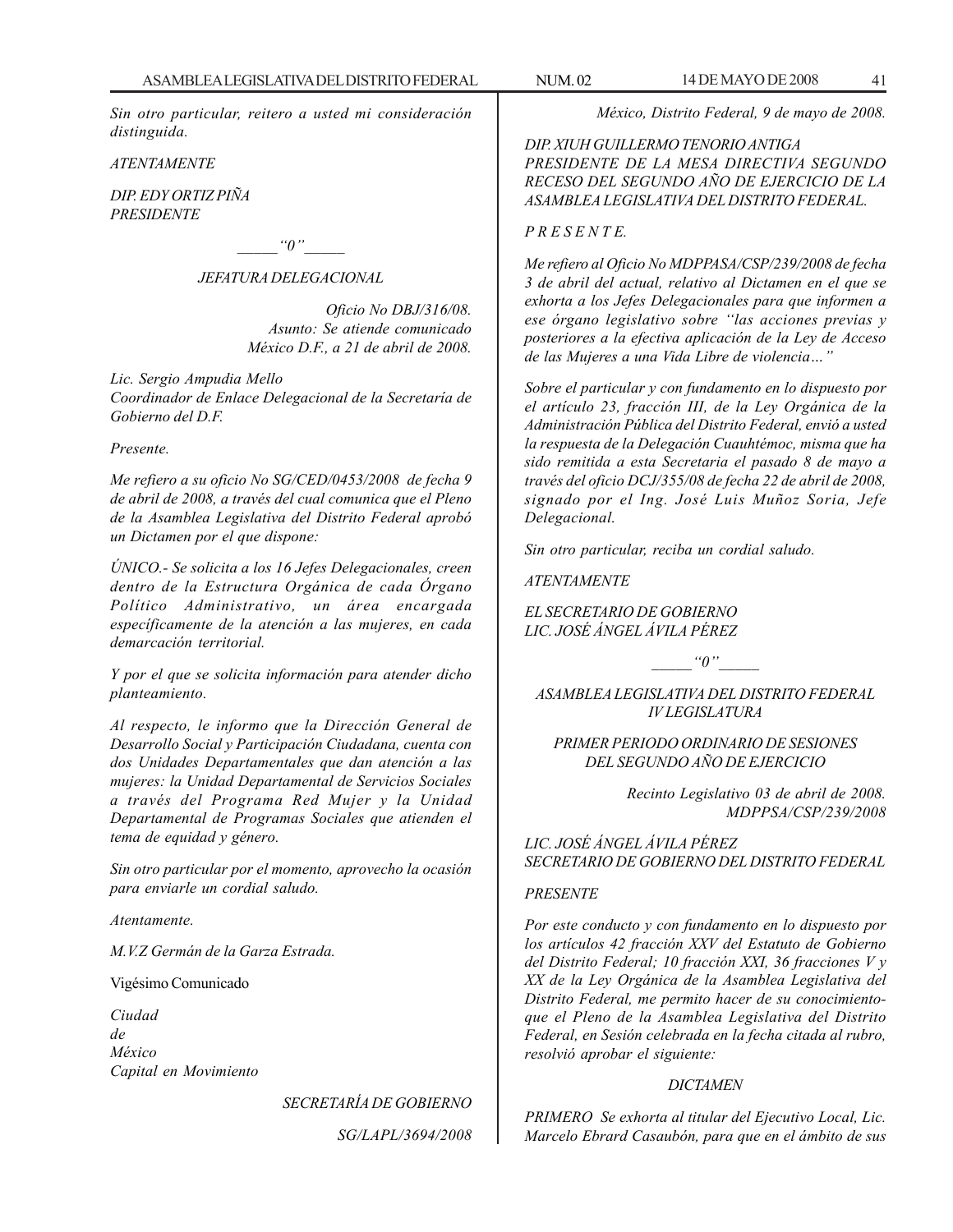*atribuciones para que haga del conocimiento a esta Soberanía las acciones conducentes para la efectiva aplicación de la Ley de Acceso de las Mujeres a una Vida Libre de Violencia, misma que se entienden previas y posteriores a la entrada en vigor de la Ley entre otras, las que describen los numerales V y VI de los considerandos del presente punto de acuerdo.*

*SEGUNDO.- Se exhorta al titular del Órgano Judicial Local, Magistrado Presidente Edgar Elías Azar, para que en el ámbito de sus atribuciones para que haga del conocimiento a esta Soberanía las acciones o lineamientos emitidos para la efectiva aplicación de la Ley de Acceso de las Mujeres a una Vida Libre de Violencia, misma que se entienden previas y posteriores a la entrada en vigor de la Ley, destacando la creación de turnos de 24 horas para la emisión de las ordenes de protección a las mujeres víctimas de violencia.*

*TERCERO.- Se exhorta a los titulares de los 16 Órganos Político Administrativos para que informen a esta Soberanía cuales han sido las acciones previas y posteriores a la efectiva aplicación de la Ley de Acceso de las Mujeres a una Vida Libre de Violencia, que señala el numeral V de los considerandos del presente punto de acuerdo.*

*CUARTO.- Se exhorta a los titulares de las Secretarías de Gobierno, Desarrollo Social, Finanzas, Seguridad* *Pública, Trabajo y Fomento al Empleo, Salud, Educación, Cultura, Desarrollo Urbano y Vivienda, Procuraduría General de Justicia, Consejería Jurídica y de Servicios Legales, INMUJERESDF, Procuraduría Social, Sistema de Transporte Público a través del titular de la Secretaría de Transportes y Vialidad, Sistema para el Desarrollo Integral de la Familia del Distrito Federal a través de su titular, las acciones conducentes para la efectiva aplicación de la Ley de Acceso de las Mujeres a una Vida Libre de Violencia, misma que se entienden previas y posteriores a la entrada en vigor de la Ley entre otras, las que describen los numerales V y VI de los considerandos del presente punto de acuerdo.*

*En tal virtud, me permito solicitarle su intervención y apoyo, a efecto de que se haga del conocimiento del Ing. José Luis Muñoz Soria Jefe Delegacional en Cuauhtémoc. Sírvase encontrar, copia del punto de acuerdo en comento para los efectos correspondientes.*

*Sin otro particular, reitero a usted mi consideración distinguida.*

*ATENTAMENTE*

*DIP. EDY ORTIZ PIÑA PRESIDENTE*

 $"0"$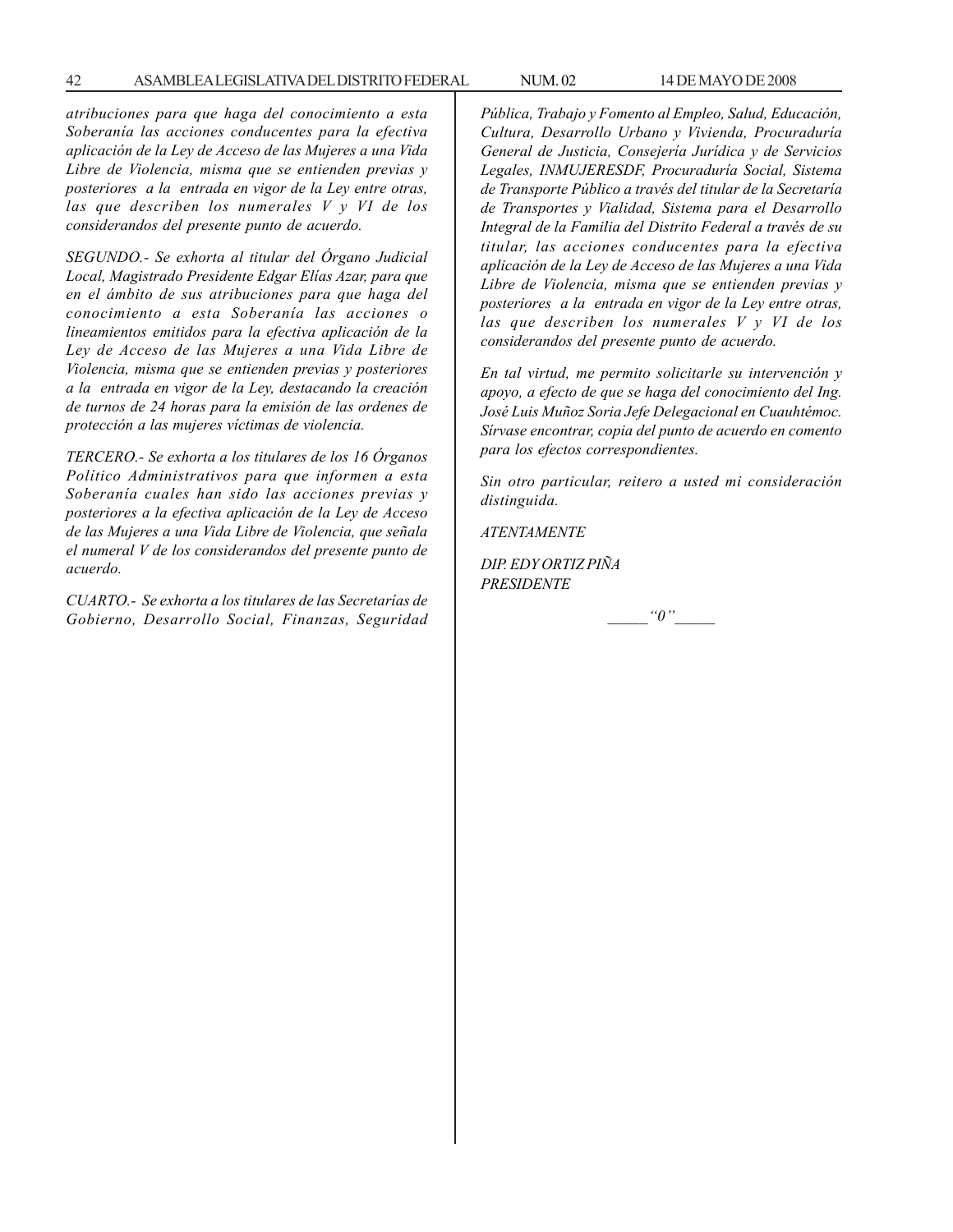### Vigésimo Primer Comunicado

*Ciudad de México Capital en Movimiento*

*SECRETARÍA DE GOBIERNO*

*SG/LAPL/390/2008 México, Distrito Federal, 8 de mayo de 2008.*

*DIP. VÍCTOR HUGO CÍRIGO VÁSQUEZ PRESIDENTE DE LA COMISIÓN DE GOBIERNO DE LA ASAMBLEA LEGISLATIVA DEL DISTRITO FEDERAL*

## *P R E S E N T E.*

*Por instrucciones del Secretario de Gobierno, Lic. José Ángel Ávila Pérez, adjunto oficio SSP/1601/2008, mediante el cual el Subsecretario de Sistema Penitenciario, informa aspectos relacionados a la renuncia de la C. Magdalena Wong Bermúdez.*

*Lo anterior, en relación con el oficio MDSPSA/CSP/411/ 2008, en donde se comunico por parte del Presidente de la Mesa Directiva de ese órgano legislativo, la aprobación de un dictamen relacionado con el asunto antes citado.*

*Aprovecho la oportunidad para enviarle un cordial saludo.*

*ATENTAMENTE.*

*''SUFRAGIO EFECTIVO. NO REELECCIÓN'' LUIS ANGEL PEREDA LARA ASESOR DEL SECRETARIO DE GOBIERNO*

 $"0"$ 

*Ciudad de México Capital en Movimiento*

*GOBIERNO DEL DISTRITO FEDERAL*

*SECRETARÍA DE GOBIERNO SUBSECRETARÍA DE SISTEMA PENINTENCIARIO*

*OFICIO SSP/1601/2008 México, Distrito Federal, a 2 de Mayo de 2008.*

*LIC. JOSÉ ÁNGEL ÁVILA PÉREZ Secretario de Gobierno del Distrito Federal*

## *Presente.*

*Por este conducto y en atención al oficio SG/LAPL/352/ 2008 de fecha 16 de abril del presente año signado por el Lis. Luis Ángel Pereda Lara, al que adjunta el diverso*

*MDSPSA/411/2008, anexo, en el cual el Presidente de la Mesa Directiva de la Asamblea legislativa del Distrito Federal hace del conocimiento la aprobación del dictamen por el cual se solicita brindar información respecto a la renuncia de la C. Magdalena Wong Bermúdez, para dejar la Dirección de Reclusorio Preventivo Varonil Norte del Distrito Federal.*

*Al respecto, respetuosamente me permito informar a Usted que con fecha 15 de febrero del presente año, la Ciudadana Magdalena Wong Bermúdez, por así convenir a sus intereses personales y profesionales, presento su renuncia con carácter de irrevocable a la titularidad de la Dirección de Reclusorio Preventivo Varonil Norte del Distrito Federal, expresando su agradecimiento por la oportunidad que se le brindo para dirigir el citado Reclusorio Centro de Reclusión.*

*En esa tesitura, no obstante la problemática cotidiana que priva en los Centros de Reclusión del Distrito Federal y siendo respetuosos de los intereses personales de cualquier ciudadano, se tuvo a si respetar la decisión de la referida ex servidora pública tal y como lo expreso en su escrito de renuncia al cargo conferido.*

*Sin otro particular, le envió un cordial saludo.*

*ATENTAMENTE*

*SUFRAGIO EFECTIVO. NO REELECCIÓN EL SUBSECRETARIO LIC. ANTONIO HAZAEL RUIZ ORTEGA.*

Vigésimo Segundo Comunicado

*Ciudad de México Capital en Movimiento*

### *SECRETARÍA DE GOBIERNO*

*SG/LAPL/3664/2008 México, Distrito Federal, 7 de mayo de 2008.*

*DIP. XIUH GUILLERMO TENORIO ANTIGA PRESIDENTE DE LA MESA DIRECTIVA SEGUNDO RECESO DEL SEGUNDO AÑO DE EJERCICIO DE LA ASAMBLEA LEGISLATIVA DEL DISTRITO FEDERAL.*

### *P R E S E N T E.*

*Me refiero al Oficio No MDPPASA/CSP/0766/2008 de fecha 12 de marzo del actual, relativo al Punto de acuerdo en el que se solicita '' a los 16 Jefes Delegacionales a que los permisos que se concedan para vender en vía pública en puestos semifijos, durante la realización de toda clase de eventos romerías, ferias, bazares, fiestas populares y demás motivos folklóricos o festividades permanentes o*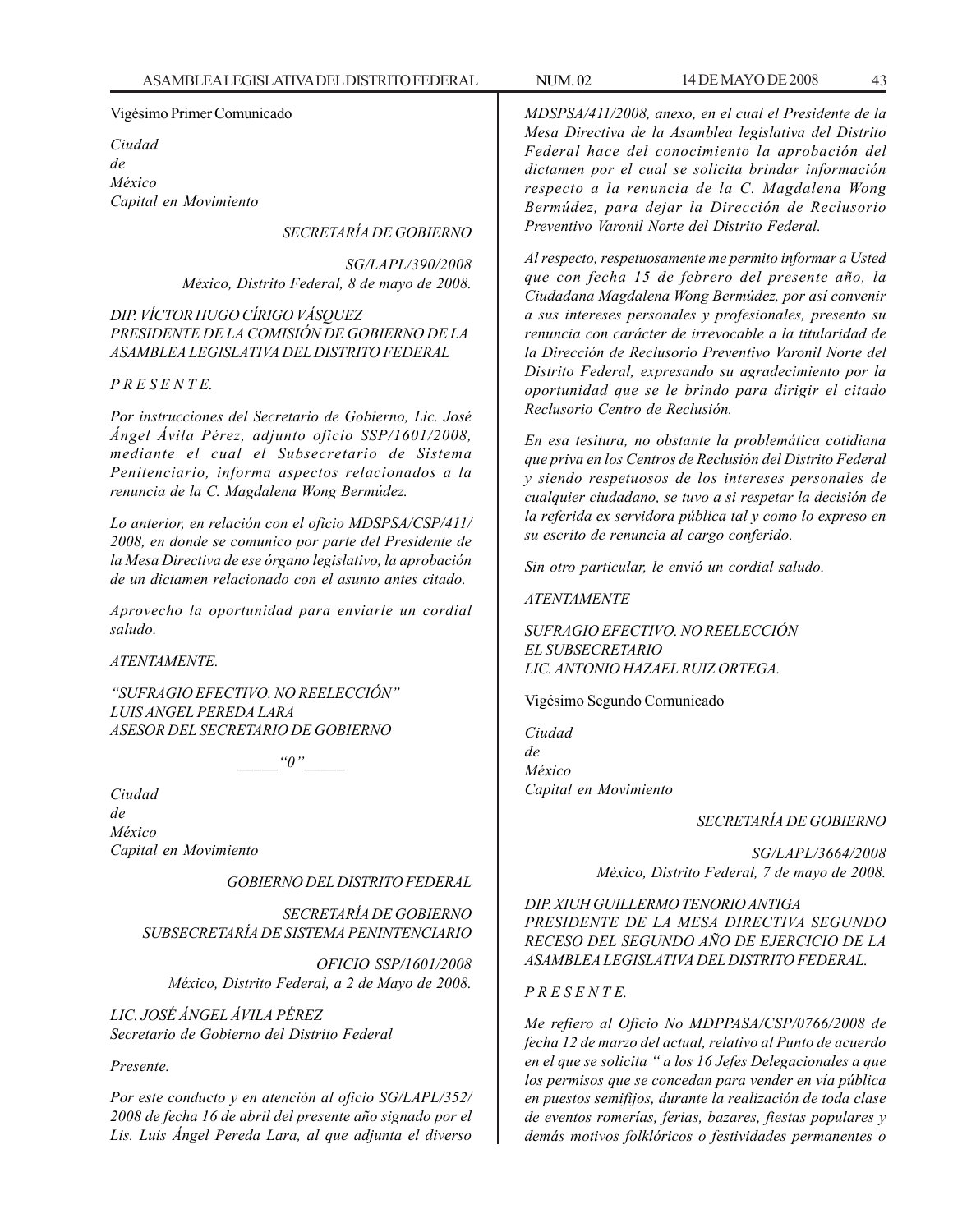*no, se condiciones a la no venta de productos piratas, de contrabando y procedencia no acreditadle.*

*Sobre el particular y con fundamento en o dispuesto por el artículo 23, fracción III, de la Ley Orgánica de la Administración Pública del Distrito Federal, envió a usted la respuesta de la Delegación Tlalpan, misma que ha sido remitida a esta Secretaria el pasado 2 de mayo a través del oficio DGJD/DG/815/08 de fecha 23 de abril de 2008, signado por el C. Sergio Chávez Córdova, director de Gobierno de esa Demarcación.*

*Sin otro particular, reciba un cordial saludo.*

*ATENTAMENTE*

*EL SECRETARIO DE GOBIERNO LIC. JOSÉ ÁNGEL ÁVILA PÉREZ*

 $"0"$ 

*ASAMBLEA LEGISLATIVA DEL DISTRITO FEDERAL IV LEGISLATURA*

## *PRIMER PERIODO ORDINARIO DE SESIONES DEL SEGUNDO AÑO DE EJERCICIO*

*Recinto Legislativo 12 de marzo de 2008. MDPPSA/CSP/0766/2008*

*LIC. JOSÉ ÁNGEL ÁVILA PÉREZ SECRETARIO DE GOBIERNO DEL DISTRITO FEDERAL*

*PRESENTE*

*Por este conducto y con fundamento en lo dispuesto por los artículos 42 fracción XXV del Estatuto de Gobierno* *del Distrito Federal; 10 fracción XXI, 36 fracciones V y XX de la Ley Orgánica de la Asamblea Legislativa del Distrito Federal, me permito hacer de su conocimientoque el Pleno de la Asamblea Legislativa del Distrito Federal, en Sesión celebrada en la fecha citada al rubro, resolvió aprobar el siguiente:*

### *PUNTO DE ACUERDO*

*ÚNICO.- Se solicita respetuosamente al Jefe de Gobierno del Distrito Federa, Licenciado Marcelo Luis Ebrard Casaubón, así como a los 16 Jefes Delegacionales a que los permisos que se concedan para vender en vía pública en puestos semifijos, durante la realización de toda clase de eventos romerías, ferias, bazares, fiestas populares y demás motivos folklóricos o festividades permanentes o no, se condiciones a la no venta de productos piratas, de contrabando y procedencia no acreditable.*

*En tal virtud, me permito solicitarle su intervención y apoyo, a efecto de que se haga del conocimiento del C.P. Guillermo Sánchez Torres, Jefe Delegacional en Tlalpan. Sírvase encontrar anexo al presente, copia del punto de acuerdo en comento para los efectos correspondientes.*

*Sin otro particular, reitero a usted mi consideración distinguida.*

*ATENTAMENTE*

*DIP. JORGE FEDERICO SCHIAFFINO ISUNZA PRESIDENTE*

 $"0"$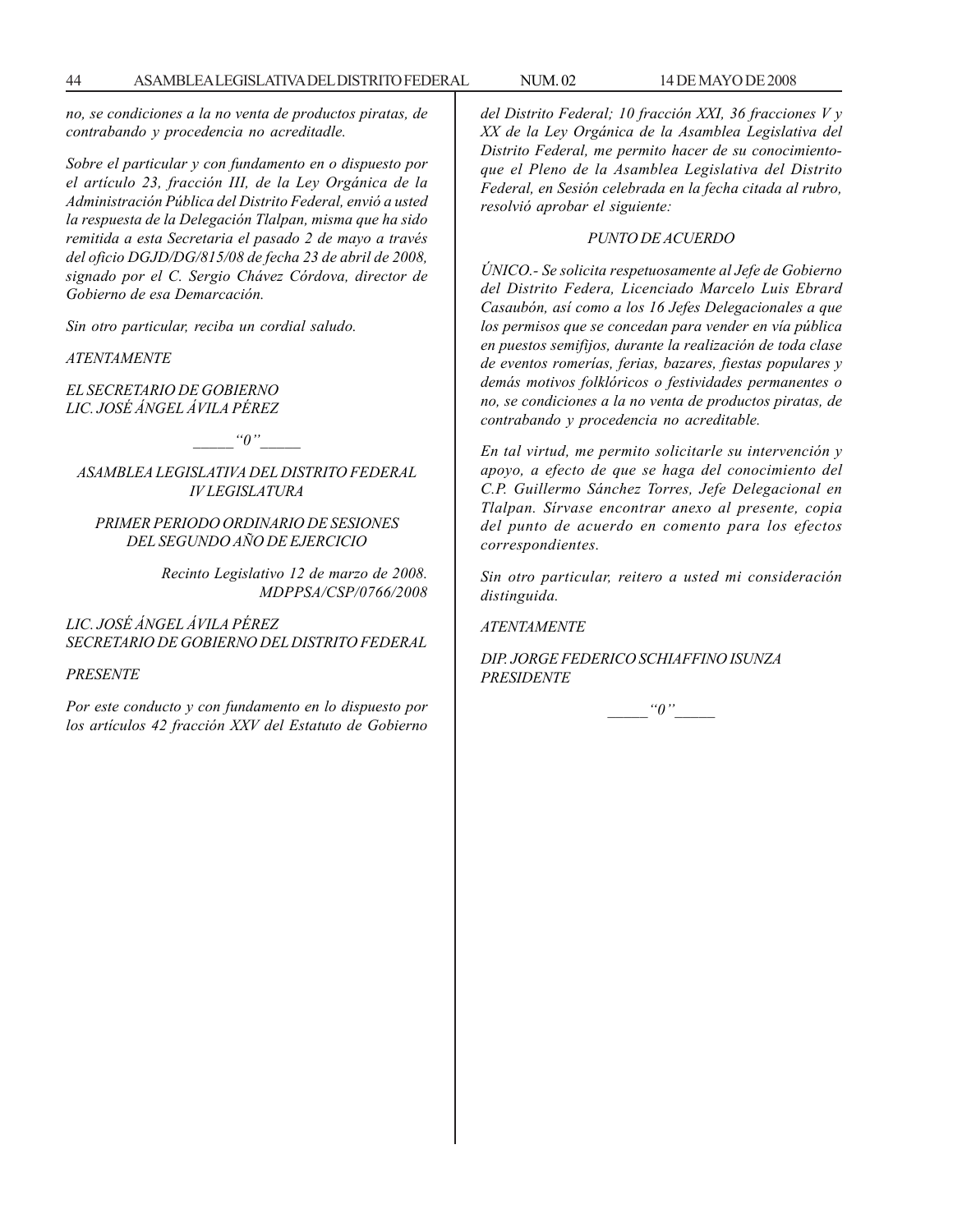### Vigésimo Tercer Comunicado

*Ciudad de México Capital en Movimiento*

## *SECRETARÍA DE GOBIERNO*

*SG/LAPL/3461/2008 México, Distrito Federal, 30 de abril de 2008.*

## *DIP. XIUH GUILLERMO TENORIO ANTIGA PRESIDENTE DE LA MESA DIRECTIVA SEGUNDO RECESO DEL SEGUNDO AÑO DE EJERCICIO DE LA ASAMBLEA LEGISLATIVA DEL DISTRITO FEDERAL.*

## *P R E S E N T E.*

*Me refiero al Oficio No MDPPASA/CSP/0761/2008 de fecha 12 de marzo del actual, relativo al Punto de acuerdo en el que se solicita '' a los 16 Jefes Delegacionales a que los permisos que se concedan para vender en vía pública en puestos semifijos, durante la realización de toda clase de eventos romerías, ferias, bazares, fiestas populares y demás motivos folklóricos o festividades permanentes o no, se condiciones a la no venta de productos piratas, de contrabando y procedencia no acreditadle.*

*Sobre el particular y con fundamento en lo dispuesto por el artículo 23, fracción III, de la Ley Orgánica de la Administración Pública del Distrito Federal, envió a usted la respuesta de la Delegación Iztapalapa, misma que ha sido remitida a esta Secretaria el pasado 28 de abril de 2008 a través del oficio D.G.J.G./0817/2008 de fecha 23 de abril de 2008, signado por la Lic. Martha Elena Santana Quintana, Directora General Jurídica y de Gobierno de esa Demarcación.*

*Sin otro particular, reciba un cordial saludo.*

*ATENTAMENTE*

*EL SECRETARIO DE GOBIERNO LIC. JOSÉ ÁNGEL ÁVILA PÉREZ*

 $"0"$ 

*ASAMBLEA LEGISLATIVA DEL DISTRITO FEDERAL IV LEGISLATURA*

## *PRIMER PERIODO ORDINARIO DE SESIONES DEL SEGUNDO AÑO DE EJERCICIO*

*Recinto Legislativo 12 de marzo de 2008. MDPPSA/CSP/0716/2008*

*LIC. JOSÉ ÁNGEL ÁVILA PÉREZ SECRETARIO DE GOBIERNO DEL DISTRITO FEDERAL*

## *PRESENTE*

*Por este conducto y con fundamento en lo dispuesto por los artículos 42 fracción XXV del Estatuto de Gobierno del Distrito Federal; 10 fracción XXI, 36 fracciones V y XX de la Ley Orgánica de la Asamblea Legislativa del Distrito Federal, me permito hacer de su conocimientoque el Pleno de la Asamblea Legislativa del Distrito Federal, en Sesión celebrada en la fecha citada al rubro, resolvió aprobar el siguiente:*

## *PUNTO DE ACUERDO*

*ÚNICO.- se solicita respetuosamente al Jefe de Gobierno del Distrito Federa, Licenciado Marcelo Luis Ebrard Casaubón, así como a los 16 Jefes Delegacionales a que los permisos que se concedan para vender en vía pública en puestos semifijos, durante la realización de toda clase de eventos romerías, ferias, bazares, fiestas populares y demás motivos folklóricos o festividades permanentes o no, se condiciones a la no venta de productos piratas, de contrabando y procedencia no acreditable.*

*En tal virtud, me permito solicitarle su intervención y apoyo, a efecto de que se haga del conocimiento del Lic Horacio Martínez Meza, Jefe Delegacional en Iztapalapa. Sírvase encontrar anexo al presente, copia del punto de acuerdo en comento para los efectos correspondientes.*

*Sin otro particular, reitero a usted mi consideración distinguida.*

*ATENTAMENTE*

*DIP. JORGE FEDERICO SCHIAFFINO ISUNZA PRESIDENTE*

*\_\_\_\_\_''0''\_\_\_\_\_*

*Iztapalapa, D. F. 23 de abril de 2008*

*S-3675 CÉDULA N° 1346 No. de Oficio D. G. J. G/ 081 7/2008*

*SERGIO AMPUDIA MELLO COORDINADOR DE ENLACE DELEGACIONAL EN LA SECRETARÍA DE GOBIERNO. PLAZA DE LA CONSTITUCIÓN N° 1, 1er. PISO COL. CENTRO, TEL. 53-45-81-18*

### *PRESENTE*

*En atención a su oficio N° SG/CED/0321/2008, de fecha 18 de marzo de 2008, mediante el cual se comunica que el Pleno de la Diputación Permanente, de la: Asamblea Legislativa aprobó un Punto de Acuerdo, el cual en su parte Conducente, dispone:*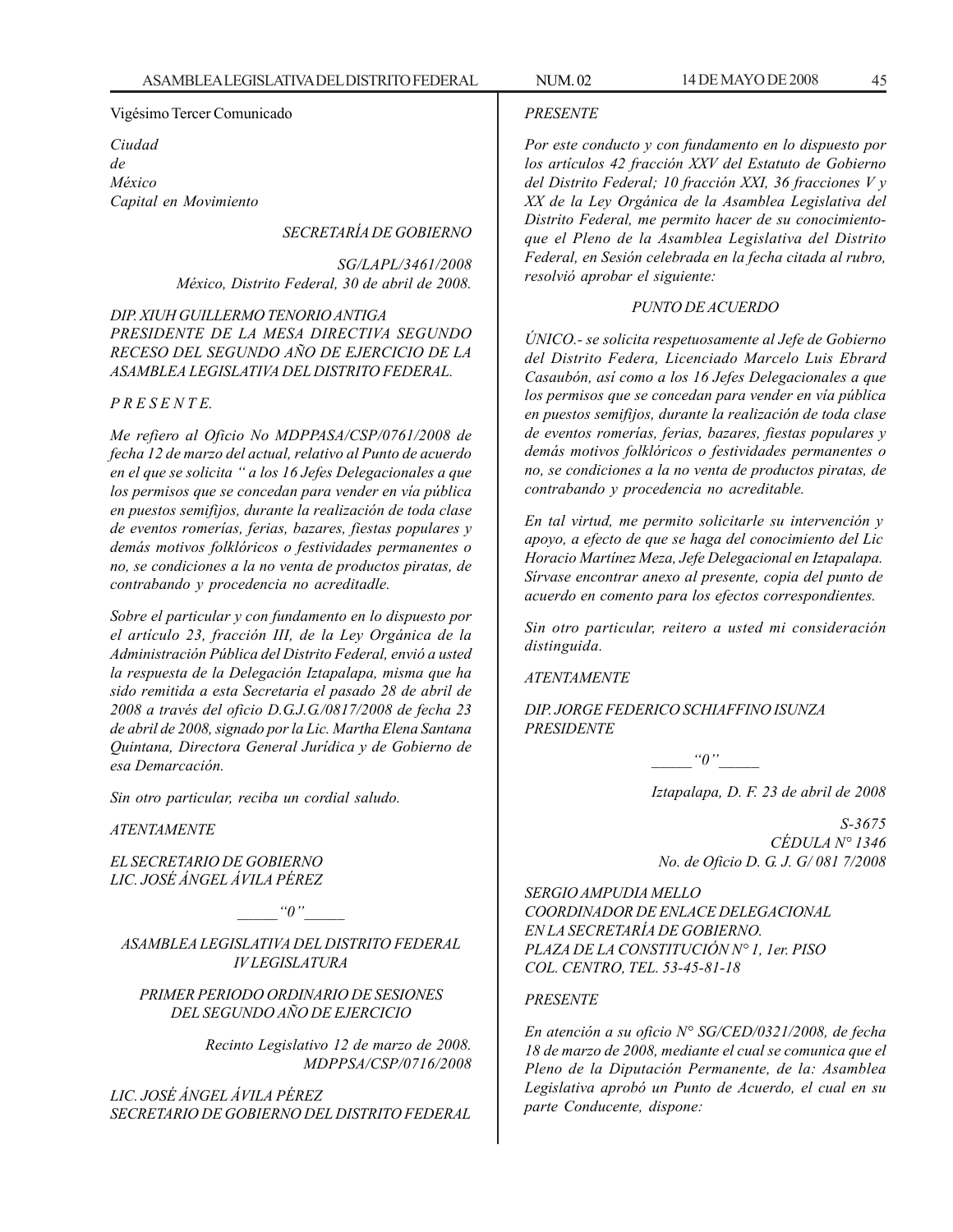*''ÚNICO.- Se solicita respetuosamente al Jefe de Gobierno del Distrito Federal, Licenciado Marcelo Luis Ebrard Casaubón, así como a los 16 Jefes Delegacionales, a que los permisos que se concedan para vender en Vía Pública en puestos semifijos, durante la realización de toda clase de eventos, romerías, ferias, bazares, fiestas populares, tradicionales, verbenas populares y demás motivos folklóricos o festividades permanentes a no, se condicione a la no venta de productos piratas, de contrabando y procedencia no acreditable.''*

*No omito señalar, el compromiso, que tiene este Órgano Político Administrativo de realizar supervisiones en los diferentes eventos de esta Demarcación, esto con la finalidad de dar cumplimiento al citado punto de acuerdo*

*Sin otro particular al momento, quedo de usted.*

#### *ATENTAMENTE*

*DIRECTORA GENERAL JURÍDICA Y DE GOBIERNO LIC. MARTHA ELENA SANTANA QUINTANA.*

Vigésimo Cuarto Comunicado

*Ciudad de México Capital en Movimiento*

*SECRETARÍA DE GOBIERNO*

*SG/LAPL/3462/2008 México, Distrito Federal, 30 de abril de 2008.*

*DIP. XIUH GUILLERMO TENORIO ANTIGA PRESIDENTE DE LA MESA DIRECTIVA SEGUNDO RECESO DEL SEGUNDO AÑO DE EJERCICIO DE LA ASAMBLEA LEGISLATIVA DEL DISTRITO FEDERAL.*

## *P R E S E N T E.*

*Me refiero al Oficio No MDPPASA/CSP/0502/2008 de fecha 6 de febrero del actual, relativo al Punto de acuerdo en el que se exhorta ''a los 16 Jefes Delegacionales para que en cumplimiento al artículo Décimo Sexto del Decreto de Presupuesto de Egresos del Distrito Federal para el ejercicio fiscal 2008, consideren en su ejercicio presupuestal de ese año, una partida de por lo menos 1 millón de pesos para la operación y/o construcción de centros de control animal''*

*Sobre el particular y con fundamento en lo dispuesto por el artículo 23, fracción III, de la Ley Orgánica de la Administración Pública del Distrito Federal, envió a usted la respuesta de la Delegación Venustiano Carranza, misma que ha sido remitida a esta Secretaria el pasado 28 de abril de 2008 a través del oficio DGDS/308/08 de fecha 16 de abril de 2008, signado por la C. Verónica* *Ayala Soto Directora General de Desarrollo Social de esa Demarcación.*

*Sin otro particular, reciba un cordial saludo.*

*ATENTAMENTE*

*EL SECRETARIO DE GOBIERNO LIC. JOSÉ ÁNGEL ÁVILA PÉREZ*

 $q$ <sup>"</sup>

*ASAMBLEA LEGISLATIVA DEL DISTRITO FEDERAL IV LEGISLATURA*

*PRIMER PERIODO ORDINARIO DE SESIONES DEL SEGUNDO AÑO DE EJERCICIO*

> *Recinto Legislativo 12 de marzo de 2008. MDPPSA/CSP/0716/2008*

*LIC. JOSÉ ÁNGEL ÁVILA PÉREZ SECRETARIO DE GOBIERNO DEL DISTRITO FEDERAL*

### *PRESENTE*

*Por este conducto y con fundamento en lo dispuesto por los artículos 42 fracción XXV del Estatuto de Gobierno del Distrito Federal; 10 fracción XXI, 36 fracciones V y XX de la Ley Orgánica de la Asamblea Legislativa del Distrito Federal, me permito hacer de su conocimiento que el Pleno de la Asamblea Legislativa del Distrito Federal, en Sesión celebrada en la fecha citada al rubro, resolvió aprobar el siguiente:*

#### *PUNTO DE ACUERDO*

*ÚNICO. En el que se exhorta ''a cada uno de los 16 Jefes Delegacionales para que en cumplimiento al artículo Décimo Sexto del Decreto de Presupuesto de Egresos del Distrito Federal para el Ejercicio Fiscal 2008, consideren en su ejercicio presupuestal de ese año, una partida de por lo menos 1 millón de pesos para la operación y/o construcción de centros de control animal''*

*Asimismo se le de vista a la Contaduría Mayor de Hacienda de la asamblea Legislativa del Distrito Federal, para que en el ejercicio de sus facultades y atribuciones, examinen, verifiquen, vigilen, comprueben, evalúen y den seguimiento al ejercicio del gasto público aplicado al rubro citado en el párrafo anterior, a efecto de que se cumpla el objetivo planteado y las metas programadas.*

*En tal virtud, me permito solicitarle su intervención y apoyo, a efecto de que se haga del conocimiento del Lic. Julio César Moreno Rivera, Jefe Delegacional en Venustiano Carranza. Sírvase encontrar anexo al presente, copia del punto de acuerdo en comento para los efectos correspondientes.*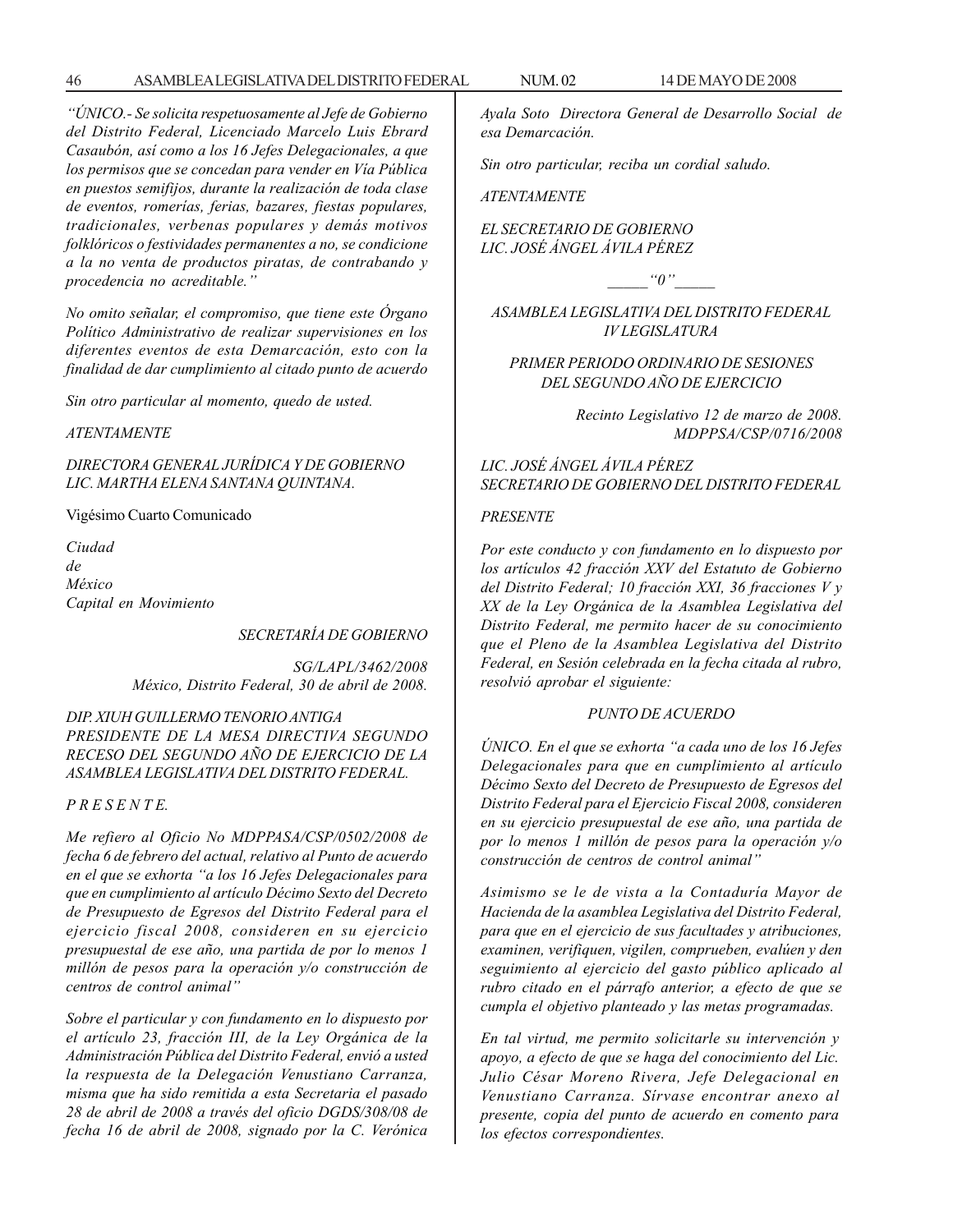*Sin otro particular, reitero a usted mi consideración distinguida.*

## *ATENTAMENTE*

*DIP. JORGE FEDERICO SCHIAFFINO ISUNZA PRESIDENTE*

 $"0"$ 

*Ciudad de México Capital en Movimiento*

*DIRECCIÓN GENERAL DE DESARROLLO SOCIAL*

*''2008-2010 Bicentenario de la Independencia y Centenario de la Revolución en la Ciudad de México''*

*Oficio No. DGDS/: 308 /08. México, D.F., 16 de abril de 2008.*

*LIC. SERGIO AMPUDIA MELLO COORDINADOR DE ENLACE DELEGACIONAL PLAZA DE LA CONSTITUCION No. 1, ER. PISO COLONIA CENTRO HISTÓRICO*

### *PRESENTE.*

*En respuesta a su Oficio No. SG/CED/0159, de fecha 8 de febrero del presente año, por. medio de cual solicita información relativa a la operación del Centro de Control Canino y Fauna Nociva de esta Delegación, me permito informar a usted que se han tomado las medidas necésarias a efecto de dar cumplimiento al Punto de Acuerdo por el Pleno de la Comisión Permanente de la Asamblea Legislativa del Distrito Federal. En este sentido, a la brevedad se realizarán los trabajos de mantenimiento correspondiente.*

*Sin otro particular, reciba un cordial saludo.*

### *Atentamente*

*C. Verónica Ayala Soto Directora General de Desarrollo Social*

Vigésimo Quinto Comunicado

*Ciudad de México Capital en Movimiento*

## *SECRETARÍA DE GOBIERNO*

*SG/LAPL/3504/2008 México, Distrito Federal, 2 de mayo de 2008.*

### *P R E S E N T E.*

*Me refiero al Oficio No MDPPASA/CSP/131/2008 de fecha 1 de abril del actual, relativo al Dictamen en el que se exhorta a los Jefes Delegacionales para que remitan a la Asamblea Legislativa, en un plazo no mayor a diez días naturales un informe de los Centros de Desarrollo Infantil que se encuentran bajo su responsabilidad.''*

*Sobre el particular y con fundamento en lo dispuesto por el artículo 23, fracción III, de la Ley Orgánica de la Administración Pública del Distrito Federal, envió a usted la respuesta de la Delegación Iztacalco, misma que ha sido remitida a esta Secretaria el pasado 30 de abril a través del oficio JDI/0652/08 de fecha 18 de abril de 2008, signado por el C. Erasto Ensástiga Santiago, Jefe Delegacional.*

*Sin otro particular, reciba un cordial saludo.*

*ATENTAMENTE*

*EL SECRETARIO DE GOBIERNO LIC. JOSÉ ÁNGEL ÁVILA PÉREZ*

 $"0"$ 

*ASAMBLEA LEGISLATIVA DEL DISTRITO FEDERAL IV LEGISLATURA*

*PRIMER PERIODO ORDINARIO DE SESIONES DEL SEGUNDO AÑO DE EJERCICIO*

> *Recinto Legislativo 01 de abril de 2008. MDPPSA/CSP/131/2008*

*LIC. JOSÉ ÁNGEL ÁVILA PÉREZ SECRETARIO DE GOBIERNO DEL DISTRITO FEDERAL*

### *PRESENTE*

*Por este conducto y con fundamento en lo dispuesto por los artículos 42 fracción XXV del Estatuto de Gobierno del Distrito Federal; 10 fracción XXI, 36 fracciones V y XX de la Ley Orgánica de la Asamblea Legislativa del Distrito Federal, me permito hacer de su conocimientoque el Pleno de la Asamblea Legislativa del Distrito Federal, en Sesión celebrada en la fecha citada al rubro, resolvió aprobar el siguiente:*

#### *DICTAMEN*

*ÚNICO.-Se exhorta a los Jefes Delegacionales del Distrito Federal, para que remitan a esta Soberanía en un plazo no mayor a diez días naturales un informe en el que se*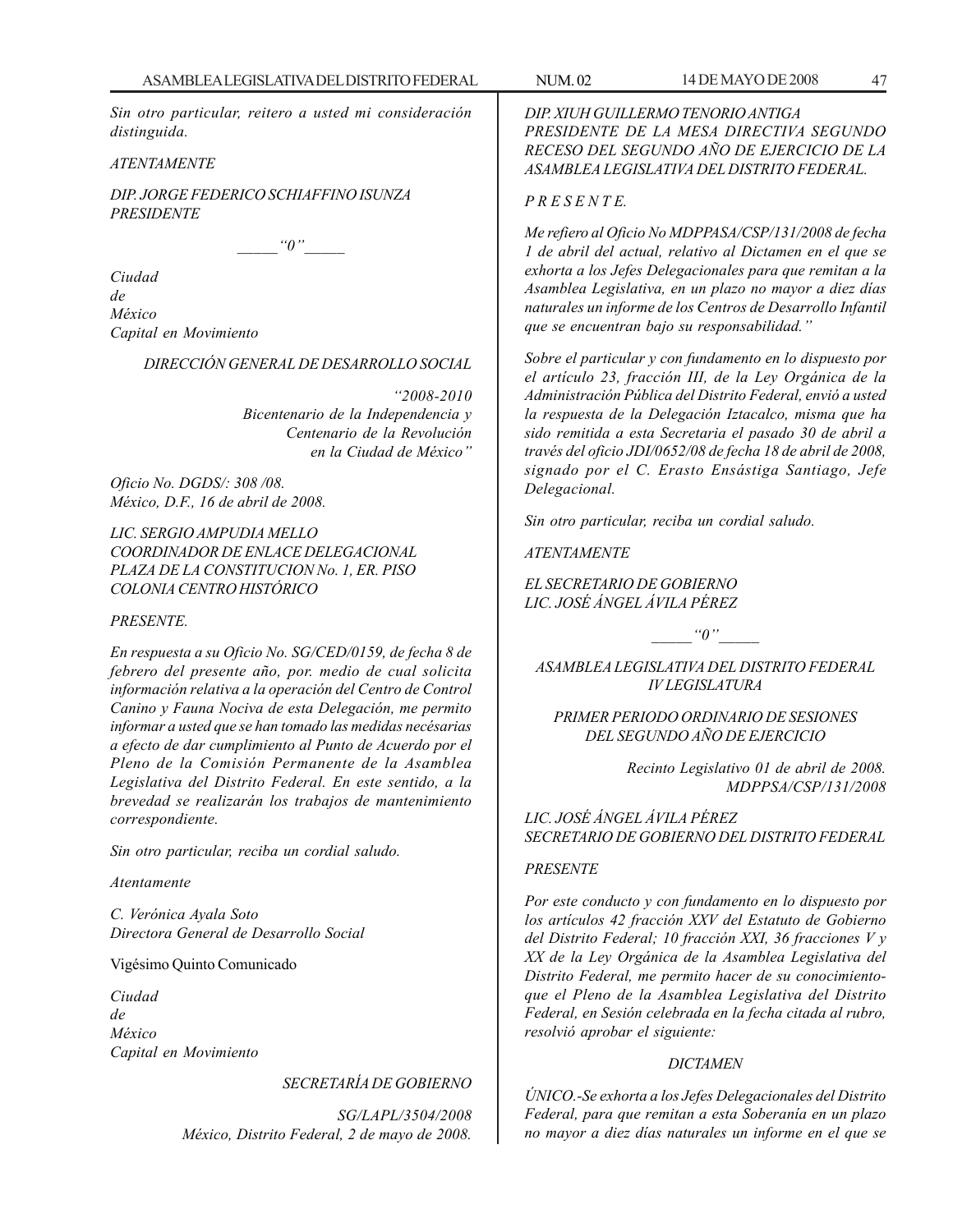*indique la manera en que operan y administran los Centros de Desarrollo Infantil que se encuentran bajo su responsabilidad, el área administrativa responsable de su operación y mantenimiento, el numero de infantes atendidos, las cuotas que cobra así como el fundamento, la base y la autorización de las mismas, los servicios que prestan, la población atendida, la plantilla de personal y la forma de contratación, el nivel académico con que cuentan las directoras de cada uno de los centros de Desarrollo Infantil, así como las maestras o asistentes educativas de cada uno de los planteles, así como el registro de validez emitido para cada uno de los Centros de Desarrollo Infantil por la Secretaría de Educación Pública.*

*En tal virtud, me permito solicitarle su intervención y apoyo, a efecto de que se haga del conocimiento del Lic Erasto Ensástiga Santiago, Jefe Delegacional en Iztacalco. Sírvase encontrar anexo al presente, copia del punto de acuerdo en comento para los efectos correspondientes.*

*Sin otro particular, reitero a usted mi consideración distinguida.*

*ATENTAMENTE*

*DIP. EDY ORTIZ PIÑA PRESIDENTE*

 $"0"$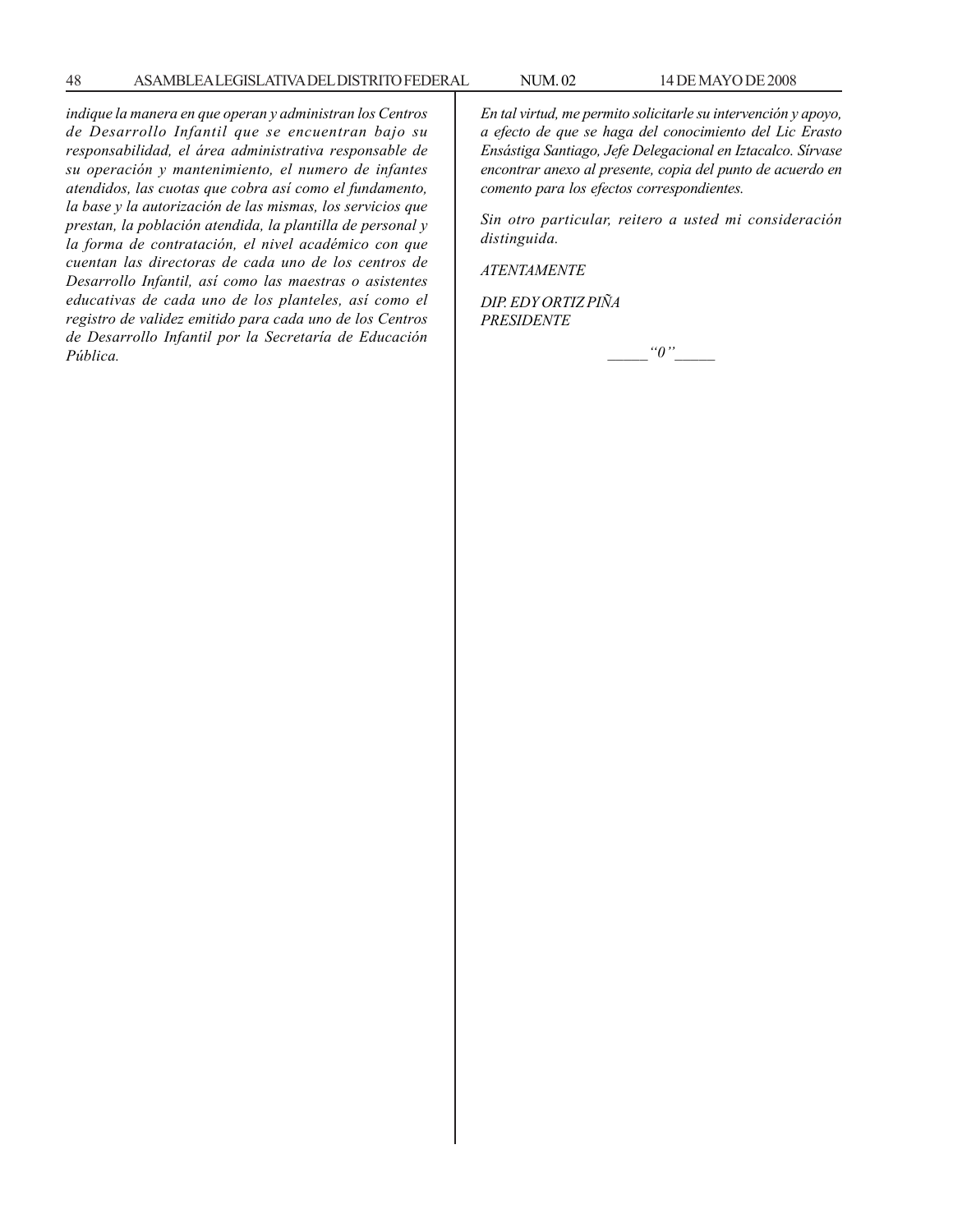#### Vigésimo Sexto Comunicado

*Ciudad de México Capital en Movimiento*

## *SECRETARÍA DE GOBIERNO*

*SG/LAPL/3505/2008 México, Distrito Federal, 2 de mayo de 2008.*

## *DIP. XIUH GUILLERMO TENORIO ANTIGA PRESIDENTE DE LA MESA DIRECTIVA SEGUNDO RECESO DEL SEGUNDO AÑO DE EJERCICIO DE LA ASAMBLEA LEGISLATIVA DEL DISTRITO FEDERAL*

## *P R E S E N T E.*

*Me refiero al Oficio No MDPPASA/CSP/137/2008 de fecha 1 de abril del actual, relativo al Dictamen en el que se exhorta a los Jefes Delegacionales para que remitan a la Asamblea Legislativa, en un plazo no mayor a diez días naturales un informe de los Centros de Desarrollo Infantil que se encuentran bajo su responsabilidad.''*

*Sobre el particular y con fundamento en lo dispuesto por el artículo 23, fracción III, de la Ley Orgánica de la Administración Pública del Distrito Federal, envió a usted la respuesta de la Delegación Tlalpan, misma que ha sido remitida a esta Secretaria el pasado 29 de abril a través del oficio DGDS/DES/0473/08 de fecha 29 de abril de 2008, signado por el C. Federico Bavines Alfaro, Director de Educación y Salud de esa demarcación.*

*Sin otro particular, reciba un cordial saludo.*

*ATENTAMENTE*

*EL SECRETARIO DE GOBIERNO LIC. JOSÉ ÁNGEL ÁVILA PÉREZ*

 $"0"$ 

*ASAMBLEA LEGISLATIVA DEL DISTRITO FEDERAL IV LEGISLATURA*

*PRIMER PERIODO ORDINARIO DE SESIONES DEL SEGUNDO AÑO DE EJERCICIO*

> *Recinto Legislativo 01 de abril de 2008. MDPPSA/CSP/137/2008*

## *LIC. JOSÉ ÁNGEL ÁVILA PÉREZ SECRETARIO DE GOBIERNO DEL DISTRITO FEDERAL*

#### *PRESENTE*

*Por este conducto y con fundamento en lo dispuesto por los artículos 42 fracción XXV del Estatuto de Gobierno del Distrito Federal; 10 fracción XXI, 36 fracciones V y XX de la Ley Orgánica de la Asamblea Legislativa del Distrito Federal, me permito hacer de su conocimientoque el Pleno de la Asamblea Legislativa del Distrito Federal, en Sesión celebrada en la fecha citada al rubro, resolvió aprobar el siguiente:*

### *DICTAMEN*

*ÚNICO.-Se exhorta a los Jefes Delegacionales del Distrito Federal, para que remitan a esta Soberanía en un plazo no mayor a diez días naturales un informe en el que se indique la manera en que operan y administran los Centros de Desarrollo Infantil que se encuentran bajo su responsabilidad, el área administrativa responsable de su operación y mantenimiento, el numero de infantes atendidos, las cuotas que cobra así como el fundamento, la base y la autorización de las mismas, los servicios que prestan, la población atendida, la plantilla de personal y la forma de contratación, el nivel académico con que cuentan las directoras de cada uno de los centros de Desarrollo Infantil, así como las maestras o asistentes educativas de cada uno de los planteles, así como el registro de validez emitido para cada uno de los Centros de Desarrollo Infantil por la Secretaría de Educación Pública.*

*En tal virtud, me permito solicitarle su intervención y apoyo, a efecto de que se haga del conocimiento del Lic Guillermo Sánchez Torres, Jefe Delegacional en Tlalpan. Sírvase encontrar anexo al presente, copia del punto de acuerdo en comento para los efectos correspondientes.*

*Sin otro particular, reitero a usted mi consideración distinguida.*

*ATENTAMENTE*

*DIP. EDY ORTIZ PIÑA PRESIDENTE*

 $"0"$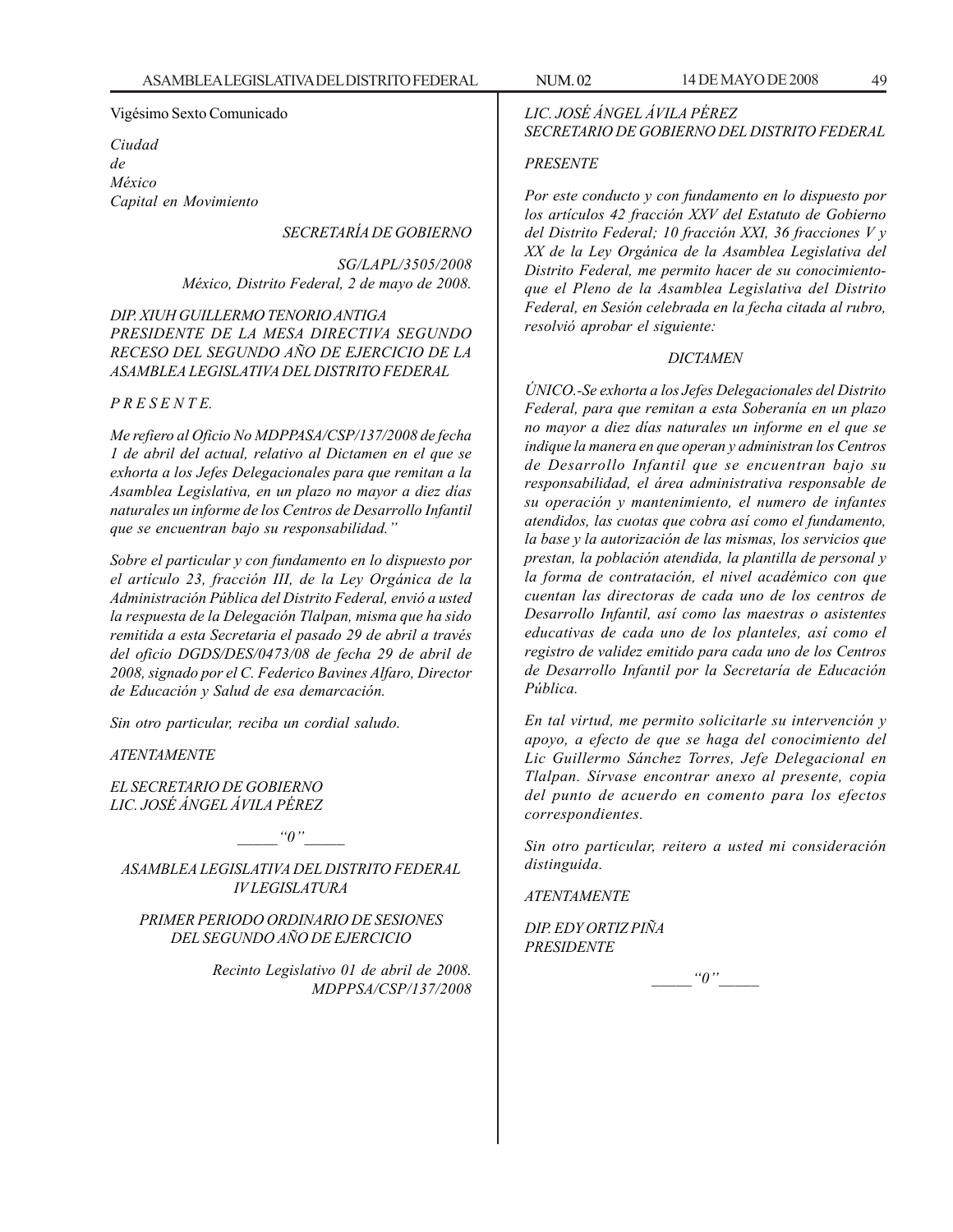Vigésimo Séptimo Comunicado

*Ciudad de México Capital en Movimiento*

*SECRETARÍA DE GOBIERNO*

*SG/LAPL/3693/2008 México, Distrito Federal, 9 de mayo de 2008.*

## *DIP. XIUH GUILLERMO TENORIO ANTIGA PRESIDENTE DE LA MESA DIRECTIVA SEGUNDO RECESO DEL SEGUNDO AÑO DE EJERCICIO DE LA ASAMBLEA LEGISLATIVA DEL DISTRITO FEDERAL*

*P R E S E N T E.*

*Me refiero al Oficio No MDPPASA/CSP/302/008 de fecha 3 de abril del actual, relativo al Dictamen en el que se exhorta al Jefe de Gobierno y a los 16 Jefes Delegacionales a informar a ese órgano legislativo sobre ''la situación que guarda la atención a la juventud en sus respectivas estructuras de gobierno para con este grupo vulnerable, en un plazo no mayor a treinta días…''*

*Sobre el particular y con fundamento en lo dispuesto por el artículo 23, fracción III, de la Ley Orgánica de la Administración Pública del Distrito Federal, envió a usted la respuesta de la Delegación Cuauhtémoc, misma que ha sido remitida a esta Secretaria el pasado 8 de mayo a través del oficio DCJ/354/2008 de fecha 22 de abril de 2008, signado por el Ing. José Luis Muñoz Soria, Jefe Delegacional.*

*Sin otro particular, reciba un cordial saludo.*

*ATENTAMENTE*

*EL SECRETARIO DE GOBIERNO LIC. JOSÉ ÁNGEL ÁVILA PÉREZ*

 $"0"$ 

*ASAMBLEA LEGISLATIVA DEL DISTRITO FEDERAL IV LEGISLATURA*

## *PRIMER PERIODO ORDINARIO DE SESIONES DEL SEGUNDO AÑO DE EJERCICIO*

*Recinto Legislativo 03 de abril de 2008. MDPPSA/CSP/302/2008*

*LIC. JOSÉ ÁNGEL ÁVILA PÉREZ SECRETARIO DE GOBIERNO DEL DISTRITO FEDERAL*

#### *PRESENTE*

*Por este conducto y con fundamento en lo dispuesto por los artículos 42 fracción XXV del Estatuto de Gobierno del Distrito Federal; 10 fracción XXI, 36 fracciones V y XX de la Ley Orgánica de la Asamblea Legislativa del Distrito Federal, me permito hacer de su conocimientoque el Pleno de la Asamblea Legislativa del Distrito Federal, en Sesión celebrada en la fecha citada al rubro, resolvió aprobar el siguiente:*

#### *PUNTO DE ACUERDO*

*ÚNICO.- La Asamblea Legislativa del Distrito Federal exhorta al Gobierno del Distrito Federal y a los 16 Jefes Delegacionales a informar a ese órgano legislativo sobre ''la situación que guarda la atención a la juventud en sus respectivas estructuras de gobierno para con este grupo vulnerable, en un plazo no mayor a treinta días…''*

*En tal virtud, me permito solicitarle su intervención y apoyo, a efecto de que se haga del conocimiento del Ing. José Luis Muñoz Soria, Jefe Delegacional. Sírvase encontrar anexo al presente, copia del punto de acuerdo en comento para los efectos correspondientes.*

*Sin otro particular, reitero a usted mi consideración distinguida.*

*ATENTAMENTE DIP. EDY ORTIZ PIÑA PRESIDENTE*

 $\lq q''$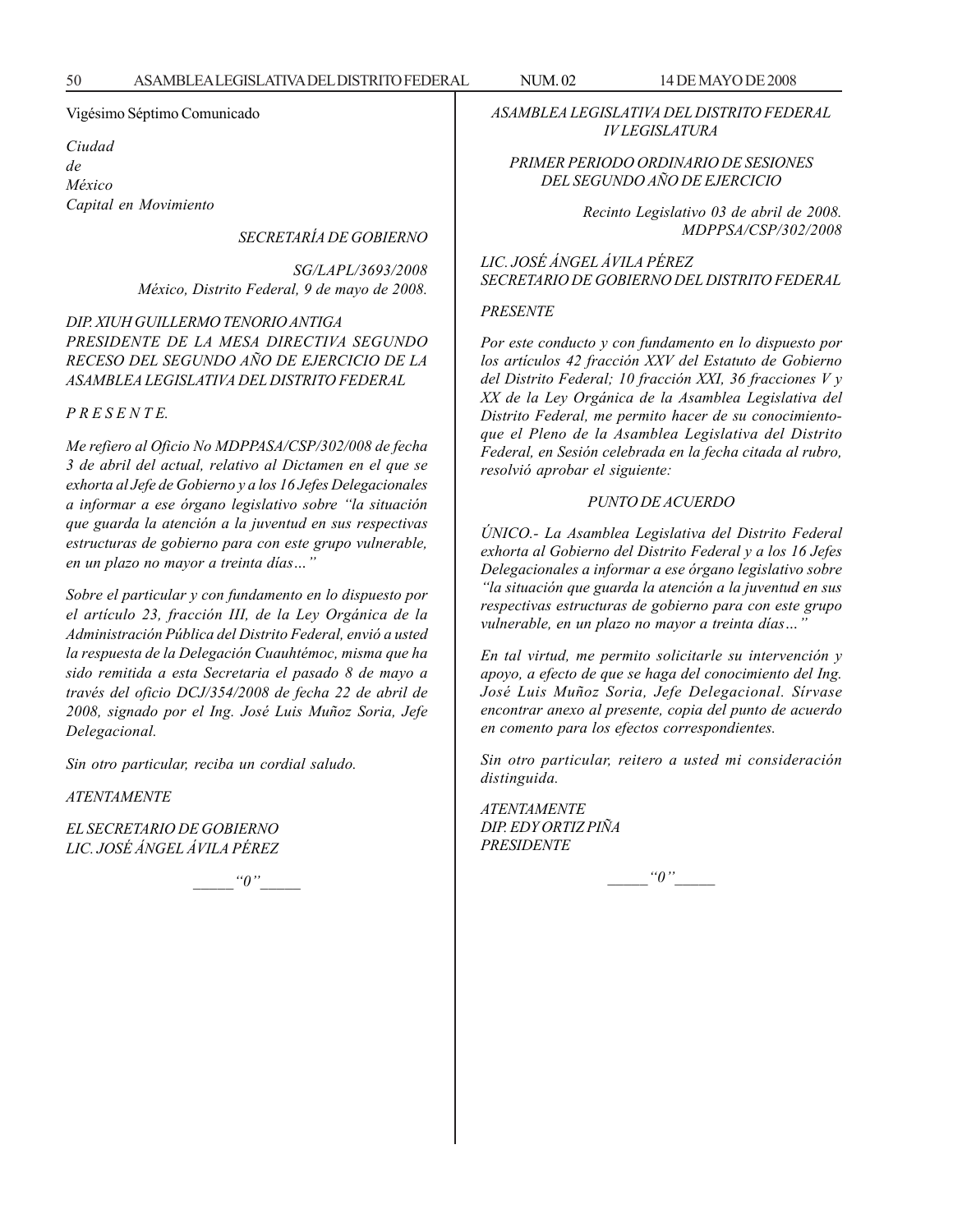### Vigésimo Octavo Comunicado

*Ciudad de México Capital en Movimiento*

## *SECRETARÍA DE GOBIERNO*

*SG/LAPL/3666/2008 México, Distrito Federal, 7 de mayo de 2008.*

## *DIP. XIUH GUILLERMO TENORIO ANTIGA PRESIDENTE DE LA MESA DIRECTIVA SEGUNDO RECESO DEL SEGUNDO AÑO DE EJERCICIO DE LA ASAMBLEA LEGISLATIVA DEL DISTRITO FEDERAL*

## *P R E S E N T E.*

*Me refiero al Oficio No MDPPASA/CSP/310/008 de fecha 3 de abril del actual, relativo al Dictamen en el que se exhorta al Jefe de Gobierno y a los 16 Jefes Delegacionales a informar a ese órgano legislativo sobre ''la situación que guarda la atención a la juventud en sus respectivas estructuras de gobierno para con este grupo vulnerable, en un plazo no mayor a treinta días…''*

*Sobre el particular y con fundamento en lo dispuesto por el artículo 23, fracción III, de la Ley Orgánica de la Administración Pública del Distrito Federal, envió a usted la respuesta de la Delegación Tlalpan, misma que ha sido remitida a esta Secretaria el pasado 8 de mayo a través del oficio DGDS/DDC/0331/08 de fecha 29 de abril de 2008, signado por el Alexis Yuri Forcada Zamora, Director de Desarrollo Comunitario de esa Demarcación.*

*Sin otro particular, reciba un cordial saludo.*

*ATENTAMENTE*

*EL SECRETARIO DE GOBIERNO LIC. JOSÉ ÁNGEL ÁVILA PÉREZ*

 $"0"$ 

*ASAMBLEA LEGISLATIVA DEL DISTRITO FEDERAL IV LEGISLATURA PRIMER PERIODO ORDINARIO DE SESIONES DEL SEGUNDO AÑO DE EJERCICIO Recinto Legislativo 03 de abril de 2008. MDPPSA/CSP/310/2008 LIC. JOSÉ ÁNGEL ÁVILA PÉREZ*

*SECRETARIO DE GOBIERNO DEL DISTRITO FEDERAL*

## *PRESENTE*

*Por este conducto y con fundamento en lo dispuesto por los artículos 42 fracción XXV del Estatuto de Gobierno del Distrito Federal; 10 fracción XXI, 36 fracciones V y XX de la Ley Orgánica de la Asamblea Legislativa del Distrito Federal, me permito hacer de su conocimiento, que el Pleno de la Asamblea Legislativa del Distrito Federal, en Sesión celebrada en la fecha citada al rubro, resolvió aprobar el siguiente:*

### *PUNTO DE ACUERDO*

*ÚNICO.- La Asamblea Legislativa del Distrito Federal exhorta al Gobierno del Distrito Federal y a los 16 Jefes Delegacionales a informar a ese órgano legislativo sobre ''la situación que guarda la atención a la juventud en sus respectivas estructuras de gobierno para con este grupo vulnerable, en un plazo no mayor a treinta días…''*

*En tal virtud, me permito solicitarle su intervención y apoyo, a efecto de que se haga del conocimiento del C.P. Guillermo Sánchez Torres, Jefe Delegacional en Tlalpan. Sírvase encontrar anexo al presente, copia del punto de acuerdo en comento para los efectos correspondientes.*

*Sin otro particular, reitero a usted mi consideración distinguida.*

*ATENTAMENTE*

*DIP. EDY ORTIZ PIÑA PRESIDENTE*

 $\lq o''$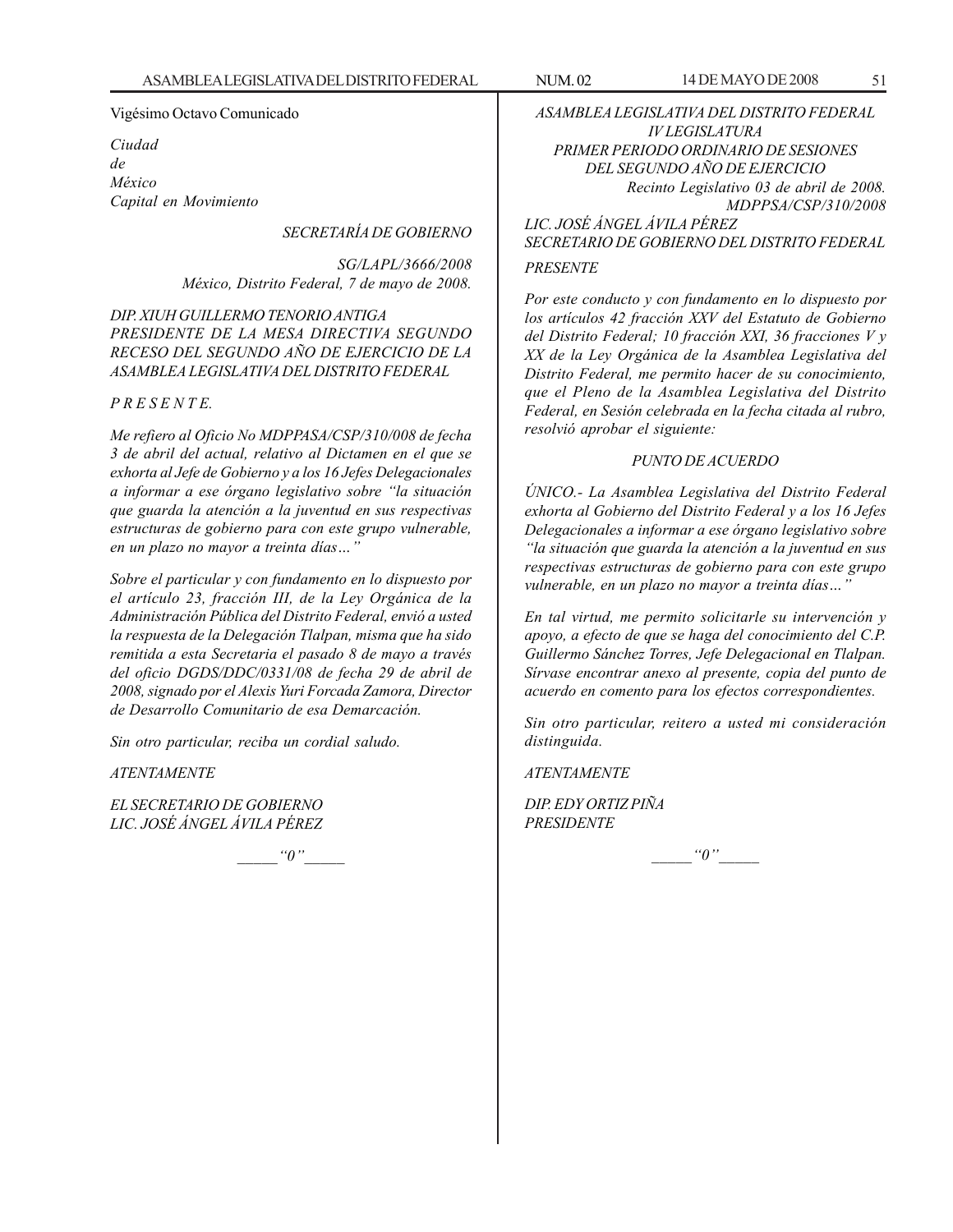Vigésimo Noveno Comunicado

*Ciudad de México Capital en Movimiento*

*SECRETARÍA DE GOBIERNO*

*SG/LAPL/3464/2008 México, Distrito Federal, 25 de abril de 2008.*

*DIP. XIUH GUILLERMO TENORIO ANTIGA PRESIDENTE DE LA MESA DIRECTIVA SEGUNDO RECESO DEL SEGUNDO AÑO DE EJERCICIO DE LA ASAMBLEA LEGISLATIVA DEL DISTRITO FEDERAL*

*P R E S E N T E.*

*Me refiero al Oficio No MDPPASA/CSP/305/008 de fecha 3 de abril del actual, relativo al Punto de Acuerdo en el que se exhorta al Gobierno del Distrito Federal y a los 16 Jefes Delegacionales a informar a ese órgano legislativo sobre ''la situación que guarda la atención a la juventud en sus respectivas estructuras de gobierno para con este grupo vulnerable, en un plazo no mayor de treinta días…''*

*Sobre el particular y con fundamento en lo dispuesto por el artículo 23, fracción III, de la Ley Orgánica de la Administración Pública del Distrito Federal, envió a usted la respuesta de la Delegación Iztapalapa misma que ha sido remitida a esta Secretaria el pasado 30 de abril a través del oficio DGDS/DDC/12.400/503/08 de fecha 22 de abril de 2008, signado por la C. Inés Galván Mendoza, Directora General de Desarrollo Social de esa Demarcación.*

*Sin otro particular, reciba un cordial saludo.*

*ATENTAMENTE*

*EL SECRETARIO DE GOBIERNO LIC. JOSÉ ÁNGEL ÁVILA PÉREZ*

 $"0"$ 

*ASAMBLEA LEGISLATIVA DEL DISTRITO FEDERAL IV LEGISLATURA*

## *PRIMER PERIODO ORDINARIO DE SESIONES DEL SEGUNDO AÑO DE EJERCICIO*

*Recinto Legislativo 03 de abril de 2008. MDPPSA/CSP/305/2008*

*LIC. JOSÉ ÁNGEL ÁVILA PÉREZ SECRETARIO DE GOBIERNO DEL DISTRITO FEDERAL*

#### *PRESENTE*

*Por este conducto y con fundamento en lo dispuesto por los artículos 42 fracción XXV del Estatuto de Gobierno del Distrito Federal; 10 fracción XXI, 36 fracciones V y XX de la Ley Orgánica de la Asamblea Legislativa del Distrito Federal, me permito hacer de su conocimiento que el Pleno de la Asamblea Legislativa del Distrito Federal, en Sesión celebrada en la fecha citada al rubro, resolvió aprobar el siguiente:*

#### *PUNTO DE ACUERDO*

*ÚNICO.- La Asamblea Legislativa del Distrito Federal exhorta al Gobierno del Distrito Federal y a los 16 Jefes Delegacionales a informar a ese órgano legislativo sobre ''la situación que guarda la atención a la juventud en sus respectivas estructuras de gobierno para con este grupo vulnerable, en un plazo no mayor a treinta días a partir de la recepción del presente…''*

*En tal virtud, me permito solicitarle su intervención y apoyo, a efecto de que se haga del conocimiento del Lic Horacio Martínez Meza, Jefe Delegacional en Iztapalapa. Sírvase encontrar anexo al presente, copia del punto de acuerdo en comento para los efectos correspondientes.*

*Sin otro particular, reitero a usted mi consideración distinguida.*

#### *ATENTAMENTE*

*DIP. EDY ORTIZ PIÑA PRESIDENTE*

 $\lq q''$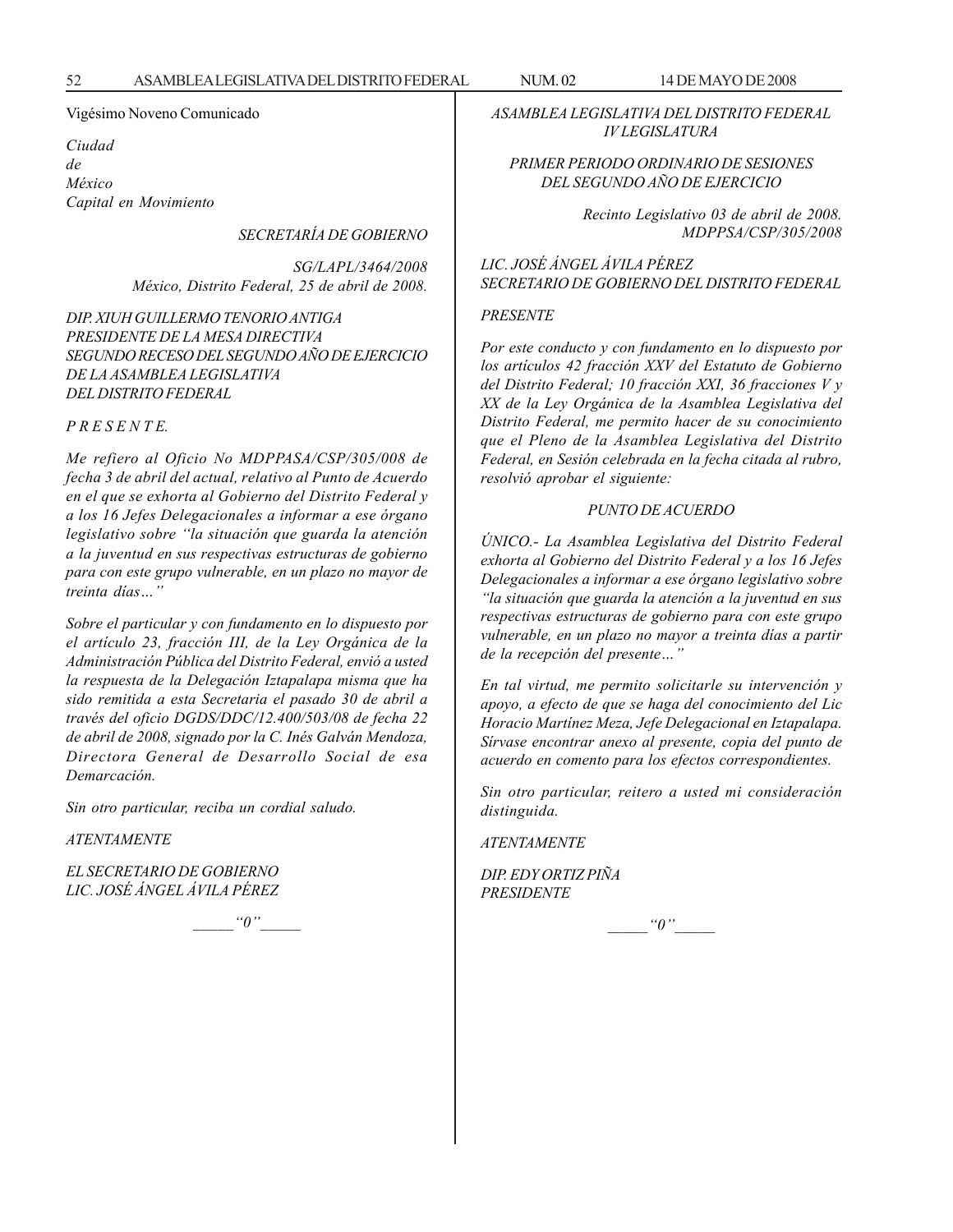#### Trigésimo Comunicado

*Ciudad de México Capital en Movimiento*

## *SECRETARÍA DE GOBIERNO*

*SG/LAPL/3506/2008 México, Distrito Federal, 2 de mayo de 2008.*

*DIP. XIUH GUILLERMO TENORIO ANTIGA PRESIDENTE DE LA MESA DIRECTIVA SEGUNDO RECESO DEL SEGUNDO AÑO DE EJERCICIO DE LA ASAMBLEA LEGISLATIVA DEL DISTRITO FEDERAL*

### *P R E S E N T E.*

*Me refiero al Oficio No MDPPASA/CSP/387/008 de fecha 10 de abril del actual, relativo al Punto de Acuerdo en el que se exhorta al Jefe Delegacional en Tlalpan, y a la Secretaria del Ambiente del Distrito Federal, a informar el estado que guarda el Bosque de Tlalpan.*

*Sobre el particular y con fundamento en lo dispuesto por el artículo 23, fracción III, de la Ley Orgánica de la Administración Pública del Distrito Federal, envió a usted la respuesta de la Delegación Tlalpan misma que ha sido remitida a esta Secretaria a través del oficio DGEDS/DG/0502/08 de fecha 08 de fecha 25 de abril de 2008 signado por el Ing. Jesús Carrasco Gómez, Director General de Ecología y Desarrollo sustentable de esa Demarcación.*

*Sin otro particular, reciba un cordial saludo.*

*ATENTAMENTE*

*EL SECRETARIO DE GOBIERNO LIC. JOSÉ ÁNGEL ÁVILA PÉREZ*

 $"0"$ 

*ASAMBLEA LEGISLATIVA DEL DISTRITO FEDERAL IV LEGISLATURA*

## *PRIMER PERIODO ORDINARIO DE SESIONES DEL SEGUNDO AÑO DE EJERCICIO*

*Recinto Legislativo 10 de abril de 2008. MDPPSA/CSP/387/2008*

*LIC. JOSÉ ÁNGEL ÁVILA PÉREZ SECRETARIO DE GOBIERNO DEL DISTRITO FEDERAL*

## *PRESENTE*

*Por este conducto y con fundamento en lo dispuesto por los artículos 42 fracción XXV del Estatuto de Gobierno del Distrito Federal; 10 fracción XXI, 36 fracciones V y XX de la Ley Orgánica de la Asamblea Legislativa del Distrito Federal, me permito hacer de su conocimiento que el Pleno de la Asamblea Legislativa del Distrito Federal, en Sesión celebrada en la fecha citada al rubro, resolvió aprobar el siguiente:*

## *PUNTO DE ACUERDO*

*ÚNICO.- Se exhorta al Jefe Delegacional en Tlalpan, Guillermo Sánchez Torres y a la Licenciada Martha Delgado Peralta, Secretaria del Medio Ambiente del Distrito Federal, informen el estado que guarda el Bosque de Tlalpan.*

*En tal virtud, me permito solicitarle su intervención y apoyo, a efecto de que se haga del conocimiento del C.P. Guillermo Sánchez Torres, Jefe Delegacional en Tlalpan. Sírvase encontrar anexo al presente, copia del punto de acuerdo en comento para los efectos correspondientes.*

*Sin otro particular, reitero a usted mi consideración distinguida.*

*ATENTAMENTE*

*DIP. EDY ORTIZ PIÑA PRESIDENTE*

 $"0"$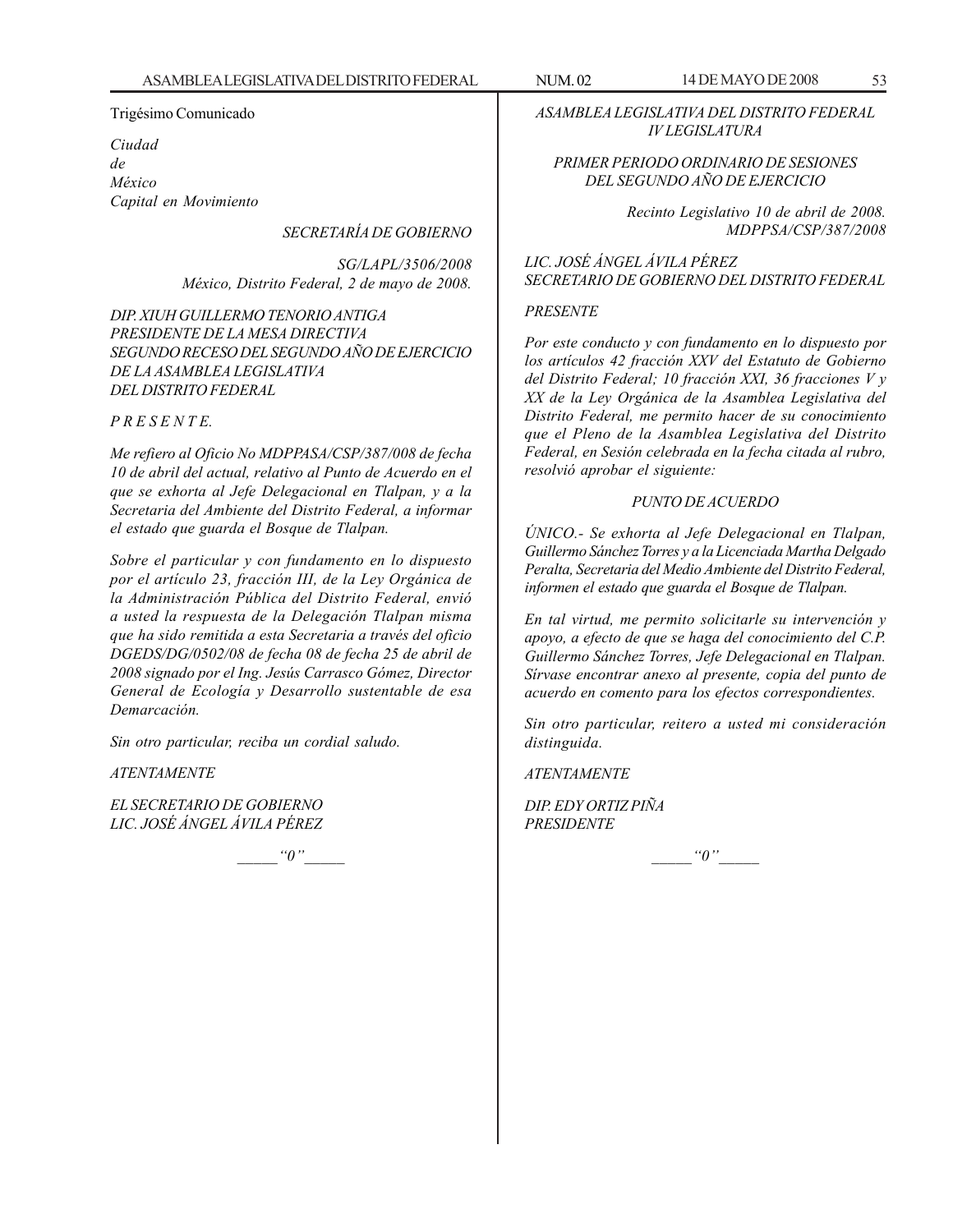## Trigésimo Primer Comunicado

*Ciudad de México Capital en Movimiento*

*SECRETARÍA DE GOBIERNO*

*SG/LAPL/3465/2008 México, Distrito Federal, 30 de abril de 2008.*

*DIP. XIUH GUILLERMO TENORIO ANTIGA PRESIDENTE DE LA MESA DIRECTIVA SEGUNDO RECESO DEL SEGUNDO AÑO DE EJERCICIO DE LA ASAMBLEA LEGISLATIVA DEL DISTRITO FEDERAL.*

*P R E S E N T E.*

*Me refiero al Oficio No MDPPASA/CSP/0701/008 de fecha 5 de marzo del actual, relativo al Punto de Acuerdo en el que se exhorta a la Secretaria de Cultura, al Secretario de Desarrollo Urbano y Vivienda y a los 16 Jefes Delegacionales: para que informe a ese órgano legislativo ''… Sobre el uso y aprovechamiento de los cines, teatros, museos y espacios culturales, que están asignados a la Secretaría de Cultura y a las 16 Jefaturas Delegaciones, para el desarrollo y promoción cultural de la población…''*

*Sobre el particular y con fundamento en lo dispuesto por el artículo 23, fracción III, de la Ley Orgánica de la Administración Pública del Distrito Federal, envió a usted la respuesta de la Delegación Benito Juárez, misma que ha sido remitida a esta Secretaria el 30 de abril a través del oficio DBJ/310/2008 de fecha 15 de abril de 2008, signado por el MVZ. Germán de la Garza Estrada, Jefe Delegacional.*

*Sin otro particular, reciba un cordial saludo.*

*ATENTAMENTE*

*EL SECRETARIO DE GOBIERNO LIC. JOSÉ ÁNGEL ÁVILA PÉREZ*

 $"0"$ 

*ASAMBLEA LEGISLATIVA DEL DISTRITO FEDERAL IV LEGISLATURA*

*PRIMER PERIODO ORDINARIO DE SESIONES DEL SEGUNDO AÑO DE EJERCICIO*

*Recinto Legislativo 5 de marzo de 2008. MDPPSA/CSP/0701/2008*

*LIC. JOSÉ ÁNGEL ÁVILA PÉREZ SECRETARIO DE GOBIERNO DEL DISTRITO FEDERAL*

### *PRESENTE*

*Por este conducto y con fundamento en lo dispuesto por los artículos 42 fracción XXV del Estatuto de Gobierno del Distrito Federal; 10 fracción XXI, 36 fracciones V y XX de la Ley Orgánica de la Asamblea Legislativa del Distrito Federal, me permito hacer de su conocimiento que el Pleno de la Asamblea Legislativa del Distrito Federal, en Sesión celebrada en la fecha citada al rubro, resolvió aprobar el siguiente:*

## *PUNTO DE ACUERDO*

*ÚNICO.- Se exhorta atentamente a la Ciudadana Elena Cepeda de León, Secretaria de Cultura, al Arquitecto Arturo Aíspuro Coronel, Secretario de Desarrollo Urbano y Vivienda, ambos del Distrito Federal y a los 16 Jefes Delegacionales; para que informen a la Asamblea Legislativa del Distrito Federal, sobre el uso y aprovechamientos de los cines, teatros, museos y espacios culturales, que están asignados a la Secretaría de Cultura y a las 16 Jefaturas Delegacionales, para el desarrollo y promoción cultural de la población; precisando cuántos están funcionando, qué inmuebles se encuentran inactivos y cuál es su estado de conservación, así como las acciones programáticas para el 2008.*

*En tal virtud, me permito solicitarle su intervención y apoyo, a efecto de que se haga del conocimiento del MVZ. Germán de la Garza Estrada, Jefe Delegacional en Benito Juárez, Sírvase encontrar anexo al presente, copia del punto de acuerdo en comento para los efectos correspondientes.*

*Sin otro particular, reitero a usted mi consideración distinguida.*

*ATENTAMENTE*

*DIP. EDY ORTIZ PIÑA PRESIDENTE*

 $\lq\lq0$ ''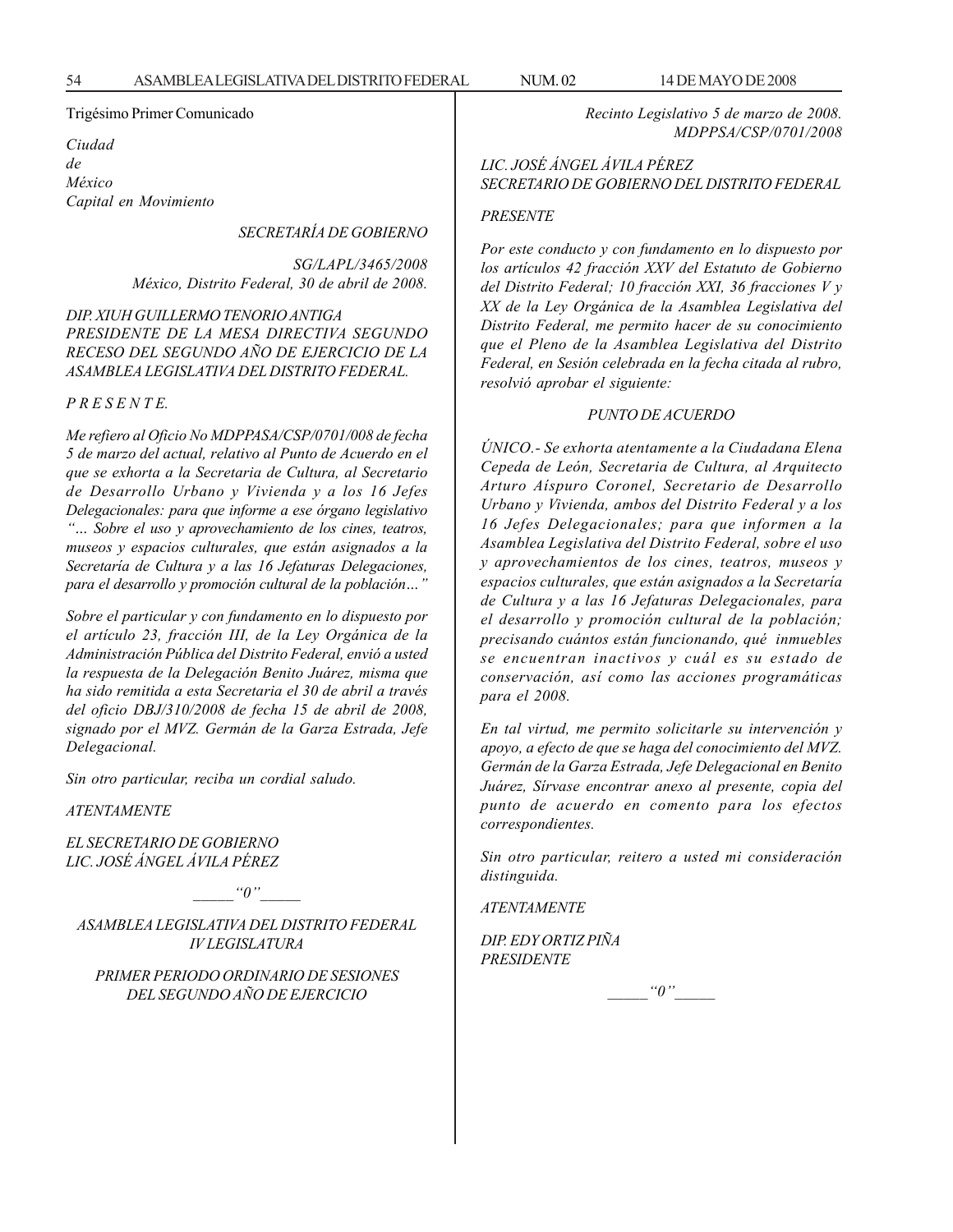Trigésimo Segundo Comunicado.

*Ciudad de México Capital en Movimiento*

## *SECRETARÍA DE GOBIERNO*

*SG/LAPL/3695/2008 México, Distrito Federal, 9 de mayo de 2008.*

*DIP. XIUH GUILLERMO TENORIO ANTIGA PRESIDENTE DE LA MESA DIRECTIVA SEGUNDO RECESO DEL SEGUNDO AÑO DE EJERCICIO DE LA ASAMBLEA LEGISLATIVA DEL DISTRITO FEDERAL.*

## *P R E S E N T E*

*Me refiero al Oficio No MDPPASA/CSP/129/2008 de fecha 1 de abril del actual, relativo al Dictamen en el que se exhorta a los Jefes Delegacionales para que remitan a la Asamblea Legislativa, en un plazo no mayor a diez días naturales un informe de los Centros de Desarrollo Infantil que se encuentran bajo su responsabilidad.''*

*Sobre el particular y con fundamento en o dispuesto por el artículo 23, fracción III, de la Ley Orgánica de la Administración Pública del Distrito Federal, envió a usted la respuesta de la Delegación Cuauhtémoc, misma que ha sido remitida a esta Secretaria el pasado 9 de mayo a través del oficio DCJ/360/2008 de fecha 29 de abril de 2008, signado por el Ing. José Luis Muñoz Soria, Jefe Delegacional.*

*Sin otro particular, reciba un cordial saludo.*

*ATENTAMENTE EL SECRETARIO DE GOBIERNO LIC. JOSÉ ÁNGEL ÁVILA PÉREZ*

 $"0"$ 

*ASAMBLEA LEGISLATIVA DEL DISTRITO FEDERAL IV LEGISLATURA*

## *PRIMER PERIODO ORDINARIO DE SESIONES DEL SEGUNDO AÑO DE EJERCICIO*

*Recinto Legislativo 01 de abril de 2008. MDPPSA/CSP/129/2008*

*LIC. JOSÉ ÁNGEL ÁVILA PÉREZ SECRETARIO DE GOBIERNO DEL DISTRITO FEDERAL*

## *PRESENTE*

*Por este conducto y con fundamento en lo dispuesto por los artículos 42 fracción XXV del Estatuto de Gobierno del Distrito Federal; 10 fracción XXI, 36 fracciones V y* *XX de la Ley Orgánica de la Asamblea Legislativa del Distrito Federal, me permito hacer de su conocimientoque el Pleno de la Asamblea Legislativa del Distrito Federal, en Sesión celebrada en la fecha citada al rubro, resolvió aprobar el siguiente:*

## *DICTAMEN*

*ÚNICO.-Se exhorta a los Jefes Delegacionales del Distrito Federal, para que remitan a esta Soberanía en un plazo no mayor a diez días naturales un informe en el que se indique la manera en que operan y administran los Centros de Desarrollo Infantil que se encuentran bajo su responsabilidad, el área administrativa responsable de su operación y mantenimiento, el numero de infantes atendidos, las cuotas que cobra así como el fundamento, la base y la autorización de las mismas, los servicios que prestan, la población atendida, la plantilla de personal y la forma de contratación, el nivel académico con que cuentan las directoras de cada uno de los centros de Desarrollo Infantil, así como las maestras o asistentes educativas de cada uno de los planteles, así como el registro de validez emitido para cada uno de los Centros de Desarrollo Infantil por la Secretaría de Educación Pública.*

*En tal virtud, me permito solicitarle su intervención y apoyo, a efecto de que se haga del conocimiento del Ing. José Luis Muñoz Soria Jefe Delegacional en Cuauhtémoc. Sírvase encontrar anexo al presente, copia del punto de acuerdo en comento para los efectos correspondientes.*

*Sin otro particular, reitero a usted mi consideración distinguida.*

*ATENTAMENTE*

*DIP. EDY ORTIZ PIÑA PRESIDENTE*

 $\lq\lq o''$ 

*Ciudad de México Capital en Movimiento*

> *DELEGACIÓN CUAUHTÉMOC ''2008 2010'' Bicentenario de la Independencia y Centenario de la Revolución en la ciudad de México''*

> > *OFICIO: DCJ/3 6 0 / 2008 ASUNTO: -Se envía respuesta al Oficio SGICED1 0367 I 2008. Cuauhtémoc D. F. 29 de abril de 2005*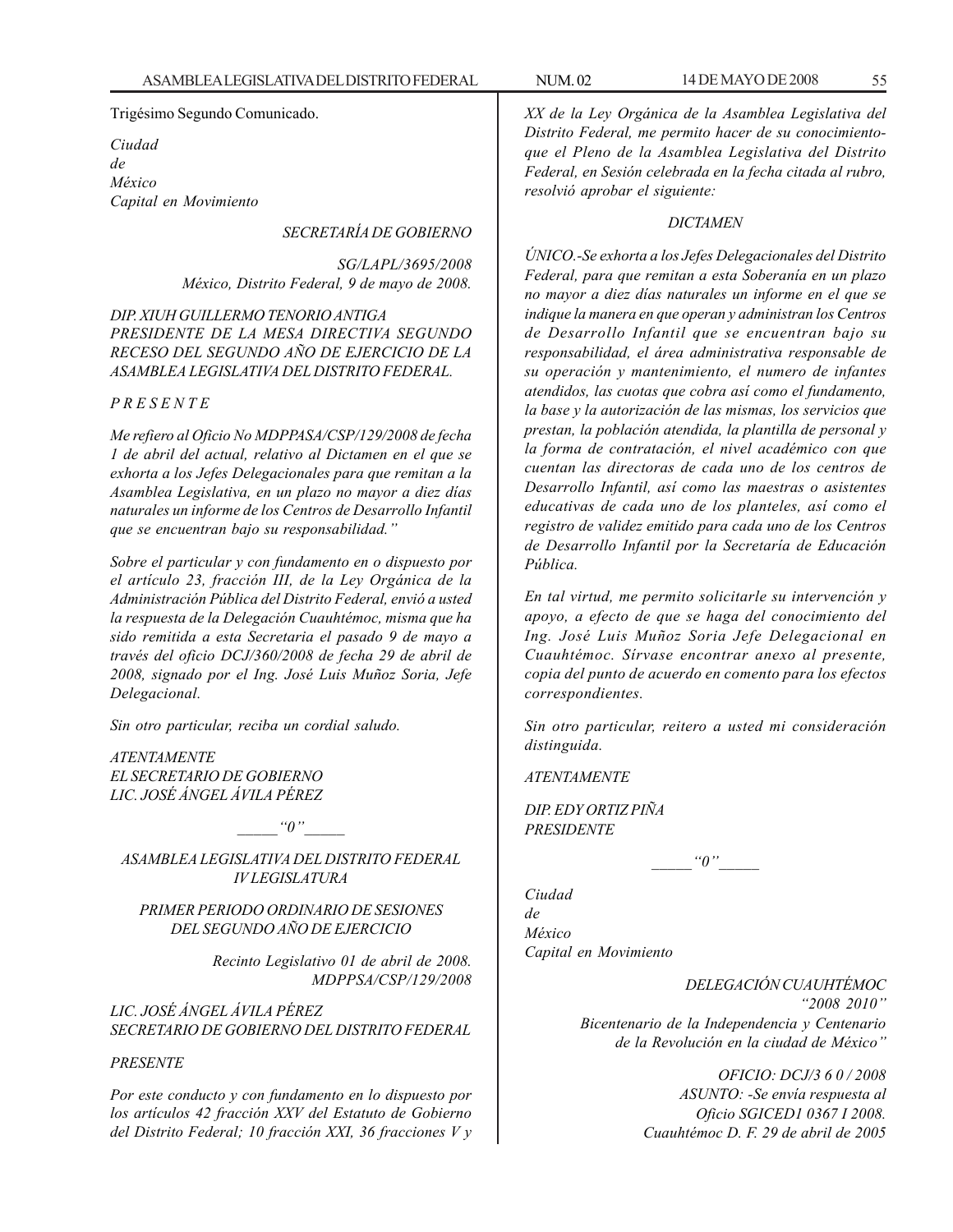## *LIC. SERGIO .AMPUDIA DE MELLO COORDINADOR DE ENLACE DELEGACIONAL*

#### *PRESENTE*

*En atención al oficio No. SG/CED /0367/ 2008, a través del cual comunica el siguiente exhorto a los jefes Delegacionales para que se remita un informe de lo que se indica:*

*ÚNICO. La forma en que operan y administran los Centros de Desarrollo infantil que se encuentran bajo su responsabilidad, el área administrativa responsable de su operación y mantenimiento, el número de infantes atendidos, las cuotas que se cobran así como el fundamento, la base y autorización de las mismas, los servicios que prestan, la plantilla de personal, y su forma de contratación, el nivel académico de las directoras, de cada uno de los Centros de Desarrollo Infantil, así como de las maestras y asistentes educativas de cada uno de los planteles, así como el registro de validez emitido para cada uno de los Centros de Desarrollo Infantil por la Secretaría de Educación Pública.''*

*En atención al asunto en contento, anexo al presente una carpeta que contiene 156 fojas útiles que contienen la información solicitada.*

*Sin otro particular y para cualquier aclaración adicional quedo a su disposición, haciendo propicia la ocasión para enviarle un cordial saludo.*

*ING.. JOSÉ LUIS MUÑOZ SORIA JEFE DELEGACIONAL EN CUAUHTÉMOC*

#### Trigésimo Tercer Comunicado

*Ciudad de México Capital en Movimiento*

## *SECRETARÍA DE GOBIERNO*

*SG/LAPL/3466/2008 México, Distrito Federal, 30 de abril de 2008.*

*DIP. XIUH GUILLERMO TENORIO ANTIGA PRESIDENTE DE LA MESA DIRECTIVA SEGUNDO RECESO DEL SEGUNDO AÑO DE EJERCICIO DE LA ASAMBLEA LEGISLATIVA DEL DISTRITO FEDERAL*

*P R E S E N T E.*

*Me refiero al Oficio No MDPPASA/CSP/129/2008 de fecha 1 de abril del actual, relativo al Dictamen en el que se exhorta a los Jefes Delegacionales para que remitan a la Asamblea Legislativa, en un plazo no mayor a diez días* *naturales un informe de los Centros de Desarrollo Infantil que se encuentran bajo su responsabilidad.''*

*Sobre el particular y con fundamento en lo dispuesto por el artículo 23, fracción III, de la Ley Orgánica de la Administración Pública del Distrito Federal, envió a usted la respuesta de la Delegación Tláhuac, misma que ha sido remitida a esta Secretaria el pasado 30 de abril a través del oficio DGA/638/2008 de fecha 25 de abril de 2008, signado por el C.P. Jesús Quintero Martínez, Director General de Administración de esa demarcación.*

*Sin otro particular, reciba un cordial saludo.*

*ATENTAMENTE*

*EL SECRETARIO DE GOBIERNO LIC. JOSÉ ÁNGEL ÁVILA PÉREZ*

 $\alpha_0$ "

*ASAMBLEA LEGISLATIVA DEL DISTRITO FEDERAL IV LEGISLATURA*

## *PRIMER PERIODO ORDINARIO DE SESIONES DEL SEGUNDO AÑO DE EJERCICIO*

*Recinto Legislativo 01 de abril de 2008. MDPPSA/CSP/136/2008*

*LIC. JOSÉ ÁNGEL ÁVILA PÉREZ SECRETARIO DE GOBIERNO DEL DISTRITO FEDERAL*

### *PRESENTE*

*Por este conducto y con fundamento en lo dispuesto por los artículos 42 fracción XXV del Estatuto de Gobierno del Distrito Federal; 10 fracción XXI, 36 fracciones V y XX de la Ley Orgánica de la Asamblea Legislativa del Distrito Federal, me permito hacer de su conocimientoque el Pleno de la Asamblea Legislativa del Distrito Federal, en Sesión celebrada en la fecha citada al rubro, resolvió aprobar el siguiente:*

#### *DICTAMEN*

*ÚNICO.-Se exhorta a los Jefes Delegacionales del Distrito Federal, para que remitan a esta Soberanía en un plazo no mayor a diez días naturales un informe en el que se indique la manera en que operan y administran los Centros de Desarrollo Infantil que se encuentran bajo su responsabilidad, el área administrativa responsable de su operación y mantenimiento, el numero de infantes atendidos, las cuotas que cobra así como el fundamento, la base y la autorización de las mismas, los servicios que prestan, la población atendida, la plantilla de personal y la forma de contratación, el nivel académico con que cuentan las directoras de cada uno de los centros de Desarrollo Infantil, así como las maestras o asistentes*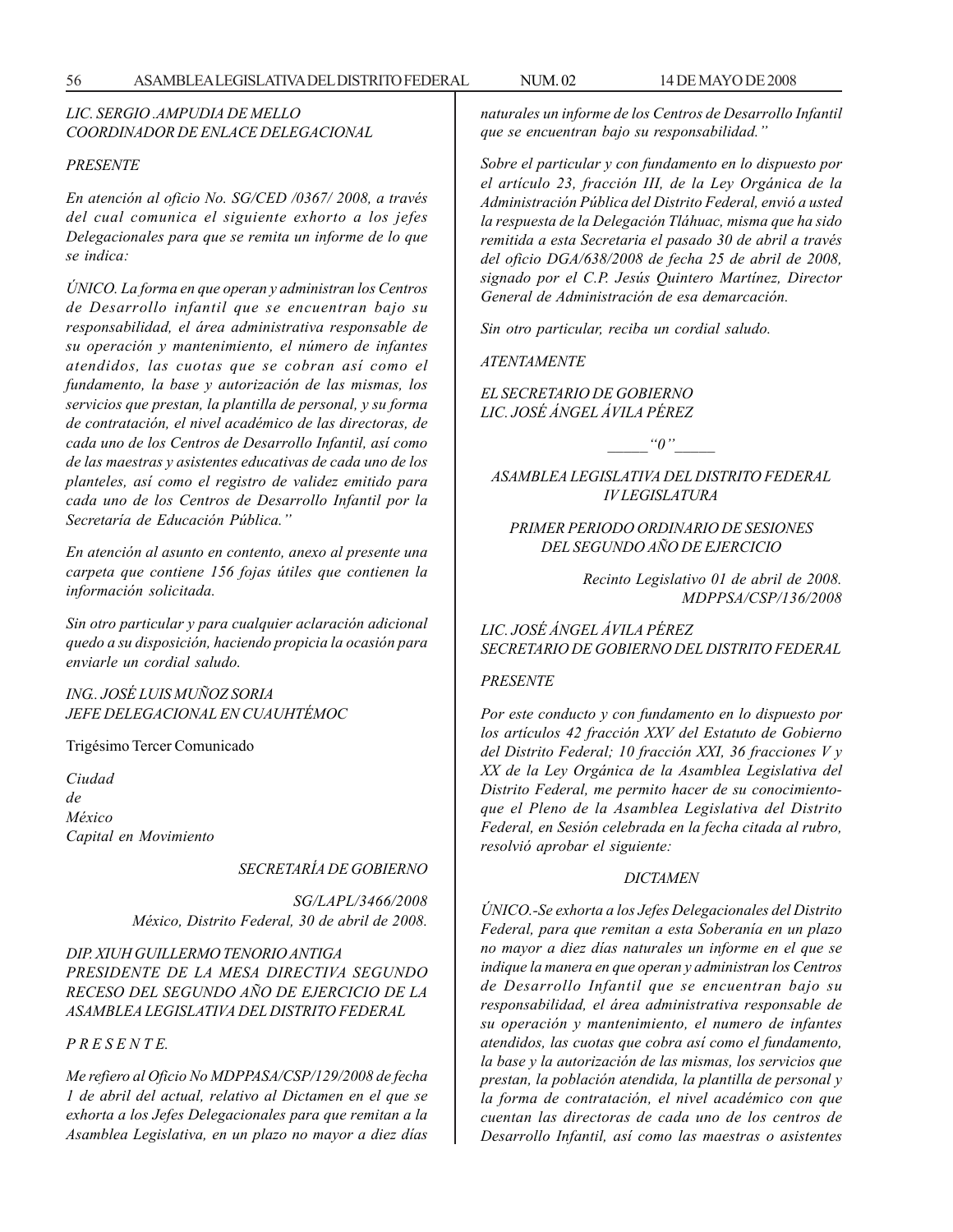*educativas de cada uno de los planteles, así como el registro de validez emitido para cada uno de los Centros de Desarrollo Infantil por la Secretaría de Educación Pública.*

*En tal virtud, me permito solicitarle su intervención y apoyo, a efecto de que se haga del conocimiento del Lic Gilberto Ensástiga Santiago, Jefe Delegacional en Tláhuac. Sírvase encontrar anexo al presente, copia del* *punto de acuerdo en comento para los efectos correspondientes.*

*Sin otro particular, reitero a usted mi consideración distinguida.*

*ATENTAMENTE*

*DIP. EDY ORTIZ PIÑA PRESIDENTE*

*\_\_\_\_\_''0''\_\_\_\_\_*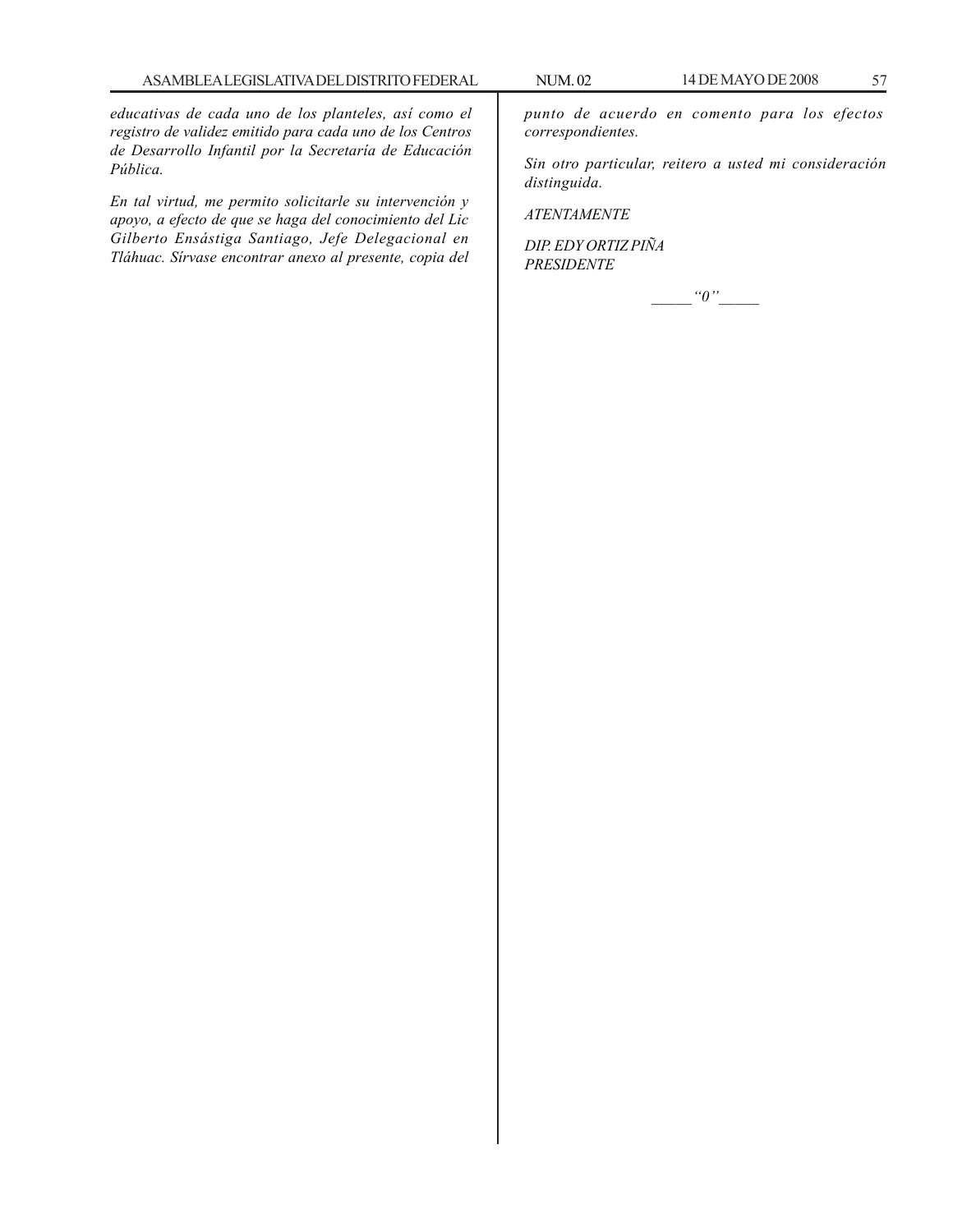### Trigésimo Cuarto Comunicado

*Ciudad de México Capital en Movimiento*

*SECRETARÍA DE GOBIERNO*

*SG/LAPL/3460/2008 México, Distrito Federal, 30 de abril de 2008.*

*DIP. XIUH GUILLERMO TENORIO ANTIGA PRESIDENTE DE LA MESA DIRECTIVA SEGUNDO RECESO DEL SEGUNDO AÑO DE EJERCICIO DE LA ASAMBLEA LEGISLATIVA DEL DISTRITO FEDERAL*

*P R E S E N T E.*

*Me refiero al Oficio No MDPPASA/CSP/278/2008 de fecha 3 de abril del actual, relativo al Dictamen en el que se exhorta a los Jefes Delegacionales para que envíen a ese órgano legislativo el padrón de voluntarios que participan en el proceso de recolección de basura y desechos sólidos e informen sobre el numero y características de los vehículos con que se cuentan para llevar a cabo la recolección y traslado de residuos sólidos así como las prevenciones que se tengan contempladas para la renovación de este parque vehicular en el corto, mediano y largo plazo.*

*Sobre el particular y con fundamento en lo dispuesto por el artículo 23, fracción III, de la Ley Orgánica de la Administración Pública del Distrito Federal, envió a usted la respuesta de la Delegación Tlalpan, misma que ha sido remitida a esta Secretaria el pasado 23 de abril a través del oficio DGSU/DSU/877708 de fecha 23 de abril de 2008, signado por el Ing. Alan Iván Vázquez Zapata, Director de Servicios Urbano de esa demarcación.*

*Sin otro particular, reciba un cordial saludo.*

*ATENTAMENTE*

*EL SECRETARIO DE GOBIERNO LIC. JOSÉ ÁNGEL ÁVILA PÉREZ*

 $"0"$ 

*ASAMBLEA LEGISLATIVA DEL DISTRITO FEDERAL IV LEGISLATURA*

*PRIMER PERIODO ORDINARIO DE SESIONES DEL SEGUNDO AÑO DE EJERCICIO*

> *Recinto Legislativo 03 de abril de 2008. MDPPSA/CSP/278/2008*

*LIC. JOSÉ ÁNGEL ÁVILA PÉREZ SECRETARIO DE GOBIERNO DEL DISTRITO FEDERAL*

#### *PRESENTE*

*Por este conducto y con fundamento en lo dispuesto por los artículos 42 fracción XXV del Estatuto de Gobierno del Distrito Federal; 10 fracción XXI, 36 fracciones V y XX de la Ley Orgánica de la Asamblea Legislativa del Distrito Federal, me permito hacer de su conocimientoque el Pleno de la Asamblea Legislativa del Distrito Federal, en Sesión celebrada en la fecha citada al rubro, resolvió aprobar el siguiente:*

### *DICTAMEN*

*PRIMERO: Se solicita respetuosamente al titular de la Secretaría de Obras y Servicios del Distrito Federal, así como a los titulares de los 16 Órganos Político Administrativos hagan llegar a esta H. Asamblea Legislativa el padrón de voluntarios que participan en el proceso de recolección de basura y desechos sólidos en el ámbito de su respectiva competencia.*

*SEGUNDO: Se solicita respetuosamente al titular de la Secretaría de Obras y Servicios del Distrito Federal, así como a los titulares de los 16 Órganos Político Administrativos, que informen a esta H. Asamblea Legislativa, sobre el número y características de los vehículos con que cuentan para llevar a cabo la recolección y traslado de residuos sólidos en el ámbito de su competencia, así como las previsiones que se tengan contempladas para la renovación de este parque vehicular en el corto, mediano y largo plazo.*

*En tal virtud, me permito solicitarle su intervención y apoyo, a efecto de que se haga del conocimiento del C.P. Guillermo Sánchez Torres, Jefe Delegacional en Tlalpan. Sírvase encontrar anexo al presente, copia del punto de acuerdo en comento para los efectos correspondientes.*

*Sin otro particular, reitero a usted mi consideración distinguida.*

*ATENTAMENTE*

*DIP. EDY ORTIZ PIÑA PRESIDENTE*

 $"0"$ 

*Ciudad de México Capital en Movimiento*

> *JEFATURA DELEGACIONAL EN TLALPAN DIRECCIÓN GENERAL DE SERVICIOS URBANOS DIRECCIÓN DE SERVICIOS URBANOS*

*''2008-2020'' Bicentenario de la Independencia y Centenario de la Revolución en la Ciudad de México*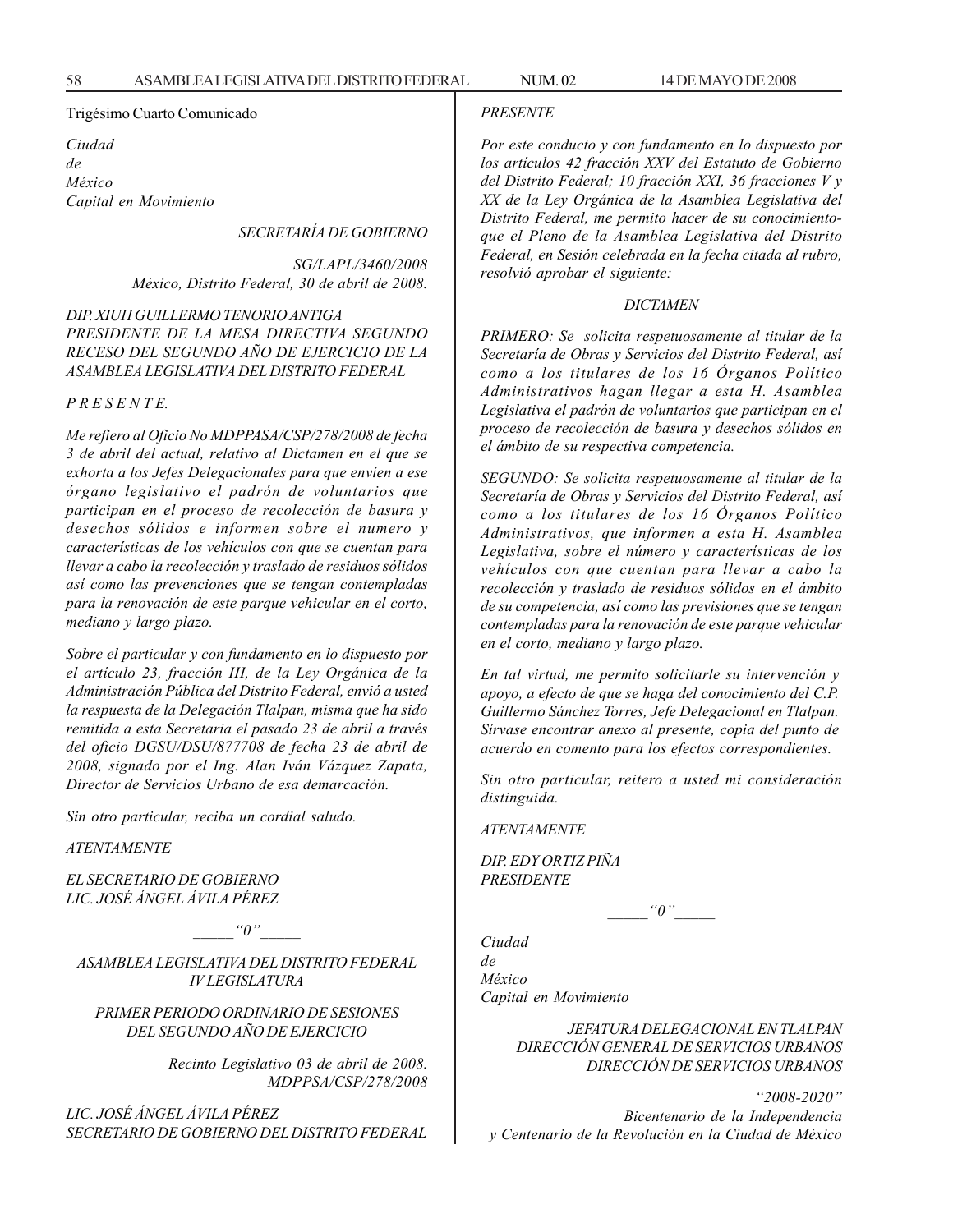*Tlalpan D.F., a 23 de abril de 2008 Oficio DGSU/ DSU/877/08*

*Asunto: El que se indica*

*LIC, SERGIO AMPUDIA MELLO COORDINADOR DE ENLACE DELEGACIONAL*

### *PRESENTE.*

*En atención a su similar SG/CED/0448/2008, mediante el cual solicita información referente al Padrón de Voluntarios que participan en el proceso de recolección de basura numero y características de vehículos son que se cuentan para llevar acabo la recolección y traslado de residuos sólidos, así como las prevenciones que se tengan contempladas para la renovación de este parque vehicular en corto, mediano y largo plazo. Al respecto adjunto al presente la información requerida correspondiente a esta Dirección a mi cargo.*

*Sin otro particular, hago propicia la ocasión para enviarle un cordial saludo.*

*ATENTAMENTE*

*ING. ALAN VÁZQUEZ ZAPATA DIRECTOR DE SERVICIOS URBANOS*

Trigésimo Quinto Comunicado

*SECRETARÍA DE GOBERNACIÓN*

*''2008, Año de la Educación Física y el Deporte*

*SUBSECRETARÍA DE ENLACE LEGISLATIVO*

*Oficio No SEL/300/1575/08 México, D.F., a 22 de abril de 2008.*

*Secretarios de la H. Asamblea Legislativa del Distrito Federal*

### *Presentes*

*En respuesta al atento oficio numero MDPPSA/CSP/ 1138/2007 signado por el Dip. Raúl Alejandro Ramírez Rodríguez, Presidente de la Mesa Directiva de ese Órgano Legislativo, me permito remitir para los fines procedentes, copia del similar numero 112.1.2-110 suscrito por el Ing. Javier Flores Chávez, Director General Adjunto de Estudios Interinstitucionales de la Secretaría de Agricultura, Ganadería, Desarrollo Rural, Pesca y Alimentación, así como el anexo que en el mismo se menciona, mediante los cuales responde el Punto de acuerdo relativo al cumplimiento del Acuerdo Nacional para el Campo y al Capitulo Agropecuario del Tratado del Libre Comercio de América del Norte.*

*Sin otro particular, reciban un cordial saludo.*

*ATENTAMENTE.*

*El Subsecretario CUAUHTÈMOC CARDONA BENAVIDES*

 $"0"$ 

*COORDINACION GENERAL DE POLÍTICA SECTORIAL*

*DIRECCIÓN GENERAL ADJUNTA DE ESTUDIOS INTERINSTITUCIONALES*

*No de Oficio 112.1.2.110 México, D.F., a 18 de Abril de 2008*

*LIC. CUAUHTÉMOC CARDONA BENAVIDES SUBSECRETARIO DE ENLACE LEGISLATIVO DE LA SEGOB*

#### *PRESENTE*

*En atención a su Oficio No. SEL/300/4994/07, del 28 de noviembre de 2007, el H. Congreso de la Unión de la Cámara de Diputados remite acuerdo relativo al cumplimiento del Acuerdo Nacional para el campo y al Capítulo Agropecuario del Tratado de Libre Comercio de América del Norte.*

*Al respecto, anexo fotocopia de la Tarjeta No. 024/2007del 11 de abril de 2007, elaborado por Apoyos y Servicios a la Comercialización Agropecuaria, para los fines que estime procedentes.*

*Sin otro particular, reciba un cordial saludo.*

*ATENTAMENTE.*

*SUGRAGIO EFECTIVO. NO REELECCIÓN EL DIRECTOR GENERAL ADJUNTO ING. FRANCISCO JAVIER FLORES CHÁVEZ*

 $\lq q$ <sup>"</sup>

*APOYOS Y SERVICIOS A LA COMERCIALIZACION AGROPECUARIA*

*DIRECCIÓN EN JEFE No. 024/2007*

*LIC JOAQUIN MONTAÑO YAMUNI COORDINADOR GENERAL DE POLÍTICA SECTORIAL*

*Presente.*

*México, D.F., a 11 de abril de 2007.*

*ASUNTO: Punto de Acuerdo aprobado por el Pleno de la Diputación Permanente de la Asamblea Legislativa del Distrito Federal en torno al cumplimiento de los compromisos firmados en el Acuerdo Nacional para el Campo (ANPC).*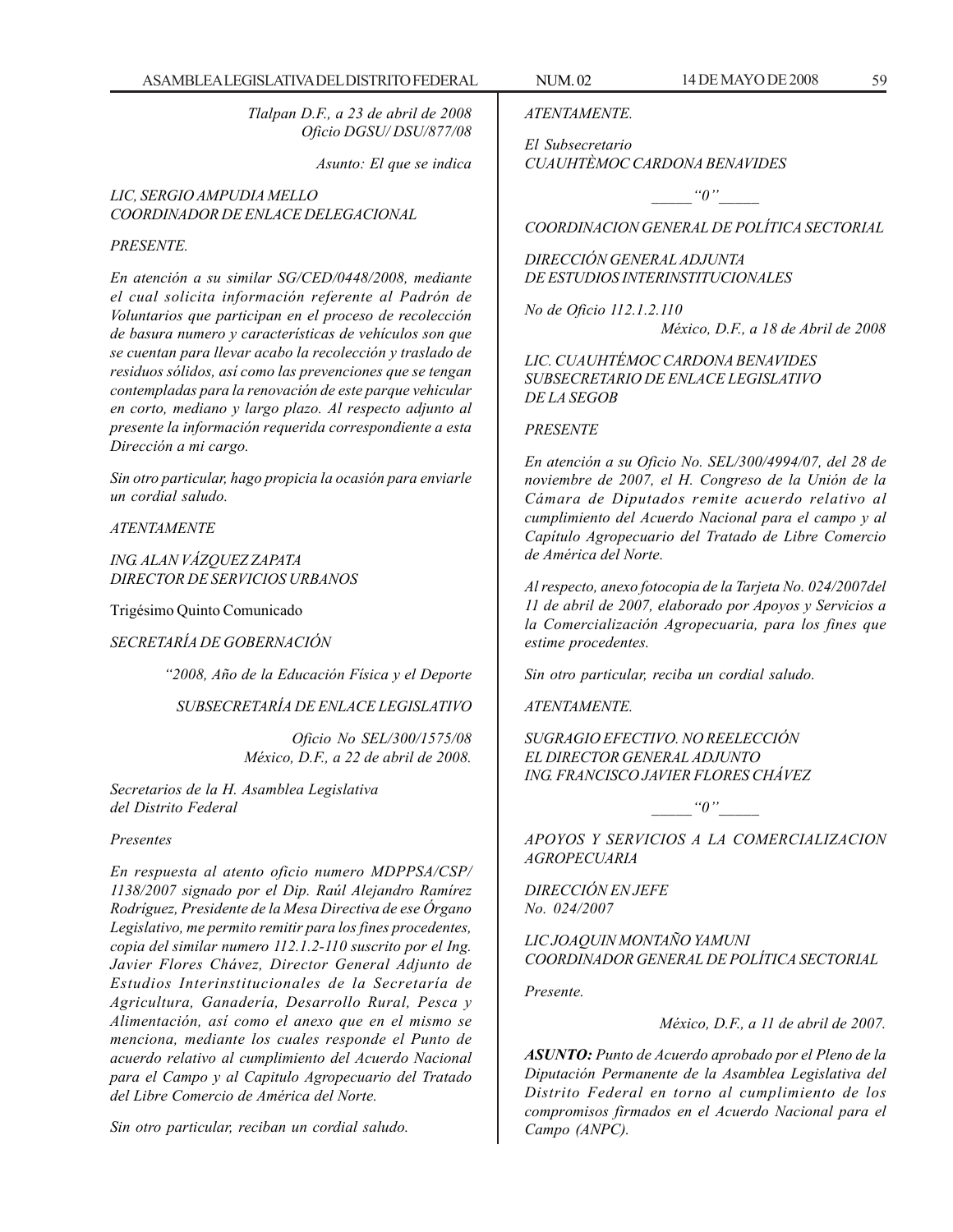*En relación al Punto de Acuerdo promovido por la Asamblea Legislativa del Distrito Federal en donde se pronuncia a favor de que ''el Gobierno Federal lleve a cabo las gestiones de su competencia para cumplir con los compromisos firmados en el Acuerdo Nacional para el Campo con el objeto de proteger tos intereses de los productores nacionales, así como hacer una revisión detallada de las políticas públicas de apoyo y fomento aplicadas a nivel nacional comparando con lo realizado por Canadá y EE.UU.'', me permito realizarle los siguientes comentarios:*

*1. Con el objetivo de dar cumplimiento al numeral 50 del ANPC, que establece que el Gobierno Federal realizará consultas con sus contrapartes de EE.UU. y Canadá para el caso de maíz blanco y frijol1 , los Titulares de las Secretarias de Economía y de SAGARPA remitieron a sus contrapartes de EE.UU. y Canadá una comunicación oficial donde se expresó la preocupación de México sobre la compleja situación que enfrentan los productores de maíz blanco y frijol en nuestro país y por tanto, se solicitaban celebrar consultas para replantear ciertos aspectos del TLCAN relativos al maíz blanco y frijol.*

*La respuesta de ambos gobiernos fue en el sentido de que la renegociación del TLCAN no representaba una opción viable y que el Tratado ha traído beneficios para el comercio entre los países. Tanto EE.UU. como Canadá ofrecieron discutir sobre mecanismos de cooperación que permitieran a los productores de maíz y frijol maximizar los beneficios derivados del a cuerdo comercial.*

*Al respecto, se está trabajado con representantes de los Departamentos de Agricultura y de Comercio de EE.UU. para construir un programa de cooperación dirigido a atender las necesidades de los productores nacionales de maíz y frijol.*

*2. Asimismo, sobre la comparación detallada de las políticas de apoyo aplicadas a nivel nacional, el numeral 47 del ANPC establece que el Ejecutivo Federal realizaría un análisis de los impactos de la ''Ley de Seguridad*

*Agropecuaria e inversión Rural 2002 de los EE.UU2 . Al respecto, me permito enviarle el análisis que se elaboró a fin de dar cumplimiento a dicho numeral (Anexo I).*

*Adicionalmente en el mismo punto de Acuerdo promovido por la Asamblea Legislativa donde se solicita al Congreso de la Unión que realice un debate público con el objeto de informar y explicar detalladamente los beneficios y prejuicios que enfrenta el agro mexicano a unos meses de la apertura total del Capítulo Agropecuario del Tratado de Libre Comercio de América del Norte (TLCAN), me permito comentarle que el Congreso de la Unión y sus diversas Comisiones han realizado un intenso proceso de debate sobre este tema En particular, en agosto de 2006 el Consejo Técnico Coordinador de la Evaluación del Acuerdo Nacional para el Campo realizaron un foro de discusión para la evaluación y análisis de diferentes propuestas para la renegociación del Capítulo Agropecuario del TLCAN (Anexo II).*

*En espera de que esta información le sea de utilidad, aprovecho la ocasión para enviarle un cordial y atento saludo.*

*ATENTAMENTE*

*LA DIRECTORA EN JEFE GRACIELA AGUILAR ANTUÑANO*

Trigésimo Sexto Comunicado

## *SECRETARÍA DE GOBERNACIÓN*

*''2008, Año de la Educación Física y el Deporte*

*SUBSECRETARÍA DE ENLACE LEGISLATIVO Oficio No SEL/300/1775/08 México, D.F., a 6 de mayo de 2008.*

*Secretarios de la H. Asamblea Legislativa del Distrito Federal*

#### *Presentes.*

*En respuesta al atento oficio numero MDPPSA/CSP/ 122/ 2008 signado por el Dip. Edy Ortiz Piña, Presidente de la Mesa Directiva de ese Órgano Legislativo, me permito remitir para los fines procedentes, original del similar número 529-I-023/2008 suscrito por el Dr. Javier Laynez*

*<sup>1</sup> El Ejecutivo Federal con base en las facultades que le otorgan la Constitución y las Leyes respectivas, Iniciará de inmediato consultas 3f1ciales con ¡os gobiernos de EE.UU. y Canadá con el objeto de revisar lo establecido en el 71CAN para maíz blanco y fríjol, y convenir con as Contrapartes el sustituirlo por un mecanismo permanente de administración de las importaciones o cualquier otro equivalente que resguarde los legitimas intereses de los productores nacionales y la soberanía y seguridad alimentarías.*

*<sup>2</sup> Asimismo, el Ejecutivo Federal realizará un análisis de los impactos de la Ley de Seguridad Agropecuaria e Inversión Rural 2002 de los EE.UU. y, en su caso, aplicará todos los instrumentos jurídicos vigentes que permitan la defensa de la producción nacional contra prácticas desleales. Dicha evaluación se realizará con la participación de las organizaciones campesinas y de productores, las cadenas productivas Invitando al 11. Congreso de fa Unión, los gobiernos locales, las universidades y centros de Investigación y deberá concluir a más tardar el 31 de diciembre del presente año.*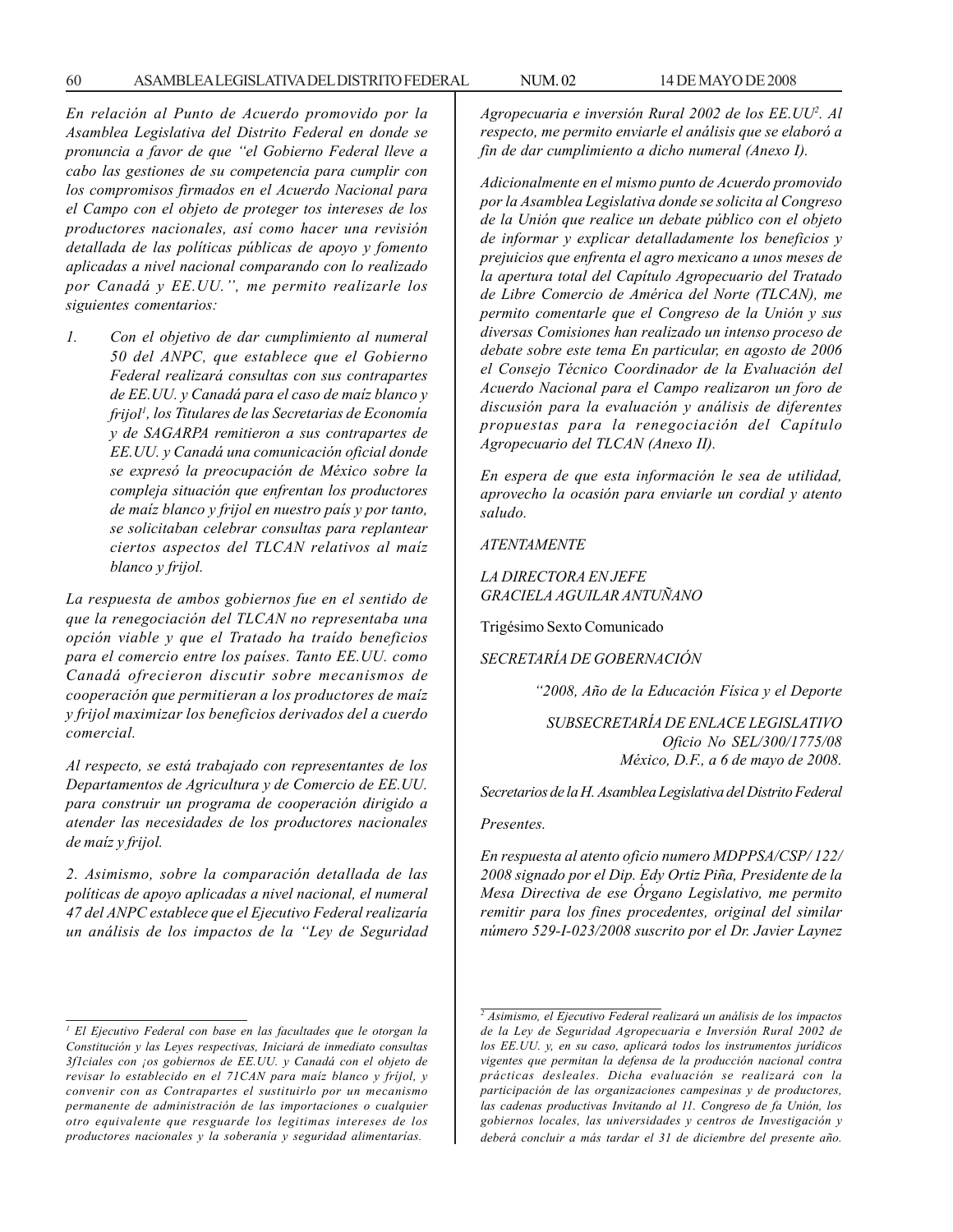*Potisek, Procurador Fiscal de la Federación, mediante el cual atiende el Punto de Acuerdo relativo a la transferencia de dinero incautado en las Lomas de Chapultepec al Bank Of America.*

*Sin otro particular, reciban un cordial saludo.*

*ATENTAMENTE.*

*El Subsecretario CUAUHTÈMOC CARDONA BENAVIDES*

 $\lq q''$ 

*SEGUNDO PERIODO ORDINARIO DE SESIONES DEL SEGUNDO AÑO DE EJERCICIO*

> *Recinto Legislativa 01 de abril de 2008 MDSPSAICSP/122/2008*

## *LIC. JUAN CAMILO MOURIÑO TERRAZO. SECRETARIO DE GOBERNACIÓN*

### *PRESENTE*

*Por este conducto y con fundamento en lo dispuesto por los artículos 42 fracción XXV del Estatuto de Gobierno del Distrito Federal; 10 fracción XXI, 36 fracciones V y XX de la Ley Orgánica de la Asamblea Legislativa del Distrito Federal, me permito hacer de su conocimiento que el Pleno de la Asamblea Legislativa del Distrito Federal, en Sesión celebrada en la fecha citada al rubro, resolvió aprobar el siguiente:*

#### *DICTAMEN*

*PRIMERO.- Se exhorta al Honorable Congreso de la Unión, investigue sobre el origen, uso y destino de los recursos incautados al empresario Zhenli Ye Gon.*

*SEGUNDO.- Que la Secretaría de Hacienda y Crédito Público a través del Servicio de Administración y Enajenación de Bienes (SAE) y la Procuraduría Fiscal de la Federación, informen a esta Soberanía la fecha, la fundamentación y el motivo por el cual se transfirió el monto incautado en las Lomas de Chapultepec al Back of America, además de que informe quién autorizó dicha transferencia.*

*En tal virtud, me permito solicitarle su intervención y apoyo, a efecto de que se haga del conocimiento del Dr. Agustín Carstens Carstens, Secretario de Hacienda y Crédito Público, para los efectos correspondientes Anexo al presente sírvase encontrar copia del dictamen en comento.*

*Sin otro particular, reitero a usted mi consideración distinguida.*

*ATENTAMENTE*

*DIP. EDY ORTIZ PIÑA PRESIDENTE*

 $"0"$ 

*SECRETARÍA DE HACIENDA Y CREDITO PÚBLICO PROCURADURÍA FISCAL DE LA FEDERACIÓN SUBPROCURADURÍA FISCAL FEDERAL DE ASUNTOS FINANCIEROS*

> *Oficio Núm. 529-I-SFFAF-026 / 08 México D.F., a 29 de abril de 2008.*

*LIC. CUAUHTÉMOC CARDONA BENAVIDES Subsecretario de Enlace Legislativo de la Secretaría de Gobernación*

#### *Presente.*

*Me refiero a su oficio número SEL/30011429108 de fecha 9 de abril de 2008, dirigido al C. Secretario de Hacienda y Crédito Público por el que hace de su conocimiento, para los efectos correspondientes, el Dictamen del Pleno de la Asamblea Legislativa del Distrito Federal en sesión celebrada el 1° de abril del presente y en el que se resolvió:*

*PRIMERO.- Se exhorta al Honorable Congreso de la Unión, investigue sobre el origen, uso y destino de los recursos incautados al empresario Zhenli Ye Gon.*

*SEGUNDO.- Que la Secretaría de Hacienda y Crédito Público a través del Servicio de Administración y Enajenación de Bienes (SAE ) y la Procuraduría Fiscal de la Federación, informen a esta Soberanía, la fecha, fundamentación y el motivo por el cual se transfirió el monto incautado en las Lomas de Chapultepec al Bank of America y quién autorizó dicha transferencia''.*

*Así mismo le informo que el Presidente de la Mesa Directiva de la citada Asamblea, por oficio MDSPSAJCSP/123/2008 del 1° de abril de 2008, hizo del conocimiento del C. Procurador Fiscal de la Federación el Punto de Acuerdo señalado en el primer párrafo del presente oficio, para los efectos correspondientes.*

*Por lo anterior, y toda vez que la Subsecretaria a su cargo es la facultada para conducir las relaciones del Poder Ejecutivo con las autoridades locales de conformidad con lo previsto por el artículo 27, fracción XIV, de la Ley Orgánica de la Administración Pública Federal, adjunto encontrará el oficio número 529-1-023/2008 suscrito por el titular de esta Procuraduría Fiscal, dirigido al Presidente de la Mesa Directiva de la Asamblea, dando respuesta a su solicitud a fin de que) sea a través de su amable conducto que se le haga llegar al interesado.*

*Atentamente,*

*El Subprocurador*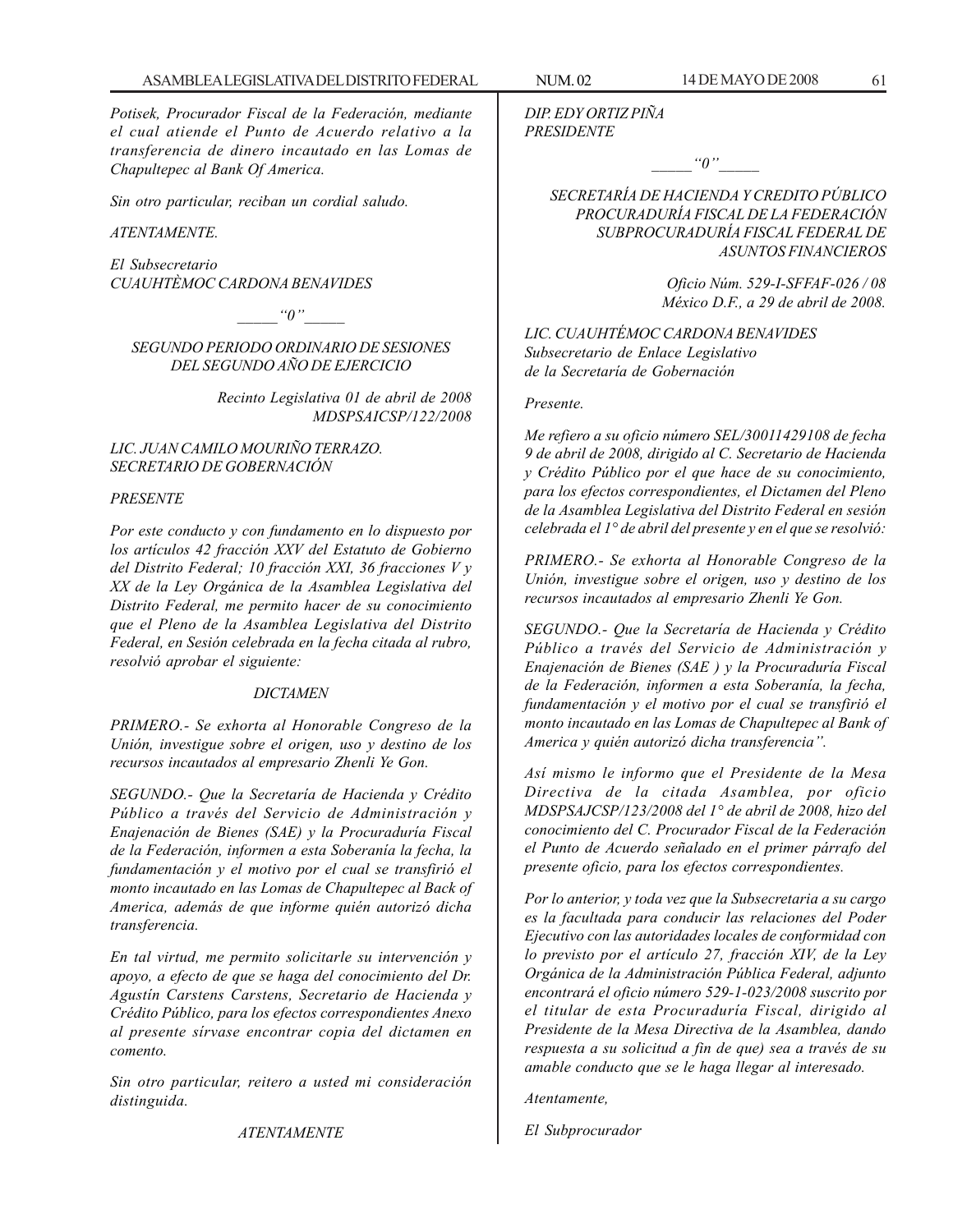$"0"$ 

*Secretaría de Hacienda y Crédito Público Procuraduría Fiscal de la Federación México D.F., 17 de abril de 2008*

*Presidente de la Mesa Directiva de la Asamblea Legislativa del Distrito Federal*

*Presente.*

*Me refiero a su oficio número MDSPSA/CSP/12312008 de fecha 1° de abril de 2008, recibido por esta unidad jurídica el 4 del presente mes y año, mediante el cual hace de nuestro conocimiento con fundamento en los artículos 42, fracción XXV, del Estatuto de Gobierno del Distrito Federal y 10, fracción XXI, 36 fracciones V y XX, de la Ley Orgánica de la Asamblea Legislativa del Distrito Federal, que el Pleno de dicha Asamblea en sesión celebrada el 1° de abril del año en curso, según se desprende del oficio en comento, resolvió aprobar el siguiente dictamen:*

*''PRIMERO.- Se exhorta al Honorable Congreso de la Unión, investigue sobre el origen, uso y destino de tos recursos incautados al empresario Zhenli Ye Gon.*

*SEGUNDO.- Que la Secretaría de Hacienda y Crédito Público a través del Servicio de Administración y Enajenación de Bienes (SAE ) y la Procuraduría Fiscal de la Federación, informen a esta Soberanía, la fecha, fundamentación y el motivo por el cual se transfirió el monto incautado en las Lomas de Chapultepec al Bank of America y quién autorizó dicha transferencia''.*

*Al efecto, anexa a su oficio copia del dictamen en comento, para los efectos conducentes.*

*Sobre el particular, le informo que de conformidad con los artículos 2" y 10 del Reglamento Interior de la Secretaría de Hacienda y Crédito Público, en relación con el artículo 31 de la Ley Orgánica de la Administración Pública Federal, esta Procuraduría no conoció del tema por no tener atribuciones para participar en los procesos de aseguramiento de bienes que realiza la Procuraduría General de la República, por lo que se encuentra imposibilitada para proporcionar la información que solicita.*

*Sin otro particular le reitero la seguridad de mi más alta y distinguida consideración.*

*Atentamente.*

*El procurador Dr. Javier Laynez Potisek* Trigésimo Séptimo Comunicado

*SECRETARÍA DE GOBERNACIÓN*

*''2008, Año de la Educación Física y el Deporte SUBSECRETARÍA DE ENLACE LEGISLATIVO*

> *Oficio No SEL/300/1776/08 México, D.F., a 6 de mayo de 2008.*

*Secretarios de la H. Asamblea Legislativa del Distrito Federal*

#### *Presentes.*

*En respuesta al atento oficio numero MDPPSA/CSP/ 122/ 2008 signado por el Dip. Edy Ortiz Piña, Presidente de la Mesa Directiva de ese Órgano Legislativo, me permito remitir para los fines procedentes, original del similar número DCO/191/2008 suscrito por Fernando Salinas Stefanon, Director Corporativo de operación del Servicio de Administración y Enajenación de Bienes, mediante el cual responde el Punto de acuerdo relativo a la transferencia del dinero incautado en las Lomas de Chapultepec al Bank Of America.*

*Sin otro particular, reciban un cordial saludo.*

*ATENTAMENTE.*

*El Subsecretario CUAUHTÉMOC CARDONA BENAVIDES*

 $"0"$ 

*SEGUNDO PERIODO ORDINARIO DE SESIONES DEL SEGUNDO AÑO DE EJERCICIO*

> *Recinto Legislativa 01 de abril de 2008 MDSPSA/CSP/122/2008*

## *LIC. JUAN CAMILO MOURIÑO TERRAZO SECRETARIO DE GOBERNACIÓN*

### *PRESENTE*

*Por este conducto y con fundamento en lo dispuesto por los artículos 42 fracción XXV del Estatuto de Gobierno del Distrito Federal; 10 fracción XXI, 36 fracciones V y XX de la Ley Orgánica de la Asamblea Legislativa del Distrito Federal, me permito hacer de su conocimiento que el Pleno de la Asamblea Legislativa del Distrito Federal, en Sesión celebrada en la fecha citada al rubro, resolvió aprobar el siguiente:*

#### *DICTAMEN*

*PRIMERO.- Se exhorta al Honorable Congreso de la Unión, investigue sobre el origen, uso y destino de los recursos incautados al empresario Zhenli Ye Gon.*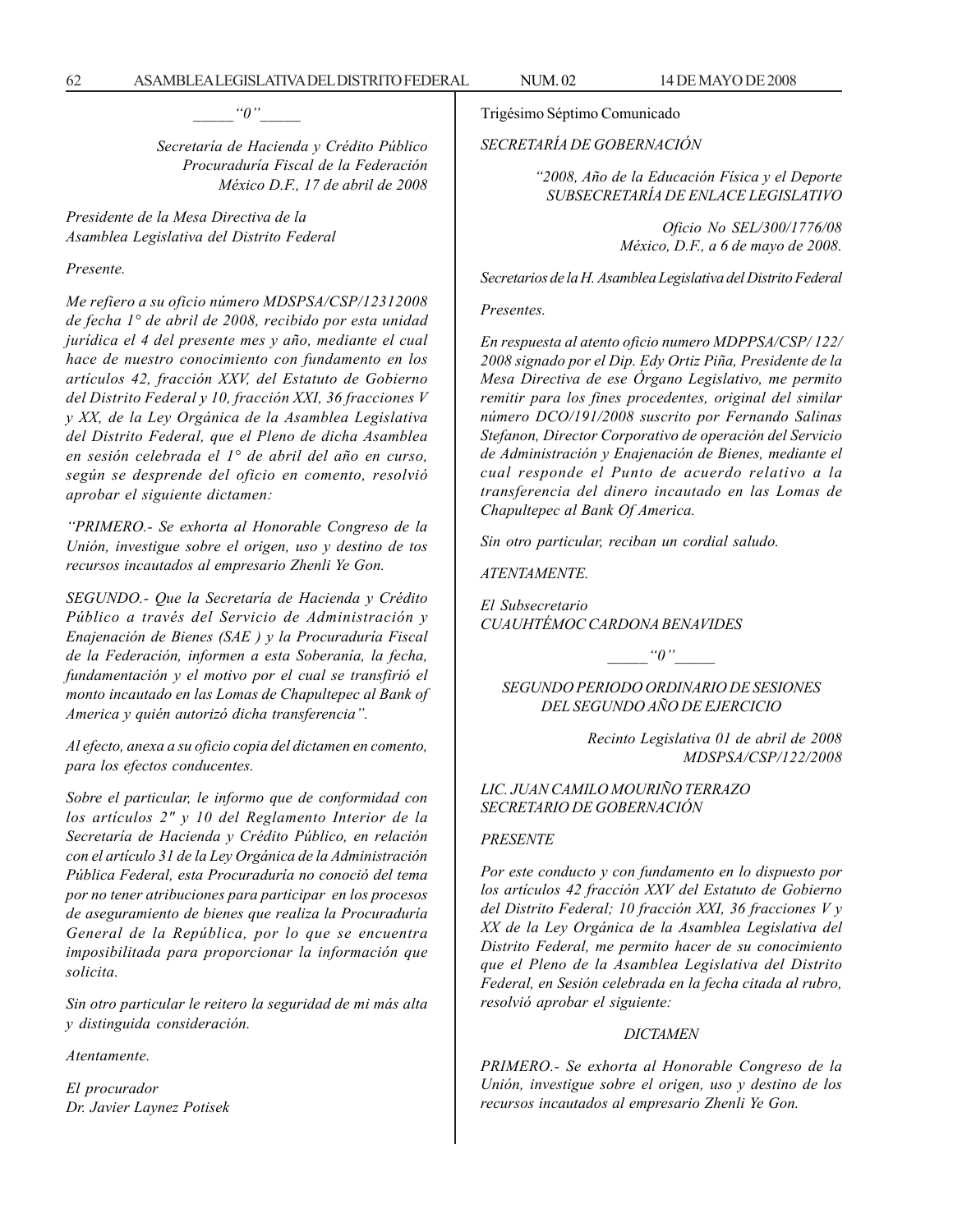*SEGUNDO.- Que la Secretaría de Hacienda y Crédito Público a través del Servicio de Administración y Enajenación de Bienes (SAE) y la Procuraduría Fiscal de la Federación, informen a esta Soberanía la fecha, la fundamentación y el motivo por el cual se transfirió el monto incautado en las Lomas de Chapultepec al Back of America, además de que informe quién autorizó dicha transferencia.*

*En tal virtud, me permito solicitarle su intervención y apoyo, a efecto de que se haga del conocimiento del Dr. Agustín Carstens Carstens, Secretario de Hacienda y Crédito Público, para los efectos correspondientes Anexo al presente sírvase encontrar copia del dictamen en comento.*

*Sin otro particular, reitero a usted mi consideración distinguida.*

*ATENTAMENTE*

*DIP. EDY ORTIZ PIÑA PRESIDENTE*

 $"0"$ 

*Dirección Corporativa de Operación Oficio No DCO/191/2008 ASUNTO: Atención Oficio No MDSPSA/CSP/122/2008*

*LIC. CUAUHTÉMOC CARDONA BENAVIDES Subsecretario de Enlace Legislativo de la Secretaría de Gobernación*

### *Presente*

*Me refiero a su oficio número SEL/300/1429/08 de fecha 9 de abril de 2cio8, dirigido al C. Secretario de Hacienda y Crédito Público por el que hace de su conocimiento, para los efectos correspondientes, el Dictamen del Pleno de la Asamblea Legislativa del Distrito Federal (ALDF) en sesión celebrada el 1° de abril del presente y en el que se resolvió:*

*''PRIMERO.- Se exhorta al Honorable Congreso de la Unión, investigue sobre el origen, uso y destino de los recursos incautados al empresario Zhenlí Ye Gon.*

*SEGUNDO.- Que la Secretaría de Hacienda y Crédito Público a través del Servicio de Administración y Enajenación de Bienes (SAE ) y la Procuraduría Fiscal de la Federación, informen a esta Soberanía, la fecha, fundamentación y el motivo por el cual se transfirió el monto incautado en las Lomas de Chapultepec al Bank of America y quién autorizó dicha transferencia''.*

*Al respecto, como es de su conocimiento, el Servicio de Administración y Enajenación de Bienes (SAE} es un organismo descentralizado de la Administración Pública*

*Federal con personalidad y patrimonio propios. Asimismo, de conformidad con lo previsto por los artículos 1°, fracción I y 6 de la Ley Federal para la Administración y Enajenación de Bienes del Sector Público (LFAEBSP), cuenta con la facultad para administrar los bienes asegurados en procedimientos penales federales.*

*No obstante lo anterior, a fin de dar atención a la solicitud hecha por la ALDF y en aras de la transparencia y colaboración te informo, para los efectos conducentes, que el procedimiento de administración y destino de bienes asegurados en procedimientos penales federales encuentra su fundamento en los artículos fracción I y 6 de la LFAEBSP, así como 182-G del Código de Procedimientos Penares Federales, por lo que este organismo recibió de la PGR para su administración y destino, el numerario asegurado acompañado de toda la documentación soporte de dicho aseguramiento, entre ella, los comprobantes de depósito expedidos por la Institución Bancaria, Banco Nacional del Ejercito, Fuerza Aérea y Armada, S.N.C. (BANJERCITO) en dónde fue depositado dicho numerario. Así, una vez realizada la conciliación de los estados de cuenta con el monto asegurado, se formalizó el acta de entrega-recepción de los bienes asegurados, de conformidad con lo previsto por el artículo 12 del Reglamento de la LFAEBSP y demás disposiciones aplicables. Por lo anterior, el SAE, cumplió con los requisitos establecido en la LFAEBSP, su Reglamento y demás normativa aplicable en la materia.*

*Finalmente y respecto a la segunda solicitud de esa ALDF, como se ha señalado en los párrafos anteriores, el SAE exclusivamente es competente para administrar y dar destino a los bienes asegurados por la PGR en procedimientos penales federales.*

*Sin más por el momento, aprovecho la ocasión para enviarle un cordial saludo.*

*Atentamente*

*Fernando Salinas Stefanon Director Corporativo*

Trigésimo Octavo Comunicado

*SECRETARÍA DE GOBERNACIÓN*

*''2008, Año de la Educación Física y el Deporte*

*SUBSECRETARÍA DE ENLACE LEGISLATIVO*

*Oficio No SEL/300/1641/08 México, D.F., a 28 de abril de 2008.*

*Secretarios de la H. Asamblea Legislativa del Distrito Federal*

*Presentes.*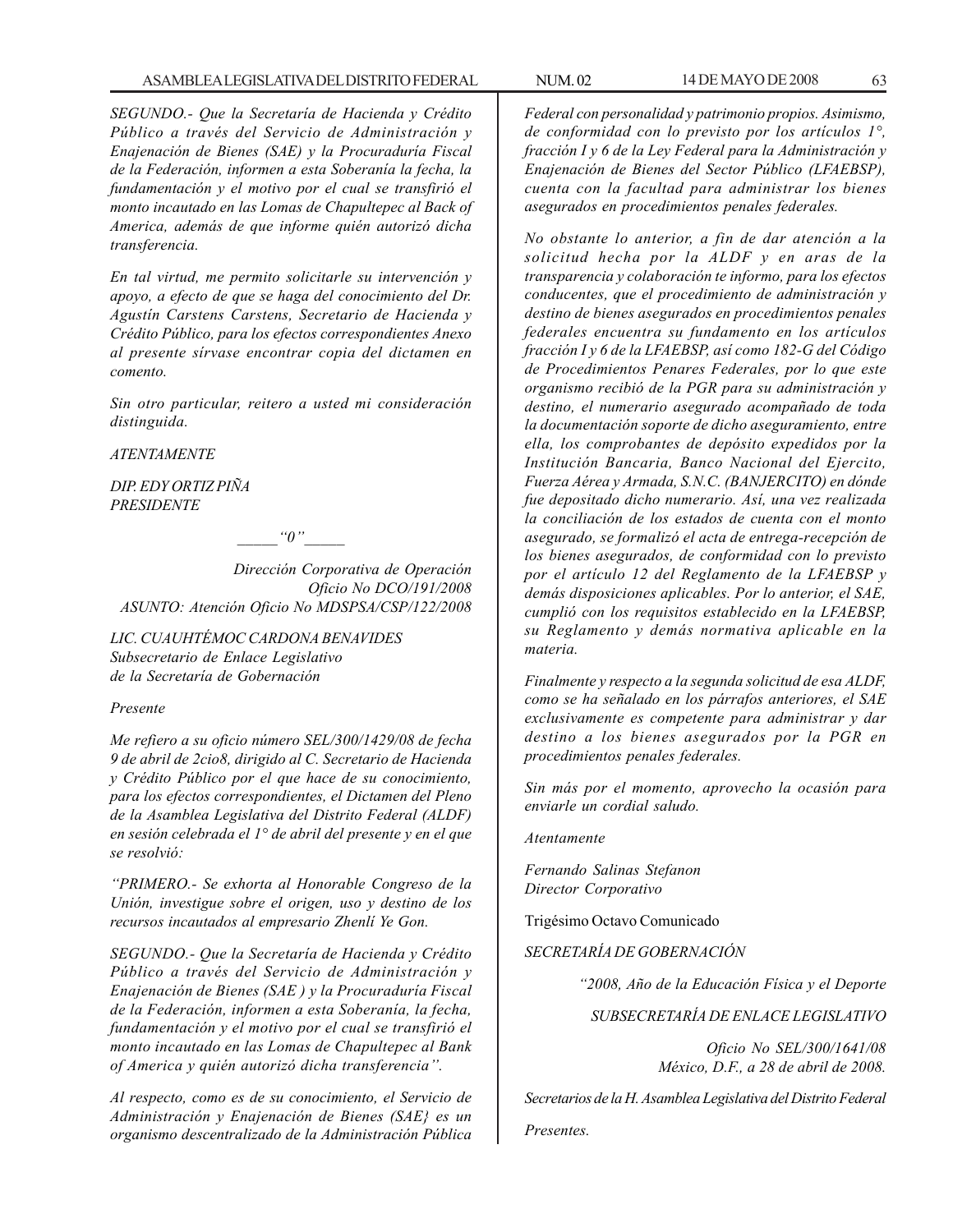*En respuesta al atento oficio numero MDPPSA/CSP/418/ 2008 signado por el Dip. Fernando Espino Arévalo, Presidente de la Mesa Directiva de ese Órgano Legislativo, me permito remitir para los fines procedentes, copia del similar numero 800-04-00-00-00-2008-07725, suscrito por el Lic. Rodolfo Torres Herrera, Administrador Central de Contabilidad y Glosa del Servicio de Administración Tributaria, así como los anexos que en el mismo se*

*mencionan, mediante los cuales responde el Punto de acuerdo relativo a la importación de inodoros.*

*Sin otro particular, reciban un cordial saludo.*

*ATENTAMENTE.*

*El Subsecretario CUAUHTÉMOC CARDONA BENAVIDES*

*\_\_\_\_\_''0''\_\_\_\_\_*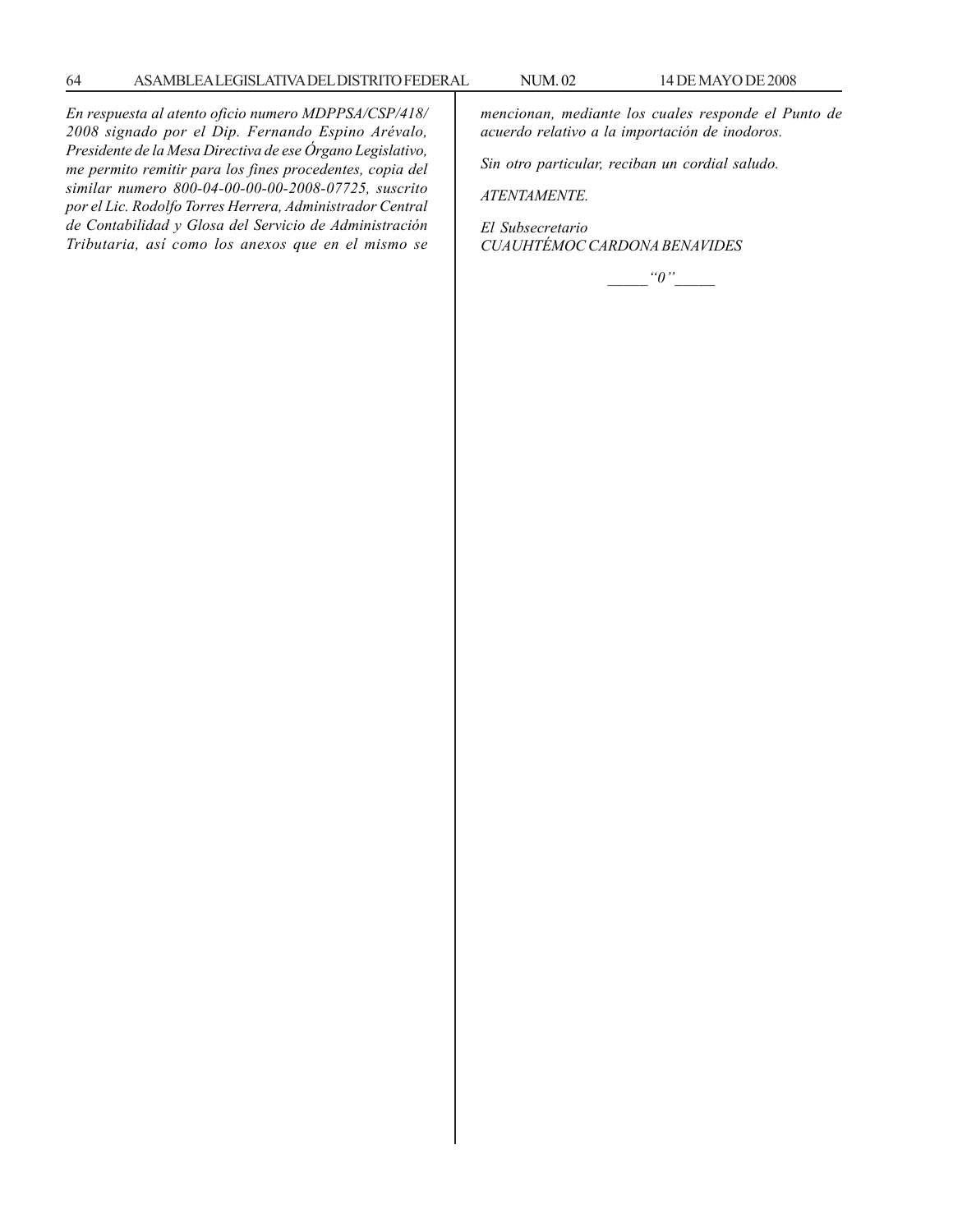### Trigésimo Noveno Comunicado

*DIRECCIÓN GENERAL DE ADMINISTRACIÓN Delegación Iztacalco*

> *''2008-2010 Bicentenario de la Independencia y Centenario De la Revolución, en la Ciudad de México''.*

*DIP. AGUSTÍN GUERRERO CASTILLO PRESIDENTE DE LA MESA DIRECTIVA DE LA IV LEGISLATURA DE LA ASAMBLEA DEL DISTRITO FEDERAL*

#### *PRESENTE*

*En atención a su oficio N° MDDPSRPA/CSP/1389/2007, dirigido al Secretario de Gobierno del Distrito Federal, Lic José Ángel Dávila Pérez, mediante el cual solicita que se proporcione el informe detallado de las actividades realizadas en Materia Cultural durante el 2007, así como el presupuesto ejercido en las mismas. Al respecto le informo, que por instrucciones del C. Delegado Erasto Ensástiga Santiago, envío a usted a través de este medio y en forma detallada el requerimiento solicitado en su documento de merito.*

*Para el ejercicio presupuestal 2007, la Delegación Iztacalco cuenta con el programa 14 ''Cultura y Esparcimiento'', a través del cual la presente administración atiende las necesidades de su población en esta materia. Específicamente en tres actividades básicas de acción o actividades institucionales como son:*

*01 ''Construir Instalaciones y Espacios Culturales'', la cual implica la construcción de los inmuebles: ''Faro Cultural y Recreativo de Iztacalco'', ubicado en: Sur 24 y Ote. 259, Col. Agrícola Oriental, y se encuentra funcionando desde el mes de diciembre, logrando beneficiar aproximadamente a 10,000 personas y el ''Centro de Cómputo Campamento Dos de Octubre'', ubicado en: Ignacio Mariscal y Valentín Gómez Farias, Col. Campamento 2 de Octubre, beneficiando a 1,000 habitantes. Contando con un presupuesto global modificado de \$16,873,709.28 y ejercido de \$23,304,474.18, de los cuales \$6,430,764.90 corresponden a erogaciones efectuadas en el capitulo 1000 ''Sueldos y Salarios*

*02 ''Conservar Espacios Culturales'', se proporcionó mantenimiento preventivo y correctivo a 13 inmuebles culturales, de los cuales se ejecutaron 5 mediante obra por administración directa en: ''Centro de Mes y Oficios'', ubicado en: calle Julio García y Bustamante, Barrio San Miguel beneficiando a 300 usuarios; ''Casa de la Cultura IMP1 Picos'', ubicado en: calle Eduardo Jenner y Oriente 116, Unidad Habitacional Ifv1P1 Picos, beneficiando a 250 habitantes; ''Parque Escuela Urbano Ecológico'', ubicada en: Oriente 259 y Calzada Ignacio Zaragoza, Col. Agrícola Oriental, con un total de 1,000 personas beneficiadas; ''Biblioteca Pantitlán Asunción'', ubicada en: calle 6, entre Unión y Guadalupe, col. Pantitlán, beneficiando a 100 personas y ''Biblioteca Juan Rulfo'', ubicada en: Sur 28 y Ote. 255, Col. Agrícola Oriental, Mediante obra por contrato se ejecutaron 8 inmuebles en: ''Centro de Barrio Tezontle'', ubicado en: Av. Sur 150 sin, Col. Ampliación Ramos Milán, beneficiando a 1,000 habitantes; ''Centro de computo Rodolfo Neri Vela'', ubicado en: Francisco del Paso U.H. Picos Iztacalco, beneficiando a 1, 000 habitantes; ''Centro de Cómputo José Martí, ubicado en: Av. Juárez N° 1, Barrio la Asunción, beneficiando a 1,000 habitantes; ''Centro de Cómputo Javier Barros Sierra'' ubicado en: Av. Sur 8 casi esq. Javier Rojo Gómez, Col. Agrícola Oriental, beneficiando a 1,000 habitantes; ''Centro de Cómputo Rosario Castellanos'', ubicado en: Calle 1 casi esq. Xochimilco, Col. Pantitlán, beneficiando a 1,000 habitantes; ''Casa de Cultura las Jadias'', ubicada en: Av. Plutarco Elías Calles y Sur 109, col. Ramos Milán ''flacota', beneficiando a 500 habitantes; ''Foro Cultural Campamento 2 de Octubre'', ubicado en: Ignacio Mariscal y Valentín Gómez Farias en la Col. Campamento 2 de Octubre, beneficiando a 500 habitantes y ''Casa de la Cultura Playa Flamingos'', ubicado en: calle Playa Flamingos y Andador Sur, col. Militar Marte, beneficiando a 500 habitantes.*

*Dicha actividad cuenta con un presupuesto modificado de \$2,744,612.06 y ejercido de \$2,744,612.06.*

*05 ''Realizar eventos culturales, cívicos, de recreación y esparcimiento'', en la cual al mes de diciembre se realizaron 517 eventos, con un presupuesto modificado de \$16,582,507.30, habiéndose ejercido la cantidad de \$16,582,507.30 realizando las siguientes actividades:*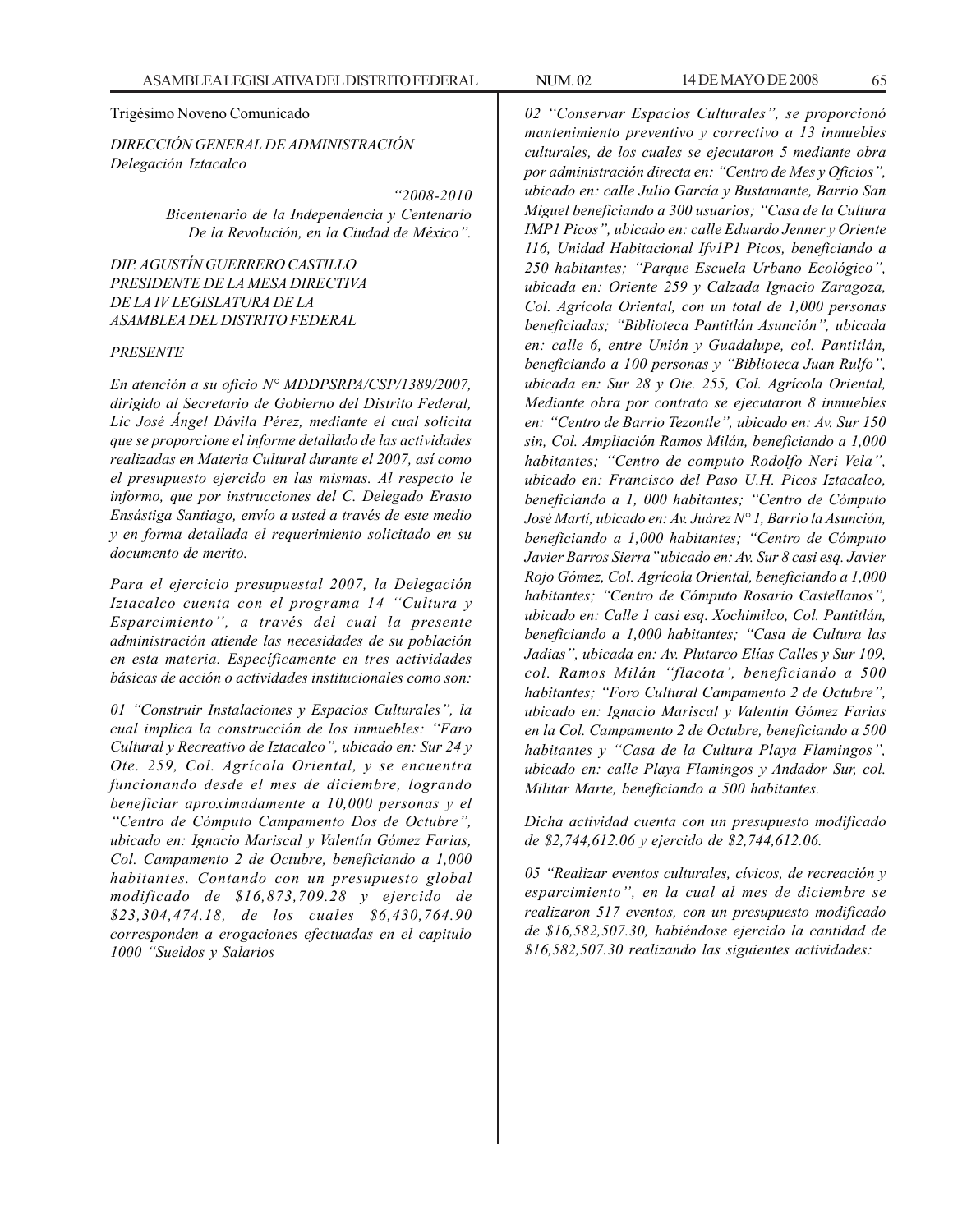Cuadragésimo Comunicado.

*TRIBUNAL SUPERIOR DE JUSTICIA DEL DISTRITO FEDERAL*

#### *PRESIDENCIA num. P/SP/349/08*

# *DIP. EDY ORTIZ PIÑA*

*PRESIDENTE DEL SEGUNDO PERIODO ORDINARIO DE SESIONES DEL SEGUNDO AÑO DE EJERCICIO, DE LA ASAMBLEA LEGISLATIVA DEL DISTRITO FEDERAL*

*PRESENTE En contestación a su oficio número MDSPSNCS /23112008, y en relación al punto segundo del dictamen emitido respecto a la Ley Acceso de las Mujeres a una Vida Libre de Violencia para el Distrito Federal, hago de su conocimiento las acciones realizadas para la efectiva aplicación de la citada Ley previas posteriores a su entrada en vigor, en los siguientes términos:*

*En primer lugar se realizó por la Dirección de Turno de Consignaciones Penales el rol de turno de veinticuatro horas de Jueces Civiles; Familiares y Penales, a partir del día 8 de marzo de 2008, fecha en que entró en vigor la citada Ley habiendo adquirido beepers suficientes de los cías se entregan a !os jueces que estarían en turno, indicándoles que los deberían devolver a !a citada Dirección al término de su turno, o bien el día hábil siguiente, quedando beepers en reserva para caso de retraso en la devolución de los tres primero, proporcionando los jueces los números telefónicos particulares y de celular.*

*Asimismo, se informó a los Jueces de manera anticipada el día que estarían de turno, encontrándose a la fecha elaboradas las listas del turno de los meses de mayo a agosto del presente año, haciendo la precisión que en caso de ocurrir algún imprevisto que les impidiera acudir a su guardia, deberán comunicarlo de inmediato a la Dirección de Turno de Consignaciones Penales de esta Institución, a fin de hacer la sustitución oportunamente, indicando a los jueces que deberán comunicar a un secretario de acuerdos, a un actuario y un mecanógrafo que estén pendientes por si fuera requerida su presencia en el Juzgado para levantar actas de las comparecencias, y en su caso se realice alguna notificación o entrega de oficio.*

*El Director de Turno de Consignaciones Penales de este Tribunal, informó que se han recibido varias llamadas en las que únicamente verifican si esa oficina es a la que deben llamar en caso de violencia contra las mujeres.*

*De igual forma, la citada Dirección señala que en el periodo comprendido del 8 de marzo al 17 de abril del presente año, han recibido 18 llamadas las que se han* *canalizado a los diferentes Juzgados para que se atienda lo relativo a la Ley de Acceso de las Mujeres a una Vida Libre de Violencia para el Distrito Federal, las cuales se dividen de la siguiente forma:*

- *El Juzgado Cuarto Familiar recibió 2 llamadas; el 11 de marzo*
- *El Juzgado Sexto Familiar recibió 1 llamada; el 13 marzo*
- *El Juzgado Décimo Familiar recibió 2 llamadas; 17 de marzo*
- *El Juzgado Décimo Primero Penal recibió, 1 llamada; el 18 de marzo*
- *El Juzgado Décimo Tercero Penal recibió 1 llamada; el 20 de marzo*
- *El Juzgado Décimo Quinto Familiar recrió 1 llamada; el 22 de marzo*
- *El Juzgado Vigésimo Familia recibió 2 llamadas; el 27 de marzo*
- *El Juzgado Vigésimo Cuarto Penal recibió 1 llamada; el 31 de marzo*
- *El Juzgado Vigésimo Quinto Penal recibió 1 llamada; el 1° abril*
- *El Juzgado Trigésimo Primero Penal recibió 2 llamada; el 7 de abril*
- *El Juzgado Trigésimo Segundo Penal el recibió 1 llamada; el 8 de abril*
- *El Juzgado Tercero Penal recibió 1 llamada; el 9 de abril*
- *El Juzgado Trigésimo Noveno Penal recibió 1 llamada; el 15 abril*
- *El Juzgado Cuadragésimo Penal recibió 1 llamada el 16 abril*

*Precisando que en el Boletín Judicial se publicó el calendario de las guardias de los Juzgados Civiles, Familiares y Penales, todos del Distrito Federal, de los meses de marzo y abril, con lo cual se da una mejor atención a la aplicación de dicha Ley, al acudir directamente al Juzgado las personas para su atención.*

*Asimismo le comunico que se remitirá a los Jueces Civiles y Familiares información detallada en relación a la aplicación de fa ley en cuestión.*

*Sin otro particular de momento grato enviarle un cordial saludo.*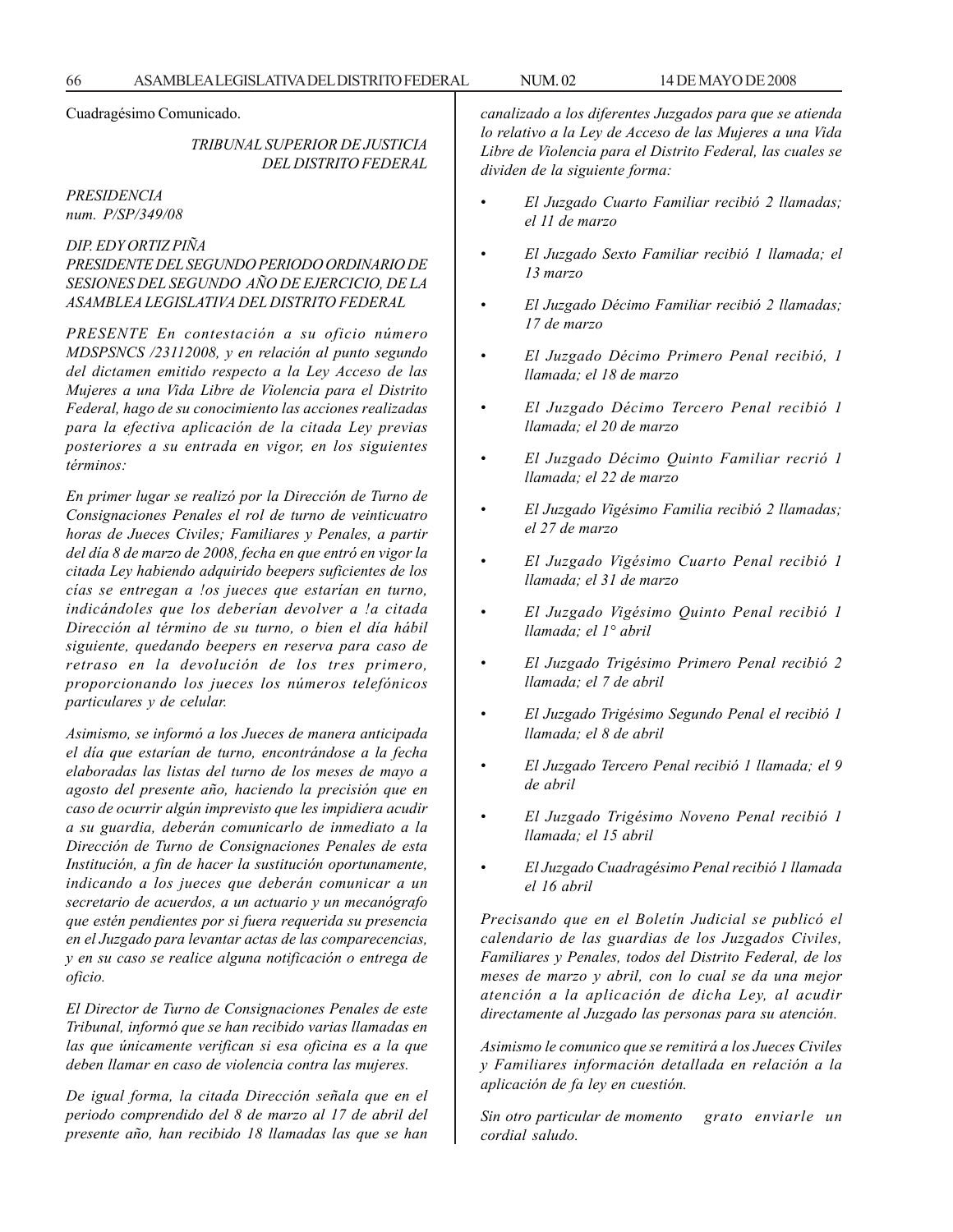## *ATENTAMENTE*

## *PRESIDENTE DEL TRIBUNAL SUPERIOR DE JUSTICIA DEL DISTRITO FEDERAL Y DEL CONSEJO DE LA JUDICATURA MAGDO EDGAR ELIAS AZAR.*

Esta Presidencia hace constar que como se había acordado por esta Diputación Permanente en un compromiso de la Mesa Directiva, el primer punto del día de hoy era el punto inscrito por el diputado Salvador Martínez Della Rocca. En virtud de que por algunos problemas de tráfico no se ha podido incorporar lo pasaremos más adelante, pero sí quiero dejar constancia que iba a ser, como se había acordado con él por esta Presidencia, el primer punto de acuerdo de la sesión anterior. En virtud de lo anterior lo vamos a posponer para que en cuanto esté aquí el diputado Martínez Della Rocca pueda dar cuenta de su punto de acuerdo.

Para presentar una proposición con punto de acuerdo mediante el cual se exhorta al ciudadano Remedios Ledesma, Jefe Delegacional en Cuajimalpa de Morelos, a efecto de que a la brevedad se reúna con personal del Sistema de Aguas de la Ciudad de México y con un grupo de vecinos de las colonias Las Lajas y Pila, de dicha demarcación para analizar y resolver la problemática de desabasto de agua potable, así como de los problemas de drenaje que se presentan, que presenta el diputado Daniel Salazar Núñez, del grupo parlamentario del PRD, se concede el uso de la Tribuna al diputado Daniel Salazar Núñez, del grupo parlamentario del Partido de la Revolución Democrática. Adelante diputado.

**EL C. DIPUTADO DANIEL SALAZAR NÚÑEZ.-** Muchísimas gracias, diputado Presidente.

*PROPOSICIÓN CON PUNTO DE ACUERDO MEDIANTE EL CUAL SE EXHORTA AL C. REMEDIOS LEDESMA GARCÍA, JEFE DELEGACIONAL EN CUAJIMALPA DE MORELOS, A EFECTO DE QUE A LA BREVEDAD SE REÚNA CON PERSONAL DEL SISTEMA DE AGUAS DE LA CIUDAD DE MÉXICO Y CON UN GRUPO DE VECINOS DE LAS COLONIAS LAS LAJAS Y LA PILA DE DICHA DEMARCACIÓN, PARA ANALIZAR Y RESOLVER LA PROBLEMÁTICA DE DESABASTO DE AGUA POTABLE ASÍ COMO DE LOS PROBLEMAS DE DRENAJE QUE SE PRESENTAN.*

*10 de abril de 2008*

*DIP. XIUH GUILLERMO TENORIO ANTIGA C. PRESIDENTE DE LA MESA DIRECTIVA DE LA DIPUTACIÓN PERMANENTE DE LA ASAMBLEA LEGISLATIVA DEL DISTRITO FEDERAL, IV LEGISLATIVA*

*P R E S E N T E*

*El suscrito Diputado Daniel Salazar Núñez, integrante del Grupo Parlamentario del Partido de la Revolución* *Democrática, con fundamento en los artículos 17 fracción VI, 18 fracción VII, 36 fracción V, VII de la Ley Orgánica de la Asamblea Legislativa del Distrito Federal; 133 del Reglamento Interior de la Asamblea Legislativa del Distrito Federal, someto a consideración de este órgano legislativo por urgente y obvia resolución la proposición con Punto de Acuerdo mediante el cual se exhorta al C. Remedios Ledesma García, Jefe Delegacional en Cuajimalpa de Morelos, a efecto de que a la brevedad se reúna con personal del Sistema de Aguas de la Ciudad de México y con un grupo de vecinos de las colonias Las Lajas y La Pila de dicha demarcación, para analizar y resolver la problemática de desabasto de agua potable así como de los problemas de drenaje que se presentan, al tenor de los siguientes:*

### *ANTECEDENTES*

*1.- El desabasto de agua que se ha padecido en la Ciudad de México, ha venido generando diversas situaciones conflictivas, tan es así que, comuneros y habitantes de la Delegación Cuajimalpa, han decidido realizar acciones, como la toma de instalaciones hidráulicas para controlar las válvulas del sistema, en razón de que manifiestan que ''Durante 50 años los manantiales de esa delegación han abastecido a la ciudad y no han cobrado nada, peor aun, ahora las autoridades ni siquiera les proporcionan agua''.*

*2.- Es importante señalar que en la delegación Cuajimalpa, el 80 por ciento de su suelo es de conservación, y de sus montañas brota agua de manantial, pero también tiene un fuerte problema: no toda el agua limpia es aprovechada, pues termina en ríos contaminados.*

*Los manantiales no se aprovechan al 100 por ciento, hasta el año pasado, en el pueblo de San Mateo Tlaltenango, se logró aprovechar este recurso, que viene del río del Santo Desierto de los Leones, según datos de la Delegación Cuajimalpa, se aprovechan sólo 28 de los 37 ojos de agua que hay en su territorio.*

*''Por ejemplo, el manantial de Agua Bendita sólo se aprovecha anualmente como dos horas, y es una tradición el Sábado de Gloria, en Semana Santa, van como 100 aguadores con sus botes adornados con flores, van a traer al agua, y ésta se entrega el Domingo de Resurrección, se lleva al atrio al padre para que la bendiga, y se la llevan como agua bendita, pero el resto del año el liquido va al drenaje'', comenta Ruiz.*

*3.- Pese a que en la Delegación Cuajimalpa, fluyen aproximadamente 50 manantiales, Paradójicamente, tiene un déficit de agua potable de hasta 40 por ciento, situación que se recrudece durante la época de estiaje, pues se desperdicia de entre 20 y 25 por ciento del vital liquido que corre por sus afluentes, ante la falta de infraestructura*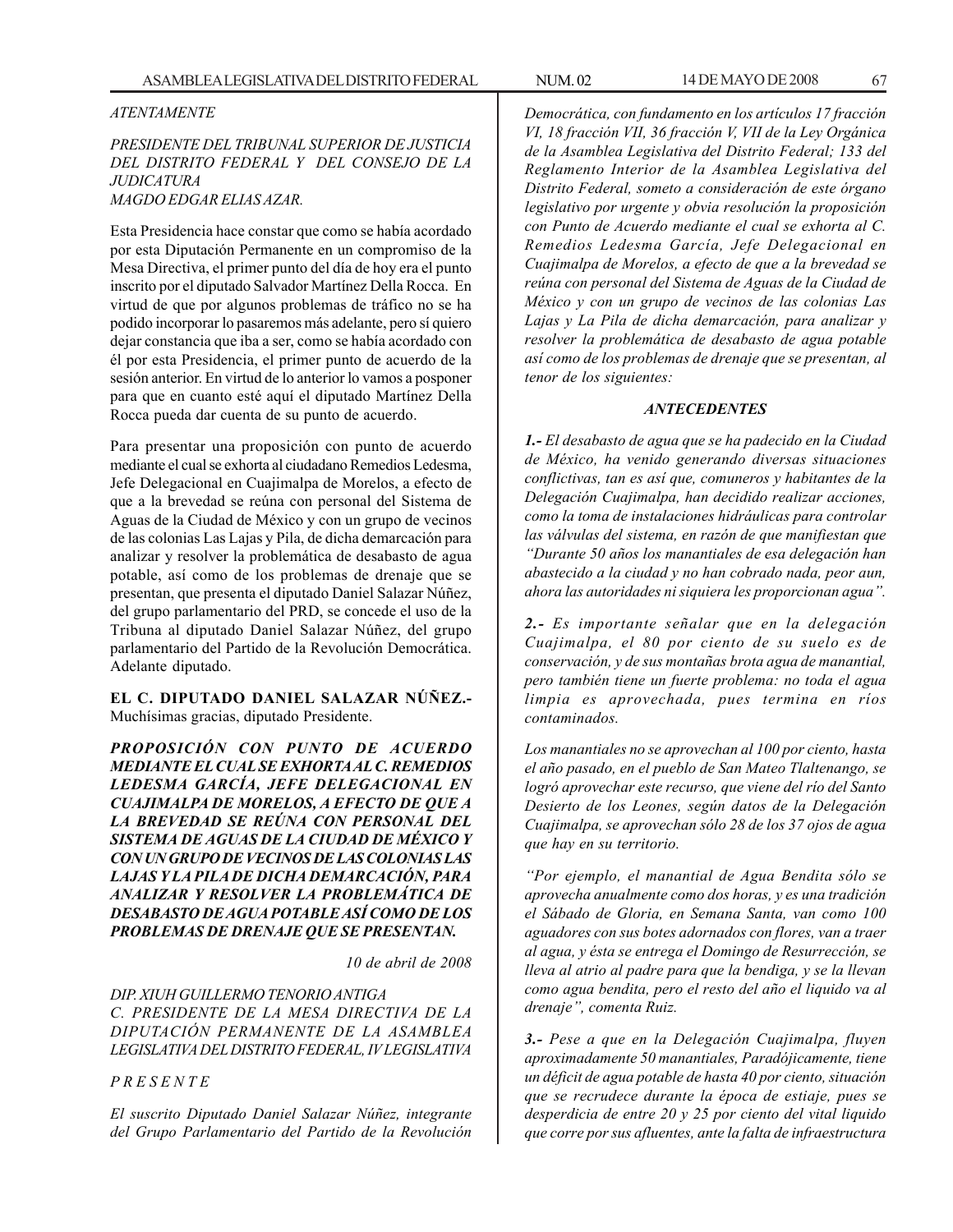*y la contaminación que generan los habitantes asentados en el entorno de la zona de bosques.*

*Aunado a lo anterior, se presenta el pésimo estado en que se encuentra la infraestructura hidráulica de la delegación, comenzando por las cajas de captación, mallas ciclónicas y bardas, que protegen los arroyos, así como de la tubería que tiene más de 50 años de haberse instalado, lo que redunda en fugas de agua que van a parar al subsuelo o a los canales de desagüe.*

*4.- Por esta demarcación territorial, atraviesan dos ríos que no son aprovechados en su totalidad, una de ellos es el de Agua de Leones, de 21 kilómetros de longitud, que atraviesa los poblados de La Pila, Las Maromas y San Lorenzo Acopilco, y el segundo, el llamado Santo Desierto, que nace en los cerros de San Miguel Colica y pasa por el Parque Nacional Desierto de los Leones y las zonas de Valle de las Monjas y San Mateo Tlaltenango, para desembocar en la Barranca de los Helechos, en la delegación Álvaro Obregón.*

*La falta de agua en la Delegación Cuajimalpa, afecta a aproximadamente 4 mil personas que habitan en los diferentes parajes de Acopilco, como las Maromas, San Pedro Xalpa, Tianguillo, Primero de Mayo, Las Lajas, La Pila y El Pueblo.*

*5.- El pasado 27 de enero del 2008, El Sistema de Aguas de la Ciudad de México (SACM) informó que ya concluyó la reparación del acueducto del Sistema Cutzamala, lo que provocó desabasto del líquido en 12 de las 16 delegaciones políticas, resultando afectadas las delegaciones Benito Juárez, Cuajimalpa, Coyoacán, Iztacalco, Iztapalapa, La Magdalena Contreras, Miguel Hidalgo, Tlalpan y Venustiano Carranza, entre otras.*

*6.- En Delegaciones como Cuajimalpa, Álvaro Obregón y Tlalpan, que en la temporada de estiaje ven afectado el suministro de agua para sus habitantes, son alguna de las zonas en donde el agua de algunos manantiales se va directamente al drenaje.*

*Se tiene datos poco alentadores sobre el estado de salud de nuestro acuífero, que se encuentra contaminando y sobreexplotando en más del 120 por ciento provocado entre otras cosas hundimientos diferenciales, ruptura de la red con las fugas consecuentes y la excavación cada vez más profunda de pozos, como sucede en la zona oriente cuyas profundidades alcanzan ya los 400 metros.*

*7.- El agua al ser un recursos indispensable para el desarrollo de la vida y sin el no podríamos vivir, sin embargo al no dársele un valor o costo real, En México se desperdicia de manera indiscriminada, ya que no existe una cultura de su cuidado y uso racional del agua que llega a nuestros hogares, una pequeña parte se utiliza*

*para beber, el resto para el lavado, los baños, descarga del inodoro, para la cocina, la limpieza de la casa y otros. Es alarmante que un gran porcentaje del agua que se usa en el hogar se desperdicie por no existir una cultura del uso y cuidado del vital liquido.*

*Ante la problemática que se vive en la Delegación Cuajimalpa, resulta importantísimo que se lleven a cabo mesas de trabajo en las que se intervengan, el Jefe Delegacional, sus asesores en temas hidráulicos, comuneros, ejidatarios y personal del Sistema de Aguas de la Ciudad de México a efecto de que se aborden temas que den solución a la escasez del agua, en ese contexto realizamos los siguientes:*

#### *CONSIDERANDOS*

*Primero.- Que de acuerdo a lo dispuesto por el artículo 5 de la Ley de Aguas del Distrito Federal, toda persona tiene el derecho al acceso suficiente, seguro e higiénico de agua disponible para su uso personal y doméstico, así como al suministro libre de interferencias. Las autoridades garantizan este derecho, pudiendo las personas presentar denuncias cuando el ejercicio del mismo se limite por actos, hechos u omisiones de alguna autoridad o persona, tomando en cuenta las limitaciones y restricciones que establece la presente Ley.*

*Segundo.- Que el artículo 7 de la Ley de la materia dispone que el Sistema de Aguas de la Ciudad de México es el Órgano de la Administración Pública del Distrito Federal, cuyo objeto principal es la operación de la infraestructura hidráulica y la prestación del servicio público de agua potable, drenaje y alcantarillado, así como el tratamiento y reuso de aguas residuales.*

*Tercero.- Que según lo establecido en el artículo 16 de la misma Ley, le corresponde al Sistema de Aguas coordinándose en su caso con las delegaciones para organizar, controlar y prestar los servicios hidráulicos, y los procesos de tratamiento y reuso de aguas residuales.*

*Cuarto.- Que de acuerdo a lo dispuesto pro el artículo 18 a las Delegaciones tienen las siguientes facultades:*

- *I. Ejecutar los programas delegacionales de obras para el abastecimiento de agua potable y servicio de drenaje y alcantarillado a partir de redes secundarias, conforme a al autorización y normas que al efecto expida el Sistema de Aguas.*
- *II. Prestar en su demarcación territorial los servicios de suministro de agua potable y alcantarillado que mediante acuerdo le otorgue el Sistema de Aguas, atendiendo los lineamientos que al efecto se expidan así como analizar y emitir opinión en relación con las tarifas correspondientes.*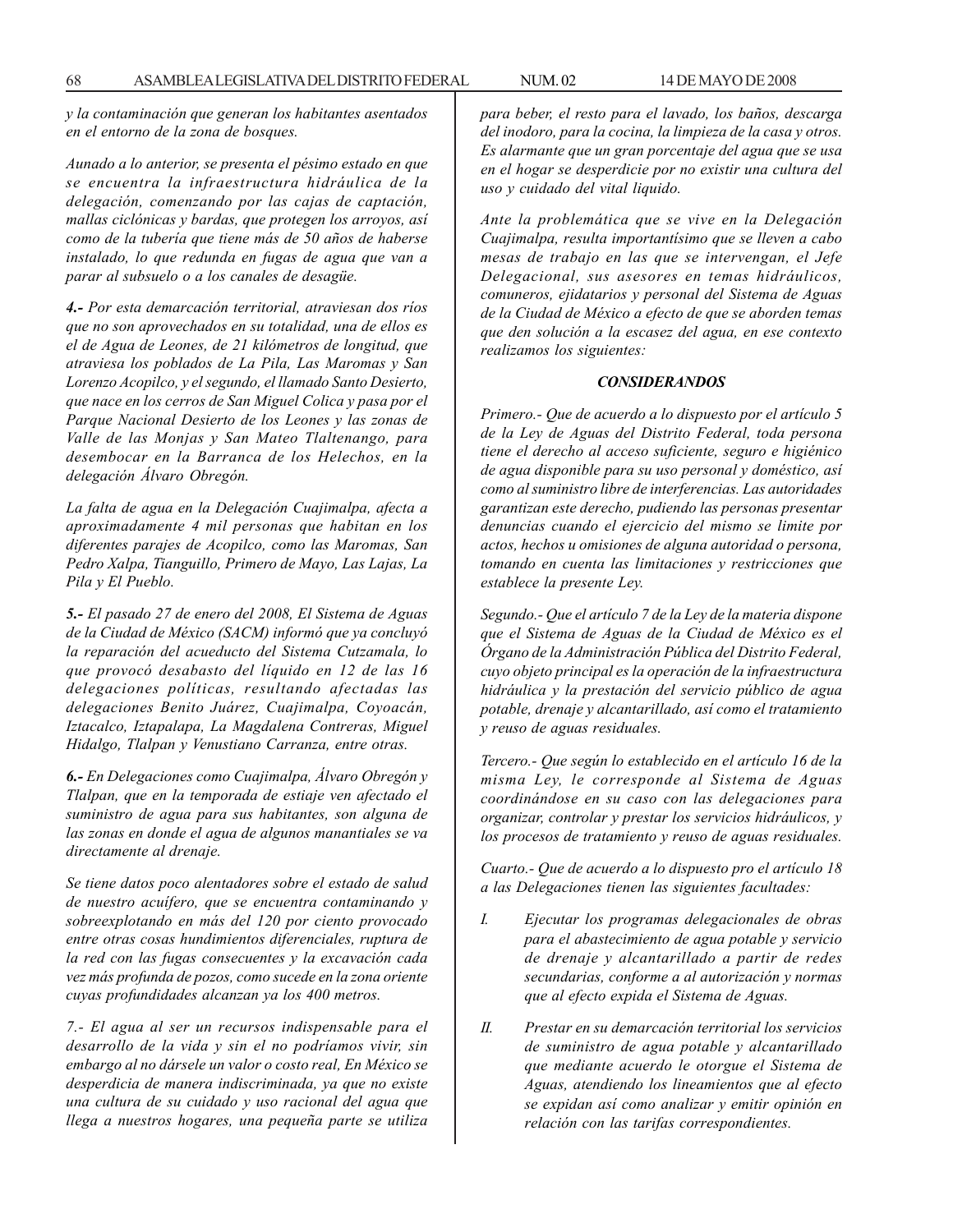*Quinto.- Que atendiendo a que es una obligación del Gobierno del Distrito Federal procurar el bienestar social y dotar de servicios e infraestructura urbana a los habitantes del Distrito Federal, así como de garantizar el acceso al agua suficiente para cubrir las necesidades de sus habitantes, es necésario y urgente que el Jefe Delegacional se reúna con el Director General del Sistemas de Aguas de la Ciudad de México y con vecinos de las colonias Las Lajas y La Pila a efecto de que se planteen alternativas de solución a los problemas de desabasto de agua que se presentan en dicha Delegación.*

*Por lo anterior, es que se considera urgente solicitarle al C. Remedios Ledesma García, Jefe Delegacional en Cuajimalpa de Morelos, tenga a bien en atender las peticiones de los vecinos de las colonias Las Lajas y la Pila a efecto de que de manera coordinada con el Sistema de Aguas se establezcan mecanismos de solución a la escasez del agua que se vive en dichas colonias, por lo que, en virtud de las consideraciones antes expuestas, se somete a la consideración del Pleno de esta soberanía el siguiente:*

## *PUNTO DE ACUERDO*

*PRIMERO.- Se exhorta al C. Remedios Ledesma García, Jefe Delegacional en Cuajimalpa de Morelos, a efecto de que a la brevedad se reúna con personal del Sistema de Aguas de la Ciudad de México y con un grupo de vecinos de las colonias Las Lajas y La Pila de dicha demarcación, para analizar y resolver la problemática de desabasto de agua potable así como de los problemas de drenaje que se presentan.*

*Dado en el pleno de la Diputación Permanente de la Asamblea Legislativa del Distrito Federal a los catorce días del mes de mayo del dos mil ocho.*

*A T E N T A M E N T E*

*Dip. Daniel Salazar Núñez.*

Es cuanto, diputado Presidente.

**EL C. PRESIDENTE.-** Gracias, diputado Salazar. En términos de lo dispuesto por el artículo 133 del Reglamento para el Gobierno Interior de la Asamblea Legislativa del Distrito Federal, consulte la Secretaría a la Diputación Permanente en votación económica si la propuesta presentada por el diputado Daniel Salazar se considera de urgente y obvia resolución.

**EL C. SECRETARIO.-** Por instrucciones de la Presidencia y en votación económica, se consulta a la Diputación Permanente si la propuesta de referencia se considera de urgente y obvia resolución.

Los que estén por la afirmativa, sírvanse manifestarlo levantando su mano.

Se considera de urgente y obvia resolución, diputado Presidente.

**EL C. PRESIDENTE.-** Gracias, diputado Secretario. Está a discusión la propuesta. ¿Existen oradores en contra?

Proceda la Secretaría a preguntar a la Diputación Permanente en votación económica si es de aprobarse la propuesta a discusión.

**EL C. SECRETARIO.-** Por instrucciones de la Presidencia y en votación económica, se pregunta a la Diputación Permanente si está a favor o en contra de la propuesta sometida a su consideración.

Los que estén por la afirmativa, sírvanse manifestarlo levantando la mano.

Los que estén por la negativa sírvanse manifestarlo levantando la mano.

Aprobada, diputado Presidente.

**EL C. PRESIDENTE.-** - Gracias, diputado Secretario. Remítase a las autoridades correspondientes para los efectos a que haya lugar.

Para presentar una proposición con punto de acuerdo relativo a garantizar la seguridad e integridad de Lucía Andrea Morett Álvarez y de su familia conforme a las garantías y derechos consagrados en la Constitución Mexicana, se concede el uso de la Tribuna al diputado Salvador Pablo Martínez Della Rocca del grupo parlamentario del Partido de la Revolución Democrática. Adelante, diputado.

**EL C. DIPUTADO SALVADOR PABLO MARTÍNEZ DELLA ROCCA.-** Compañeros y compañeras diputadas y diputados:

## *PROPOSICIÓN CON PUNTO DE ACUERDO RELATIVO A GARANTIZAR LA SEGURIDAD E INTEGRIDAD DE LUCÍA ANDREA MORETT ÁLVAREZ Y DE SU FAMILIA, CONFORME A LAS GARANTÍAS Y DERECHOS CONSAGRADOS EN LA CONSTITUCIÓN MEXICANA.*

*El suscrito, Salvador Martínez Della Rocca, Diputado a la Asamblea Legislativa del Distrito Federal por el Partido de la Revolución Democrática, con fundamento en lo dispuesto por los artículos 10, fracción XXI, 17, fracción VI de la Ley Orgánica, y 133 del Reglamento para el Gobierno Interior de la Asamblea Legislativa del Distrito Federal, someto a consideración de este Pleno, la siguiente proposición con punto de acuerdo.*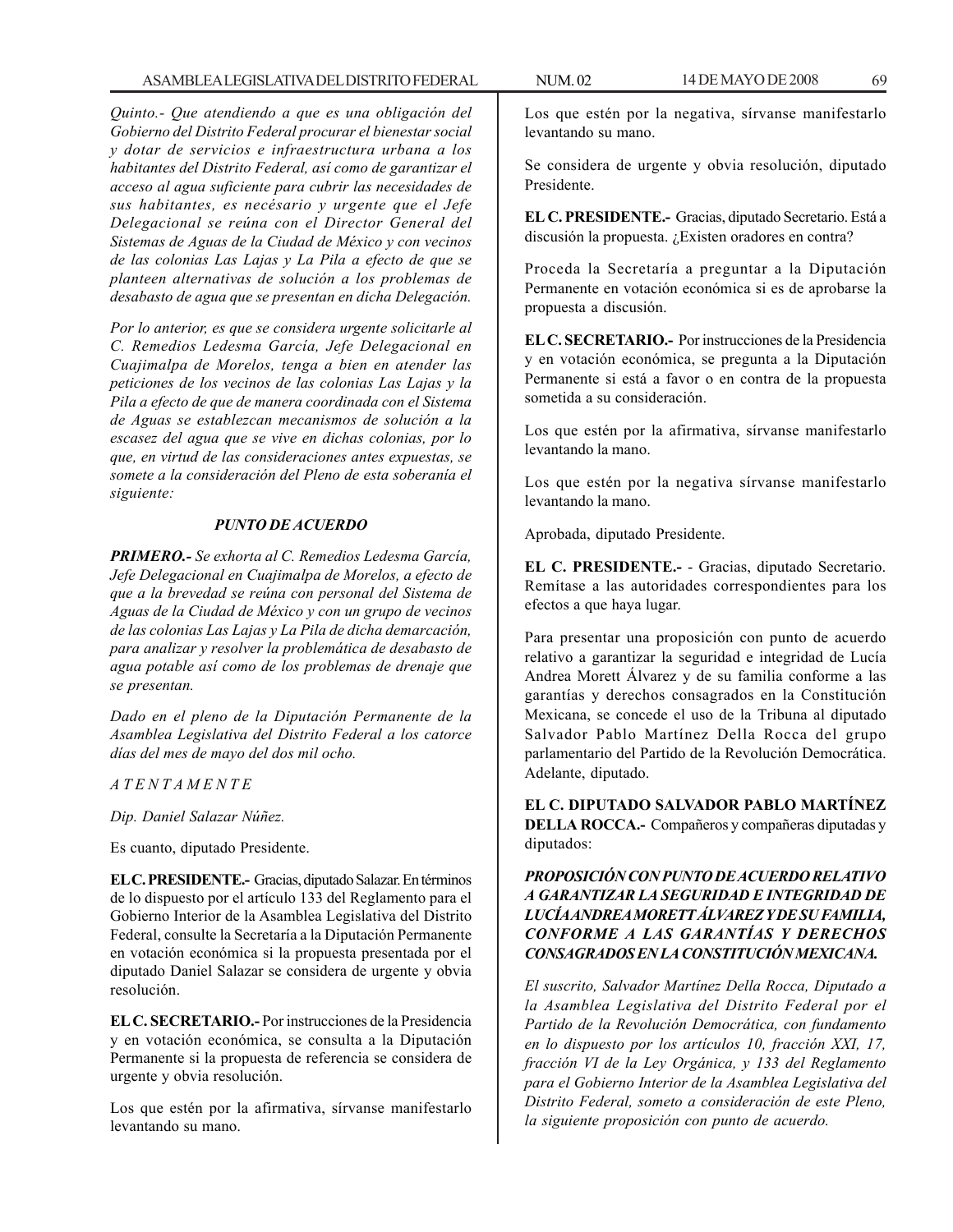## *EXPOSICIÓN DE MOTIVOS*

*1.- Son inadmisibles, irresponsables y del todo cuestionables, las declaraciones hechas por el Presidente Colombiano Álvaro Uribe en las que acusa a Lucía Andrea Morett Álvarez y a los otros cuatro estudiantes mexicanos asesinados por las fuerzas armadas colombianas en suelo Ecuatoriano, sin presentar prueba alguna y desconociendo que hay en curso una investigación de los hechos que provocaron éstas lamentables pérdidas humanas y que han sido condenados ampliamente por la comunidad internacional.*

*2. En este sentido, hay que reivindicar y apoyar plenamente la digna y valerosa postura del rector de la Universidad Nacional Autónoma de México, Dr. José Narro Robles, quien declaró: ''se trata de expresiones sin fundamento, imprudentes e irresponsables, que violentan los principios fundamentales del derecho y que además de faltar a la verdad y carecer del mínimo sentido de solidaridad, están llenas de rencor y se expresan sin pudor alguno''*

*Desde aquí expreso mi más amplia solidaridad con la comunidad universitaria y politécnica y con los padres de familia de los estudiantes asesinados por ése absurdo y brutal acto de guerra en tiempos de paz, ordenado por el Presidente Colombiano Álvaro Uribe Vélez.*

*3.- Hasta el momento, los datos reconocidos por los gobiernos de Ecuador y México sobre la estudiante universitaria Lucía Andrea Morett Álvarez son:*

- *a) Ingresó al Ecuador de forma legal, con una visa otorgada en México por la embajada de Ecuador;*
- *b) Que se tiene la certeza de que terminó sus estudios en la Universidad Nacional Autónoma de México participando en la cátedra de estudios bolivarianos;*
- *c) Que Lucía Andrea Morett Álvarez, junto a cuatro compatriotas mexicanos de la misma universidad, llegó al campamento de las FARC horas antes del bombardeo, para realizar, una serie de entrevistas relacionadas con la cátedra en mención;*
- *d) Que existía el antecedente de la visita, al mismo campamento, de un grupo de estudiantes chilenos que lo abandonaron tres días antes del bombardeo y,*
- *e) Que se reconoce que una delegación francesa se encaminaba al lugar para negociar la liberación de Ingrid Betancourt, suspendiendo su incursión por los acontecimientos.*

*Por lo anteriormente expuesto y fundado propongo a ésta Asamblea Legislativa del Distrito Federal el siguiente.*

## *PUNTO DE ACUERDO*

*PRIMERO: Se exhorta al Gobierno Federal, en particular a la Secretaría de Gobernación, y a la Procuraduría General de la República, así como al Gobierno del Distrito Federal, a la Comisión Nacional de los Derechos Humanos y la Comisión de Derechos Humanos del Distrito Federal, le sean brindadas a la estudiante universitaria Lucía Andrea Morett Álvarez, todas las garantías consagradas en nuestra Constitución, además de asegurar, tanto a ella como a su familia, que no van a ser acosadas, perseguidas, amenazadas u hostigadas bajo el pretexto de ser ''testigo protegido o presencial''.*

*SEGUNDO: Reconociendo que la pérdida de las vidas de los estudiantes asesinados en Ecuador por el ejército colombiano es irreparable, exhortamos al Gobierno Federal para que exija al Gobierno Colombiano una justa indemnización a las familias de los estudiantes Verónica Natalia Velásquez Ramírez, Juan González del Castillo, Fernando Delgado y Soren Ulises Avilés Ángeles. De no lograrse ésta indemnización, que el Gobierno Mexicano busque los mecanismos adecuados para otorgarla. Asimismo, exigimos que el Gobierno de Felipe Calderón Hinojosa le exija al Gobierno de Colombia, en particular a su Presidente Álvaro Uribe Vélez, que cese de inmediato las agresiones y las imputaciones irresponsables contra la Universidad Nacional Autónoma de México, mejor Universidad de Iberoamérica.*

*Atentamente.*

*Dip. Salvador Martínez Della Rocca.*

Muchísimas gracias.

**EL C. PRESIDENTE.-** Gracias, diputado Martínez Della Rocca. Esta Presidencia también se suma a la bienvenida de los familiares de los estudiantes mencionados por el diputado Salvador Martínez Della Rocca.

En términos de lo dispuesto por el artículo 133 del Reglamento para el Gobierno Interior de la Asamblea Legislativa del Distrito Federal, consulte la Secretaría a la Diputación Permanente en votación económica si la propuesta presentada por el diputado Martínez Della Rocca se considera de urgente y obvia resolución.

**EL C. SECRETARIO.-** Por instrucciones de la Presidencia y en votación económica se consulta a la Diputación Permanente si la propuesta de referencia se considera de urgente y obvia resolución.

Los que estén por la afirmativa, sírvanse manifestarlo levantando la mano.

Los que estén por la negativa, sírvanse manifestarlo levantando la mano.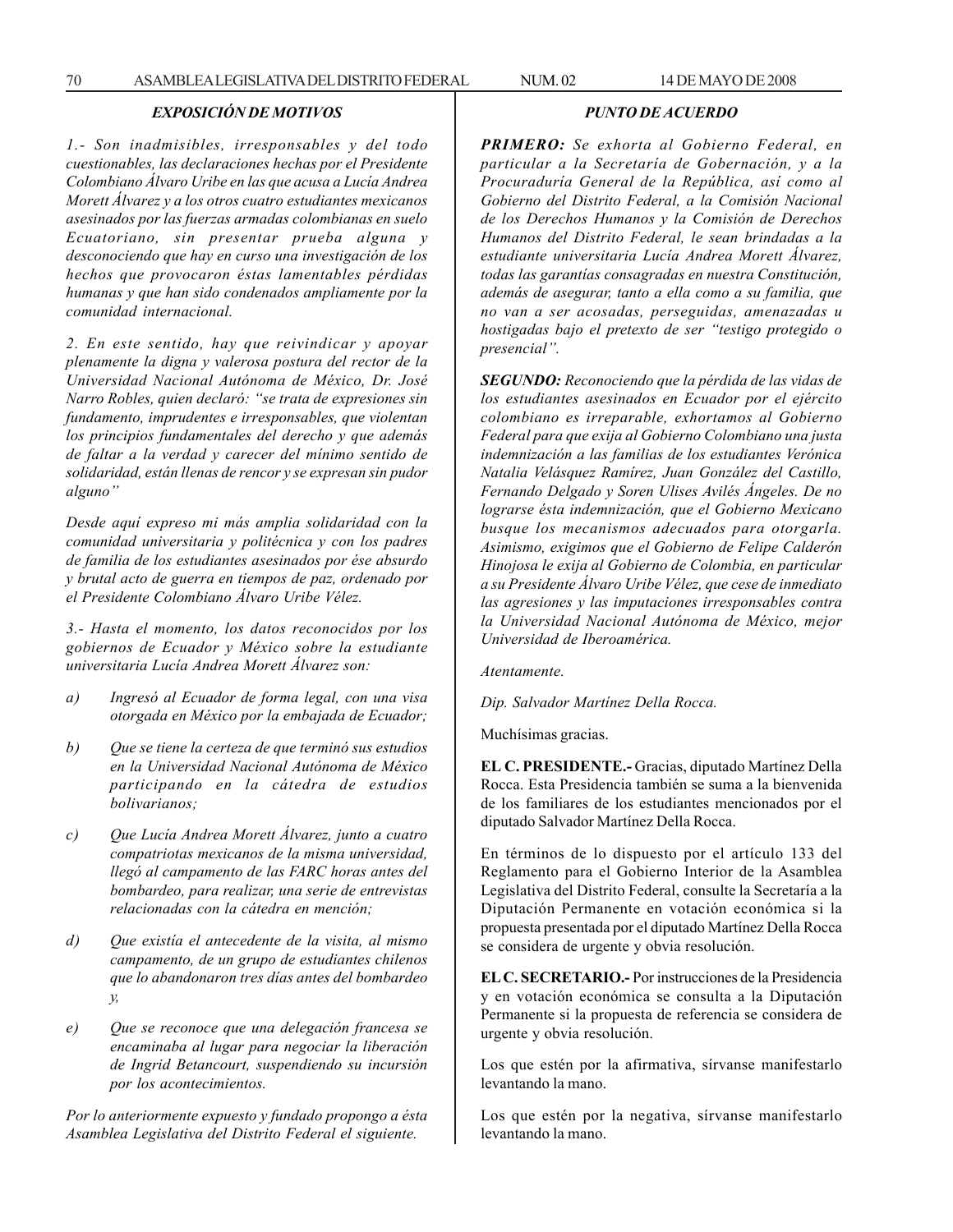Se considera de urgente y obvia resolución, diputado Presidente.

**EL C. PRESIDENTE.-** Gracias diputado Secretario. Está a discusión la propuesta. ¿Existen oradores en contra?

De no ser así, proceda la Secretaría a preguntar a la Diputación Permanente en votación económica si es de aprobarse la propuesta a discusión.

**EL C. SECRETARIO.-** Por instrucciones de la Presidencia y en votación económica se pregunta a la Diputación Permanente si está a favor o en contra de la propuesta sometida a su consideración.

Los que estén por la afirmativa, sírvanse manifestarlo levantando la mano.

Los que estén por la negativa, sírvanse manifestarlo levantando la mano.

Aprobada la propuesta, diputado Presidente.

**EL C. PRESIDENTE.-** Perdón, Secretario, podría preguntar si existen en abstenciones.

**EL C. SECRETARIO.-** Existe algún o alguna diputada que quiera abstenerse, sírvanse manifestarlo levantando la mano.

Aprobada la propuesta, diputado Presidente.

**EL C. PRESIDENTE.-** Gracias diputado Secretario. Remítase a las autoridades correspondientes para los efectos a que haya lugar.

Para presentar una proposición con punto de acuerdo para exhortar respetuosamente al Jefe de Gobierno del Distrito Federal, Licenciado Marcelo Ebrard Casaubón, que en uso de su facultad reglamentaria expida el Reglamento correspondiente de la Ley de Educación Física y Deporte del Distrito Federal, se concede el uso de la Tribuna al diputado Arturo Santana Alfaro, a nombre propio y del diputado José Cristóbal Ramírez Pino, del grupo parlamentario del Partido de la Revolución Democrática.

**EL C. DIPUTADO ARTURO SANTANA ALFARO.-** Con su venia, diputado Presidente.

*PROPOSICIÓN CON PUNTO DE ACUERDO PARA EXHORTAR, RESPETUOSAMENTE, AL JEFE DE GOBIERNO DEL DISTRITO FEDERAL, LICENCIADO MARCELO EBRARD CASAUBÓN, A QUE EN USO DE SU FACULTAD REGLAMENTARIA EXPIDA EL REGLAMENTO CORRESPONDIENTE DE LA LEY DE EDUCACIÓN FÍSICA Y DEPORTE DEL DISTRITO FEDERAL.*

*DIP. XIUH GUILLERMO TENORIO ANTIGA PRESIDENTE DE LA MESA DIRECTIVA DE LA COMISIÓN PERMANENTE DE LA ASAMBLEA LEGISLATIVA DEL DISTRITO FEDERAL, IV LEGISLATURA.*

## *PRESENTE*

*El que suscribe, Diputado José Cristóbal Ramírez Pino integrante del Grupo Parlamentario del Partido de la Revolución Democrática en la Asamblea Legislativa del Distrito Federal, en ejercicio de lo dispuesto por los artículos 17 fracción VI, 49 y 50 fracción IV de la Ley Orgánica; 93 y 132 del Reglamento para el Gobierno Interior, ambos de la Asamblea Legislativa del Distrito Federal, presento a esta Honorable Soberanía la presente PROPOSICIÓN CON PUNTO DE ACUERDO PARA EXHORTAR, RESPETUOSAMENTE, AL JEFE DE GOBIERNO DEL DISTRITO FEDERAL, LICENCIADO MARCELO EBRARD CASAUBÓN, A QUE EN USO DE SU FACULTAD REGLAMENTARIA EXPIDA EL REGLAMENTO CORRESPONDIENTE DE LA LEY DE EDUCACIÓN FÍSICA Y DEPORTE DEL DISTRITO FEDERAL, conforme a los siguientes:*

## *CONSIDERANDOS*

*El pasado 8 de noviembre, los Diputados José Cristóbal Ramírez y, Daniel Salazar Núñez, María del Carmen Peralta Vaqueiro y Gloria Isabel Cañizo Cuevas, integrantes de la Comisión de Deporte, presentaron ante el pleno de esta soberanía la Iniciativa con proyecto de decreto para crear la Ley de Educación Física y Deporte del Distrito Federal, siendo turnada por la mesa directiva para su análisis y discusión.*

*La iniciativa planteó la necesidad de crear una norma jurídica con el objetivo de reorganizar el deporte en nuestra ciudad desarrollando y ejecutando la política deportiva a través del Instituto del Deporte como órgano rector de la política pública en esta materia dotándolo de facultades suficientes para ello, por lo que, en dicha propuesta de ley se estableció que debe contar con capacidad de gestión financiera, administrativa y legal, siendo ineludible que se oriente hacia un ámbito de competencia descentralizado, que le permita tener una capacidad de gestión administrativa más ágil, cuyos resultados pudiesen dar una respuesta permanente al despliegue de la activación física de los ciudadanos.*

*Siendo evidente la necesidad de incentivar un cambio en la cultura del deporte entre la población, por lo cual, en la iniciativa señala que es de vital importancia tomar en cuenta que la educación física en el nivel básico, primaria y secundaria, no se imparte con la frecuencia debida para que los menores desarrollen el gusto por el deporte, sino por el contrario, en nuestra Ciudad existe un número muy*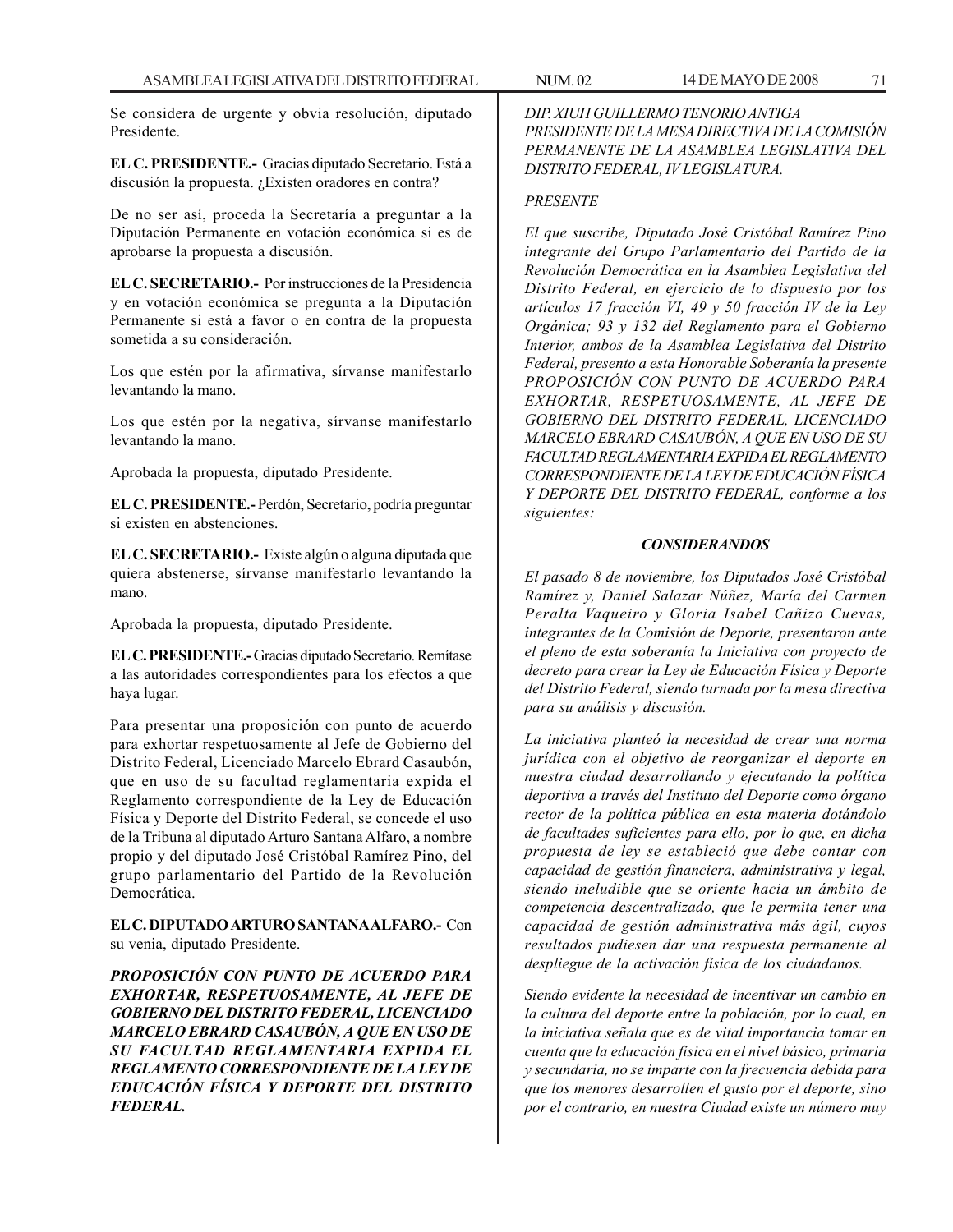*alto de menores que padecen de obesidad ocasionada por el sedentarismo.*

*Por lo que con fecha 27 de noviembre del 2007 fue presentado el correspondiente dictamen a efecto de ser sometido a consideración del Pleno de este Órgano Legislativo, siendo aprobado por unanimidad y publicado el 4 de enero del 2008 por el Jefe de Gobierno, Licenciado Marcelo Ebrard Casaubón, en la Gaceta Oficial del Distrito Federal.*

*Sin embargo, hasta la fecha no se ha expedido el reglamento correspondiente de la Ley de Educación Física y Deporte del Distrito Federal, impidiendo que se lleven acabo las políticas públicas que se estipulan en dicha normatividad; máxime que el tercer transitorio señala ''El Reglamento de la presente Ley, deberá expedirse dentro de los veinte días siguientes a la fecha en que entre en vigor esta Ley.''*

*Por lo anteriormente expuesto, someto a consideración de esta Honorable Asamblea Legislativa del Distrito Federal, la siguiente proposición con punto de acuerdo:*

*ÚNICO: SE EXHORTA RESPETUOSAMENTE AL JEFE DE GOBIERNO DEL DISTRITO FEDERAL, LICENCIADO MARCELO EBRARD CASAUBÓN, A QUE EN USO DE SU FACULTAD REGLAMENTARIA EXPIDA EL REGLAMENTO CORRESPONDIENTE DE LA LEY DE EDUCACIÓN FÍSICA Y DEPORTE DEL DISTRITO FEDERAL, CONSIDERÁNDOSE URGENTE.*

*Recinto Legislativo, a los 14 días del mes de mayo del 2008.*

*Atentamente.*

*Dip. José Cristóbal Ramírez Pino.*

Es cuanto diputado Presidente.

**EL C. PRESIDENTE.-** Gracias, diputado Santana. En términos de lo dispuesto por el artículo 132 del Reglamento para el Gobierno Interior de la Asamblea Legislativa del Distrito Federal, se turna para su análisis y dictamen a la Comisión de Deporte y Educación.

Para presentar una proposición con punto de acuerdo por el que se exhorta al Jefe de Gobierno, Marcelo Ebrard Casaubón, a enviar a esta Soberanía información estadística en materia de seguridad pública desagregada por género, se concede el uso de la Tribuna al diputado Antonio Lima Barrios, a nombre propio y de la diputada Nancy Cárdenas Sánchez, del grupo parlamentario del Partido de la Revolución Democrática.

**EL C. DIPUTADO ANTONIO LIMA BARRIOS**.- Con su venia, diputado Presidente.

Diputadas y diputados:

## *PROPOSICIÓN CON PUNTO DE ACUERDO POR EL QUE SE EXHORTA AL JEFE DE GOBIERNO MARCELO EBRARD CASAUBÓN A ENVIAR A ESTA SOBERANÍA, INFORMACIÓN ESTADÍSTICA EN MATERIA DE SEGURIDAD PÚBLICA DESAGREGADA POR GÉNERO.*

*DIP. XIUH GUILLERMO TENORIO ANTIGA PRESIDENTE DE LA MESA DIRECTIVA DE LA DIPUTACIÓN PERMANENTE ASAMBLEA LEGISLATIVA DEL DISTRITO FEDERAL.*

### *PRESENTE*

*La suscrita Diputada Nancy Cárdenas Sánchez, integrante del Grupo Parlamentario del PRD en la IV Legislatura de la Asamblea Legislativa del Distrito Federal en uso de las facultades conferidas en el Artículo 122 , párrafo primero y segundo, Base Primera, Fracción V, incisos g), i) y j) de la Constitución Política de los Estados Unidos Mexicanos; Artículo 42 fracciones II, IX, XIV y XXX del Estatuto de Gobierno del Distrito federal; Artículo 10 fracción XXl, 11 párrafo segundo. 17 fracción VI y VII de la Ley Orgánica de la Asamblea Legislativa del Distrito Federal; 132 del Reglamento para el Gobierno Interior de la Asamblea Legislativa del Distrito Federal, someto a consideración del Pleno de ésta Soberanía la siguiente proposición con punto de acuerdo:*

### *PROPOSICIÓN CON PUNTO DE ACUERDO*

*POR EL QUE SE EXHORTA AL JEFE DE GOBIERNO MARCELO EBRARD CASAUBÓN A ENVIAR A ESTA SOBERANÍA, INFORMACIÓN ESTADÍSTICA EN MATERIA DE SEGURIDAD PÚBLICA DESAGREGADA POR GÉNERO.*

*La Ciudad de México es, sin duda, el principal centro de actividad productiva y de crecimiento económico del país, sin embargo esta velocidad de desarrollo ha tenido efectos adversos en la calidad de vida de los que aquí habitamos, siendo hoy la seguridad ciudadana, la principal demanda a los gobernantes.*

*Si bien el origen delictivo del Distrito Federal es resultado del entorno económico nacional como poca capacidad de generación de empleos, y bajo crecimiento económico,' a nivel local el permanente proceso de urbanización, la falta de integración social que adjunto a políticas de cohesión social poco eficientes y nulos programas preventivos, han ocasionado que la violencia urbana vaya en aumento y que a su vez afecte a sectores de bajos ingresos y a población vulnerables como niños y mujeres.*

*Al respecto, el Síndrome de Bullyng es definido por el Dr. Loredo Abdalá de la Clínica de Atención Integral al Niño Maltratado del Instituto Nacional de Pediatría, como ''Aquella violencia entre niños y adolescentes con sus*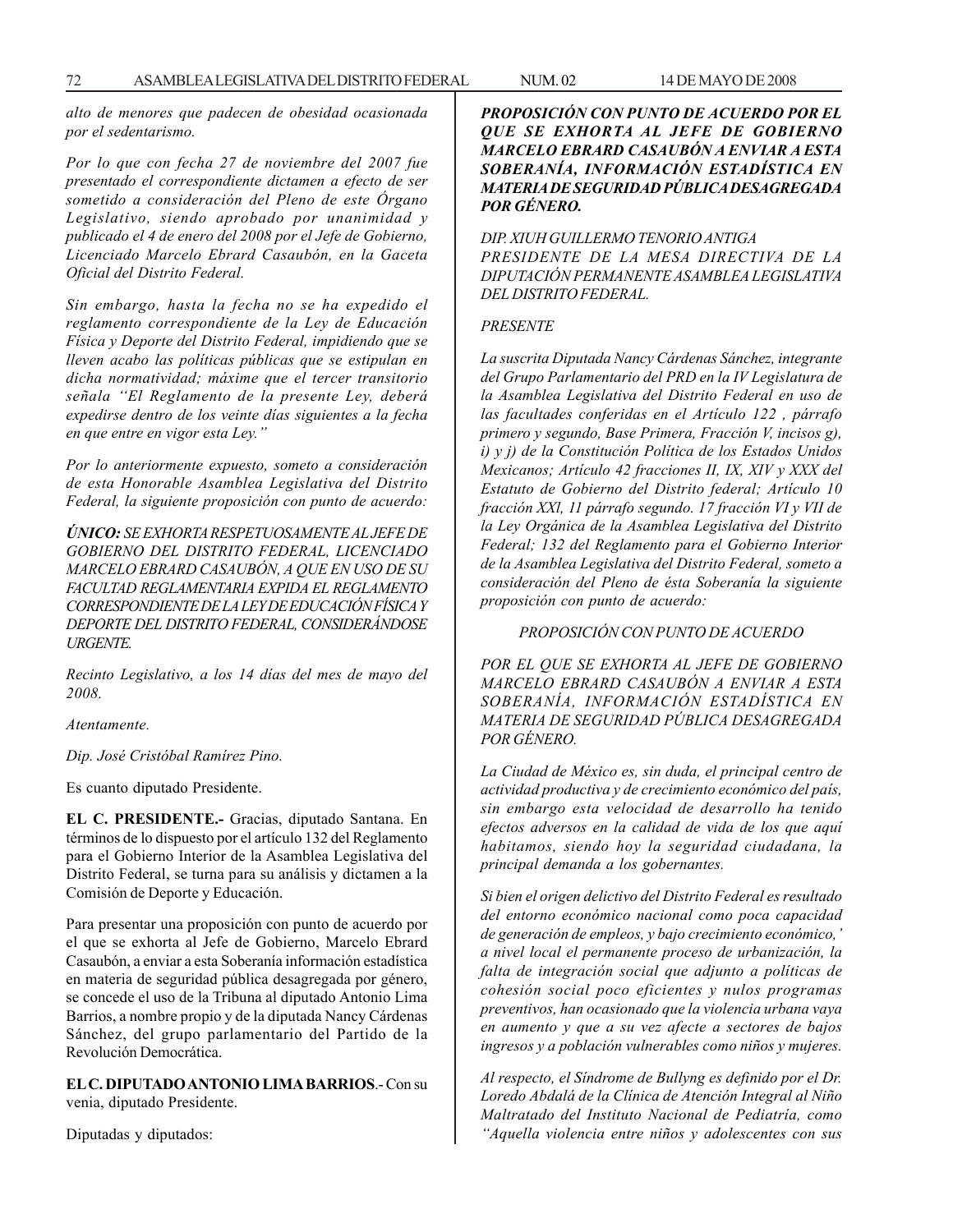*pares en un contexto escolar, la cuál puede ser violencia física o psicológica; caracterizada por agresión verbal, insultos, burlas, descalificaciones, etc. Todo esto tiene un gran impacto en el desarrollo psicológico de niño y adolescente que lo puede llevar a agredir severamente a otros como también su propia auto-agresión, consumo de sustancias y en forma extrema el suicidio''1*

*Cabe recordar que ante el Pleno el Diputado Ezequiel Rétiz Gutiérrez presentó datos alarmantes sobre el incremento del fenómeno ''bullyng'': la Encuesta Nacional de Educación arroja que el 50% de los estudiantes de nuestro país consideran que sus compañeros son violentos y el 75% refieren sentir que su escuela es insegura. Esto es tan solo una muestra de que la violencia ha conseguido traspasar a la realidad a la que se enfrentan o enfrentarán nuestros hijos. Por ello es necésario que existan ya programas de prevención del delito, para lo que se deberá contar con el trabajo de las dieciséis delegaciones políticas que en conjunto con el sector privado y la sociedad civil, diseñen programas, cuyo resultado inmediato sea conseguir una ''Ciudad Segura'' a través de contener la violencia urbana.*

*La Ciudadanía está dispuesta a participar. Para ello, atendamos las recomendaciones de organismos multilaterales, las cuales consideran necésario redefinir el papel de las autoridades delegacionales en materia preventiva, para lograr la integración de programas a través de estrategias de participación ciudadana, inclusión social y mejoramiento urbano. En este sentido, la próxima discusión y en su caso aprobación de los Programas Delegacionales de Desarrollo Urbano de Azcapotzalco, Cuauhtémoc, Gustavo A. Madero, Miguel Hidalgo y Tlalpan deberán contener criterios en materia preventiva.*

*Somos una gran urbe. Elevados índices de criminalidad, tráfico de drogas, nuevas formas de violencia urbana como el fenómeno del bullyng, hace necésario que la gestión delegacional se involucre en la aplicación de programas preventivos, al ser la seguridad pública la demanda prioritaria de nuestros habitantes.*

*Como muestra basta un ejemplo. Según datos del Informe de la Secretaría de Seguridad Pública, en la Delegación Xochimilco se incrementaron 35.7% las denuncias por robo respecto al 2006 y 207% se incrementó el robo al transporte público, representando este el incremento más*

*elevado del Distrito Federal. Sin embargo si analizamos las denuncias registradas en la misma Delegación encontramos que la mayor proporción de delitos corresponde a robo de vehículos seguido del robo a transeúnte y robo a casa habitación.*

*En el desglose de información encontramos que el robo de vehículos en su mayoría se registro entre los días domingo, miércoles y sábado en un horario entre 12:00 a 13:00 horas; el robo a transeúnte los días martes, miércoles y sábado en un horario entre 10:00 y 15:00 horas; y el robo a casa habitación se registro de viernes a domingo en un horario entre las 14:00 y 15:00 horas. Los datos son contundentes. Las mujeres y la actividad turística en el Distrito Federal son blanco de la delincuencia.*

*Sin embargo el Programa Delegacional de Desarrollo Urbano de Xochimilco le dedica tan solo dos párrafos al tema de seguridad pública: es necésario insertar el tema de seguridad pública en los programas sociales, en los programas de desarrollo urbano, en los proyectos de mejoramientos barrial, en los proyectos de transporte, en los programas de vivienda, en los planes y programas dirigidos a mujeres y niños. Es necésario que el diseño de los espacios públicos se haga con perspectiva de género.*

*La Tercera Encuesta Nacional sobre Inseguridad arroja que 8 de cada 10 habitantes ha cambiado su rutina o inhibe actividades por temor de ser víctima de conductas delictivas. Que de cada 100 delitos, 92 son cometidos por hombres. Aunado a lo anterior, es importante mencionar que una parte importante de los delitos no son denunciados por lo que es importante también conocer el porqué no se denuncian se dice que solo dos de cada diez delitos.2*

*Las mujeres día a día enfrentan distintos tipos de violencia, discriminación e inseguridad. Sin embargo el atender este problema con órdenes de protección emergentes que resultan, discriminatorias y segregatorias, como la separación de hombres y mujeres en el transporte público como autobuses, vagones y taxis especiales para mujeres que refleja una falta de madurez como sociedad y una incapacidad de poder lograr civilidad en la convivencia diaria nos hace inferir que las cifras de delitos contra las mujeres se han disparado.*

*Haciendo una revisión de las cifras del Instituto de las Mujeres en el Distrito Federal3 , estas se refieren a adultos*

<sup>1</sup> *Dr. Loredo Abdalá. Clínica de Atención Integral al Niño Maltratado. Instituto Nacional de Pediatría. Universidad Nacional Autónoma de México. Simposio sobre el ''Síndrome bulling: una forma de violencia entre escolares''*

*<sup>2</sup> Encuesta Nacional sobre Inseguridad en las Entidades Federativas. Instituto Ciudadano de Estudios sobre la inseguridad A.C* <sup>3</sup> *Instituto de Mujeres del Distrito Federal. http:// www.inmujeres.df.gob.mx/numeralialindex.html*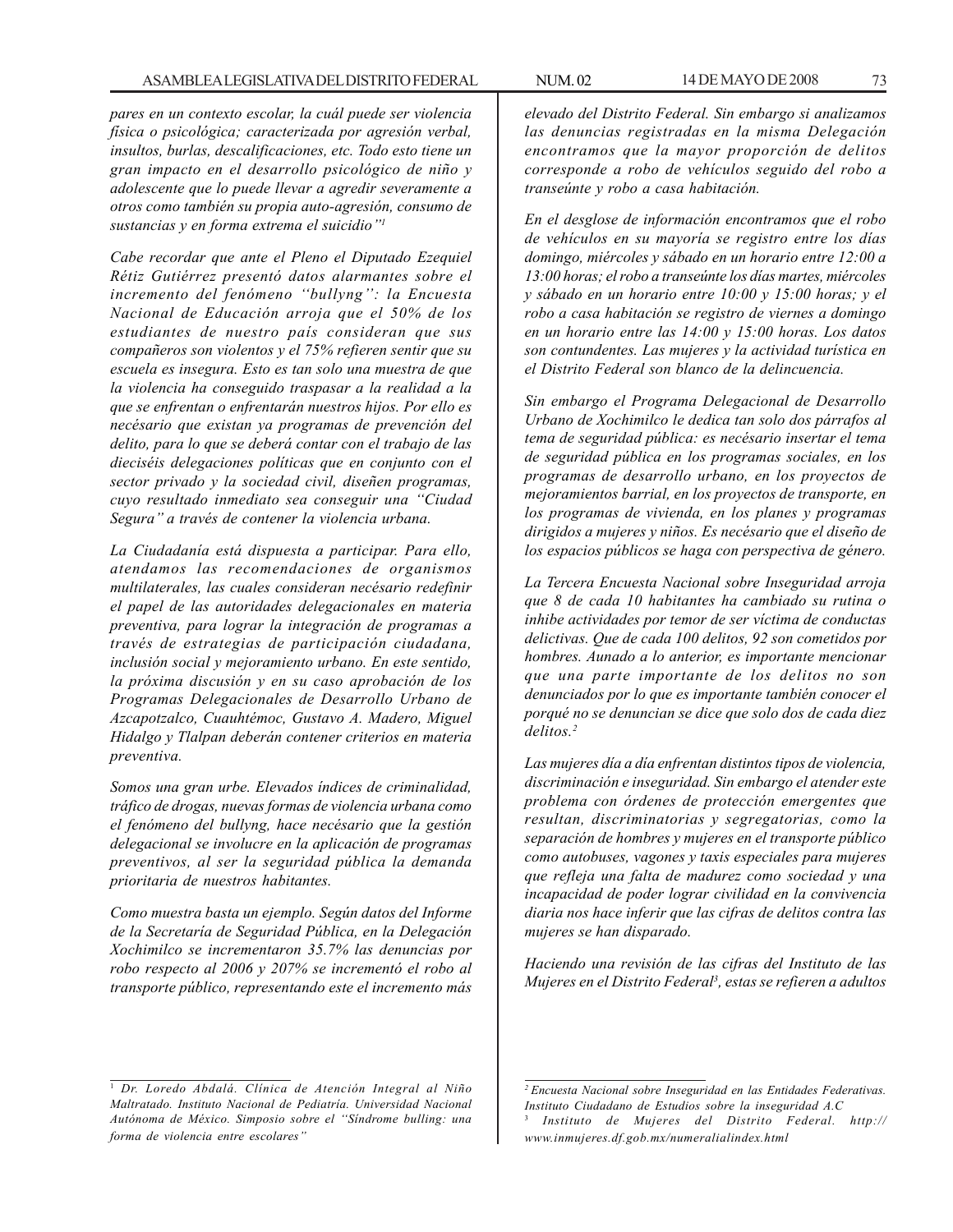*mayores, divorcio, educación, familia, mujeres en reclusión, participación económica, trabajo, salud, discriminación, maltrato infantil y violencia intrafamiliar, sin embargo no hay cifras de robos a transeúntes o a automovilistas, lesiones dolosas, homicidios, privación ilegal de la libertad cometidos contra mujeres.*

*La seguridad pública y la procuración de justicia deberá atender los principios y criterios establecidos en la Ley de Acceso de las Mujeres a una Vida Libre de Violencia para el Distrito Federal, para que el diseño de políticas pública en materia de seguridad pública y prevención del delito, se desarrolle con perspectiva de género a través de todos los niveles y ámbitos de gobierno. Es necésario construir ''Ciudades Seguras'' para que mujeres y hombres puedan ejercer sus libertades con equidad y seguridad.*

*Por lo anteriormente expuesto, me permito someter a consideración de esta Soberanía la siguiente:*

# *PROPOSICIÓN CON PUNTO DE ACUERDO*

*PRIMERO.- SE SOLICITA ATENTAMENTE AL JEFE DE GOBIERNO DEL DISTRITO FEDERAL, MARCELO EBRARD CASAUBÓN, HACER LLEGAR A LA COMISIÓN DE SEGURIDAD PÚBLICA DE LA ASAMBLEA LEGISLATIVA, ESTADÍSTICAS EN MATERIA DE SEGURIDAD PÚBLICA A NIVEL DELEGACIONAL, DESAGREGADA POR GÉNERO.*

*SEGUNDO.- SE SOLICITA A LAS DIECISEIS DEMARCACIONES TERRITORIALES DEL DISTRITO FEDERAL, QUE HAGAN LLEGAR A ESTA SOBERANÍA, SU DIAGNÓSTICO DE SEGURIDAD PÚBLICA A NIVEL DELEGACIONAL AUNADO A UNA EVALUACIÓN DEL IMPACTO DE LOS PROGRAMAS PREVENTIVOS VIGENTES.*

*Con fundamento en lo dispuesto por el Artículo 132 del Reglamento para el Gobierno Interior de la Asamblea Legislativa del Distrito Federal, hago entrega de punto de acuerdo, a los 14 días del mes de mayo de 2008.*

*Firman los Diputados.*

*Dip. Nancy Cárdenas Sánchez, Dip. Antonio Lima Barrios.*

*Recinto Legislativo de Donceles a los 14 días del mes de mayor de 2008.*

Es cuanto, diputado Presidente.

**EL C. PRESIDENTE.-** Gracias, diputado Lima. Con fundamento en lo dispuesto por los artículos 50 fracciones IV y V de la Ley Orgánica de la Asamblea Legislativa del Distrito Federal, 28 y 132 del Reglamento para el Gobierno Interior, se turna para su análisis y dictamen a la Comisión de Seguridad Pública.

Para presentar una proposición con punto de acuerdo por el que se solicita al Jefe de Gobierno en Xochimilco, Biólogo Uriel González Monzón, el diagnóstico de infraestructura de los mercados públicos ubicados en la Delegación Xochimilco, se concede el uso de la Tribuna al diputado Antonio Lima Barrios, a nombre propio y de la diputada Nancy Cárdenas Sánchez, del grupo parlamentario del Partido de la Revolución Democrática.

**EL C. DIPUTADO ANTONIO LIMA BARRIOS.-** Con su venia, diputado Presidente.

Diputadas y diputados:

*PROPOSICIÓN CON PUNTO DE ACUERDO POR EL QUE SE SOLICITA AL JEFE DELEGACIONAL EN XOCHIMILCO, BIOL. URIEL GONZÁLEZ MONZÓN, EL DIAGNÓSTICO DE INFRAESTRUCTURA DE LOS MERCADOS PÚBLICOS UBICADOS EN LA DELEGACIÓN XOCHIMILCO.*

*México, D. F., a 14 de mayo de 2008*

*DIP. XIUH GUILLERMO TENORIO ANTIGA PRESIDENTE DE LA MESA DIRECTIVA DE LA DIPUTACIÓN PERMANENTE ASAMBLEA LEGISLATIVA DEL DISTRITO FEDERAL*

#### *PRESENTE*

*La suscrita Diputada Nancy Cárdenas Sánchez, integrante del Grupo Parlamentario del PRD en la IV Legislatura de la Asamblea Legislativa del Distrito Federal en uso de las facultades conferidas en el Artículo 122 párrafo primero y segundo, Base Primera, Fracción y, incisos g), i) y j) de la Constitución Política de los Estados Unidos Mexicanos; Artículo 42 fracciones XIV XV y XXX del Estatuto de Gobierno del Distrito Federal; Artículo 10 fracción XXI, 11 párrafo segundo, 17 fracción VI y VII de la Ley Orgánica de la Asamblea Legislativa del Distrito Federal; 133 del Reglamento para el Gobierno Interior de la Asamblea Legislativa del Distrito Federal, someto a consideración del Pleno de esta Soberanía la siguiente proposición con punto de acuerdo: PROPOSICIÓN CON PUNTO DE ACUERDO POR EL QUE SE SOLICITA AL JEFE DELEGACIONAL EN XOCHIMILCO, BIOL. URIEL GONZÁLEZ MONZÓN, EL DIAGNÓSTICO DE INFRAESTRUCTURA DE LOS MERCADOS PÚBLICOS UBICADOS EN LA DELEGACIÓN XOCHIMILCO.*

#### *ANTECEDENTES*

*Los mercados públicos de la Ciudad de México, son sin duda el legado insuperable de la actividad comercial de nuestros antepasados vigente el día de hoy, sobre todo en nuestros barrios tradicionales, los cuales intentan preservar su identidad cultural, inmersos en la actividad comercial de esta gran urbe.*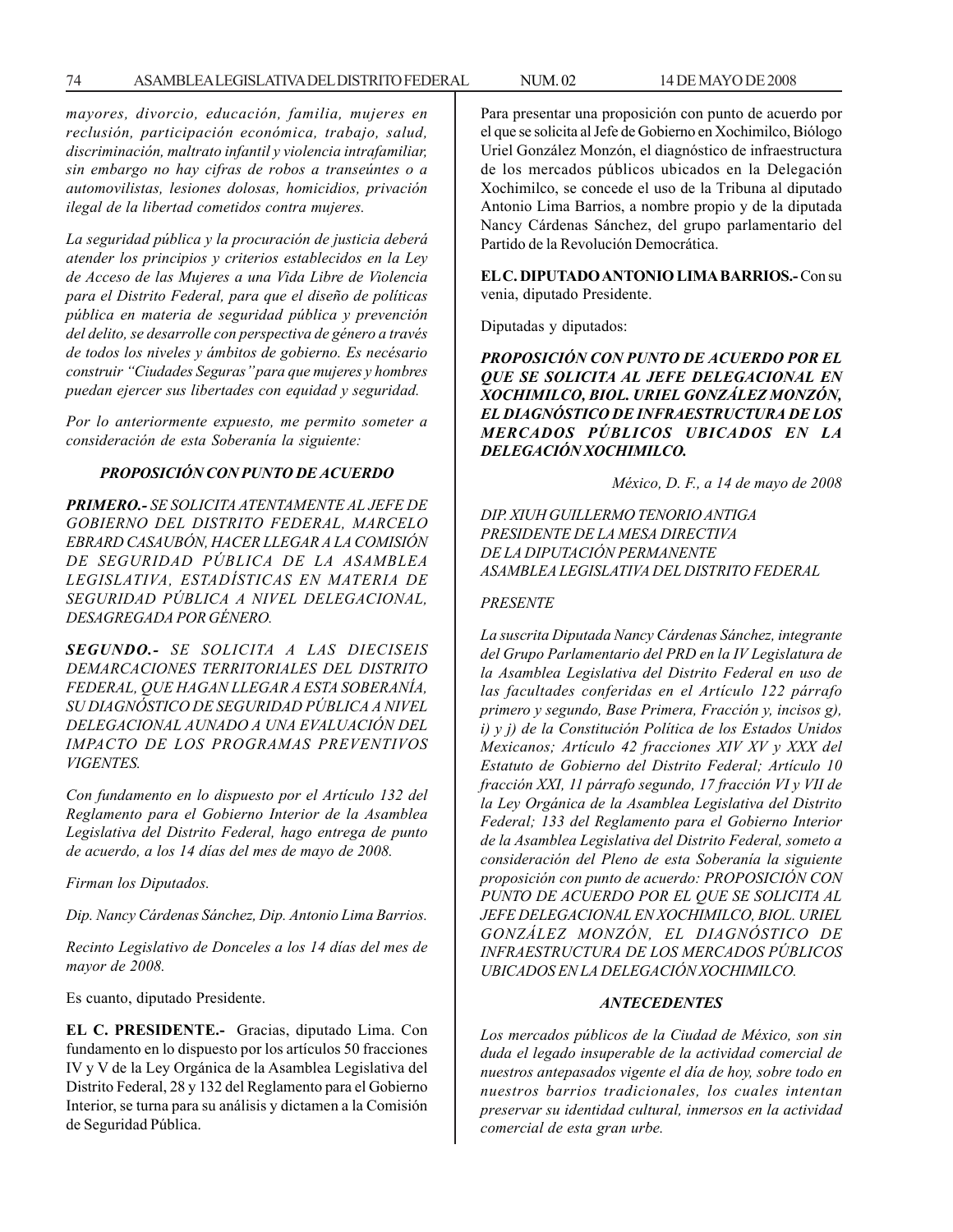*Un estudio de la Universidad Nacional Autónoma de México4 , refleja que entre las causas que afectan a los mercados públicos se encuentra: la percepción de la gente, que considera que los mercados públicos son sitios inseguros; los cambios de hábito de consumo que lo confirman los 590 supermercados contra los 317 mercados públicos; y por supuesto la falta de políticas públicas específicas.*

*Ante esta realidad encontramos que el Programa General de Desarrollo 2007-2012 considera al abasto como un tema central para la Ciudad y reconoce que el crecimiento de la estructura urbana ha desatendido el fortalecimiento de una red de abasto tradicional que permita apoyar la operación de los 317 mercados públicos como una forma de regular la oferta y los precios de productos básicos. Sin embargo el reglamento vigente que rige la actividad de los mercados públicos, data de 1951.*

*En este sentido, hoy podemos afirmar que un elevado porcentaje de los locales que conforman los mercados públicos de la Ciudad se encuentran subutilizados, lo que impacta negativamente en la creación de empleos formales y en la utilización de esta fuente de ingreso. Para atender la problemática y como parte del proceso de fortalecimiento de las Delegaciones Políticas, el Gobierno del Distrito Federal comenzó el proceso de descentralización de los mercados públicos, partiendo del hecho de que son estos, un importante centro de abasto popular y generador de empleo.*

*Para el caso de Xochimilco, la Delegación cuenta con 11 mercados públicos con aproximadamente 1,900 locales los cuales participan con el abasto alimentario de cerca del 20 por ciento de la población de la demarcación.7 Previo a la firma del acuerdo de descentralización en el año 2001, las autoridades delegacionales señalaban al ambulantaje, al abandono y a la falta de autoridad, como las principales causas del deterioro de estos importantes centros de comercialización y se comprometían a fundamentar el manejo de los mercados, en los conceptos de corresponsabilidad y territorialización del servicio público.*

*No obstante lo anterior, estos inmuebles guardan hoy un diagnóstico poco optimista al carecer, por ejemplo, de medidas estructuradas de protección civil, de seguridad pública y de estacionamientos, entre otros, afectando* *gravemente la competitividad de los mercados públicos de nuestra Ciudad. Por ello, es necésario fortalecer la capacidad de gestión, con el fin de cumplir los objetivos por el que se instituyó el programa de descentralización de mercados públicos.*

*Como parte de este proceso de descentralización, se estableció que en todas las unidades territoriales en que se localizaran los inmuebles, se contara con presupuesto suficiente para llevar a cabo trabajos de obra, mantenimiento y conservación. De forma paralela se buscó promover la participación individual de los locatarios, siendo esta una acción que no se ha atendido.*

*Hoy por hoy la problemática de los mercados públicos en la Ciudad y en particular en la Delegación Xochimilco, merece la atención inmediata de las autoridades delegacionales. Un ejemplo es el Mercado No. 377 Xochimilco Anexo, el cual cuenta hoy con una obra inconclusa por razones no comprensibles para los locatarios pero sobre todo para la propia ciudadanía. Por lo anteriormente expuesto, me permito someter a consideración de esta Soberanía la siguiente:*

## *PROPOSICIÓN CON PUNTO DE ACUERDO*

*PRIMERO. POR EL QUE SE SOLICITA AL JEFE DELEGACIONAL EN XOCHIMILCO, DR. URIEL GONZÁLEZ MONZÓN, HAGA LLEGAR A ÉSTA SOBERANÍA EL DIAGNÓSTICO DE INFRAESTRUCTURA Y SEGURIDAD DE LOS 11 MERCADOS PÚBLICOS UBICADOS EN LA DELEGACIÓN XOCHIMILCO.*

*SEGUNDO. SE SOLICITA A LA LIC. LAURA VELÁZQUEZ ALZUA, SECRETARIA DE DESARROLLO ECONÓMICO DEL GOBIERNO DEL DISTRITO FEDERAL, INFORME A ESTA SOBERANÍA SOBRE EL EJERCICIO DE LAS PARTIDAS PRESUPUESTARIAS ASIGNADAS POR LA ASAMBLEA LEGISLATIVA PARA LA SUPERVISIÓN Y OPERACIÓN DE LOS MERCADOS PÚBLICOS UBICADOS EN LA DELEGACIÓN XOCHIMILCO.*

*TERCERO. SE PROPONE QUE LA COMISIÓN DE ABASTO Y DISTRIBUCIÓN DE ALIMENTOS DE LA ASAMBLEA LEGISLATIVA DEL DISTRITO FEDERAL, REALICE UN RECORRIDO A LAS INSTACIONES DEL MERCADO NO. 377 XOCHIMILCO ANEXO, A EFECTO DE IDENTIFICAR LOS PROBLEMAS DE INFRAESTRUCTIRA; LAS NECESIDADES DE LOS LOCATARIOS Y LOS REQUERIMIENTOS DE CONSUMIDORES.*

*Con fundamento en lo dispuesto por el Artículo 133 del Reglamento para el Gobierno Interior de la Asamblea Legislativa del Distrito Federal, hago entrega de punto de acuerdo, a los 08 días del mes de mayo de 2008.*

### *Firman los Diputados*

*Nancy Cárdenas Sánchez, Antonio Lima Barrios.*

*<sup>4</sup> Dr. Gerardo Torres Salcido. Centro de Investigaciones Interdisciplinarias en Ciencias y Humanidades. Universidad Nacional Autónoma de México.*

<sup>5</sup> *www.df.gob.mx/deIegaciones/xochimiIco/noticias/agosto/ mercados.*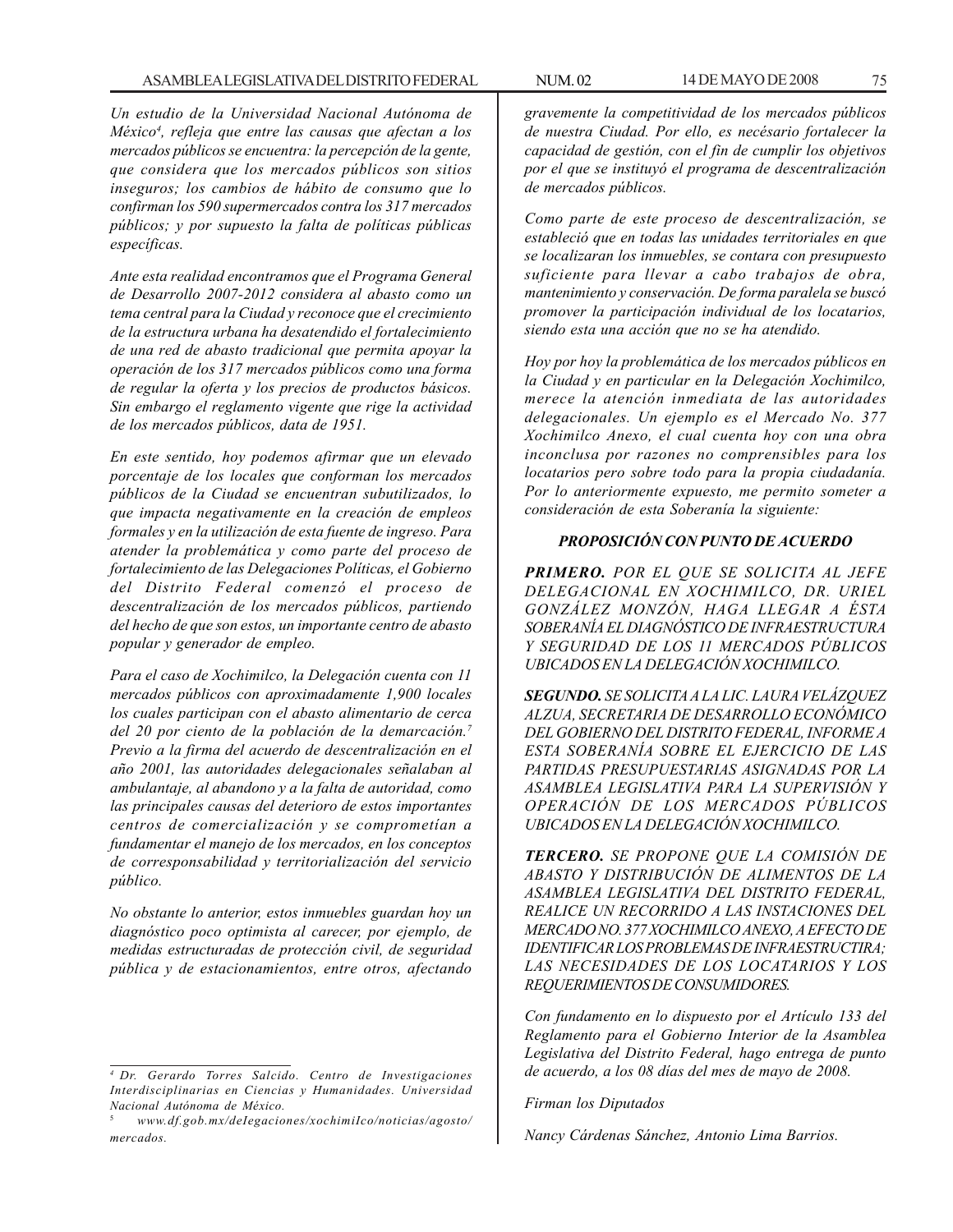*Recinto Legislativo de Donceles a los 14 días del mes de mayo de 2008.*

Es cuanto, diputado Presidente.

**EL C. PRESIDENTE.-** Gracias, diputado Lima. En términos de lo dispuesto por el artículo 133 del Reglamento para el Gobierno Interior de la Asamblea Legislativa del Distrito Federal, consulte la Secretaría a la Diputación Permanente en votación económica si la propuesta presentada por el diputado Antonio Lima Barrios se considera de urgente y obvia resolución.

**EL C. SECRETARIO.-** Por instrucciones de la Presidencia y en votación económica, se consulta a la Diputación Permanente si la propuesta de referencia se considera de urgente y obvia resolución.

Los que estén por la afirmativa, sírvanse manifestarlo levantando la mano.

Los que estén por la negativa, sírvanse manifestarlo levantando la mano.

Se considera de urgente y obvia resolución, diputado Presidente.

**EL C. PRESIDENTE.-** Gracias, diputado Secretario. Compañeros diputados, está a discusión la propuesta.

En caso de no existir oradores, proceda la Secretaría a preguntar a la Diputación Permanente en votación económica si es de aprobarse la propuesta a discusión.

**EL C. SECRETARIO.-** Por instrucciones de la Presidencia y en votación económica, se pregunta a la Diputación Permanente si está a favor o en contra de la propuesta sometida a su consideración.

Los que estén por la afirmativa, sírvanse manifestarlo levantando la mano.

Los que estén por la negativa, sírvanse manifestarlo levantando la mano.

Aprobada, diputado Presidente.

**EL C. PRESIDENTE.-** Gracias, diputado Secretario. Remítase a las autoridades correspondientes para los efectos legales a que haya lugar.

Para presentar una proposición con punto de acuerdo relativo a la conformación de un comité de artistas, intelectuales y luchadores sociales para la conmemoración del 40 aniversario del movimiento estudiantil de 1968, se concede el uso de la Tribuna al diputado Salvador Pablo Martínez Della Rocca, del grupo parlamentario del Partido de la Revolución Democrática.

**EL C. DIPUTADO SALVADOR PABLO MARTÍNEZ DELLA ROCA.-** Es de urgente y obvia resolución.

# *PROPOSICIÓN CON PUNTO DE ACUERDO RELATIVO A LA CONFORMACIÓN DE UN COMITÉ DE ARTISTAS, INTELECTUALES Y LUCHADORES SOCIALES PARA LA CONMEMORACIÓN DEL 40 ANIVERSARIO DEL MOVIMIENTO ESTUDIANTIL DE 1968.*

*El suscrito, Salvador Martínez Della Rocca, Diputado a la Asamblea Legislativa del Distrito Federal por el Partido de la Revolución Democrática, con fundamento en lo dispuesto por los artículos 10, fracción XXI, 17, fracción VI de la Ley Orgánica, y 133 del Reglamento para el Gobierno Interior de la Asamblea Legislativa del Distrito Federal, someto a consideración de este Pleno, la siguiente proposición con punto de acuerdo.*

# *EXPOSICIÓN DE MOTIVOS*

*El 2 de octubre del presente año, se conmemorará el 40 aniversario del movimiento estudiantil y popular que cambió el rostro de México. La ciudad debe honrar la memoria de los estudiantes que, acompañados de amplios sectores sociales, de artistas, intelectuales, inundaron aquel año las calles para luchar por las libertades democráticas. El apoyo de los artistas e intelectuales en aquel momento fue muy significativo y valeroso, dadas las condiciones de represión que imperaban, contra todos los ciudadanos y ciudadanas que criticaban, disentían y protestaban contra el régimen. No podríamos entender el país que hoy habitamos sin el movimiento de 1968. Aquellas marchas, aquellos mítines, aquellos debates, aquellos manifiestos, y aquellas expresiones artísticas y culturales que recreaban y le ofrecían formas imaginativas a aquella rebeldía fueron el inicio de la larga, compleja y cruenta marcha de la transición democrática en nuestro país.*

*1968 significó confrontar al poder autoritario y represivo, a la realidad injusta y ominosa. Confrontarla desde las ideas y la discrepancia, desde la imaginación y la razón significó ''un momento en que la poesía entró en el accionar social''.*

*''Se puede afirmar que sin la generación de 1968, comprendiendo en ella a los luchadores jóvenes que se sumaron en los años siguientes, es imposible explicar el México contemporáneo. Así lo constata la integración de sus miembros en la vida política, científica y cultural de este país.'' La Ciudad de México vive una etapa crucial determinada por la consolidación de muchas de las libertades y los derechos por los que luchamos en 1968. Han desaparecido los tiempos en que la policía sólo servía para reprimir a los ciudadanos. Las mujeres tienen derechos plenos sobre su cuerpo. Se lucha cada día para combatir la desigualdad y para dignificar al pueblo. Nuestros jóvenes gozan de libertad para ser, amar, vestir y pensar como lo deseen. Nuestro gobierno democrático y de izquierda, incluso ha hecho realidad una de las causas*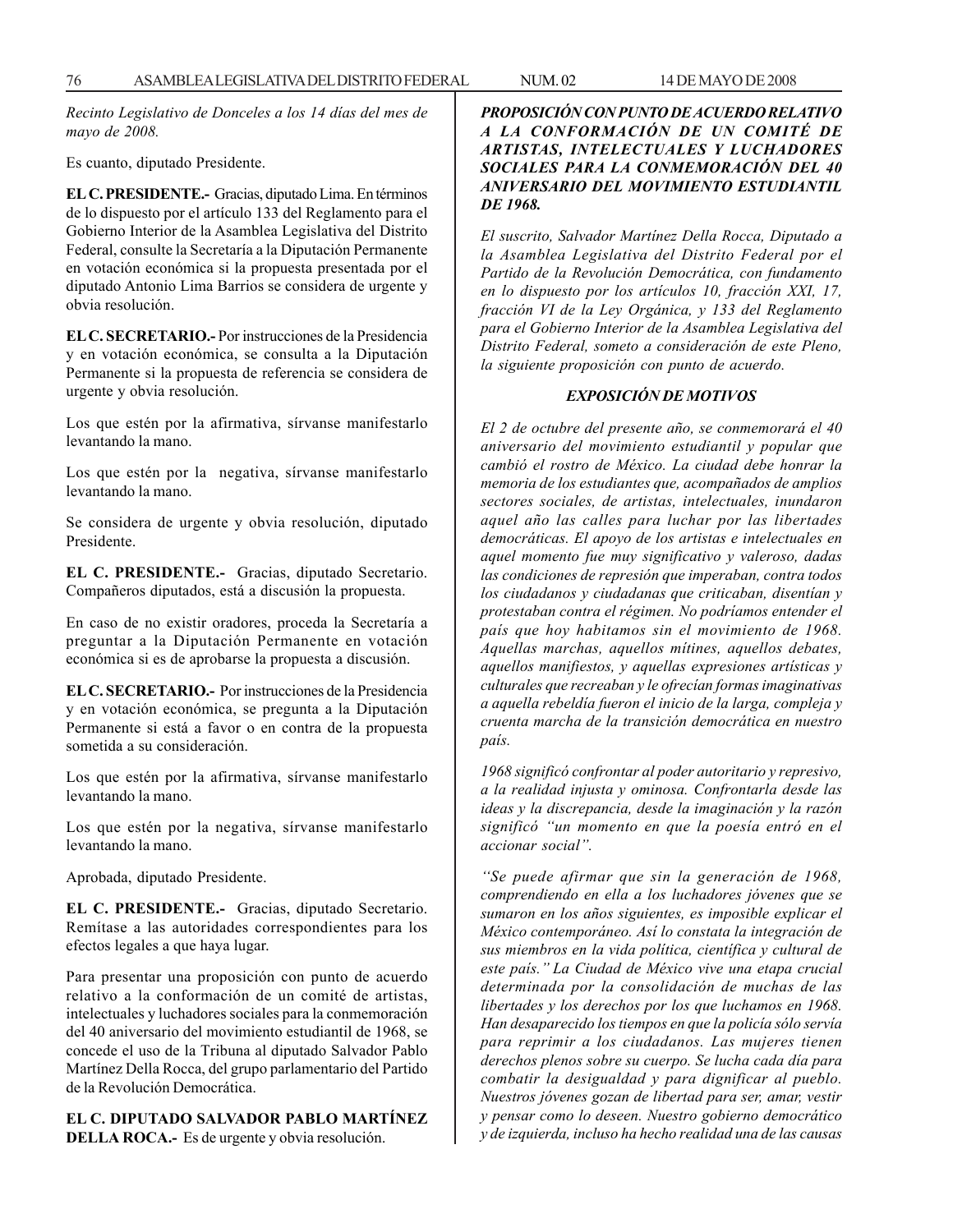*que enarbolamos hace 39 años: que estudiar no sea un privilegio, sino un derecho de todos garantizado a cabalidad por el Estado. La discrepancia es parte vital de nuestra vida política y social. Como nunca, esa discrepancia sirve en la Ciudad para ponerse de acuerdo consigo misma y para ser un mejor lugar para vivir y convivir.*

*Los motivos para recordar y honrar el 68 sobran. El castigo a los culpables de las masacres del 2 de octubre y del 10 de junio, de la guerra sucia sigue pendiente. Pero el fin de la impunidad y la continuidad de ese proceso democrático y libertario que inició hace casi 40 años depende de todas y todos nosotros. Que el recuerdo no muera, sino que rejuvenezca y se reinvente, es una tarea conjunta y vital de la sociedad y de las instituciones democráticas de esta Ciudad. Las ideas, los motivos, los debates, el arte y la cultura, las experiencias vitales, individuales y colectivas que se dieron en 1968 deben ser plenamente conocidas por los ciudadanos de hoy. Por ello, es de una enorme significación que ésta H. Asamblea Legislativa, respalde la creación de un comité integrado por Artistas, Intelectuales y Luchadores Sociales que organicen los eventos de conmemoración, para que nuevamente con su presencia e imaginación se convoque a todos los ciudadanas y ciudadanos del Distrito Federal, para que se sumen a éstos festejos, y rendir así un homenaje a todos aquellos que en aquel momento histórico alzaron su voz para apoyar las demandas del movimiento y luego para condenar el crimen que se cometió con los estudiantes.*

 *Pedimos el respaldo de la Asamblea para la conformación de éste Comité, para que cuente con las facilidades y la capacidad de organizar y llevar a cabo un programa a la altura de la conmemoración mencionada.*

*Por todo lo anteriormente expuesto y fundado propongo a ésta Asamblea Legislativa del Distrito Federal el siguiente.*

### *PUNTO DE ACUERDO*

*ÚNICO: Se exhorta a los Diputados Integrantes de la IV Legislatura de la Asamblea Legislativa del Distrito Federal aprueben la conformación e instalación de un Comité integrado por Artistas, Intelectuales y Luchadores Sociales para la organización de la Conmemoración del 40 Aniversario del Movimiento Estudiantil de 1968, así mismo, se brinde a éste Comité, un amplio respaldo y apoyo para que se puedan llevar a cabo las actividades artísticas y culturales que determine.*

*Atentamente.*

*Dip. Salvador Pablo Martínez Della Rocca.*

Muchas gracias.

**EL C. PRESIDENTE.-** Gracias, diputado Martínez Della Rocca. En términos de lo dispuesto por el artículo 133 del Reglamento para el Gobierno Interior de la Asamblea Legislativa del Distrito Federal, consulte la Secretaría a la Diputación Permanente en votación económica si la propuesta presentada por el diputado Salvador Martínez Della Rocca se considera de urgente y obvia resolución.

**EL C. SECRETARIO.-** Por instrucciones de la Presidencia y en votación económica, se consulta a la Diputación Permanente si la propuesta de referencia se considera de urgente y obvia resolución.

Los que estén por la afirmativa, sírvanse manifestarlo levantando la mano.

Los que estén por la negativa, sírvanse manifestarlo levantando la mano.

Se considera de urgente y obvia resolución, diputado Presidente.

**EL C. PRESIDENTE.-** Gracias, diputado Secretario. Compañeros diputados integrantes de esta Diputación Permanente, está a discusión la propuesta. ¿Existe algún orador en contra?

De no ser así, proceda la Secretaría a preguntar a la Diputación Permanente en votación económica si es de aprobarse la propuesta a discusión.

**EL C. SECRETARIO.-** Por instrucciones de la Presidencia y en votación económica, se pregunta a la Diputación Permanente si está a favor o en contra de la propuesta sometida a su consideración.

Los que estén por la afirmativa sírvanse manifestarlo levantando la mano.

Los que estén por la negativa sírvanse manifestarlo levantando la mano.

Aprobada, diputado Presidente.

**EL C. PRESIDENTE.-** Gracias, diputado Secretario. Remítase a las autoridades correspondientes para los efectos legales a que haya lugar.

Esta Presidencia, con fundamento en el artículo 36 fracción I de la Ley Orgánica de la Asamblea Legislativa del Distrito Federal, a fin de participar en un simulacro que se llevará a cabo en unos momentos, declara un receso de 20 minutos.

Gracias, diputados.

(*11: 50 horas*)

*(Receso)*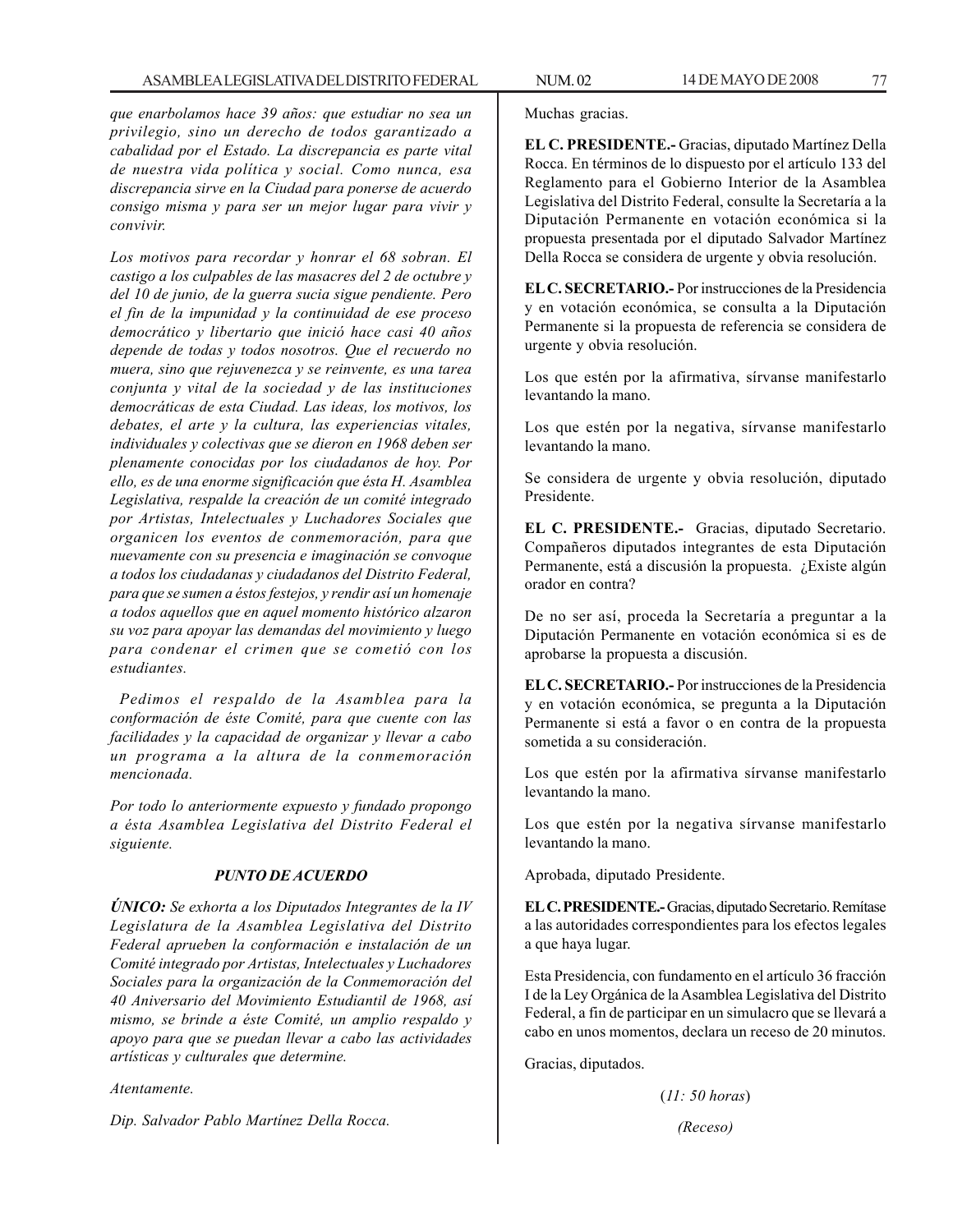#### **(***12:10 horas***)**

## **EL C. PRESIDENTE DIPUTADO XIUH GUILLERMO**

**TENORIO ANTIGA.-** Esta Presidencia agradece la solidaridad en este ejercicio tan relevante de Protección Civil y tras este ejercicio reanudamos la sesión.

Para presentar una proposición con punto de acuerdo mediante el cual se exhorta al Jefe de Gobierno del Distrito Federal y al Director General del Sistema de Aguas de la Ciudad de México, para que revisen los criterios que se están tomando para el cobro de aparatos medidores de agua como resultado del robo denunciado por los usuarios del servicio de agua potable ante las agencias del Ministerio Público, ya que repercute en detrimento de la economía de sus familias, en razón de que tiene que pagar de nuevo dicho medidor, se concede el uso de la Tribuna al diputado Daniel Salazar Núñez, del grupo parlamentario del Partido de la Revolución Democrática.

**EL C. DIPUTADO DANIEL SALAZAR NÚÑEZ.-** Con su venia diputado Presidente.

*PROPOSICIÓN CON PUNTO DE ACUERDO MEDIANTE EL CUAL SE EXHORTA AL JEFE DE GOBIERNO DEL DISTRITO FEDERAL Y AL DIRECTOR GENERAL DEL SISTEMA DE AGUAS DE LA CIUDAD DE MÉXICO, PARA QUE REVISEN LOS CRITERIOS QUE SE ESTÁN TOMANDO PARA EL COBRO DE APARATOS MEDIDORES DE AGUA, COMO RESULTADO DEL ROBO DENUNCIADO POR LOS USUARIOS DEL SERVICIO DE AGUA POTABLE ANTE LAS AGENCIAS DEL MINISTERIO PÚBLICO, YA QUE REPERCUTE EN DETRIMENTO DE LA ECONOMÍA DE SUS FAMILIAS, EN RAZÓN DE QUE TIENE QUE PAGAR DE NUEVO DICHO MEDIDOR.*

*14 de mayo de 2008*

# *DIP. XIUH GUILLERMO TENORIO ANTIGA*

*C. PRESIDENTE DE LA MESA DIRECTIVA DE LA DIPUTACIÓN PERMANENTE DE LA ASAMBLEA LEGISLATIVA DEL DISTRITO FEDERAL IV LEGISLATURA*

## *PRESENTE*

*El suscrito Diputado Daniel Salazar Núñez, integrante del Grupo Parlamentario del Partido de la Revolución Democrática, en la Asamblea Legislativa del Distrito Federal, IV Legislatura, con fundamento en los artículos 17 fracción VI, 18 fracción VII, 36 fracción V, VII de la Ley Orgánica de la Asamblea Legislativa del Distrito Federal; 133 del Reglamento Interior de la Asamblea Legislativa del Distrito Federal, someto a consideración de este órgano legislativo por urgente y obvia resolución la proposición con Punto de Acuerdo mediante el cual se exhorta al Jefe de Gobierno del Distrito Federal y al* *Director General del Sistema de Aguas de la Ciudad de México, para que revisen los criterios que se están tomando para el cobro de aparatos medidores de agua, como resultado del robo denunciado por los usuarios del servicio de agua potable ante las agencias del Ministerio Público, ya que repercute en detrimento de la economía de sus familias, en razón de que tiene que pagar de nuevo dicho medidor, al tenor de los siguientes:*

#### *ANTECEDENTES*

*1.- La Ciudad de México con su más de 8 millones de habitantes, enfrenta serias problemáticas, como lo es la escasez, mala distribución y pésima calidad de agua principalmente en las zonas oriente y altas de la metrópoli, aunado a ello enfrentamos un factor adicional y que en los últimos meses es nuevo, el robo de aparatos medidores de agua, mismos que ante la falta de atención de las autoridades policíacas se comercializa con ellos.*

*2.- El 23 de marzo de 2007, mediante comunicado de prensa, se hizo del conocimiento público que una persona de aproximadamente 38 años había sido detenido por Agentes Judiciales con vestimenta de la ''Comisión de Aguas del Distrito Federal'' y portando papelería oficial para el pago de adeudos del vital líquido, mismo que ingresaba a unidades habitacionales pretextando revisiones para robar material de instalaciones de agua y gas de los edificios, quien con boletas apócrifas y requerimientos para el pago de agua que normalmente llegan por correo a las viviendas, simulaba revisar los medidores del agua por supuestas fallas y cuando estaba en las líneas de las diversas tuberías, con su herramienta cortaba tramos de material de cobre, quitaba llaves de paso y medidores, así como reguladores de gas de los departamentos en Iztapalapa.*

*3.- El 10 de diciembre de 2007, mediante comunicado 1852/07, de la Secretaría de Seguridad Pública del Distrito Federal, se informó que fueron detenidos dos falsos inspectores del Sistema de Aguas de la Ciudad de México, quienes se dedicaban a defraudar a jefes de familia en las colonias Polanco y Roma, portando credenciales con su fotografía pero datos falsos, así como por lo menos 15 medidores, material para instalación de tomas y papelería apócrifa de dicha dependencia. Es de resaltar que dicha Secretaría informó que en meses pasados en diversas colonias del surponiente de la delegación Iztapalapa fueron denunciados varios robos de medidores de unidades habitacionales principalmente, los cuales se encontraban en áreas comunes.*

*4.- El robo de tuberías, medidores y registros de agua potable, así como de instalaciones de gas doméstico, es un fenómeno que comenzó a surgir en el primer semestre de 2007 y del cual se presentan complicaciones denunciar ante las Agencias del Ministerio Público, en razón de que*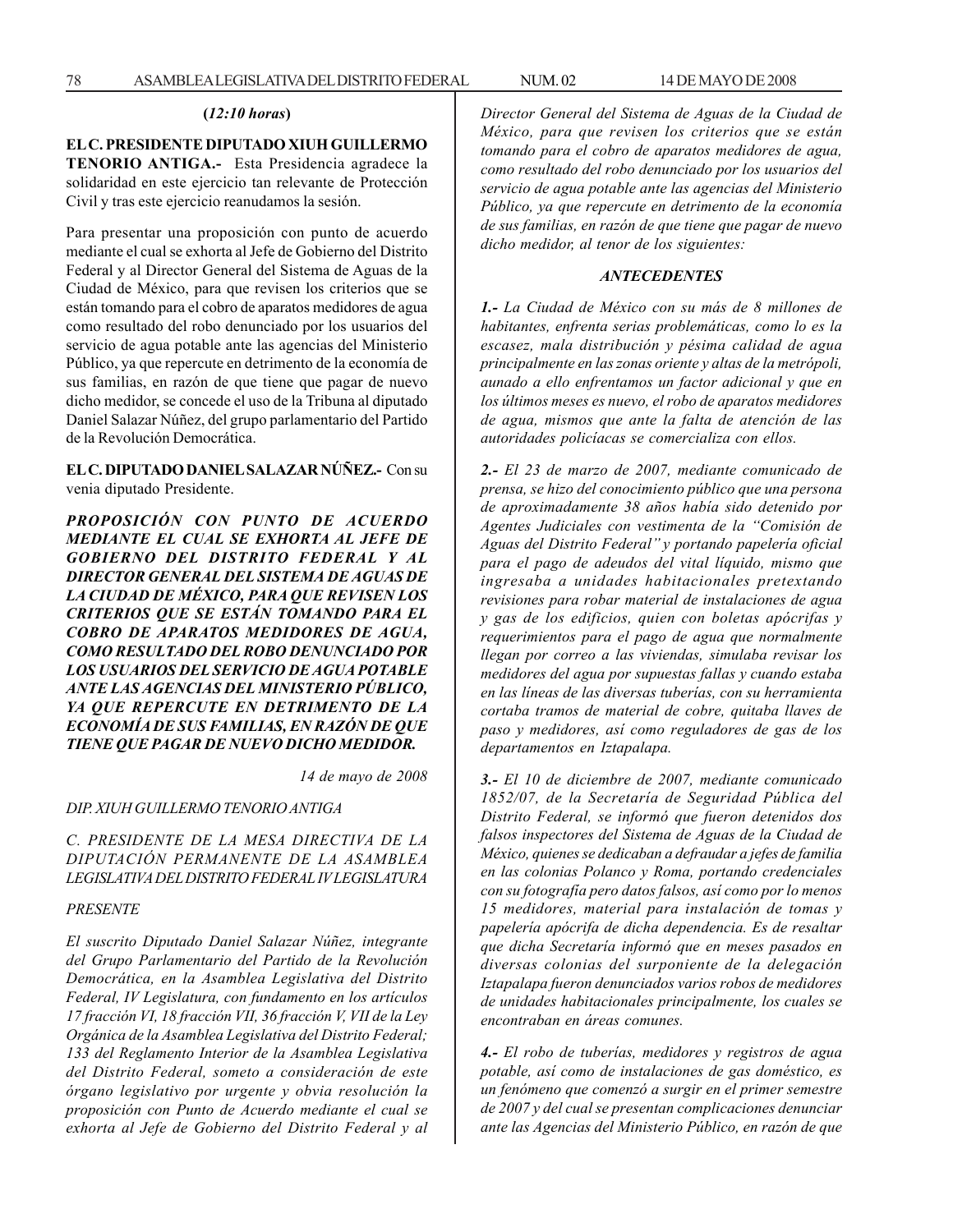*para iniciar la indagatoria se requiere acreditar la propiedad y ser el titular de la cuenta, por lo que es necésario aclarar que aun cuando los usuarios pagan la instalación y el aparato medidor, este sigue siguiendo propiedad del Gobierno del Distrito Federal.*

*5.- Que en los últimos años se han instalado muy pocos aparatos medidores de agua potable, teniendo un déficit considerable el Sistema de Aguas y por ende una demanda constante, tanto en la sustitución como instalación de nuevos medidores.*

*6.- Los usuarios del servicio de agua potable, principalmente de la colonia Renovación de la Delegación Iztapalapa, ante la ola delictiva que se ha venido generando, principalmente por el robo de aparatos medidores de agua, han acudido a las agencias del Ministerio Público a presentar formal denuncia por el robo de dichos medidores, por lo que de los meses mayo, julio y octubre de 2007 y febrero de 2008 se han presentado al menos 30 denuncias. No se omite señalar que se han presentado más robos, sin embargo al no poder acreditar la propiedad de los aparatos medidores o al no poder acreditar ser los titulares de las tomas, no ha sido posible iniciar las denuncias.*

*7.- Otro problema que enfrentan los usuarios frente al robo de medidores, es que, el Órgano operador deja los aparatos instalados en lugares fuera de los domicilios de los usuarios, donde es difícil estar al pendiente y cuidado de los mismos, es decir se imposibilita responder por el resguardo a que se refiere el artículo 202 del código financiero, facilitando su robo; aunado a ello tienen que volver a pagarlo, no obstante la propiedad sigue siendo del Gobierno del Distrito Federal, situación que genera afectación en la esfera económica de sus familias en razón de que al reportarlos al propio Sistema de Aguas de la Ciudad de México, se les informa que tienen que pagar de nueva cuenta dicho aparato y su costo es muy alto y que en algunos de los casos son impagables.*

*Por lo anteriormente señalado, es necésario solicitarle al Jefe de Gobierno del Distrito Federal y al Director General del Sistema de Aguas de la Ciudad de México, analice los criterios que se están tomando en cuenta para el cobro de dichos aparatos ya que si bien es cierto quedan al resguardo de los usuarios, también es responsabilidad del Sistema de Aguas el instalarlos en lugares que no representen riesgo de averías o de robo, en ese contexto realizamos los siguientes:*

### *CONSIDERANDOS*

*Primero.- Que el Sistema de Aguas de la Ciudad de México es el órgano encargado de la operación de la infraestructura hidráulica y la prestación del servicio público de agua potable, de igual forma se encarga de la instalación y mantenimiento de medidores.*

*Segundo.- Que el Sistema de Aguas de la Ciudad de México tiene registrado un padrón de usuarios de 1,932,179 que reciben el suministro de agua potable en domicilios y negocios por red, de los cuales 1,275,518 cuentan con registro de medidor, representando el 66.01% de usuarios en el Distrito Federal; y los restantes 656,661 usuarios no cuentan con medidor instalado, representando un 33.99% de la población registrada*

*No se omite señalar que de los 1,275,518 medidores instalados, el 82.24% (1,049,022) de ellos ya concluyeron su vida útil, al rebasar 10 años de uso, provocando con esto una medición no confiable, generando errores en la facturación imputables al Sistema de Aguas de la ciudad de México; y de los restantes 226,496 son considerados para darles mantenimiento menor, ya que únicamente han tenido 2 años de uso, representando el 17.76%.*

*Tercero.- Que ante el robo de aparatos medidores de agua, los usuarios del servicio han acudido a las agencias del Ministerio Público a presentar formal denuncia por tal situación, sin embargo el hecho de volver a cubrir un pago por la instalación del medidor genera afectaciones económicas a las familias, ya que en la mayoría de los casos sus ingresos son muy bajos y eso representa destinar dinero que no tienen.*

*Cuarto.- Que el artículo 5 de la Ley de Aguas del Distrito Federal dispone que toda persona en el Distrito Federal, tiene el derecho al acceso suficiente, seguro e higiénico de agua disponible para su uso personal y doméstico, así como al suministro libre de interferencias. Las autoridades garantizarán este derecho, pudiendo las personas presentar denuncias cuando el ejercicio del mismo se limite por actos, hechos u omisiones de alguna autoridad o persona, tomando en cuenta las limitaciones y restricciones que establece la presente Ley.*

*Quinto.- Que el artículo 198 del Código Financiero del Distrito Federal establece en su fracción II que es obligación de los contribuyentes el conservar los aparatos medidores y sus aditamentos en condiciones adecuadas de operación; los cuales quedarán bajo su resguardo y en caso de pérdida de su posesión o destrucción, deberán solicitar al Sistema de Aguas, la instalación de un nuevo medidor, previo pago de los derechos establecidos en el artículo 202, Apartado A, fracción III de éste Código.*

*Destacando que conforme a lo dispuesto por el 202 del Código en comento, el Gobierno del Distrito Federal conservará la propiedad de los medidores.*

*Sexto.- Que el artículo 617 del Código, estable en la fracción V, que cometen el delito de Defraudación Fiscal los que alteren o destruyan dolosamente un medidor o sus aditamentos, lo retiren o sustituyan sin autorización de la autoridad competente; imposibiliten su*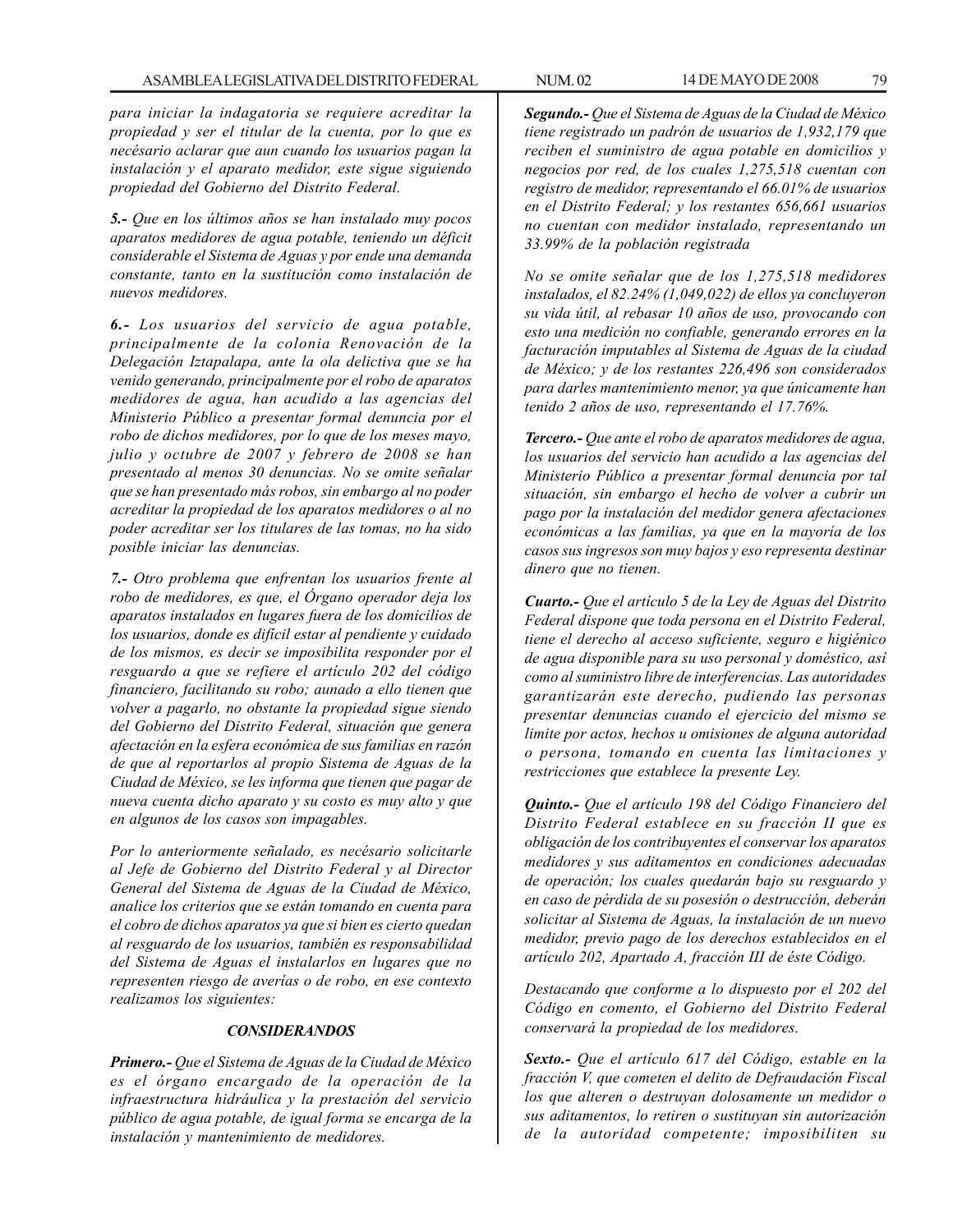*funcionamiento o lectura, o rompan los sellos correspondientes.*

*Séptimo.- Que al no ser una situación imputable al usuario y a efecto de ocasionar una afectación de difícil e imposible reparación, resulta necésario que analicen los criterios que han de tomarse en cuenta para el cobro de instalación de medidores en los supuestos en que se demuestra el robo del mismo.*

*En virtud de las consideraciones antes expuestas, se somete a la consideración del Pleno de esta soberanía el siguiente:*

## *PUNTO DE ACUERDO*

*PRIMERO.- Se exhorta al Jefe de Gobierno del Distrito Federal y al Director General del Sistema de Aguas de la Ciudad de México, para que revisen los criterios que se están tomando para el cobro de aparatos medidores de agua, como resultado del robo denunciado por los usuarios del servicio de agua potable ante las agencias del Ministerio Público, ya que repercute en detrimento de la economía de sus familias, en razón de que tiene que pagar de nuevo dicho medidor*

*SEGUNDO.- Se le exhorta al Jefe de Gobierno del Distrito Federal y a la Secretaría de Finanzas para que implementen un programa de apoyo a los usuarios de escasos recursos que se han visto afectados por el robo de medidores, a efecto de que solo paguen en porcentaje del costo del medidor y no su totalidad del mismo.*

*TERCERO.- Se exhorta al Titular de la Secretaría de Seguridad Pública para que prevenga y al Titular de la Procuraduría General de Justicia del Distrito Federal para que investigue los robos de aparatos medidores en toda la Ciudad de México, en especial los cometidos en Iztapalapa e implemente un operativo a efecto de evitar el robo de los mismos.*

*Dado en el pleno de la Diputación Permanente de la Asamblea Legislativa del Distrito Federal a los catorce días del mes de mayo del dos mil ocho.*

# *ATENTAMENTE*

*Dip. Daniel Salazar Núñez.*

Es cuanto, diputado Presidente.

**EL C. PRESIDENTE.-** Muchas gracias, diputado Daniel Salazar. En términos de lo dispuesto por el artículo 133 del Reglamento para el Gobierno Interior de la Asamblea Legislativa del Distrito Federal, consulte la Secretaría a la Diputación Permanente en votación económica, si la propuesta presentado por el diputado Daniel Salazar Núñez, se considera de urgente y obvia resolución.

**EL C. SECRETARIO.-** Por instrucciones de la Presidencia y en votación económica, se consulta a la Diputación Permanente si la propuesta de referencia se considera de urgente y obvia resolución.

Los que estén por la afirmativa, sírvanse manifestarlo levantando la mano.

Los que estén por la negativa, sírvanse manifestarlo levantando la mano.

Se considera de urgente y obvia resolución, diputado Presidente.

**EL C. PRESIDENTE.-** Muchas gracias diputado Secretario. Compañeros diputados, está a discusión la propuesta. ¿Existen oradores en contra?

De no ser así, proceda la Secretaría a preguntar a la Diputación Permanente en votación económica, si es de aprobarse la propuesta a discusión.

**EL C. SECRETARIO.-** Por instrucciones de la Presidencia y en votación económica, se pregunta a la Diputación Permanente si está a favor o en contra de la propuesta sometida a su consideración.

Los que estén por la afirmativa, sírvanse manifestarlo levantando la mano.

Los que estén por la negativa, sírvanse manifestarlo levantando la mano.

Aprobada la propuesta, diputado Presidente.

**EL C. PRESIDENTE.-** Gracias, diputado Secretario. Remítase a las autoridades correspondientes para los efectos legales a que haya lugar.

Esta Presidencia hace del conocimiento de la Diputación Permanente, que los puntos enlistados en los numerales 26, 27, 37 y 38 del orden del día han sido retirados.

Asimismo se informa que el punto enlistado en el numeral 25 será tratado al final del capítulo de proposiciones.

Para presentar una proposición con punto de acuerdo por el que se exhorta al Jefe de Gobierno del Distrito Federal, para que implemente operativos a efecto de revisar que las ambulancias privadas cumplan con las condiciones de seguridad de acuerdo a la normatividad aplicable y se elabore un padrón sobre las mismas, se concede el uso de la Tribuna al diputado Agustín Carlos Castilla Marroquín, del grupo parlamentario del Partido Acción Nacional. Adelante, diputado Castilla.

**EL C. DIPUTADO AGUSTÍN CARLOS CASTILLA MARROQUÍN.-** Con su venia, diputado Presidente.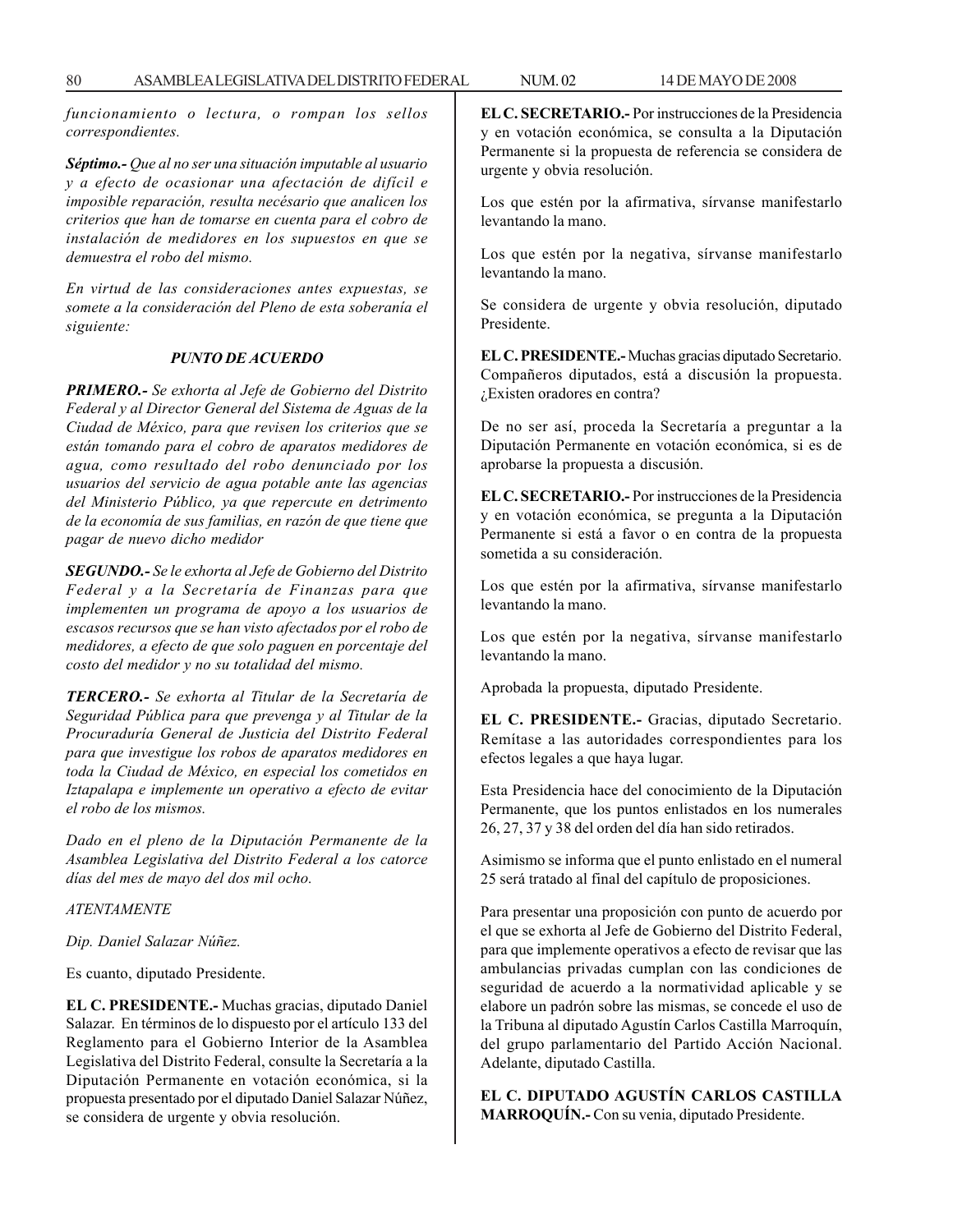*PROPOSICIÓN CON PUNTO DE ACUERDO POR EL QUE SE EXHORTA AL JEFE DE GOBIERNO DEL DISTRITO FEDERAL, PARA QUE IMPLEMENTE OPERATIVOS A EFECTO DE REVISAR QUE LA AMBULANCIAS PRIVADAS CUMPLAN CON LAS CONDICIONES DE SEGURIDAD DE ACUERDO A LA NORMA TIVIDAD APLICABLE Y SE ELABORE UN PADRÓN SOBRE LAS MISMAS.*

# *DIP. XIUH GUILLERMO TENORIO ANTIGA PRESIDENTE DE LA MESA DIRECTIVA DE LA DIPUTACIÓN PERMANENTE DE LA ASAMBLEA LEGISLATIVA DEL DISTRITO FEDERAL, IV LEGISLATURA.*

## *P R E S E N T E.*

*El suscrito Diputado Agustín Castilla Marroquín, integrante del Grupo Parlamentario del Partido Acción Nacional, con fundamento en lo dispuesto por los artículos, 17, fracción VI, de la Ley Orgánica de la Asamblea Legislativa del Distrito Federal y 133 del Reglamento para el Gobierno Interior de la Asamblea Legislativa del Distrito Federal, someto a consideración de esta Honorable Asamblea Legislativa, la presente PROPOSICIÓN CON PUNTO DE ACUERDO DE URGENTE Y OBVIA RESOLUCIÓN POR EL QUE SE EXHORTA AL JEFEDE GOBIERNO DEL DISTRITO FEDERAL, PARA QUE IMPLEMENTE OPERATIVOS A EFECTO DE REVISAR QUE LA AMBULANCIAS PRIVADAS CUMPLAN CON LAS CONDICIONES DE SEGURIDAD DE ACUERDO A LA NORMA TIVIDAD APLICABLE Y SE ELABORE UN PADRÓN SOBRE LAS MISMAS, de conformidad con los siguientes:*

# *ANTECEDENTES*

*1. Desde hace varios años los habitantes del Distrito Federal nos encontramos inmersos en una problemática respecto a la prestación de servicios de carácter privado de ambulancias, pues no se tiene un control sobre el tipo de servicios y calidad que brindan, su equipamiento y el cobro de los servicios que prestan, la capacitación y la experiencia del personal*

*2. Actualmente sólo se tiene un padrón de las ambulancias del sector público que operan en la ciudad, como son las del IMSS, ISSSTE, Secretaría de Salud, Seguridad Pública (ERUM) y de la Dirección General de Prevención y Readaptación Social del Distrito Federal, incluso la Cruz Roja Mexicana, que suman 533 ambulancias, sin embargo no se sabe con cuántas ambulancias cuenta el H. Cuerpo de Bomberos, la Secretaría de Protección Civil, las Unidades Delegacionales de Protección Civil, si es que cuentan con ellas, y mucho menos se tiene un dato real sobre cuántas ambulancias privadas circulan y operan en la Ciudad de México. Ni siquiera se sabe si las que*

*actualmente circulan lo hacen en cumplimiento de los requisitos de la normatividad vigente y aplicable al caso, o si lo hacen de manera ilegal.*

*3. En efecto, no se tiene un dato oficial, sin embargo, en 2004 la SETRAVI estimaba que eran aproximadamente 900 ambulancias las que operaban de manera irregular en los alrededores de la Ciudad de México y que por lo menos 200 eran operadas por 20 organizaciones, en su gran mayoría por pseudo paramédicos, empero, en el presente año 2008 no se tiene un dato.*

*4. Según datos de la SETRAVI, del informe de enero a febrero de 2007, sólo se han remitido por operativo a 8 ambulancias, 6 en el año 2004 y 2 en el año 2006, lo que evidentemente contrasta con las 900 que se estiman que operan.*

*5. Asimismo, diversas notas periodísticas, estiman que más de 50 por ciento de las ambulancias que circulan en el Distrito Federal lo hacen sin control ni capacitación de su personal, lo que deriva en conflictos entre pacientes, familiares y los hospitales de la capital.*

*6. De igual manera, tampoco se tiene un dato oficial sobre cuántas empresas se encuentran registradas ante las autoridades locales para poder prestar el servicio privado de ambulancias.*

*7. En este tenor de ideas, las ambulancias ''piratas'' o también llamadas ''patito'' que operan en la Ciudad lo hacen sin placas o con láminas de automóviles particulares, no se sabe si cumplen con la revista vehicular, si sus conductores cuentan con la licencia tipo correspondiente o si los paramédicos están debidamente capacitados.*

*8. En síntesis la problemática radica en que estas ambulancias ''pirata'' no obedecen a ninguna normatividad o coordinación en la atención de emergencias, lo que deriva en que se disputen a los heridos cual rapiña, incluso se llegan a liar a golpes entre ellos, ya que cuentan con radiofrecuencias iguales a las del Escuadrón de Rescate y Urgencias Médicas o a las de la Cruz Roja, además de que al atender a los heridos les roban sus pertenencias y transfieren a los mismos a los hospitales privados con los que tienen convenios verbales previamente pactados y no necésariamente al hospital más cercano o adecuado según la lesión de que se trate, aunado a que los socorristas o paramédicos no están debidamente capacitados, siendo el caso que primero trasladan al herido a su casa para pedir dinero a los familiares con lo que evidentemente se pone en riesgo la salud y vida de la ciudadanía, aunado a que cada ambulancia privada cobra lo que desea, obligando al ciudadano a pagar cantidades en algunos casos exorbitantes.*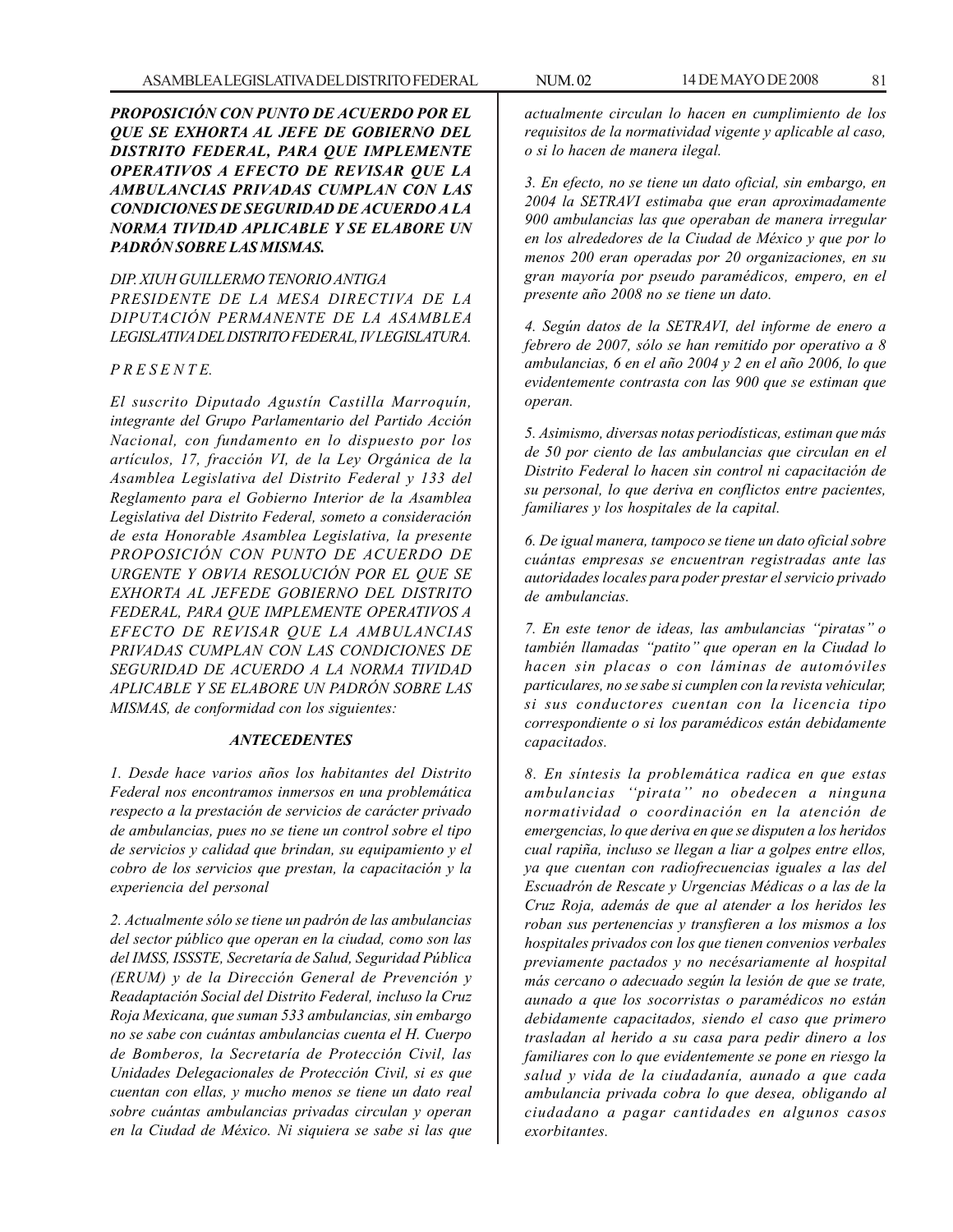*9. Adicionalmente un número indeterminado de ambulancias privadas pertenecen a organizaciones fantasma que no se encuentran reguladas, en donde existe una verdadera mafia y que subsiste de ''botear'' en las calles de la ciudad, estacionándose en una esquina con un cascarán de vehículo que no presta ninguna clase servicios*

### *CONSIDERANDOS*

*PRIMERO. Que el artículo 79 de la Ley General de Salud indica que ''Para el ejercicio de actividades técnicas y auxiliares que requieran conocimientos específicos en el campo de la atención médica prehospitalaria.... se requiere que los diplomas correspondientes hayan sido legalmente expedidos y registrados por las autoridades educativas competentes.'' Es decir, existe legislación que obliga a los socorristas y paramédicos a contar con capacitación, así como diplomas expedidos y registrados por las autoridades educativas, sin embargo en el Distrito Federal no se constata si los prestadores de estos servicios cumplen con el mencionado requisito.*

*SEGUNDO. Que el Reglamento de la Ley General de Salud en Materia de Prestación de Servicios de Atención Médica, considera en su artículo 10, fracción y, apartado a, b, c, y d a los establecimientos para la atención médica, a las unidades móviles, ya sean aéreas, marítimas o terrestres, destinadas a las mismas finalidades y que se clasifican en:*

- *Ambulancia de cuidados intensivos;*
- *Ambulancia de urgencias;*
- *Ambulancia de transporte, y*
- *Otras que presten servicios de conformidad con lo que establezca la Secretaría.*

*De igual manera se especifica que las unidades móviles se sujetarán a las Normas Técnicas correspondientes, sin perjuicio del cumplimiento de las demás disposiciones aplicables.*

*TERCERO. Que la Norma Oficial Mexicana NOM-020- SSA2-1994, ''Para la prestación de servicios de atención médica en unidades móviles tipo ambulancia'', regula la descripción de los equipos y espacio físico de los vehículos, personal y sistema de comunicación, entre otros requisitos, mismos que deben ser cubiertos para la prestación de dicho servicio, sin embargo, las autoridades del Gobierno del Distrito Federal no se han ocupado de vigilar la debida observancia de la Norma por parte de los prestadores de este servicio, por lo que dejan a la ciudadanía sin garantías en este tema.*

*CUARTO. Que la Ley de Transporte y Vialidad del DF consideran como vehículos de emergencia a los de* *protección civil, los de policía, los de bomberos y los de auxilio vial, no a las ambulancias, sino que a éstas les da un carácter de servicio de transporte especializado.*

*QUINTO. Que el Reglamento de Transporte del Distrito Federal, señala en su artículo 1° que el mismo tiene por objeto regular la prestación del servicio de transporte de pasajeros y carga en el Distrito Federal, en sus modalidades de público, mercantil, privado y particular, cualquiera que sea el tipo de vehículo y su equipamiento auxiliar, así como el procedimiento para fijar, revisar y modificar las tarifas a que quedará sujeta la prestación de este tipo de servicios. En su artículo 46 indica que las ambulancias son un servicio mercantil de pasajeros ya que se presta a terceros mediante el arrendamiento de vehículos y debe contar con permiso de la SETRAVI y se clasifica como servicio especializado.*

*SEXTO. Que de igual manera el Reglamento para el Servicio de Transporte de Pasajeros en el Distrito Federal en su artículo 39 clasifica a las ambulancias como un servicio privado de pasajeros especializado.*

*SÉPTIMO. Que el anterior Reglamento de Transito para el Distrito Federal, en sus artículo 23 fracción V y 25, especificaba que para conducir este tipo de vehículos se necesitaba de una licencia especial Tipo ''E'', y los requisitos para obtenerla, todo bajo protesta de decir verdad. Asimismo, en su artículo 37, fracción III apartado d), hacía una clasificación de las placas de los vehículos, en los cuales estaban contemplados los especializados que comprenden a las ambulancias.*

*OCTAVO. Que existe normatividad aplicable a la regulación y fiscalización del cumplimiento de la misma en el Distrito Federal, así como normatividad federal aplicable, sin embargo el Gobierno de la Ciudad ha sido omiso en vigilar que efectivamente los prestadores de este servicio privado especializado cumplan con la mismas, razón por la cual dejan en total estado de indefensión y sin garantías a todos los ciudadanos de la capital en caso de que les ocurra un incidente en la vía pública o cualquier otro lugar y necesiten esta atención prehospitalaria y el servicio de ambulancia, ya que no tendrán certeza si les será proporcionado por personal debidamente capacitado y certificado, si las ambulancias contarán con los instrumentos adecuados para su atención o si serán trasladados al hospital más cercano.*

*NOVENO. Que de acuerdo a la normatividad vigente es la Secretaría de Transportes y Vialidad del Distrito Federal, quien las regula, sin embargo, no se tiene conocimiento de que cuente con personal calificado para realizar las verificaciones correspondientes.*

*Por lo anterior, someto a consideración de ésta Asamblea Legislativa, la siguiente proposición con carácter de urgente y obvia resolución, al tenor del siguiente:*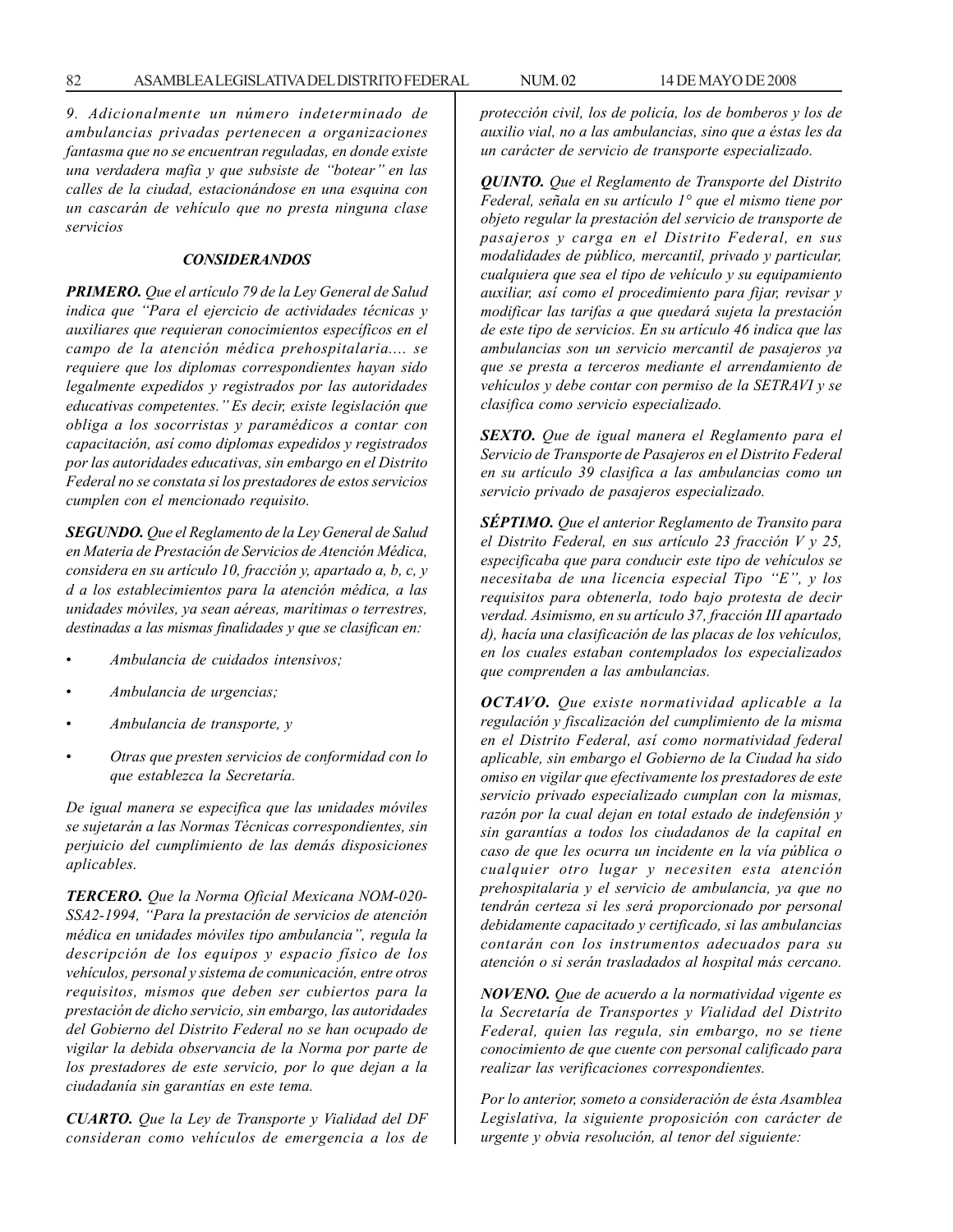## *PUNTO DE ACUERDO*

*PRIMERO.- SE SOLICITA AL SECRETARIO DE TRANSPORTES Y VIALIDAD DEL DISTRITO FEDERAL, PARA QUE INFORME A ESTA REPRESENTACIÓN A LA BREVEDAD POSIBLE, SOBRE:*

*1. ¿CUÁNTAS ORGANIZACIONES SE ENCUENTRAN REGISTRADAS PARA LA PRESTACIÓN DE SERVICIOS DE AMBULANCIA Y BAJO QUÉ CRITERIOS Y REQUISITOS SE OTORGA DICHO REGISTRO?*

*2. ¿CUÁNTAS AMBULANCIAS PRIVADAS CIRCULAN EN LA CIUDAD?*

*3. ¿QUÉ TIPO DE PLACA ESPECIAL SE OTORGA PARA LA CIRCULACIÓN DE LAS AMBULANCIAS EN LA CIUDAD?*

*4. ¿SE REALIZA LA REVISTA VEHICULAR PARA LAS AMBULANCIAS?*

*5. ¿CUÁL ES EL RESULTADO DE DICHA REVISTA VEHICULAR?*

*6. DE CONFORMIDAD CON EL REGLAMENTO DE TRANSPORTE DEL DISTRITO FEDERAL, ¿QUÉ TARIFA HA FIJADO PARA LA PRESTACIÓN DE ESTE TIPO DE SERVICIO ESPECIALIZADO DE AMBULANCIA?*

*7. ¿SI CUENTA CON LOS ELEMENTOS NECÉSARIOS PARA VERIFICAR QUE LAS UNIDADES CUMPLAN CON LO QUE DISPONE LA NORMA OFICIAL MEXICANA NOM-020-SSA2-1994, ''PARA LA PRESTACIÓN DE SERVICIOS DE ATENCIÓN MÉDICA EN UNIDADES MÓWLES TIPO AMBULANCIA''?*

*8. ¿SI EL PERSONAL DE LA SECRETARÍA ESTA CAPACITADO PARA VERIFICAR QUE LAS UNIDADES Y QUIENES PRESTAN LOS SERVICIOS CUMPLAN CON LOS REQUISITOS ESTABLECIDOS POR LA NORMATIVIDAD VIGENTE?*

*SEGUNDO.- SE EXHORTA AL JEFE DE GOBIERNO DEL DISTRITO FEDERAL, PARA QUE IMPLEMENTE OPERATIVOS A EFECTO DE REVISAR QUE LAS AMBULANCIAS PRIVADAS CUMPLAN CON LAS CONDICIONES DE SEGURIDAD DE ACUERDO A LA NORMA TIVIDAD APLICABLE Y SE ELABORE UN PADRÓN SOBRE LAS MISMAS.*

*TERCERO.- SE EXHORTA AL SECRETARIO DE TRANSPORTES Y VIALIDAD DEL DISTRITO FEDERAL, PARA QUE ELABORE UN PADRÓN DE LAS AMBULANCIAS PÚBLICAS Y PRIVADAS QUE CIRCULAN EN LA CIUDAD.*

*Dado en el recinto de la Asamblea Legislativa del Distrito Federal, a los 14 días del mes de mayo del año 2008.*

*Atentamente.*

*Dip. Agustín Castilla Marroquín.*

Es cuanto, diputado Presidente.

**EL C. PRESIDENTE.-** Gracias, diputado Castilla Marroquín. En términos de lo dispuesto por el artículo 133 del Reglamento para el Gobierno Interior de la Asamblea Legislativa del Distrito Federal, consulte la Secretaría a la Diputación Permanente en votación económica si la propuesta presentada por el diputado Agustín Carlos Castilla Marroquín se considera de urgente y obvia resolución.

**EL C. SECRETARIO.-** Por instrucciones de la Presidencia y en votación económica, se consulta a la Diputación Permanente si la propuesta de referencia se considera de urgente y obvia resolución.

Los que estén por la afirmativa, sírvanse manifestarlo levantando la mano.

Los que estén por la negativa, sírvanse manifestarlo levantando la mano.

Se considera de urgente y obvia resolución, diputado Presidente.

**EL C. PRESIDENTE.-** Gracias, diputado Secretario. Compañeros diputados, está a discusión la propuesta. ¿Existe algún orador en contra?

De no ser así, proceda la Secretaría a preguntar a la Diputación Permanente en votación económica si es de aprobarse la propuesta a discusión.

**EL C. SECRETARIO.-** Por instrucciones de la Presidencia y en votación económica, se pregunta a la Diputación Permanente si está a favor o en contra de la propuesta sometida a consideración.

Los que estén por la afirmativa, sírvanse manifestarlo levantando la mano.

Los que estén por la negativa, sírvanse manifestarlo levantando la mano.

Aprobada la propuesta, diputado Presidente.

**EL C. PRESIDENTE.-** Gracias diputado Secretario. Remítase a las autoridades correspondientes para los efectos legales a que haya lugar.

Para presentar una proposición con punto de acuerdo por el que se exhorta respetuosamente al Jefe Delegacional en Coyoacán, Arquitecto Heberto Castillo Juárez y al Secretario de Seguridad Pública en el Distrito Federal, Ingeniero Joel Ortega Cuevas, para que se implementen las acciones necésarias con el fin de combatir el incremento de la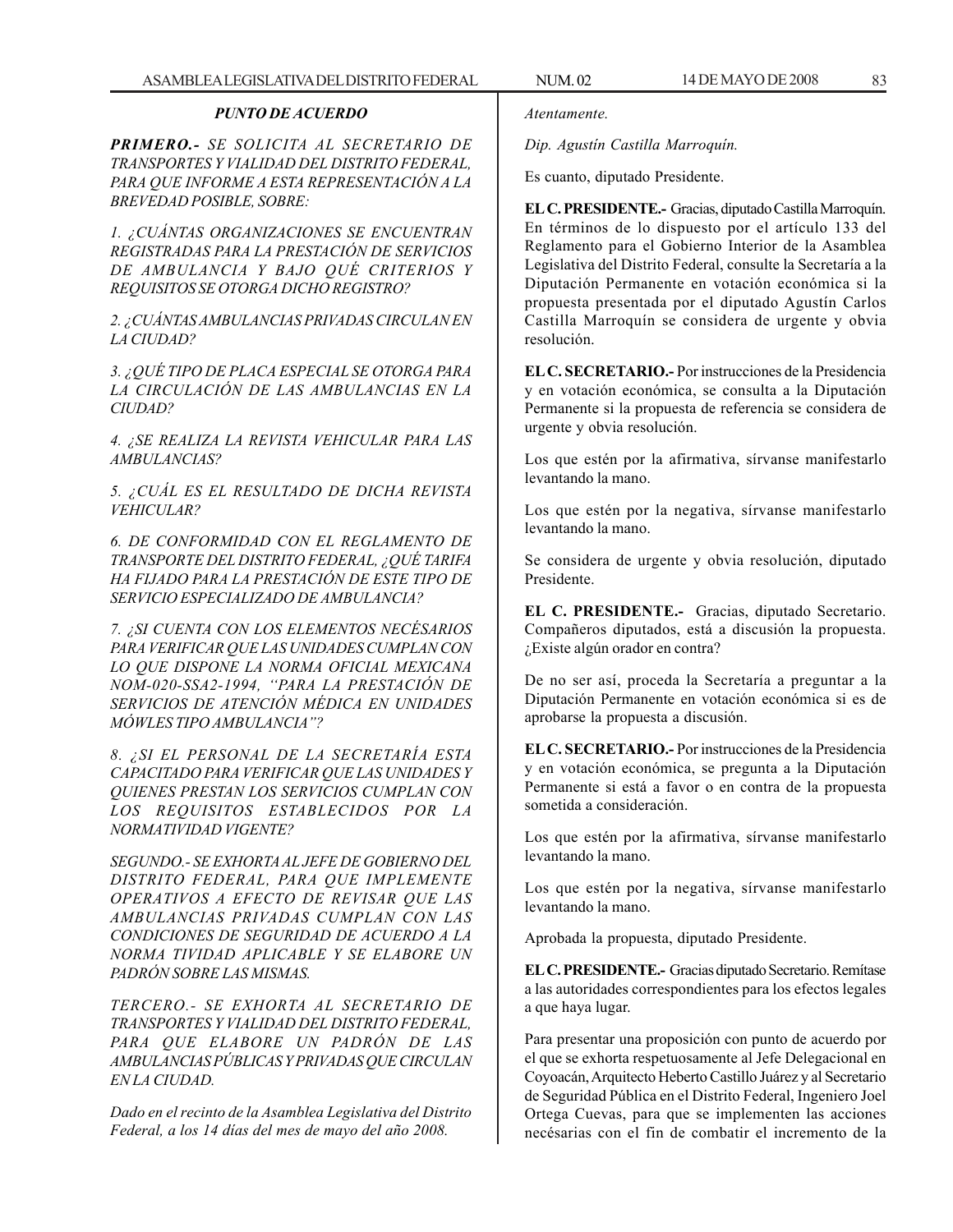delincuencia en la delegación Coyoacán, se concede el uso de la Tribuna al diputado Daniel Ramírez del Valle a nombre propio y del diputado Ezequiel Rétiz Gutiérrez, ambos del grupo parlamentario del Partido Acción Nacional. Adelante diputado.

**EL C. DIPUTADO DANIEL RAMÍREZ DEL VALLE.-** Gracias, diputado Presidente. Con su permiso.

*PROPOSICIÓN CON PUNTO DE ACUERDO POR EL QUE SE EXHORTA RESPETUOSAMENTE AL JEFE DELEGACIONAL EN COYOACÁN, ARQ. HEBERTO CASTILLO JUÁREZ Y AL SECRETARIO DE SEGURIDAD PÚBLICA EN EL DISTRITO FEDERAL, LIC. JOEL ORTEGA CUEVAS A QUE IMPLEMENTEN LAS ACCIONES NECÉSARIAS CON EL FIN DE COMBATIR EL INCREMENTO DE LA DELINCUENCIA EN LA DELEGACIÓN COYOACÁN.*

*Dip. Xiuh Guillermo Tenorio Antiga*

*Presidente de la Mesa Directiva de la Diputación Permanente, Asamblea Legislativa del Distrito Federal, IV Legislatura*

### *P r e s e n t e.*

*Los suscritos, Diputados a esta Honorable Asamblea Legislativa del Distrito Federal, con fundamento en lo dispuesto por los artículos 17 fracción IV y 58 fracción X de la Ley Orgánica, 93 y 133 del Reglamento para el Gobierno Interior, ambos de la Asamblea Legislativa del Distrito Federal, sometemos a consideración de este órgano legislativo, con carácter de urgente y obvia resolución, para su discusión, y en su caso aprobación, la presente PROPOSICIÓN CON PUNTO DE ACUERDO POR EL QUE SE EXHORTA RESPETUOSAMENTE AL JEFE DELEGACIONAL EN COYOACÁN, ARQ. HEBERTO CASTILLO JUÁREZ Y AL SECRETARIO DE SEGURIDAD PÚBLICA EN EL DISTRITO FEDERAL, LIC. JOEL ORTEGA CUEVAS A QUE IMPLEMENTEN LAS ACCIONES NECÉSARIAS CON EL FIN DE COMBATIR EL INCREMENTO DE LA DELINCUENCIA EN LA DELEGACIÓN COYOACÁN, al tenor de los siguientes:*

#### *ANTECEDENTES*

*1.- La inseguridad en el Distrito Federal, es un problema que ha ido en ascenso, motivo por el cual, debe de representar una prioridad en la agenda de la ciudad, y ser uno de los principales pilares para activar el desarrollo de los capitalinos, para que de esta manera se puedan satisfacer los reclamos sociales.*

*2.- Lo que enfrentamos no se reduce únicamente a la existencia de agrupaciones criminales, organizadas y con recursos. El problema, como continuamente queda de manifiesto, es también la falta de vocación de servicio por parte de algunos servidores públicos.*

*3.- Al respecto, es necésario señalar que, los ciudadanos que son víctimas de un delito, no lo denuncian debido a varios factores: desconfianza a las autoridades, trámites retardados o lentos, miedo a represalias, entre otros, dicha actitud conduce a que la Secretaría de Seguridad Pública del Distrito Federal, no cuente con datos y estadísticas reales, que den cuenta del severo problema de seguridad que tenemos en el Distrito Federal.*

*4.- En relación al numeral anterior, es imprescindible establecer mecanismos ágiles y confiables para facilitar la denuncia ciudadana, con el objeto de sentar las bases con las cuales se genere la información real y oportuna que sirva para el combate a la delincuencia.*

*5.- De igual manera el clima de inseguridad que se percibe en el Distrito Federal está íntimamente ligado a dos fuerzas que se correlacionan. Por un lado está la de la delincuencia organizada, que cada día opera con métodos más sofisticados, y por el otro está la ausencia de cuerpos policiales más capacitados y la falta de policías suficientes que protejan las calles y los espacios públicos.*

*6.- En este contexto, la Delegación de Coyoacán no esta exenta de la delincuencia, más aún, la inseguridad ha ido en aumento acentuándose el robo de vehículo y a transeúnte, no obstante las múltiples solicitudes de los ciudadanos para que se realicen operativos y se incremente la presencia policial.*

*7.- De acuerdo con el boletín de fecha 2 de octubre del 2007, de la Delegación Coyoacán, señala que las colonias que encabezan el mayor número de delitos son: Santo Domingo, Ajusco, Campestre Churubusco, Ciudad Universitaria y San Francisco Culhuacán.*

*8.- De igual forma, la Coordinación de Seguridad Pública de la Delegación de Coyoacán, en su resumen de incidencias por tipo, del año 2000 al 2007, informan que las colonias Campestre Churubusco registraron 904 robos, Paseos de Taxqueña con 758 robos y Prado Churubusco con 595 robos, encabezan la lista de las colonias más asediadas por la delincuencia en la modalidad de robo de vehiculo.*

*9.- En este mismo resumen de incidencias por tipo, del año 2000 al 2007, señala que en el robo a casa habitación se perpetro con mayor incidencia en las colonias: Paseos de Taxqueña con 143 robos, Prado Churubusco con 93 robos y Avante con 57 robos, no obstante que, en estas colonias ha sido donde el Gobierno del Distrito Federal, endurece la carga contributiva al aumentar en forma desmedida los impuestos del predial y del suministro de agua, so pretexto de la calidad de los servicios que reciben por ser colonias residenciales.*

*10.- En este tenor, una muestra más del aumento de la inseguridad que se vive en la Delegación Coyoacán, debemos recordar los siguientes acontecimientos:*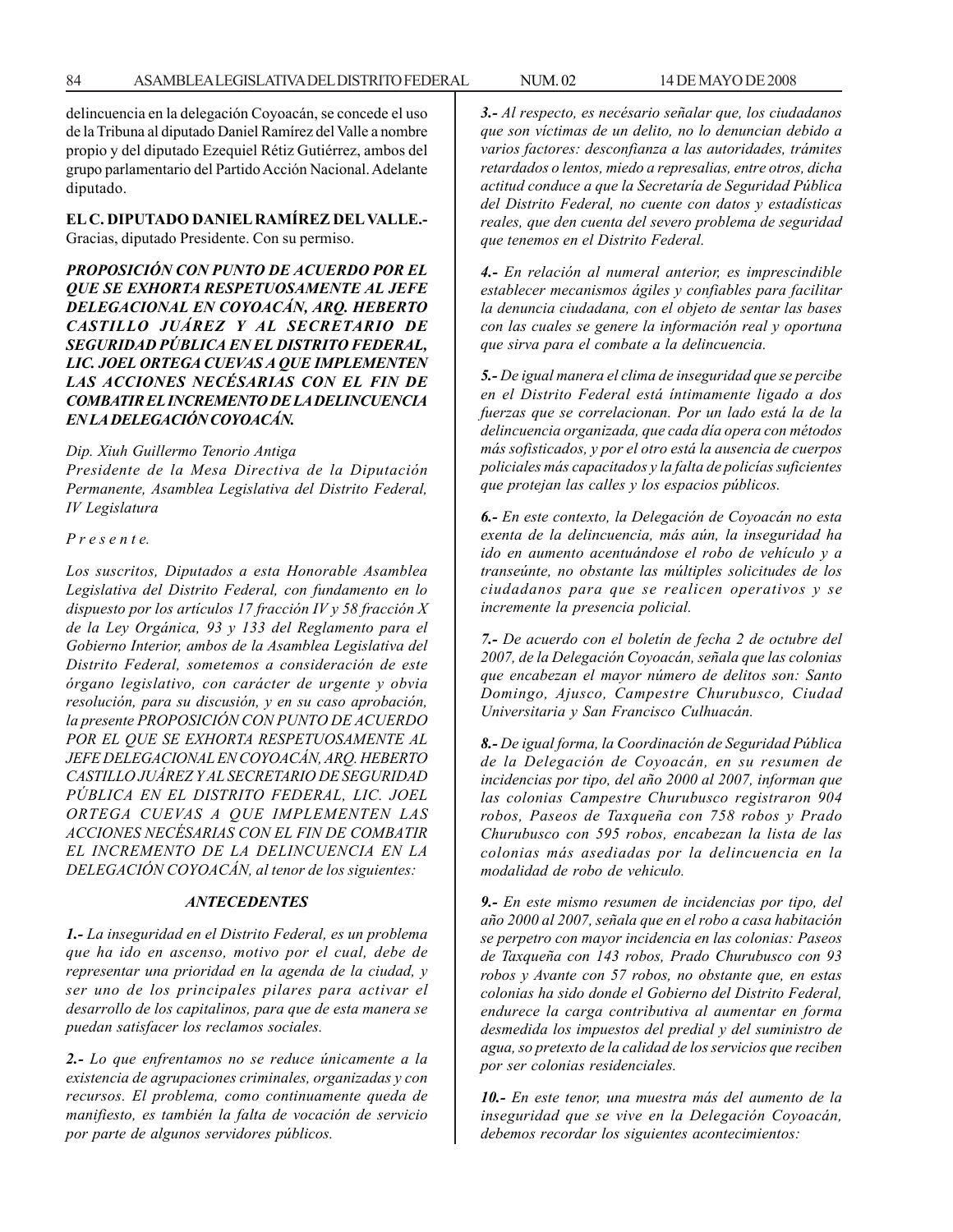*I. En el mes de mayo del 2007, el Coordinador General de Información contra la Delincuencia de la PGR, José Nemesio Lugo Félix, fue encontrado muerto dentro de una camioneta ubicada sobre División del Norte casi esquina con Calzada de Tlalpan, colonia el Reloj, Delegación Coyoacán.*

*II. El 31 de marzo del año 2008, en la avenida Aztecas, ubicada en la colonia Ajusco, Delegación Coyoacán, estalló una bomba de fabricación casera frente a una sucursal bancaria.*

*III. En el mes de marzo del presente año, los vecinos de la Colonia Prados de Coyoacán, colocaron mantas para alertar a los habitantes de la zona, del alto índice de robos a casa habitación en su colonia.*

*11.- De lo anterior se desprende que, la ciudadanía está consciente de las limitaciones estructurales que enfrentan las instituciones públicas en el Distrito Federal, no obstante, la Secretaría de Seguridad Pública del Distrito Federal en coordinación con la Delegación de Coyoacán, deben asumir su responsabilidad y trabajar con mayor empeño con los recursos humanos, materiales y financieros con los que cuenta.*

*12.- Se trata de crear una nueva cultura de la prevención, no sólo de combatir el delito una vez realizado, sino de vigilar, disuadir y evitarlo. El Grupo Parlamentario del PAN, tiene el firme compromiso de promover e impulsar todas aquellas acciones que beneficien e incentiven el combate a la delincuencia en el Distrito Federal.*

*Por lo anterior, sometemos a consideración del Pleno de esta Diputación permanente, la presente proposición con punto de acuerdo, al tenor de los siguientes:*

# *CONSIDERANDOS*

*PRIMERO.- Que con fundamento en lo dispuesto en el artículo 12 fracciones I, III, y VII del Estatuto de Gobierno del Distrito Federal, la Organización Política y Administrativa del Distrito Federal debe atender a los principios de legalidad, honradez, lealtad, imparcialidad, eficiencia y eficacia que deben observarse en el desempeño de los empleos, cargos o comisiones del servicio público, así como el establecimiento en cada demarcación territorial de un órgano político-administrativo, con autonomía funcional para ejercer las competencias que les otorga este Estatuto y las leyes; así como la cobertura amplia, oportuna, ágil y especializada de los servicios de seguridad pública y de impartición y procuración de justicia para la protección de las personas, sus familias y sus bienes.*

*SEGUNDO.- Que con base en el artículo 115 fracción X y 117 primer párrafo del ordenamiento antes invocado señala que, le corresponden a los órganos centrales de la*

*administración pública del Distrito Federal, la determinación de los sistemas de participación y coordinación de las Delegaciones respecto a la prestación de servicios públicos de carácter general como el de seguridad pública; de igual forma, las Delegaciones tendrán competencia, dentro de sus respectivas jurisdicciones, en las materias de: gobierno, administración, asuntos jurídicos, obras, servicios, actividades sociales, protección civil, seguridad pública, promoción económica, cultural y deportiva, y las demás que señalen las leyes.*

*TERCERO.- Que el artículo 39 fracción XIV, XVI y LXXXII de la Ley Orgánica de la Administración Pública del Distrito Federal señala que, ''las facultades del Jefe Delegacional en materia de Seguridad Pública son: formular, ejecutar y vigilar el Programa de Seguridad Pública de la Delegación en coordinación con [as dependencias competentes; así como ejecutar las Políticas Generales de Seguridad Pública que al efecto establezca el Jefe de Gobierno; y coadyuvar con la dependencia de la administración pública del Distrito Federal que resulte competente, en las tareas de seguridad pública y protección civil en la delegación.*

*CUARTO. -Que con fundamento en el artículo 3 fracciones I y II de la Ley de Seguridad Pública del Distrito Federal, a la Secretaría de Seguridad Pública del Distrito Federal le corresponde realizar, en el ámbito territorial y material del Distrito Federal, las acciones dirigidas a salvaguardar la integridad y patrimonio de las personas, prevenir la comisión de delitos e infracciones a las disposiciones gubernativas y de policía, así como a preservar las libertades, el orden y la paz públicos; desarrollar las políticas de seguridad pública establecidas por el Jefe de Gobierno y proponer al mismo, la política criminal en el ámbito local, que comprenda las normas, instrumentos y acciones para prevenir de manera eficaz la comisión de delitos y de infracciones;*

*QUINTO.- Que el artículo 4 del ordenamiento antes invocado, dispone que, la Secretaría estará a cargo del Secretario, quien ejerce autoridad jerárquica sobre todo el personal de la misma y tiene el mando directo de la Policía.*

*SEXTO.- Que el artículo 17 de la Ley Orgánica de la Asamblea Legislativa del Distrito Federal dispone que, son derechos de los Diputados gestionar ante las autoridades la atención de las demandas de sus representados.*

*SÉPTIMO.- Que el artículo 47 de la Ley Federal de Responsabilidades de los Servidores Públicos establece que, todo servidor público tendrá la obligación de salvaguardar la legalidad, honradez, lealtad, imparcialidad y eficiencia que deben ser observadas en*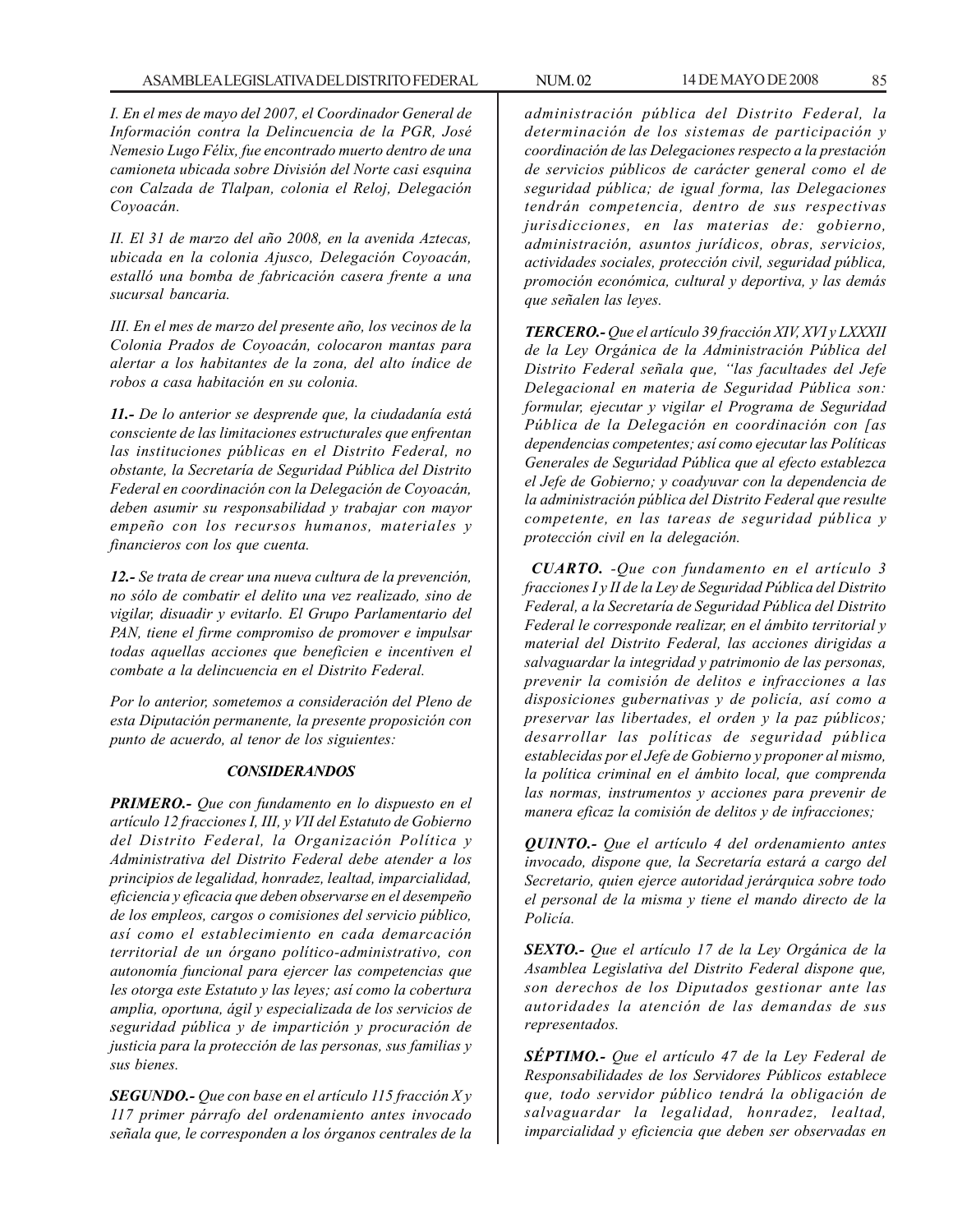*el desempeño de su empleo, cargo o comisión, y cuyo incumplimiento dará lugar al procedimiento y a las sanciones que correspondan sin perjuicio de sus derechos laborales.*

*Por lo anteriormente expuesto, sometemos a la consideración de ésta Diputación Permanente, de la H. Asamblea Legislativa del Distrito Federal, IV legislatura, el siguiente*

### *PUNTO DE ACUERDO*

*ÚNICO. Se exhorta respetuosamente al Jefe Delegacional en Coyoacán, Arq. Heberto Castillo Juárez y al Secretario de Seguridad Pública en el Distrito Federal, Lic. Joel Ortega Cuevas a que implementen de manera conjunta, las acciones necésarias para la creación de un programa con el cual se combata, de forma eficaz y eficiente, el incremento de la delincuencia en la Delegación Coyoacán.*

*Recinto Legislativo, Distrito Federal, mayo 14 del año 2008*

*Por el Grupo Parlamentario del Partido Acción Nacional*

*Dip. Ezequiel Rétiz Gutiérrez, Dip. Jacobo Manfredo Bonilla Cedillo, Dip. Agustín Carlos Castilla Marroquín, Dip. Daniel Ramírez del Valle.*

Gracias.

**EL C. PRESIDENTE.-** No se preocupe, diputado, así será. En términos de lo dispuesto por el artículo 133 del Reglamento para el Gobierno Interior de la Asamblea Legislativa del Distrito Federal, consulte la Secretaría a la Diputación Permanente en votación económica si la propuesta presentada por el diputado Daniel Ramírez del Valle se considera de urgente y obvia resolución.

**EL C. SECRETARIO.-** Por instrucciones de la Presidencia y en votación económica, se consulta a la Diputación Permanente si la propuesta de referencia se considera de urgente y obvia resolución.

Los que estén por la afirmativa, sírvanse manifestarlo levantando la mano.

Los que estén por la negativa, sírvanse manifestarlo levantando la mano.

Se considera de urgente y obvia resolución, diputado Presidente.

**EL C. PRESIDENTE.-** Gracias, diputado Secretario. Compañeros diputados, está a discusión la propuesta. ¿Existen oradores en contra?

De no ser así, proceda la Secretaría a preguntar a la Diputación Permanente en votación económica si es de aprobarse la propuesta a discusión.

**EL C. SECRETARIO.-** Por instrucciones de la Presidencia y en votación económica, se pregunta a la Diputación Permanente si está a favor o en contra de la propuesta sometida a su consideración.

Los que estén por la afirmativa, sírvanse manifestarlo levantando la mano.

Los que estén por la negativa sírvanse manifestarlo levantando la mano.

Aprobada la propuesta, diputado Presidente.

**EL C. PRESIDENTE.-** Gracias, diputado Secretario. Remítase a las autoridades correspondientes para los efectos legales a que haya lugar.

Para presentar una proposición con punto de acuerdo por el que se exhorta respetuosamente al Jefe de Gobierno del Distrito Federal y al Director General del Sistema de Transporte Colectivo, Metro, Ingeniero Francisco Bojórquez Hernández, a que consideren del proyecto original de la Línea 12 del Metro la ubicación de la Estación de Vía Láctea, se considera el uso de la Tribuna al diputado Daniel Ramírez del Valle a nombre propio y del diputado Ezequiel Rétiz Gutiérrez, del grupo parlamentario del Partido Acción Nacional.

**EL C. DIPUTADO DANIEL RAMÍREZ DEL VALLE.-** Gracias, diputado Presidente. Con su permiso.

*PROPOSICIÓN CON PUNTO DE ACUERDO POR EL QUE SE EXHORTA RESPETUOSAMENTE AL JEFE DE GOBIERNO DEL DISTRITO FEDERAL, LIC. MARCELO LUIS EBRARD CASAUBÓN, AL SECRETARIO DE TRANSPORTE Y VIALIDAD DEL DISTRITO FEDERAL, LIC. RAÚL ARMANDO QUINTERO MARTÍNEZ Y AL DIRECTOR GENERAL DEL SISTEMA DEL TRANSPORTE COLECTIVO METRO, ING. FRANCISCO BOJÓRQUEZ HERNÁNDEZ, A QUE RECONSIDEREN, DEL PROYECTO ORIGINAL DE LA LÍNEA 12 DEL METRO, LA UBICACIÓN DE LA ESTACIÓN DE VÍA LÁCTEA.*

*Dip. Xiuh Guillermo Tenorio Antiga*

*Presidente de la Mesa Directiva de la Diputación Perramente de la Asamblea Legislativa del Distrito Federal, IV Legislatura.*

## *P r e s e n t e.*

*Los suscritos, Diputados a esta Honorable Asamblea Legislativa del Distrito Federal, con fundamento en lo dispuesto por los artículos 17 fracción IV y 58 fracción X de la Ley Orgánica, 93 y 133 del Reglamento para el Gobierno Interior, ambos de la Asamblea Legislativa del Distrito Federal, sometemos a consideración de este órgano legislativo, con carácter de urgente y obvia resolución, para su discusión, y en su caso aprobación,*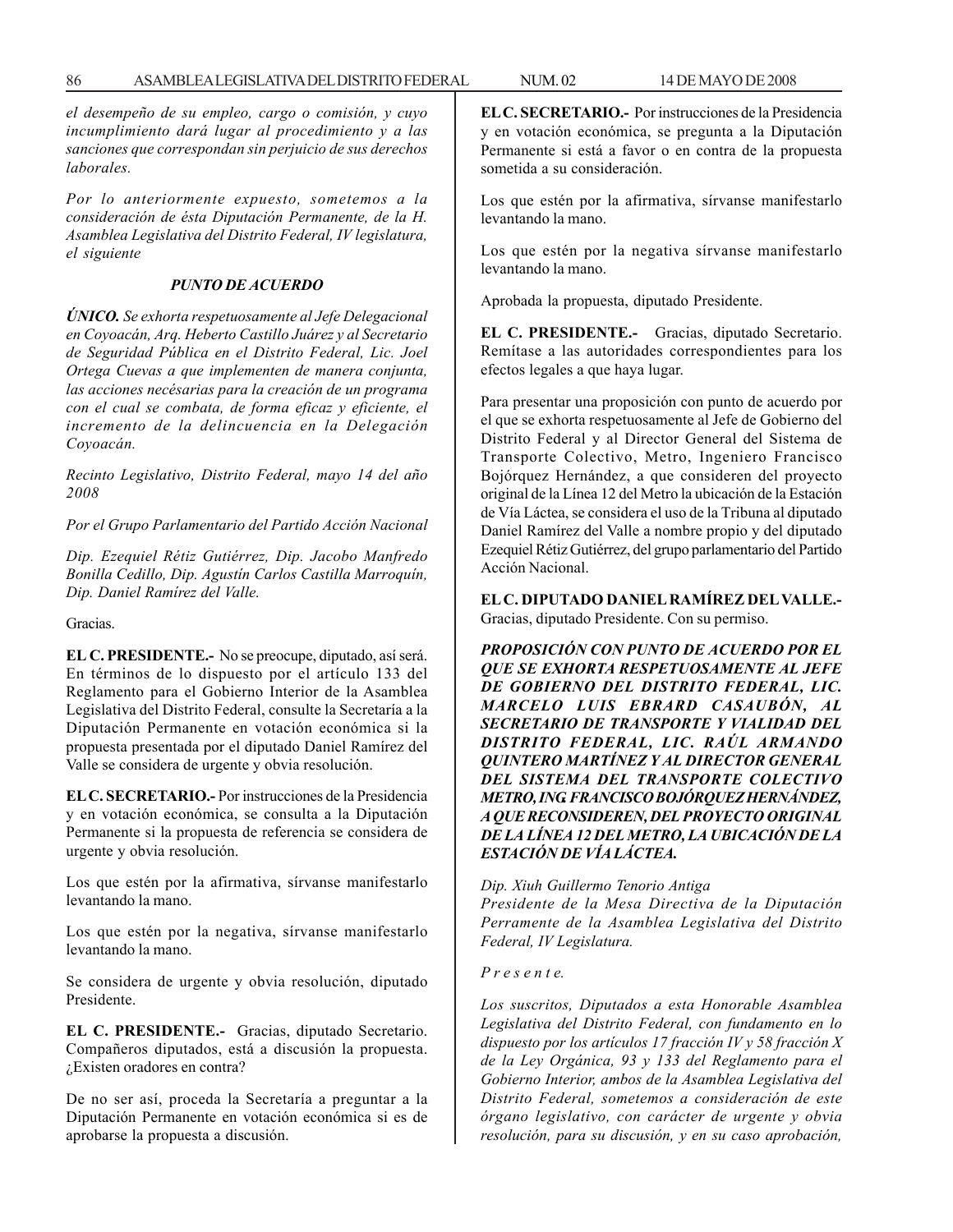*la presente PROPOSICIÓN CON PUNTO DE ACUERDO POR EL QUE SE EXHORTA RESPETUOSAMENTE AL JEFE DE GOBIERNO DEL DISTRITO FEDERAL, LIC. MARCELO LUIS EBRARD CASAUBÓN, AL SECRETARIO DE TRANSPORTE Y VIALIDAD DEL DISTRITO FEDERAL, LIC. RAÚL ARMANDO QUINTERO MARTÍNEZ Y AL DIRECTOR GENERAL DEL SISTEMA DEL TRANSPORTE COLECTIVO METRO, ING. FRANCISCO BOJÓRQUEZ HERNÁNDEZ, A QUE RECONSIDEREN, DEL PROYECTO ORIGINAL DE LA LÍNEA 12 DEL METRO, LA UBICACIÓN DE LA ESTACIÓN DE VÍA LÁCTEA, al tenor de los siguientes:*

### *ANTECEDENTES*

*1.- El 8 de agosto del año 2007, el Jefe de Gobierno del Distrito Federal, Lic. Marcelo Luis Ebrard Casaubón, presentó el trayecto de la línea 12 del Metro, que correrá de Mixcoac a Tláhuac y constará de 23 estaciones, dando un total de 24 kilómetros de subterráneo. El proyecto en comento, contará con 39 trenes que transportarán hasta 450 mil personas diariamente, esto, con una inversión de 13 mil millones de pesos. 1*

*2.- El 21 de enero del presente año, el Gobierno del Distrito Federal, lanzó convocatoria internacional para licitar la construcción de la línea 12 del metro, sin embargo, unas horas después, se suspendió la realización de los estudios de mecánica de suelo en el predio conocido como Terromotitla, lugar donde se tiene contemplado construir los talleres de mantenimiento de trenes y el paradero de ese sistema de transporte, esto, ante la oposición de un grupo de ejidatarios de San Francisco Tlaltenco en la Delegación de Tláhuac.2*

*3.- En este sentido, el 28 de enero del presente año, vecinos de la colonia Prados Churubusco, solicitaron reunirse con el Jefe Delegacional en Coyoacán, Arq. Heberto Castillo Juárez, a efecto de externarle su rechazo rotundo a la construcción de una estación del metro en el camellón de la calle Vía Láctea esquina con Eje 8, argumentando el daño ecológico y el impacto vial del que será objeto las áreas verdes y las calles de su colonia, ya que la estructura urbana de la zona, fue diseñada para edificaciones unifamiliares, con un equipamiento urbano para tránsito local de baja densidad.*

*4.- En relación al numeral anterior, es necésario señalar que, el camellón de Vía Láctea, donde se pretende construir una estación de la línea 12 del metro, forma parte del corredor ecológico integrado al Canal* *Nacional, considerado por los especialistas como un verdadero Bosque Urbano, motivo por el cual, asociaciones ecologistas se encuentran trabajando intensamente para que sea declarada ''Área de Valor Ambiental''.*

*5.- En este tenor, el 2 de abril del 2008, la Procuraduría Ambiental y del Ordenamiento Territorial, aceptó la queja presentada por ambientalistas contra la construcción de la línea 12 del Metro, la denuncia advierte sobre las repercusiones ecológicas de la obra, por ello, se inició la investigación con el expediente PAOT-2008-280—SPA-146. En las obras, señalan los ecologistas en su queja, desencadenarían un excesivo impacto ambiental, social y urbano a cuando menos 50 kilómetros de la Terminal sur que se tiene proyectada.*

*6.- Como consecuencia a la falta de respuesta de las autoridades del Gobierno del Distrito Federal y del Sistema de Transporte Colectivo, los vecinos de la colonia Prados Churubusco y asociaciones civiles, han recolectado numerosas firmas de ciudadanos que no están de acuerdo con la construcción de una estación del metro en el camellón de la calle Vía Láctea esquina con Eje 8.*

*Por lo antes expuesto y derivado de la obligación que tiene el gobierno de la Ciudad en atender las peticiones de los ciudadanos del órgano político-administrativo de Coyoacán, sometemos al Pleno de ésta Diputación Permanente de la Asamblea Legislativa del Distrito Federal, IV Legislatura, la presente proposición con punto de acuerdo, al tenor de los siguientes:*

#### *CONSIDERANDOS*

*PRIMERO.- Que el artículo 115 fracción VI y XI del Estatuto de Gobierno señala que, corresponden a los órganos centrales de la administración pública del Distrito Federal, las atribuciones de planeación, organización, normatividad, control, evaluación y operación, referidas a la prestación o concesión de servicios públicos de cobertura general en la ciudad, así como a las funciones de administración, planeación y ejecución de obras, prestación de servicios públicos, y en general actos de gobierno que incidan, se realicen o se relacionen con el conjunto de la ciudad o tengan impacto en dos o más Delegaciones.*

*SEGUNDO.- Que el artículo primero del Decreto de Creación del Sistema de Transporte Colectivo Metro dispone que, el ''Sistema de Transporte Colectivo'', se instituyó como un organismo público descentralizado con personalidad jurídica y patrimonio propios, y cuyo objeto es la construcción, operación y explotación de un tren rápido con recorrido subterráneo y superficial, para el transporte colectivo en el Distrito Federal, principalmente en la ciudad de México.*

*<sup>1</sup> La jornada, 9 de agosto del 2007.*

*<sup>2</sup> La Jornada. 22 de enero del 2008.*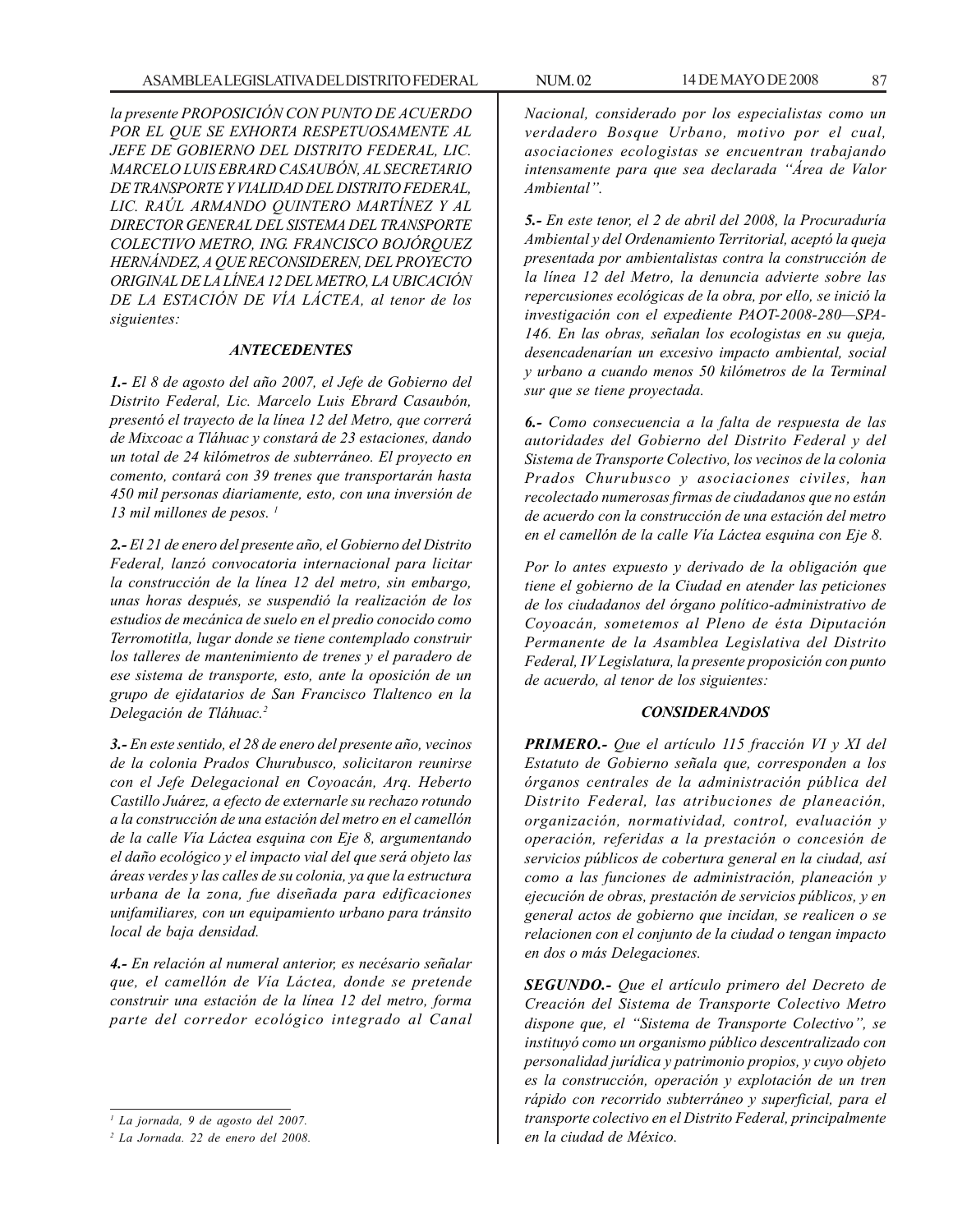*TERCERO.- Que el artículo 4° del Estatuto Orgánico del Sistema de Transporte Colectivo dispone que, por su naturaleza jurídica, el Sistema de Transporte Colectivo goza de autonomía de gestión para el cabal cumplimiento de su objetivo, y de los objetivos y metas señalados en sus programas, y en tal virtud, para el estudio, planeación y despacho de los asuntos y actos administrativos que le competen conforme a las leyes aplicables en la materia.*

*CUARTO.- Que con fundamento en lo dispuesto en el artículo 20 y 21 fracción XV del Estatuto antes invocado, la representación legal de la Entidad estará depositada en el Director General, quien sin perjuicio de las facultades que se le otorguen, en otras leyes, ordenamientos o estatutos, estará facultado expresamente para celebrar y otorgar toda clase de actos y documentos inherentes a su objeto, y tendrá a su cargo la conducción, organización, control y evaluación del organismo, conforme al presente Estatuto y a las demás disposiciones aplicables, a fin de que todas las actividades se realicen con eficiencia, eficacia y productividad, contando para ello con la obligación de definir e implantar las medidas necésarias, para el mejoramiento técnico administrativo y del servicio del sistema.*

*QUINTO.- Que el 31 de enero de 2002, se reformó la Ley Ambiental del Distrito Federal incorporando nuevas regulaciones orientadas a generar un régimen especial de protección para aquellas zonas de uso público localizadas en los centros de población, destinados a preservar el equilibrio en los ecosistemas urbanos, de manera que contribuyan al mejoramiento ambiental en la ciudad o en la zona Metropolitana, y se propicie el esparcimiento de la población, así como la promoción de la riqueza cultural, histórica y turística, manteniendo la belleza paisajística de dichas zonas.*

*SEXTO.- Que el pasado 7 de mayo del presente año, las secretarias del Medio Ambiente y de Seguridad Pública del Gobierno del Distrito Federal, las delegaciones Iztapalapa y Coyoacán, así como el Sistema de Aguas de la Ciudad de México, firmaron un acuerdo para el rescate y preservación del Canal Nacional, con el objeto de mantenerlo en las mejores condiciones para que cumplan con los fines de esparcimiento y sana convivencia familiar, para lo cual exhortó a la ciudadanía a cuidar y preservar esta área mediante un buen uso.*

*SÉPTIMO.- Que desde hace varios años, asociaciones ecologistas y vecinos de las colonias Prados Churubusco, Paseos de Taxqueña y Campestre Churubusco, han realizado diversas acciones para rescatar el Canal Nacional y actualmente luchan porque se declare a la zona como Área Verde de Valor Ambiental, no obstante, el Gobierno del Distrito Federal pretende imponer la estación vía láctea de la línea 12 del metro, ignorando las acciones de rescate del Canal Nacional llevadas hasta ahora.*

*OCTAVO.- Que las Áreas de Valor Ambiental son áreas verdes en donde los ambientes originales han sido modificados por las actividades antropogénicas y que requieren ser restauradas y/o preservadas, en función de que aún mantienen características ambientales y escénicas de gran relevancia para la Ciudad, las cuales permiten contribuir a mantener la calidad de vida de la población.*

*NOVENO.- Que dentro de la política de Desarrollo Sustentable establecida en la Ley Ambiental del Distrito Federal, uno de los principios es la conservación y el manejo sustentable de los recursos naturales del Distrito Federal, motivo por el cual, es necésario adoptar medidas que eviten el deterioro y mejoren la función ambiental de de las colonias Prados Churubusco, Paseos de Taxqueña y Campestre Churubusco en la Delegación de Coyoacán.*

*DÉCIMO.- Que atentos a las acciones que se pretenden realizar a favor de la ecología, la imposición de la estación Vía Láctea de la línea 12 del metro, atenta en todo momento contra las políticas ecológicas vertidas por el propio gobierno de la ciudad, mismas que por una parte las pretende cuidar, y por otra las pretende destruir, toda vez que generaría una destrucción masiva de una parte del Canal Nacional, no obstante los grandes esfuerzos llevados á cabo por diversas instituciones, clubes y asociaciones civiles, de salvaguardar la naturaleza del Canal Nacional.*

*DECIMOPRIMERO. - Que la estructura vial de la colonia Prado Churubusco fue diseñado para tránsito local de baja densidad, sin embargo, actualmente recibe el tránsito de salida de cinco colonias: Unidad Modelo, Cacama, Prado Churubusco; Campestre Churubusco, Paseos de Taxqueña y Fraccionamiento Hermosillo, además del tráfico de las colonias del oriente de la Calzada de la Viga, como Granjas Esmeralda y Valle Sur.*

*DECIMOSEGUNDO.- Que derivado de lo anterior le compete a la Secretaría de Transporte y Vialidad del Distrito Federal, realizar los estudios necésarios sobre transito de vehículos, a fin de lograr una mejor utilización de las vías y de los medios de transporte correspondientes.*

*DECIMOTERCERO.- Que actualmente la colonia Prado Churubusco no cuenta con los elementos policíacos suficientes, pese a ello, con la construcción de la estación de metro ''Vía Láctea'', el Gobierno del Distrito Federal pretende un aforo de 5000 usuarios por día, agravando en forma exponencial el problema de Seguridad en la colonia.*

*DECIMOCUARTO.- Que los vecinos de la colonia Prados Churubusco han manifestado de manera reiterada su rechazo a la estación del metro de la línea 12, ya que traería consigo hundimientos y daño en la estructura de*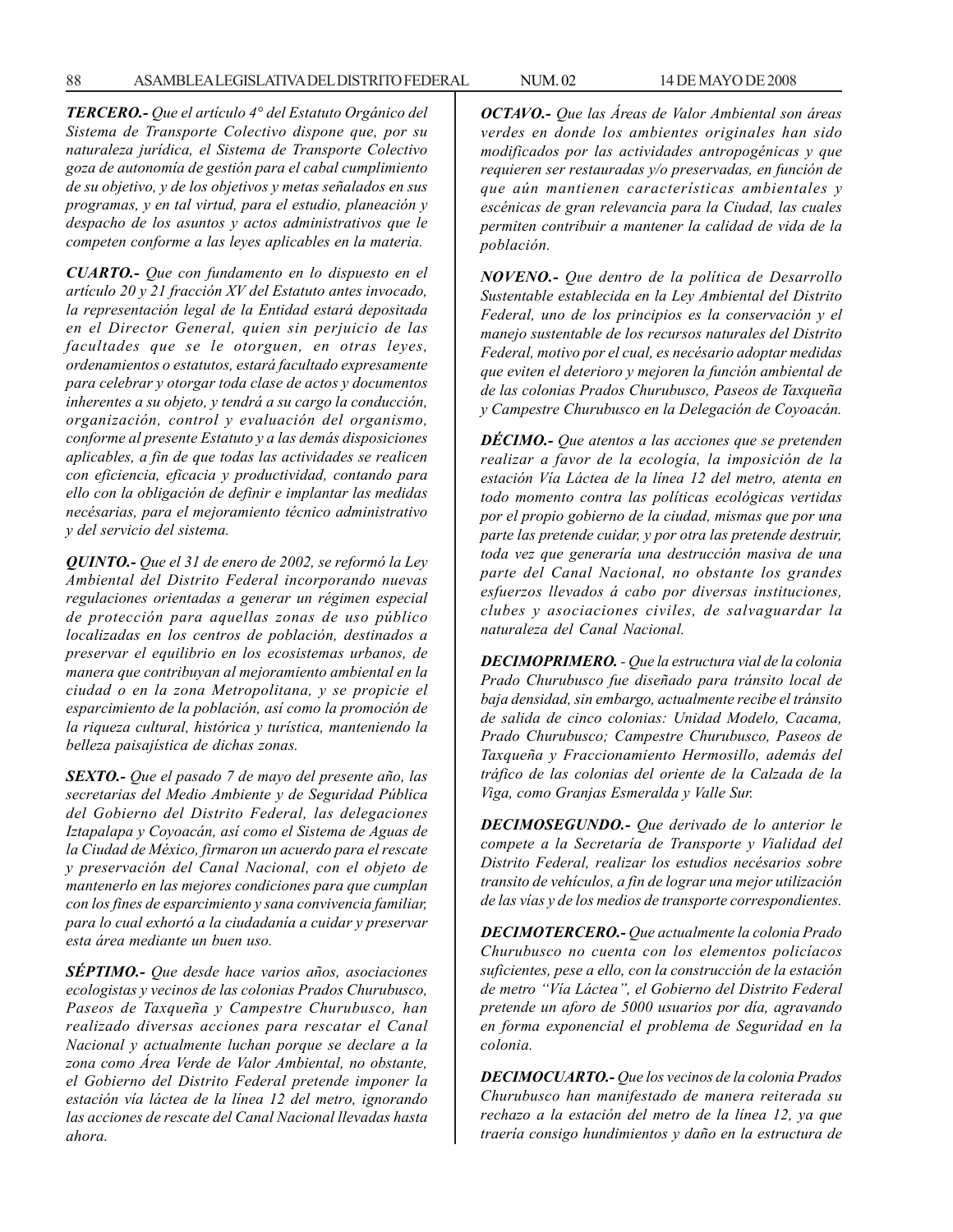*las casas habitación, paraderos de autobuses, microbuses y puestos de vendedores ambulantes, aunado a que tienen a menos de 1.2 Km. de distancia, las estaciones Taxqueña, General Anaya y Ermita, así como en un futuro próximo la Estación Mexicaltzingo.*

*DECIMOQUINTO.- Que los vecinos de las colonias Prados Churubusco, Campestre Churubusco y Paseos de Taxqueña, no han sido debidamente informados por el Gobierno del Distrito Federal de las obras de la línea 12 del metro, y menos aún, de las medidas de mitigación que se tienen contempladas para antes y después de la construcción de la estación del metro.*

*DECIMOSEXTO.- Que la construcción de la línea 12 del metro, tiene un impacto trascendental en los distintos ámbitos temáticos y territoriales en el Distrito Federal, sin embargo, el Gobierno del Distrito Federal omitió convocar a una consulta ciudadana en la que se sometiera a consideración de los capitalinos y en especial a los vecinos de la zona que se verá afectada por las obras, esta decisión de gran importancia para el Distrito Federal y sus habitantes, tal y como lo señala el artículo 42 de la Ley de Participación Ciudadana del Distrito Federal.*

*Por lo anteriormente expuesto, sometemos a la consideración de ésta Diputación Permanente, de la H. Asamblea Legislativa del Distrito Federal, IV legislatura, el siguiente*

# *PUNTO DE ACUERDO*

*ÚNICO.- LA ASAMBLEA LEGISLATIVA DEL DISTRITO FEDERAL, SOLICITA AL JEFE DE GOBIERNO DEL DISTRITO FEDERAL, LIC. MARCELO LUIS EBRARD CASAUBÓN, UN INFORME PORMENORIZADO SOBRE LA ATENCIÓN Y EL ESTADO ACTUAL QUE GUARDA LA UBICACIÓN DE LA ESTACIÓN VIA LACTEA DEL PROYECTO DE LA LINEA 12 DEL TRANSPORTE COLECTIVO METRO QUE CORRERÁ DE MIXCOAC A TLÁHUAC.*

*Recinto Legislativo, Distrito Federal, mayo 14 del año 2008.*

*Por el Grupo Parlamentario del Partido Acción Nacional.*

*Dip. Ezequiel Rétiz Gutiérrez, Dip. Jacobo Manfredo Bonilla Cedillo, Dip. Agustín Carlos Castilla Marroquín, Dip. Daniel Ramírez del Valle.*

**EL C. PRESIDENTE.-** Con mucho gusto diputado Daniel Ramírez. En términos de lo dispuesto por el Artículo 133 del Reglamento para el Gobierno Interior de la Asamblea Legislativa del Distrito Federal, consulte la Secretaría a la Diputación Permanente en votación económica si la propuesta presentada por el diputado Daniel Ramírez del Valle se considera de urgente y obvia resolución.

**EL C. SECRETARIO.-** Por instrucciones de la Presidencia y en votación económica se consulta a la Diputación Permanente si la propuesta de referencia se considera de urgente y obvia resolución.

Los que estén por la afirmativa, sírvanse manifestarlo levantando la mano.

Los que estén por la negativa, sírvanse manifestarlo levantando la mano.

Se considera de urgente y obvia resolución, diputado Presidente.

**EL C. PRESIDENTE.-** Gracias diputado Secretario. Compañeros diputados, está a discusión la propuesta. ¿Existe algún orador en contra?

El diputado Daniel Salazar.

¿Oradores en pro?

El diputado Jacobo Bonilla.

Se concede el uso de la palabra al diputado Daniel Salazar, hasta por 10 minutos.

**EL C. DIPUTADO DANIEL SALAZAR NÚÑEZ.-** Con su venia, diputado Presidente.

Una de las demandas más sentidas de quienes vivimos en el Distrito Federal es contar con un transporte público eficiente y además no contaminante. El Metro, el Sistema de Transporte Colectivo Metro ha sido un Sistema que ha demostrado altos niveles de eficiencia y que inclusive ha habido ya en otras sesiones de esta Diputación debate sobre la necesidad de incrementar recursos para el mantenimiento, pero particularmente para la ampliación del Sistema.

En la Delegación de Iztapalapa los diputados de la demarcación, el Jefe Delegacional, líderes vecinales, hemos pugnado desde hace muchos años precisamente porque se construyera la Línea 12 del Metro. Con mucho entusiasmo fuimos a participar a la consulta que se hizo sobre la pertinencia de construir la Línea 12 del Metro en el tramo o en el trayecto que ya se ha señalado, porque para los que vivimos en Iztapalapa viene a ser una alternativa fundamental de movilidad de nuestra Delegación a otros sitios de la Ciudad.

Somos muy respetuosos del movimiento vecinal, particularmente del lado de la Delegación Coyoacán, que se generó por la preocupación que tienen por sus áreas verdes.

También somos muy respetuosos de algunos grupos que del lado de la Delegación de Iztapalapa se manifestaron en contra de la construcción particularmente de la Estación Vía Láctea.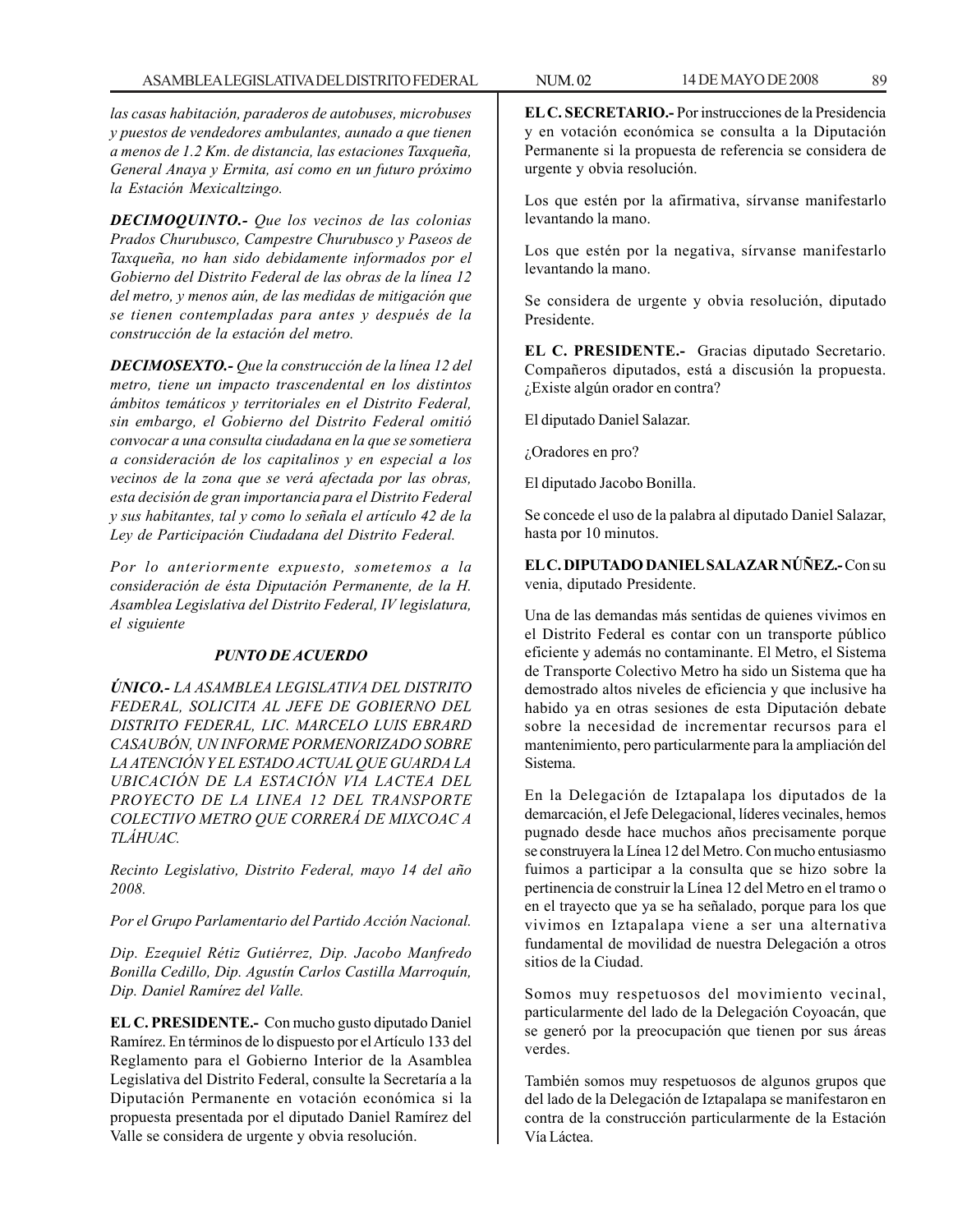Hay que resaltar que en el recorrido de esta Línea del Metro eventualmente será por la Avenida Ermita Iztapalapa o el Eje 8 Sur y que después abarcará lo que es el Eje 3 Oriente para interconectarse con la Avenida Tláhuac y llegar a su destino de dicha demarcación.

En otros momentos hemos buscado, propiciado que se den espacios de diálogo entre grupos de inconformes con las autoridades competentes para encontrar las mejores alternativas de solución y así ha sido cuando se inició la construcción de una obra metropolitana muy importante, como lo es el Puente de la Concordia; así ha sido cuando ha habido discusiones y debate sobre la construcción del Eje Troncal Metropolitano.

Entonces yo quisiera manifestar en esta Tribuna nuestro irrestricto respeto a los grupos vecinales que se han opuesto. No estamos en contra de su lucha, pero sí me parecería una, no quisiera calificarlo, pero sería una contradicción o por lo menos quizás falta de información por parte de esta Asamblea el que aprobáramos este punto de acuerdo, puesto que es público y así lo anunciaron las autoridades del Sistema de Transporte Colectivo Metro junto con el Jefe Delegacional, de que ha quedado cancelado dentro del proyecto la construcción de esta Estación.

Si no hubiera inconveniente del diputado promovente que modificaran en todo caso el contenido del punto de acuerdo para solamente solicitar la información del proyecto y cuál es el estado actual para confirmar en todo caso que efectivamente ha quedado cancelada la construcción de esta Estación del Metro y entonces los vecinos tuvieran la tranquilidad que están buscando, de que no haya un impacto negativo por la construcción de esta línea del Metro, por supuesto que apoyaríamos el punto de acuerdo, porque evidentemente no estamos en contra de esta lucha vecinal, pero me parece que nos veríamos mal los diputados de la Asamblea aprobando en sus términos este punto de acuerdo porque nos veríamos al menos faltos de información.

Es cuanto, diputado Presidente.

**EL C. PRESIDENTE.-** Gracias, diputado Salazar. Para hablar en pro, se concede el uso de la Tribuna al diputado Jacobo Bonilla hasta por 10 minutos.

# **EL C. DIPUTADO JACOBO MANFREDO BONILLA CEDILLO**.- Muchas gracias, diputado Presidente.

Creo que finalmente en este punto de acuerdo no habrá alguna litis. Yo creo que en el fondo lo que pasa es que necesitamos información en la Asamblea Legislativa del Distrito Federal.

Hace unos minutos acaba de salir el diputado Ezequiel Rétiz de una reunión en las oficinas del Gobierno del Distrito Federal, donde se abre la mesa precisamente para ver si esta estación se quita o no, a pesar de que ya se había comentado que se iba a quitar, es decir, el problema sigue latente.

Yo estoy completamente de acuerdo con lo que se ha planteado aquí por parte de mi compañero el diputado Daniel, en el sentido de que se ha buscado que el Metro sea un sistema de transporte que modernice y que movilice a la ciudad. Sin Embargo, yo creo que cada construcción que se debe hacer aquí en el Distrito Federal, en materia de transporte y hablando ya en las otras obras que se han estado haciendo, una estación deberá representar beneficio a toda esa población.

El que los vecinos hayan pedido que se quite o que no se quite significa que de alguna manera las obras del Gobierno del Distrito Federal están causando en algunos casos más problemas de los beneficios que pudiesen traer. De hecho yo considero que cada vez que se hace una obra, como si fuera la del metrobús o como fue la del Metro, tiene que recuperar toda la zona en beneficio de los vecinos.

De tal manera que me parece bien la postura del diputado Daniel en el sentido de que se pueda modificar y pedir esta información al Gobierno del Distrito Federal, a efecto de que todos podamos trabajar y podamos estar presentes en esta mesa que se acaba de abrir el día de hoy en el Gobierno del Distrito Federal para tratar ese tema.

Es cuanto, señor Presidente.

**EL C. PRESIDENTE.-** Gracias, diputado Bonilla. Nada más le preguntaríamos al diputado Daniel Salazar si está de acuerdo con que se proceda de esa forma, de acuerdo a la intervención del diputado Bonilla.

**EL C. DIPUTADO DANIEL SALAZAR NÚÑEZ (Desde su curul)**.- Sí, yo creo que si mis compañeros diputados del grupo parlamentario lo apoyan, estaríamos votando a favor, si solamente se requeriría de la información para confirmar que efectivamente se cancela la construcción de esta estación y que no generemos más debate y más polémica sobre un proyecto que para el resto de la ciudad, esperamos sea muy generoso como en los términos que ya habíamos comentado.

**EL C. PRESIDENTE.-** Gracias, diputado Salazar. Me comenta el diputado promovente que está de acuerdo con la propuesta, de manera que se le solicita a la Secretaría preguntar a la Diputación Permanente en votación económica si es de aprobarse la propuesta de discusión con las modificaciones que se han comentado y aceptado en esta sesión.

**EL C. SECRETARIO.-** Por instrucciones de la Presidencia y en votación económica, se pregunta a la Diputación Permanente si está a favor de la propuesta sometida con la modificación.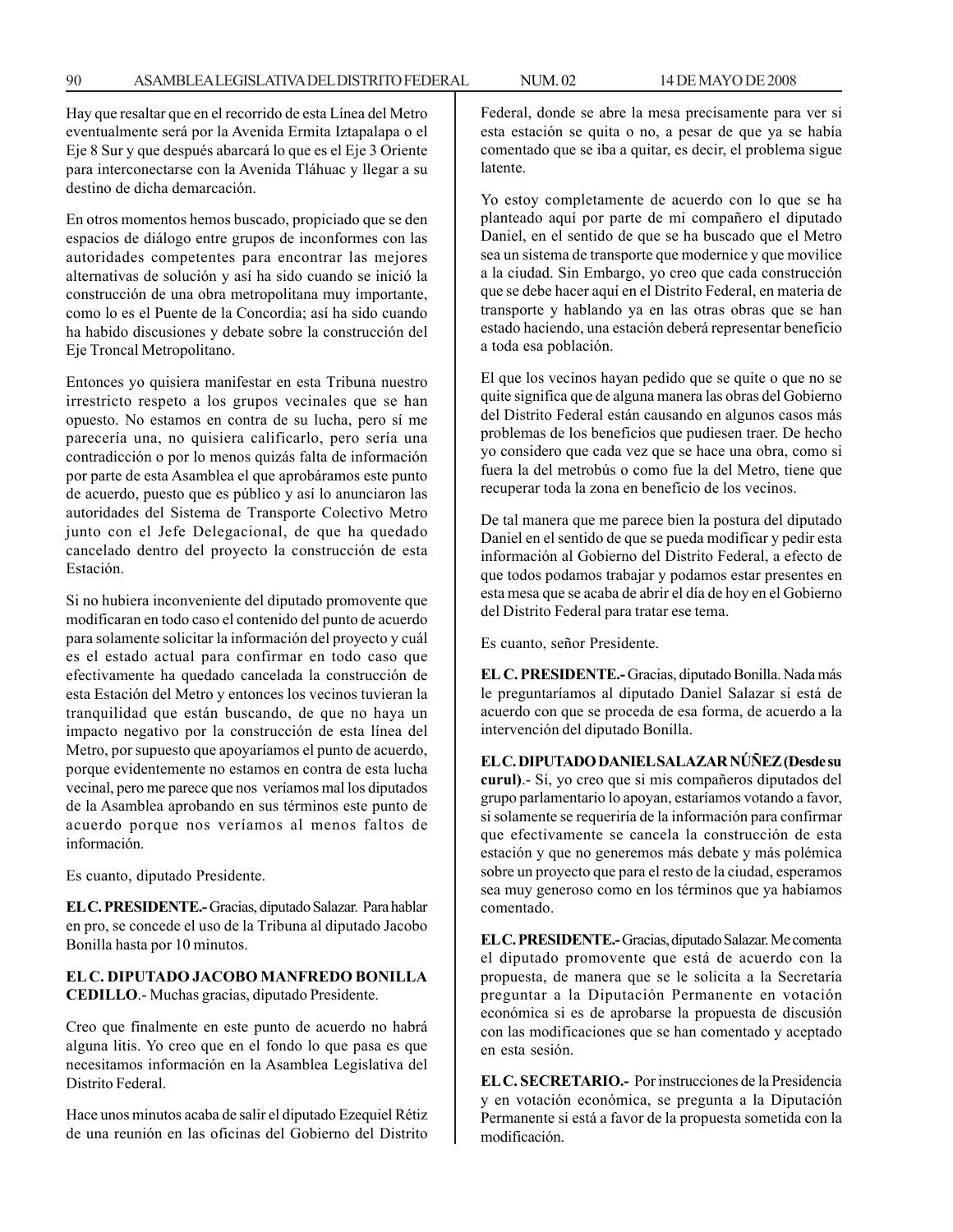Los que estén por la afirmativa, sírvanse manifestarlo levantando su mano.

Los que estén por la negativa, sírvanse manifestarlo levantando la mano.

Aprobada la proposición con la modificación, diputado Presidente.

**EL C. PRESIDENTE.-** Gracias, diputado Secretario. Remítase a las autoridades correspondientes para los efectos legales a que haya lugar.

Para presentar una proposición con punto de acuerdo por el que se exhorta respetuosamente al Jefe de Gobierno del Distrito Federal, para que colabore y se coordine de manera eficaz con el Gobierno Federal en acciones y programas de vital importancia para los habitantes de la capital del país, se concede el uso de la Tribuna al diputado Agustín Carlos Castilla Marroquín, del grupo parlamentario del Partido Acción Nacional.

# **EL C. DIPUTADO AGUSTÍN CARLOS CASTILLA MARROQUÍN**.- Gracias, diputado Presidente, con su venia.

*PROPOSICIÓN CON PUNTO DE ACUERDO POR LA QUE SE EXHORTA AL GOBIERNO FEDERAL Y AL GOBIERNO DEL DISTRITO FEDERAL, PARA QUE COLABOREN Y SE COORDINEN DE MANERA EFICAZ EN ACCIONES Y PROGRAMAS DE VITAL IMPORTANCIA PARA LOS HABITANTES DE LA CAPITAL.*

*DIP. XIUH GUILLERMO TENORIO ANTIGA, PRESIDENTE DE LA MESA DIRECTIVA DE LA DIPUTACIÓN PERMANENTE DE LA ASAMBLEA LEGISLATIVA DEL DISTRITO FEDERAL, IV LEGISLATURA.*

# *PR E S E N T E.*

*El suscrito Diputado Agustín Castilla Marroquín, integrante del Grupo Parlamentario del Partido Acción Nacional, con fundamento en lo dispuesto por los artículos, 17, fracción VI, de la Ley Orgánica de la Asamblea Legislativa del Distrito Federal y 133 del Reglamento para el Gobierno Interior de la Asamblea Legislativa del Distrito Federal, someto a consideración de esta Honorable Asamblea Legislativa, la presente PROPOSICIÓN CON PUNTO DE ACUERDO DE URGENTE Y OBVIA RESOLUCIÓN POR LA QUE SE EXHORTA AL GOBIERNO FEDERAL Y AL GOBIERNO DEL DISTRITO FEDERAL, PARA QUE COLABOREN Y SE COORDINEN DE MANERA EFICAZ EN ACCIONES Y PROGRAMAS DE VITAL IMPORTANCIA PARA LOS HABITANTES DE LA CAPITAL, de conformidad con los siguientes:*

*PRIMERO. Que la Constitución Política de los Estados Unidos Mexicanos en su artículo 122 establece la obligación de que el Gobierno del Distrito Federal se coordine con la Federación, Estados y Municipios, de esta manera establece:*

*CONSIDERANDOS*

*''Para la eficaz coordinación de las distintas jurisdicciones locales y municipales entre sí, y de éstas con la Federación y el Distrito Federal en la planeación y ejecución de acciones en las zonas conurbadas limítrofes con el Distrito Federal, de acuerdo con el artículo 115, fracción VI de esta Constitución, en materia de asentamientos humanos; protección al ambiente; preservación y restauración del equilibrio ecológico; transporte, agua potable y drenaje; recolección, tratamiento y disposición de desechos sólidos y seguridad pública, sus respectivos gobiernos podrán suscribir convenios para la creación de comisiones metropolitanas en las que concurran y participen con apego a sus leyes.''*

*SEGUNDO. Que el artículo 69 del Estatuto de Gobierno del Distrito Federal especifica la obligación del Gobierno del Distrito Federal, participe en la planeación y ejecución de acciones coordinadas con la Federación, mencionando entre muchas otras importantes, las relativas a la seguridad pública. Así lo establece a la letra:*

*''ARTÍCULO 69.- El Distrito Federal participará, en los términos que establece la Constitución Política de los Estados Unidos Mexicanos y este Estatuto, en la planeación y ejecución de acciones coordinadas con la Federación. Estados y Municipios en las zonas conurbadas limítrofes con la Ciudad de México, en materias de asentamientos humanos; protección al ambiente, preservación y restauración del equilibrio ecológico; transporte; agua potable y drenaje; recolección, tratamiento y disposición de desechos sólidos y seguridad pública.''*

*TERCERO. Que la coordinación del Gobierno del Distrito Federal con las instancias federales, más allá de los naturales diferendos políticos, sólo provoca perjuicios para la ciudadanía, razón por la cual es exhortar ambos Gobiernos para que se coordinen, dejando de lado todo conflicto de índole político o partidista.*

*CUARTO. Que la coordinación entre ambos Gobiernos mejoraría la lucha contra la delincuencia organizada, la que ha provocado en los últimos años la pérdida de vidas humanas, que ha derivado en que grandes mafias asesinen a policías federales y locales que han dedicado toda su vida a luchar contra el crimen organizado, razón por la cual exigimos la coordinación inmediata para atacar este flagelo que indudablemente podrá seguir incrementándose.*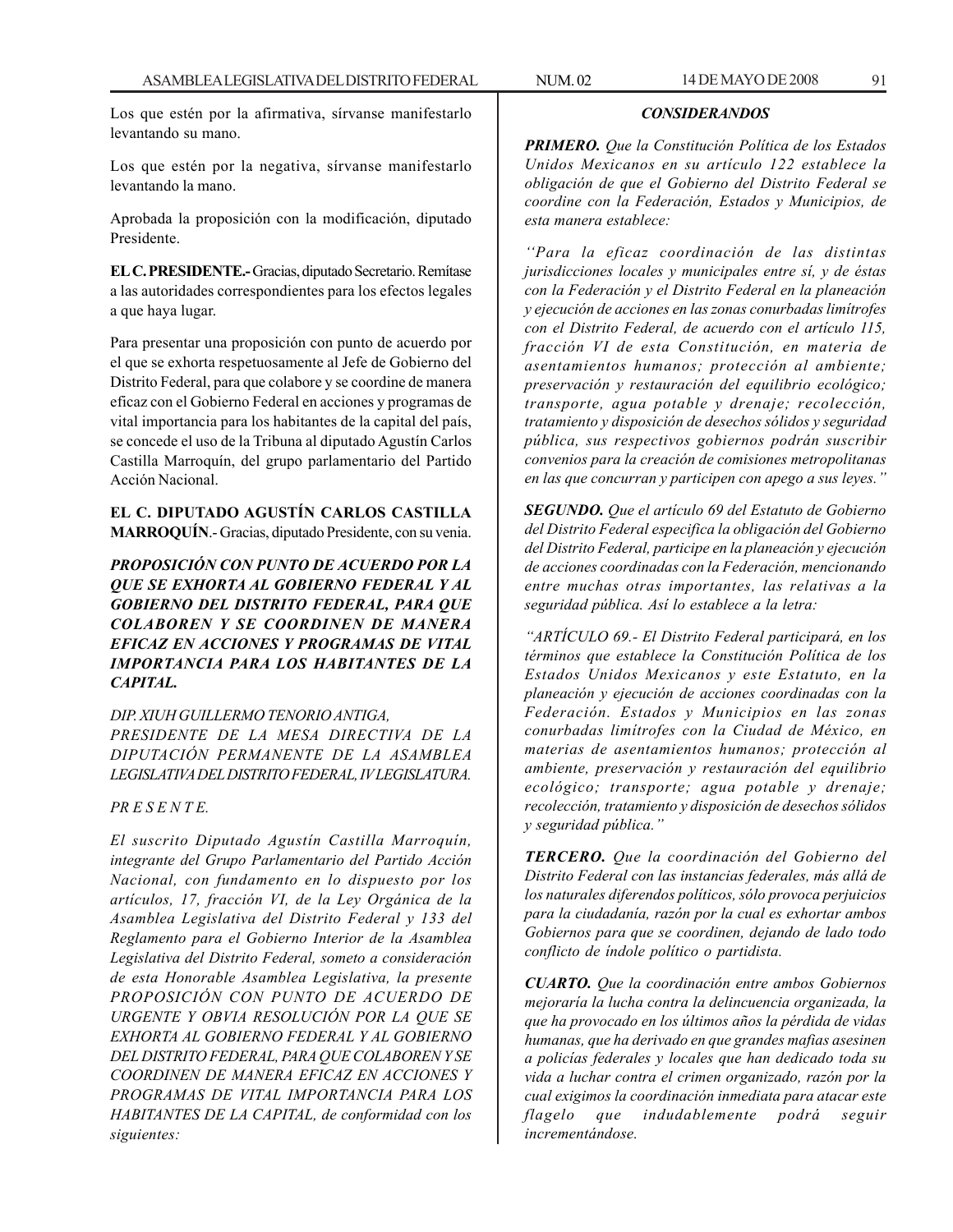*SEXTO. Que la ciudadanía con toda justicia reclama de sus gobernantes y de toda la clase política que hagamos a un lado nuestras diferencias, que dejemos de pelear y que trabajemos de manera conjunta en la solución de los grandes problemas que nos aquejan. Por lo anterior, someto a consideración de ésta Asamblea Legislativa, la siguiente proposición con carácter de urgente y obvia resolución, al tenor del siguiente:*

## *PUNTO DE ACUERDO*

*ÚNICO.- PROPOSICIÓN CON PUNTO DE ACUERDO DE URGENTE Y OBVIA RESOLUCIÓN POR LA QUE SE EXHORTA AL GOBIERNO FEDERAL Y AL GOBIERNO DEL DISTRITO FEDERAL, PARA QUE COLABOREN Y SE COORDINEN DE MANERA EFICAZ EN ACCIONES Y PROGRAMAS DE VITAL IMPORTANCIA PARA LOS HABITANTES DE LA CAPITAL.*

*Es cuanto.*

*Dado en el recinto de la Asamblea Legislativa del Distrito Federal, a los 14 días del mes de mayo del año 2008.*

*Atentamente.*

*Dip. Agustín Castilla Marroquín.*

Es cuanto, diputado Presidente.

**EL C. PRESIDENTE.-** Gracias, diputado Castilla. En términos de lo dispuesto por el artículo 133 del Reglamento para el Gobierno Interior de la Asamblea Legislativa del Distrito Federal, consulte la Secretaría a la Diputación Permanente en votación económica si la propuesta presentada por el diputado Agustín Carlos Castilla Marroquín se considera de urgente y obvia resolución.

**EL C. SECRETARIO.-** Por instrucciones de la Presidencia y en votación económica, se consulta a la Diputación Permanente si la propuesta de referencia se considera de urgente y obvia resolución.

Los que estén por la afirmativa, sírvanse manifestarlo levantando la mano.

Los que estén por la negativa, sírvanse manifestarlo levantando la mano.

Se considera de urgente y obvia resolución, diputado Presidente.

**EL C. PRESIDENTE.-** Gracias, diputado Secretario. Compañeros diputados, está a discusión la propuesta. ¿Existen oradores en contra?

Se han inscrito el diputado Morgan y el diputado Salvador Martínez Della Rocca. Solamente tendríamos dos oradores, si se pusieran de acuerdo y hay cambio de oradores les rogaría me lo hicieran llegar por escrito.

¿Oradores en pro? El diputado Agustín Castilla y el diputado Jacobo Bonilla. De la misma forma si consideran cambiar a los oradores, esta Presidencia les rogaría que me lo hicieran llegar por escrito.

Para hablar en contra de la propuesta se concede el uso de la palabra hasta por 10 minutos al diputado Humberto Morgan Colón.

**EL C. DIPUTADO HUMBERTO MORGAN COLÓN.-** Con su venia, diputado Presidente.

Subo a esta Tribuna para manifestarme en contra de un punto de acuerdo que al querer combatir la politización de los eventos politiza más las circunstancias, debido a que hay incontables muestras de coordinación en materia de seguridad pública, en materia de trabajos por ejemplo con la Comisión Nacional del Agua y la Comisión de Aguas de la Ciudad de México, y en otros temas más relevantes que han llevado incluso a que se pueda diagnosticar que en un primer momento se ubicada una relación pésima entre el Gobierno de la Ciudad y el Gobierno Federal, y hoy podemos darnos cuenta que sin sacarse una foto el Jefe de Gobierno con Felipe Calderón existe esta coordinación que está dando en los hechos, la verdad, resultados tangibles para la gente.

Por otro lado también en este tema que ha querido politizar el diputado Agustín Castilla, querer comentarle que el hecho de que la narcoguerra a nivel nacional nos esté ganando verdaderamente la partida a los ciudadanos, con todo y el Ejército, por lo respetable que sea, implica que hay una gran desesperación y que el Distrito Federal afortunadamente es completamente distinto a las entidades donde se asienta el narcotráfico y donde extiende sus redes y sus tentáculos coptando un número importante de funcionarios públicos, de militares y también de policías.

Para ello, también habrá que decir que siendo el Distrito Federal la ciudad más importante, más grande de este país, evidentemente es un punto de referencia donde los narcotraficantes y la delincuencia organizada viene, tiene relaciones financieras, hace contactos, pero tiene una lógica completamente distinta a la que despliegan los cárteles, por ejemplo en el Estado de Tijuana que es el más violento de la República Mexicana, Sinaloa y otros más.

Yo quisiera conminar al diputado Agustín Castilla, que esa coordinación pudiera y se nos permitiera de manera concreta que se efectuara por ejemplo en el Aeropuerto de la Ciudad de México, donde ha sido evidente que la lucha del Gobierno Federal ha sido insuficiente y además no ha dado resultados. Tenemos el punto más álgido de asesinatos hasta este momento y desde el año pasado llevamos 17 ejecutados con absoluta violencia y no se ha dado cuenta de ello; no se ha dado cuenta del tráfico impresionante de estupefacientes, de armas, de personas, de dineros y, bueno, ahí sí necesitamos y lo ha solicitado el Gobierno de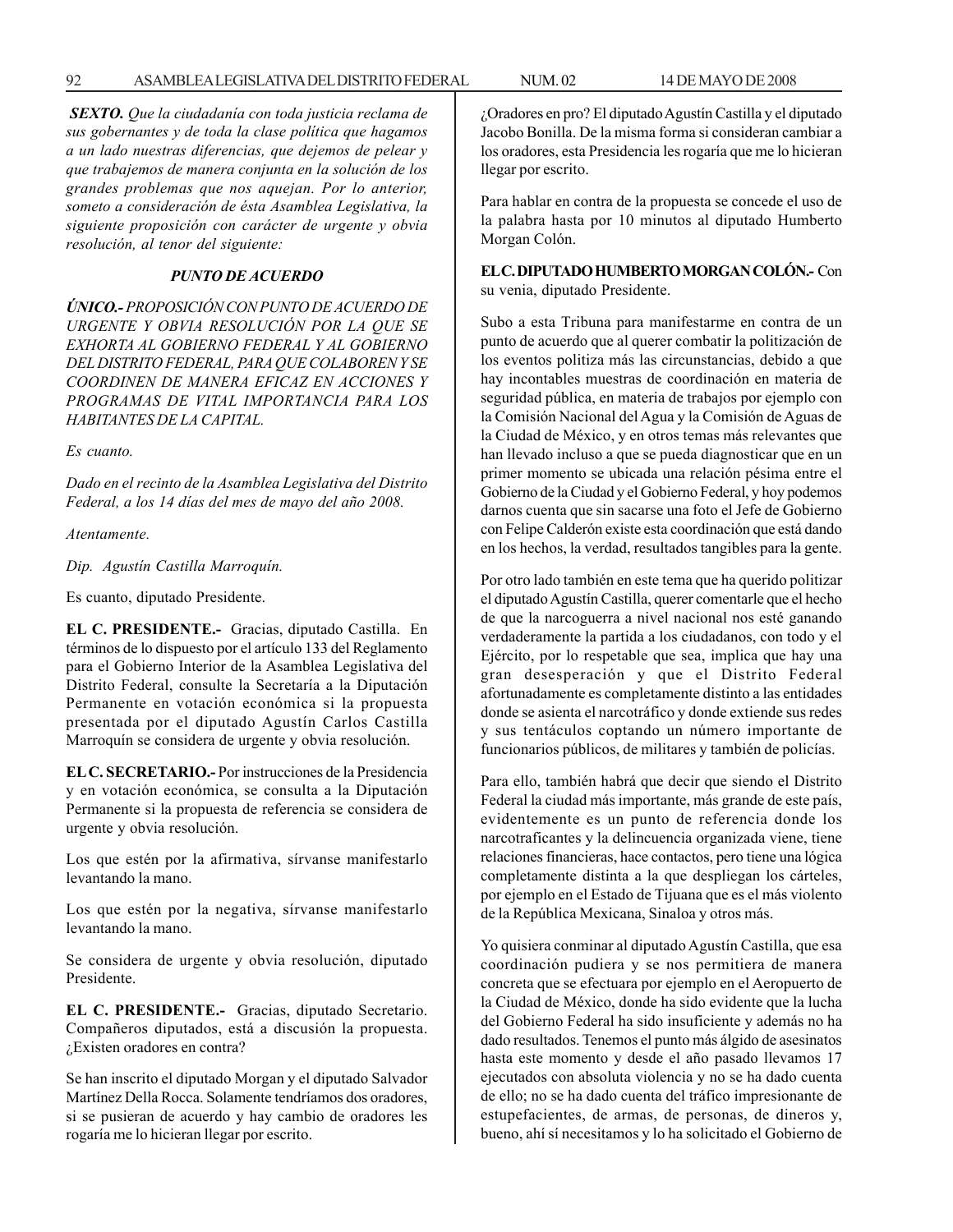la Ciudad una intervención directa en el Aeropuerto de la Ciudad de México y en ese sentido sería muy interesante que sí se nos permitiera la intervención, aunque habrá que destacar que el Gobierno de la Ciudad en ánimo de cuidar esta zona tan delicada, la más delicada para el Distrito Federal, ha también dispuesto una Unidad de Protección Ciudadana con 400 elementos que resguarda la zona periférica, es decir las colonias aledañas al Aeropuerto de la Ciudad.

Comentar que me parece que si queremos exhortar a la intervención de dos gobiernos, lo tenemos que hacer con puntos objetivos, que no nos permitan la politización de lo efectivamente quiere la gente, que es mayor coordinación, que es eficiencia y es eficacia y que lo que ya no queremos ver son esos 1 mil 160 muertos en la narcoguerra de esta República Mexicana, que si simplemente lo comparamos con la guerra de Irak, bueno, nos quedamos pero muy, muy arriba.

Es cuanto, diputado Presidente.

**EL C. PRESIDENTE.-** Gracias, diputado Morgan Colón. Para hablar en pro, se concede el uso de la Tribuna hasta por 10 minutos, al diputado Agustín Castilla Marroquín.

# **EL C. DIPUTADO AGUSTÍN CARLOS CASTILLA MARROQUÍN.-** Gracias, diputado Presidente.

Ojalá y todo se resumiera a una simple foto; desafortunadamente creo que es momento de hacer un llamado a la memoria y poner los puntos sobre las ''íes''. Basta recordar cómo a la menor oportunidad funcionarios del Gobierno del Distrito Federal al menor pretexto se suben al ring político para descalificar las acciones del Gobierno Federal sin importar la gravedad de los temas. Una búsqueda hemerográfica de hace unos días, hace una semanas o hace unos meses, dará ejemplos de sobra para constatar lo que estoy afirmando.

Efectivamente, el crimen organizado ha penetrado a las instituciones, a las organizaciones policiales en todo el país y el Distrito Federal no es una excepción, baste otra vez apelar a la memoria para acordarnos de Ricardo McGregor, Jefe del Estado Mayor de la Policía Judicial, ni más ni menos que un funcionario de este tamaño.

Es cierto hay desesperación de parte del crimen organizado. Ana María Salazar, especialista en seguridad e inteligencia señalaba el día de ayer tan sólo, ella vivió en Colombia en los momentos más difíciles, que Pablo Escobar empezó a hacer estallar carros bomba por ejemplo cerca de las escuelas, que empezó a pagar para matar policías. En el momento más álgido de la violencia era cuando el imperio de Pablo Escobar se estaba desmoronando.

En este tema no existen colores partidistas, no puede haber diferendos ideológicos, tenemos que dar la batalla unidos, esa es la única alternativa y en ese sentido por eso decía: no hagamos oídos sordos a la demanda de los ciudadanos, están cansados de sus políticos, están cansados de sus gobernantes, lo que quieren son resultados, ya vendrán las épocas electorales, y ellos, los ciudadanos habrán de emitir el juicio sobre el trabajo de cada uno de ellos.

Tratándose de la vida, de la seguridad de todos los mexicanos, creo que no tenemos alternativa más que ir todos juntos y esto implica, desde luego, una coordinación efectiva entre el Gobierno Federal y todas las entidades incluyendo al Distrito Federal, y ese es el llamado que estamos haciendo.

**EL C. PRESIDENTE.-** Gracias, diputado Castilla. Para hablar en contra de la propuesta, se concede el uso de la Tribuna hasta por 10 minutos al diputado Antonio Lima Barrios. Adelante, diputado.

**EL C. DIPUTADO ANTONIO LIMA BARRIOS.-** Muchas gracias, diputado Presidente.

Compañeras y compañeros diputados:

Yo creo que hay que diferenciar cuando argumentamos aquí y queremos, efectivamente, darle un sesgo político.

Yo creo que si pusiéramos atención al trabajo legislativo que hemos hecho sí tendríamos elementos más de peso para poder hablar sobre este tema. Yo lo digo por la Comisión de Administración Pública Local en donde cuando a diversos jefes delegacionales les hemos preguntado sobre su participación, por ejemplo, en el asunto de la prevención, nos han dicho lo que han hecho por la prevención en contra de las adicciones y de la violencia. Iztapalapa, por ejemplo, nos presentó toda una campaña que se está haciendo al respecto; pero hay otros, como el jefe delegacional de Álvaro Obregón que nos decía ''sí, por supuesto, nosotros hacemos lo que podemos, nada más que la Unidad Mixta, la llamada UMAN solamente cuenta con 4 elementos'', nos lo dijo el día de su comparecencia.

Entonces cuando hablamos de coordinación tenemos que hablar también de esas cosas, no solamente de exhortos, que a lo mejor sí tienen el sesgo político, hablemos en concreto de cosas, de elementos duros con los cuales podamos decir en dónde no se quiere coordinar, porque lo que nosotros sí vemos es que el gobierno de la Ciudad, a través de las instituciones que tienen que ver con la seguridad pública sí lo hacen, y lo pongo como ejemplo de todos los operativos, por ejemplo, que hacen las instancias federales en Tepito y donde, efectivamente, son nuestros policías, nuestros compañeros de la Secretaría de Seguridad Pública los que van por delante, los que tienen que enfrentar la resistencia de esos grupos ahí en la calle.

Entonces, creo que ahí hay ejemplos cotidianos de la coordinación que se está haciendo, si hay alguna otra en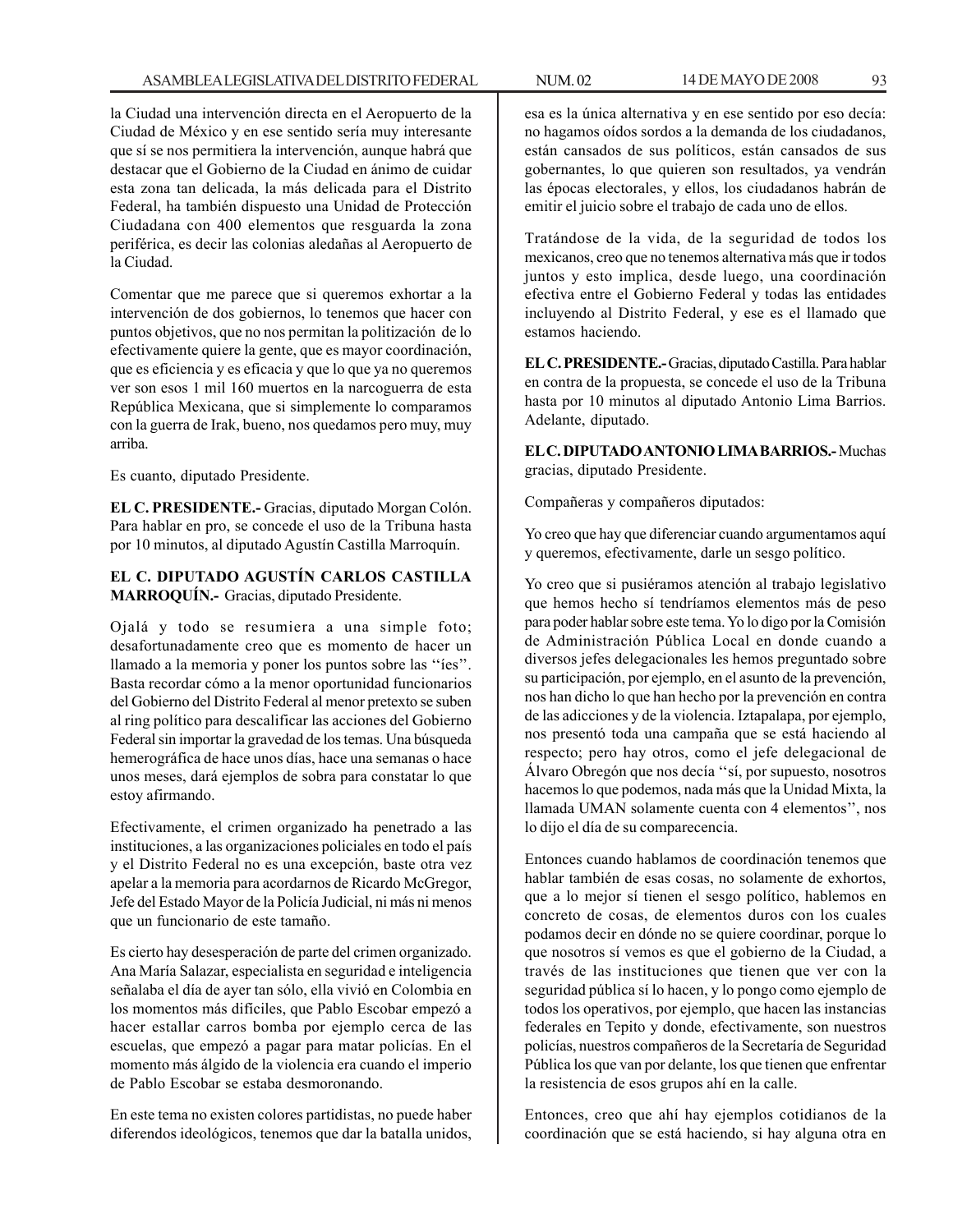particular que se diga no se está acudiendo al llamado para hacer esa coordinación, inclusive de las propias manifestaciones lo hemos dicho, la policía capitalina es el primer cerco que se le pone a los grupos que tienen alguna demanda ciudadana a través de la manifestación pública y así sucesivamente.

De tal manera que yo diría, estamos a favor de la coordinación, por supuesto, pero lo que no estamos a favor es de que se haga una utilización pública de esto, sobre todo en momentos en que Felipe Calderón lanza un ya basta, y qué bueno que el diputado Castilla Marroquín aquí hacía referencia a algunas experiencias históricas y sacaba a colación el caso de Colombia; que por ejemplo hay que analizarlo muy bien en el contexto de la situación nacional, porque efectivamente, esta guerra ya ocurrió en otros lugares con otros actores, en otro tiempo, pero que a lo mejor tiene la misma lógica.

En el caso de Estados Unidos, por ejemplo, es público cómo a la guerra de las mafias que se dieron en las décadas de principio del siglo pasado, le dio una alternativa y esa alternativa tuvo que ver incluso con la apertura del juego y la canalización de esos recursos hacia el juego y ahí es donde surgió Las Vegas, Atlantic City, etcétera, pero había un plan estratégico de cómo darle una salida en este caso que planteó Estados Unidos a su guerra contra sus propias mafias.

En el caso de Colombia, hay que tener mucho cuidado, compañeros, porque el caso de Colombia, que aquí se señaló, tuvo que ver con una decisión del gobierno colombiano de formar grupos paramiilitares, fueron precisamente lo Pepes, que así se denominaron y que era un grupo de paramilitares que el gobierno utilizó, con la asesoría del gobierno norteamericano, para con las mismas armas del narcotráfico empezar a hacer las mismas acciones en contra de los propios narcotraficantes, al margen de la ley.

Es bueno saber si esa es la estrategia que está pensando el gobierno federal. El problema es ese que no sabemos cuál es la estrategia que se quiere.

De tal manera que yo subo a esta tribuna, repito, a reiterar que sí se está a favor de la coordinación, en la práctica se está viendo la coordinación que hay con el gobierno de la Ciudad, y más bien si hay otros elementos duros en los cuales se nos diga en tal operativo, en tal actividad no hay un apoyo de parte de las instituciones del gobierno de la Ciudad, creo que lo aceptaríamos, pero en esos términos creo que no porque solamente lo que estaríamos buscando es hacer eco de un llamado de Calderón con el que podríamos coincidir, pero con el que decimos no hay materia, o sea no se está diciendo una estrategia correcta de cómo se va a enfrentar esta guerra al narcotráfico. De tal manera que yo diría, si es así una cuestión de sesgo político, pues no estamos de acuerdo en este punto que están proponiendo.

Finalmente creo que llamar al diálogo en una Entidad donde el Partido Acción Nacional es oposición, pues me parece lo políticamente correcto y aceptable, pero también creo que tendríamos que mirar mucho más ampliamente porque lo que no es correcto, por ejemplo, es que nuestros legisladores de Jalisco están haciendo una serie de planteamientos al propio Jefe del Ejecutivo en Jalisco y los manda a chingar a su madre.

Creo que eso tampoco es correcto, compañeros, y lo digo con todo respeto de esta Tribuna.

Gracias.

**EL C. PRESIDENTE.-** Gracias diputado Lima. Esta Presidencia ha recibido una solicitud del diputado Humberto Morgan para aclarar que se refería eminentemente a la Ciudad de Tijuana en el Estado de Baja California, para que se hagan las correcciones pertinentes en el Diario de los Debates.

Se concede el uso de la Tribuna para hablar en pro de la propuesta que estamos discutiendo, al diputado Jacobo Bonilla, hasta por 10 minutos.

# **EL C. DIPUTADO SALVADOR PABLO MARTÍNEZ DELLA ROCCA (Desde su curul).-** Señor Presidente.

**EL C. PRESIDENTE.-** Se han inscrito diputado Salvador Martínez Della Rocca, como usted sabe, dos oradores en contra ya y seguirían dos a favor, y después preguntaríamos si está suficientemente discutido el tema. Si no se considera así, abriríamos una siguiente ronda de discusión.

Adelante diputado.

**EL C. DIPUTADO JACOBO MANFREDO BONILLA CEDILLO.-** Muchas gracias diputado Presidente.

Me da gusto escuchar estos comentarios de los compañeros del PRD, porque parece que sí hay muchas coincidencias, hay una práctica entre el Gobierno del Distrito Federal y el Gobierno Federal en el cual tratan en la medida de lo posible de ponerse de acuerdo para solucionar muchos problemas.

El diputado Agustín Castilla ha hecho referencia en un tema muy importante que es la seguridad, que esa era una de las principales carencias que tiene el Distrito Federal. Lo menciona porque es el principal problema que tenemos en el Distrito Federal y hasta hace poco una declaración del Procurador Capitalino, en las cifras, en los números, hace referencia a que el apoyo logístico o el trabajar coordinadamente con el Gobierno Federal les ha traído buenos dividendos en sus cifras y en sus trabajos en el Distrito Federal.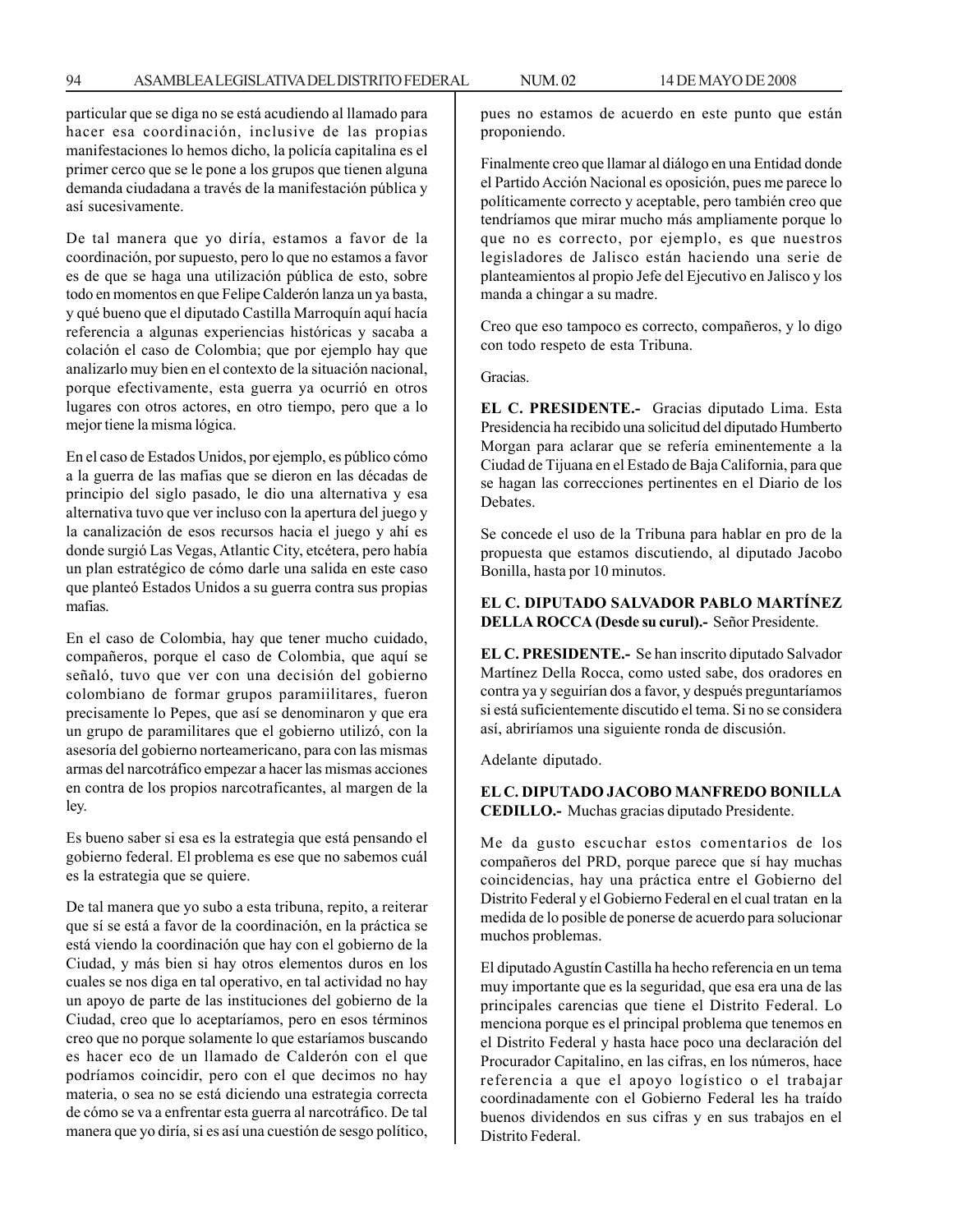Finalmente lo que plantea el diputado Agustín Castilla y está en el título de nuestra orden del día, es que existe una coordinación en los temas de vital importancia para toda la Ciudad.

Hace poco hubo un recorrido en el Ferrocarril Suburbano, nos dejó ver que faltan muchas obras por parte del Gobierno del Distrito Federal para darle viabilidad a todos estos proyectos metropolitanos.

No nada más en eso. El día de ayer con la Directora del Instituto de Ciencia y Tecnología para el Distrito Federal, se mencionaba mucho de cómo el Gobierno del Distrito Federal y el Gobierno Federal pueden ir participando en muchas cosas. Dentro de algunas fechas va a haber un concurso que estará haciendo el CONACyT y que seguramente el Gobierno del Distrito Federal puede participar para sumarse a los esfuerzos que se hacen en el Gobierno Federal y apoyar proyectos de ciencia y tecnología en el Distrito Federal. Es decir el tema es y la intención del diputado Agustín es hablar de todos los temas importantes para el Distrito Federal.

Realmente creo que podríamos pensar en aprobar este punto de acuerdo en el tenor de que hay muchos temas que son de vital importancia para toda la capital.

Reitero que se ha hablado mucho de seguridad pública porque es el principal tema que tenemos o que carecemos en el Distrito Federal, pero podemos hablar de ciencia y tecnología, podemos hablar de transporte y vialidad, podemos hablar de la salud y creo que realmente los dos podrían participar y podrían mejorar mucho la calidad de vida en el Distrito Federal.

Creo que el país y los capitalinos en general quieren un gobierno que vaya sumando y que sume todos aquellos esfuerzos que se hacen en diferentes sectores, en el sector privado y en el sector del Gobierno Federal. Creo que eso es lo que básicamente podríamos estar buscando apoyar al aprobar este proyecto, que tengamos gobiernos que sumen, que le den más importancia a nuestra calidad de vida y que los elementos del Gobierno Federal que se puedan tomar se tomen y que los elementos del Gobierno del Distrito Federal también se puedan tomar, la participación de las Delegaciones con el Gobierno Federal creo que la podríamos hacer más grande en la medida en la que nosotros pongamos nuestro grano de arena y pidamos y hagamos este exhorto con mucha calidad, con mucha educación en la medida de lo posible para no herir algún problema político, pero creo que eso es lo que se quiere en general: sumar y sumar los esfuerzos de los dos gobiernos que estoy seguro que lo están haciendo para mejorar la calidad de vida del país.

Por eso les pedimos que voten a favor de este punto de acuerdo. Creemos que es noble y que se puede ir hacia delante.

Muchas gracias.

# **EL C. DIPUTADO SALVADOR PABLO MARTÍNEZ DELLA ROCCA (Desde su curul).-** Señor Presidente.

**EL C. PRESIDENTE.-** A ver, den micrófono al diputado Martínez Della Rocca para una moción, por favor.

Permítame diputado que le den un micrófono. A ver, compañeros de Servicios Parlamentarios les ruego si pueden ver que cuente con un micrófono el diputado Martínez Della Rocca.

**EL C. DIPUTADO SALVADOR PABLO MARTÍNEZ DELLA ROCCA (Desde su curul).-** Miren, los compañeros del PRD lo dijeron claramente, la aclaración es muy fácil, que se retire la argumentación y que quede el punto como sigue:

Que se fortalezca la relación, la coordinación, para combatir al crimen organizado, para que haya mayor eficiencia en los resultados, pero que se retire la argumentación, porque dentro de la argumentación hubo juicios en los que no estamos de acuerdo.

Eso es todo.

**EL C. PRESIDENTE.-** Gracias, diputado Martínez Della Rocca. Le preguntaríamos al diputado promovente, Agustín Castilla Marroquín, si estaría de acuerdo con la propuesta.

Me ha comentado el diputado Agustín Castilla Marroquín, que acepta la propuesta del diputado Martínez Della Rocca.

De manera que le rogaría a la Secretaría proceda a preguntar a la Diputación Permanente en votación económica, si es de aprobarse la propuesta a discusión en los términos expuestos por el diputado Salvador Martínez Della Rocca.

**EL C. SECRETARIO.-** Por instrucciones de la Presidencia y en votación económica, se pregunta a la diputación Permanente si está a favor o en contra de la propuesta sometida a su consideración con las modificaciones propuestas por el diputado Salvador Martínez Della Rocca.

Los que estén por la afirmativa, sírvanse manifestarlo levantando la mano.

Los que estén por la negativa, sírvanse manifestarlo levantando la mano.

Aprobada la propuesta, diputado Presidente.

**EL C. PRESIDENTE.-** Gracias, diputado Secretario. Remítase a las autoridades correspondientes para los efectos legales a que haya lugar.

Para presentar una proposición con punto de acuerdo para exhortar a las diputadas y diputados de la Asamblea Legislativa del Distrito Federal, de la IV Legislatura, para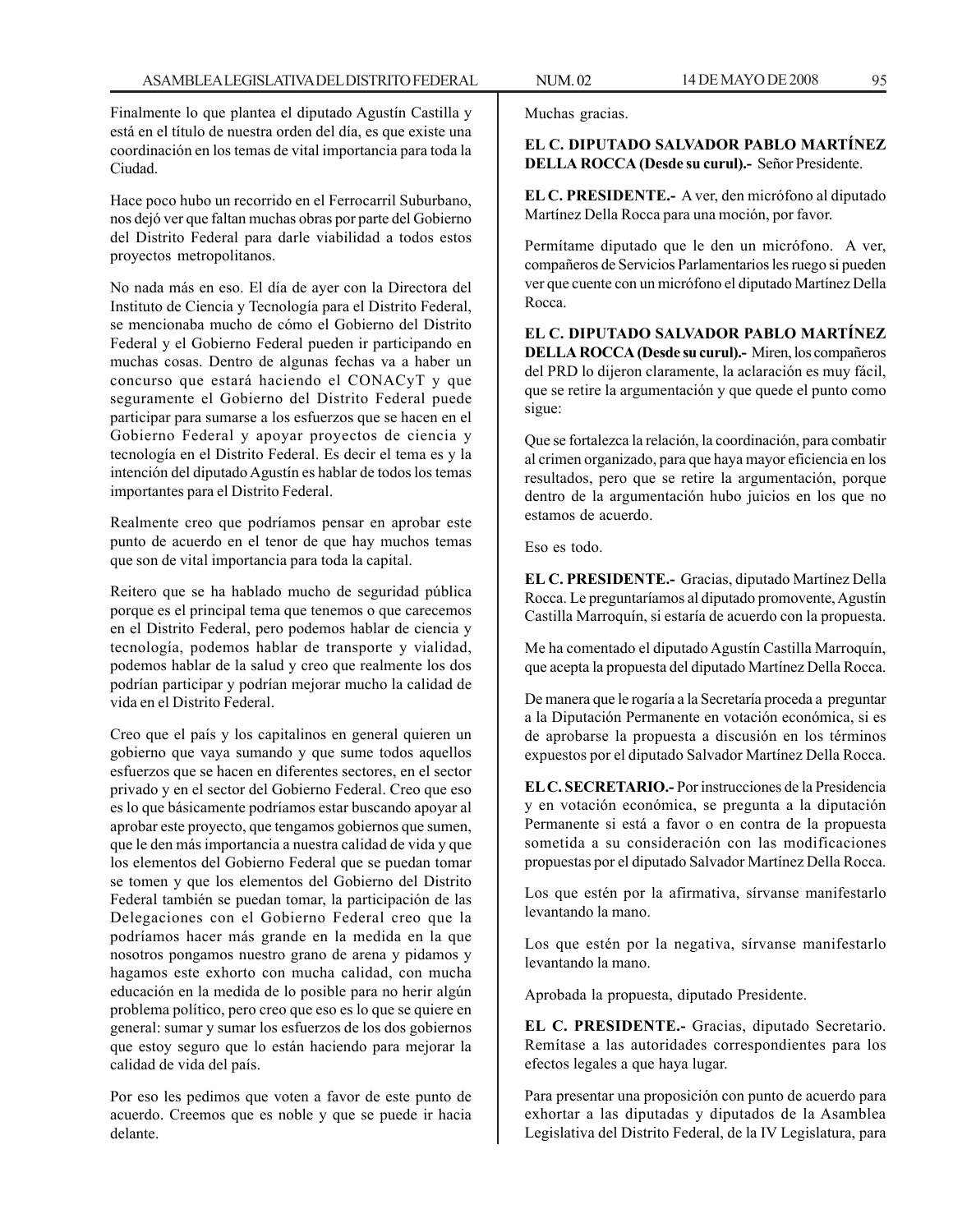que en el marco de la conmemoración del Día Internacional Contra la Homofobia, esta soberanía implemente acciones a favor del respeto, la tolerancia y la inclusión de las personas con preferencia sexual distinta a la heterosexual y contra la discriminación, la violación de sus derechos humanos y los crímenes de odio por homofobia, lesbofobia y transfobia, se concede el uso de la palabra al diputado Humberto Morgan Colón, a nombre propio y de los diputados Leticia Quezada Contreras y Agustín Guerrero Castillo, del grupo parlamentario del Partido de la Revolución Democrática.

## **EL C. DIPUTADO HUMBERTO MORGAN COLÓN**.- Con su venia, diputado Presidente.

*PROPOSICIÓN CON PUNTO DE ACUERDO PARA EXHORTAR A LAS DIPUTADAS Y DIPUTADOS DE LA ASAMBLEA LEGISLATIVA DEL DISTRITO FEDERAL IV LEGISLATURA, PARA QUE EN EL MARCO DE LA CONMEMORACIÓN DEL DÍA INTERNACIONAL CONTRA LA HOMOFOBIA, ESTA SOBERANÍA IMPLEMENTE ACCIONES EN FAVOR DEL RESPETO, LA TOLERANCIA Y LA INCLUSIÓN DE LAS PERSONAS CON PREFERENCIA SEXUAL DISTINTA A LA HETEROSEXUAL Y CONTRA LA DISCRIMINACIÓN, LA VIOLACIÓN DE SUS DERECHOS HUMANOS Y LOS CRÍMENES DE ODIO POR HOMOFOBIA, LESBOFOBIA Y TRANSFOBIA.*

*Presidente de la Mesa Directiva de la Diputación Permanente Diputadas y Diputados Integrantes de la Asamblea Legislativa del Distrito Federal, IV Legislatura.*

*Con fundamento en lo dispuesto por los artículos 17 fracción VI de la Ley Orgánica de la Asamblea Legislativa del Distrito Federal y 133 del Reglamento para el Gobierno Interior de la Asamblea Legislativa del Distrito Federal, los suscritos diputados Leticia Quezada Contreras, Agustín Guerrero Castillo y Humberto Morgan Colón, en nuestro carácter de integrantes del Grupo Parlamentario del Partido de la Revolución Democrática en la Asamblea Legislativa del Distrito Federal, sometemos a consideración de esta Honorable Asamblea Legislativa la siguiente PROPOSICIÓN CON PUNTO DE ACUERDO DE URGENTE Y OBVIA RESOLUCIÓN PARA EXHORTAR A LAS DIPUTADAS Y DIPUTADOS DE LA ASAMBLEA LEGISLATIVA DEL DISTRITO FEDERAL IV LEGISLATURA, PARA QUE EN EL MARCO DE LA CONMEMORACIÓN DEL DÍA INTERNACIONAL CONTRA LA HOMOFOBIA, ESTA SOBERANÍA IMPLEMENTE ACCIONES EN FAVOR DEL RESPETO, LA TOLERANCIA Y LA INCLUSIÓN DE LAS PERSONAS CON PREFERENCIA SEXUAL DISTINTA A LA HETEROSEXUAL Y CONTRA LA DISCRIMINACIÓN, LA VIOLACIÓN DE SUS DERECHOS HUMANOS Y LOS CRÍMENES DE ODIO POR HOMOFOBIA, LESBOFOBIA Y TRANSFOBIA.*

*El 17 de mayo de 1990, la Organización Mundial de Salud, suprimió la 1 homosexualidad de su listado de enfermedades mentales, el objetivo, acabar con casi un siglo de homofobia médica y discriminación sistemática contra lesbianas, gays, bisexuales y personas transgénero, desde entonces, ésta fecha tiene un significado muy importante entre la comunidad LGBT, quien lucha contra la homofobia y transfobia en cualquiera de sus expresiones ya sea o política, social, cultural, etc.*

*La Homofobia y Transfobia, son el conjunto de creencias, opiniones, actitudes y comportamientos de agresión, odio, desprecio, ridiculización, etc. que se producen contra las personas homosexuales (gays y lesbianas), bisexuales y transexuales. Se trata de discriminación por orientación sexual (homofobia) o por identidad de género (transfobia), similar en importancia al racismo, la xenofobia o el machismo, cuyo fundamento son los fuertes estereotipos sociales, el odio hacia las personas y la no aceptación de la diversidad humana.*

*Por lo anterior, podemos decir que ninguna sociedad que se diga plural y democrática puede alimentar situaciones de exclusión, tal es el caso de desigualdades en el ámbito jurídico, discriminación laboral o cualquier tipo de violencia o de hostigamiento social como los insultos, acoso, vejaciones, entre otras, hacia alguna o alguno de sus integrantes.*

*En nuestra Ciudad, se ha trabajado para prevenir y erradicar a la homofobia y transfobia, impulsando legislaciones que penalizan estas formas de discriminación y que eliminan las desigualdades jurídicas que prevalecían, pero aún falta establecer programas educativos respetuosos de la diversidad sexual y sancionar los crímenes de odio y, por parte de los integrantes de la sociedad es necésario que mantengamos una posición de respeto y tolerancia cotidiana, individual y colectivo.*

*En la Asamblea Legislativa hemos avanzado en reconocer los derechos de las mujeres y hombres sexualmente diversos, tal es el caso de la aprobación de la Ley de Sociedades de Convivencia para el Distrito Federal y la sanción contenido en el Código Penal para el Distrito Federal en su Título Décimo ''Delitos Contra la Dignidad de las Personas''; pero aun existen múltiples casos de discriminación, agresión e incluso muerte, como el que se ve reflejado en los crímenes de odio, como queda plasmado en la primera encuesta nacional sobre discriminación en México, realizada por la SEDESOL y el CONAPRED que en su apartado sobre discriminación presenta que el 48.4% de los mexicanos no permitirían que en su casa viviera una persona homosexual, la opinión de la población homosexual es la siguiente:*

*El 94.7 % opina que si hay discriminación en su contra,*

*El 71% expresa que el mayor sufrimiento de una persona homosexual es la discriminación*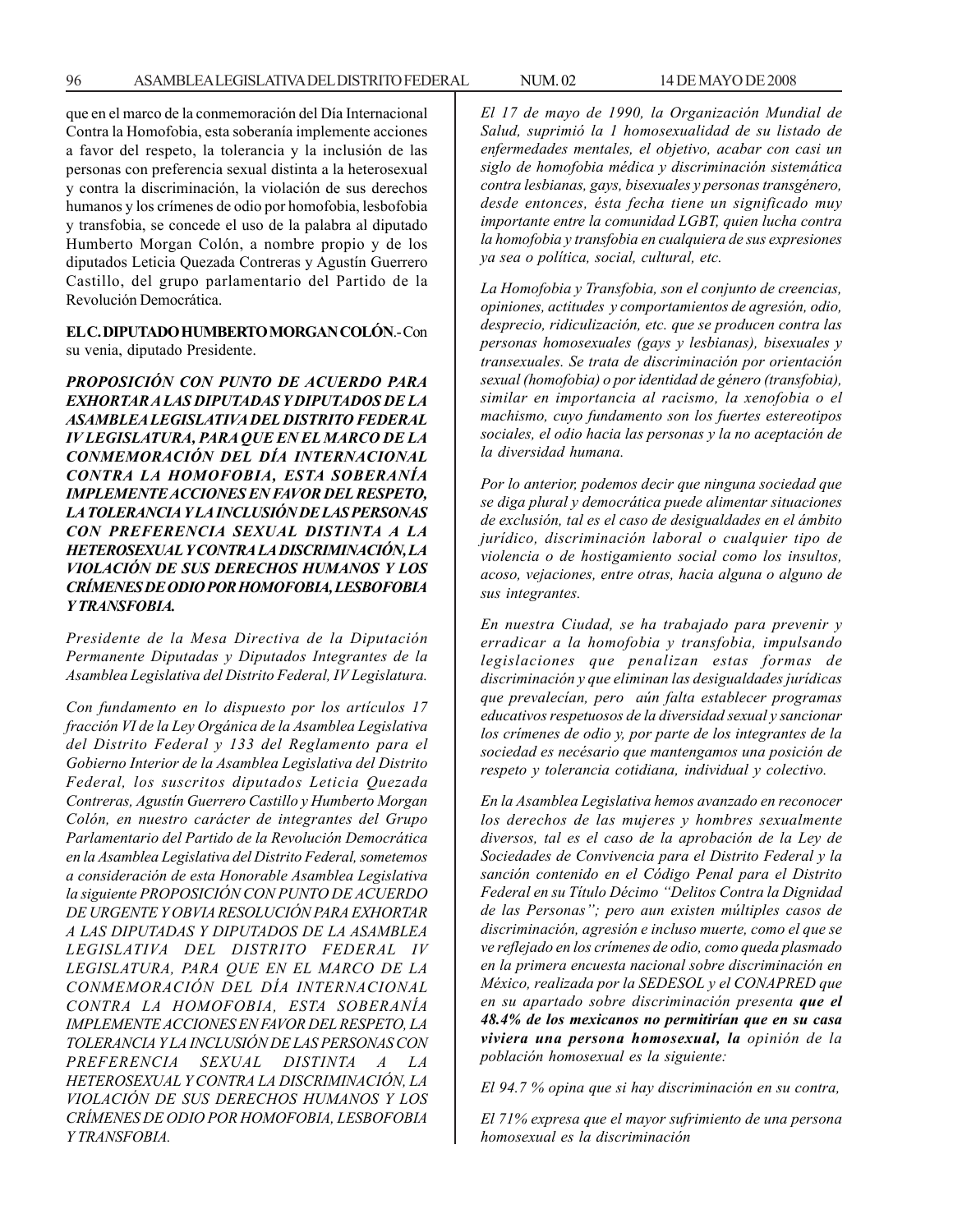*El 61.9 % sienten que no se les han respetado sus derechos en México*

*El 43% dicen que fueron víctimas de un acto discriminatorio en el último año*

*El 54.4% dice sentirse rechazado por la sociedad*

*El 43% cree tener menores oportunidades de asistir a la escuela que una persona no homosexual*

*El 72% cree tener menores oportunidades para conseguir trabajo que el resto de las personas*

*El 40% dice haber sido discriminado en su trabajo por ser homosexual y el 75 de los homosexuales dicen haber ganado un menor salario por un trabajo similar al que desempeña una persona no homosexual.*

*Asimismo, en dicha encuesta se establece que los lugares en donde se discrimina con mayor frecuencia son: el trabajo, las escuelas, los hospitales públicos y la familia. De igual forma la percepción de la comunidad LGBT es que en los últimos cinco años se ha incrementado la discriminación en su contra.*

*Debemos destacar que como consecuencia de la discriminación, el rechazo y el odio contra las personas con una preferencia u opción distinta a la mayoritaria es la existencia de los ''crímenes de odio'', reconocer su existencia implica señalar que cualquier delito realizado contra personas, colectivos sociales y/o en sus bienes, cuando la víctima, los bienes o el objeto del delito hayan sido seleccionados por prejuicios o animadversión por la condición social, apariencia física, orientación sexual, identidad de género, entre otros, en cualquiera de sus manifestaciones o cualquier otro factor objeto de odio, constituyen estos delitos.*

*El fondo de la discusión está en el reconocimiento del problema del crimen de odio, de la discriminación, de la homofobia, transfobia, es decir, del delito alimentado por la intolerancia y la discriminación, que revela la falta de legislación apropiada y de instrumentos adecuados para luchar contra estos.*

*En los últimos tiempos hemos vivido desafortunadamente claros y graves ejemplos de lo que son los crímenes de odio.*

*El feminicidio del que han sido víctimas cientos de mujeres en Ciudad Juárez, Chihuahua, o la violencia generada hacia otros grupos específicos de la población como los adultos mayores, en este caso nos encontramos con Juana Barraza Samperio ''La Mata viejitas'', también es de resaltar el caso de Raúl Osiel Marroquín Reyes alias ''El Sádico'', secuestrador y homicida de jóvenes homosexuales, el cual en sus declaraciones expresó lo siguiente, cito textual:*

*…''Considero que en cierta manera hasta le hacía un bien a la Sociedad. Digo, actualmente, en la televisión, por todas partes vemos este tipo de gente y hacen que se malee la infancia. Repito, me deshice de cuatro homosexuales que, de alguna manera, afectan a la sociedad. . . '', fin de la cita, nos dejan ver claramente que dichos crímenes fueron cometidos motivados por el odio. Según datos del Consejo Nacional para Prevenir la Discriminación (CONAPRED) de 1995 a 2003, se han contabilizado 290 asesinatos de personas homosexuales por motivos de homofobia 275 varones y 1 mujeres de los cuales 126 de ellos se registraron en el Distrito Federal, colocándonos en el vergonzoso primer lugar en que se registran más decesos por esta lamentable actitud discriminatoria e intolerante.*

 *Asimismo, en el periodo de 1995 al 2005 las cifras se han incrementado a casi 400 crímenes de odio según investigadores, es decir tres homosexuales al mes son asesinados en el país.*

*Cabe destacar que no se cuentan con cifras actualizadas y eso es parte del problema para visualizar la magnitud del mismo. Sin embargo, la constante, cuando se da es la forma en que se cometen los crímenes de odio, las escenas infames en que se lleva a cabo el delito, las graves lesiones que en ocasiones impactan más por la forma en que se realiza el mismo que por la pérdida de la vida en si misma, es el rasgo distintivo de los crímenes de odio, esto no es casual, es regularmente generadas, diseñadas y preconcebidas para lograr una posvictimización. Es por lo anterior que se hace necésario tipificar éstos delitos cometidos por ''odio'' en el Código Penal para el Distrito Federal, para evitar que se sigan cometiendo en el futuro, considerando esta circunstancia como una agravante en la comisión de los mismos, y de esta manera cumplir con el doble fin de la pena para castigar a quienes basados en la animadversión de las personas por alguna característica en especial, atenten contra la dignidad, la vida y la integridad corporal de estas, por el solo hecho de ser diferentes. En ese sentido, aún se encuentra pendiente de dictamen una iniciativa presentada el año pasado por la Dip. Leticia Quezada.*

*Por ello, el objetivo de este punto de acuerdo es impulsar como una acción institucional de esta Asamblea Legislativa, la discusión del tema y la implementación de acciones en contra de la discriminación por preferencia sexual, la homofobia, lesbofobia y transfobia y los crímenes de odio, al mismo tiempo que se promuevan acciones a favor de los derechos humanos, el respeto, la tolerancia y la inclusión de la comunidad LGBT (lesbico-gaybisexuaItransgénero) en la Ciudad.*

*Por lo expuesto, sometemos a consideración de esta Honorable Diputación Permanente de la Asamblea Legislativa del Distrito Federal, IV Legislatura, la*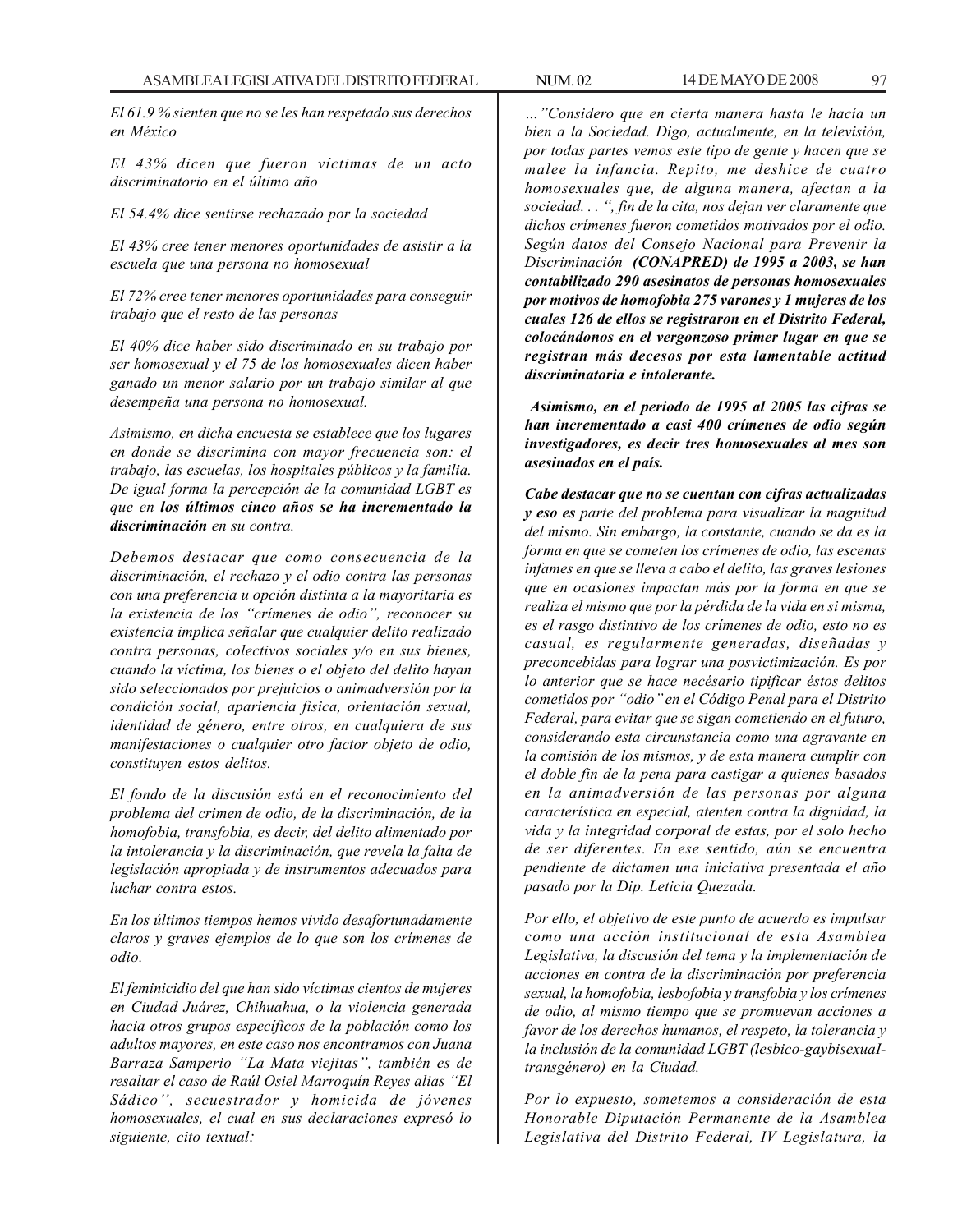*siguiente proposición con punto de acuerdo, de urgente y obvia resolución:*

*PRIMERO.- QUE EN EL MARCO DE LA CONMEMORACIÓN DEL DÍA INTERNACIONAL CONTRA LA HOMOFOBIA, ESTA SOBERANÍA IMPLEMENTE ACCIONES EN FAVOR DEL RESPETO, LA TOLERANCIA Y LA INCLUSIÓN DE LAS PERSONAS CON PREFERENCIA SEXUAL DISTINTA A LA HETEROSEXUAL Y CONTRA LA DISCRIMINACIÓN, LA VIOLACIÓN DE SUS DERECHOS HUMANOS Y LOS CRÍMENES DE ODIO POR HOMOFOBIA, LESBOFOBIA Y TRANSFOBIA.*

*Atentamente.*

*Dip. Humberto Morgan Colón.*

Es cuanto, diputado Presidente.

**EL C. PRESIDENTE.-** Muchas gracias, diputado Humberto Morgan.

En términos de lo dispuesto por el artículo 133 del Reglamento para el Gobierno Interior de la Asamblea Legislativa del Distrito Federal, consulte la Secretaría a la Diputación Permanente, en votación económica, si la propuesta presentada por el diputado Humberto Morgan Colón se considera de urgente y obvia resolución.

**EL C. SECRETARIO.-** Por instrucciones de la Presidencia, y en votación económica, se consulta a la Diputación Permanente si la propuesta de referencia se considera de urgente y obvia resolución.

Los que estén por la afirmativa, sírvanse manifestarlo levantando la mano.

Los que estén por la negativa, sírvanse manifestarlo levantando la mano.

Se considera de urgente y obvia resolución, diputado Presidente.

**EL C. PRESIDENTE.-** Gracias, diputado Secretario. Está a discusión la propuesta. ¿Existen oradores en contra?

De no ser así, proceda la Secretaría a preguntar a la Diputación Permanente, en votación económica, si es de aprobarse la propuesta puesta a discusión.

**EL C. SECRETARIO.-** Por instrucciones de la Presidencia y en votación económica, se pregunta a la Diputación Permanente si está a favor o en contra de la propuesta sometida a su consideración.

Los que estén por la afirmativa, sírvanse manifestarlo levantando la mano.

Los que estén por la negativa, sírvanse manifestarlo levantando la mano.

Aprobada la propuesta, diputado Presidente.

**EL C. PRESIDENTE.-** Gracias, diputado Secretario. Remítase a las autoridades correspondientes para los efectos legales a que haya lugar.

Para presentar una proposición con punto de acuerdo por el que se solicita al Titular de la Contaduría Mayor de Hacienda de la Asamblea Legislativa del Distrito Federal un informe detallado de los movimientos del personal encargado de los mandos medios y superiores del órgano a su cargo, se concede el uso de la Tribuna al diputado Daniel Ramírez del Valle, del grupo parlamentario del Partido Acción Nacional.

**EL C. DIPUTADO DANIEL RAMÍREZ DEL VALLE.-** Gracias, diputado Presidente, con su permiso.

*PROPOSICIÓN CON PUNTO DE ACUERDO POR LA CUAL SE SOLICITA AL TITULAR DE LA CONTADURÍA MAYOR DE HACIENDA DE LA ASAMBLEA LEGISLATIVA DEL DISTRITO FEDERAL, PROPORCIONE UN INFORME DETALLADO DE LOS MOVIMIENTOS DEL PERSONAL DE LOS MANDOS MEDIOS Y SUPERIORES DEL ÓRGANO A SU CARGO.*

*DIP. XIUH GUILLERMO TENORIO ANTIGA PRESIDENTE DE LA COMISIÓN PERMANENTE DE LA ASAMBLEA LEGISLATIVA DEL DISTRITO FEDERAL*

#### *PRESENTE.*

*El suscrito Diputado a la Asamblea Legislativa del Distrito Federal, integrante del Grupo Parlamentario del Partido Acción Nacional, en ejercicio de esta IV Legislatura, con fundamento en los artículos 17 fracción VI, 67 de la Ley Orgánica de la Asamblea Legislativa del Distrito Federal;34 párrafo segundo, 35 y 132 del Reglamento para el Gobierno Interior de la Asamblea Legislativa del Distrito Federal; presento a esta Honorable Soberanía la siguiente: PROPOSICIÓN CON PUNTO DE ACUERDO POR LA CUAL SE SOLICITA AL TITULAR DE LA CONTADURÍA MAYOR DE HACIENDA DE LA ASAMBLEA LEGISLATIVA DEL DISTRITO FEDERAL, PROPORCIONE UN INFORME DETALLADO DE LOS MOVIMIENTOS DEL PERSONAL DE LOS MANDOS MEDIOS Y SUPERIORES DEL ÓRGANO A SU CARGO, al tenor de los siguientes:*

#### *ANTECEDENTES*

*UNO.- La transparencia y la integridad en la construcción y manejo de las instituciones, es un quehacer arduo para los gobernantes de cualquier nación, pero son deberes inherentes en la profesión del servicio público. La honradez y la legalidad en los actos que forjan la vida pública, son los pilares del Estado Social del Derecho, marco sin el cual, los pueblos son susceptibles de cualquier vulneración a sus garantías constitucionales y por tanto, una implícita vejación a sus derechos humanos.*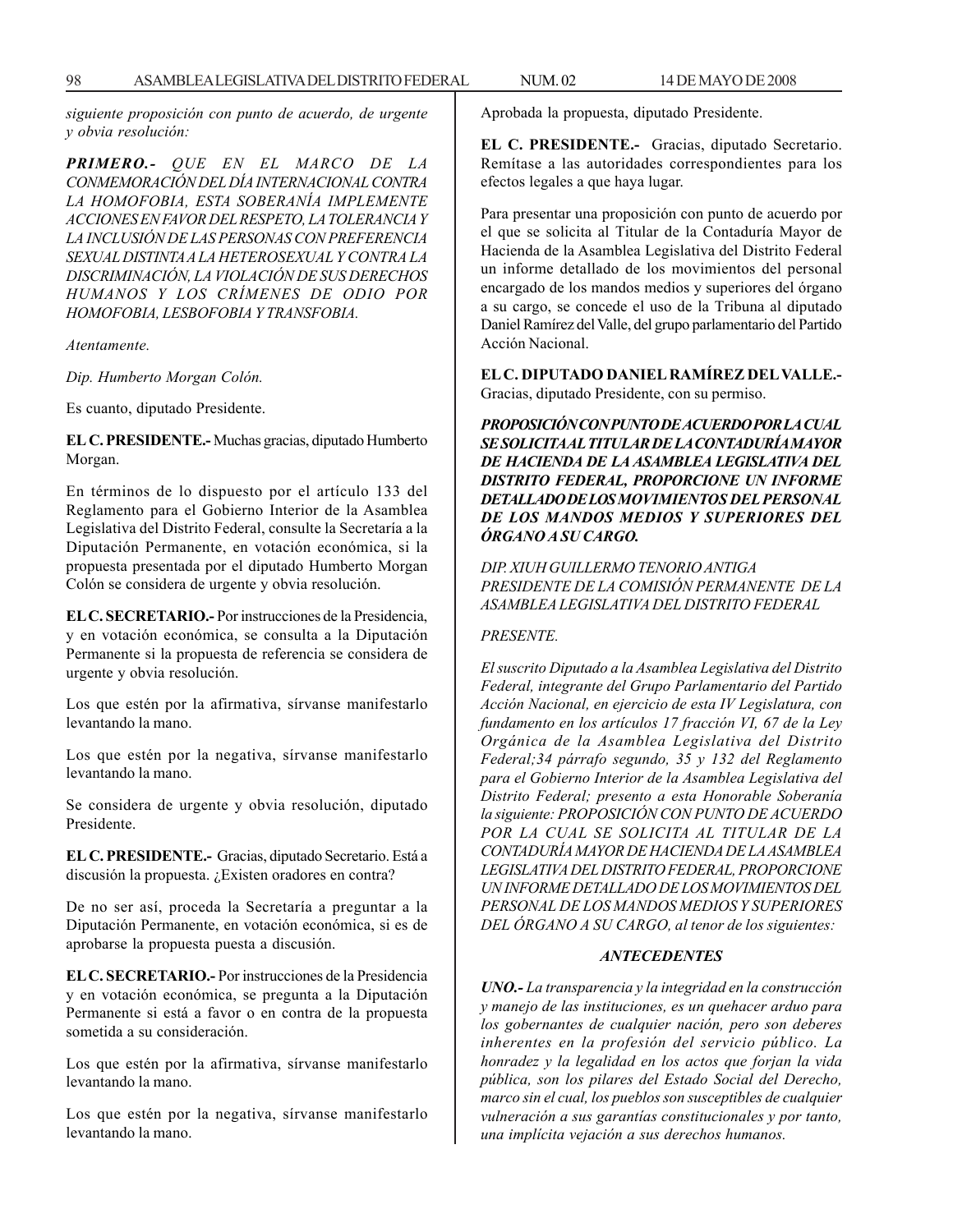*El correcto actuar de los titulares de cada entidad pública, da resultados satisfactorios no solamente hacia quienes reciben el servicio de esas dependencias gubernamentales, sino que reflejan, a todas luces, el certero funcionamiento del aparato desde su interior, es decir, la sanidad y conocimiento del manejo en las actividades que realiza el principal elemento que lo compone y logra su funcionamiento y trascendencia en la vida social: los seres humanos que forman parte de su engranaje.*

*En el caso concreto de nuestro país, la transición al respeto y fomento de la cultura de los principios de derecho en el ejercicio de la Administración Pública ha sido complicada y lenta; no obstante, hemos logrado armonizarlos con la mejora en las condiciones de la vida laboral de los trabajadores (fomentando mejores salarios y prestaciones laborales que eviten prácticas corruptas), concientizando a la sociedad de la trascendencia de sus denuncias en las contralorías internas si es que fuesen víctimas de algún tipo de atrocidad en el quehacer administrativo y, muy importante, instituyendo una nueva cultura de profesionalización en la función pública.*

*DOS.- La Contaduría Mayor de Hacienda de la Asamblea Legislativa del Distrito Federal como el órgano técnico que tiene a cargo la fiscalización del ingreso y gasto público del Gobierno de la Ciudad de México, así como la evaluación del mismo, debe ser icono de esa transición multireferida en cualquier ámbito de operaciones, desde la concordia en las relaciones laborales a cualquier nivel, hasta la excelencia en la capacitación y preparación de su personal, toda vez que las auditorias que realizan cotidianamente, son claves torales para la transparencia del quehacer gubernamental y ,por ende, del buen uso del patrimonio social de los capitalinos.*

*TRES.- Con fecha 09 de febrero del corriente, el periódico de circulación nacional ''La Jornada'', publicó la exigencia del actual Contador Mayor, a todos los mandos medios y superiores de esa entidad, de la firma de su renuncia en hoja en blanco, aludiendo que era una nueva política laboral y que si no estaban de acuerdo se les despediría.*

*En entrevista a funcionarios de dicha dependencia, confirmaron dicha solicitud, argumentando que esta práctica es común en el sector público. Además puntualizaron que con esto se busca un orden administrativo y que no esta fuera de la ley.*

*Indiscutiblemente esto ha generado un clima de incertidumbre entre los mismos empleados, muchos de los cuales han hecho una carrera honorable como auditores, misma que les ha sido reconocida por la misma Contaduría en actos públicos y, quienes posteriormente han sido cesados de su encargo sin las indemnizaciones*

*correspondientes, ni mucho menos una explicación congruente para justificar tales hechos.*

*Si bien es importante y necésario mantener un orden administrativo, también lo es la forma de realizarlo, pues nunca una ''política laboral'' debe violentar las garantías de los trabajadores.*

### *CONSIDERANDOS*

*I.- Que la Contaduría Mayor de Hacienda de la Asamblea Legislativa, debe transparentar cada una de sus actuaciones, toda vez que se trata del órgano técnico cuyas acciones deben estar debidamente fundadas, pero sobretodo, motivadas y, de las declaraciones que se desprenden de los mismos empleados de esa entidad, no se vislumbra que se esté actuando bajo parámetros legales, constitucionales, ni mucho menos justos y equitativos, tanto en el rango administrativo como laboral.*

*II.- Que esta Asamblea Legislativa del Distrito Federal, en ejercicio pleno de sus facultades, puede solicitar a cualquier entidad pública local informes detallados de sus manejos de personal, actuando siempre bajo el parámetro de respeto Al marco legal y con la única finalidad de salvaguardar la integridad de los gobernados y el pleno respeto a sus derechos, más aun, cuando esos empelados son responsables directos de la fiscalización del buen quehacer de al Administración Pública Local.*

*III.- Que el Titular de la Contaduría Mayor de Hacienda, en ejercicio de sus atribuciones, puede implementar la técnicas que mejor considere para eficientar el quehacer cotidiano de esa entidad, pero no puede ni debe pisotear los derechos laborales abanderado de un discurso que puede incluso, repercutir en perjuicio colectivo, pues si esto es cierto, los medios legales impartirán justicia de tal suerte, que al final se deban indemnizar a los trabajadores de partidas presupuestales no previstas.*

*Por lo anterior expuesto y fundado se somete a la consideración de esta Honorable Soberanía el siguiente:*

## *PUNTO DE ACUERDO*

*PRIMERO. - Se solicita al Titular de la Contaduría Mayor de Hacienda de la Asamblea Legislativa del Distrito Federal, proporcione un informe detallado y por escrito que contenga la relación de todos los trabajadores de mandos medios y superiores que en ese órgano laboran, mismo que deberá, contener su cargo, antigüedad, prestaciones, salario, nivel y, en su caso, el estatus de su expediente, es decir, si sigue prestando sus servicios a la Contaduría o ya fue despedido. En este último caso, las causas por las cuales se motivó la rescisión o terminación laboral o el cese de su nombramiento.*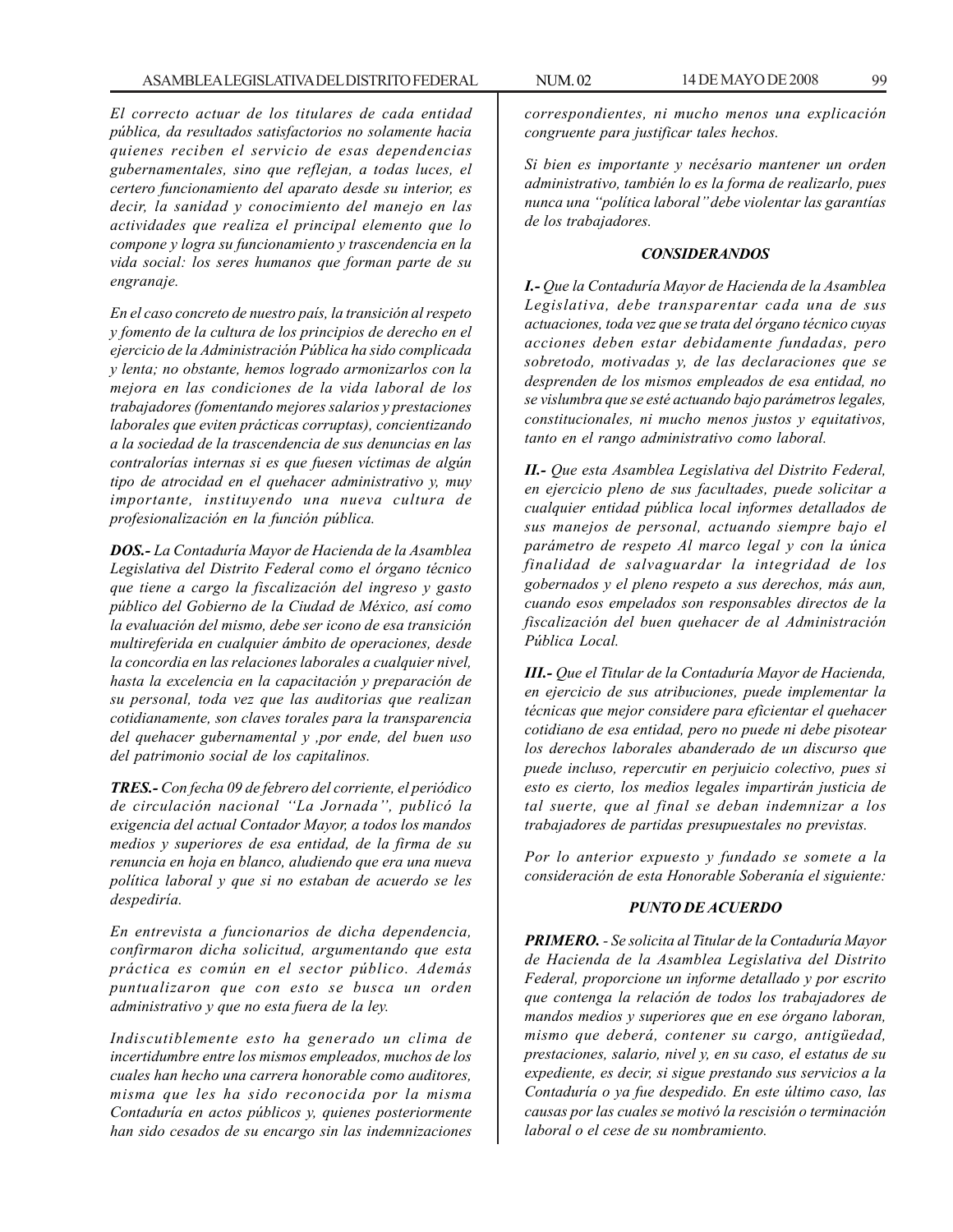### 100 ASAMBLEA LEGISLATIVA DEL DISTRITO FEDERAL NUM. 02 14 DE MAYO DE 2008

*Así mismo, deberá acompañar la una relación de los despidos que se han suscitado y los nombres de los nuevos encargados, la forma en la que ingresaron a esa dependencia y si cubren con los perfiles indispensables para las labores a su encomienda.*

*La información anterior deberá comprender el periodo del septiembre de 2006 a la fecha.*

*SEGUNDO.- La información solicitada no podrá exceder de 30 días naturales a partir de la solicitud formal de información realizada por esta soberanía. Una vez proporcionada, deberá ser publicada en la página de Internet de ese órgano técnico para su mayor difusión.*

*Leído en el recinto legislativo a los 14 días del mes de mayo de 2008*

*Atentamente.*

*Dip. Daniel Ramírez del Valle.*

Es cuanto, diputado Presidente.

**EL C. PRESIDENTE.-** Muchísimas gracias diputado Daniel Ramírez del Valle. Con fundamento en lo dispuesto por los artículos 50 fracciones IV y V de la Ley Orgánica de la Asamblea Legislativa del Distrito Federal, 28 y 132 del Reglamento para el Gobierno Interior se turna para su análisis y dictamen a la Comisión de Presupuesto y Cuenta Pública con opinión de la Comisión de Vigilancia de la Contaduría Mayor de Hacienda.

Para presentar una proposición con punto de acuerdo para solicitar al titular del órgano político administrativo adscrito en la demarcación Coyoacán, Arquitecto Antonio Heberto Castillo Juárez, se sirva brindar la información que tenga relativa a la visita de verificación realizada a la obra en la que se pretende edificar un desarrollo inmobiliario en la calle de Callejón del Esfuerzo número 302 colonia Pueblo de Santa Úrsula Coapa, delegación Coyoacán, así como toda la documentación que obre en su poder en relación a la obra en comento y se sirva iniciar la indagatoria correspondiente, ya que aún suspendida dicha obra se trabaja en ella, se concede el uso de la Tribuna al diputado Jacobo Manfredo Bonilla Cedillo a nombre propio y de la diputada Celina Saavedra, del grupo parlamentario del Partido Acción Nacional. Adelante diputado.

## **EL C. DIPUTADO JACOBO MANFREDO BONILLA CEDILLO.-** Muchas gracias, diputado Presidente.

*PROPOSICIÓN CON PUNTO DE ACUERDO PARA SOLICITAR AL TITULAR DEL ÓRGANO POLÍTICO ADMINISTRATIVO ADSCRITO EN LA DEMARCACIÓN DE COYOACÁN, ARQUITECTO ANTONIO HEBERTO CASTILLO JUÁREZ, SE SIRVA BRINDAR LA INFORMACIÓN, QUE TENGA RELATIVA A LAS*

*VISITAS DE VERIFICACIÓN REALIZADA A LA OBRA EN LA QUE SE PRETENDE EDIFICAR UN DESARROLLO INMOBILIARIO, EN LA CALLE DE CALLEJONDEL ESFUERZO, NÚMERO 302,COLONIA PUEBLO DE SANTA ÚRSULA COAPA, DELEGACIÓN COYOACÁN ASÍ COMO TODA LA DOCUMENTACIÓN QUE OBRE EN SU PODER, EN RELACIÓN A LA OBRA EN COMENTO Y SE SIRVA INICIAR LA INDAGATORIA CORRESPONDIENTE, YA QUE AÚN SUSPENDIDA DICHA OBRA, SE TRABAJA EN ELLA.*

*DIPUTADO XIUH GUILLERMO TENORIO ANTIGA. PRESIDENTE DE LA MESA DIRECTIVA DE LA DIPUTACIÓN PERMANENTE DE LA ASAMBLEA LEGISLATIVA DEL DISTRITO FEDERAL IV LEGISLATURA.*

*El que suscribe Jacobo Bonilla Cedillo a nombre propio y de la Diputada Celina Saavedra Ortega y de los integrantes del Grupo Parlamentario del Partido Acción Nacional, con fundamento en lo dispuesto por los artículos 17 fracción VI de la Ley Orgánica y 133 del Reglamento para el Gobierno Interior, ambos de la Asamblea Legislativa del Distrito Federal, sometemos a la consideración del Honorable Pleno de esta Diputación Permanente, la presente ''PROPOSICIÓN CON PUNTO DE ACUERDO PARA SOLICITAR AL TITULAR DEL ÓRGANO POLÍTICO ADMINISTRATIVO ADSCRITO EN LA DEMARCACIÓN DE COYOACÁN, ARQUITECTO ANTONIO HEBERTO CASTILLO JUÁREZ, SE SIRVA BRINDAR LA INFORMACIÓN, QUE TENGA RELATIVA A LAS VISITAS DE VERIFICACIÓN REALIZADA A LA OBRA EN LA QUE SE PRETENDE EDIFICAR UN DESARROLLO INMOBILIARIO, EN LA CALLE DE CALLEJONDEL ESFUERZO, NÚMERO 302,COLONIA PUEBLO DE SANTA ÚRSULA COAPA, DELEGACIÓN COYOACÁN ASÍ COMO TODA LA DOCUMENTACIÓN QUE OBRE EN SU PODER, EN RELACIÓN A LA OBRA EN COMENTO Y SE SIRVA INICIAR LA INDAGATORIA CORRESPONDIENTE, YA QUE AÚN SUSPENDIDA DICHA OBRA, SE TRABAJA EN ELLA'', al tenor de los siguientes:*

### *ANTECEDENTES.*

*I.- En el año dos mil seis, en el predio marcado con el número 302 de la calle callejón del Esfuerzo en la colonia Pueblo de Santa Úrsula Coapa en la Delegación Coyoacán, la empresa Reside S. A de C. V, comenzó una obra consistente en la realización de ochenta departamentos dentro de un predio que contenía un área verde que propiamente era un vivero propiedad de un particular en la existían árboles de mas de cincuenta años de antigüedad.*

*II.- Los colonos que se han opuesto a la construcción de la obra en comento han sido objeto de amenazas e intentos de linchamiento, por exigir que la construcción del desarrollo inmobiliario se lleve a cabo, ya que no cuenta*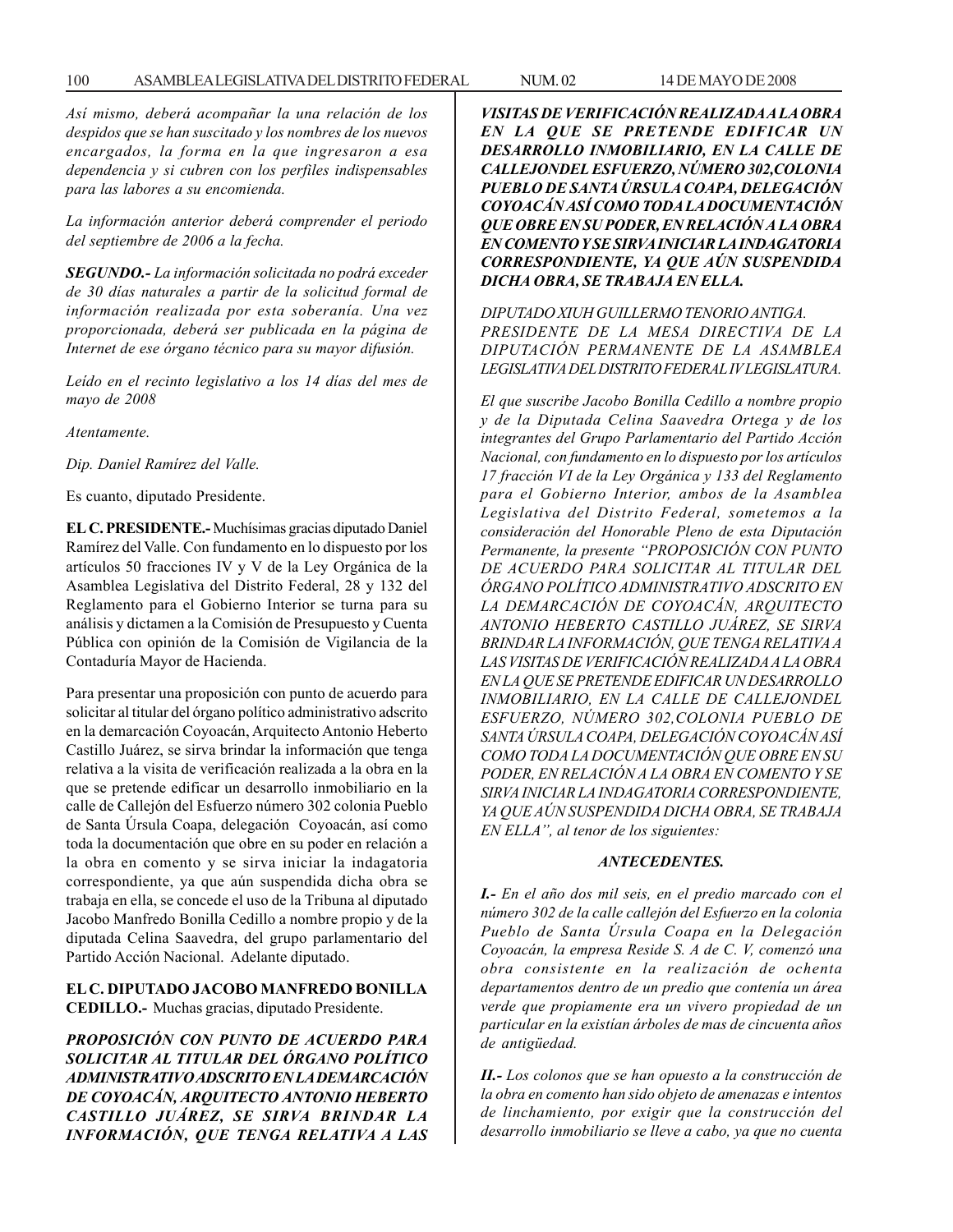*con las más mínimas medidas de mitigación, red hidráulica y el pago de daños a propiedad ajena.*

*III.- De acuerdo al uso de suelo que la colonia de referencia tiene, no está permitido en esta zona la construcción de edificios de tal naturaleza.*

*IV.- Es el caso de que en la actualidad, las obras se encuentran con sellos de suspensión, no obstante las afectaciones persisten, ya que los vecinos se han percatado de que los trabajos de construcción se están efectuando durante el día y las noches, hecho que de corroborarse cierto, implica una conducta delictuosa que debe ser indagada por el ministerio público correspondiente para en su caso fincar y deslindar de acciones penales que se puedan ejercitar en el momento procesal oportuno al concluirse la indagatoria correspondiente.*

*V.- Debido a las afectaciones que ha causado dicha obra al interés público y privado de los vecinos, y a lo tardío que ha resultado el actuar de las autoridades, ahora es preciso conocer toda la información de carácter legal y administrativo de la referida construcción, para el debido análisis de la defensa y prueba de los dichos vecinales, por tal razón, se estima necésario contar con toda la información que contenga el expediente administrativo respectivo, así como toda aquella con la que cuente la delegación Coyoacán sobre el particular asunto.*

### *CONSIDERANDOS*

*PRIMERO.-Que de conformidad con lo que establecen los artículos 17 fracción VI, y 18 fracción VII, ambos de la Ley Orgánica de la Asamblea Legislativa del Distrito Federal, es deber de los Diputados presentar proposiciones y denuncias, así como representar los intereses de los ciudadanos y promover y gestionar la solución de los problemas y necesidades colectivas ante las autoridades competentes.*

*SEGUNDO.- Que según dispone el artículo 39 fracción I de la Ley Orgánica de la Administración Pública del Distrito Federal, corresponde a los titulares de los Órganos Político-Administrativos de cada demarcación territorial, legalizar las firmas de sus subalternos, y certificar y expedir copias y constancias de los documentos que obren en los archivos de la Delegación.*

*TERCERO.-Que según dispone el artículo citado en el considerando anterior en sus fracciones II, III y IV, de igual manera corresponde a los titulares de los Órganos Político-Administrativos de cada demarcación territorial, expedir licencias para ejecutar obras de construcción, ampliación, reparación y mejoramiento de instalaciones subterráneas, con apego a la normatividad correspondiente, así como otorgar licencias de fusión,*

*subdivisión, relotificación, de conjunto y de condominios; así como autorizar los números oficiales y alineamientos, con apego a la normatividad correspondiente, por otro lado también les corresponde expedir, en coordinación con el Registro de los Planes y Programas de Desarrollo Urbano las certificaciones de uso del suelo en los términos de las disposiciones jurídicas aplicables.*

*CUARTO.- Que de acuerdo con el mencionado dispositivo legal, en el considerando primero, según dispone a fracción VIII del mismo, corresponde a los titulares de los Órganos Político-Administrativos de cada demarcación territorial, velar por el cumplimiento de las leyes, reglamentos, decretos, acuerdos, circulares y demás disposiciones jurídicas y administrativas, levantar actas por violaciones a las mismas, calificarlas e imponer las sanciones que corresponda, excepto las de carácter fiscal.*

*QUINTO.- Que de acuerdo con las conductas que refieren los vecinos del pueblo de Santa Úrsula Coapa, existen elementos suficientes para considerar que las actividades que se realizan en la mencionada construcción podrían encuadrar en las conductas ilícitas y que constituyen un delito equiparable de aquellos a los que se refiere el artículo 286 segundo párrafo del Código Penal para el Distrito Federal, que señala lo siguiente:*

*Artículo 286.- Al que quebrante los sellos puestos por orden de la autoridad competente, se le impondrán de dos a siete años de prisión y de cien a quinientos días multe.*

*Se equipara al delito de quebrantamiento de sellos y se sancionará con la misma pena, al titular, propietario o responsable de una construcción de obra, anuncio o establecimiento mercantil, en estado de suspensión, que explote comercialmente, realice o promueva actos de comercio, construcción o prestación de un servicio, aún cuando los sellos permanezcan incólumes.*

*Al titular o propietario de una casa habitación en construcción que quebrante los sellos de suspensión, se aplicará pena de seis meses a dos años de prisión y de cincuenta a ciento cincuenta días multa.*

# *(ENFASIS PROPIO)*

*SEXTO.- Que toda vez que se estima que no se debe construir el pretendido desarrollo inmobiliario, en razón de que no está permitido en la zona, la construcción de edificios, de acuerdo con el uso de suelo correspondiente, máxime el estado de suspensión de la obra en comento.*

*SÉPTIMO.- Que según dispone el artículo 57 de la Ley General de Asentamientos Humanos; cuando se estén llevando a cabo construcciones, fraccionamientos, condominios, cambios de uso o destino del suelo u otros aprovechamientos de inmuebles que contravengan las*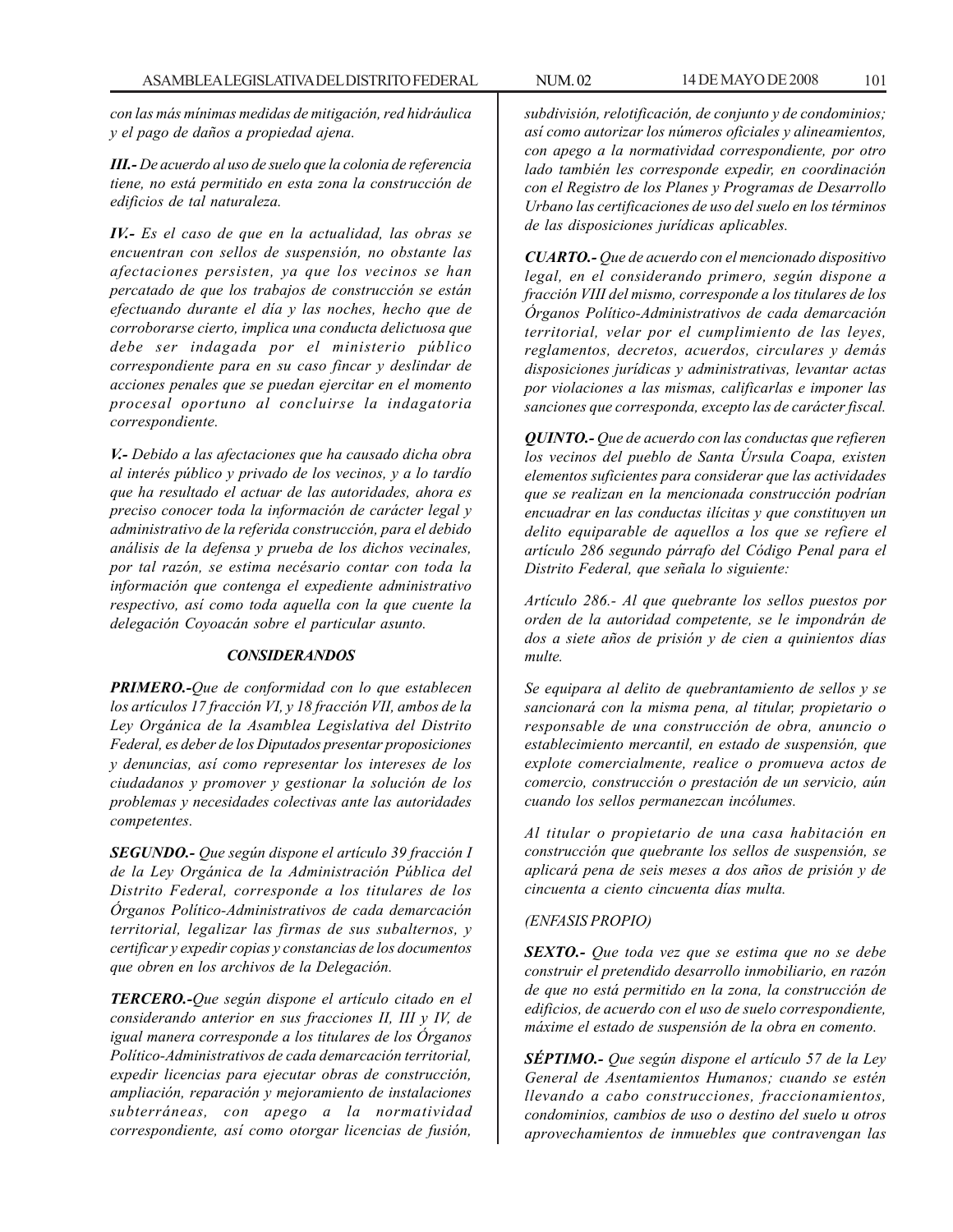*disposiciones jurídicas de desarrollo urbano, así como los planes o programas en la materia, los residentes del área que resulten directamente afectados tendrán derecho a exigir que se apliquen las medidas de seguridad y sanciones procedentes. Y dicho derecho se ejercerá ante las autoridades competentes, quienes deberán oír previamente a los interesados y en su caso a los afectados, y deberán resolver lo conducente en un término no mayor de treinta días naturales, contados a partir de la fecha de recepción del escrito correspondiente.*

*Del análisis del citado precepto legal, se advierte que otorga a los residentes del área que resulten directamente afectados con construcciones, fraccionamientos, condominios, cambios de uso destino del suelo u otros aprovechamientos de inmuebles que contravengan las disposiciones jurídicas de desarrollo urbano, el derecho de exigir ante las autoridades competentes que se apliquen las medidas de seguridad y sanciones procedentes, de lo que deriva la exigencia de un derecho jurídicamente tutelado como lo es el derecho de preservación del entorno residencial, que implica la tutela y derecho a exigir un medio ambiente sano para el adecuado desarrollo, salud y bienestar de las personas.*

*OCTAVO.- Que pese a que los trabajos de la obra se encuentran legalmente suspendidos, estos continúan con la construcción durante el día y las noches.*

*NOVENO.- Que en virtud de que esta Asamblea Legislativa del Distrito Federal tiene la facultad de presentar proposiciones y realizar, a su vez, recomendaciones a las autoridades locales para satisfacer los derechos e intereses legítimos de los habitantes del Distrito Federal, es por tales motivos que se pone a la consideración de este Honorable Pleno, la presente proposición con punto de acuerdo.*

*Con base en los antecedentes y considerandos antes descritos, y con fundamento en lo dispuesto en el artículo 17 fracción VI de la Ley Orgánica y 133 del Reglamento para el Gobierno Interior ambos ordenamientos de la Asamblea Legislativa del Distrito Federal, los suscritos Diputados proponemos al pleno de esta Honorable Asamblea Legislativa la siguiente:*

# *PROPOSICIÓN CON PUNTO DE ACUERDO*

*ÚNICO.- Se solicita respetuosamente al titular del Órgano Político Administrativo adscrito en la demarcación de Coyoacán, Arquitecto Antonio Heberto Castillo Juárez, se sirva brindar la información relativa a las visitas de verificación realizada a la obra en la que se pretende edificar un desarrollo inmobiliario, en la calle de callejón del esfuerzo, número 302,colonia Pueblo de Santa Úrsula Coapa, Delegación Coyoacán, así como toda la documentación que obre en su poder, en relación a la* *obra en comento y se sirva iniciar la indagatoria correspondiente, ya que aún suspendida dicha obra, se trabaja en ella.*

*Dado en el salón Ingeniero Heberto Castillo Martínez, a los catorce días del mes de mayo del año dos mil ocho.*

*Atentamente.*

*Dip. Jacobo Manfredo Bonilla Cedillo.*

**EL C. PRESIDENTE.-** Con mucho gusto, diputado Jacobo Bonilla. En términos de lo dispuesto por el artículo 133 del Reglamento para el Gobierno Interior de la Asamblea Legislativa del Distrito Federal, consulte la Secretaría a la Diputación Permanente en votación económica si la propuesta presentada por el diputado Jacobo Bonilla Cedillo se considera de urgente y obvia resolución.

**EL C. SECRETARIO.-** Por instrucciones de la Presidencia y en votación económica, se consulta a la Diputación Permanente si la propuesta de referencia se considera de urgente y obvia resolución.

Los que estén por la afirmativa, sírvanse manifestarlo levantando la mano.

Los que estén por la negativa, sírvanse manifestarlo levantando la mano.

Se considera de urgente y obvia resolución, diputado Presidente.

**EL C. PRESIDENTE.-** Gracias, diputado Secretario. Compañeros diputados, está a discusión la propuesta. ¿Existe algún orador en contra?

De no ser así, le rogaría a la Secretaría preguntar a la Diputación Permanente en votación económica si es de aprobarse la propuesta a discusión.

**EL C. SECRETARIO.-** Por instrucciones de la Presidencia y en votación económica, se pregunta a la Diputación Permanente si está a favor o en contra de la propuesta sometida a su consideración.

Los que estén por la afirmativa, sírvanse manifestarlo levantando la mano.

Los que estén por la negativa sírvanse manifestarlo levantando la mano.

Aprobada la propuesta, diputado Presidente.

**EL C. PRESIDENTE.-** Gracias, diputado Secretario. Remítase a las autoridades correspondientes para los efectos legales a que haya lugar.

Para presentar una proposición con punto de acuerdo para solicitar de la manera más atenta al Licenciado Marcelo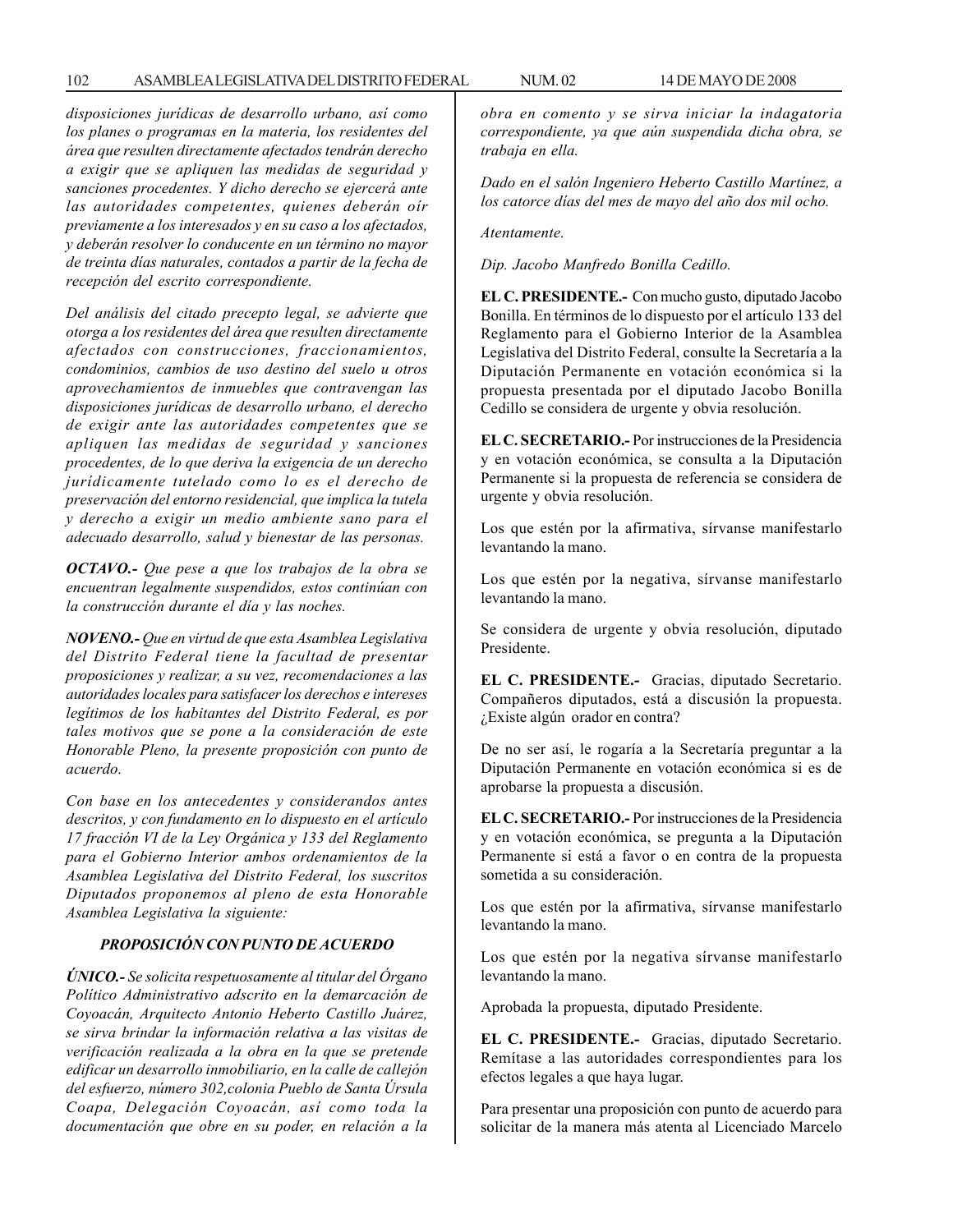Ebrard Casaubón, Jefe de Gobierno del Distrito Federal, a que de acuerdo a sus facultades gire instrucciones a diversas dependencias para investigar y erradicar el llamado ''porrismo'' de los planteles educativos de nivel medio y superior ubicados en el Distrito Federal, así como propiciar las condiciones de seguridad para los estudiantes, maestros y autoridades, se concede el uso de la Tribuna al diputado Miguel Sosa Tan, del grupo parlamentario del Partido de la Revolución Democrática.

**EL C. DIPUTADO MIGUEL SOSA TAN.-** Gracias. Con su venia, diputado Presidente.

*PROPOSICIÓN CON PUNTO DE ACUERDO PARA SOLICITAR DE LA MANERA MÁS ATENTA AL LIC. MARCELO EBRARD CASAUBÓN, JEFE DE GOBIERNO DEL DISTRITO FEDERAL, A QUE DE ACUERDO A SUS FACULTADES, GIRE INSTRUCCIONES A DIVERSAS DEPENDENCIAS PARA INVESTIGAR Y ERRADICAR AL LLAMADO PORRISMO DE LOS PLANTELES EDUCATIVOS DE NIVEL MEDIO Y SUPERIOR UBICADOS EN EL DISTRITO FEDERAL Y ASÍ PROPICIAR LAS CONDICIONES DE SEGURIDAD PARA LOS ESTUDIANTES, MAESTROS Y AUTORIDADES.*

*Con fundamento en lo dispuesto en el Artículo 17 fracción VI de la Ley Orgánica y 132 del Reglamento para el Gobierno Interior ambos de la Asamblea Legislativa del Distrito Federal, el de la voz y a nombre del Diputado Enrique Vargas Anaya, sometemos a la consideración de esta Honorable Diputación Permanente el siguiente PUNTO DE ACUERDO PARA SOLICITAR DE LA MANERA MÁS ATENTA AL LIC. MARCELO EBRARD CASAUBÓN, JEFE DE GOBIERNO DEL DISTRITO FEDERAL, A QUE DE ACUERDO A SUS FACULTADES, GIRE INSTRUCCIONES A DIVERSAS DEPENDENCIAS PARA INVESTIGAR Y ERRADICAR AL LLAMADO PORRISMO DE LOS PLANTELES EDUCATIVOS DE NIVEL MEDIO Y SUPERIOR UBICADOS EN EL DISTRITO FEDERAL Y ASÍ PROPICIAR LAS CONDICIONES DE SEGURIDAD PARA LOS ESTUDIANTES, MAESTROS Y AUTORIDADES. Al tenor de las siguientes*

#### *CONSIDERACIONES*

*1.- El llamado porrismo es un tema que tiene varias aristas y una larga historia, sin embargo, en estos últimos meses se ha agudizado de manera importante por lo que es importante el posicionamiento de esta Asamblea Legislativa y considerar la necésaria intervención de las autoridades del Gobierno del Distrito Federal.*

*2.- El porrismo es un fenómeno social que ha venido tomando fuerza desde la década de los 60 y los 70, cuando su finalidad era mantener un centro de poder dentro de las instalaciones de los planteles para el control político*

*de los estudiantes y las disidencias organizadas. Los grupos de porros son creados tradicionalmente a partir de los grupos de football americano y sus animadores, a partir de las famosas porras; con el tiempo estos grupos que se caracterizaban por su desfogue y apasionamiento en los encuentros deportivos, son cooptados por el Estado por medio de becas y calificaciones, a cambio de atacar a los estudiantes politizados.*

*3.- En 1961 nace el MURO (continuador del Frente Universitario Anticomunista y brazo visible del Yunque) como proyecto político-militar en el que se involucra el clero católico, no obstante pronto potencia sus fuerzas al integrarse a la estructura del Gobierno, sirviendo en una especie de fuerza paramilitar, muchos de sus integrantes son contratados directamente por la DES (Dirección Federal de Seguridad), y son conocidas sus actuaciones al estilo gangster durante las manifestaciones estudiantiles en 1968. En una continuidad de esta estrategia se encuentra la formación del grupo paramilitar llamado: ''Los Halcones'', que tuviera su actuación más abierta en la masacre del 10 de junio de 1971.*

*4.- Durante los 70, en Universidades de Guadalajara, la Federación de Estudiantes (FEG) y los Tecos, extienden el terror entre los alumnos y maestros; muchos de estos porros, años después, se convirtieron en flamantes diputados o funcionarios de gobierno. Frente a los porros de la FEG se crearon grupos como la FER, transformada luego en el grupo guerrillero FRAP, o ante los ''chemones'' se presenta la FEUS (incorporada luego al grupo guerrillero LC-23 de septiembre). En Sinaloa, por el mismo período el grupo José María Morelos (los chemones), sirven como instrumento de represión y amedrentación de los jóvenes politizados.*

*Entre las agrupaciones porriles se encuentran: O.D.E.T.: (Organización Democrática de Estudiantes Técnicos); F.N.E.T.: (Federación Nacional de Estudiantes Técnicos); A.U.: (Alianza Universitaria); F.E.U.: (Frente Estudiantil Universitario); SOCIEDAD DE ARPIAS CIUDADELA; O.E.U.: (Organización Estudiantil Universitaria); dentro de las cuales existen subgrupos, aunque también existen independientes, como por ejemplo en el CCH Vallejo, existe el grupo 3 de marzo; que se hacen llamar así debido a la clave de la escuela (033)*

*5.- Actualmente las agrupaciones porriles no sólo son a nivel universitario, sino se han extendido a nivel medio superior y, ahora, están proliferando en las propias secundarias. Sus actividades consisten básicamente en tener intimidado al sector estudiantil, por medio de amenazas, extorsión y acoso, hasta llegar a los golpes. Así, a través de amenazas tienen advertida a la persona de que si no los sigue abasteciendo de cosas de valor podrían hacerle lo que ellos quisieran; igualmente, el*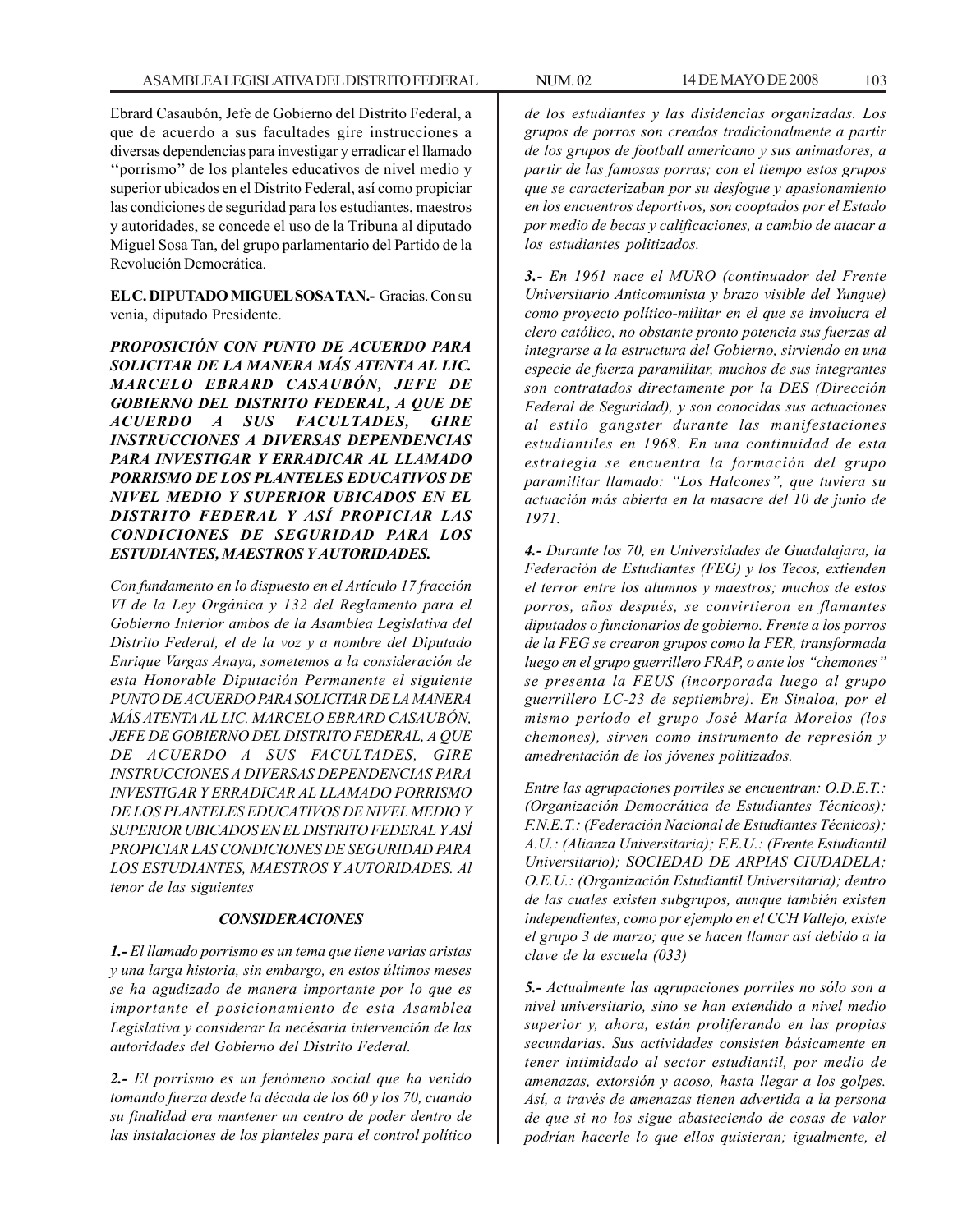*taloneo, como otro método de extorsión, consiste en ponerse afuera del plantel y pedir un peso o cualquier cosa, en fin los mecanismos pueden ser tan variados como los propios grupos porriles.*

*6.- La coordinación porril y la divulgación de sus actos ha llegado a Internet, al menos existen una veintena de esos sitios en la red. En estos espacios virtuales, no sólo se puede localizar información sobre sus prácticas, juntas, marchas, puntos de reunión para asambleas, fiestas y ''encuentros'' con otros grupos estudiantiles, sino también fotografías de las mismas agrupaciones, de objetos, de fiestas, de tomas de autobuses, de arribos a lugares; así como de sus escudos e insignias. Incluso en algunas páginas se publican instrucciones precisas, entre otros artículos peligrosos, de cómo hacer bombas molotov y petardos. En los sitios se comunican a través de claves para acudir a peleas por territorio entre las escuelas, así las contiendas se organizan para definir líderes, territorios y cuotas entre los grupos porriles de los diferentes planteles de Educación Media Superior, como Preparatorias, Colegios de Bachilleres, CCH's y vocacionales de la Ciudad de México y la Zona Metropolitana.*

*7.- Las víctimas son los alumnos, los maestros, la actividad académica de las instituciones, llegando a perturbar la propia vida de la comunidad, al realizar acciones delictivas como el robo a los comercios cercanos, el asalto a transeúntes e incluso la distribución de drogas tanto al interior como al exterior de los centros educativos.*

*8.- Como diputado, en los últimos 6 meses, he recibido gran cantidad de denuncias de padres de familia y estudiantes, primordialmente de instituciones de educación media superior que se encuentran en Azcapotzalco, quienes han comentado la difícil situación que se vive ante la presencia de estos grupos que actúan con violencia. Por citar sólo un ejemplo, en abril pasado en el CCH Azcapotzalco se vivió una situación de crisis, donde resultó lesionada la alumna Viridiana Hernández. Debido a estas agresiones porriles contra la comunidad, varios estudiantes tomaron la dirección de esta escuela en protesta por lo sucedido.*

*9.- Es evidente que este tipo de acciones atentan contra la integridad y seguridad no sólo de los estudiantes, sino también de los trabajadores, maestros y vecinos, y aunque en el 2006, la UNAM, expulsó alrededor de 250 pseudoalumnos por pertenecer a organizaciones porriles, es necésario implementar nuevos mecanismos que combatan a estas agrupaciones.*

 *En este sentido, se han realizado varias reuniones con autoridades de los bachilleres y Cetis que se encuentran en Azcapotzalco, así como con las de los Colegios de Ciencias y Humanidades, con el propósito de diseñar* *nuevas estrategias, en donde estén involucradas todas las instancias que tengan competencia, y así detener la violencia que a diario se da en las escuelas de nivel medio superior, no sólo en esta demarcación sino en todo el Distrito Federal.*

*Por lo expuesto ponemos a consideración de esta Honorable Asamblea la siguiente,*

*PROPOSICIÓN CON PUNTO DE ACUERDO: ESTA ASAMBLEA LEGISLATIVA DEL DISTRITO FEDERAL SOLICITA DE LA MANERA MÁS ATENTA AL LIC. MARCELO EBRARD CASAUBÓN, JEFE DE GOBIERNO DEL DISTRITO FEDERAL, A QUE DE ACUERDO A SUS FACULTADES, Y EN ESTRICTO APEGO A LA AUTONOMÍA DE LAS INSTITUCIONES EDUCATIVAS, GIRE INSTRUCCIONES A DIVERSAS DEPENDENCIAS PARA:*

*PRIMERO.- INVESTIGAR Y ERRADICAR AL LLAMADO PORRISMO DE LOS PLANTELES EDUCATIVOS DE NIVEL MEDIO Y SUPERIOR UBICADOS EN EL DISTRITO FEDERAL Y ASÍ PROPICIAR LAS CONDICIONES DE SEGURIDAD PARA LOS ESTUDIANTES, MAESTROS Y AUTORIDADES.*

*SEGUNDO.- CONFORMAR UN EQUIPO DE TRABAJO DE LA PROCURADURÍA GENERAL DE JUSTICIA DEL DISTRITO FEDERAL PARA, QUE DE ACUERDO A SUS ATRIBUCIONES, REALICEN LABORES DE INTELIGENCIA E IDENTIFICACIÓN DE LOS PORRROS; ASIMISMO, SE INSTALEN OFICINAS ESPECIALIZADAS DEL MINISTERIO PÚBLICO PARA EL ADECUADO SEGUIMIENTO A LAS DENUNCIAS DE LOS ESTUDIANTES AGREDIDOS.*

*TERCERO.- CONVOCAR A LAS AUTORIDADES DELEGACIONALES Y EDUCATIVAS PARA DISEÑAR UNA ESTRATEGIA ADECUADA PARA DETENER LA VIOLENCIA EN LOS PLANTELES EDUCATIVOS.*

*CUARTO.- INTENSIFICAR POR PARTE DE LA SECRETARÍA DE SEGURIDAD PÚBLICA DEL DISTRITO FEDERAL LA VIGILANCIA EN LOS ALREDEDORES DE LOS PLANTELES EDUCATIVOS CON EL FIN DE INHIBIR ACTOS VANDÁLICOS Y PORRILES.*

*QUINTO.- PROPICIAR LA IMPLEMENTACIÓN COORDINADA DE OPERATIVOS DE LAS POLICÍAS DEL ESTADO DE MÉXICO Y EL DISTRITO FEDERAL, TODA VEZ QUE EL PROBLEMA NO ES SÓLO DEL DISTRITO FEDERAL, SINO DE LOS PLANTELES DE EDUCACIÓN MEDIA SUPERIOR DE LA ZONA METROPOLITANA.*

*SEXTO.- AMPLIAR LA INVESTIGACIÓN DE LAS AGRUPACIONES PORRILES A INTERNET, YA QUE ES UN MEDIO QUE UTILIZAN PARA ESTRUCTURAR SUS ACTIVIDADES A TRAVÉS DE LA INFORMACIÓN QUE*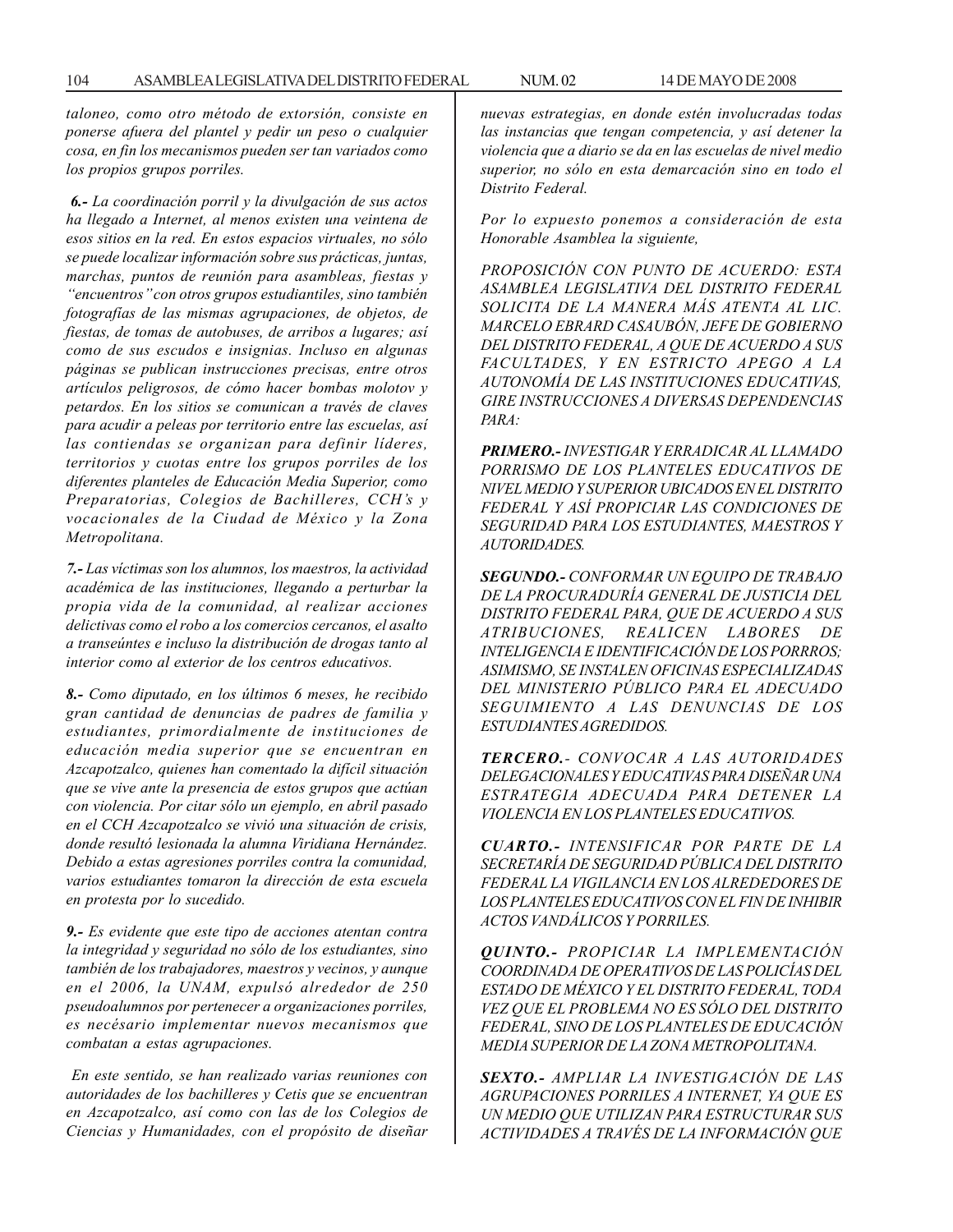# *SE ENCUENTRA EN LA RED, PARA ELLO SE DEBERÁ DEFINIR UNA UNIDAD CON LA FINALIDAD DE DETECTAR SITIOS, PROCESOS Y RESPONSABLES DE ESTAS CONDUCTAS DELICTIVAS.*

*Dado 14 días de mayo de 2008*

*Dip. Enrique Vargas Anaya.*

Es cuanto, diputado Presidente.

**EL C. PRESIDENTE.-** Gracias, diputado Sosa Tan. Con fundamento en lo dispuesto por los artículos 50 fracciones IV y V de la Ley Orgánica de la Asamblea Legislativa del Distrito Federal, 28 y 132 del Reglamento para su Gobierno Interior, se turna para su análisis y dictamen a la Comisión de Educación.

Para presentar una proposición con punto de acuerdo para invitar al Director Héctor Hernández Llamas, Subsecretario de Coordinación Metropolitana y Enlace Gubernamental y al Subsecretario Licenciado Luis Rosendo Gutiérrez Romano, a una mesa de trabajo con las Comisión de Presupuesto y Cuenta Pública, de Hacienda y de Desarrollo Metropolitano de esta Asamblea Legislativa del Distrito Federal, para que expliquen los alcances de las reglas de operación del Fondo Metropolitano publicado el 28 de marzo por la Secretaría de Hacienda y Crédito Público, se concede el uso de la Tribuna al diputado Humberto Morgan Colón, del Partido de la Revolución Democrática.

**EL C. DIPUTADO HUMBERTO MORGAN COLÓN.-** Con su venia, diputado Presidente.

*PROPOSICIÓN CON PUNTO DE ACUERDO PARA INVITAR AL DR. HÉCTOR HERNÁNDEZ LLAMAS SUBSECRETARIO DE COORDINACIÓN METROPOLITANA Y ENLACE GUBERNAMENTAL Y AL SUBSECRETARIO DE PLANEACIÓN LIC. LUIS ROSENDO GUTIÉRREZ ROMANO A UNA MESA DE TRABAJO CON LAS COMISIONES DE PRESUPUESTO Y CUENTA PÚBLICA, DE HACIENDA Y DE DESARROLLO METROPOLITANO DE ESTA ASAMBLEA LEGISLATIVA DEL DISTRITO FEDERAL PARA QUE EXPLIQUE LOS ALCANCES DE LAS REGLAS DE OPERACIÓN DEL FONDO METROPOLITANO PUBLICADAS EL PASADO 28 DE MARZO POR LA SECRETARÍA DE HACIENDA Y CRÉDITO PÚBLICO.*

### *DIP. XIUH GUILLERMO TENORIO ANTIGA*

*PRESIDENTE DE LA MESA DIRECTIVA DE LA DIPUTACIÓN PERMANENTE EN LA ASAMBLEA LEGISLATIVA DEL DISTRITO FEDERAL, IV LEGISLATURA*

## *PRESENTE.*

*Con fundamento en lo dispuesto en el Artículo 17 fracción VI de la Ley Orgánica y 133 del Reglamento para el Gobierno Interior ambos de la Asamblea Legislativa del* *Distrito Federal, el de la voz y el diputado Enrique Vargas Anaya sometemos a la consideración de esta Diputación Permanente de la Asamblea Legislativa la siguiente Proposición con PUNTO DE ACUERDO PARA INVITAR AL DR. HÉCTOR HERNÁNDEZ LLAMAS SUBSECRETARIO DE COORDINACIÓN METROPOLITANA Y ENLACE GUBERNAMENTAL Y AL SUBSECRETARIO DE PLANEACIÓN LIC. LUIS ROSENDO GUTIÉRREZ ROMANO A UNA MESA DE TRABAJO CON LAS COMISIONES DE PRESUPUESTO Y CUENTA PÚBLICA, DE HACIENDA Y DE DESARROLLO METROPOLITANO DE ESTA ASAMBLEA LEGISLATIVA DEL DISTRITO FEDERAL PARA QUE EXPLIQUE LOS ALCANCES DE LAS REGLAS DE OPERACIÓN DEL FONDO METROPOLITANO PUBLICADAS EL PASADO 28 DE MARZO POR LA SECRETARÍA DE HACIENDA Y*

#### *CONSIDERANDOS*

*CRÉDITO PÚBLICO, al tenor de los siguientes*

*1. Que la Comisión Ejecutiva de Coordinación Metropolitana creada el 17 de marzo de 1998 fue ratificada el 7 de octubre de 2005, y en su marco el 20 de febrero de 2006 se firma el contrato por el cual se constituye el fideicomiso número 2904 denominado ''Para el Fondo Metropolitano de Proyectos de Impacto Ambiental en el Valle de México'', como el mecanismo financiero para el desarrollo de las acciones coordinadas entre los gobiernos del Distrito Federal y del Estado de México.*

*2. Que dicho fideicomiso manejó en el 2006, la cantidad de 1,000 millones de pesos; en el 2007, 3,000 millones y para este Ejercicio Presupuestal 2008 tiene designados 3,550 millones de pesos.*

*4. Que el pasado 28 de marzo de 2008 en el Diario Oficial de la Federación se publicaron las Reglas de Operación con un total de 84 numerales y siete transitorios. Donde se expresa: ''Las presentes reglas definen los criterios que se deben atender para la aplicación, erogación, seguimiento, evaluación, rendición de cuentas y transparencia de los recursos del Fondo Metropolitano, los cuales tienen el carácter de subsidio federal, con el objeto de ser destinados a planes y programas de desarrollo, estudios, evaluaciones, programas, proyectos, acciones y obras públicas de infraestructura y su equipamiento en las zonas metropolitanas cuyos resultados e impacto impulsen los siguientes fines: a) La competitividad económica y las capacidades productivas; b) la viabilidad y la disminución de la vulnerabilidad o riesgos por fenómenos naturales, ambientales y los propiciados por la dinámica demográfica y económica; c) la consolidación urbana y d) el aprovechamiento óptimo de las ventajas competitivas de funcionamiento regional, urbano y económico del espacio territorial de las zonas metropolitanas.''*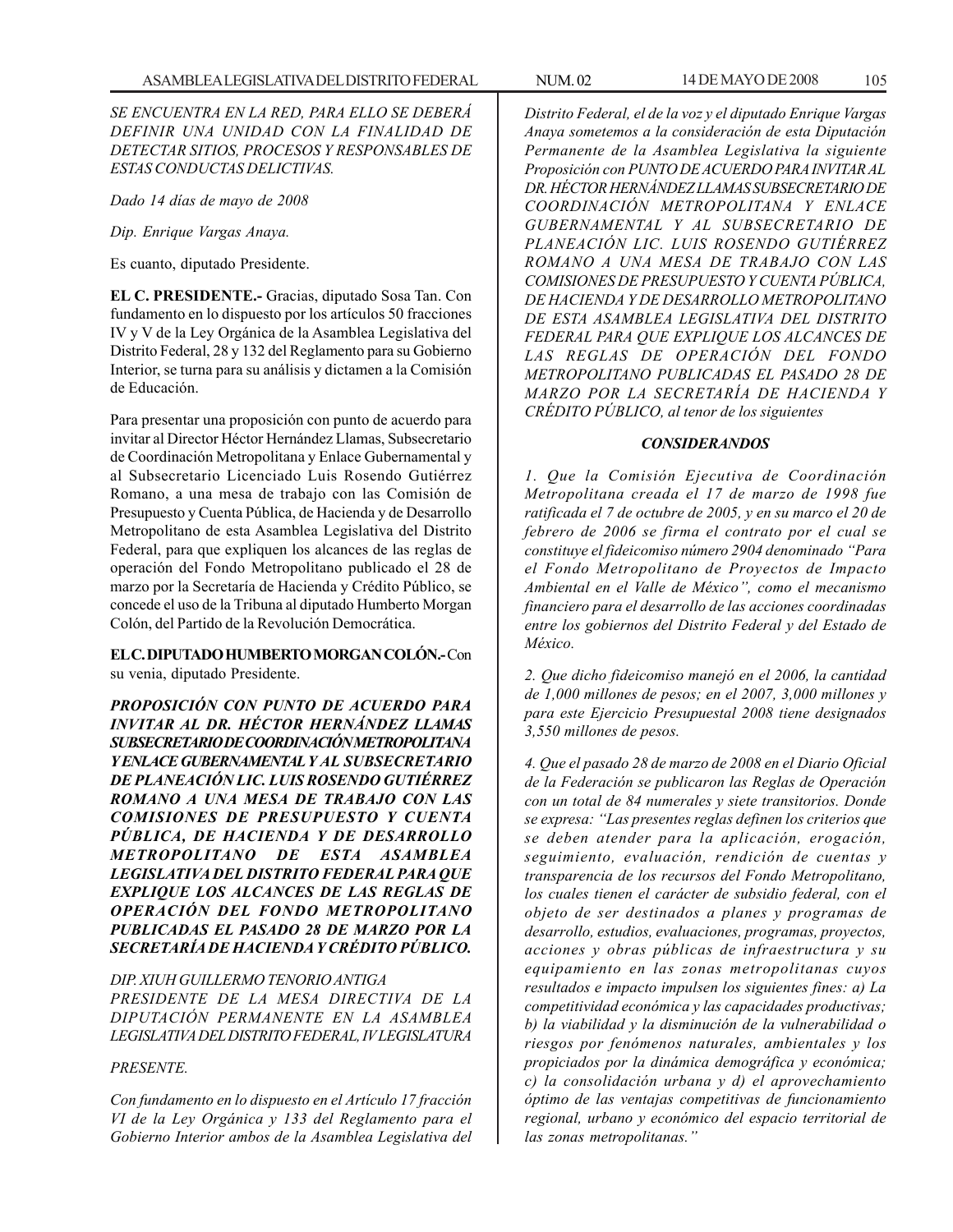*5. Que las reglas contienen los lineamientos tanto generales como en materia presupuestaria y los específicos, así como la mecánica de operación. Los necésarios Informes Programático-Presupuestarios, la evaluación que se hará de los resultados, los Indicadores para resultados y el Seguimiento, Control, Rendición de Cuentas y Transparencia.*

*6. Que las Reglas de Operación deberán ser aplicadas para el caso del Valle de México y que el Fideicomiso constituido para tales efectos deberá realizar las adecuaciones necésarias que le den vigencia y le permitan cumplir con la normatividad recién publicada, en este sentido, y dado que se tienen ya dos años de experiencia, es importante entender si las nuevas condiciones facilitan o dificultan el ejercicio de los recursos.*

*Por lo anteriormente expuesto y fundado someto a consideración de ésta Soberanía la siguiente Proposición con Punto de Acuerdo de urgente y obvia resolución:*

*ÚNICO.- LA ASAMBLEA LEGISLATIVA DEL DISTRITO FEDERAL INVITA AL DR. HÉCTOR HERNÁNDEZ LLAMAS SUBSECRETARIO DE COORDINACIÓN METROPOLITANA Y ENLACE GUBERNAMENTAL Y AL SUBSECRETARIO DE PLANEACIÓN LIC. LUIS ROSENDO GUTIÉRREZ ROMANO A UNA MESA DE TRABAJO CON LAS COMISIONES DE PRESUPUESTO Y CUENTA PÚBLICA, DE HACIENDA Y DE DESARROLLO METROPOLITANO DE ESTA ASAMBLEA LEGISLATIVA DEL DISTRITO FEDERAL PARA QUE EXPLIQUE LOS ALCANCES DE LAS REGLAS DE OPERACIÓN DEL FONDO METROPOLITANO PUBLICADAS EL PASADO 28 DE MARZO POR LA SECRETARÍA DE HACIENDA Y CRÉDITO PÚBLICO,*

*Dado en el Recinto Legislativo el 14 de mayo de 2008.*

*ATENTAMENTE*

*Dip. Humberto Morgan Colón.*

Es cuanto, diputado Presidente.

**EL C. PRESIDENTE.-** Muchas gracias diputado Humberto Morgan. En términos de lo dispuesto por el Artículo 133 del Reglamento para el Gobierno Interior de la Asamblea Legislativa del Distrito Federal, consulte la Secretaría a la Diputación Permanente en votación económica si la propuesta presentada por el diputado Humberto Morgan Colón se considera de urgente y obvia resolución.

**EL C. SECRETARIO.-** Por instrucciones de la Presidencia y en votación económica se consulta a la Diputación Permanente si la propuesta de referencia se considera de urgente y obvia resolución.

Los que estén por la afirmativa, sírvanse manifestarlo levantando la mano.

Los que estén por la negativa, sírvanse manifestarlo levantando la mano.

Se considera de urgente y obvia resolución, diputado Presidente.

**EL C. PRESIDENTE.-** Gracias diputado Secretario. Compañeros diputados, está a discusión la propuesta. ¿Existen oradores en contra?

Se ha enlistado el diputado Daniel Ramírez del Valle.

¿Diputados en pro?

El diputado Humberto Morgan Colón.

Se concede el uso de la tribuna al diputado Daniel Ramírez del Valle, hasta por 10 minutos, para hablar en contra de la propuesta.

**EL C. DIPUTADO DANIEL RAMÍREZ DEL VALLE.-** Gracias diputado Presidente.

La verdad es que no entiendo el punto de acuerdo. En sus considerandos es muy claro. Todo lo que queramos saber de las reglas de operación de este Fondo Metropolitano está publicado en el Diario Oficial de la Federación, específico, a detalle, alcances.

La verdad, compañeros, no perdamos el tiempo invitando a funcionarios porque a veces los dejamos plantados como legisladores, para tratar temas que conformamos las Comisiones de Presupuesto y de Hacienda, podemos discutir en una mesa de trabajo los diputados y poderlos analizar.

Aquí está a detalle las reglas de operación, y voy a dar lectura a los considerandos del propio punto de acuerdo que es completamente incongruente:

Dice: El artículo 40 del decreto de Presupuesto de Egresos de la Federación para el Ejercicio Fiscal 2008, establece que la aplicación de los recursos federales que se asignen a este Presupuesto de Egresos para el fondo metropolitano, se sujetarán a las Reglas de Operación a que se refiere el artículo 77 de la Ley Federal de Presupuesto y Responsabilidad Hacendaria, y será la Secretaría de Hacienda y Crédito Público, la que las emitirá a más tardar el último día hábil de marzo. Las propias Reglas de Operación, regirán el Fondo Metropolitano, tomando en cuenta los criterios a que se refiere este artículo.

El pasado 28 de marzo, cumpliendo con este mandato, se publica en el Diario Oficial de la Federación, así lo dice el punto número 4 del considerando, en comento las Reglas de Operación con sus 84 numerales y 7 transitorios, donde se expresa: Las presentes reglas definen los criterios que se deben atender para la aplicación, erogación, seguimiento, evaluación, rendición de cuentas y transparencia de los recursos del fondo metropolitano.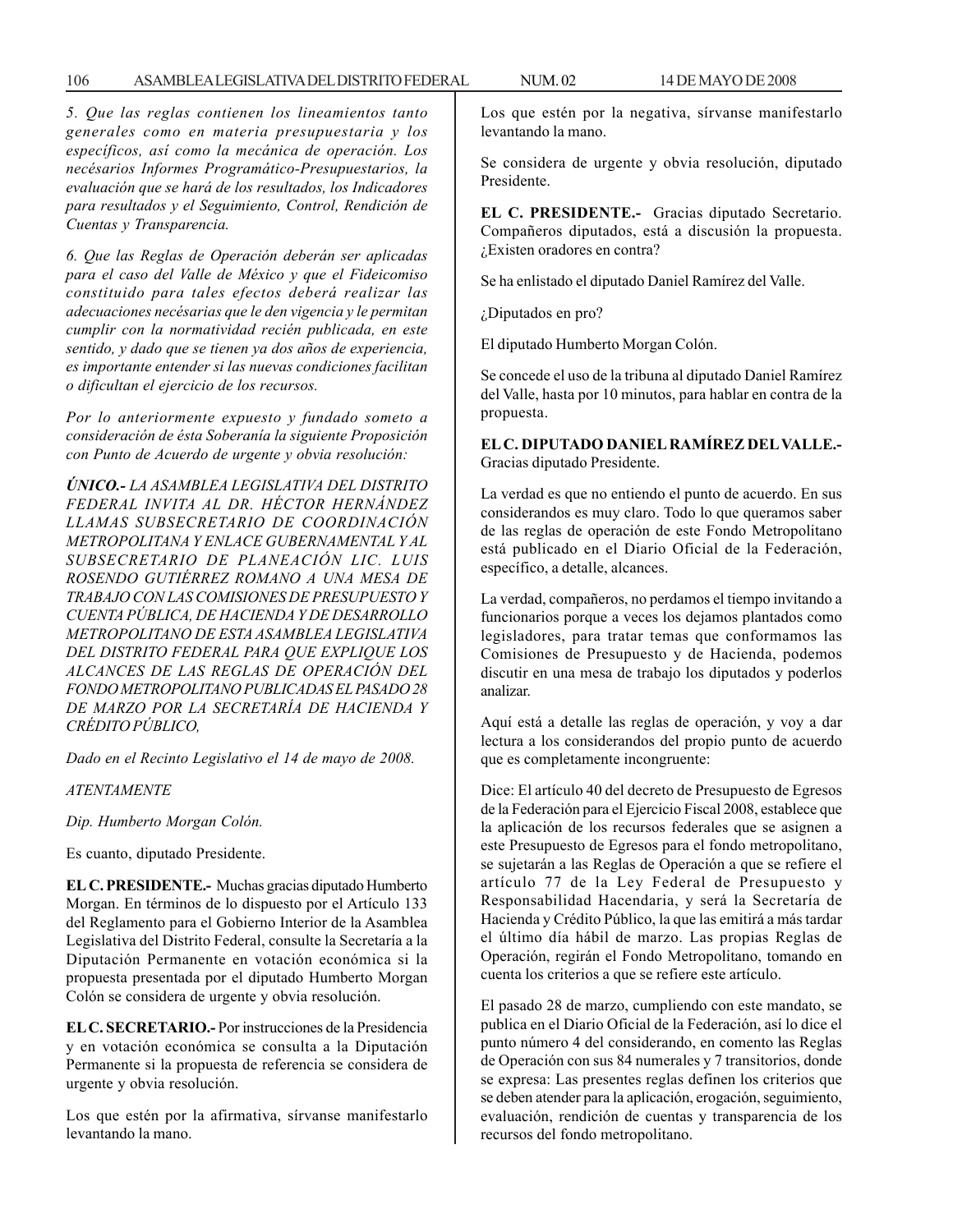Yo no sé qué más alcances requerimos que nos expliquen a los integrantes de estas Comisiones, los cuales tienen el carácter de subsidio federal con el objeto de ser destinados a planes y programas de desarrollo, estudios, evaluaciones, programas, proyectos, acciones y obras públicas de infraestructura y su equipamiento en las zonas metropolitanas, viene muy específico para qué se están realizando estas reglas de operación, cuyos resultados de impacto impulsen los siguientes fines, la competitividad económica y las capacidades productivas, la viabilidad y la disminución de la vulnerabilidad o riesgos por fenómenos naturales, ambientales y los propiciados por la dinámica demográfica y económica, la consolidación urbana y el aprovechamiento óptimo de las ventajas competitivas de funcionamiento regional urbano y económico del espacio territorial de las zonas metropolitanas.

Por último para cerrar con broche de oro les leo el quinto que dice: Las reglas contienen los lineamientos tanto generales como en materia presupuestaria como los específicos.

Yo sí les comentaría que evidentemente traen los informes programático presupuestarios, la evaluación que se hará de los resultados, los indicadores para resultados y el seguimiento de control, rendición de cuentas y transparencia.

Lo digo con muchísimo respeto para mis compañeros de la Comisión. No invitemos a funcionarios a debatir lo que es nuestra responsabilidad conocer y que viene en el Diario Oficial de la Federación.

Yo pediría que se corrigiera el punto de acuerdo, que pudiéramos sentarnos, que nos convoquen las comisiones respectivas a debatir sobre lo que viene en el Diario Oficial y no nos exhibamos como legisladores.

Es cuanto, diputado Presidente.

**EL C. PRESIDENTE.-** Gracias, diputado Daniel Ramírez del Valle. Para hablar en pro de la propuesta, se concede el uso de la Tribuna hasta por 10 minutos el diputado Humberto Morgan Colón. Adelante, diputado.

**EL C. DIPUTADO HUMBERTO MORGAN COLON**.- Nuevamente con su venia, diputado Presidente.

Como lo acaba de comentar el diputado Daniel, efectivamente las reglas son claras, nada más que son 84 con 7 numerales.

El otro espacio del que no hablamos aquí en esta Tribuna, es el hecho que estas reglas hoy implican una modificación en ciertas áreas al propio Fideicomiso para adecuarse a la normatividad y otro de los elementos fundamentales que nosotros queremos que pudieran ampliarse, son precisamente cuáles son los alcances, pensando

precisamente en esta lógica de la transparencia y que hoy el Fideicomiso tiene por demás la cantidad más alta desde su creación, que como lo hemos dicho, son 3 mil 550 millones de pesos.

Hace unos momentos aquí subimos a defender con vehemencia la coordinación entre distintos órganos de gobierno, independientemente si son federales o locales y me parece que esta invitación, por eso es invitación, no es comparecencia, pues tiene como objeto el que los propios diputados asumamos nuestra responsabilidad y el interés propio de las comisiones, el que no es menor cosa una coordinación que no sólo es entre el Distrito Federal, sino es precisamente entre los municipios y el Estado de México, y eso implica que tengamos la posibilidad de hablar más sobre ellos, porque todos los que conocemos y hemos tenido contacto con las leyes, los reglamentos o los artículos de alguna ley, sea administrativa, judicial, penal, etcétera, siempre sabemos que tienen interpretaciones.

En ese ánimo precisamente, diputado Daniel, créame que no es ocioso, por el contrario, yo creo que sería un ejercicio republicano adecuado, además que pudiera dar una visión mucho más amplia de no sólo cuál es el manejo de estas reglas, sino también cuáles son los criterios con los cuales esos 3 mil 550 millones de pesos pudieran ubicarse en programas específicos, en proyectos concretos que ya se han evaluado y que después nos digamos o no nos digamos, mejor dicho, bueno, pues que no tenemos el conocimiento o que la autoridad administrativa no nos ha dado respuestas.

Por eso es que yo conmino y nuevamente hago una solicitud muy amable, en realidad no es ocioso, es un buen ejercicio republicano, no se trata de una comparecencia y se trata de que ampliemos nuestra visión sobre estas reglas que en esencia y quien ya las ha leído de manera amplia generarán algunas modificaciones al propio funcionamiento del fideicomiso.

Es cuanto, diputado Presidente.

**EL C. PRESIDENTE.-** Gracias, diputado Morgan. Le rogaría a la Secretaría se sirva a preguntar a la Diputación Permanente, en votación económica, si es de aprobarse la propuesta puesta a discusión.

**EL C. SECRETARIO.-** Por instrucciones de la Presidencia y en votación económica, se pregunta a la Diputación Permanente si está a favor o en contra de la propuesta sometida a su consideración.

Los que estén por la afirmativa, sírvanse manifestarlo levantando la mano.

Los que estén por la negativa, sírvanse manifestarlo levantando la mano.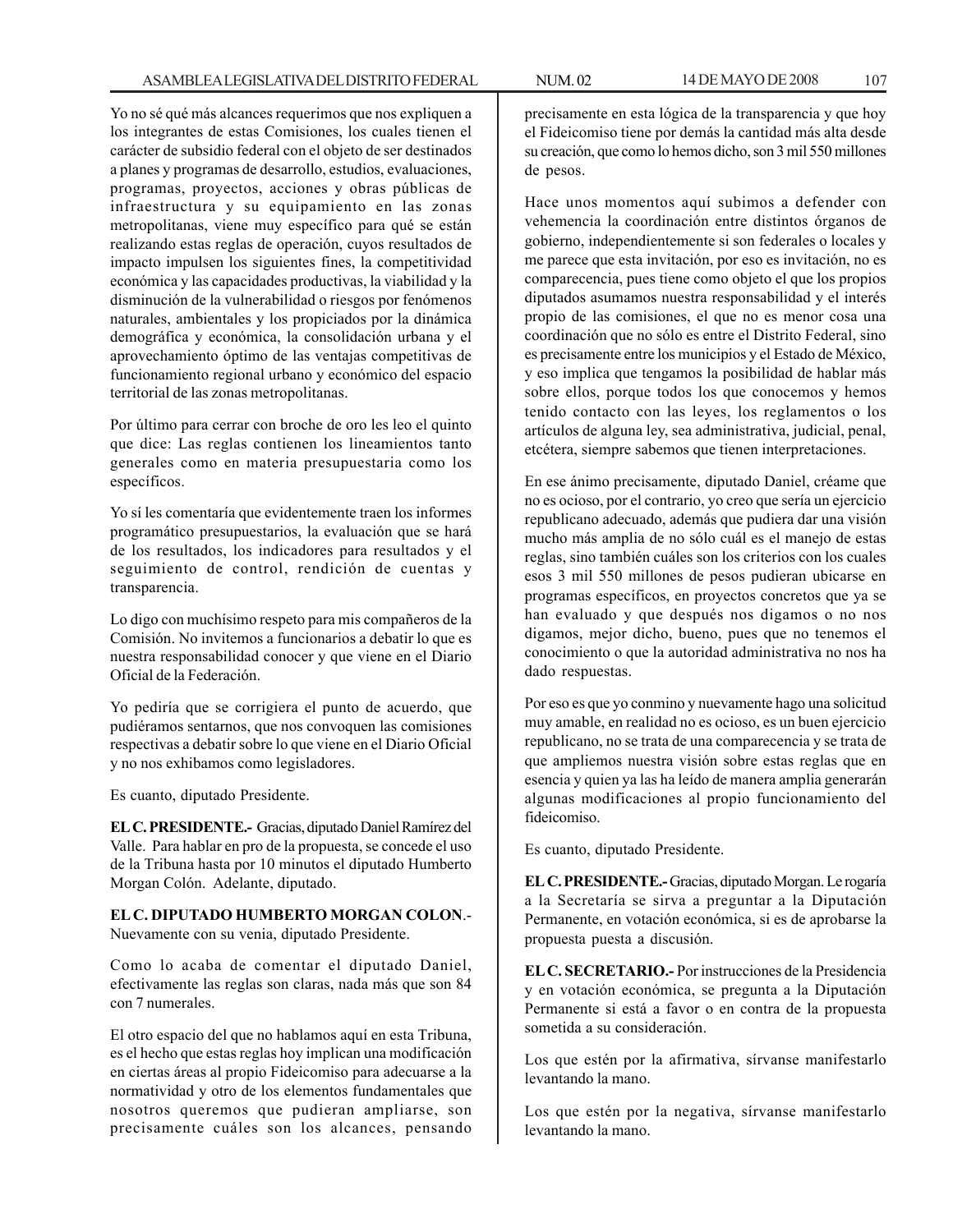Aprobada la propuesta, diputado Presidente.

**EL C. PRESIDENTE.-** Gracias, diputado Secretario. Remítase a las autoridades correspondientes para los efectos legales a que haya lugar.

Para presentar una proposición con punto de acuerdo por el que se exhorta al titular del Órgano Político Administrativo adscrito en la Demarcación Territorial de Coyoacán, Arquitecto Antonio Heberto Castillo Juárez, a efecto de no construir una cancha de béisbol en el Parque Huayamilpas, se concede el uso de la tribuna al diputado Miguel Sosa Tan, del grupo parlamentario del Partido de la Revolución Democrática.

**EL C. DIPUTADO MIGUEL SOSA TAN.-** Con su permiso, diputado Presidente.

# *PROPOSICIÓN CON PUNTO DE ACUERDO POR EL QUE SE EXHORTA AL TITULAR DEL ÓRGANO POLÍTICO ADMINISTRATIVO ADSCRITO A LA DEMARCACIÓN TERRITORIAL DE COYOACÁN, ARQ. ANTÓNIO HEBERTO CASTILLO JUÁREZ, PARA QUE RECONSIDERE EL DESTINO DE UNA DE LAS ÁREAS DEL PARQUE ECOLÓGICO HUAYAMILPAS.*

*El suscrito, diputado Miguel Sosa Tan, integrante del grupo parlamentario del Partido de la Revolución Democrática, con base en las atribuciones y facultades que nos confiere el artículo 122 de la Constitución Política de los Estados Unidos Mexicanos, los relativos de la Ley Orgánica de la Asamblea Legislativa del Distrito Federal, así como el artículo 122 del Reglamento para el Gobierno Interior de la Asamblea Legislativa del Distrito Federal, presento a consideración de éste Honorable Pleno, el siguiente Punto de Acuerdo, por el que se EXHORTA AL TITULAR DEL ÓRGANO POLÍTICO ADMINISTRATIVO ADSCRITO A LA DEMARCACIÓN TERRITORIAL DE COYOACÁN, ARQ. ANTÓNIO HEBERTO CASTILLO JUÁREZ, PARA QUE RECONSIDERE EL DESTINO DE UNA DE LAS ÁREAS DEL PARQUE ECOLÓGICO HUAYAMILPAS.*

*El Parque Ecológico Huayamilpas, es un área con una extensión de 20 hectáreas, que se encuentra ubicado en la llamada Zona de los Pedregales de la Demarcación Territorial de Coyoacán.*

*Dicho parque es, por su propia naturaleza, el principal centro de esparcimiento y práctica deportiva para ese sector de la población.*

*Dentro del Parque Ecológico, existe un espacio destinado para la práctica del Béisbol, deporte que, durante administraciones pasadas se ha pretendido impulsar; sin embargo, lo anterior no se ha logrado, dado que el Béisbol en la Zona no es un deporte que cuente con mucho arraigo.*

*Derivado de lo anterior, y del abandono total en que se encontraba dicha área, y considerando la gran demanda de la comunidad de los Pedregales por practicar el fútbol infantil y femenil, se solicitó a las entonces autoridades delegacionales la autorización para ocupar y adaptar dicho espacio para la práctica del fútbol infantil y femenil, misma que fue obtenida favorablemente.*

*En consecuencia, desde hace aproximadamente cinco años, la práctica del fútbol infantil y femenil en la Zona de los Pedregales de la Demarcación Territorial de Coyoacán, se ha convertido en la principal actividad deportiva para niños de entre 4 y 13 años de edad, madres de los mismo niños, hermanas, primas y demás familiares, y ha sido tal su arraigo, que actualmente, mediante la organización de liguillas, lo practican un aproximado de 2000 personas. Semanal.*

*Sin embargo, lo anterior esta próximo a desaparecer, en efecto, el principal quehacer deportivo para una población aproximada de 2000 personas se encuentra amenazada, y es así, porque la política de promoción deportiva del Jefe Delegacional de Coyoacán pretende destinar el espacio en el que desde hace mas de cinco años se práctica el fútbol, a otro deporte, el béisbol. No tengo nada en vs…*

*Derivado de una reciente comunicación entre la Dirección de Promoción Deportiva de la Delegación Coyoacán y la Administración del Parque Ecológico Huayamilpas, se le hizo saber al encargado de las liguillas de fútbol infantil y femenil, que un plazo máximo de 2 meses, el área que utiliza para la práctica de dicho deporte sería utilizada para la realización de obras de infraestructura para la práctica del béisbol, por lo que debía avocarse a la desintegración de éstas.*

*Es necésario dejar claro, que no es que la población afectada esté en contra de la promoción deportiva, ni en contra de la práctica del béisbol, sino que por las características propias de dicho deporte, su práctica requiere un perfil socioeconómico mucho mas elevado que para el fútbol; además, de que es un deporte que no cuenta con arraigo entre los coyoacanenses.*

*No omito señalar, como dato relevante, que la Liga Mexicana de Béisbol no cuenta con ningún registro de algún equipo de Béisbol perteneciente a la Demarcación Territorial de Coyoacán.*

*La posibilidad de desintegrar las liguillas, y en consecuencia la imposibilidad de contar con los espacios necésarios para la práctica del fútbol infantil y femenil, ha generado una gran inquietud e inconformidad entre la población afectada, dado que dicha actividad deportiva fomenta la unidad y fortalecimiento familiar, y es en atención a sus demandas, que se genera la siguiente Proposición con Punto de Acuerdo:*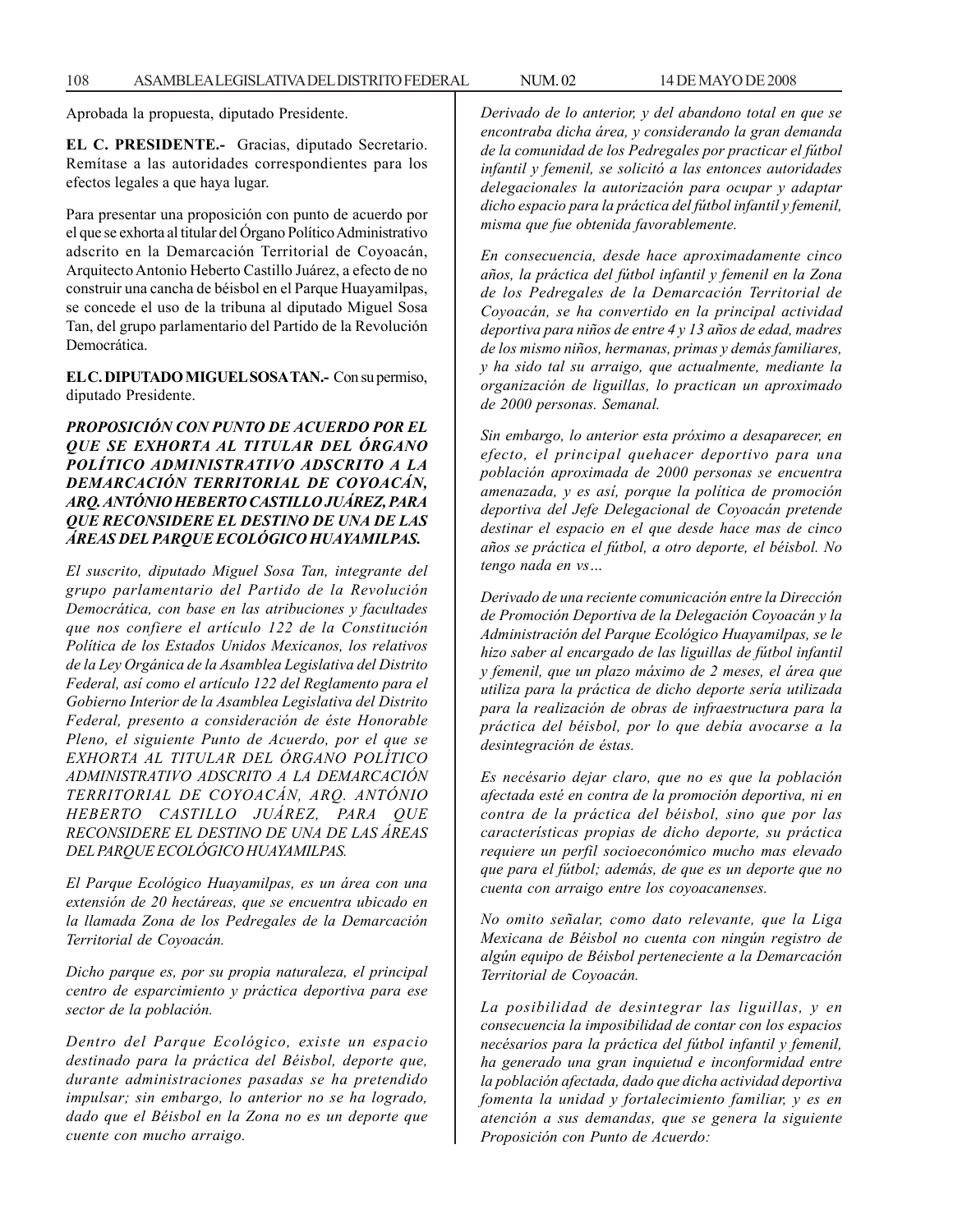*PRIMERO: Se exhorta al Jefe Delegacional de Coyoacán, Arq. Antonio Heberto Castillo Juárez, para que modifique su política de promoción deportiva, y respete la zona del Parque Ecológico Huayamilpas que actualmente se usa, principalmente por liguillas infantiles y femeniles, para la práctica del fútbol.*

*SEGUNDO: Que en consecuencia, y con la finalidad de dar la oportunidad a la población que desee practicar el deporte del béisbol, desarrolle en otra ubicación, la infraestructura necésaria para dicho deporte, donde no se perjudique una practica deportiva con tanto arraigo entre la población coyoacanense.*

*Atentamente.*

*Dip. Miguel Sosa Tan.*

Es cuanto, diputado Presidente.

**EL C. PRESIDENTE.-** Muchísimas gracias, diputado Sosa Tan. Con fundamento en lo dispuesto por los artículos 50 fracciones VI y V de la Ley Orgánica de la Asamblea Legislativa del Distrito Federal, 28, 29 y 132 del Reglamento para su Gobierno Interior, se turna para su análisis y dictamen a las Comisiones Unidas de Desarrollo e Infraestructura Urbana y de Preservación del Medio Ambiente y Protección Ecológica.

### **EL C. PRESIDENTE DIPUTADO DANIEL RAMÍREZ DEL**

**VALLE.-** Para presentar una proposición con punto de acuerdo por el que se solicita al Secretario de Educación del Distrito Federal, Doctor Axel Didriksson, remita a esta soberanía un informe detallado en torno al estado actual de los programas educativos ''Prepa Sí'' y de Bachillerato a Distancia, se concede el uso de la palabra al diputado Xiuh Guillermo Tenorio Antiga, del grupo parlamentario del Partido Nueva Alianza. Adelante diputado.

**EL C. DIPUTADO XIUH GUILLERMO TENORIO ANTIGA.-** Con su venia, diputado Presidente.

*PROPOSICIÓN CON PUNTO DE ACUERDO POR EL QUE SE SOLICITA AL SECRETARIO DE EDUCACIÓN DEL DISTRITO FEDERAL, DR. AXEL DIDRIKSSON, REMITA A ESTA SOBERANIA UN INFORME DETALLADO EN TORNO AL ESTADO ACTUAL DE LOS PROGRAMAS EDUCATIVOS ''PREPA SI'' Y DE BACHILLERATO A DISTANCIA.*

*DIP. XIUH GUILLERMO TENORIO ANTIGA PRESIDENTE DE LA MESA DIRECTIVA DE LA DIPUTACIÓN PERMANENTE DE LA ASAMBLEA LEGISLATIVA DEL DISTRITO FEDERAL, IV LEGISLATURA.*

### *PRESENTE.*

*El suscrito Diputado XIUH GUILLERMO TENORIO ANTIGA, coordinador del Grupo Parlamentario Nueva*

*Alianza, en esta IV Legislatura de la Asamblea Legislativa del Distrito Federal, en uso de las facultades conferidas en el inciso g de la fracción V, de la Base Primera del artículo 122 de la Constitución Política de los Estados Unidos Mexicanos; así como en los artículos 10 fracción XXI y XXXV; 17 fracción VI de la Ley Orgánica de la Asamblea Legislativa del Distrito Federal y 93 y 133 del Reglamento para el Gobierno Interior de la Asamblea Legislativa del Distrito Federal, y demás artículos correlativos, presento ante esta H. Soberanía la siguiente proposición con punto de acuerdo al tenor de la siguiente:*

# *EXPOSICION DE MOTIVOS*

*Para nadie es un secreto que la Educación (del latín educere ''guiar, conducir'' o educare ''formar, instruir''), es el principal instrumento con que las personas y las naciones cuentan para poder superarse en todos los sentidos; tanto en lo intelectual, en lo personal, en lo profesional y en lo económico.*

*A lo largo del tiempo, la educación ha sido conceptualizada como un proceso de socialización entre los integrantes de una sociedad donde se desarrollan capacidades intelectuales, habilidades, destrezas y técnicas para los estudiantes.*

*En términos pedagógicos la educación puede definirse cómo:*

- *El proceso bidireccional mediante el cual se transmiten conocimientos, valores, costumbres y formas de actuar.*
- *El proceso de vinculación y concienciación cultural, moral y conductual.*
- *El proceso de socialización formal de los individuos de una sociedad.*

*Como es fácil apreciar, la educación no sólo se produce a través de la palabra y por los libros, ésta presente en todas nuestras acciones, sentimientos y actitudes, los cuales son denominados en el ámbito educativo como ''currículo oculto'', así y por medio de este, las nuevas generaciones asimilan y aprenden los conocimientos, normas de conducta, modos de ser y formas de ver el mundo de generaciones anteriores, a la vez que van creando otros nuevos modelos de mayores complejidades.*

 *Otro concepto de educación es aquel que llama ''educación'' al resultado que se materializa en la serie de habilidades, conocimientos, actitudes y valores adquiridos, produciendo cambios de carácter social, intelectual, emocional y demás en la persona que, dependiendo del grado de concienciación, será para toda su vida o sólo por un periodo determinado, pasando a formar parte de sus recuerdos en el último de los casos.*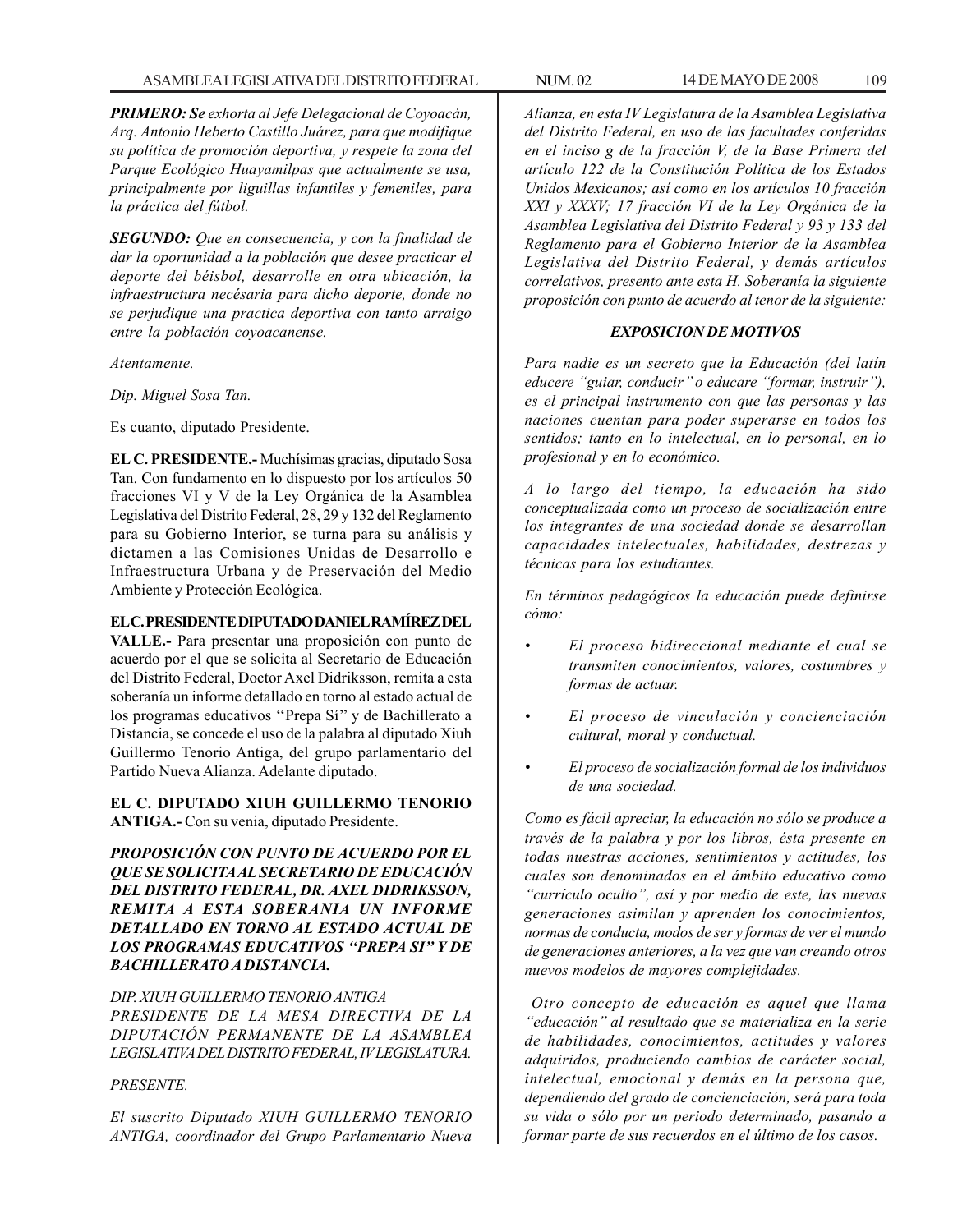*Como es de conocimiento general, la importancia de la educación es tan grande que ésta no ha faltado en ninguna sociedad ni en ningún momento de la historia. En toda sociedad, por primitiva que sea, encontramos evidencia de que se crearon instituciones, simples o muy complejas que pretendían transmitir conocimientos y valores; y si bien los pueblos primitivos carecían de maestros, de escuelas y de doctrinas pedagógicas, de cualquier manera hacían un esfuerzo por educar con lo que tenían a su alcance.*

*Con el paso del tiempo, la educación adquirió métodos y técnicas de enseñanza las cuales poco a poco se fueron haciendo mas detalladas y profundas, es por ello que en la mayoría de las sociedades civilizadas contemporáneas encontramos educadores, instituciones educativas y teorías pedagógicas; es decir, hallamos una acción planeada, consciente y sistemática de la educación.*

*La educación adquirió mayor importancia que otros rubros entre los pueblos y naciones en virtud de que los gobernantes se dieron cuenta que sólo mediante la educación, sus pueblos podían tener un avance en todos los sentidos, lo cual se reflejaba en una mejor calidad de vida.*

*Como es fácil apreciar, la educación, al igual que la mayoría de las cosas de uso humano ha tenido un gran avance, esto se refleja tanto por los materiales que se usan en la enseñanza como por el contenido que se da a los alumnos en las diversas materias en las escuelas.*

*Es tan grande la importancia de este rubro, que incluso el derecho a la educación se encuentra reconocida por instrumentos jurídicos tales como la Declaración Universal de los Derechos Humanos y en la Constitución Política de los Estados Unidos Mexicanos, así y por lo que toca al primer instrumento tenemos que en su artículo 26 señala que:*

- *1. Toda persona tiene derecho a la educación. La educación debe ser gratuita, al menos en lo concerniente a la instrucción elemental y fundamental. La instrucción elemental será obligatoria. La instrucción técnica y profesional habrá de ser generalizada; el acceso a los estudios superiores será igual para todos, en función de los méritos respectivos.*
- *2. La educación tendrá por objeto el pleno desarrollo de la personalidad humana y el fortalecimiento del respeto a los derechos humanos y a las libertades fundamentales; favorecerá la comprensión, la tolerancia y la amistad entre todas las naciones y todos los grupos étnicos o religiosos, y promoverá el desarrollo de las actividades de las Naciones Unidas para el mantenimiento de la paz.*

*3. Los padres tendrán derecho preferente a escoger el tipo de educación que habrá de darse a sus hijos.*

*Por lo que toca a nuestra Constitución, tenemos que el derecho a la Educación se encuentra respaldado por el artículo 3° donde se señala que:*

*Artículo3º. Todo individuo tiene derecho a recibir educación. El Estado, federación, estados, Distrito Federal y municipios, impartirá educación preescolar, primaria y secundaria. La educación preescolar, primaria y la secundaria conforman la educación básica obligatoria.*

*La educación que imparta el Estado tenderá a desarrollar armónicamente todas las facultades del ser humano y fomentará en él, a la vez, el amor a la Patria y la conciencia de la solidaridad internacional, en la independencia y en la justicia.*

*En este sentido, celebramos que en nuestra entidad el Jefe de Gobierno por medio de la Secretaría de Educación le estén dando un impulso vigoroso a la misma con una gran diversidad de programas tales como:*

- *Bachillerato a Distancia*
- *Prepa Sí*
- *1, 2, 3 por mi y por mi escuela*
- *Programa Integral de Mantenimiento Escolar*
- *Niños Talento*
- *Uniformes y libros de texto*

*Estos programas tienen gran importancia dado que por medio de ellos se están ofreciendo lo mismo una búsqueda de mejora de la calidad de las instalaciones que facilidades para estudiar o, incluso, incentivos en efectivo para que los estudiantes estudien.*

*Como es de conocimiento general, el programa Prepa sí, tiene el objetivo de otorgar estímulos económicos a todos los jóvenes del Distrito Federal que cursan el bachillerato, esto con el fin de que los mismos no abandonen sus estudios por falta de recursos.*

*Por otro lado, el programa de Bachillerato a Distancia, como su nombre lo indica, tienen el objetivo de facilitar la educación haciendo uso de la tecnología. Así y por el uso de la misma, los estudiantes no tienen la necesidad de acudir a un centro educativo tradicional, ya que en lugar de ello, se utilizan diferentes herramientas que permiten a los alumnos estudiar en otros lugares que no son precisamente los centros de enseñanza.*

*Como podemos apreciar, ambos programas, Prepa sí y Bachillerato a Distancia tienen un gran objetivo: ampliar*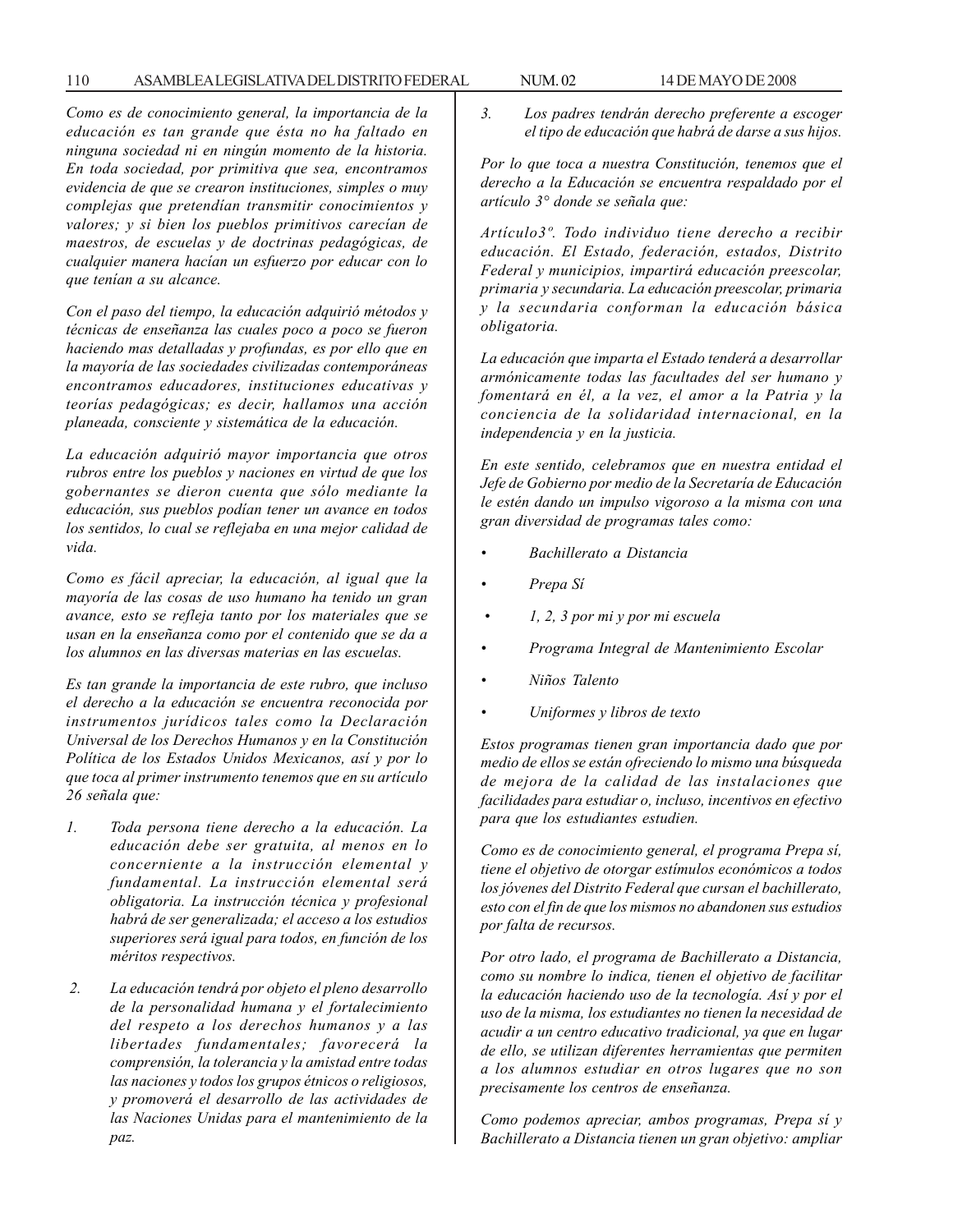*la difusión de la educación y estimular que los alumnos no dejen de estudiar.*

*Sin embargo, como ambos programas son nuevos en su diseño e implementación y no han cumplido su primer año, requerimos contar con información adecuada, detallada y oportuna para considerar su eficiencia, eficacia y los insumos necésarios para evaluarlos socialmente.*

*El objetivo no es menor, lo sabemos, la educación es y será, el motor social, económico y cultural más importante de que dispone la sociedad en su conjunto para lograr un avance en todos los sentidos, es por ello que en esta ocasión y a efecto de tener un conocimiento cierto y verdadero de los programas antes mencionados me permito solicitar el apoyo de ustedes compañeros Diputados y Diputadas a efecto de aprobar la presente petición por la cual se solicita al Dr. Axel Didriksson*

*Secretario de Educación de nuestra entidad a efecto de que remita a esta soberanía un informe detallado en torno al estado actual de los programas educativos ''Prepa Sí'' y de ''Bachillerato a distancia''.*

*Sabemos que existen otros programas educativos a cargo de la Secretaria de Educación, no obstante ello, en esta ocasión nos centramos en estos dos programas en virtud de que el interés estriba en conocer cuál ha sido el funcionamiento de los mismos en lo que va de la actual administración por ser programas de reciente creación.*

 *Aunque está convocado a una reunión de la Comisión de Educación, el tema no está considerado en la agenda de trabajo ni por la Comisión ni por el Secretario Didriksson, por lo que consideramos conveniente solicitar la información que se pide en este punto de acuerdo, independientemente de que sea parte de la exposición ante la Comisión que realizará el funcionario.*

*Por todo lo anteriormente expuesto y fundado, pongo a consideración de ustedes compañeros diputados el siguiente*

### *PUNTO DE ACUERDO*

*ÚNICO: ESTA DIPUTACIÓN PERMANENTE EXHORTA AL SECRETARIO DE EDUCACIÓN DEL DISTRITO FEDERAL DR. AXEL DIDRIKSSON REMITA A ESTA SOBERANIA UN INFORME DETALLADO EN TORNO AL ESTADO ACTUAL DE LOS PROGRAMAS EDUCATIVOS ''PREPA SI'' Y ''BACHILLERATO A DISTANCIA''*

*México DF., a 13 de mayo de 2008*

*Atentamente.*

*Dip. Xiuh Guillermo Tenorio Antiga.*

Por su atención, muchas gracias.

**EL C. PRESIDENTE.-** Así será, diputado. En términos de lo dispuesto por el artículo 133 del Reglamento para el Gobierno Interior de la Asamblea Legislativa del Distrito Federal, consulte la Secretaría a la Diputación Permanente en votación económica si la propuesta presentada por el diputado Xiuh Guillermo Tenorio Antiga se considera de urgente y obvia resolución.

**EL C. SECRETARIO.-** Por instrucciones de la Presidencia y en votación económica, se consulta a la Diputación Permanente si la propuesta de referencia se considera de urgente y obvia resolución.

Los que estén por la afirmativa, sírvanse manifestarlo levantando la mano.

Los que estén por la negativa, sírvanse manifestarlo levantando la mano

Se considera de urgente y obvia resolución, diputado Presidente.

**EL C. PRESIDENTE DIPUTADO XIUH GUILLERMO TENORIO ANTIGA.-** Gracias, diputado Secretario. Compañeros diputados, está a discusión la propuesta. ¿Existen oradores en contra?

De no ser así, le rogaría a la Secretaría someter a votación de la Diputación Permanente en forma económica si es de aprobarse la propuesta a discusión.

**EL C. SECRETARIO.-** Por instrucciones de la Presidencia y en votación económica, se pregunta a la Diputación Permanente si está a favor o en contra de la propuesta sometida a su consideración.

Los que estén por la afirmativa, sírvanse manifestarlo levantando la mano

Los que estén por la negativa, sírvanse manifestarlo levantando la mano

Aprobada la propuesta, diputado Presidente.

**EL C. PRESIDENTE.-** Gracias, diputado Secretario. Remítase a las autoridades correspondientes para los efectos legales a que haya lugar.

Esta Presidencia hace del conocimiento de la Asamblea que el punto enlistado en el numeral 41 del orden del día ha sido retirado.

Para presentar una proposición con punto de acuerdo para que esta Asamblea Legislativa del Distrito Federal exhorte al Secretario de Transportes del Gobierno del Distrito Federal, Licenciado Armando Quintero Martínez, a iniciar con el proceso de renovación de concesiones a todo aquel concesionario de microbús que no suscriba los convenios que ofrece el Gobierno de la Ciudad para el aumento de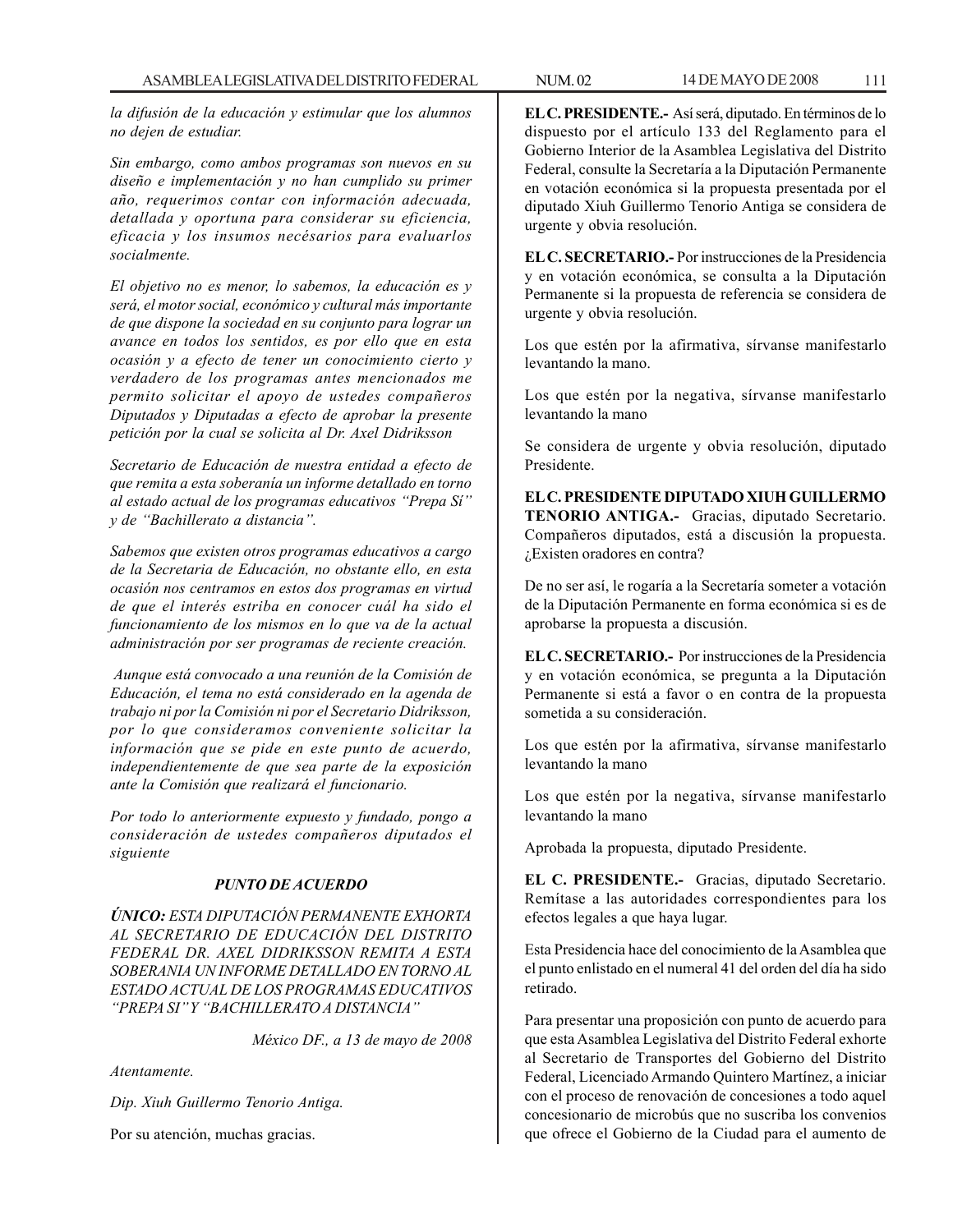tarifas acordado, se concede el uso de la Tribuna al diputado Humberto Morgan Colón a nombre propio y del diputado Tomás Pliego Calvo, del grupo parlamentario del Partido de la Revolución Democrática.

**EL C. DIPUTADO HUMBERTO MORGAN COLÓN.-** Una vez más con su venia, diputado Presidente.

*PROPOSICIÓN CON PUNTO DE ACUERDO PARA QUE LA ASAMBLEA LEGISLATIVA DEL DISTRITO FEDERAL EXHORTE AL GOBIERNO DEL DISTRITO FEDERAL Y A LA SECRETARÍA DE TRANSPORTES Y VIALIDAD DEL DISTRITO FEDERAL, A ACELERAR LOS PROCESOS DE CONCERTACIÓN CON CONCESIONARIOS DE MICROBUSES A FIN DE QUE ASUMAN LOS CONVENIOS QUE IMPULSA SETRAVI DE RENOVACIÓN DE UNIDADES DE MICROBÚS O, EN SU CASO RESTITUCIÓN; DE RESPETO A PARADAS FIJAS Y RESPETO A LOS DERECHOS LABORALES DE LOS OPERADORES, ENTRE OTROS, EN UN TÉRMINO DE 90 DÍAS, DE NO ASUMIR LOS CONVENIOS.*

*Considerando que:*

*1.- La semana pasada, el grupo Transportistas Unidos del DF, que representa a 76 rutas de transporte concesionado, anunció que la próxima semana empezarían a pedir a los pasajeros una propina de 50 centavos o de ''lo que gusten cooperar'', ante la falta de acuerdos con el gobierno capitalino respecto a su demanda de un peso de incremento.*

*2.- Diversos medios de información sondearon a capitalinos sobre esta solicitud. La total mayoría de los usuarios expresó una negativa contundente a la intención de los transportistas para dar propina. Esto precisamente por el histórico pésimo servicio en lo general, por el trato, la conducción y el estado de las unidades.*

*3.- En lo que respecta los microbuseros no mensajes ciudadanos a esta representación, nuestra postura es que están comprendiendo adecuadamente los ni los del gobierno capitalino; no están comprendiendo su condición de concesionarios y por supuesto ni la naturaleza de su servicio. Un detalle lo dice todo: Algunos concesionarios han puesto un letrero donde ellos mismos se califican y se otorgan una alta calidad en el servicio, hecho que muy pocos capitalinos usuarios de este medio de transporte pueden aceptar.*

*4.- La franja poblacional usuaria más vulnerable, mujeres, ancianos, niños son los principales afectados por los malos humores, la competencia por el pasaje, el fumar, el ruido excesivo dentro de la unidad y la calidad agresiva de la conducción. Además de la deplorable condición de la unidad.*

*5.- La actitud de renunciar a los convenios oficiales y solicitar propinas a usuarios manifiesta un acto de negligencia. En primer lugar por hacer explícita la renuencia a que el aumento al cobro sea de 50 centavos, renuentes a cambiar de actitud y de unidad. Renuencia a someterse a la gobernabilidad y al orden que la legislación señala. La naturaleza de una concesión es cumplir una requisitoria específica hecha para practicar un servicio que considere la humanidad, la fragilidad de los usuarios, así como la inmensa responsabilidad que posee un operador respecto a los pasajeros.*

*Por lo anteriormente expuesto la Asamblea Legislativa del Distrito Federal emite el siguiente Punto de Acuerdo de Urgente y obvia resolución:*

*Único.- La Asamblea Legislativa del Distrito Federal exhorta al Gobierno del Distrito Federal y a la Secretaría de Transportes y Vialidad del Distrito Federal, a acelerar los procesos de concertación con concesionarios de microbuses a fin de que asuman los convenios que impulsa SETRAVI de renovación de unidades de microbús o, en su caso restitución; de respeto a paradas fijas y respeto a los derechos laborales de los operadores, entre otros, en un término de 90 días, asumir los convenios les sea retirada definitivamente la concesión.*

## *ATENTAMENTE*

*Dip. Tomás Pliego Calvo, Dip. Humberto Morgan Colón* Es cuanto, diputado Presidente.

**EL C. PRESIDENTE.-** Gracias, diputado Humberto Morgan. En términos de lo dispuesto por el artículo 133 del Reglamento para el Gobierno Interior de la Asamblea Legislativa del Distrito Federal, consulte la Secretaría a la Diputación Permanente en votación económica si la propuesta presentada por el diputado Morgan Colón se considera de urgente y obvia resolución.

**EL C. SECRETARIO.-** Por instrucciones de la Presidencia y en votación económica, se consulta a la Diputación Permanente si la propuesta de referencia se considera de urgente y obvia resolución.

Los que estén por la afirmativa sírvanse manifestarlo levantando la mano

Los que estén por la negativa sírvanse manifestarlo levantando la mano

Se considera de urgente y obvia resolución, diputado Presidente.

**EL C. PRESIDENTE.-** Gracias, diputado Secretario. Compañeros diputados, está a discusión la propuesta. ¿Existen oradores en contra?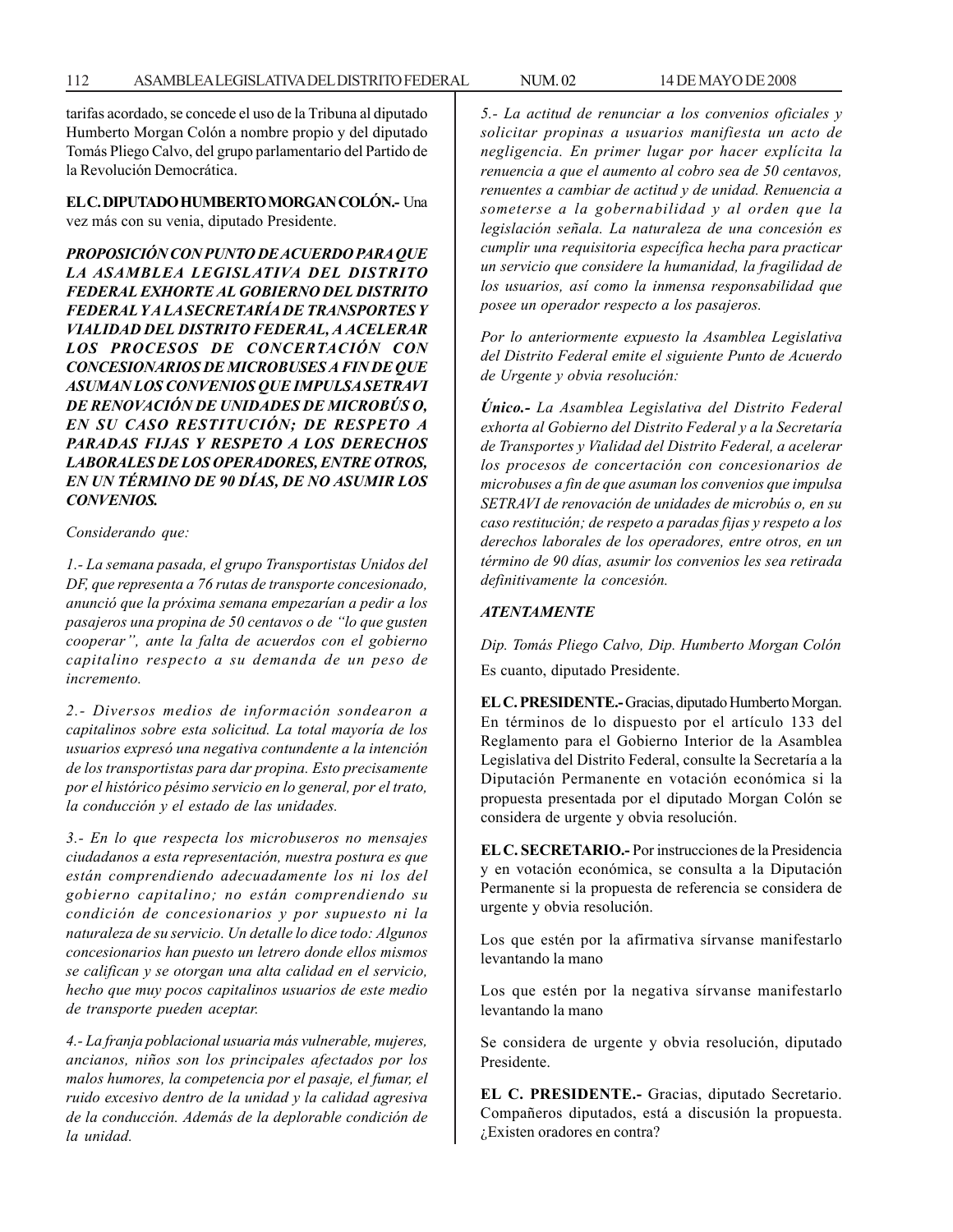Se han inscrito el diputado Antonio Lima y el diputado Jacobo Bonilla.

¿Existen oradores en pro?

El diputado Humberto Morgan Colón.

Se concede el uso de la Tribuna al diputado Lima, para hablar en contra de la propuesta, hasta por 10 minutos.

## **EL C. DIPUTADO ANTONIO LIMA BARRIOS.-** Con su venia, diputado Presidente.

Creo que estamos de acuerdo en una serie de juicios que se han hecho aquí respecto al servicio, que compartimos por supuesto con la opinión de la ciudadanía, somos sensibles a ello y eso lo hemos estado discutiendo bastante en la Comisión de Transporte. Sin embargo, sobre lo que estoy en contra de este punto de acuerdo tiene que ver con una mala costumbre en el ejercicio de la política, y a lo mejor esto nos sirve como ejemplo para otras cosas, pero particularmente quiero hablar sobre de este tema.

Resulta que hay una mala costumbre que donde se tiene mayoría y donde se tiene la capacidad de decidir se hace manera autónoma y solamente a veces se consulta a los otros órganos, en este caso hablamos del Ejecutivo y del Legislativo, pero lo podríamos poner como ejemplo en algunas otras actividades políticas.

¿A qué me refiero? Por ejemplo, el año pasado nosotros elaboramos un exhorto al Gobierno del DF a fin de que con base en lo que señala la propia Ley de Transporte se hicieran los estudios a fin de determinar si era procedente o no o en qué términos era procedente el incremento de la tarifa en el transporte. Bueno, de ese exhorto, que yo sepa, no tuvimos nunca respuesta del gobierno de la Ciudad, por el contrario, sí se nos dijo que se estaba en una negociación donde el incremento en la tarifa tenía que ver con otras cosas, no con lo que la propia ley señala, que es la revisión de las tarifas, sino que se decía esto anclado a un programa que la SETRAVI está negociando con los propios permisionarios. Ese es un ejemplo entonces de cómo nosotros exhortamos al gobierno de la Ciudad a algo que está en al ley y no tenemos ninguna respuesta.

Lo otro tiene que ver con el programa de taxis, donde igual opinamos mucho, discutimos mucho en la Comisión y a final de cuentas el Ejecutivo decidió hacer un programa como lo creyó más conveniente, lo cual tampoco tenemos ningún problema, es una facultad, y lo hemos dicho y lo hemos reconocido, del Ejecutivo y así hizo el programa y así lo ejecutó. Sólo cuando necesitó algún sustento legal, fue, y aquí tengo que hacer referencia a una iniciativa que presentó el diputado Tenorio, en donde se propuso por parte de la Asamblea Legislativa la integración de diputados a una comisión que estaría opinando respecto a la adjudicación de las concesiones, y lo mismo la respuesta

de la Consejería Jurídica fue: no, no hay facultades de la Asamblea Legislativa para meterse en ese tema, de tal manera que la Secretaría va a tomar este programa en sus manos y lo hizo, tenemos una opinión por supuesto favorable de cómo se hizo ese programa, pero igual de la misma manera con base en las facultades del Ejecutivo así lo ha hecho.

Entonces, en este momento se nos está pidiendo un voto para este punto de acuerdo que en lo general me parece conveniente.

Lo que no me parece conveniente a veces es una práctica que tenemos en nuestro grupo parlamentario, en donde primero hacemos una conferencia de prensa sobre ciertos temas, damos opiniones y no buscamos la Comisión para ahí hacer la discusión de los temas, y me refiero particularmente a un artículo que sale hoy de una conferencia de prensa, a propósito de una conferencia de prensa que hizo el diputado Tomás Pliego, donde dice ''mano firme contra microbuseros pide la Asamblea Legislativa''.

Bueno, yo estaría de acuerdo en gran parte de lo que el punto de acuerdo está señalando porque no habla de eso. Habla de exhortar al Gobierno a que haga el programa, que lo implemente, etcétera, con lo cual estamos de acuerdo.

Lo que no se vale, porque también esa me la sé, es que si aprobamos este punto de acuerdo en esos términos, con esa argumentación, yo estoy seguro que va a ser un argumento en alguna mesa que se tenga con los permisionarios en donde la autoridad de la Secretaría va a decir ''les estamos metiendo mano dura porque los diputados lo pidieron'', y a lo mejor lo estamos pidiendo, pero y las otras cosas que también hemos pedido, que es intervenir, opinar sobre los programas que está haciendo el Gobierno de la Ciudad, bueno ahí sí no opinamos.

De tal manera que por eso yo subo a esta tribuna a decir que particularmente yo estoy a favor con el diagnóstico que se hace sobre el servicio que están prestando los microbuseros, lo comparto con esa inquietud de la ciudadanía, pero no estoy de acuerdo en que el Gobierno de la Ciudad también a veces diga que es su facultad, la va a ejercer plenamente y no tome en cuenta la opinión del Legislativo.

De tal manera que si vamos cambiándole ese esquema, creo que sería buen comienzo, pero si no, entonces seguimos con ese esquema de que donde somos mayoría la aplicamos a rajatabla.

Muchísimas gracias.

**EL C. PRESIDENTE.-** Gracias diputado Lima Barrios. Para hablar en pro se ha inscrito el diputado Jacobo Bonilla, a quien se le concede la Tribuna, hasta por 10 minutos.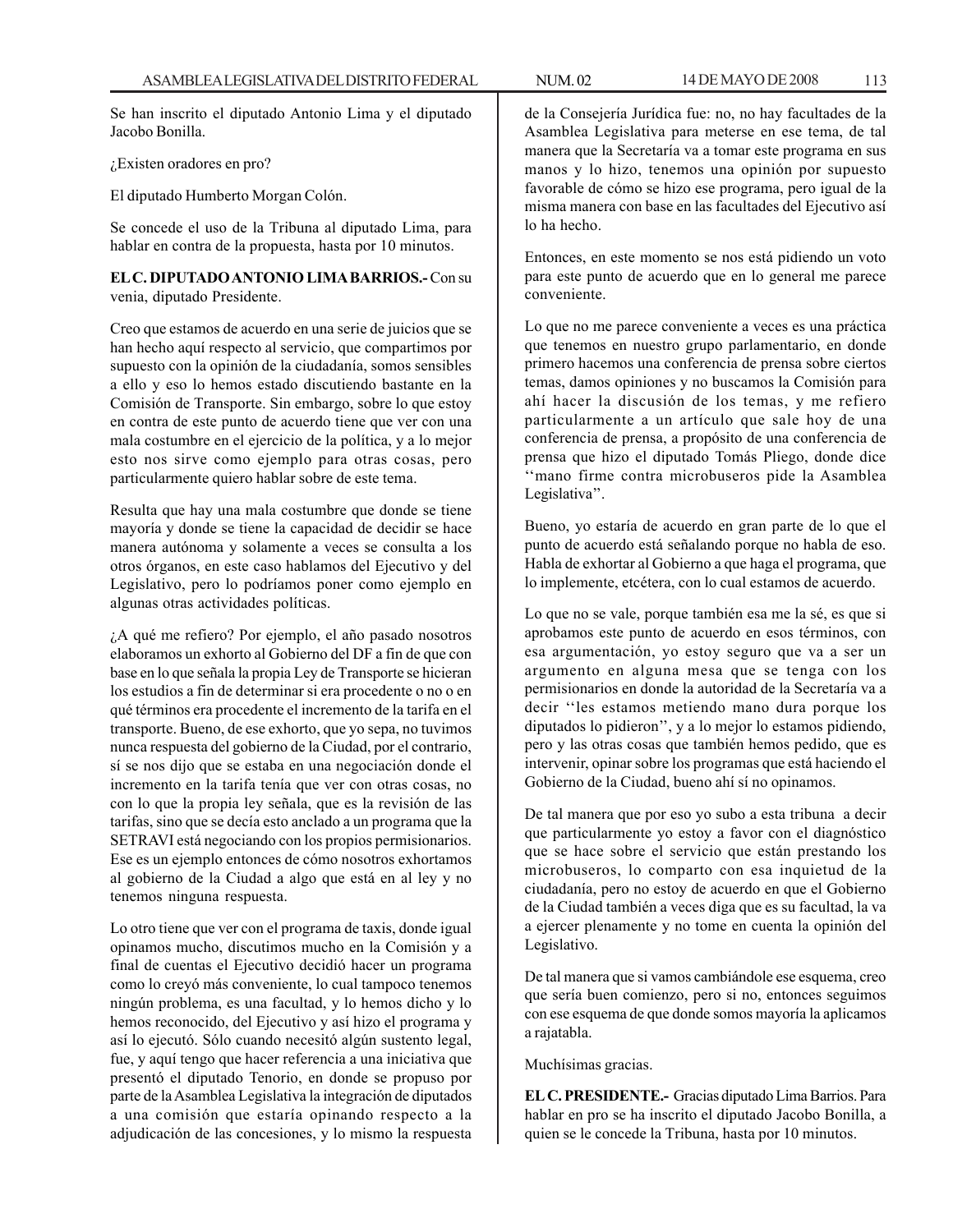### **EL C. DIPUTADO JACOBO MANFREDO BONILLA CEDILLO.-** Muchas gracias diputado Presidente.

Bueno finalmente el tema de transporte como se puede ver, nos llama la atención a todos y yo vengo a hablar a favor, pero más bien me he inscrito un poco más para dar algunos puntos de vista que me parecería importante que acompañen al punto de acuerdo y que en la medida de lo posible, si no hay opinión contraria, pudiéramos inscribir las palabras del diputado Lima y lo que yo diré, para engrosar este punto de acuerdo y que así sea remitido a las autoridades del Distrito Federal.

Coincido plenamente con el diputado Lima de que no puede ser éste el pretexto para que el Gobierno del Distrito Federal el día de mañana utilice la fuerza pública para quitar a las concesiones que están en algún corredor, no puede ser éste documento el pretexto para que utilice la fuerza pública y no puede ser éste documento el pretexto para que quite concesiones el Gobierno del Distrito Federal.

Hay elementos muy claros por los cuales el Gobierno del Distrito Federal tiene y puede ejercer su facultad para quitar concesiones y sí me parece que es prudente pedirle al Gobierno del Distrito Federal que acelere todas las negociaciones lo antes posible para llevar a buen puerto este conflicto que se tiene en varias rutas, sobre todo en las rutas en donde se pretende que corra el Metrobús.

De tal manera que me parece importante también comentar que en el Partido Acción Nacional consideramos que el problema dentro del diagnóstico del puno de acuerdo se menciona como si fuera casi al ciento por ciento culpa del microbús el que tengamos un transporte tan deficiente en el Distrito Federal.

Yo creo que habrá que meter dentro del diagnóstico que ha sido un juego perverso, un círculo vicioso de los gobiernos, que simulan transportarnos, simulan una tarifa y por lo tanto también el transportista simula un transporte en el Distrito Federal.

De tal manera que realmente los que pagan los platos rotos son los usuarios de que no tenemos un transporte público adecuado con una tarifa que no está subsidiada, más bien está detenida y que tenemos un transporte público deficiente en el Distrito Federal.

Yo creo que este punto de acuerdo lo que puede hacer es convocar al Gobierno del Distrito Federal a que aumente su capacidad de negociación para invitar a todas las concesiones en los ramales que se van a abrir del Metrobús, a que participen en la medida de lo posible y que estén abiertos a las opiniones del Gobierno del Distrito Federal para que se puedan hacer los corredores del Metrobús y en la medida de lo posible podríamos después nosotros en la Comisión de Transporte que tendremos la próxima semana, buscar, tratar este tema ya en lo particular y por supuesto vale la pena también considerar que también me sumo yo al comentario del diputado Lima, de que el día de ayer se dio a conocer la opinión de la Comisión de Transporte pidiendo mano dura a los concesiones, lo cual es completamente falso, no hemos tenido reunión con la Comisión de Transporte como para que pidamos mano dura, habrá sido alguna mala interpretación de los medios de comunicación o un error del Presidente de la Comisión de Transporte de la Asamblea Legislativa.

De tal manera que el Partido Acción Nacional pide que en la medida de lo posible se sumen todos los esfuerzos para lograr un transporte público mejor para todos los capitalinos y pedirá que estas pláticas, con los comentarios del diputado Lima y los que yo he dicho, se sumen al grueso del punto de acuerdo que estaríamos dispuestos a votar a favor.

Muchas gracias.

**EL C. PRESIDENTE.-** Gracias, diputado Bonilla. Le preguntaría esta Presidencia al diputado Morgan Colón, si acepta la propuesta de que se anexen las participaciones del diputado Lima Barrios y el diputado Jacobo Bonilla.

**EL C. DIPUTADO HUMBERTO MORGAN COLÓN (Desde su curul)**.- Sí, diputado Presidente.

**EL C. PRESIDENTE.-** Gracias, diputado Morgan.

Le rogaría a la Secretaría preguntar a la Diputación Permanente en votación económica si es de aprobarse la propuesta a discusión con las consideraciones solicitadas por el diputado Bonilla y aceptadas por el diputado Morgan Colón.

**EL C. SECRETARIO.-** Por instrucciones de la Presidencia y en votación económica, se pregunta a la Diputación Permanente si está a favor o en contra de la propuesta sometida a su consideración.

Los que estén por la afirmativa, sírvanse manifestarlo levantando la mano.

Aprobada la propuesta, diputado Presidente.

**EL C. PRESIDENTE.-** Gracias, diputado Secretario. Remítase a las autoridades correspondientes para los efectos legales a que haya lugar.

**EL C. PRESIDENTE DIPUTADO FRANCISCO XAVIER ALVARADO VILLAZÓN.-** Para presentar un efeméride con motivo del Natalicio del ilustre Don Miguel Hidalgo y Costilla, se concede el uso de la Tribuna al diputado Xiuh Guillermo Tenorio Antiga, a nombre de la diputada Gloria Isabel Cañizo Cuevas, del grupo parlamentario del Partido Nueva Alianza. Adelante, diputado.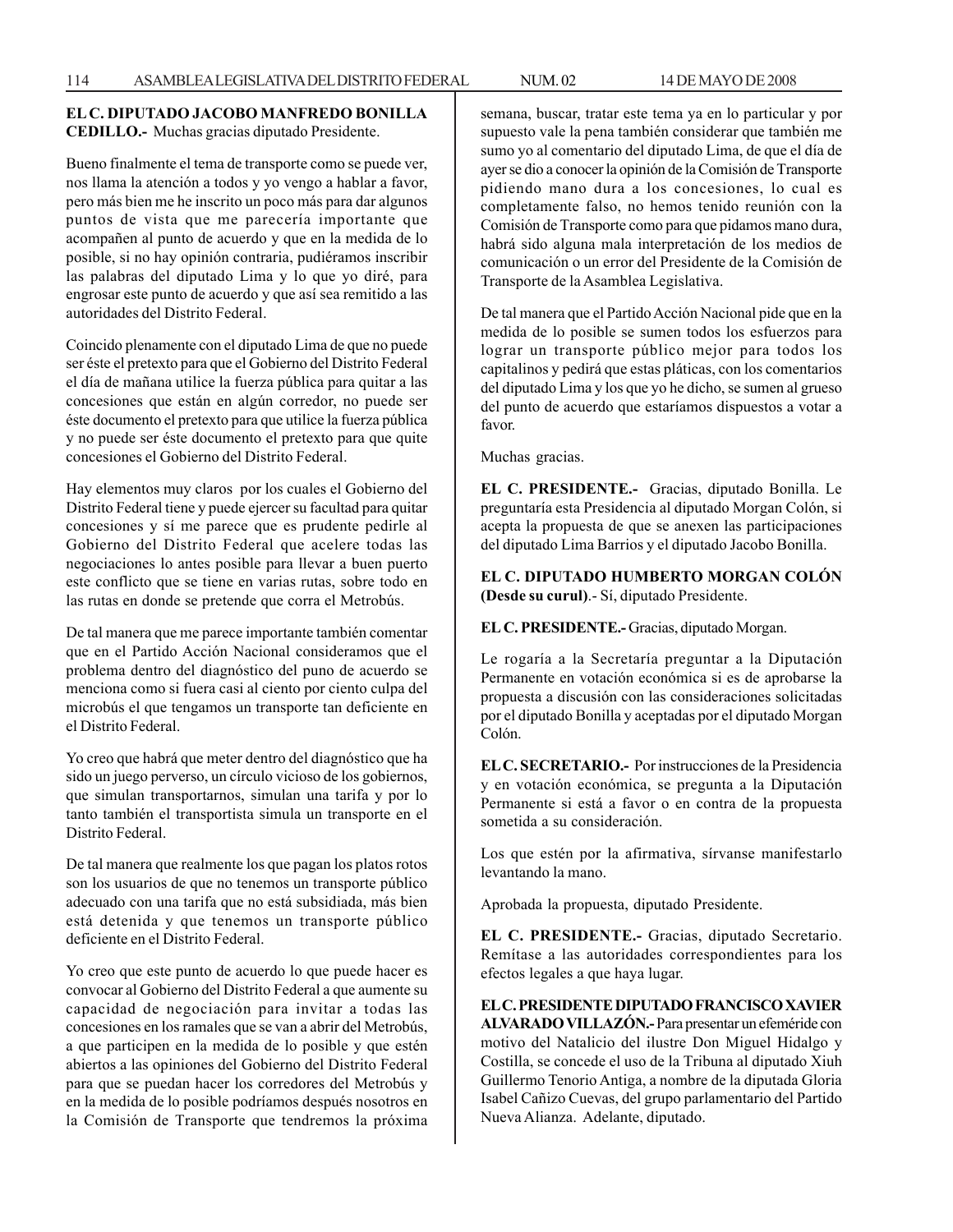**EL C. DIPUTADO XIUH GUILLERMO TENORIO ANTIGA**.- Gracias, diputado Presidente; gracias, compañeros diputados.

*H. MESA DIRECTIVA DE LA DIPUTACIÓN PERMANENTE DE LA ASAMBLEA LEGISLATIVA DEL DISTRITO FEDERAL, IV LEGISLATURA*

#### *PRESENTE.*

*La suscrita Diputada, Gloria Isabel Cañizo Cuevas, integrante del Grupo Parlamentario Nueva Alianza en esta Asamblea Legislativa del Distrito Federal, IV Legislatura, con fundamento en el artículo 92, numeral 11 del reglamento para el Gobierno Interior de la Asamblea Legislativa del Distrito Federal, demás artículos relativos, presento ante ante esta H. Soberanía la siguiente.*

#### *EFEMERIDE DEL ILUSTRE DON MIGUEL HIDALGO Y COSTILLA EN SU NATALICIO (255)*

#### *Al tenor de los siguientes.*

*Con tres siglos de hegemonía española, basada en un sistema colonial, en 1810, emerge el propósito de establecer un nuevo orden social, político, económico, jurídico y cultural, para conducir a México hacia la conformación de un país independiente y soberano.*

*Uno de los personajes fundamentales de ese momento histórico, es el Profesor Don Miguel Hidalgo y Costilla Gallaga, quien, como brazo político y armado, logro dinamizar a las masas, extender el movimiento de Independencia, dictar medidas para favorecer a los indígenas y establecer los principios para conformar un Gobierno Federal y Republicano.*

*Dicho lo anterior, procedo a presentar algunos de los aspectos trascendentes del Padre de la Patria e Independencia Nacional, Don Miguel Hidalgo y Costilla Gallaga.*

*Don Miguel (Gregorio Antonio Ignacio) Hidalgo y Costilla Gallaga, nació el 8 de mayo de 1753, en la Hacienda de San Diego de Corralero lugar que mas tarde quedaría incorporado a intendencia de Guanajuato. Fue hijo de Cristóbal Hidalgo Costilla (de Tejupilco, México) y de Ana María Gallegos Mandarte (de Huaniqueo Michoacán)*

*En la Línea sanguínea paterna, cabe la posibilidad de tener un origen judío, y por lo tanto, para evitar ser perseguido, por la inquisición, se convirtió al Cristianismo, Por el lado materno, le deviene una línea noble, cuyos rastros tienen su origen en España y lo vinculan con Don Juan de Villaseñor y Serones, Comendador de la Orden de Santiago y Caballero de la Orden del Reino Tarasco y Alcalde Mayor de la Fortaleza*

*de Zaragoza; de esa misma cuna descendió Don Juan de Villaseñor y Orozco, originario de la villa de Vélez, en Almería, que se ubica en Andalucía, España; quien fue capitán y conquistador de la Nueva España y fundador de Valladolid, Hoy Morelia, Michoacán; además encomendadero de Huango, en Huaníqueo, Michoacán.*

*Es menester señalar, que el cura Hidalgo, fuera mestizo, de tez mediterráneo y ojos color turquesa, lo cual lo haría parecer un hombre de agradable presencia y carismático, en plena era de las Castas.*

*En cuanto a su instrucción Educativa, nuestro conmemorado, realizo la carrera sacerdotal, en la Ciudad de Valladolid, hoy Morelia; al no existir otra forma de irrumpir a la escuela; lo cual, le garantizaba un empleo, y seguro rango social.*

*En 1765 se inscribió, junto con su hermano José Joaquín en el Colegio de San Francisco Javier, el que era atendido por Padres Jesuitas, donde estudio Retórica y Gramática Latina, permaneciendo ahí, hasta 1767. A fines de ese mismo año, se inscribió en el Colegio de San Nicolás Obispo, donde sus colegas le asignaron el mote de ''El Zorro'' debido al rasgo de astucia que ya entonces proyectaba su personalidad.*

*El 20 de febrero de 1770 se graduó de bachiller en letras y el 30 de marzo siguiente en la Real y Pontífice Universidad de México de Bachiller en Artes. Se distinguió en sus estudios de Teología Escolástica y Moral. En 1773, estaba listo a recibir el grado de Bachiller en Teología, y obtuvo una beca para emprender los estudios canónicos.*

*En 1774 recibió las cuatro órdenes menores; en 1775 se incorporó al claustro docente de su colegio y en 1778 recibió el presbiteriado.*

*En este orden de ideas y bajo la influencia de la Ilustración, el joven catedrático de San Nicolás, permitió hacer público su reformismo intelectual, prolegómeno de su futura insurgencia política.*

*Hidalgo, saltó a la noticia periodística, por primera vez cuando la Gaceta de México, del 9 de agosto de 1785, inserto en sus páginas, la reseña de uno de sus actos literarios, donde hablaba de ideas progresistas y novedosas para la época.*

*En enero de 1790, fue nombrado Rector del Colegio de San Nicolás puesto al que renuncio el 2 de Febrero de 1792, por razones ideológicas, después de haber reformado el plan de estudios.*

*En 1792, como parte integrante de la Iglesia, y por las razones antes citadas, fue asignado para servir de Curato, en Colima; luego se fue a San Felipe Torres Mochas, y en 1803, a Dolores Guanajuato.*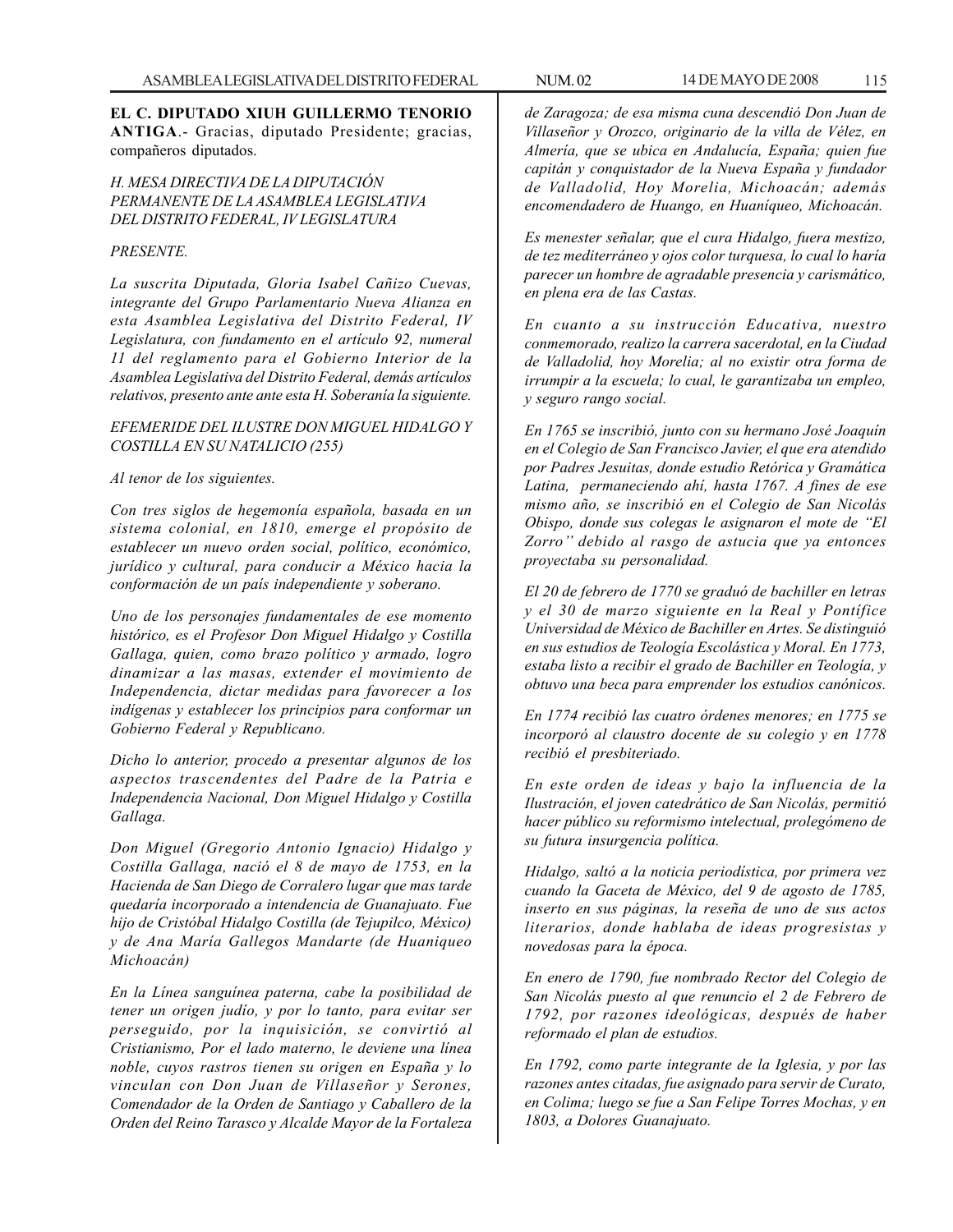*Por su temperamento, educación y vitalidad, descargo en coadjuntores, las obligaciones rutinarias de su cargo; mientras que el se dedicaba a leer mucho, en especial autores franceses, a quienes tradujo; impulso el teatro y puso en escena a ''Racine y Moliere''. Debido a sus actividades, a principios de 1800, El Santo Oficio le abrió un juicio por blasfemo, prácticas judías, herejía y vida absoluta, acusaciones que Hidalgo, logro detener en ese momento.*

*La potencialidad económica del Curato da un ligero panorama del Programa Industrial, Artesanal y Agrícola que impulso en aquella Región, a partir del cultivo de los gusanos de seda, la vid, el curtido de pieles, la apicultura y la capacitación de los artesanos y trabajadores de las distintas actividades desarrolladas en su espacio geográfico.*

*Con estas prácticas, quedaba claro su perfil de hombre filantrópico y humanitario, dando al mismo tiempo, cumplimiento a los ideales de la Revolución Francesa, que además de luchar por la Legalidad y la Igualdad, propugnaba por la Fraternidad.*

*Por otra parte y cumplidos los 50 años, Don Miguel Hidalgo y Costilla, fue a Guanajuato, San Miguel el Grande, a Querétaro y a Valladolid, para iniciar el gran movimiento insurgente. El poblado de Dolores, fue su centro de operaciones y desde ahí, hizo las relaciones necésarias; ato cabos, y formalizo compromisos con los futuros independentistas. Ya desde entonces, su mente giró en torno a ser miembro destacado de alguna asociación que trabajara en derribar el Régimen Español.*

*La oportunidad se la ofrecería mas tarde un grupo de Criollos y Mestizos, que se organizaban en Querétaro. Logró la protección del Corregidor Don Miguel Domínguez, futuro presidente de la Suprema Corte de Justicia de la Nación, cargo que asumió el 23 de diciembre de 1824, y su esposa, Doña Josefa Ortiz Téllez de Domínguez.*

*Esta Conspiración estuvo impulsada de manera especial por un puñado de jóvenes oficiales del ejercito: Ignacio Allende (novio de una de las hijas de los Corregidores y con quien se inicio en 1806 en las Artes Liberales por un grupo de masones de ''Arquitectura Moral, en la calle de las ratas, (hoy Bolívar #73 del Centro Histórico de la ciudad de México); Juan Aldama, Mariano Abasolo; Joaquín Arias, Francisco Lanzagorta y Otros.*

*Dicho movimiento, provenía de los acontecimientos planteados por el Ayuntamiento de la Ciudad de México, y de la conspiración surgida en septiembre de 1809. La similitud en ambas, consistía en que los grupos comerciantes, militares, abogados y eclesiásticos; entre los que figuraba José María Michelena ( quien seria, al* *consumarse la Independencia, el suplente del General Bravo, Titular del Poder Ejecutivo; José María Obeso; Mariano Ruiz de Chávez (Cura de Huango), Mariano Quevedo; José María Izazaga y el Fraile Vicente de Santamaría y Soto Saldaña, se pronunciaba por el que la Colonia resistiera a los Franceses y se conservase a favor de Fernando VII; pero si España sucumbía, el Proyecto tendería a la Independencia.*

*La fecha de rebelión seria para el 24 de diciembre de ese propio año, pero la indiscreción del fraile Santa María y la traición del Alférez, Agustín de Iturbide (autonombrado posteriormente Primer Emperador de México); seria descubierto el 21 de diciembre, cuatro días antes de su consumación y los conspiradores aprendidos.*

*A principios de 1810, comenzaron a hacer los preparativos para la sublevación, proponiéndola para el 1 de diciembre; fecha que Hidalgo decidió anticipar para el 2 de octubre, pero como la Conspiración fue denunciada en Querétaro, el 10 de septiembre, la mañana del 16, Hidalgo hizo tocar el esquilón de San José de la Parroquia y desde el pórtico de la iglesia, dirigió estas palabras: ''¡Este movimiento tiene por objeto quitar el mando a los europeos…, que se han entregado a los Franceses y quieren que corramos la misma suerte, lo cual no debemos consentir jamás!, ¡Viva la Independencia!, ¡Viva la América!, ¡Muera el mal gobierno!.*

*La primera etapa de la insurgencia cubrió los siguientes puntos: Dolores y Atotonilco, donde adopto como símbolo del estandarte la Virgen de Guadalupe; el cual fijo en la punta de una lanza; posteriormente marcho hacia San Miguel el Grande, Chamacuelo, Celaya, Salamanca, Irapuato, Silao y Guanajuato, donde concluyo la jornada con el asalto de la fortaleza de Granaditas.*

*El 17 de octubre de 1810, tomo la Ciudad de Valladolid, dos días mas tarde, siguiendo las instrucciones de Hidalgo, suscrito por uno de sus subornidas, José María Manjoreta, expidió el Primer Bando en el que abolió la esclavitud, y la paga de tributos para todo género de castas. Seis días más tarde ordeno que las tierras se entregaran a los naturales, sin que pudieran volverse a arrendarse, y señalo, además un plazo de diez días para que los amos pusieran a los esclavos en LIBERTAD.*

 *En Acambaro, fue nombrado ''Generalísimo de las Ameritas'' dirigiéndose posteriormente a Maravatio, Tepetongo, Ixtláhuaca, Toluca y monte de las cruces.*

*El 30 de octubre, enfrento las Fuerzas Realistas de Trujillo, a las que derroto en el Monte de las Cruces a las orillas de Cuajimalpa; pero por falta de municiones decidieron no entrar a la Ciudad de México, además de que la tropa estaba muy desorganizada y eso perjudicaría al movimiento, por lo que se retiro hacia Guadalajara.*